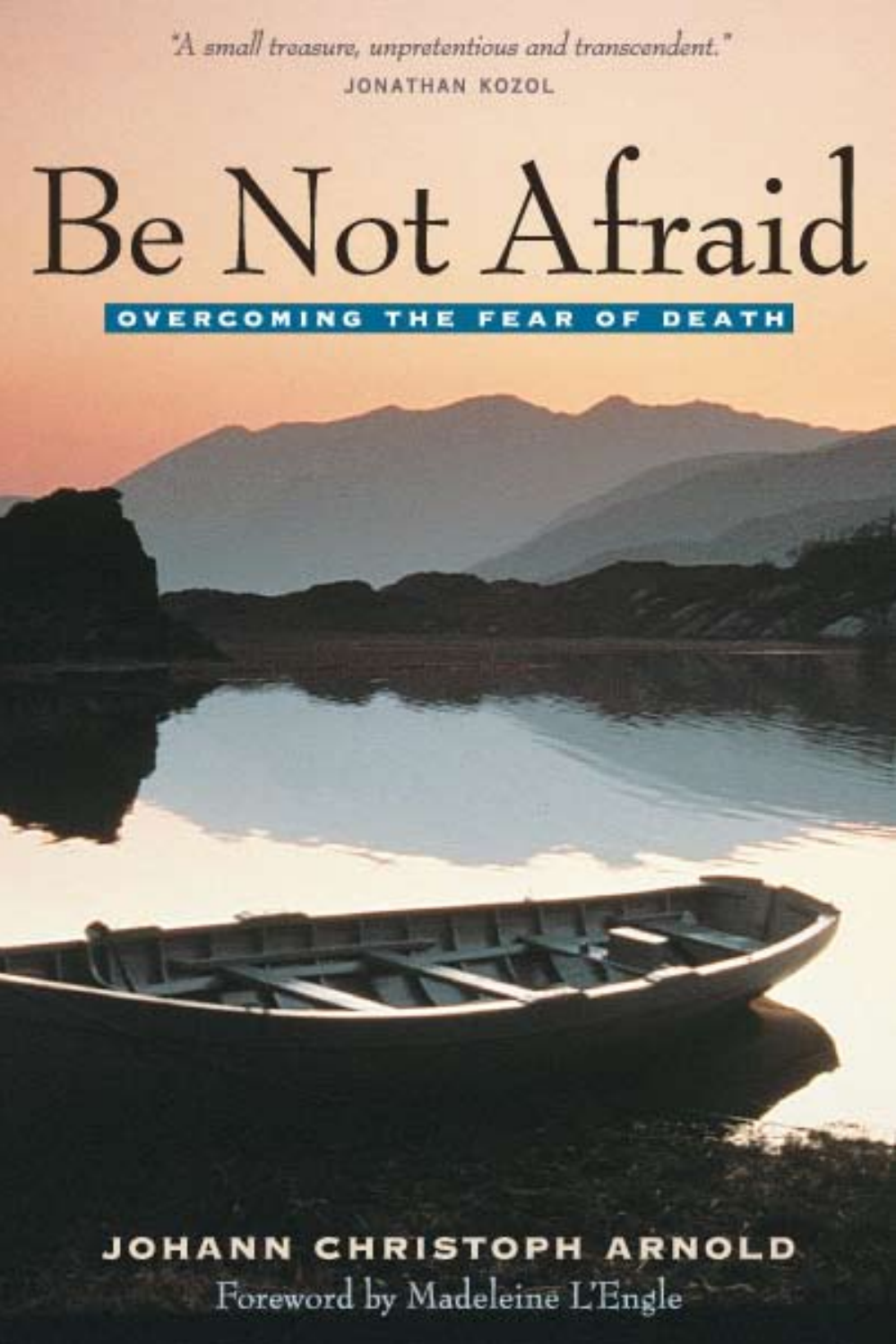# Be Not Afraid OVERCOMING THE FEAR OF DEATH

johann Christoph Arnold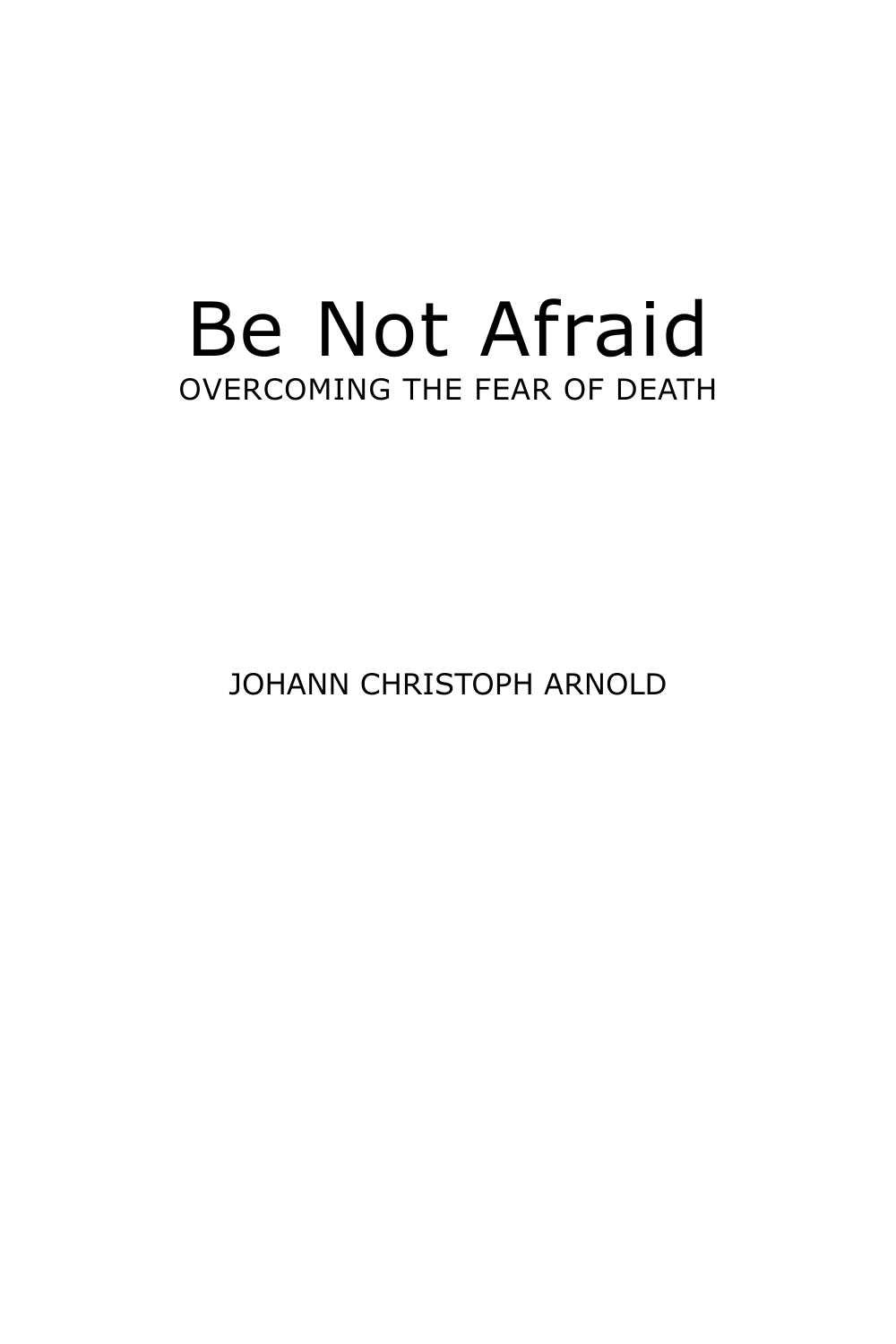**Please share this e-book** with your friends. Feel free to e-mail it or print it in its entirety or in part, but please do not alter it in any way. If you wish to make multiple copies for wider distribution, or to reprint portions in a newsletter or periodical, please observe the following restrictions:

- You may not reproduce it for commercial gain.
- You must include this credit line: "Copyright 2007 by Plough Publishing House. Used with permission."

This e-book is a publication of Plough Publishing House, Farmington, PA 15437 USA [\(www.plough.com](http://www.plough.com)) and Robertsbridge, East Sussex, TN32 5DR, UK ([www.ploughbooks.co.uk](http://www.ploughbooks.co.uk/ebooklink.php))

*Copyright © 2007 by Plough Publishing House Farmington, PA 15437 USA*

*All Rights Reserved*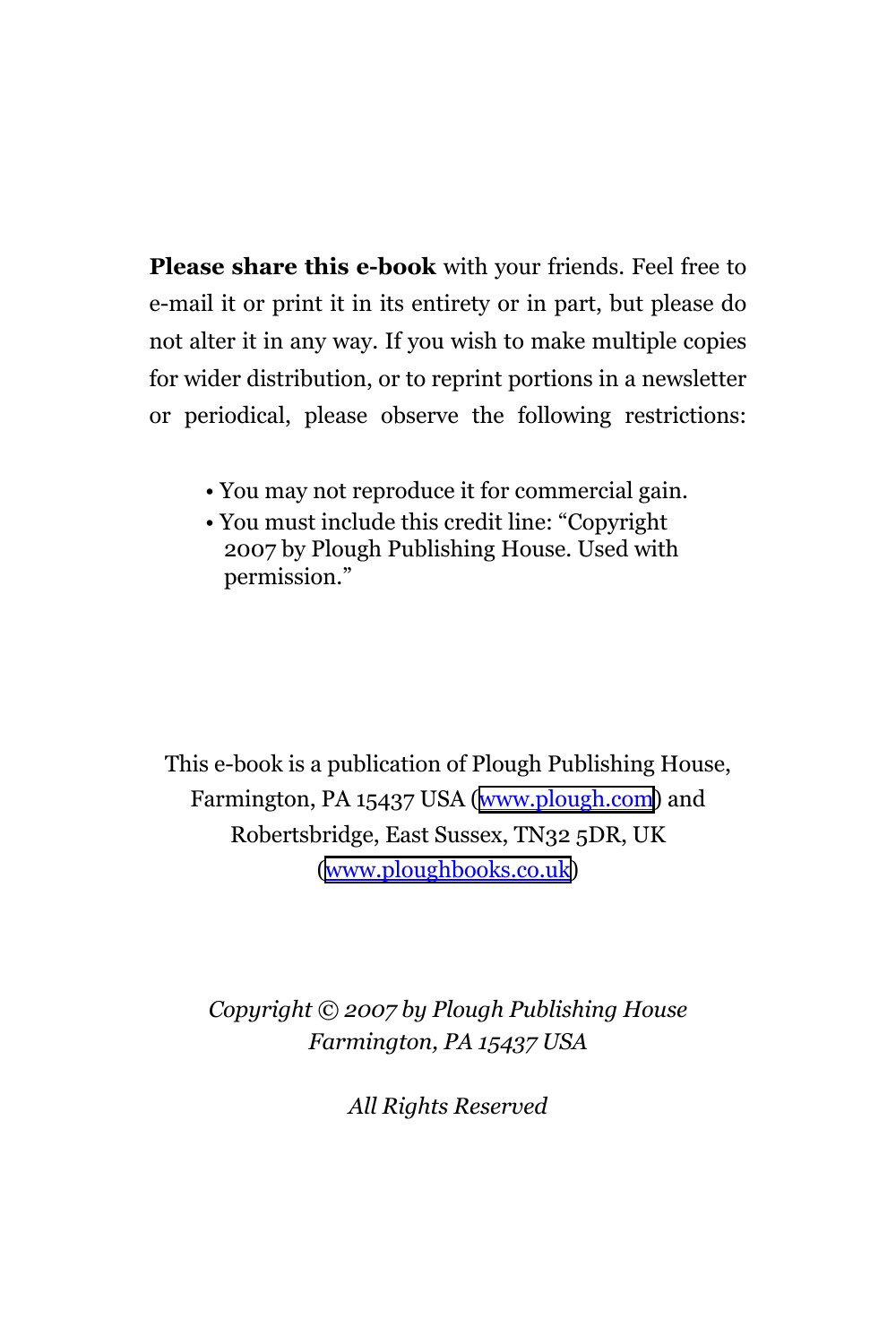God is love; and he who abides in love abides in God. In this way we may have confidence on the day of judgment… There is no fear in love; perfect love casts out fear. 1 John 4:16-18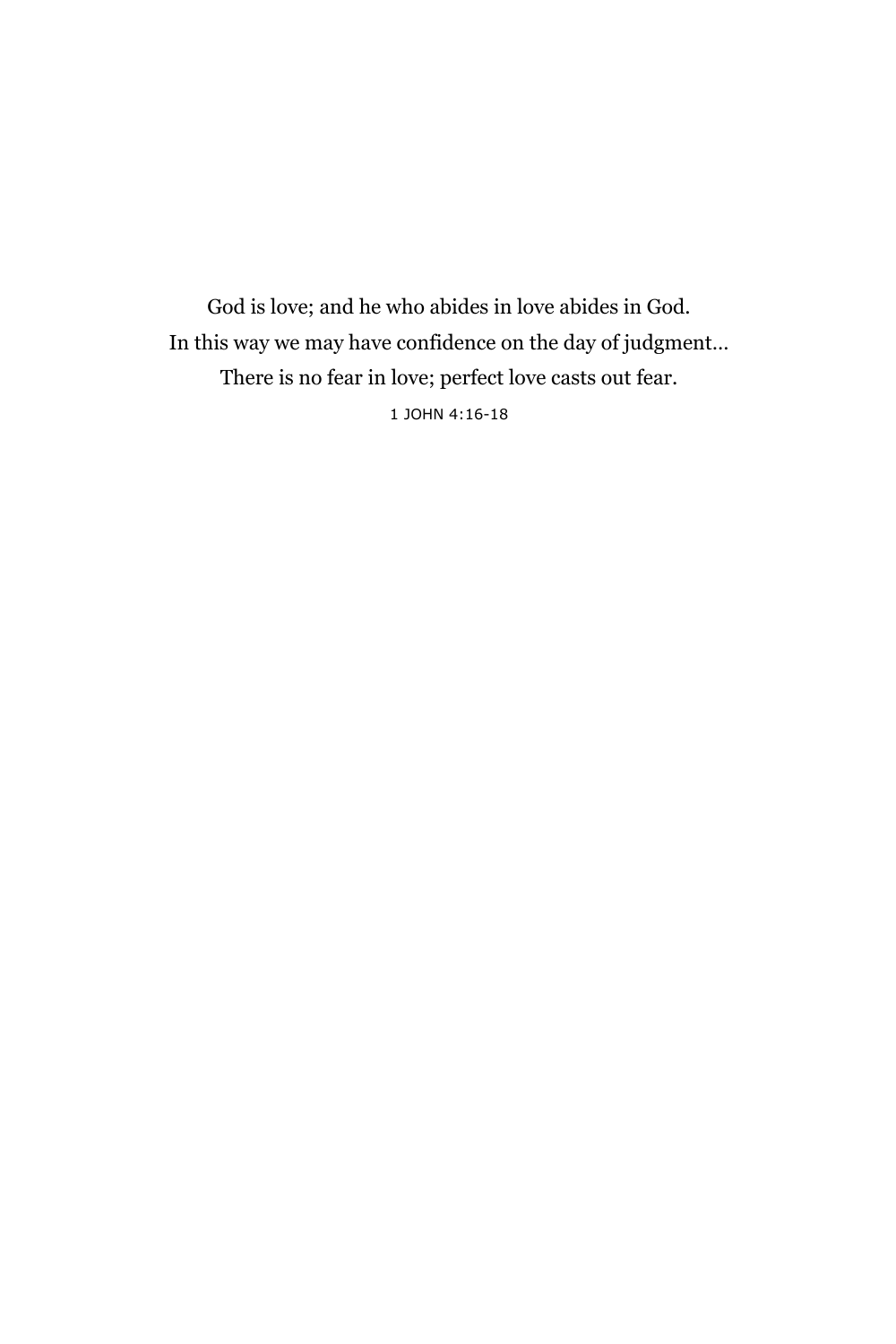### **CONTENTS**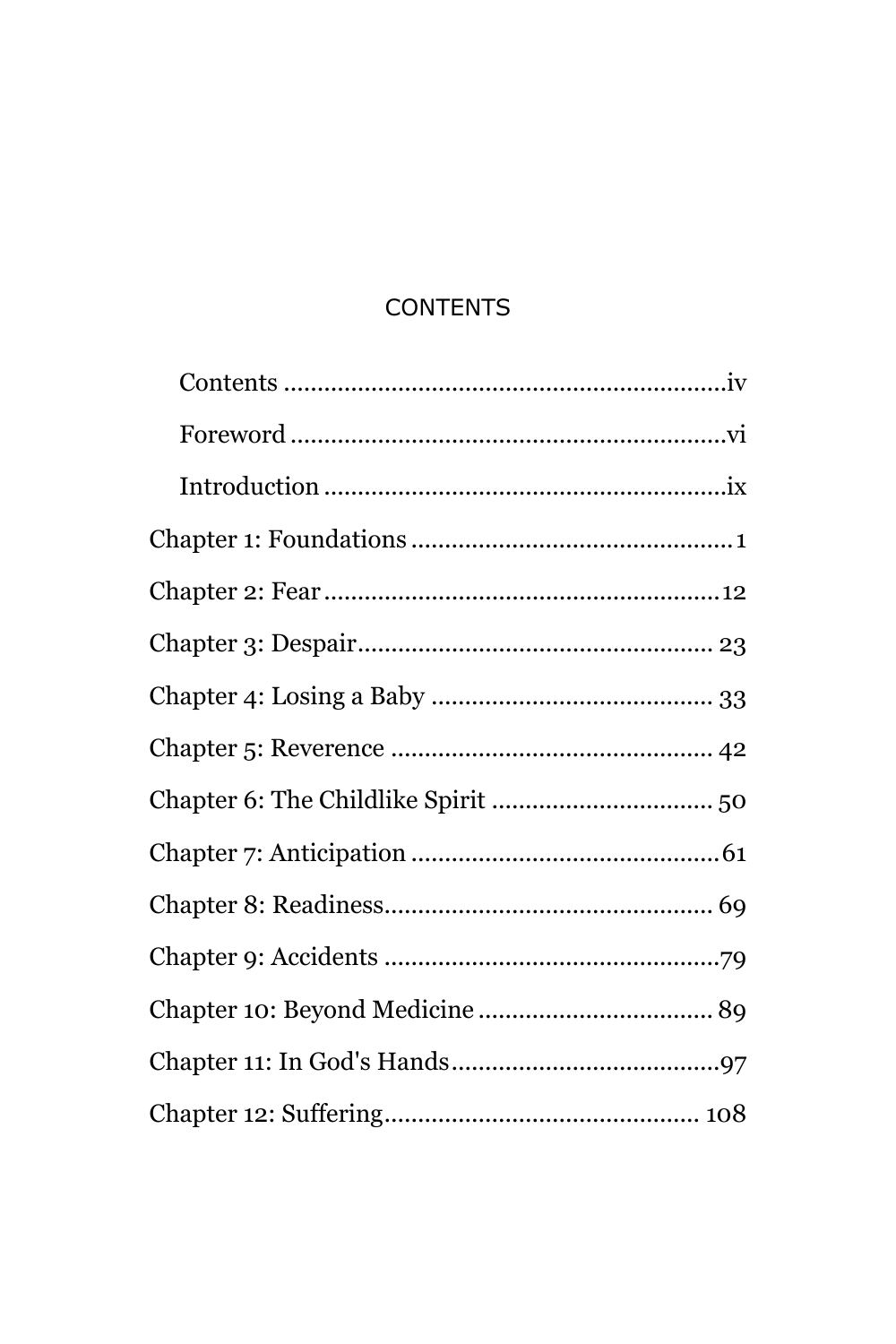### Be Not Afraid Contents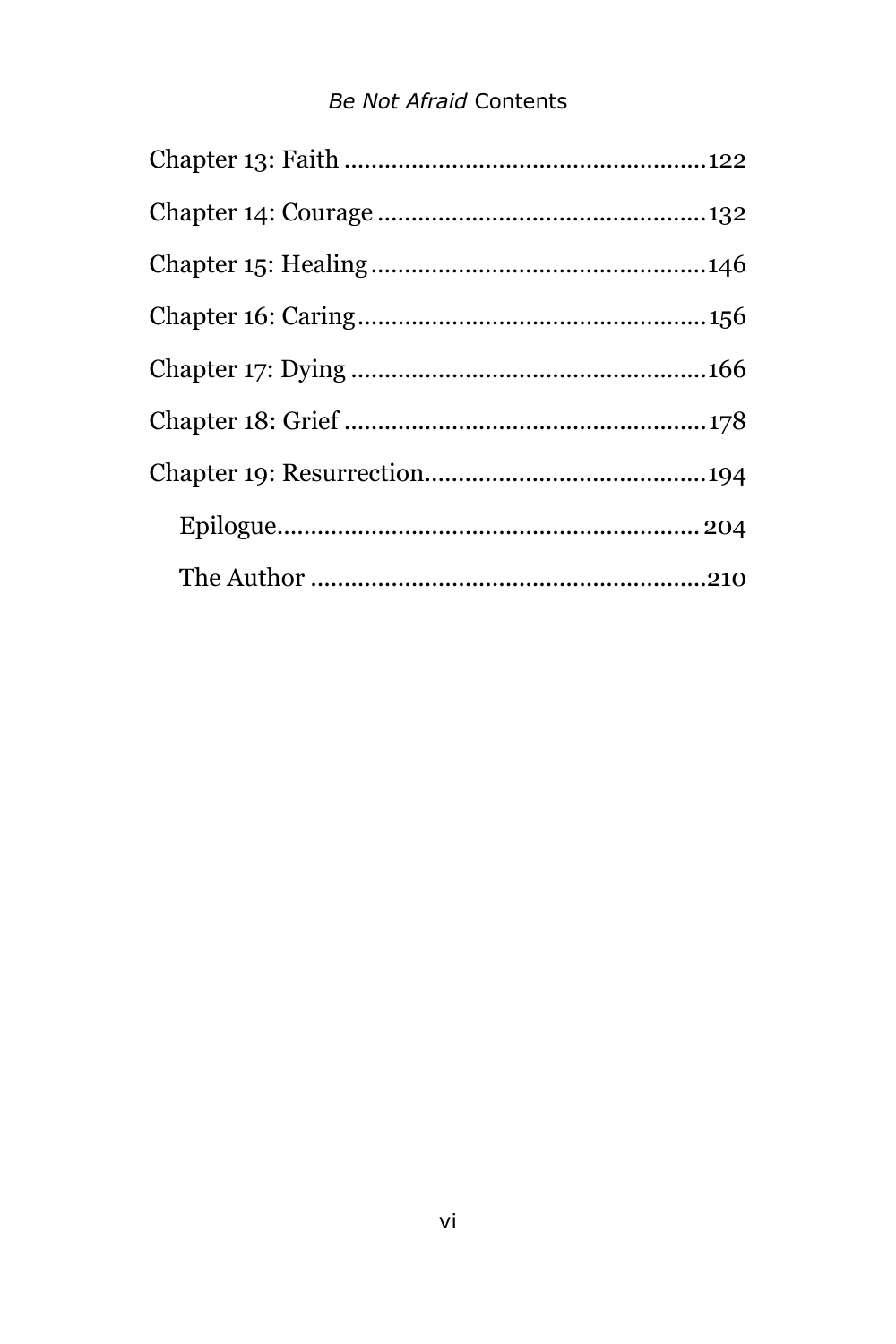#### **FOREWORD**

BY MADELEINE L'ENGLE

One evening while my children were doing homework, I was sitting at my desk writing, when one of our neighbors, a young man in high school, came in demanding, "Madeleine, are you afraid of death?"

Barely turning, I answered, "Yes, Bob, of course." He plunked himself down on a chair. "Thank God. Nobody else will dare to admit it."

Death is change, and change is always fearful as well as challenging, but until we can admit the fear, we cannot accept the challenge. Until we can admit the fear, we cannot know the assurance, deep down in our hearts, that indeed, we are not afraid.

*Be Not Afraid* is a wonderful book about the kind of fearlessness of death that comes despite the normal fears we have, no matter how deep our faith. Indeed, it is only deep faith that can admit fear, and then move on to the understanding that God can work through our tragedies as well as our joys; that even when accidents and illness let us down, God never lets us down.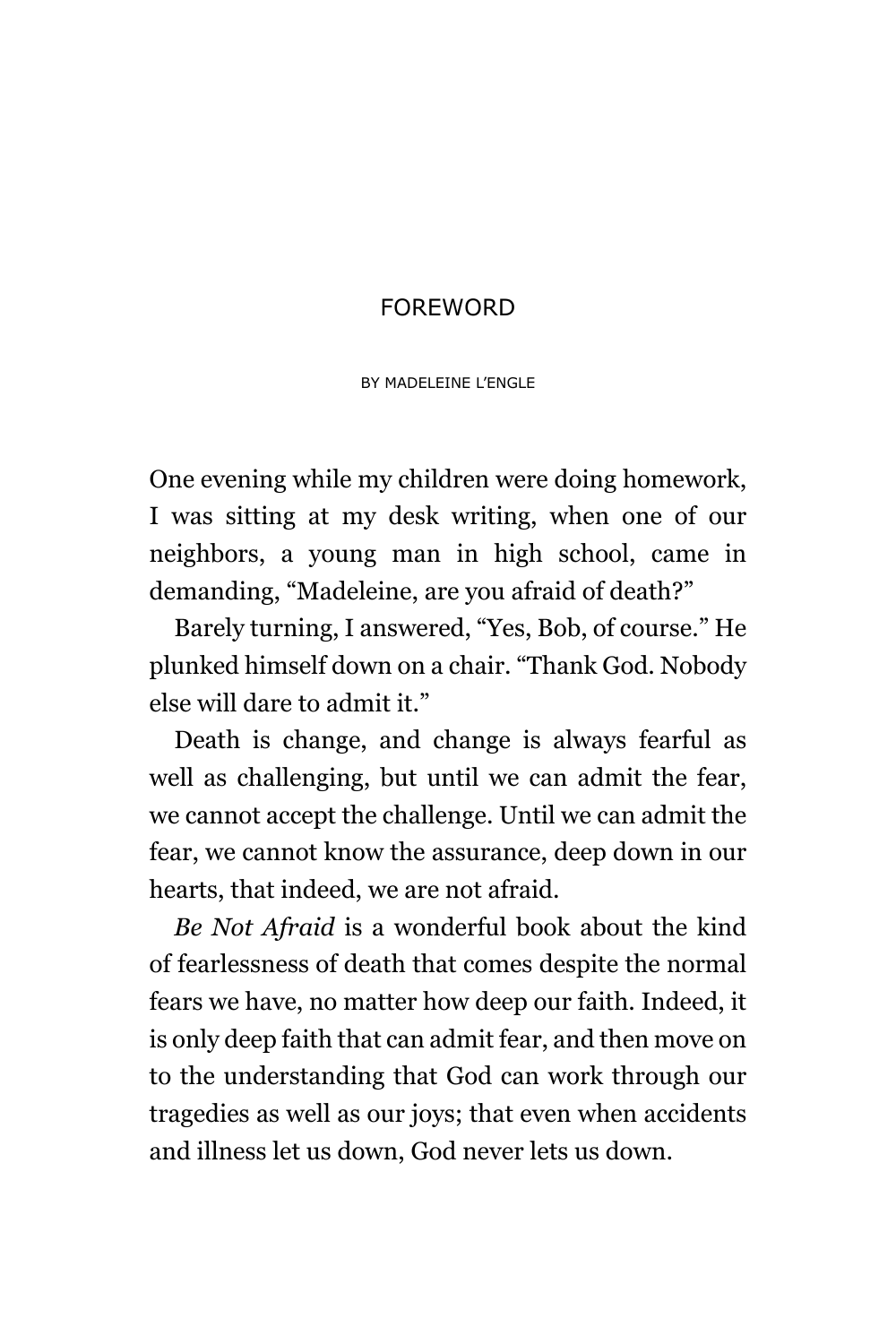I am also grateful that *Be Not Afraid* addresses the paradox of our abuse of the great gift of free will, and God's working out of Love's plan for the universe. No, God does not cause or will the death of a child, but God can come into all things, no matter how terrible. God can help us to bear them, and even be part of them.

In a society that is afraid of death – not the normal fear Bob expressed, but the terrible fear that surrounds us when we are not centered on God – we tend to isolate the dying, implying that death is contagious. Yes, we all die; there are no exceptions; but we are not meant to die alone. I was taken through a beautiful new cancer hospital where in each room there was what looked like a small mahogany table. In a moment it could be pulled out and turned into a bed, where a family member or friend could be with the person who was ill.

I was privileged to be with my husband, holding him, at the time of his death. The grace to be with other people as they have made the great transition has been given me. Perhaps when I answered Bob's question with, "Yes, of course," I was referring to awe, rather than fear or panic, an awe some of us are afraid to face.

I wish a friend had put this beautiful book in my hands when my husband died. It honors life, and in honoring life it honors death. It also honors the One who made us all with such love. God came to live with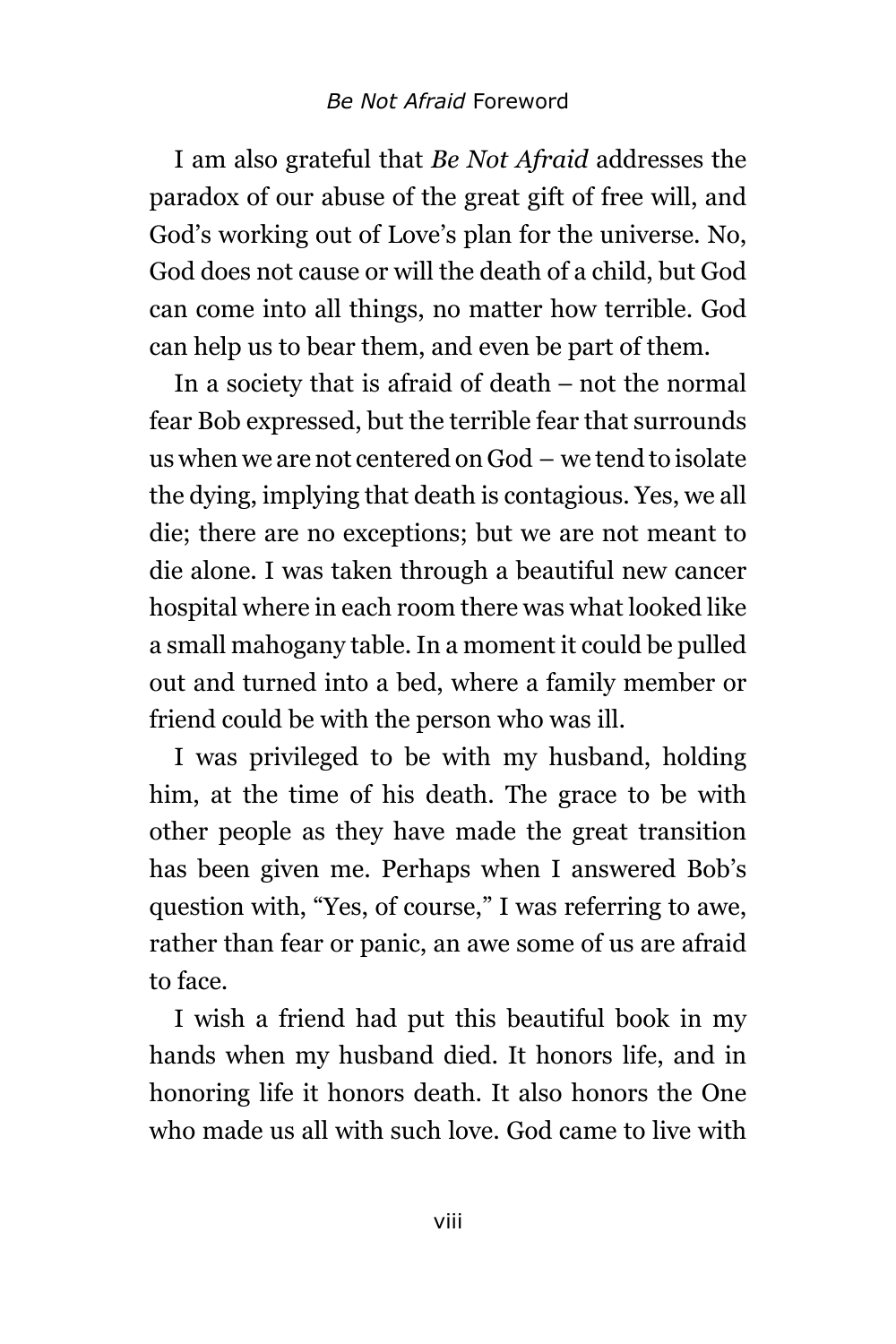us as Jesus, to show us how to live, and to die, and that gives us assurance of the Resurrection, and of life in eternity – that is, of life beyond time and all that is transient, in God's love forever.

*Goshen, Connecticut*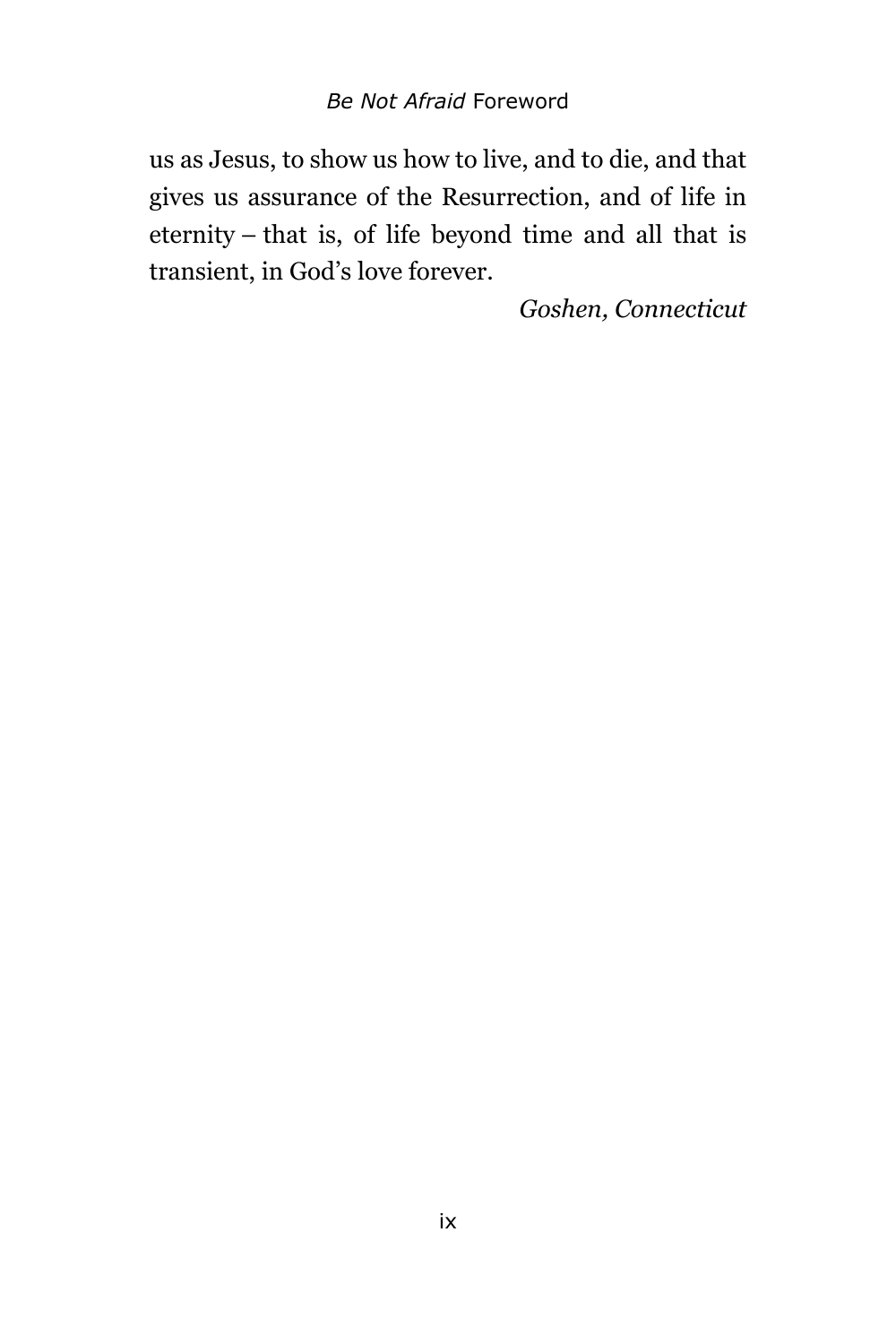#### **INTRODUCTION**

by the Author

Are you afraid of dying? Do you know someone who is? Have you ever wondered how you would survive the loss of someone you love? Whether consciously or not, every life is sooner or later touched by death, and thus every person must deal with these questions at one point or another. That is why I have written this book.

We cannot avoid death. It overshadows all our lives. We live longer than our grandparents; we are better fed; we lose fewer babies. Vaccines protect us from once-feared epidemics; hi-tech hospitals save tiny preemies and patients in need of a new kidney or heart. But we are still mortal. And even if we have been successful in warding off plagues that decimated earlier generations, we have no lack of our own – from suicide, abortion, divorce, and addiction, to racism, poverty, violence, and militarism. We live, as Pope John Paul II has said, in a culture of death.

It is also a culture of fear. Fearing old age, we hide our elderly in nursing homes. Fearing crime, we protect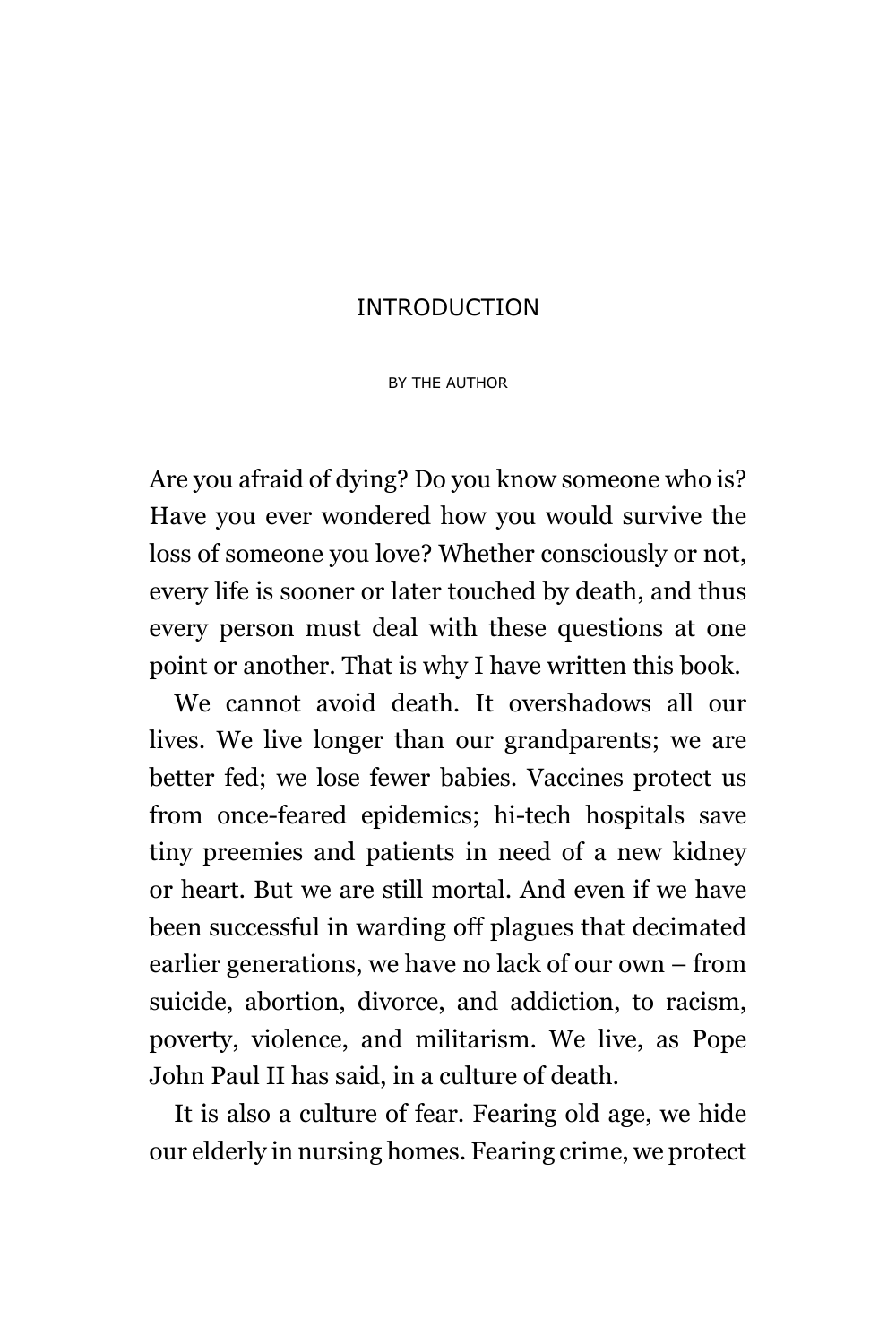ourselves with guns and locked doors. Fearing people who don't look like us or earn as much, we move into segregated or "gated" neighborhoods. Fearing other nations, we impose sanctions and drop bombs. We are even afraid of our own offspring, turning our schools into virtual prisons, and our prisons into holding pens and morgues. Add to all these anxieties several more that are driving millions to distraction, at least at the time of this writing: terrorism, bio-warfare, and planes falling out of the sky.

With eight children, and some two dozen grandchildren, I know what it is like to ponder the future and be scared. Having stood at the bedside of dying friends and relatives – and having fought alongside them  $-1$  also have an inkling of what it means to face death. More important, I have seen the peace that radiates from those who have not only battled their fears but found strength to overcome them. That peace gives me courage and hope, and in telling you their stories, I hope it will do the same for you.

Ordinary men and women, the people in this book had their share of bad days, struggles, obstacles, and low moments. They cried; they were scared; they needed reassurance. Most would have gone under without support. But to me their significance lies not so much in the way they died, but in the way they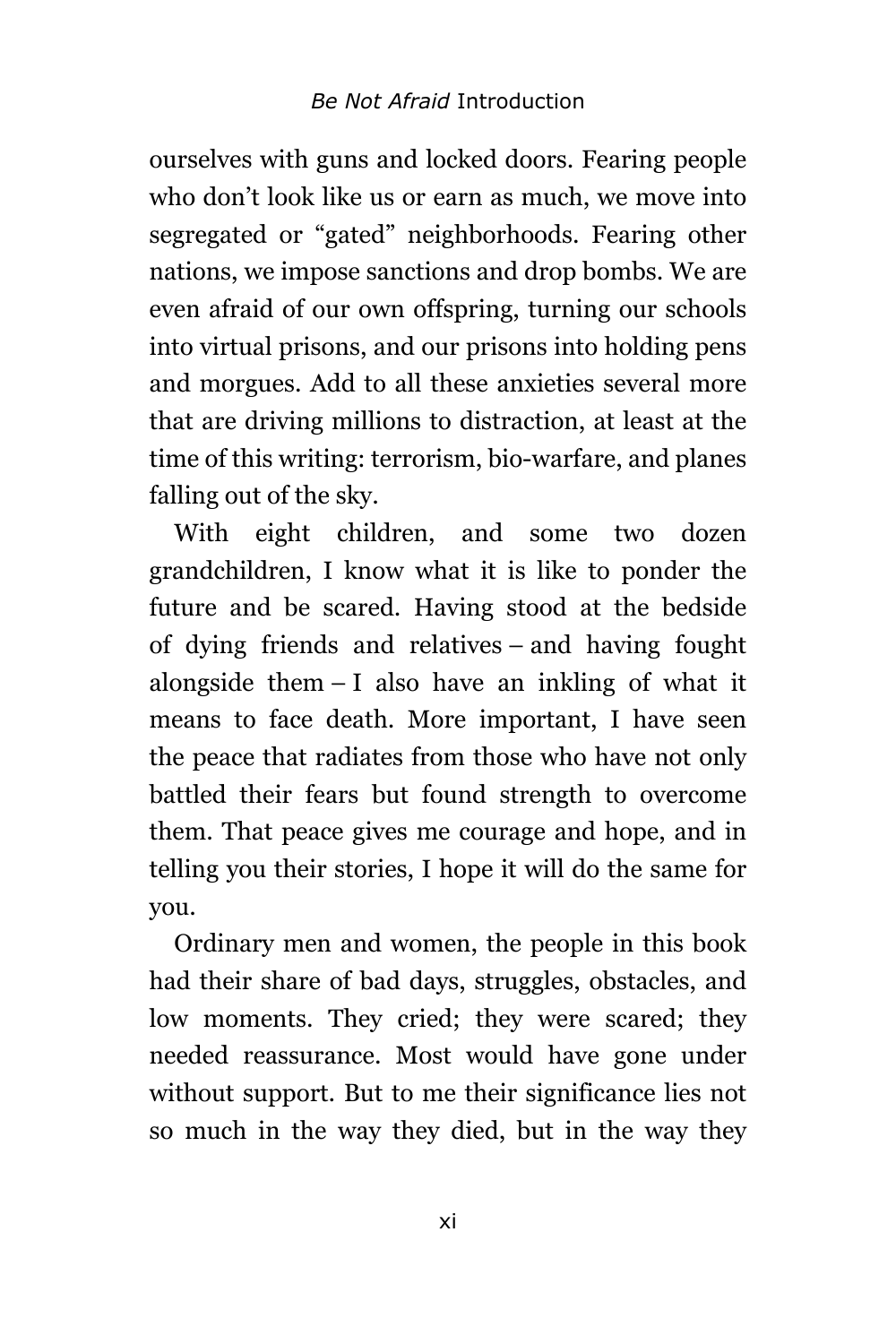prepared for death, whether aware of it or not: by living life to the full, and not for themselves, but for others. None of them were anywhere near perfect, but in serving a cause greater than themselves, they were given eyes to see beyond their own needs, and courage to bear suffering without being defeated by it.

One person I knew died so suddenly and so recently that I am still coming to terms with it. A Franciscan priest and a fire department chaplain, Father Mychal Judge was going about his daily business in New York City's Church of St. Francis when a fellow friar rushed into his room to tell him that he was needed right away at the scene of a fire. The date was September 11, 2001; the place, the World Trade Center, which had just been hit by two hijacked planes and was engulfed in flames.

Donning his uniform and rushing downtown, Father Mike was soon at the base of the Twin Towers, where he joined hundreds of others – mostly rescue teams – converging on the scene. The details of what transpired next are unclear: some say he administered last rites to a dying firefighter; others remember him standing alone in silent prayer. Whatever happened amid all the chaos, it was his final hour. Shortly before Tower One collapsed, his lifeless body was discovered in the lobby and carried to a nearby church.

Aside from his chaplaincy work for the Fire Department of New York, Father Mike was an outspoken ad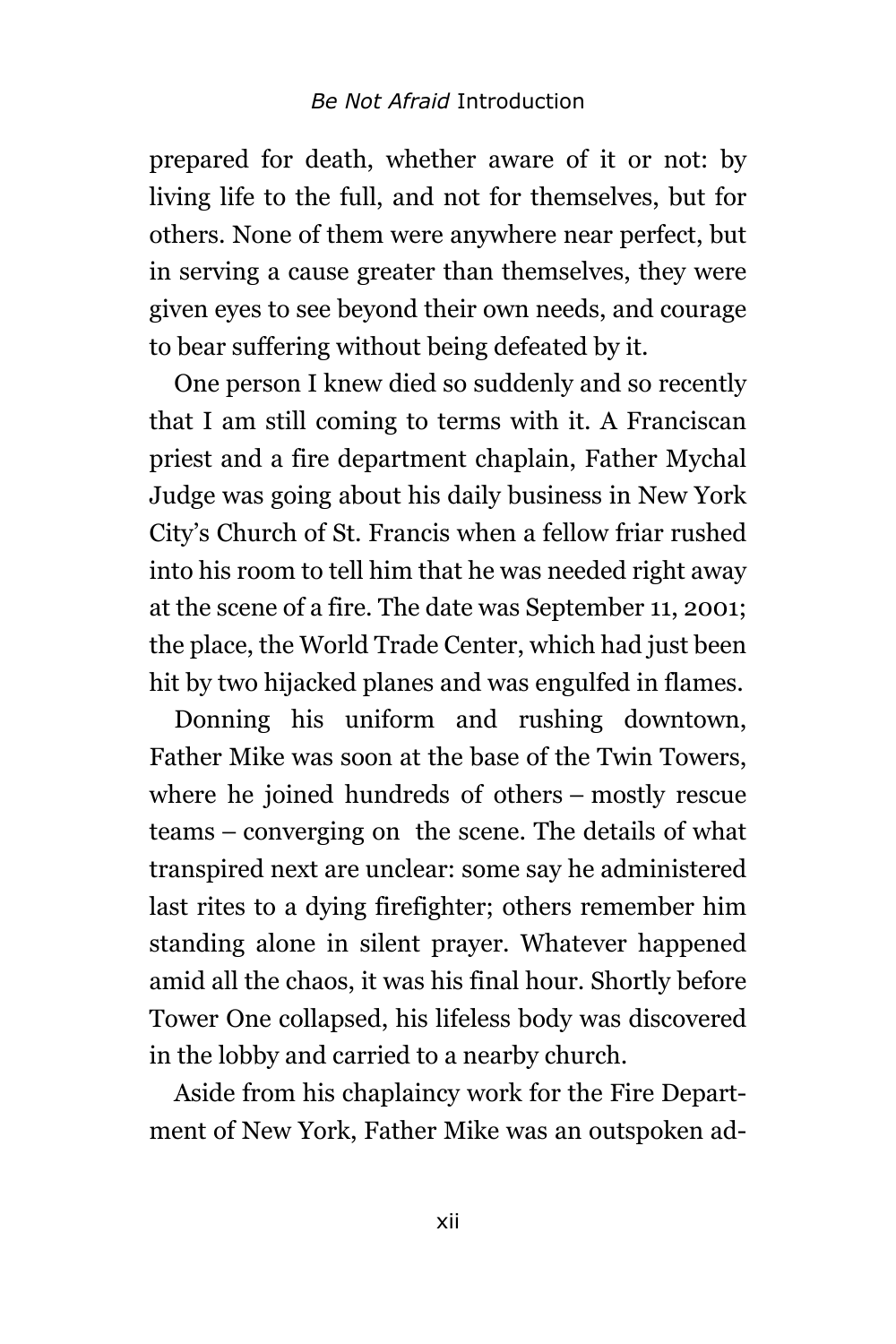vocate for people dying of AIDS; he was also known throughout the city for his love of the downtrodden. With a pocketful of dollar bills "rescued" from friends who could afford to give them away, he always had something to give a needy person on the street.

In 1999 Father Mike and I traveled through Northern Ireland with a mutual friend, NYPD Detective Steven McDonald, promoting dialogue and reconciliation. We made a second trip to Ireland in 2000, and at the time of his death, we were in the final stages of planning a similar one to Israel and the West Bank.

Father Mike spent his last hour on earth encouraging others by turning to God; and that is basically the same reason I put together this book: to encourage you by pointing you toward God. In him, as these stories show, there is comfort and strength for even the most anxious soul.

*Rifton, New York*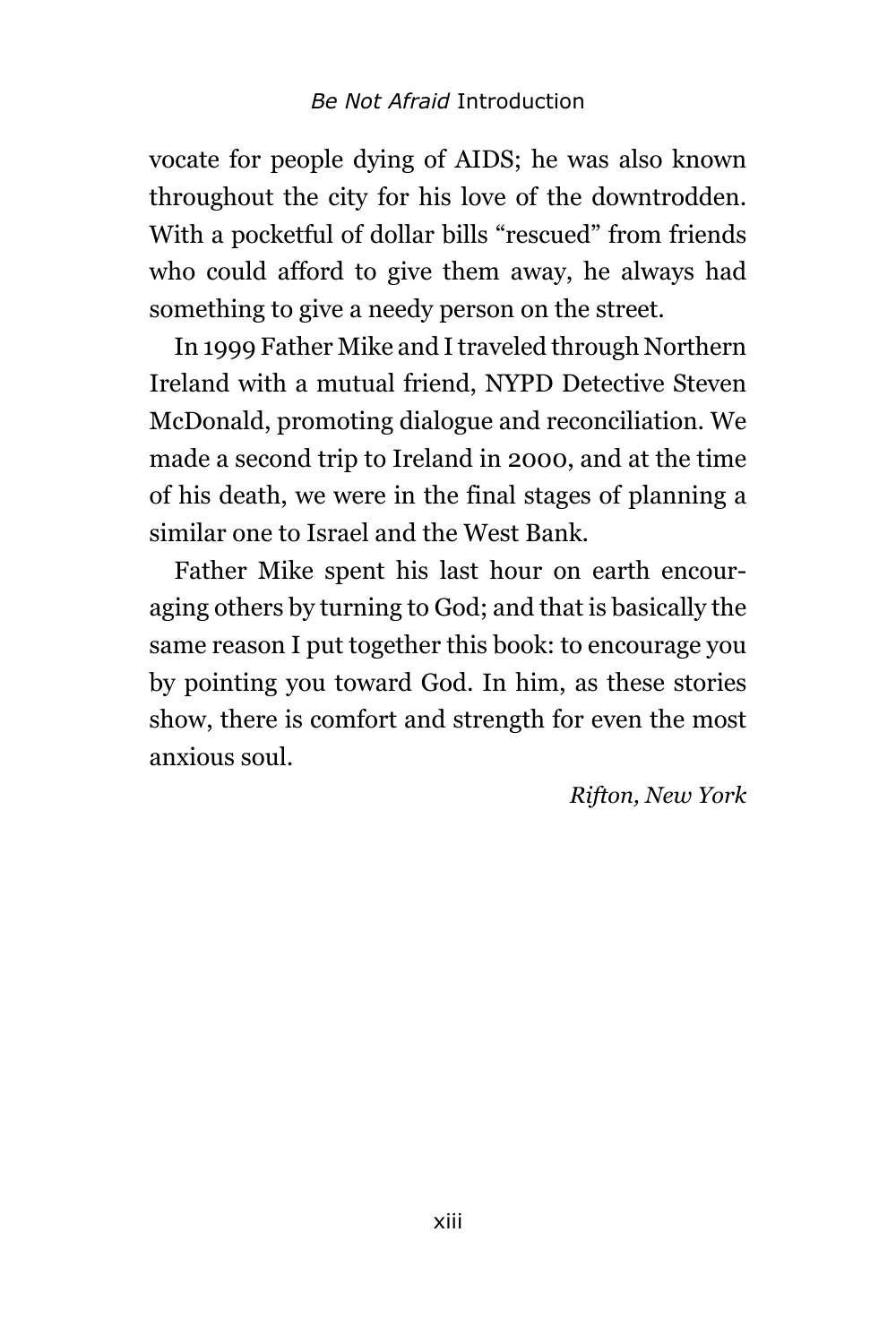# <span id="page-13-0"></span>Chapter 1 Foundations

My one-day-old sister Marianne died when I was six. I never even saw her alive, yet she influenced my childhood as few others did. Her birth and death had a decisive impact on my sisters and me, as well as on my own children years later.

It was 1947, and my family lived in the backwoods of Paraguay, in a small Christian commune that ran a primitive hospital. Just before Marianne's birth, after two days of extremely difficult, life-threatening labor, my mother's heart suddenly gave out. Luckily, the staff was able to resuscitate her, but she remained unconscious. My father pleaded with the doctors to perform a cesarean, but he was warned, "Your wife will die if we operate. The only way to save her is to abort the baby; otherwise both mother and baby will be lost."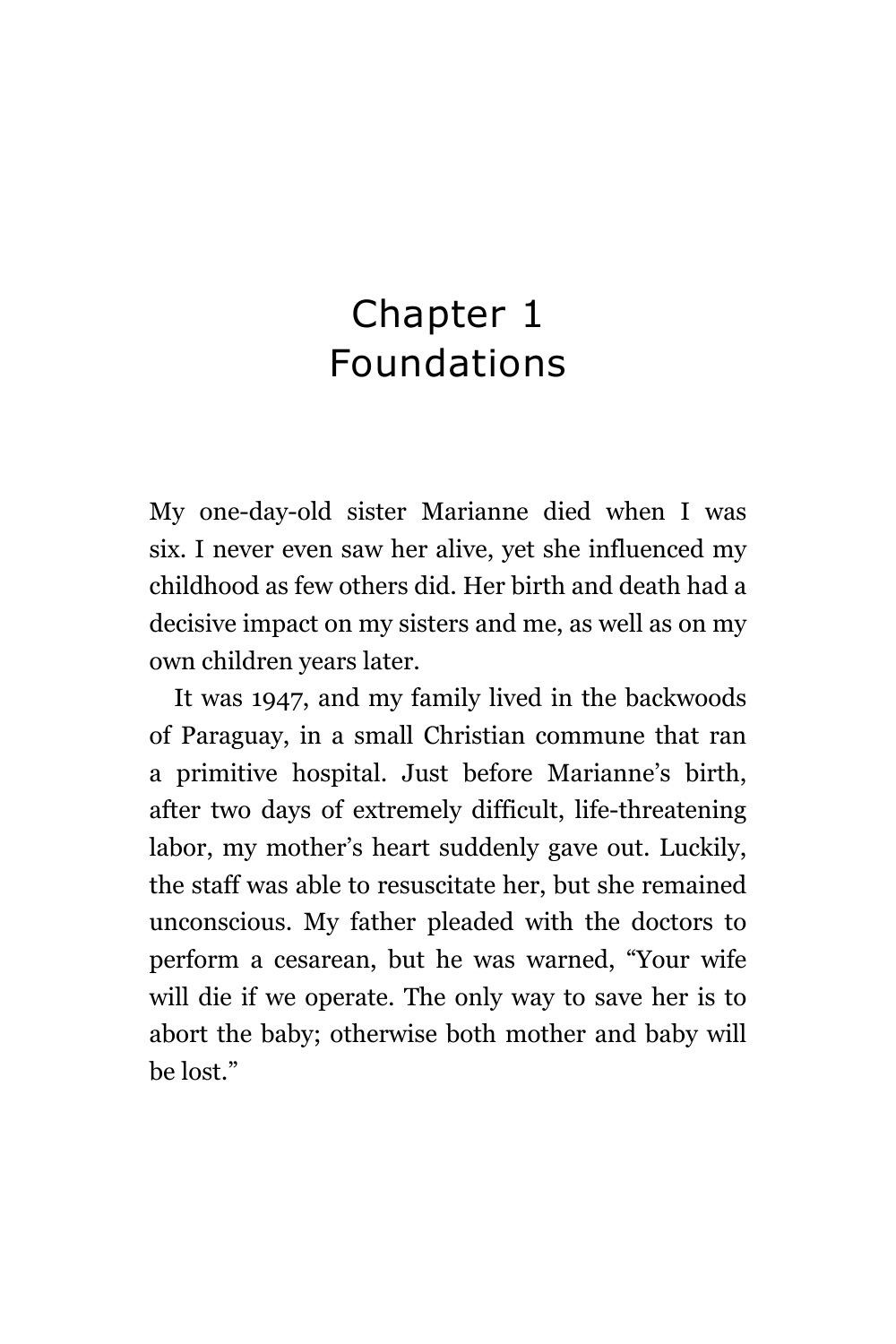It was an incredibly difficult situation: both my parents believed firmly in the sanctity of all life. Papa went out into the woods to pray.

When he returned, Mama had regained consciousness, though she remained in critical condition. Then, unexpectedly, the baby was delivered naturally. She had a small bruise on her head from the instruments, but otherwise she seemed healthy. My parents were certain that God had intervened.

Yet Mama sensed that not all was well with her child. Marianne did not cry, nor did she open her eyes. The next day, she died. A few weeks later, Mama wrote to her brother in Germany:

It is so hard to grasp that this child, whom we longed for so greatly, and who was born in such pain, left us before we got to know what kind of person she would be. Sometimes it all seems so unreal, like a fleeting dream. But the more I think about it, the more grateful I am Marianne was born alive. She brought us great joy, if only for a few hours, and she led us to a deeper love for one another. In this way, despite the brevity of her life, I feel that she fulfilled a task on earth.

As for Papa, he thanked God for the rest of his life that the baby had not been aborted. The experience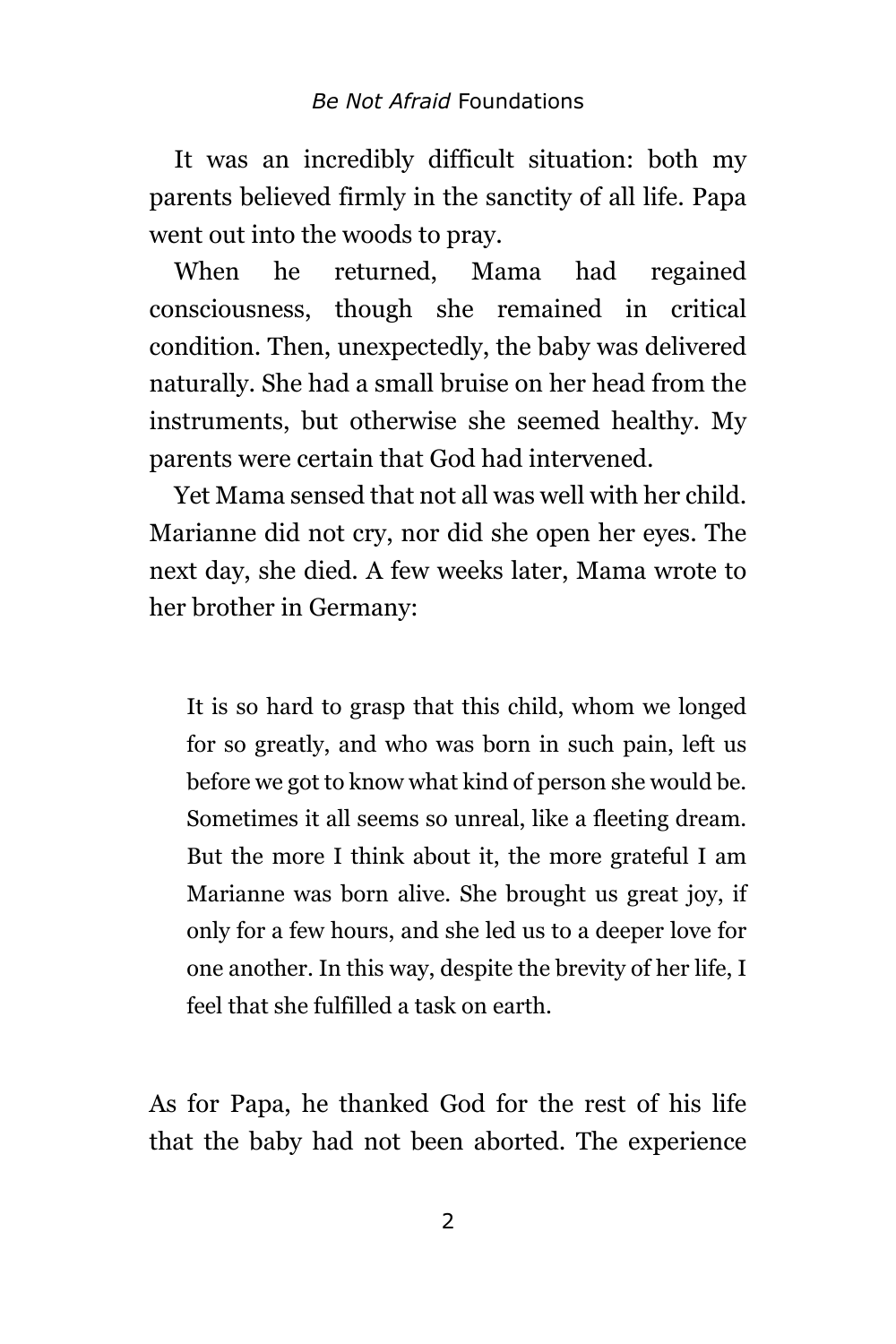cemented his belief that no matter how long or short a soul lives on earth, it always has a divine purpose. He passed this belief on to me in the form of a deep reverence not only for the mystery of birth, but also of death, and for the sacredness of every human life, regardless of its span.

At the time, of course, I remained an ordinary youngster, full of mischief and frequently in trouble. Like most of the boys I grew up with, I had a passion for bare-back riding and secret hunting excursions, and I loved to watch the gauchos work their herds and race their horses. My imagination ran wild with dreams of being a gaucho one day. Still, Marianne's impact on me was always there, like a seed that slowly germinated and took root in my heart. It is still there.

Life was luxuriant in our subtropical paradise, but disease and death lurked around us as well. We saw glimpses of human misery every day at our mission hospital, where I often went with Papa to deliver food and supplies. Many of the patients suffered from malnutrition. Leprosy and tuberculosis were prevalent. There were complicated maternity cases, children dying of respiratory ailments, meningitis, or dehydration, and men injured by falling trees or wounded by machetes after drunken brawls.

Papa often told us children about Jesus and how he came for the poor. He told us about men and women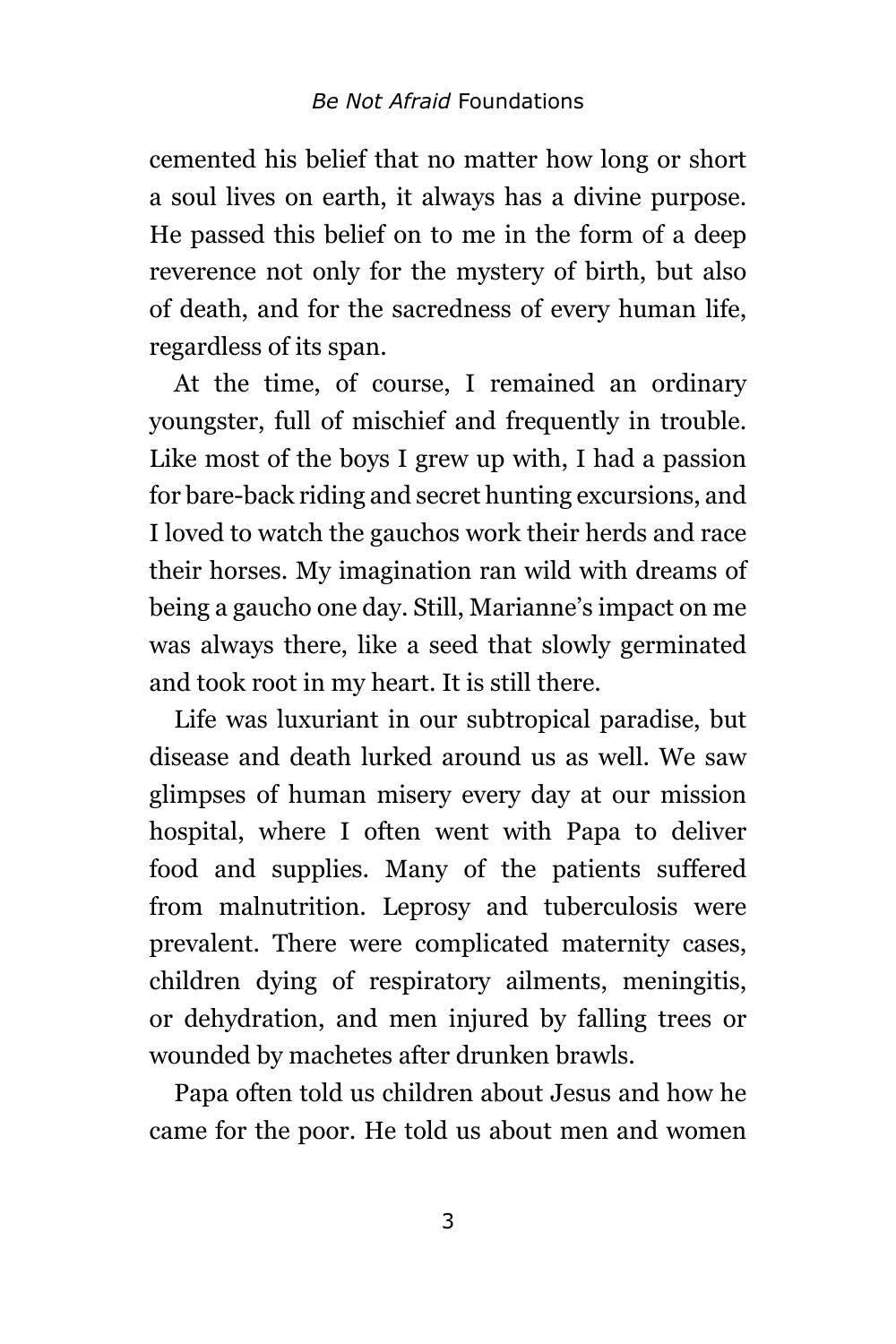through the centuries who gave up everything for the sake of Jesus. One of our favorite stories was that of Vassili Ossipovitch Rachoff, a young Russian aristocrat who left his family and wealth and walked from village to village to help the suffering and dying. I thought about Rachoff long and often.

As a teenager I spent several months away from my family, working at a mission house in Asuncion, the capital of Paraguay. My job consisted mainly of running errands and doing odd jobs around the house.

Often I skipped the Sunday morning service and disappeared into the slums, where I had many friends. Their living conditions were appalling – crowded bamboo shacks with open sewage running between them. The flies and mosquitoes were horrendous. Hundreds of children roamed the alleys, many of them orphans, and expert thieves. Some worked shining shoes – five cents a pair – a job I found so intriguing that I soon got myself a kit and joined them whenever I could. Bit by bit these children told me about their lives. Many of their parents had either been killed in fights or had died of tropical diseases. They had seen siblings die of illnesses or deficiencies, and they themselves had survived only to continue living in hardship, fear, and danger.

When a revolution broke out in the city, much of the fighting took place right on our street. We heard the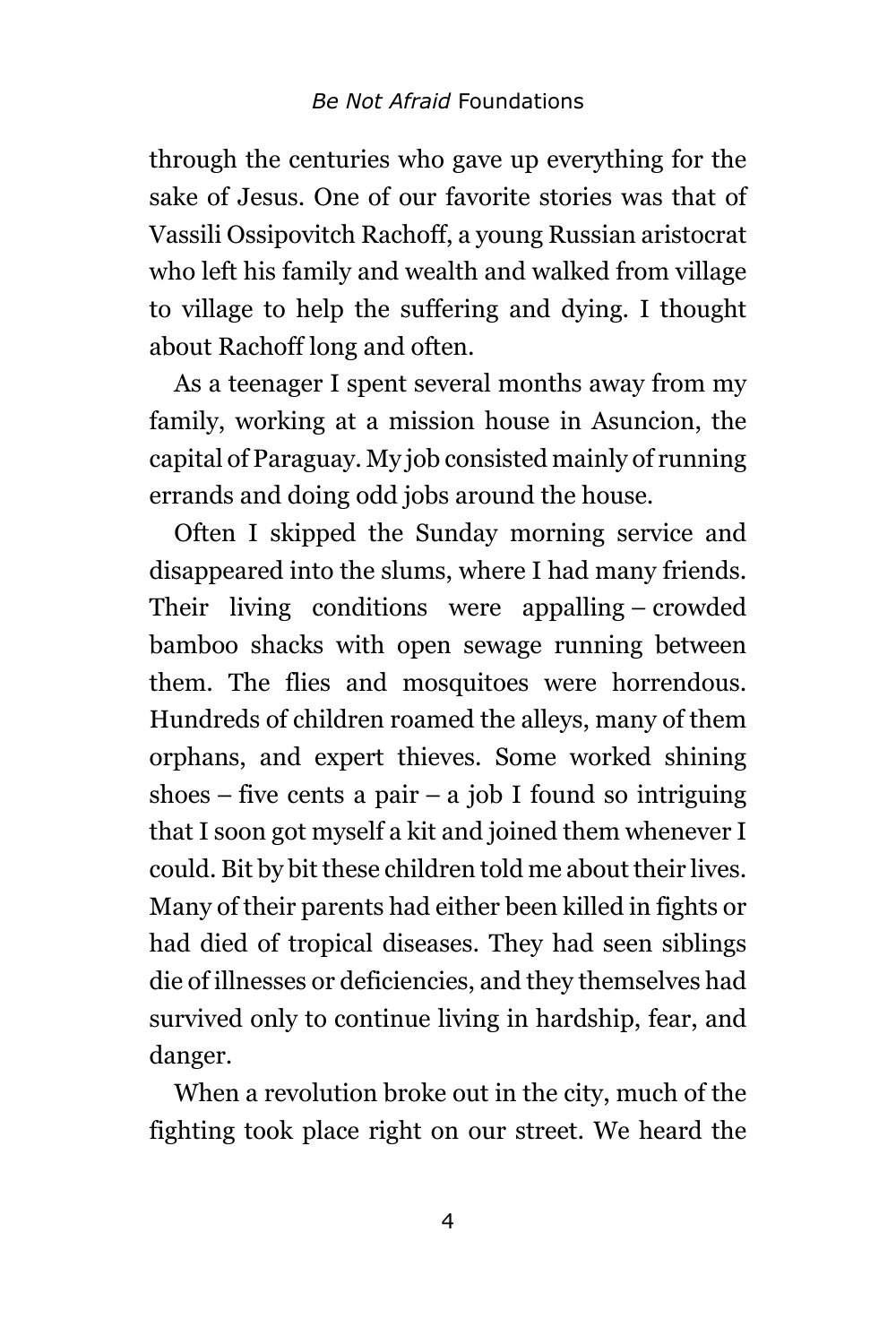rumble of nearby tanks and machine-gun fire all night. Bullets whizzed over our house. From our windows we saw soldiers being killed. This was war, and I was thirteen, separated from my family, and scared. What if I were shot?

My great-aunt Monika, who lived in the house with us, noticed how afraid I was and consoled me. A nurse, Monika had served at the front during World War I, and she told me how dying soldiers would lay their heads on her lap and weep like little children in their pain and fear of death; how they cried with remorse for their sins; how they agonized because they would never see their loved ones again. Through her deep faith, Monika had touched them, comforted them, and turned them toward Jesus before they died.

Still, the questions ate at me: Why do people have to die? And why is there so much evil and wickedness in the world? Monika read me the passage from Romans 8 about how all creation groans for redemption. She lessened my fears, especially the fear of death. Like Papa, she told me that somewhere in the universe, Christ is preparing a place for us, and I felt it was a very real place, not something abstract. Many times I was reassured by this belief. I also found comfort in Jesus' wonderful promise in the Gospel of Matthew, "Lo, I am with you always, to the end of the world."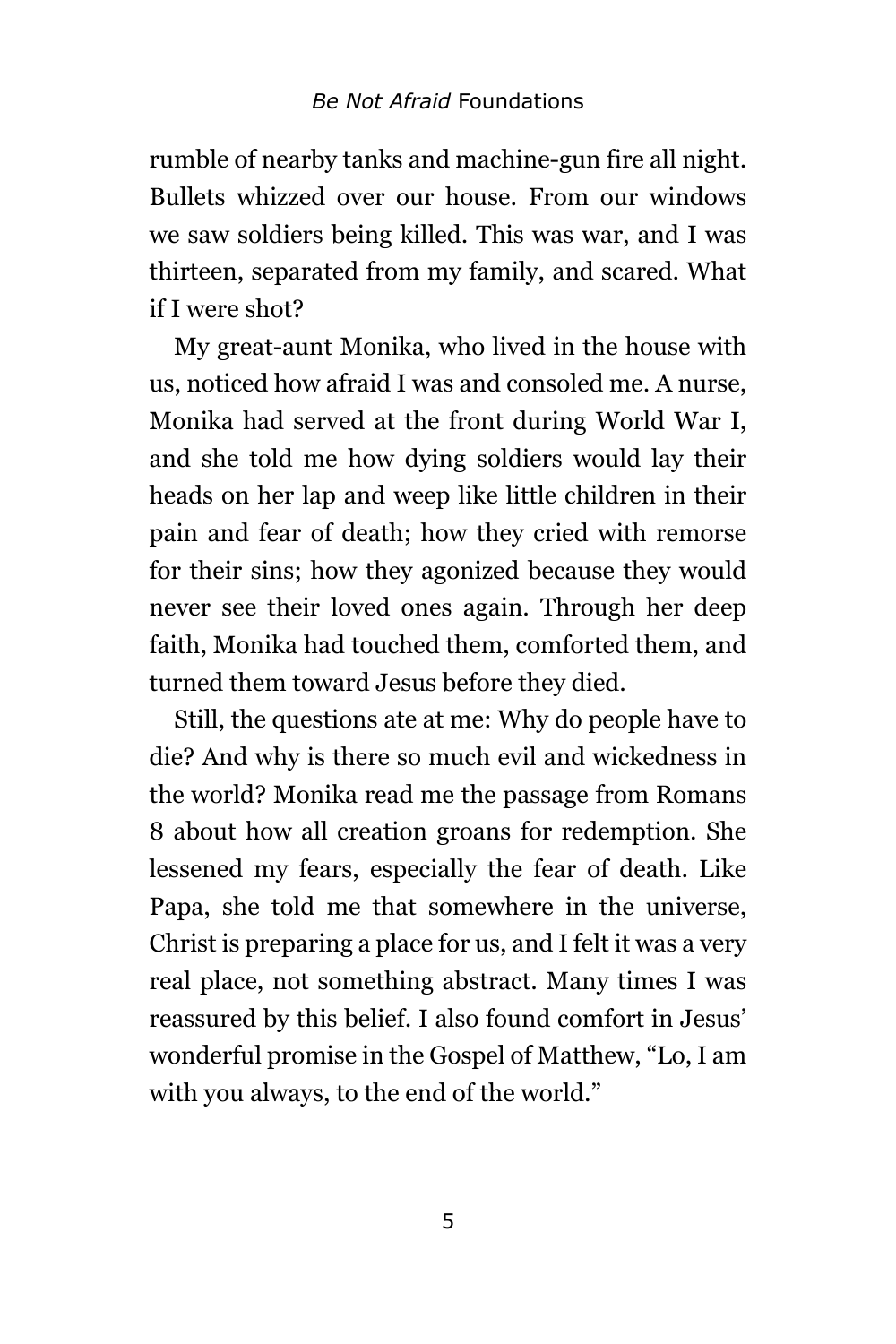#### *Be Not Afraid* Foundations

Some ten years later, I again encountered death in a very personal way. (My family was by now living in the United States, having left South America to help build up a new branch of our commune in Rifton, New York.) The Civil Rights movement was in full swing, and no one could be indifferent to it. Martin Luther King was (and still is) an inspiring figure for me. His belief in the cause of justice was unwavering, and he seemed utterly fearless, though he was hated by so many, and threatened so often, that death must have continually lingered at the back of his mind. Just days before his assassination he admitted as much – and explained why he refused to yield to fear:

Like anybody, I would like to live a long life. Longevity has its place. But I'm not concerned about that now. I just want to do God's will. And He's allowed me to go up to the mountain. And I've looked over. And I've seen the Promised Land. And I may not get there with you. But I want you to know tonight that we as a people will get to the Promised Land! So I'm happy tonight. I'm not worried about anything. I am not fearing any man. Mine eyes have seen the glory of the coming of the Lord!

To me, King's life carried an important message. In the spring of 1965 a friend and I traveled to Alabama, and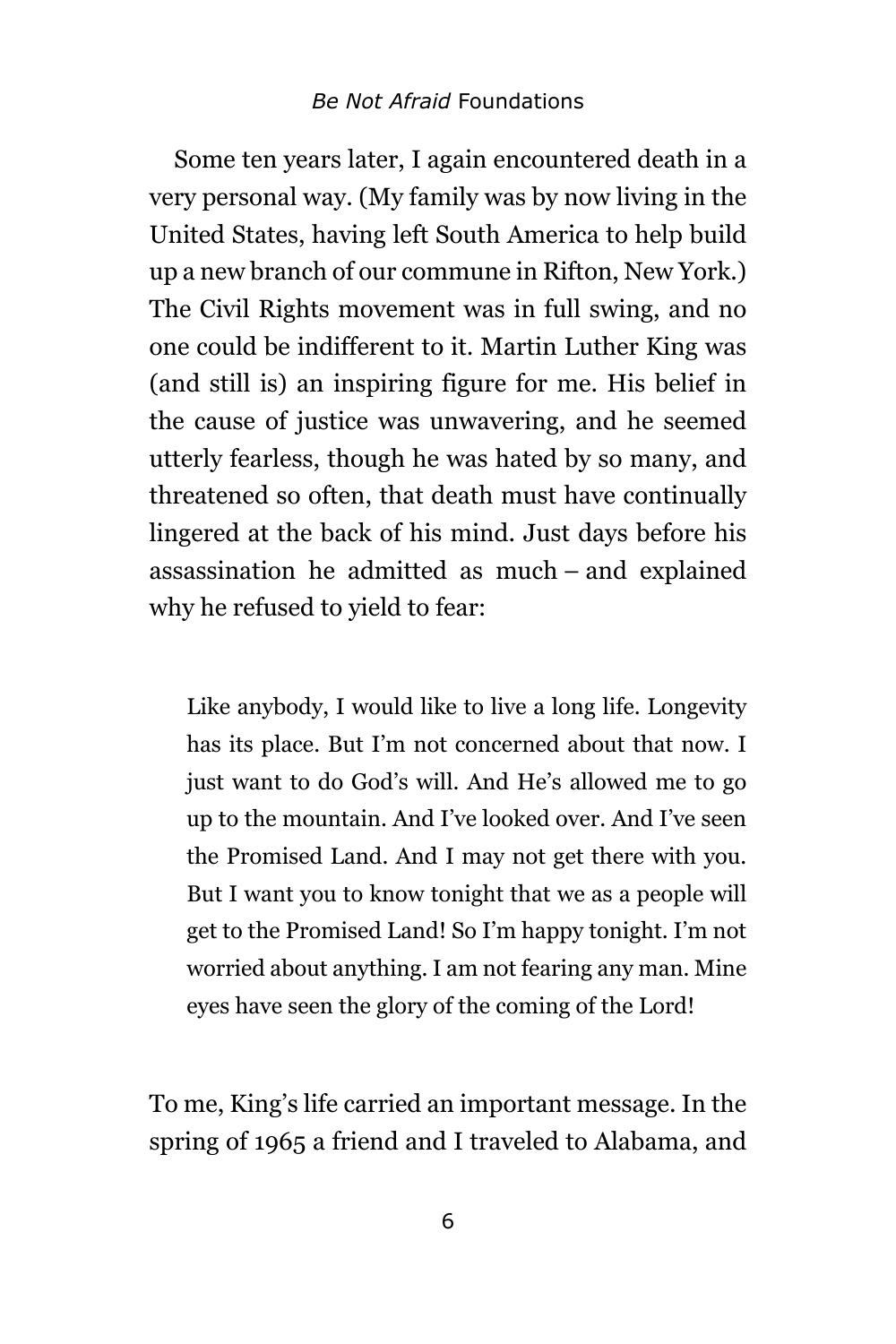experienced firsthand King's deep love and humility. We were visiting the Tuskegee Institute when we heard about the death of Jimmie Lee Jackson, a youngster who had been seriously injured eight days earlier when a peaceful rally in nearby Marion had been broken up by the police.

Bystanders later described a scene of utter chaos: white onlookers smashed cameras and shot out street lights while police officers brutally attacked the black rally-goers, many of whom were praying on the steps of a church. Jimmie, who had seen a state trooper mercilessly beating his mother, had tackled the man, and was shot in the stomach and then clubbed over the head until almost dead. Denied admission at the local hospital, he was taken to Selma, where he was able to tell his story to reporters. He died several days later.

At the news of Jimmie's death, we drove to Selma immediately. The viewing, at Brown Chapel, was opencasket, and although the mortician had done his best to cover his injuries, the worst head wounds could not be hidden: three gashes, each an inch wide and about three inches long.

Deeply shaken, we stayed to attend Jimmie's memorial service. The room was so crowded that the only place we could find to sit was a window sill at the back; outdoors, the grounds were packed as well.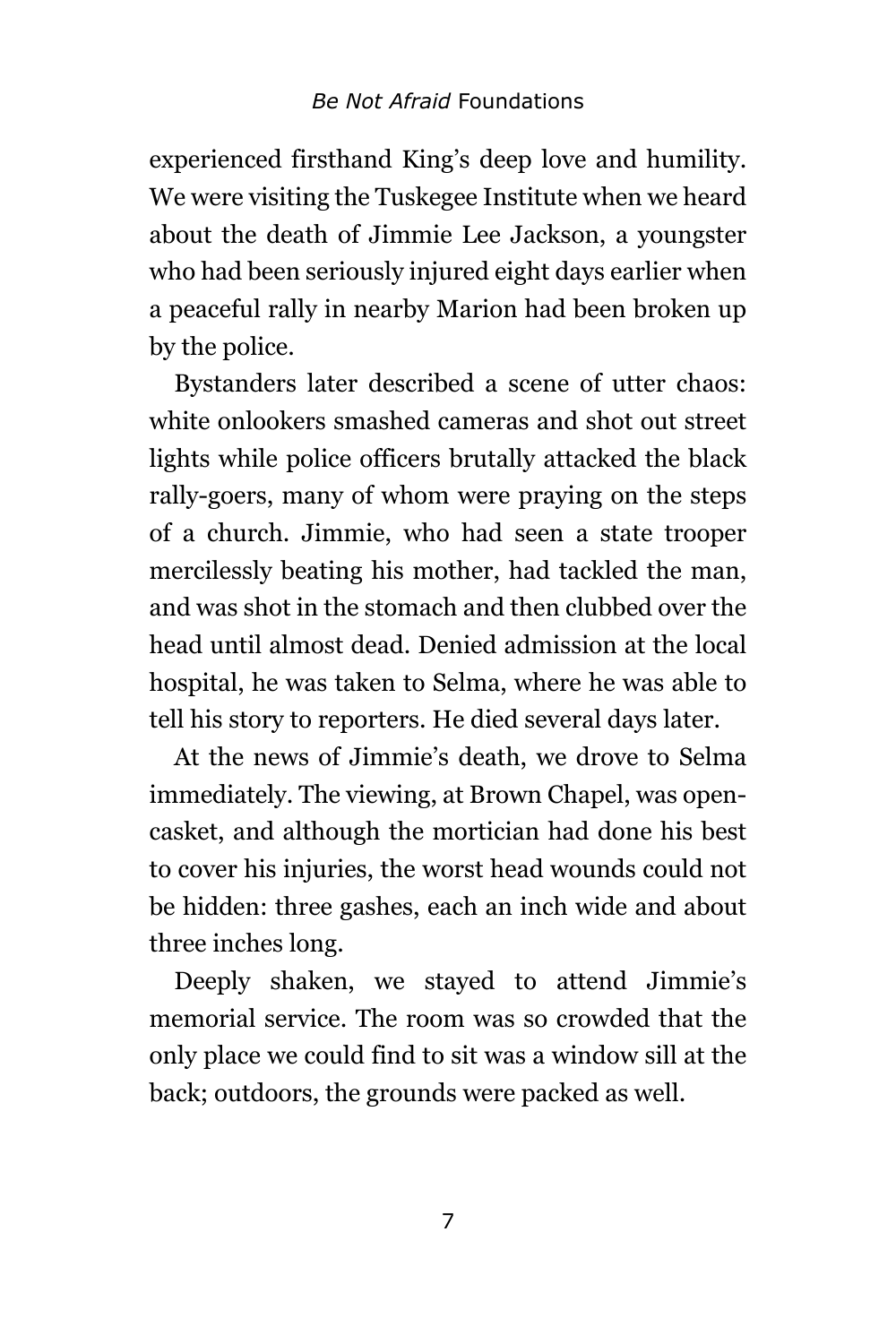Amazingly, there was not one note of anger or revenge to be heard in the service. Instead, an atmosphere of courage and peace radiated from the congregation. And when everyone rose to sing the old slave song, "Ain't gonna let nobody turn me 'round," the spirit of triumph was so powerful that an onlooker never would have guessed why we had gathered.

At a second service we attended in Marion, the atmosphere was decidedly more subdued. Lining the veranda of the county court house across the street stood a long row of state troopers, hands on their night sticks, looking straight at us. These were the same men who had attacked Marion's blacks only days before. As we left the service for the burial, we passed first them, and then a crowd of hecklers that had gathered at nearby City Hall. The police, who were armed with binoculars and cameras as well as guns, scanned and photographed each one of us; the hecklers, though unarmed, followed us with insults and jeers.

At the cemetery, King spoke about forgiveness and love. He pleaded with everyone present to pray for the police, to forgive Jimmie's murderer, and to forgive those who were persecuting them. Then we held hands and sang, "We shall overcome."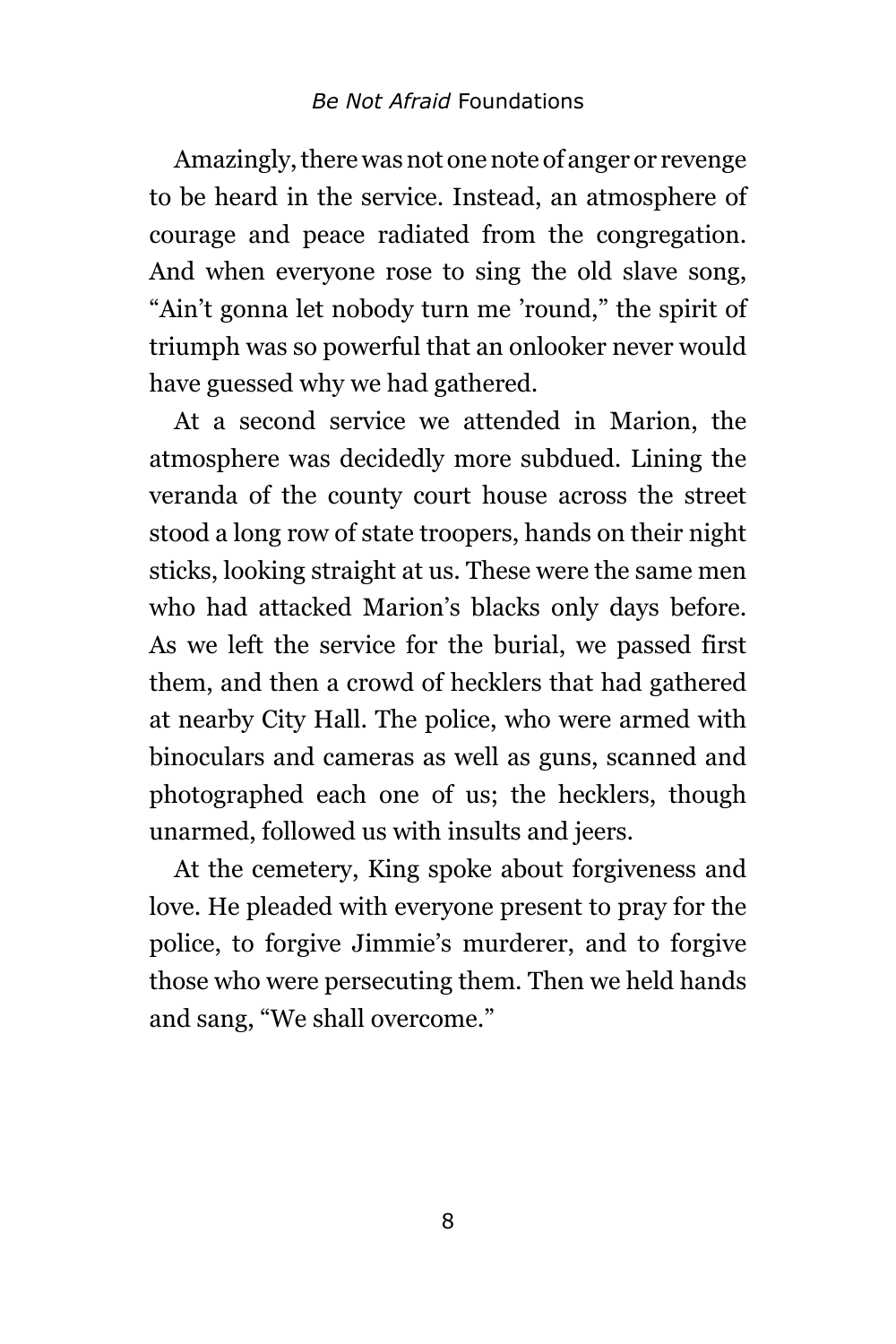Though meeting Martin Luther King was a formative experience, no one influenced my outlook on death and dying as much as my parents. Papa suffered a great deal in his lifetime. Several times he was gravely ill, almost to the point of death, but miraculously he always pulled through. Mama, who was four years older, was vigorous, active, and hardly ever sick. We children always assumed that Papa would die long before Mama. But God had other plans. In September 1979 Mama was found to have cancer of the lymph nodes. Her health deteriorated rapidly, and soon she, who had spent her life serving others, was an invalid who needed to be cared for – a fact she found hard to accept. Yet in spite of her great suffering, she trusted in God and submitted to what she felt was his will for her. She found peace of mind and faced the end without fear.

On the day the doctors informed our family of Mama's sickness, my parents wept, and we wept with them. Then they looked at one another – I will never forget the love in their eyes – and turning to us children said, "Now every day, every moment, counts. We must not miss any chance to show our love to our brothers and sisters, to the children, to our guests." Mama told us to trust completely in God's wisdom and leading. It was a heartbreaking but deeply moving moment.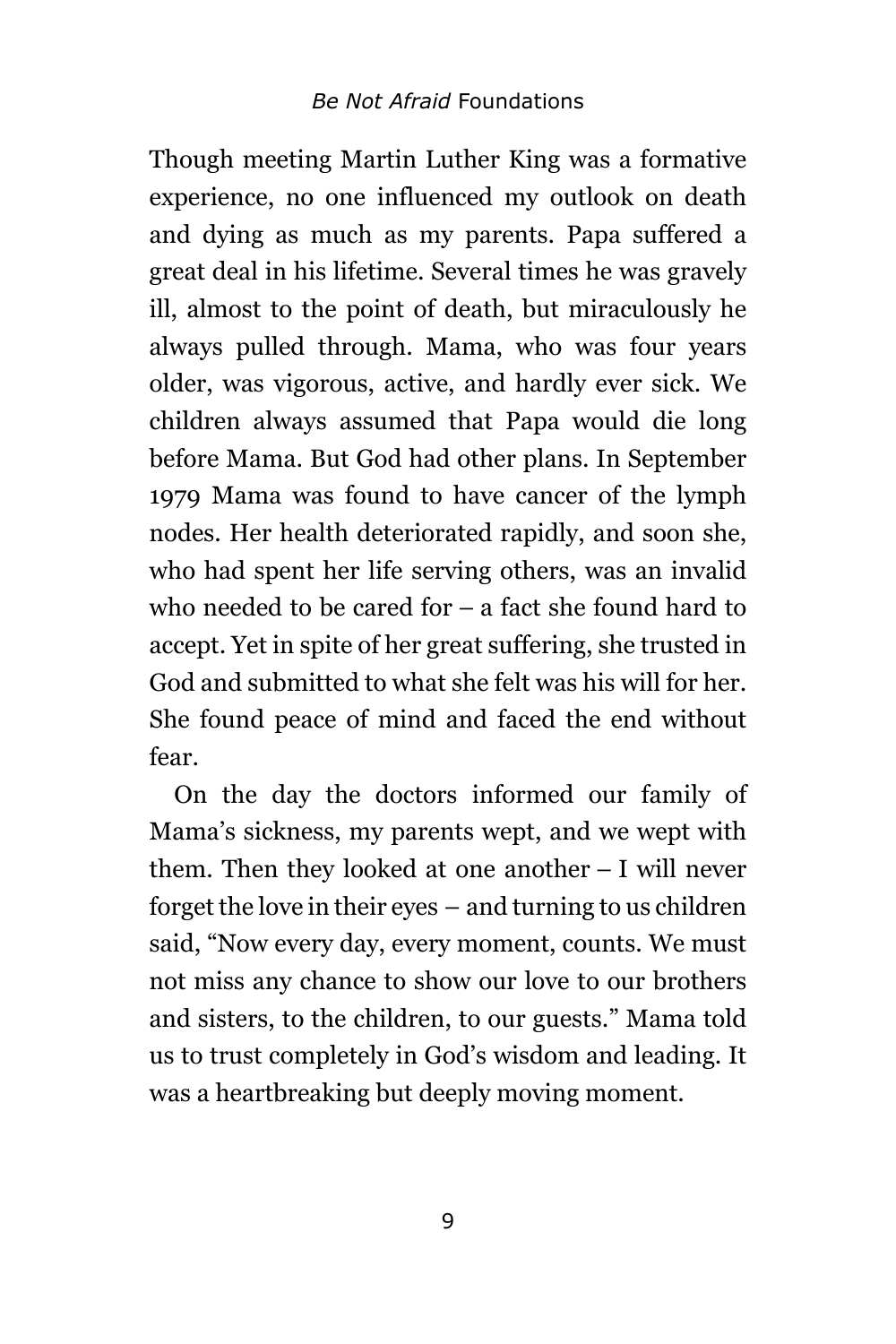Just months later, in the winter of 1980, three elderly members of our church died within a two-week period. All three had been close to my parents for many years, and their deaths cut deep into Mama's heart. With each one, she became noticeably weaker. First Papa's mother – my *Oma* – died at the age of ninety-five. It pained Mama that she was not well enough to prepare Oma's body for burial or to set up the room in which she was laid. She had always felt it a privilege to do this "last service of love," as she called it, for members of our community.

When Dora, a woman Mama had known for almost fifty years, passed away only a few days later, I took my parents to see her for the last time. Mama looked at her with unforgettable tenderness, and though she was unable to attend the funeral, she still got out of bed and stood trembling in the doorway in respectful silence as Dora's burial procession passed our house.

The next week Ruth, an old classmate of my father's, died. For her funeral, Mama got dressed and sat up in her bed. It was clearly more than she had strength for, but she insisted on showing her deep love and respect for Ruth.

Children from our church often came to visit Mama, and their confidence that she would recover had an immediate effect: when they were there, she became peaceful and radiated joy. Often she said with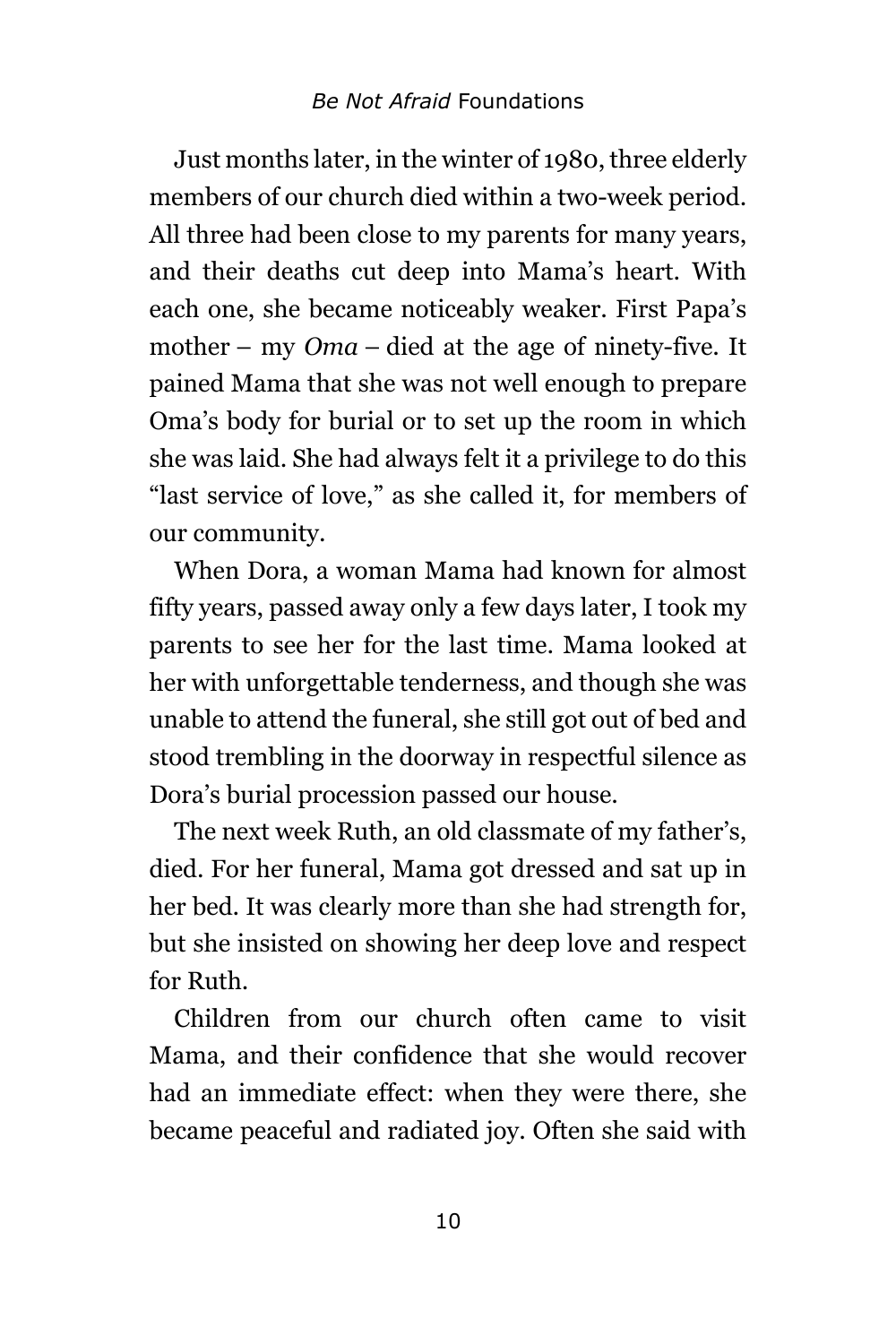a sigh, "The children, the children!" She didn't know it, but they met many times in secret to pray for her recovery.

Mama died in March 1980, five months after her illness was diagnosed. Her death was such a heavy blow for my father that he would never recover from it. Papa and Mama had been married for over forty years, and they had always worked together and depended on each other for advice. Now Papa was alone.

Over the next two years his physical strength declined rapidly. He read his Bible daily and held worship services when he could. He also spoke often about God's ultimate plan for all creation, saying repeatedly, "God's kingdom is all that matters. Each of us is so little, so weak. Yet each of us is also an opening for God's love to break into this world. That is what I want to live for; that is worth dying for." This attitude stayed with my father until the end.

During the last weeks of Papa's life, he could hardly speak, but it was still inwardly strengthening to sit with him – God's nearness was palpable, and it gave him a deep peace. He died early one summer morning, and it was a privilege for me, his only son, to close his eyes forever.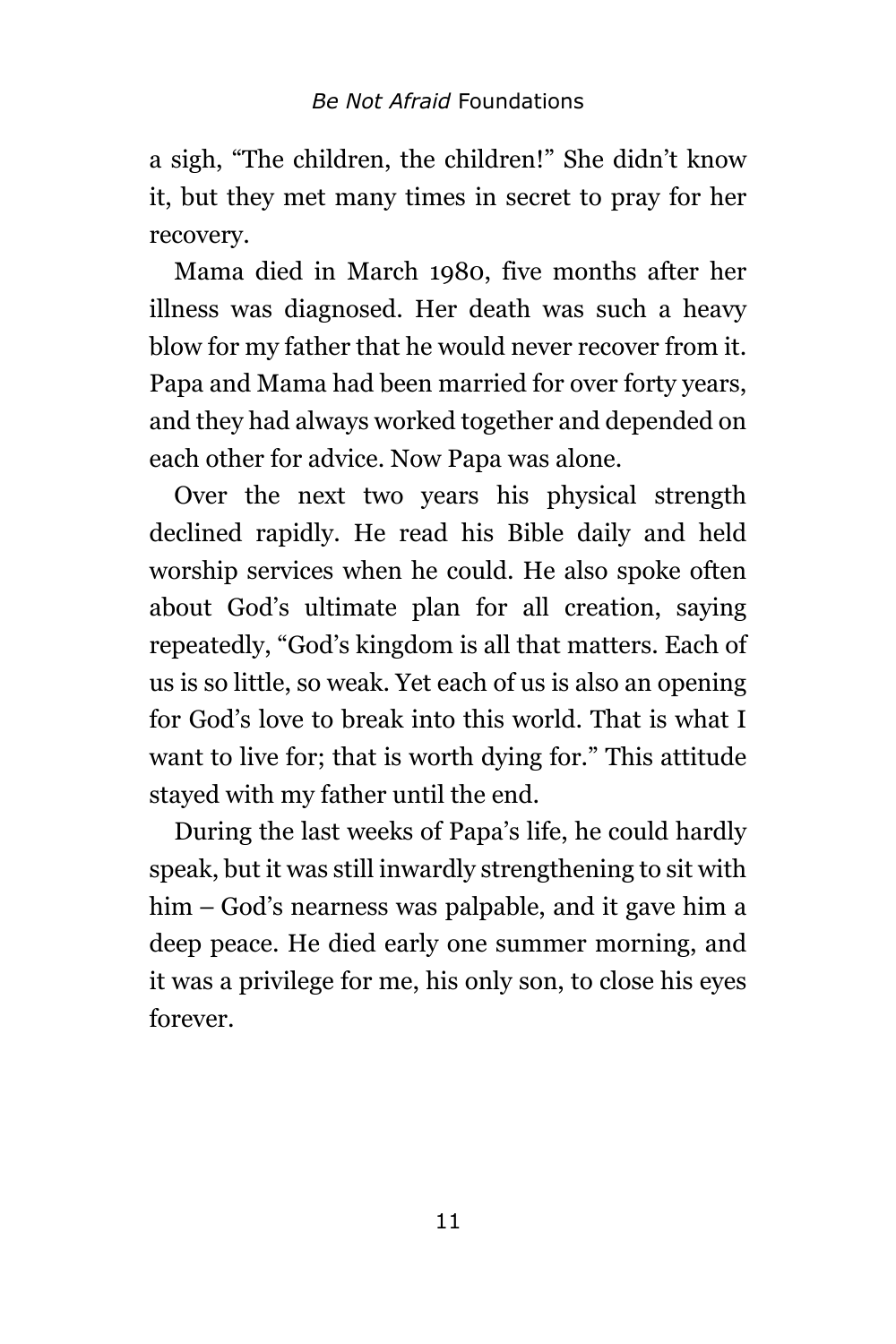## <span id="page-24-0"></span>Chapter 2 Fear

I was born in England in 1940, in a time of fear. German bombers flew nightly right over our home in the Cotswold countryside, heading toward nearby Birmingham, and on their way back they would randomly drop whatever they still carried. Several times bombs fell very near our house, and my mother later told me how she often agonized over the safety of us children.

In 1955, when my family came to the United States, the Blitz was a distant memory, but another war – the Cold War – was in full swing, with both superpowers racing to build the most powerful weapon. The horrors of Hiroshima and Nagasaki were still present, and the nuclear hysteria that had developed since then was at an all-time high. Schools had regular air-raid drills, and families built their own bomb shelters and stocked them with canned goods. Newspapers carried stories about possible Soviet attacks on American cities.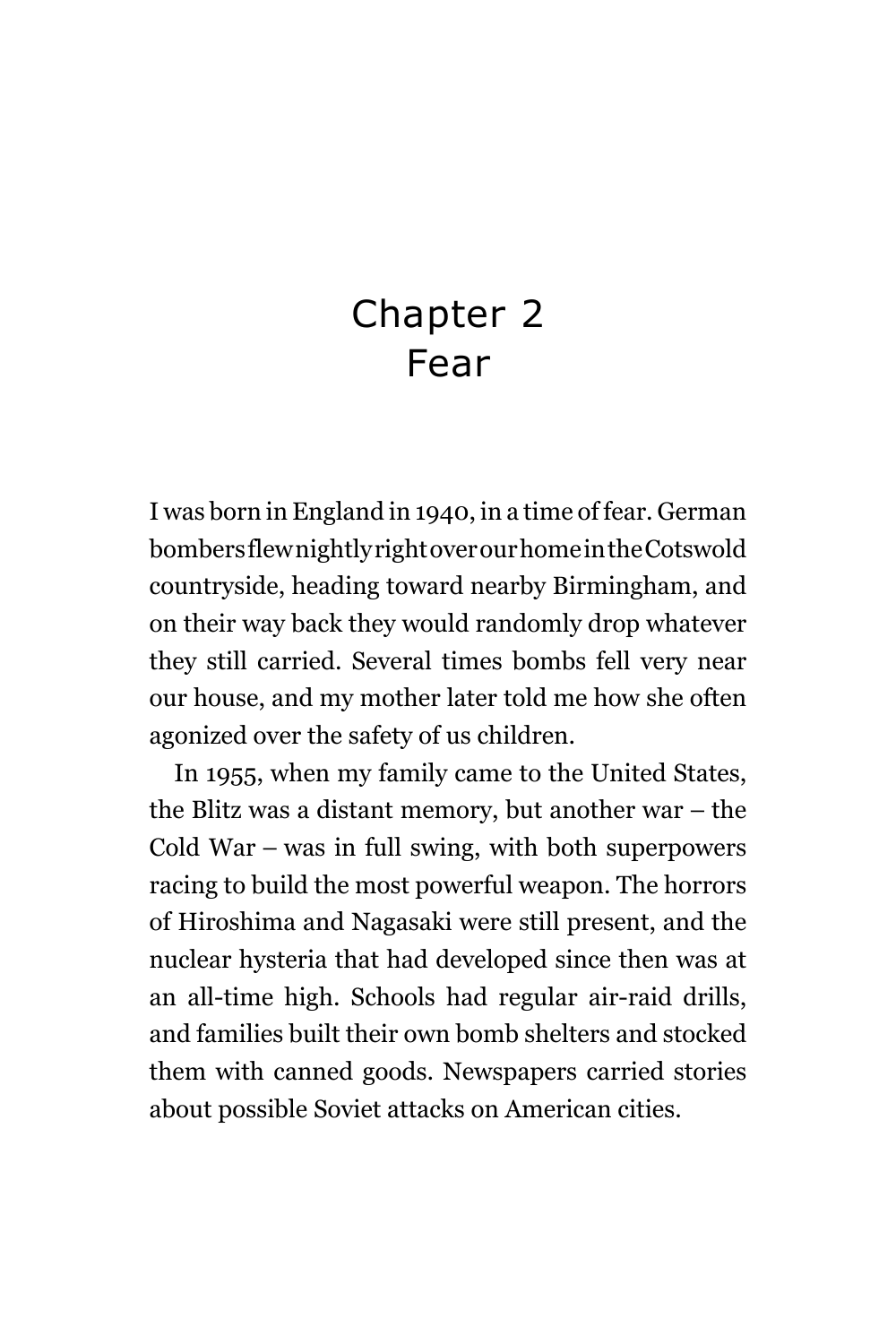For me, living in the United States was an exciting adventure. At the same time it was frightening to be reminded that Rifton, our new home, was within the ninety-mile radius that experts predicted would be doomed if an atomic bomb were ever dropped on New York City.

I never got used to the drills. Again and again I fought my anxiety of bombs and war, and I sensed a similar anxiety in many of my classmates, despite the jokes. Others of my generation will, no doubt, have similar recollections.

Fear, of course, is not limited to particular places or eras. It is a universal emotion, if not a primal instinct. Each of us has felt it – recoiling from a sudden burst of flame or a snarling dog, for instance, or grasping at a railing and backing away from a sudden drop-off. But there's another type of fear: the fear that comes with serious illness and the prospect of death. This fear has less to do with self-preservation. It is fear of an uncertain future, fear of change, and perhaps most importantly, fear of facing one's life squarely and coming up empty-handed.

When Matt, a 22-year-old I knew, was stricken by a malignant lymphoma a few years ago, we talked about this fear, and those conversations have stayed with me ever since. Like most patients who have just been diagnosed with a serious illness, Matt was primarily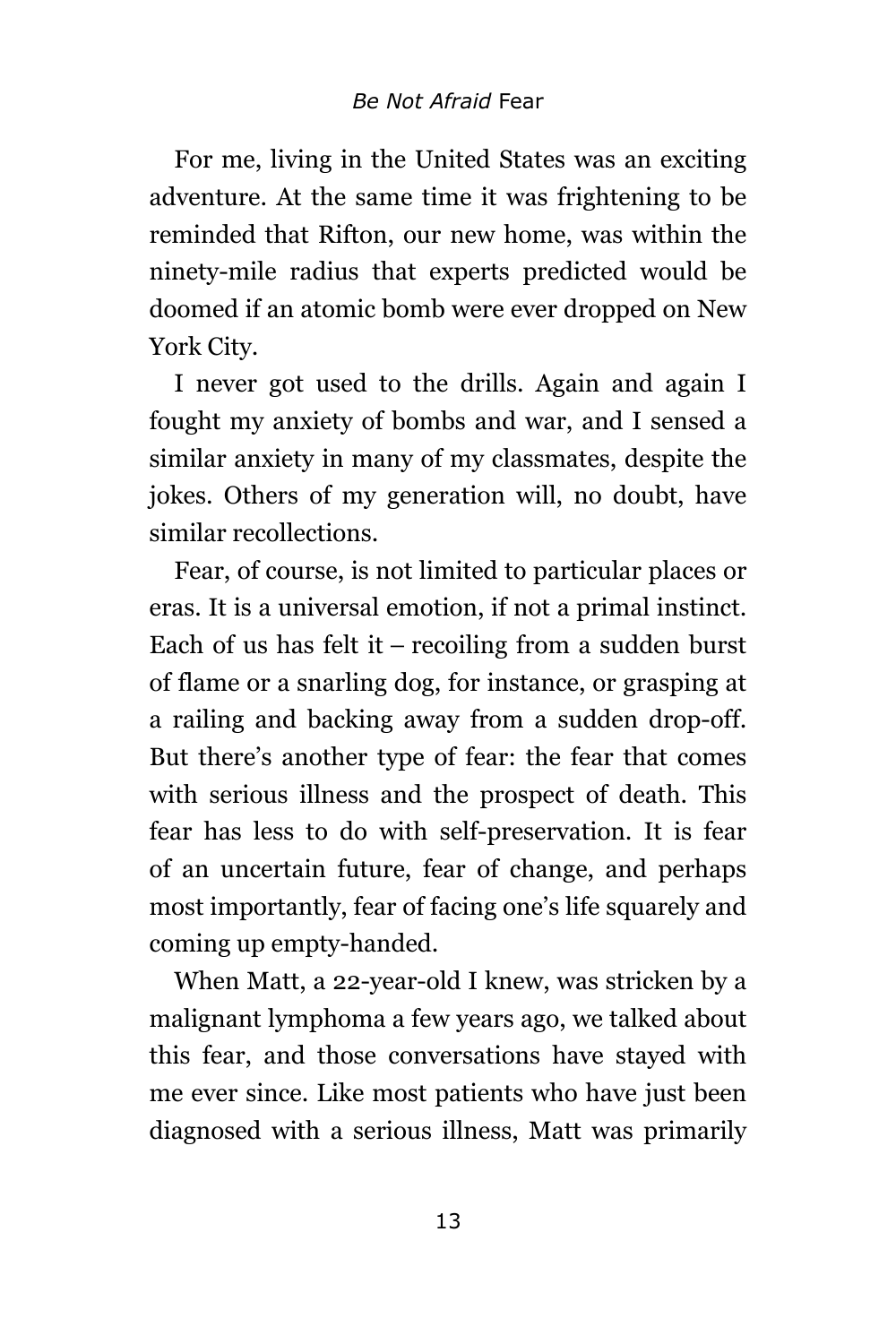#### *Be Not Afraid* Fear

concerned with his physical condition, at least at first, and peppered his doctors with all sorts of questions. What was the cause of the lymphoma? How effective was the treatment supposed to be? What were his chances of survival? What did this or that medical term mean? Within a few days, however, his overriding concern had changed to his spiritual state. It was as if he sensed that his life had taken an irreversible turn and that no matter what the outcome, he needed to set it in order. As his family doctor later remembered:

I dropped by Matt's room two days after he'd been discharged and noticed that he'd been crying. I asked him what was up and he told me, in brief, that he had had a long talk with his dad and that he felt he had to deepen his life. He said there were things on his conscience that he needed to tell someone about. He also said he felt "scared and lonely."

I suggested that he try to get out of the house in the next few days, even if he felt rotten. Maybe that would help. But he just looked past me and said, "My relationship with God is not what it should be."

I assured him that all of us needed to deepen our lives, not just him, and that his illness was helping us all to realize our need for God. Matt just lay there with big wet eyes, staring straight ahead, absorbing the gravity of his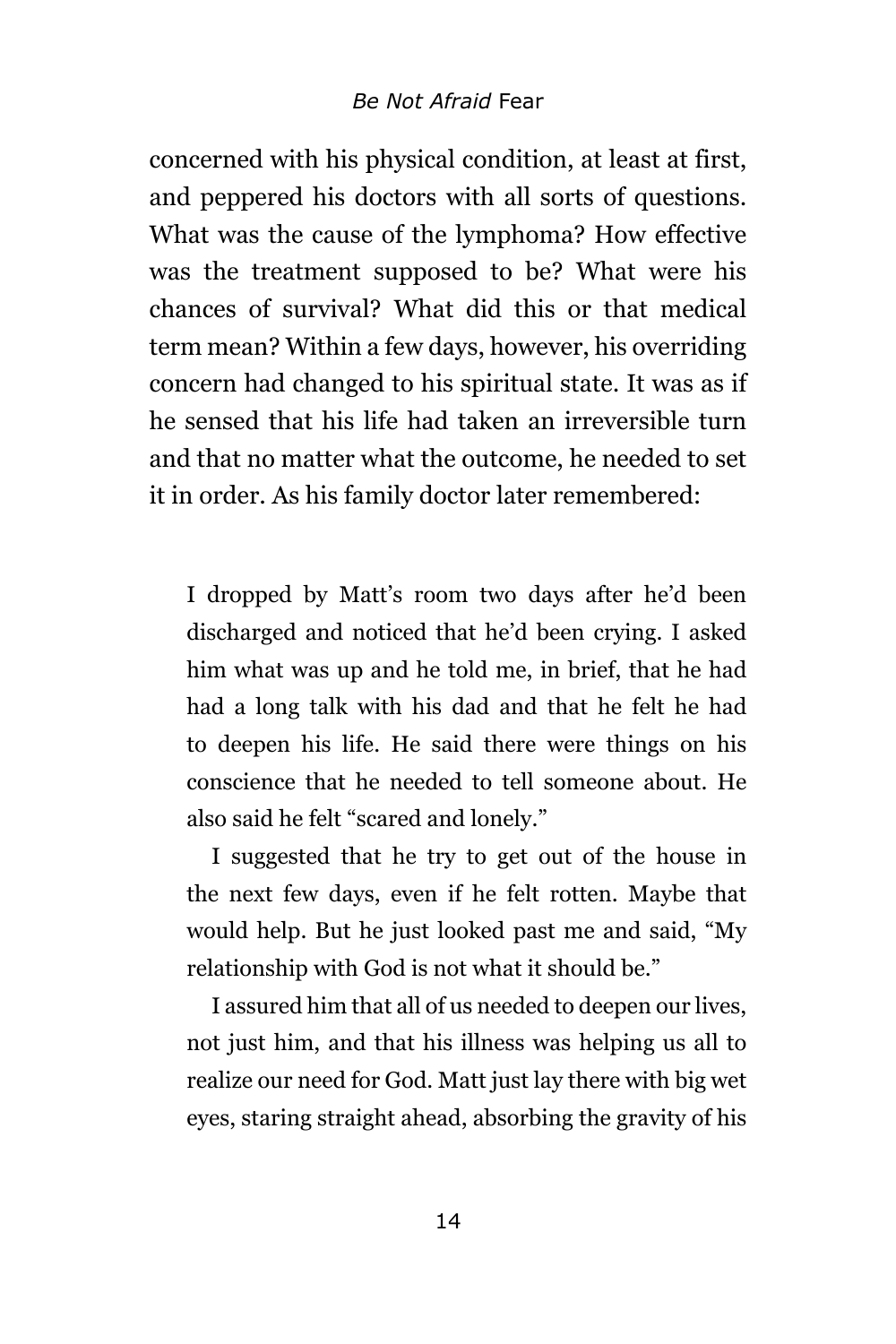#### *Be Not Afraid* Fear

personal situation. Looking at him, I suddenly realized that each of us needs such a moment.

Around the same time, Matt sent me an e-mail in which he wrote:

There's a passage in the Letter of James that is very important to me right now. It talks about telling each other your sins so that your prayers will be heard and answered. Making sure that all of my sins are confessed and forgiven, and asking forgiveness of people whom I've hurt, has never been so important to me as it is right now…more important than physical healing. When your need for God outweighs your need to appear flawless in front of the people around you, repentance becomes something you long for, not dread. I experienced this very personally when I came home from the hospital. I knew it was literally a matter of life or death to straighten out my relationship with God if I was going to get through my illness.

In the days that followed Matt sent me numerous such e-mails, and I tried to answer him in return. One thing I told him was that having cancer means having one's personal power dismantled, and that perhaps God was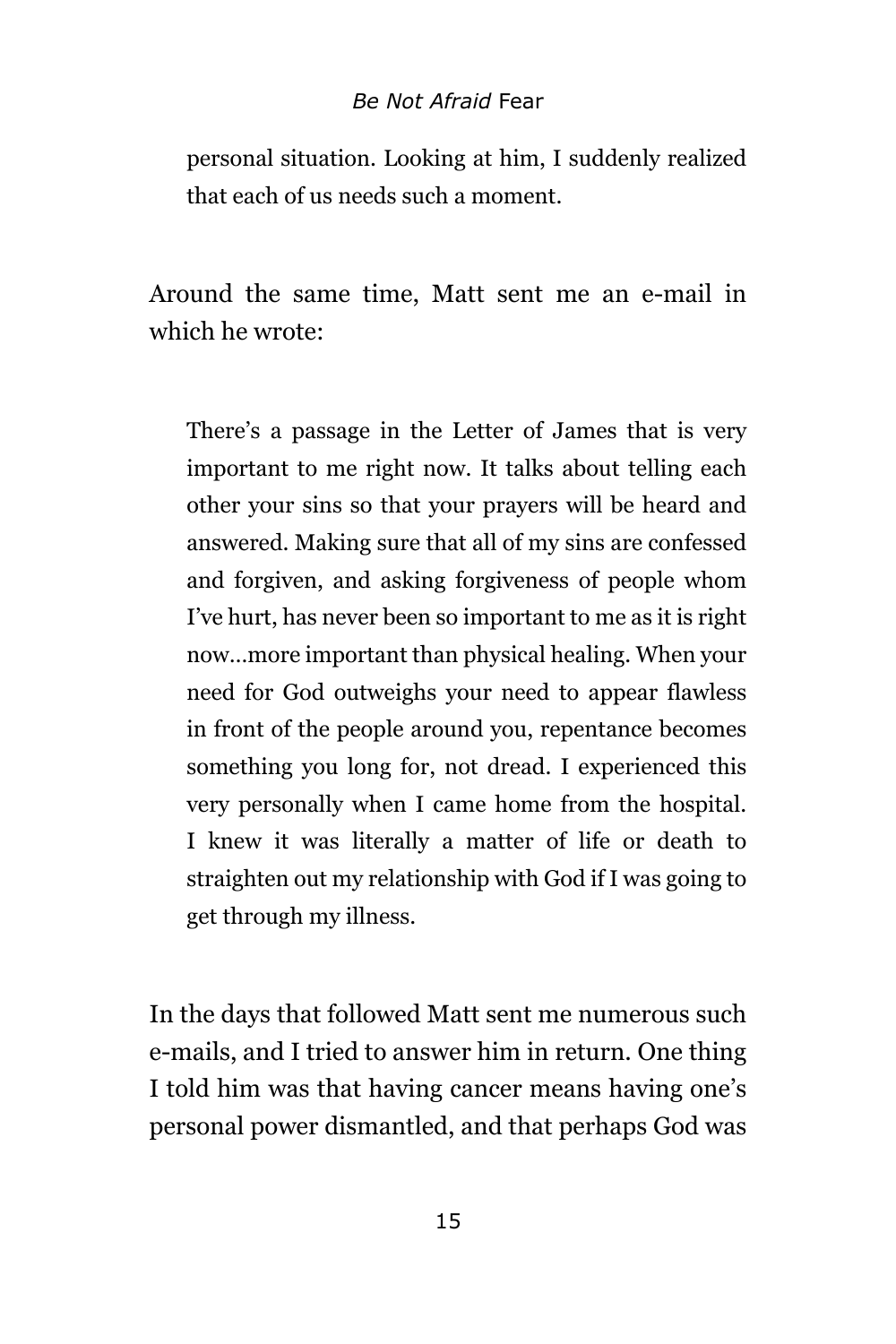trying to speak to him through it. I also reminded him that he'd had everything going for him up till now: he was young and strong, handsome and gifted. He had the world by the tail. But perhaps God couldn't use him with all his gifts. I said, "Matt, maybe God had to bring you low, so he could work through your weakness. Now you have to ask for strength to accept it." Amazingly, he replied, "I hear you. It's going to be hard, but that's what I have to do."

Matt changed greatly over the following months. At the time he was diagnosed, he was a brash and often loud-mouthed joker; happy-go-lucky on the surface, but privately terrified. Six short months later, however, he was a different person. True, he never lost his silly streak, and was still scared at times, even near the end. But having gone through days and nights of the most excruciating pain, he had developed a new, deeper side. And having stopped looking for an escape from the hard fact that he was dying, he had come to terms with the thought, and faced it head on. In doing so, he found strength to meet the agonies of death calmly.

Not everyone dies peacefully, and it's not just a matter of emotional make-up or personality. Peace cannot be found solely by "working through" one's feelings, as people often put it. There's no question that doing this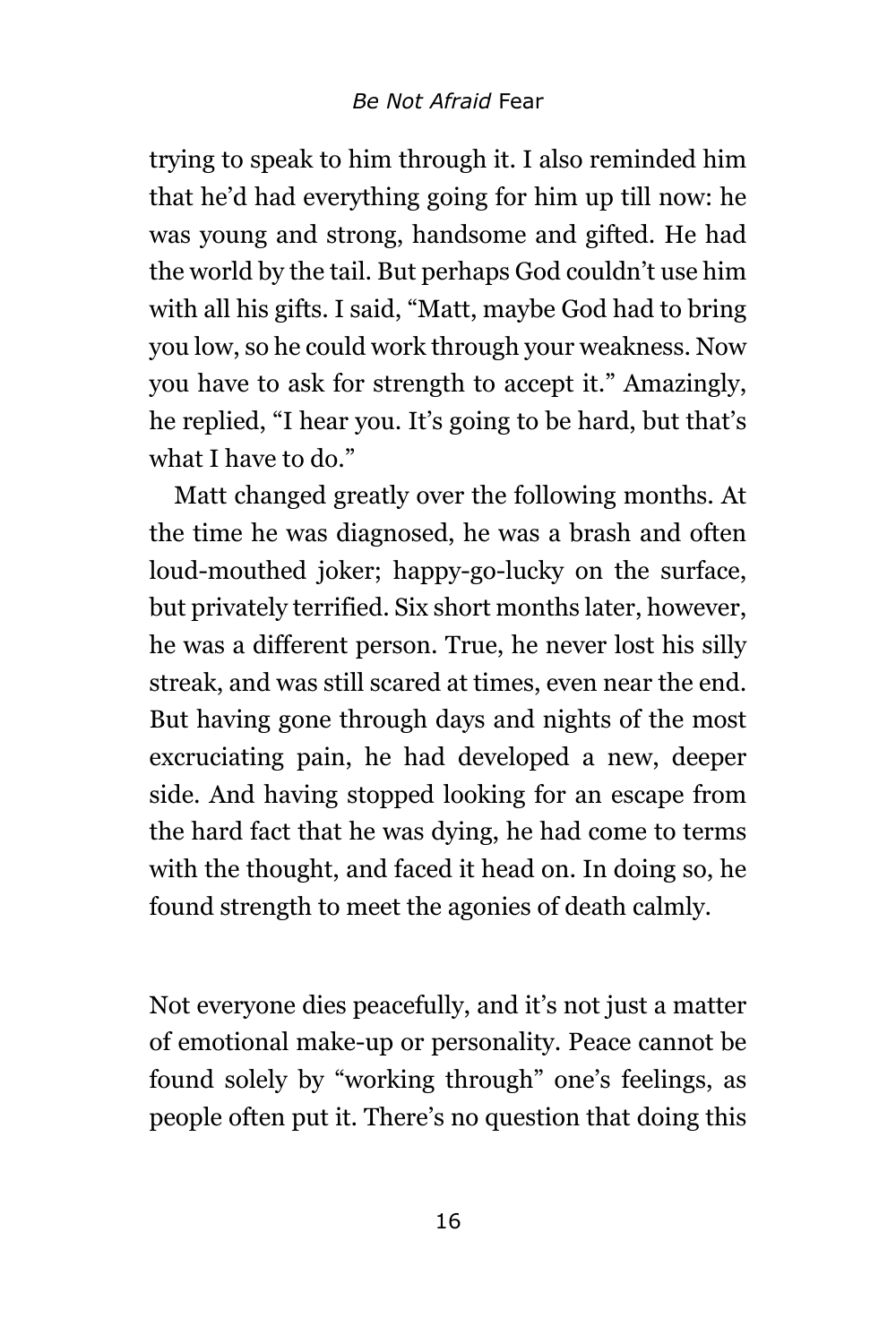can help us quell our fears – especially in the sense of allowing ourselves to be vulnerable, like Matt did, and turning to the support of those we trust and love. But fear cannot be conquered by emotional catharsis or willpower. Even a hardened soldier will cry out for his mother at the moment of death.

In my experience, there is a definite correlation between fear and the "hardness" of a soul. For a person who is conscious of his weakness, it is a relief to admit his limits and ask for help. For an independent person who sees such vulnerability as defeat, however, it is terrifying, especially if he has steeled himself against the idea of "giving in" to death for a long time. Suddenly he sees his self-reliance as the illusion it always was, and realizes that even the strongest man is helpless when confronted with his own mortality.

In her recent memoir, *Body Toxic,* author Susanne Antonetta illustrates this vividly. A woman who always had everything under control, Antonetta's grandmother ruled her household with an iron hand and an unyielding opinion on everything from food, clothing, schedules, and careers, to the choice of her children's mates and the prospective names of their babies. (If she didn't approve, she vetoed them.) But when death came, she was gripped by an uncontrollable fear: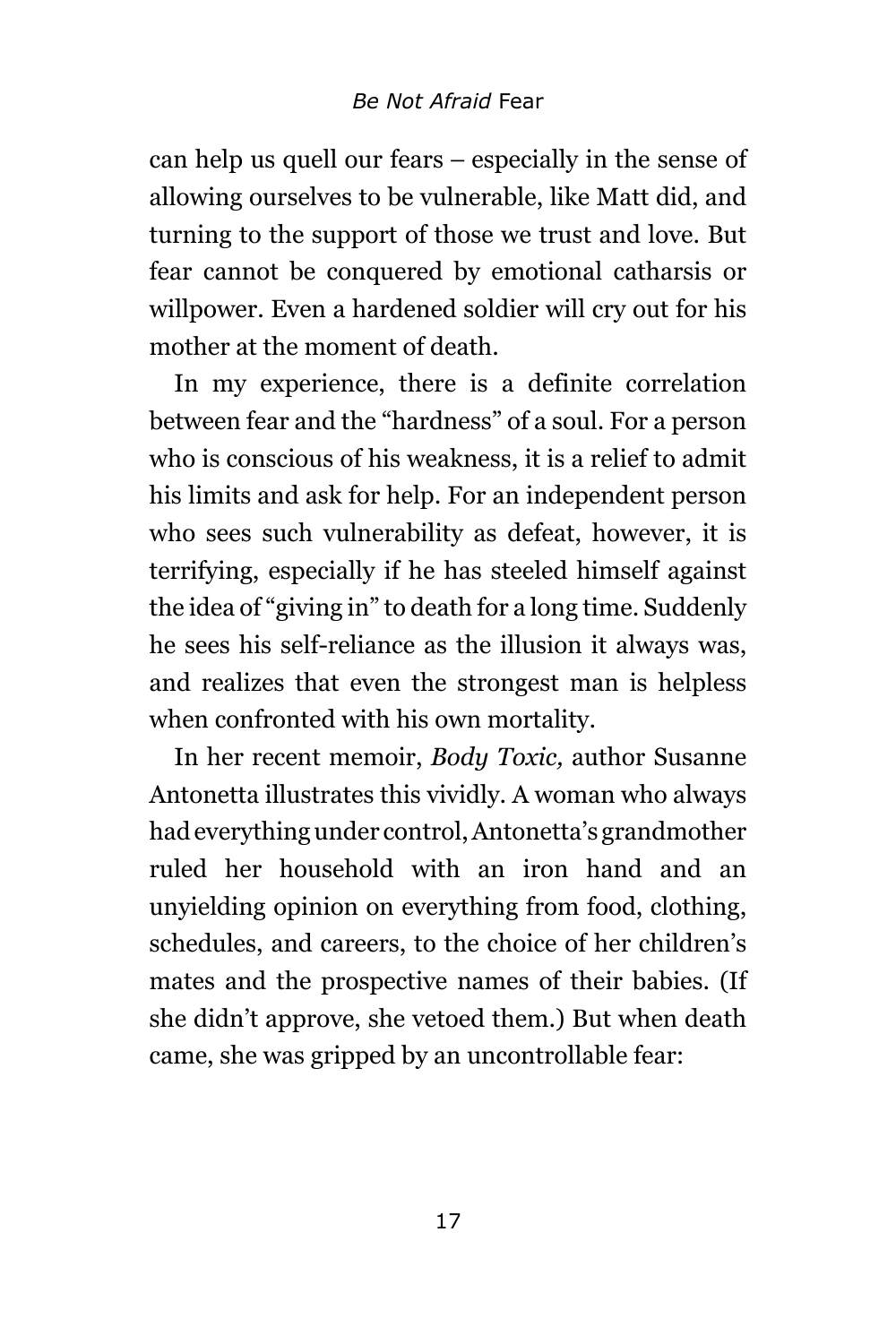#### *Be Not Afraid* Fear

It was terrible to see someone so afraid to die. There were no platitudes – a life well lived, dying surrounded by a healthy family, being remembered – that could encircle the enormity of her fear. Our presence offered her nothing. We could have been winked out of existence for all she cared. She grew haggard with her fear, her jowls and ribs shrinking, her eyes wild and distracted. She'd lost the charming carelessness of the woman in love with her solitude.

My grandmother died haunted. I don't mean just by her death. She saw ghosts and phantoms every night when she went to bed, hiding in her room and pouring in through the windows. They made her scream. She lived in a world of bad spirits. I'd moved far away by then so I don't have my grandmother's descriptions of them, just my mother's laconic ones: "Oh, you know. Bad."

Antonetta's depiction of dying is not pretty, but it is unusually insightful in drawing the connection between the personal and the cosmic. After all, we are never alone, but are surrounded at all times by the two opposing forces of evil and good. And though the battle between them is played out in many arenas, I believe it is most intense wherever the soul of a dying person hangs in the balance.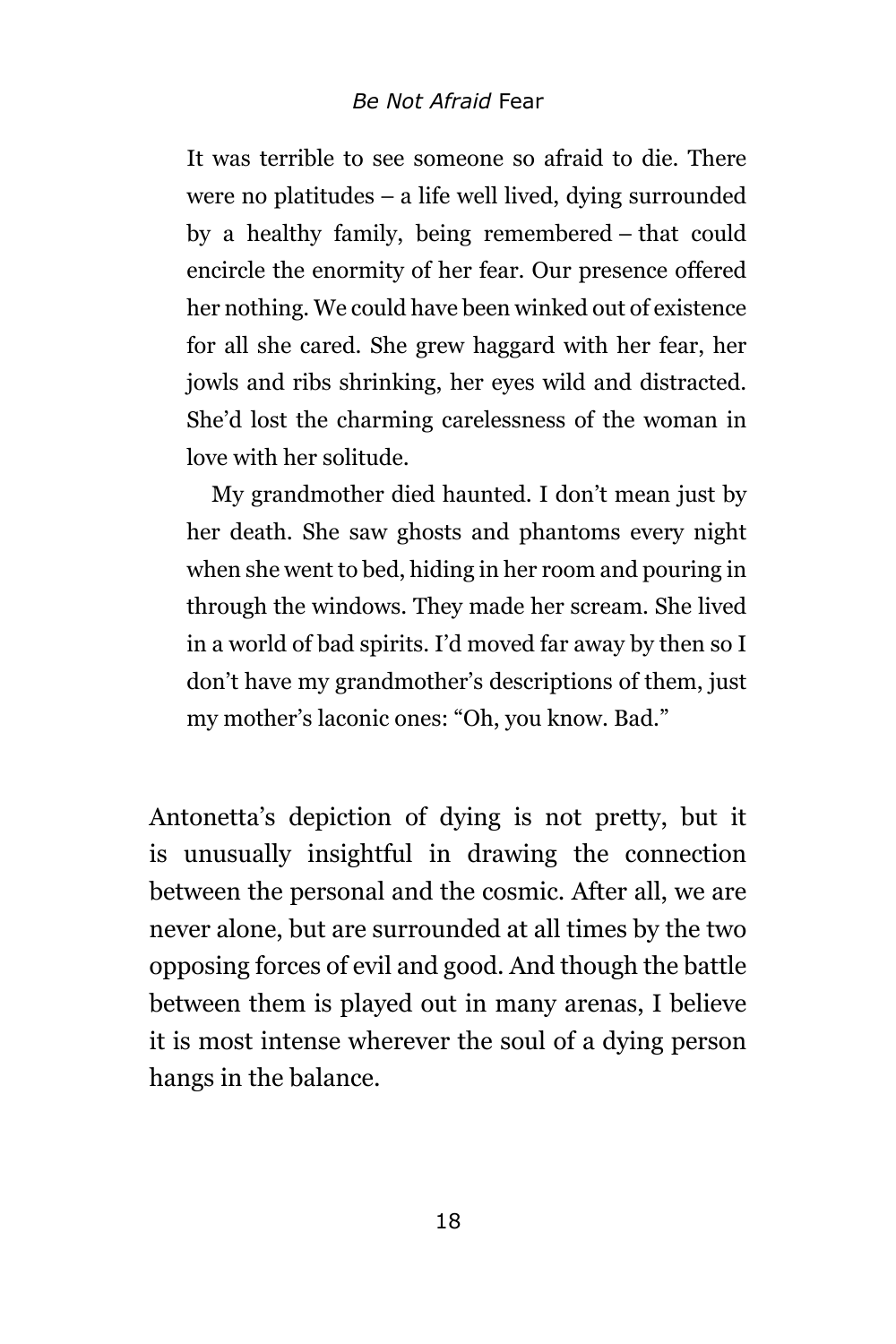Dorie, a close friend of my mother's who felt continually tormented by this conflict, lived with it not only at the end of her life, but for decades. Dorie lived next door to our family for many years, first as a part of my parents' household and, after their deaths, as part of my own.

The Dorie most people knew was a happy person who found great joy in helping others. When a baby was born, she was the first to arrive with fruit, flowers, and an offer to clean the house. It was the same when guests were expected. Nothing satisfied her as much as making sure the extra room was dusted and the bed freshly made. She was endlessly cheerful, it seemed, and willing to do the most mundane chore. She never expected or wanted thanks.

Underneath, however, Dorie was a nervous, anxious person. She had trouble sleeping at night and always wanted to have someone nearby. She worried over every symptom of aging and dreaded the prospect of physical ailments or disabilities. By fifty she was already worrying about dying. Thankfully, her determination to be of use to other people and brighten their day kept her afloat – and prevented the fears that plagued her from driving her to the brink.

Then cancer struck. For six years Dorie battled it bravely. Initially she underwent several rounds of chemotherapy, each of which found her so apprehensive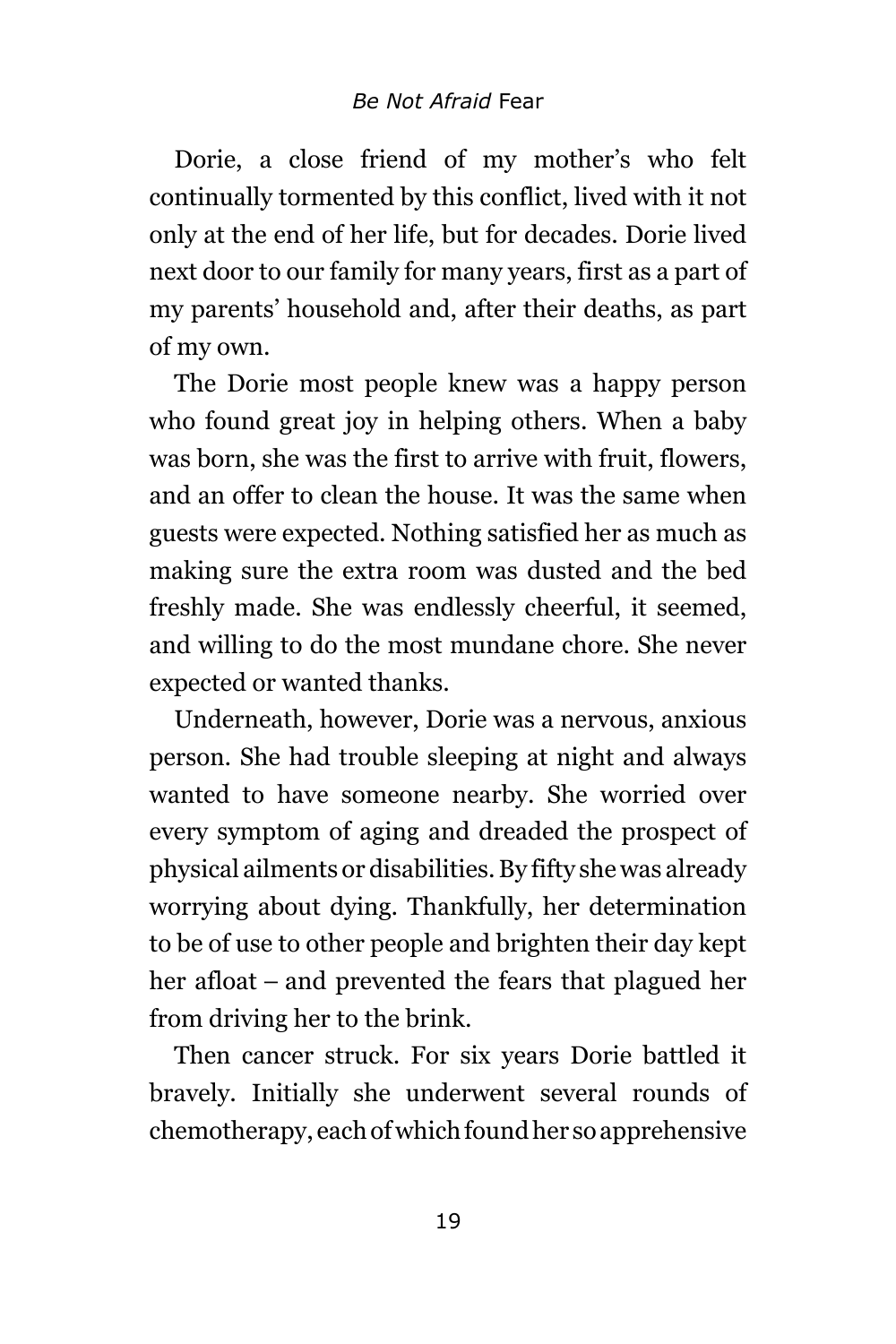and distraught that she required continual emotional support and pastoral counseling as well. Luckily, she pulled through and went on to enjoy several cancerfree years.

Then came a relapse. This time the cancer grew rapidly, and we knew Dorie did not have long to live. She was in severe pain, and radiation provided only partial relief. Sitting with her and talking seemed to help more. With her, my wife and I sought for answers to her questions: What is death? Why do we have to die? Is there life after death? Together we read many passages from scripture about death and resurrection, searching for verses that would strengthen her. I reminded her that she had served God and those around her for decades, and said I felt sure he would reward her.

All the same, the last weeks of Dorie's life were an enormous struggle, both physically and spiritually. One sensed it was not just a matter of ordinary human anxiety, but a vital fight for her soul and spirit. She seemed besieged by dark powers. My wife and daughters nursed her for days on end and accompanied her through long hours of inner torment. Once she cried out that something evil had entered her room. With what little strength she had, she threw a pillow at it, shouting, "Go away, darkness! Go away!" At such times those of us with her would gather around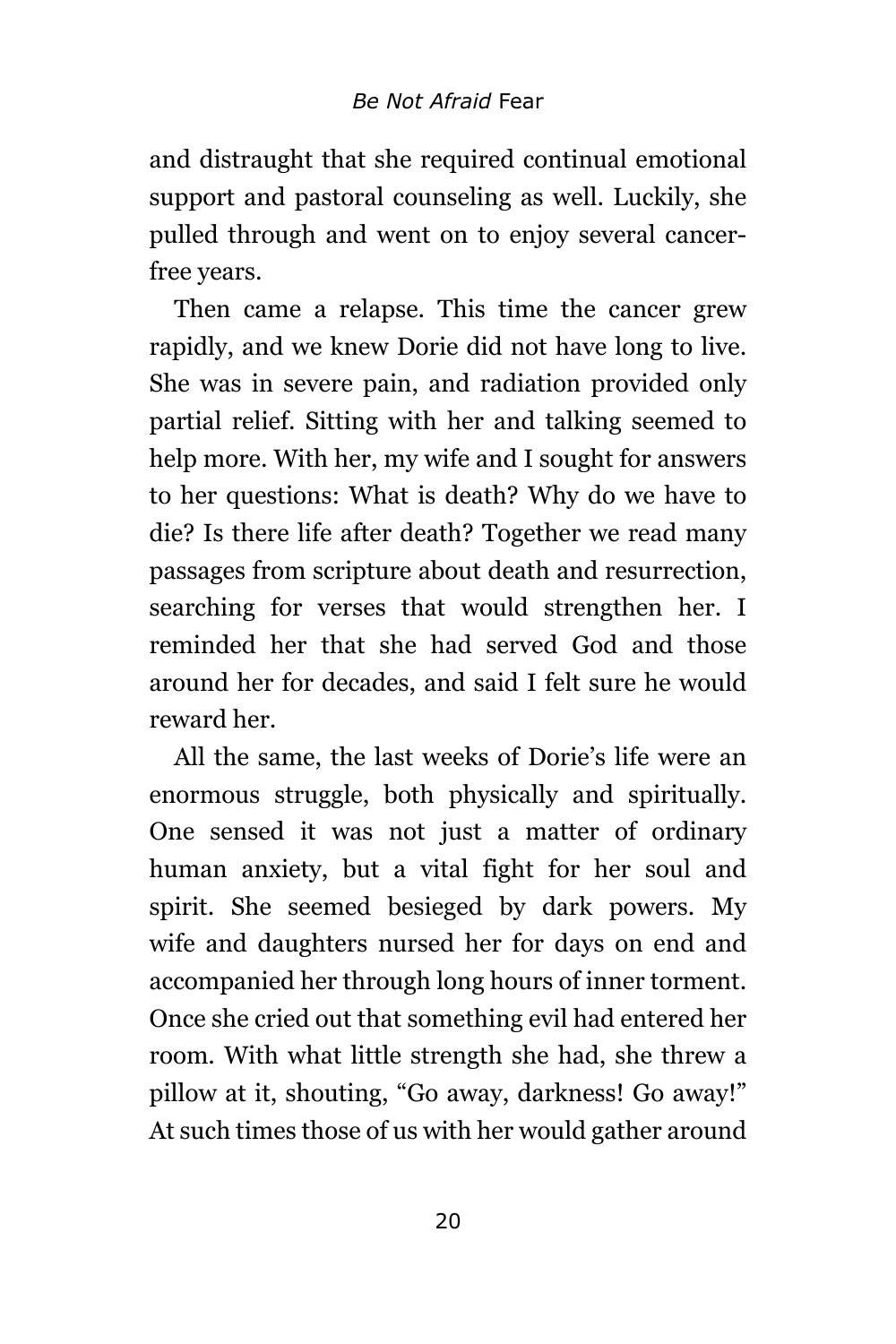her bed and turn to God in song or in prayer. Dorie loved the Lord's Prayer very much; it was always an encouragement to her.

One morning, after a particularly restless night, Dorie's fear was suddenly gone, and she said, "I want to depend on God alone." She was full of joy and anticipation of that great moment when God would take her, and felt it would be very soon. She said, "There's a surprise today: the kingdom's coming! When it comes, I will run downstairs and outside to welcome it!" That same afternoon she exclaimed, "All my pain is gone. I feel so much better! Thank you, thank you, God!" A little later she said with a smile, "God will call me home tonight."

In the evening, she called my family – her adoptive family – together and hugged each one of us in farewell. We sang and prayed by her bed, and she remained peaceful through the night. She slipped away from us for good as dawn was breaking.

Having fought as long and hard as she did, Dorie's departure was nothing less than a victory. She knew what it was like to be gripped by cold fear, but she clung to her belief in a God who was greater than her anxieties and never let them completely overwhelm her. And as she breathed her last, she did so with the calmness of those who have come to realize, as the first Christian believers expressed it, that the world is merely a bridge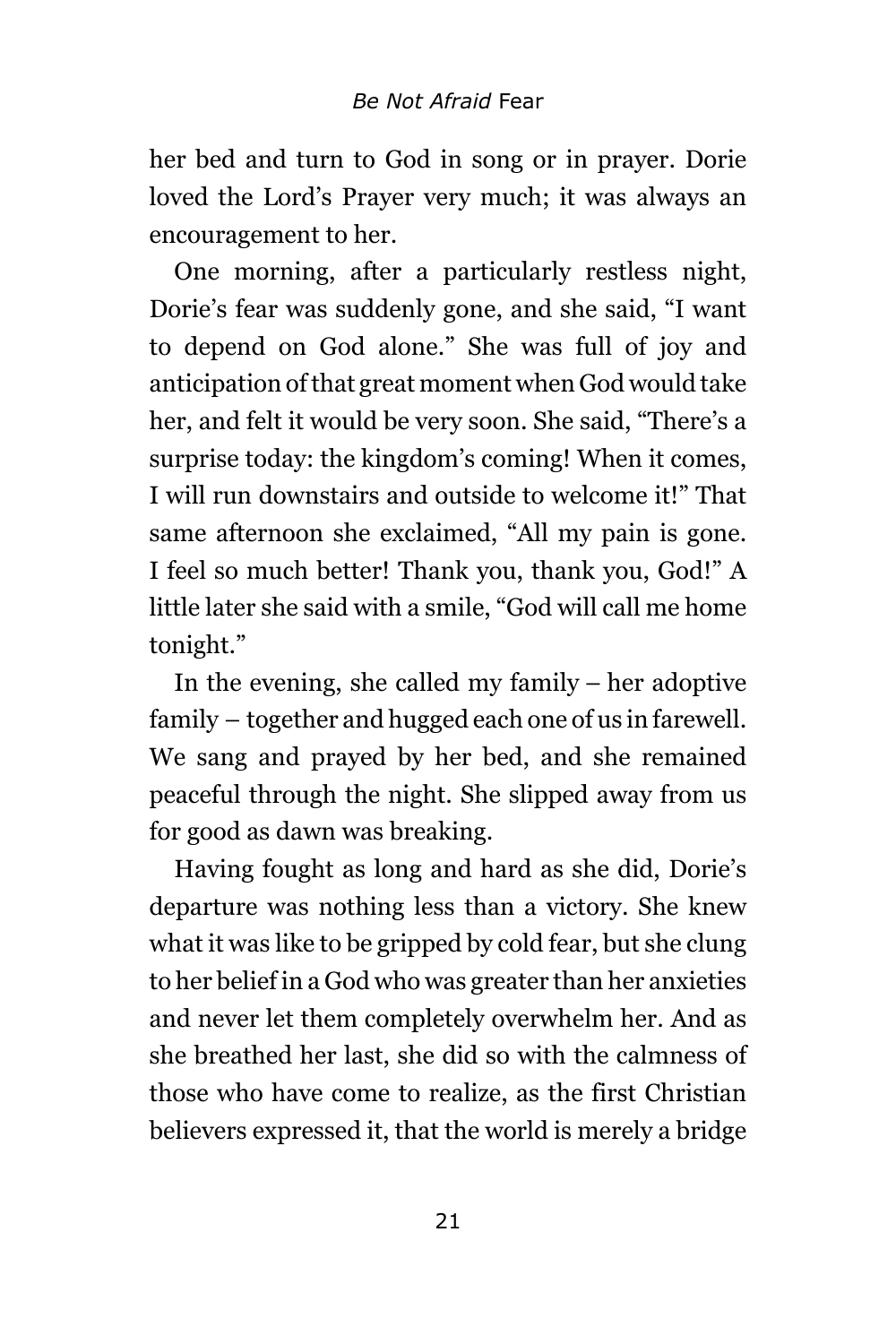### *Be Not Afraid* Fear

between earthly and eternal life: "Cross over it, but do not build your house on it."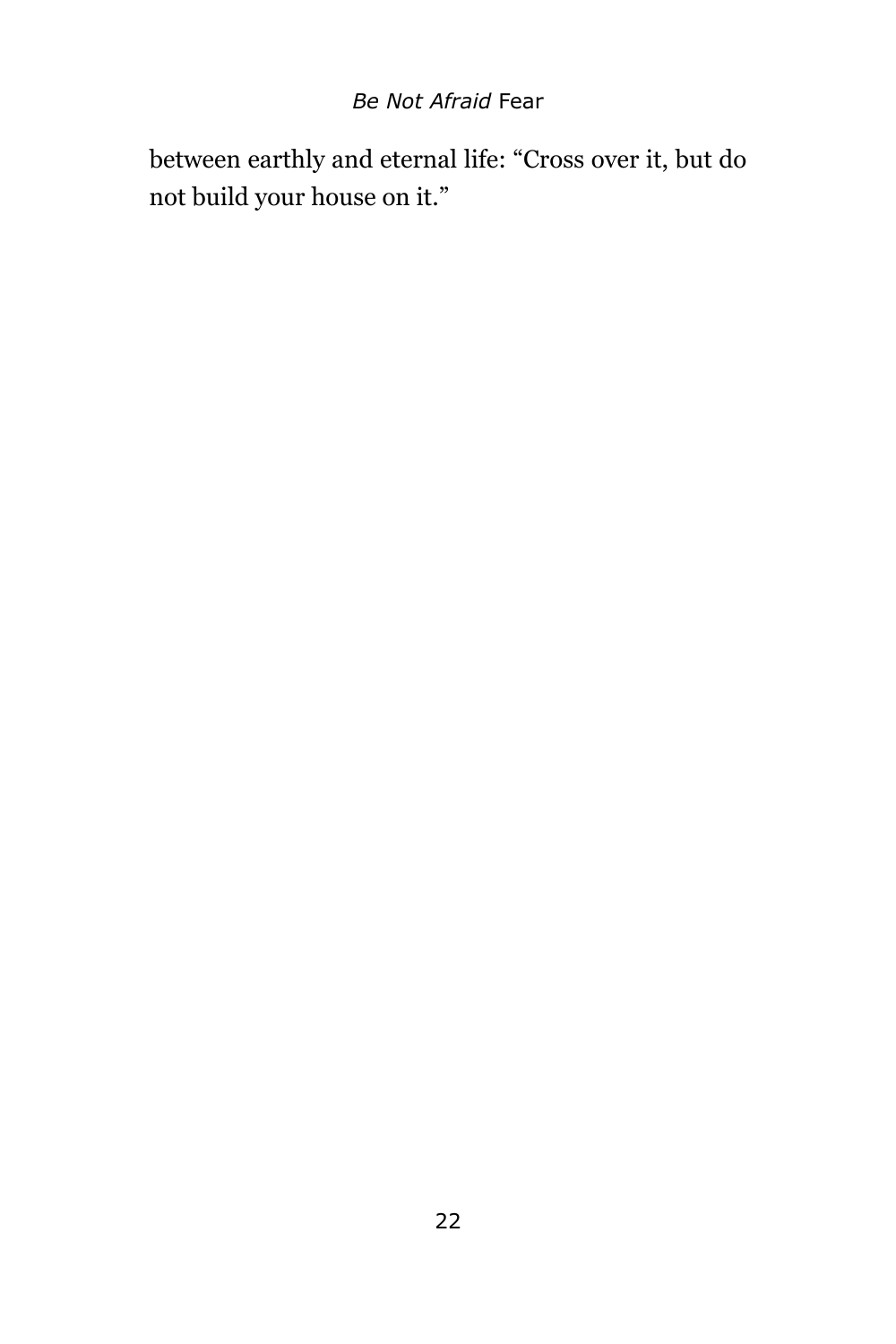# <span id="page-35-0"></span>Chapter 3 Despair

While some people appear to sail through life, others seem to slog wearily from one struggle to the next. We may never know why this is so, but that is no reason to pretend it doesn't happen.

Often we shy away from talking openly with a troubled person, thinking that our concern might be interpreted as interference, or that it might push him or her closer to the edge. In my encounters with suicidal depression, however, I have found the opposite to be true: people afflicted by it usually have a desperate need to speak openly about their thoughts. Tragically, they often don't, because they fear a breezy response along the lines of "Cheer up; you'll soon get over it."

Every situation is unique, and it's impossible to anticipate the best way of responding to a person who is depressed. Ultimately, however, words alone cannot save a person. They must be accompanied by the steady support of a loving relationship whereby we can, as the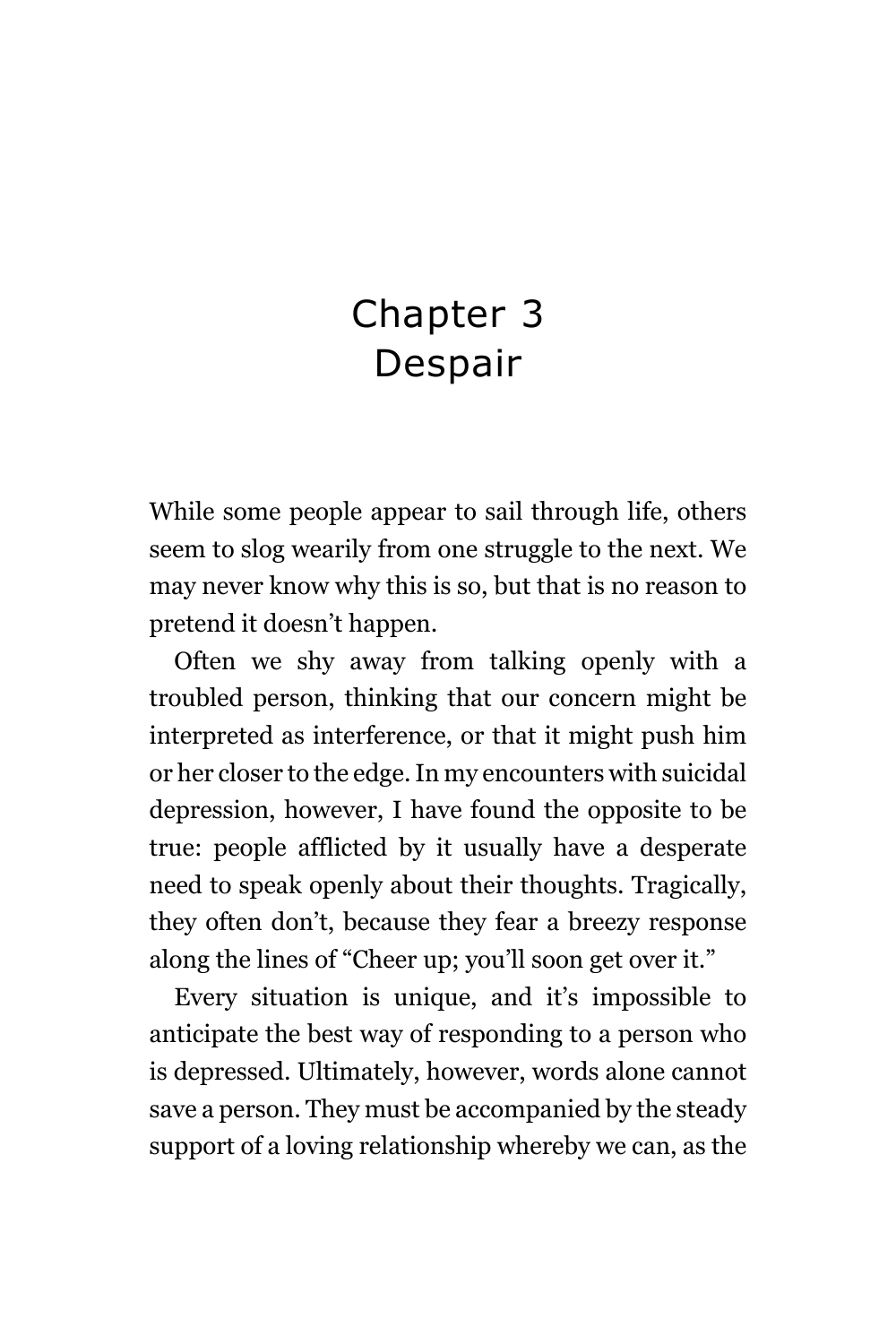Apostle Paul put it, "carry each other's burdens, and so fulfill the law of Christ."

In the 1970s my father brought home an alcoholic named Terry. He was thirty-two years old, homeless, and a veteran. As a child he had been sexually abused, and the terrible memories of his childhood often pulled him into deep depression. Papa spent a lot of time with him, listening to him, counseling him, and simply being his friend. He also arranged for him to receive psychiatric help and medication. Everyone loved Terry, and he stayed with us for more than a year.

Then one day Terry left, haunted by the demons of his past. Soon afterward we heard that he had killed himself. The news was a tremendous shock, especially to my father, who had loved Terry dearly. It was as if a family member had died. He wept for Terry, and he wept for the pain of the whole world.

One could almost say that it was futile to try to help a man like Terry; that he didn't have a chance. Yet I have experienced over and over again that there are plenty of people whose wounds can be healed and who can be helped to overcome suicidal tendencies.

Over the past decades many desperate people have turned to me for pastoral help. Often their personal lives were in turmoil, and anguish over relationships, jobs, or money matters had upset the delicate balance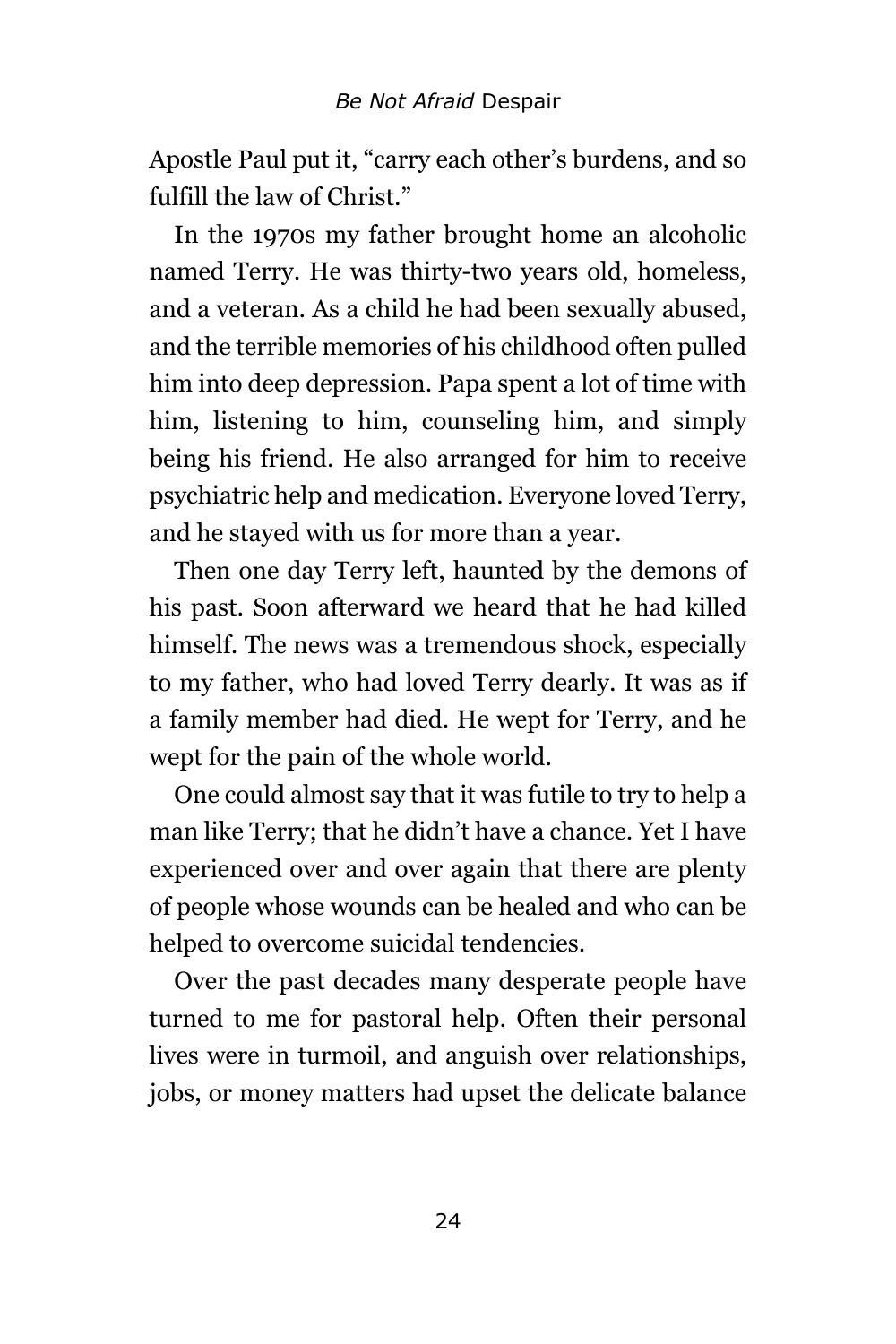of their emotions. In other cases there was simply no rational explanation to be found.

For years, suicide has been spoken of only in whispers. Despite our culture's reputation for tolerance, a stigma still adheres to taking one's life. Even as a topic of conversation, it remains largely taboo. People avoid speaking about death, regardless of its cause. When it comes to suicide, they are reluctant to say anything at all. How often have you seen suicide listed in an obituary as the cause of death?

At the same time, according to recent studies, a person commits suicide every fifteen minutes in the United States alone; and children between the ages of ten and fourteen are twice as likely to take their own lives as they were a decade ago.

Clearly, suicide is a devastating, widespread problem. For most of us, it has probably crossed our own minds at some point. Why, then, is it so hard for us to address? Perhaps it is because we are unwilling to see how near the brink of despair we all stand.

I have known Jim since his childhood, so when he fell in love with a woman named Sheila, it was my privilege to offer pastoral guidance as their relationship developed. Later I had the joy of conducting their wedding service.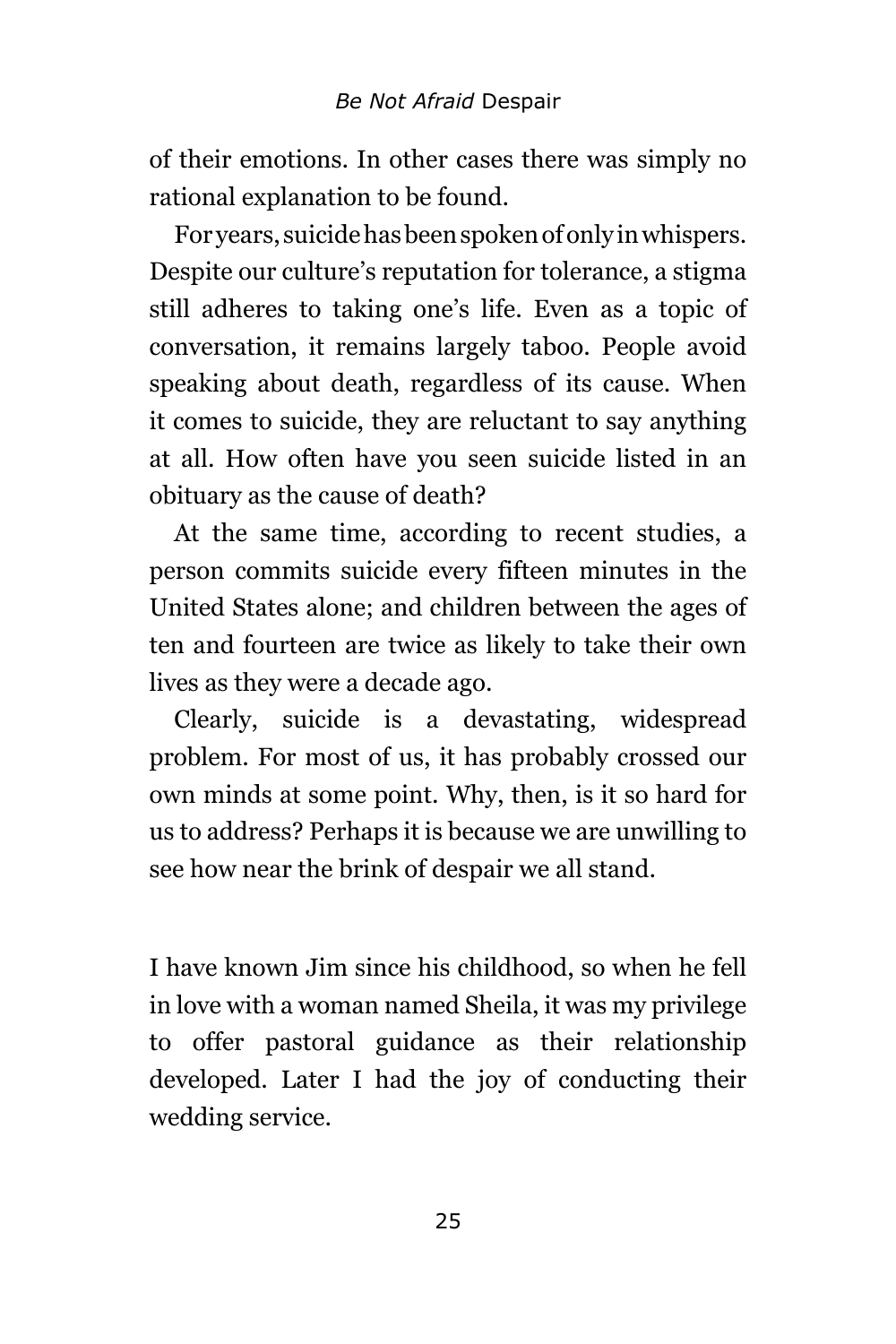## *Be Not Afraid* Despair

Married life began happily for them, and within a year their first son arrived in perfect health. Then one morning a few months after the baby's birth, Jim was at work when he began to feel uneasy. It was uncanny, he would explain later, but somehow a voice inside him seemed to be saying, "Sheila is in trouble!" He called her workplace. She wasn't there. Then he called their home. No one answered, so, panicking, he left work and ran the quarter mile to their apartment. Finding a letter on the bed, he ripped it open. Then he looked in the bathroom. There she was, out cold on the floor, a kitchen knife and an empty bottle of extra-strength Motrin beside her…

Later, Jim would look back and recognize the warning signs that had been there all along – signs he had missed, or chosen to ignore. He would remember times Sheila tried to tell him about the dark thoughts that often harried her, and how he'd tried to bring her around by changing the subject. He would come to understand the desperation that had driven Sheila to act. But that morning, as he dropped to the bathroom floor and shook his wife's shoulders, screaming her name into her ear, all he could think was, Why?

The demon of despair lurks at the edge of every human heart, and if we are honest we must admit that each of us has at one time or another felt its chilling touch. Despair is one of our greatest enemies. It means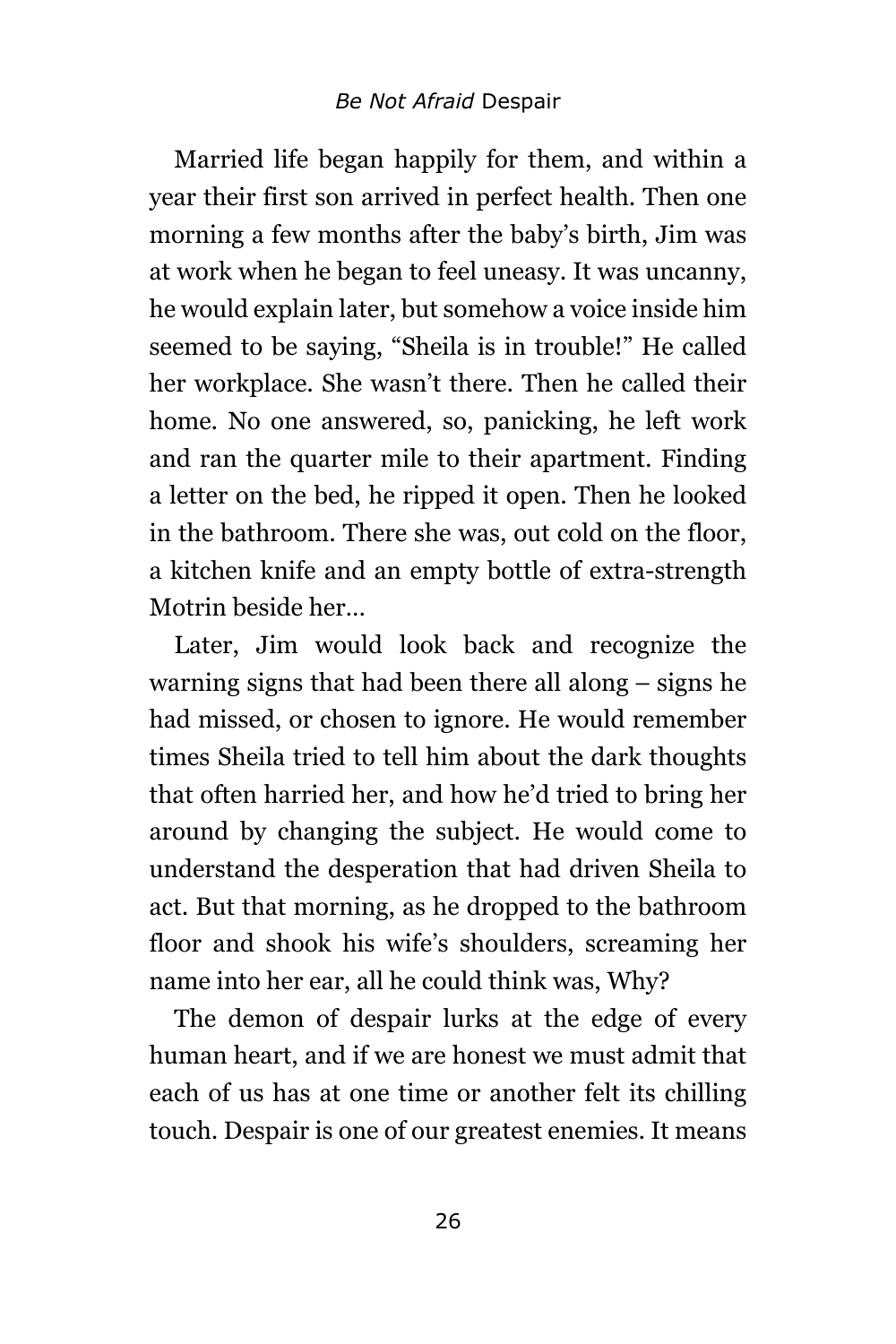the loss of all joy, all hope, all confidence – sometimes even the will to live. Naturally, as with any illness, we look for a cause in hopes of unearthing clues to possible remedies. Often self-accusation lies at the core of despair. Many people spend their lives in darkness, ruled by a sense of guilt. Sooner or later they are tempted to self-destruction. Sometimes their guilt is real; other times it is merely perceptional – even the most unremarkable weaknesses and vices are exaggerated and turned into seemingly insurmountable walls.

Feelings of worthlessness and inadequacy are another reason for suicide. To be sure, such sentiments are normal. There are times when we feel we are not deserving of love or friendship but, like Kafka's beetle, insects worthy only to be squashed. Many elderly people see euthanasia as a simple solution to their complex problems: loneliness due to the death of spouse or friends, loss of control and independence, and feelings of being unloved. They fear being a burden to their families, experiencing emotional or physical pain, and perhaps most of all, a long, drawn-out dying.

Finally, every person, believing or not, is subject to evil as a very real power. It is the work of the devil, whom the Bible calls "the accuser" and "the murderer from the beginning." Satan knows our weakest points and strikes directly at our souls, using every means,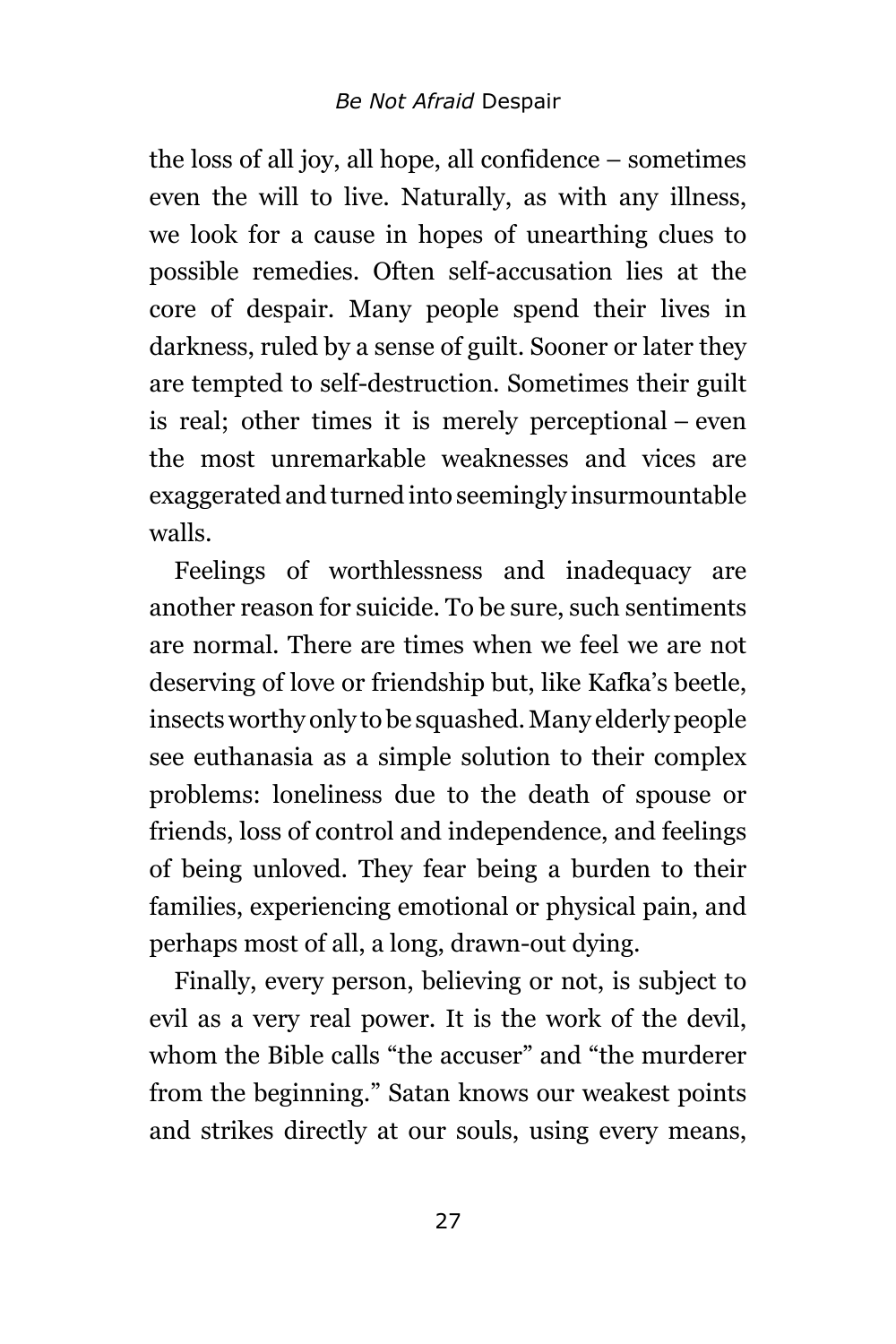including mental illness, to break us down. He throws people into deep despair and depression, into a dark heaviness that may not lift for years. When we see suicide in this way – as a battle between spiritual powers – it encourages us to let go of our inclination to despair and to turn instead to God's infinite understanding.

Many who attempt suicide do not really want to die. Their desperation is a cry for attention, a cry for help. It must not be ignored, but taken seriously. One unsuccessful attempt is often followed by another. Without help and intervention, it will only be a matter of time before it succeeds.

How can we help such people? Many prevention programs exist, and such initiatives have their place. But I sometimes wonder whether we do not rely too heavily on experts. When a person is desperate, an "expert" may be the last person he wants to face. After all, who can cope with analysis or advice when he feels unable even to face himself? Naturally one cannot rule out the use of medications, but we should not forget that often the simple support of a listening ear – whether of a friend or family member, pastor or priest – is of decisive help.

Suicide stems from sickness of soul – from a soul starved of love. What better prevention than to help children, from infancy on, to find joy and purpose in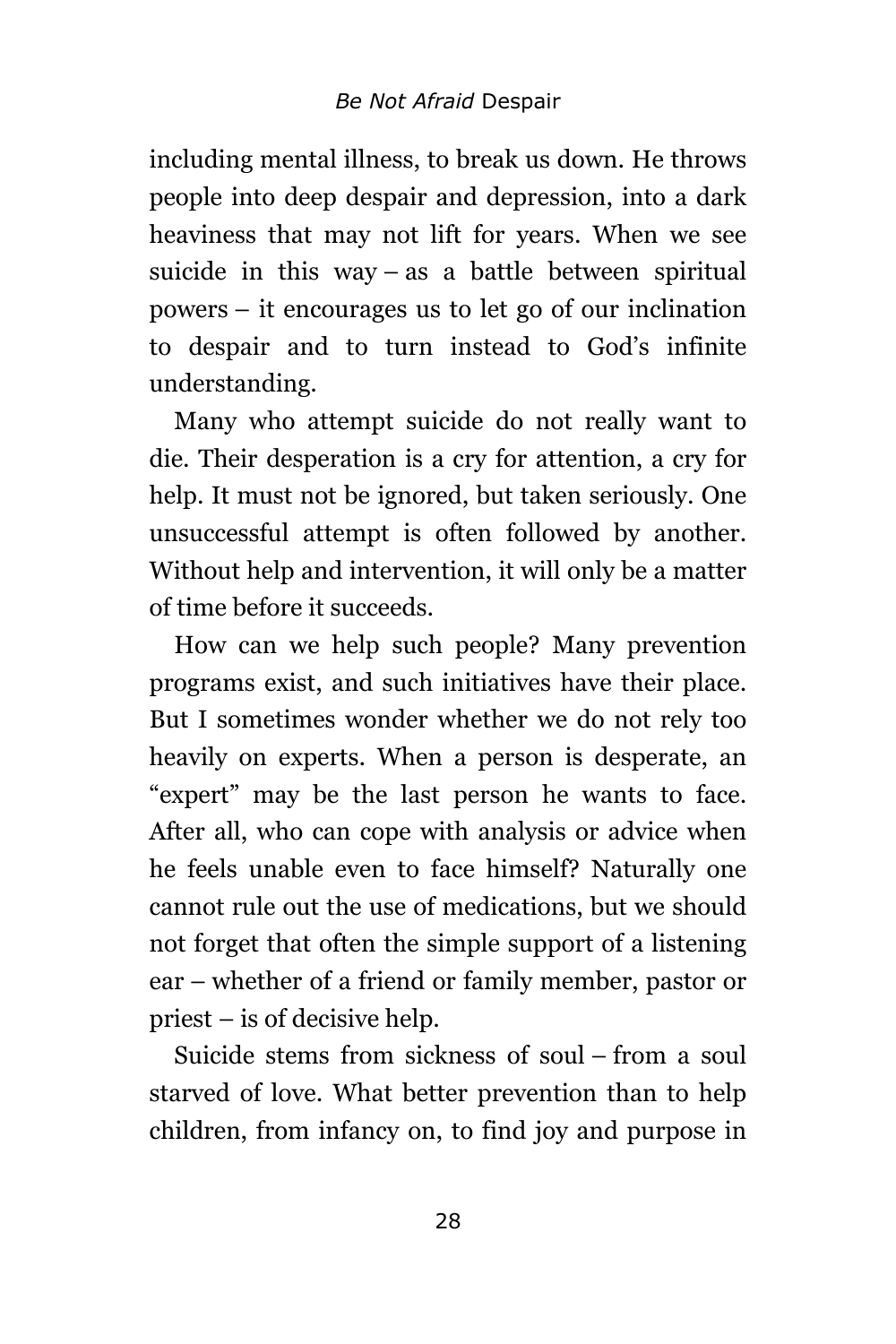life, to point them towards God? Perhaps one of the main reasons for our culture's high suicide rate is our forgetfulness with regard to Christ's two greatest commands: "Love God with all your heart, soul, and mind; and love your neighbor as yourself." I am convinced that, taken seriously, these age-old words can still lead us to answering – and overcoming – the deepest despair in the world.

Another antidote we should not underestimate is prayer. However poor and inadequate our prayer may be, it is the best remedy for despair. And even if we think we don't know how to pray, we can turn to God. Praying with the Psalms can be especially helpful, since the psalmist frequently voices our innermost longing in prayer: "Give ear to my words, O Lord, consider my sighing…" or, "In my anguish I cried to the Lord, and he answered by setting me free." Even when we feel attacked by darkness and God seems far away, prayer can be a mainstay.

When we pray it is as though we cling to a rope God has thrown to us. If we hold fast to this rope – no matter how numb the arms of our heart – he can pull us to safety and freedom. As Jesus says in the Gospel of Matthew, "Come to me, all who are heavy laden, and I will give you rest. Take my yoke upon you, and learn from me; for I am gentle and lowly in heart, and you will find rest for your souls." And for those who feel too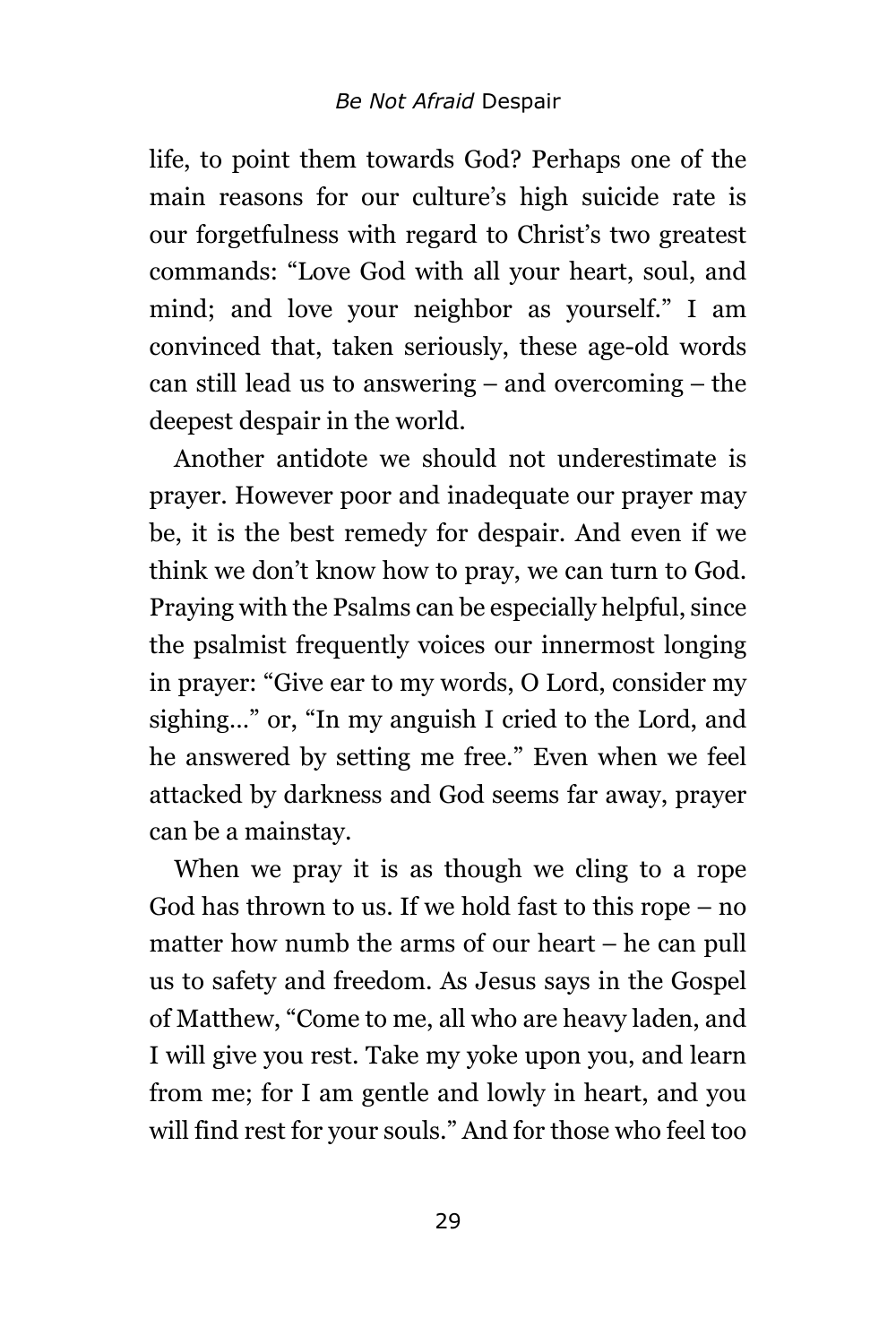unworthy to pray, Romans 8 offers this comfort: "The Spirit helps us in our weakness…and intercedes for us with groans that words cannot express."

When such verses fail to comfort a suicidal person, it is up to those of us near to him to have faith and believe in his stead – and, once again, to pray. No matter how certain a person is that he is beyond help, it is still possible to keep him afloat with the reassuring knowledge that others will continue to intercede on his behalf. There is a profound protection in this. As Dostoevsky says, "A prayer for the condemned will reach God, and that's the truth."

But what about when our best attempts at prevention don't work, when someone threatens to kill himself anyway? According to the Hebrew prophet Jeremiah, who says that "a man's life is not his own; it is not for man to direct his steps," we ought to do everything we can to save him. But we must never try to do this by means of harsh or judgmental words. A hurting soul needs compassion, not condemnation; and despite his admonition, Jeremiah himself was tempted by suicidal thoughts, writing, "Cursed be the day that I was born! Oh, that I had died within my mother's womb, that it had been my grave! For my life has been but trouble and sorrow and shame."

There are other passages in scripture, too, that acknowledge the travails of living, and the human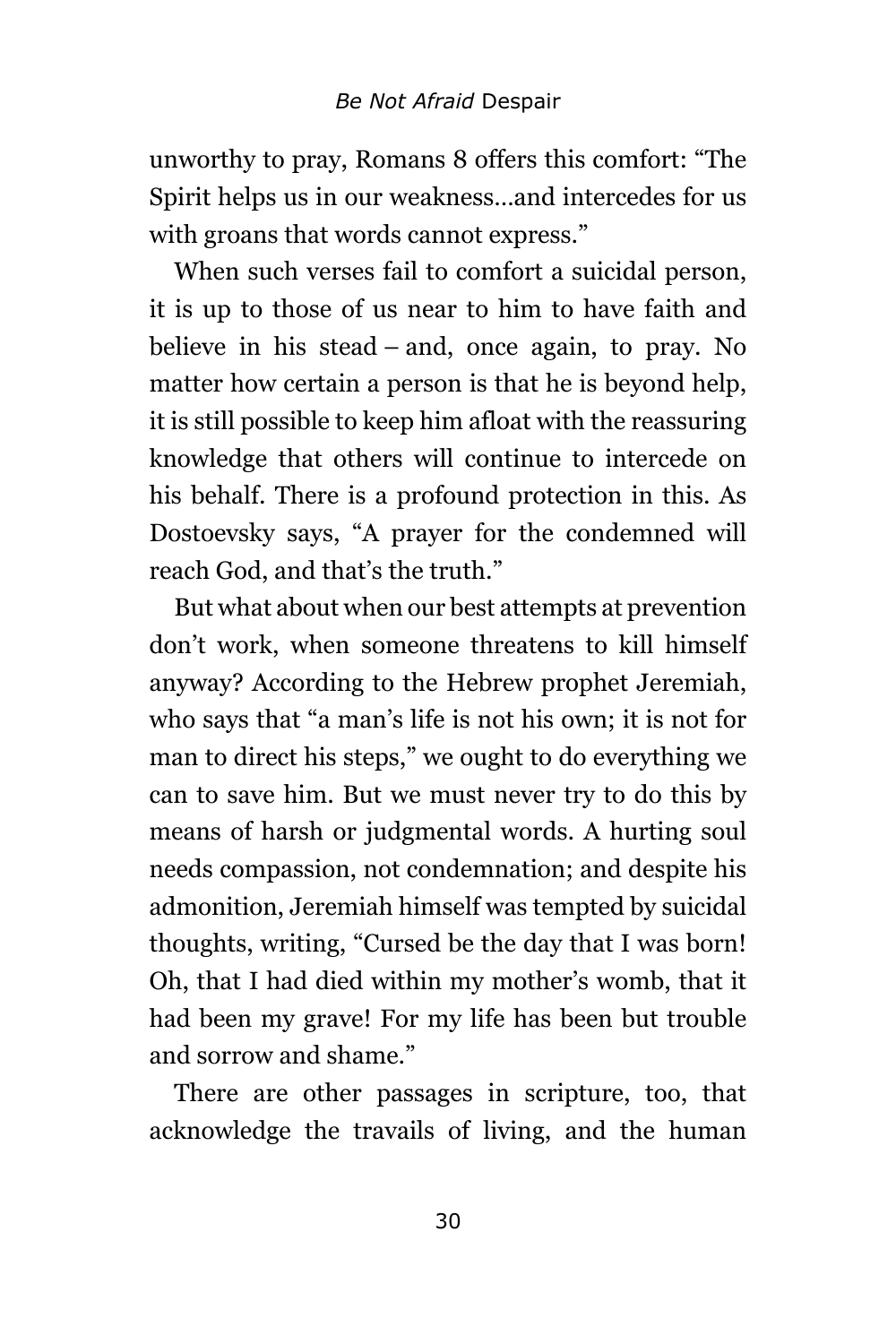tendency to lose hope in dark times. To quote Thomas Merton's paraphrase of verses from Luke and Revelation, "In the time of the end there will no longer be room for the desire to go on living. Men will call upon the mountains to fall upon them, because they wish they did not exist; they will wait for death, and death will elude them."

None of this is to imply that suicide is a good or valid choice for a severely depressed person. Like most believers, I feel that because killing oneself almost always entails rebellion against God, it is wrong. But my point is this: it is not for us to pronounce it an unforgivable sin. Almost everyone struggles with suicidal thoughts at one time or another, and when someone actually tries to follow through on such thoughts, they need understanding, not judgment.

Earlier in this chapter I told of Sheila's attempted suicide. Prompt medical intervention prevented her from dying, and after a two-week stay at a local psychiatric ward where she turned the vital corner – from wanting to kill herself, to wanting to live – she was back at home with Jim. But that was hardly the end of the story. Before long, her old demons returned, and some weeks she found herself battling suicidal temptations almost daily.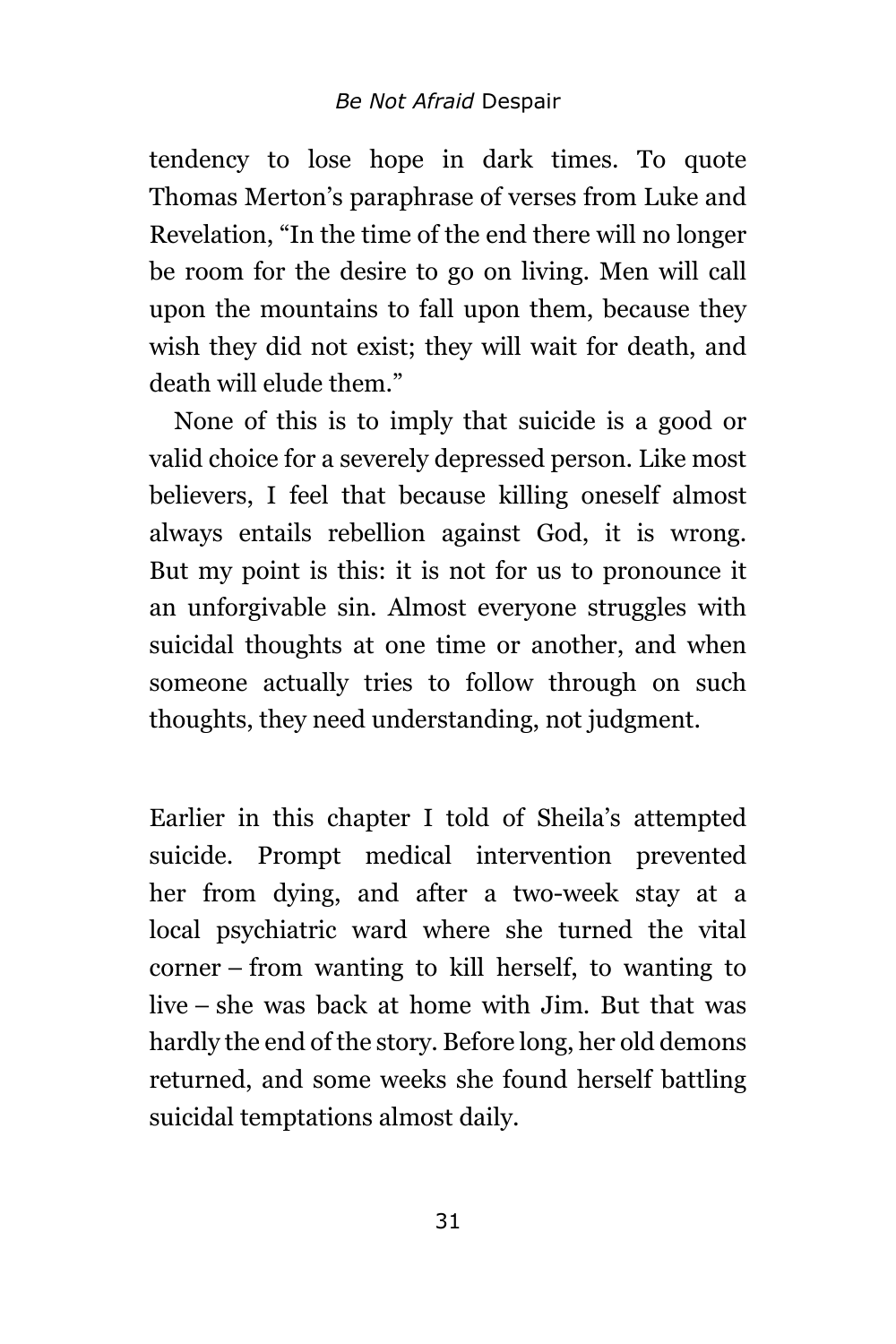For the next several years Sheila's life was an emotional roller coaster – the uphill slopes marked by optimism and confidence that healing was in sight, the downswings eased by medication, pastoral and psychiatric counseling, and intensive prayer.

Sometimes it seemed like a journey through hell, for her condition seemed largely the result of guilt she carried from a promiscuous and desperately unhappy adolescence. Eventually she came to feel that the only way forward was to face that guilt and find redemption from it.

Often Sheila and Jim would come to me for advice. Sometimes I was able to offer it; at other times I wasn't. On those occasions there was nothing to do but sit quietly and plead for God's intervention and help.

Today, seven years after she tried to kill herself, Sheila is the mother of three growing boys and one daughter – and she is no longer suicidal. She is not so naïve as to see this as a "happy ending," for there are still days, even if rare, when she must battle fear and self-doubt. But having come as far as she has, she is convinced that even when she feels sad or alone, God will not abandon her. "Sometimes I just have to trust that I'm in his hands," she says, "even when I don't feel it."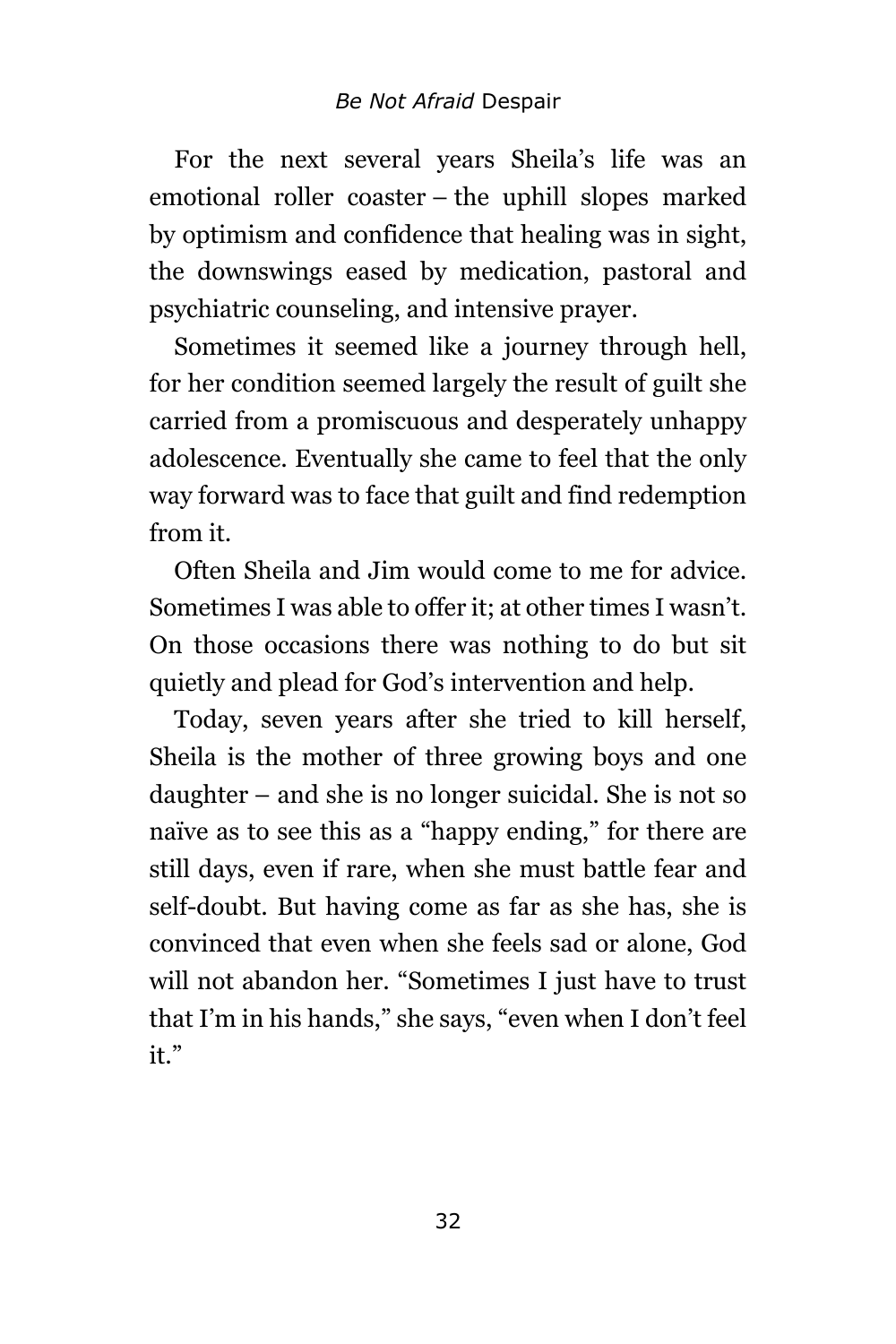# Chapter 4 Losing a Baby

The birth of a baby is one of the greatest miracles of creation. After months of waiting and hours of painful labor, a new being comes into the world. Since time began, the gift of new life has been celebrated with great joy. As the Gospel of John puts it, "When a woman is in travail, she has sorrow, because her hour has come; but when she is delivered of the child, she no longer remembers the anguish, for joy that a child is born into the world." Yet there is wisdom in the old saying that a woman in labor has one foot in the grave. Even in our day, every birth is attended by some anxiety for the health of both mother and child, and there is always the chance of something going mortally wrong.

Writing about the conflicting emotions that surrounded the birth of her first child, Dorli, the wife of one of my nephews, writes: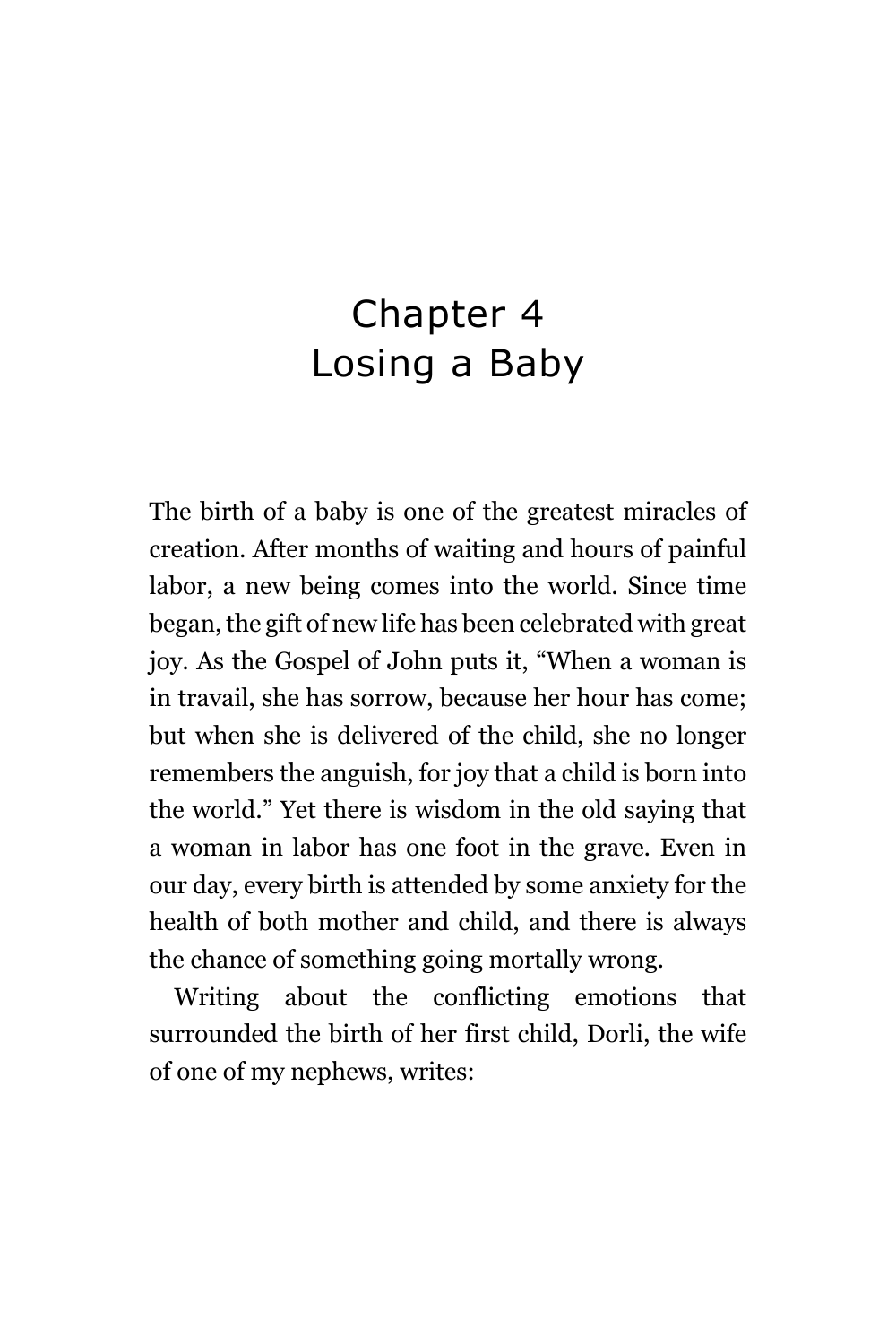Stephen was born seven weeks premature in a university hospital. The miracle of his little kitten cry will always stay with me. That was the only time his voice was heard. I only caught a glimpse of my son as he was whisked away to be examined.

Two hours after his birth I was wheeled down to the neonatal ICU to see and touch my firstborn. He was tiny, less than three pounds, with a shock of dark hair. He was attached to every conceivable monitoring device, and the ventilator was breathing for him. I was filled with joy and thanks for the miracle of our son, sure that he would live. My husband, Eddie, later told me that he was not as sure as I about Stephen's future. As a volunteer in Armenia following the 1988 earthquake there, he had seen firsthand the fickleness of life and the suffering of countless people.

Stephen lived exactly twenty-six hours and two minutes. His prematurity compounded several serious medical conditions that could not be corrected. I remember the tears that would not stop when a group of doctors brought us into consultation six hours before he died and told us that they suspected a genetic condition that would mean his early death. I held on to Eddie and tried to grasp what we had just been told.

Our family doctor came to stand by us in those difficult hours. It was obvious to everyone that Stephen was dying. Hard is not an appropriate word for that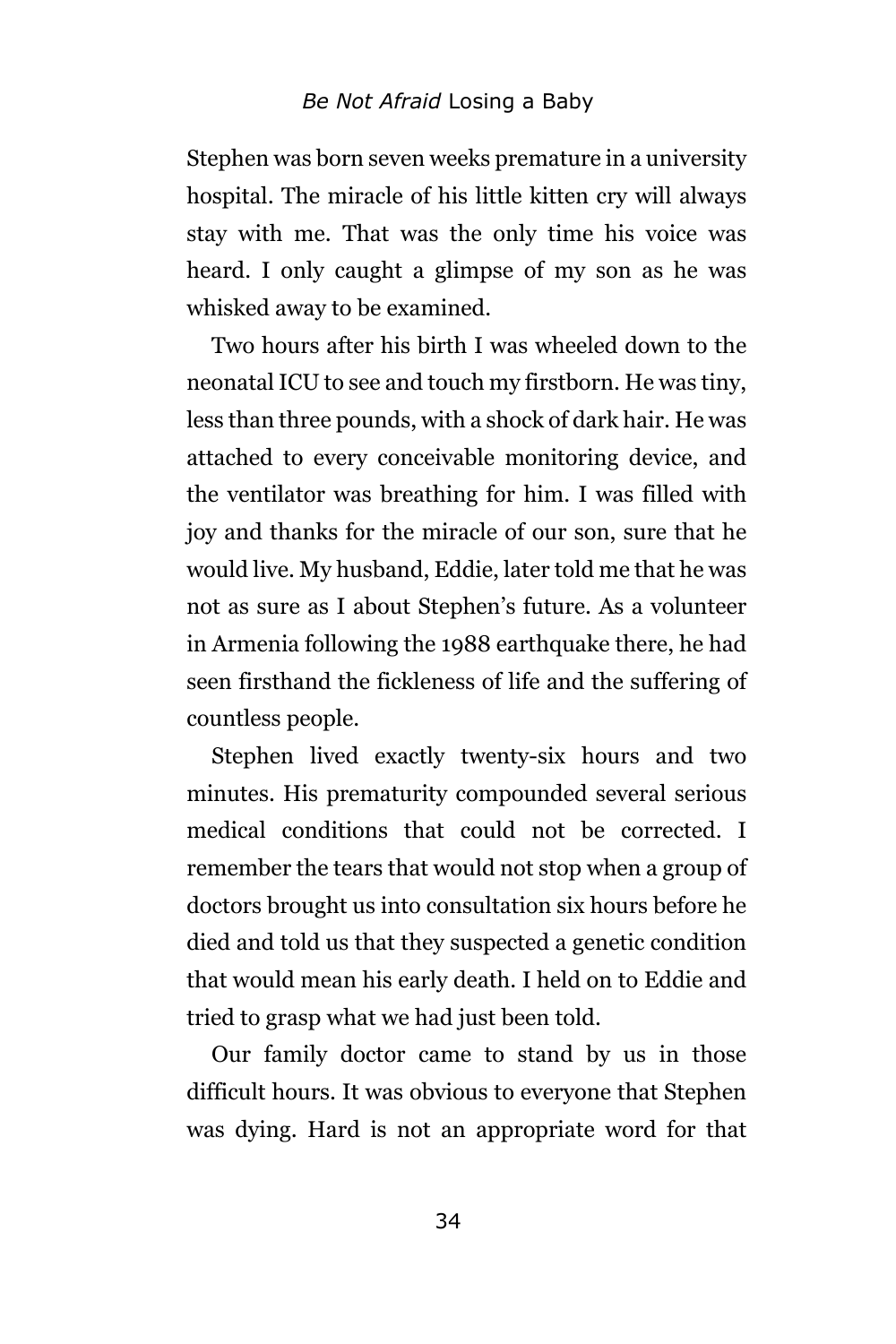moment, but I knew that if I let go, Stephen could be released to a future better than we could have given him here. I took my son into my arms while his soul was delivered to God.

It is not only the death of a living child that has such an impact on a parent. In counseling couples that have experienced the trauma of a miscarriage, I've come to realize what a deep hurt and sense of loss this leaves, especially in the mother. Alice, a neighbor who lost a son, says:

We have had seven children. With our fifth, Gabriel, we never reached the moment of joy that accompanied the safe arrival of each of our others. Just less than halfway through my pregnancy, we found that his chances of survival were very slim. How we longed for this dear child, and at the same time how we knew we needed somehow to let go of him. I was not ready for that. This kind of thing only happened to other people. How could it be happening to us? We saw him several times on the ultrasound, lively and all there, it seemed – our baby, and a real little somebody. How could he be taken from us? And then one day his heart no longer beat. Another check, and still no heartbeat. Our little one had died. He was no longer to be.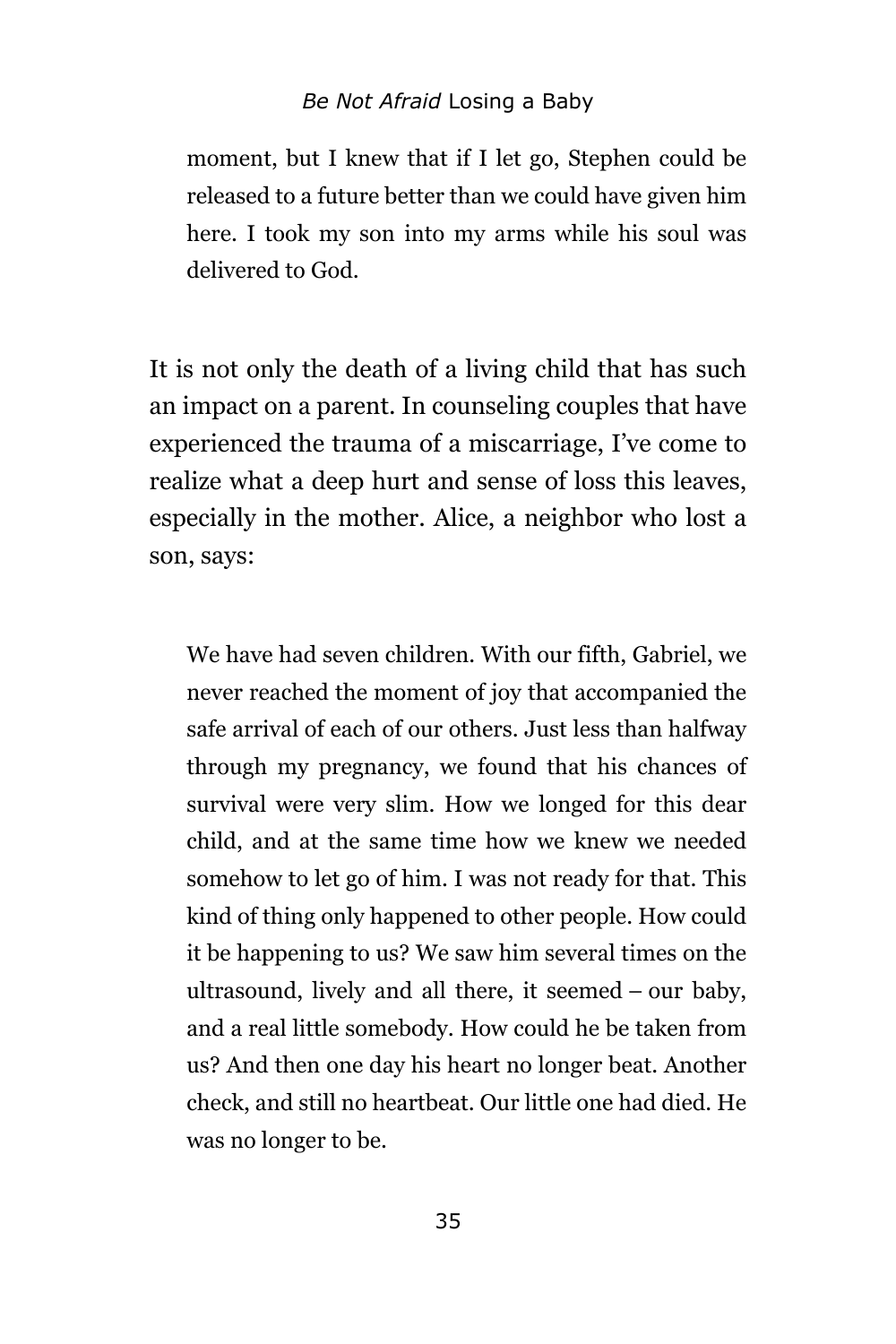After the birth, Alice and her husband were able to farewell their son. That was an unforgettable sight, to see her hold Gabriel's beautiful little form, then wrap him tenderly and put him in the coffin, lovingly made by a friend. We then accompanied the parents to the cemetery and sadly buried the baby. Reflecting on the experience, Alice later wrote:

I think it is important to allow and even encourage parents to meet their grief head on. If this does not happen, it will take years to find healing, or perhaps healing will never take place. Don't be surprised if it takes time to find peace; you have to be ready to really hurt. The grief will always be with you, but you need to reach the peace.

The death of an infant is not only a painful event, but a particularly hard test of our faith. We wonder, "Why did God create the child at all, if it was to live so briefly?" My mother, who lost two children, said she never found an answer to that question. But she did find comfort in her faith that God does not make mistakes, and that because every life bears the stamp of its Creator, even the shortest one carries a message from the world beyond.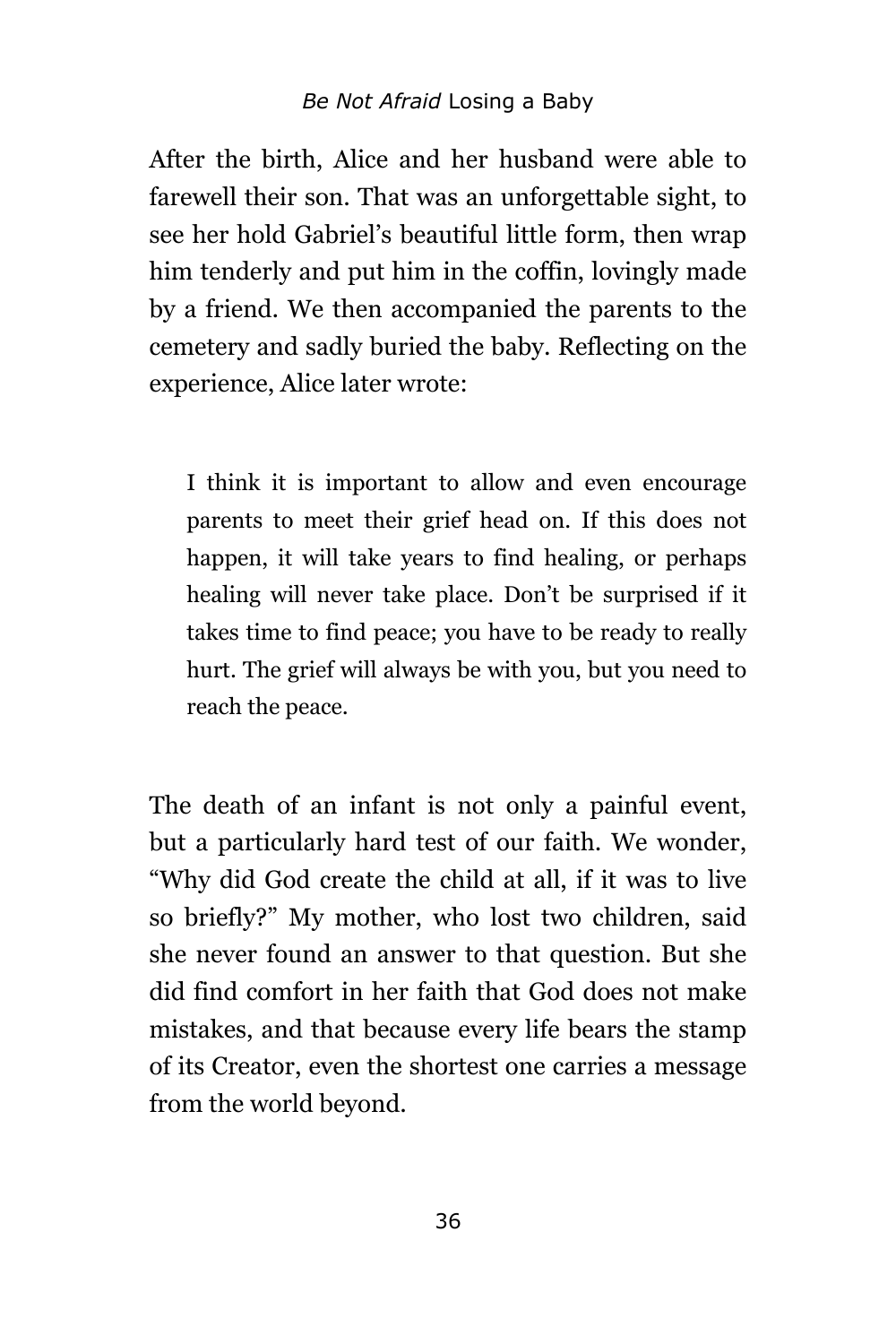Clearly, death is a mystery that no one can satisfactorily explain. But that does not mean we should avoid it. Our culture shies away from death, especially when a body has been mangled in an accident or has been autopsied. Many in the medical and religious field suggest having a closed casket so that family members are saved from facing the cruelest aspects of their loss. But such advice can backfire. After all, death is final, and no pains taken to soften its impact can change this. Jane, a woman who, unlike Alice, never saw her baby, writes:

Our only baby girl was stillborn; we buried her on her father's birthday the next day. The saddest part in it all was that we never saw her or had a chance to hold her in our arms. She was born by C-section after a long, hard, labor. I was very ill, and my husband was all alone. The doctor asked him if they could send our baby to a medical center for an autopsy, to which he agreed. It had been a normal pregnancy, so we wanted to know why our baby died just before birth. However, they never could determine the cause of her death, and we never saw her after she came back. The doctor recommended that we not see her, since her small body was all cut up and falling apart. I myself was in critical condition in the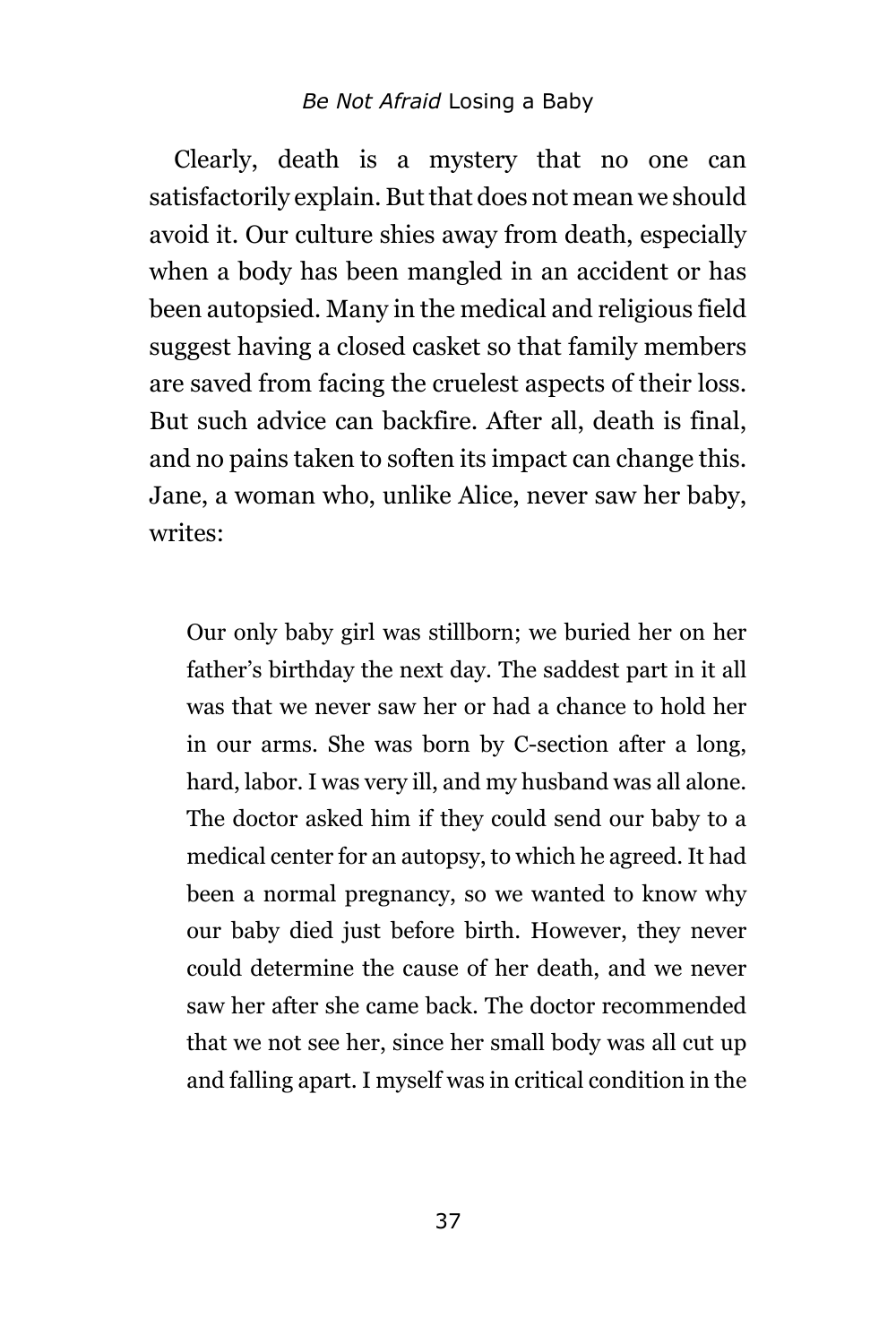ICU for two weeks. As a result I never had a chance to see or hold our little one.

Although it's been twenty-two years, my husband and I still can't talk about our loss. Both of us carry it with an aching heart. We could tear our hair out that we allowed this to be done to our little girl. We realize now that this was the craziest thing we ever did.

From such experiences I have learned how important it is for parents of stillborn babies to be allowed to acknowledge that their baby *did* live and does have an eternal soul, no less than a baby who was safely delivered. In either case, to have the confidence that God created these small souls for a purpose can provide reassurance even as parents grope to find meaning in the brevity of their child's existence. Giving the child a name can also have an important healing effect, as can talking about the baby with the other children, taking photos or measuring height and weight, or keeping footprints – things to remember the child by in future years, and to know that his life was not just a dream.

Leo Tolstoy, the great Russian novelist, wrote the following after the death of one of his own children:

How often have I asked myself, and many ask themselves, "Why do children die?" And I never found an answer.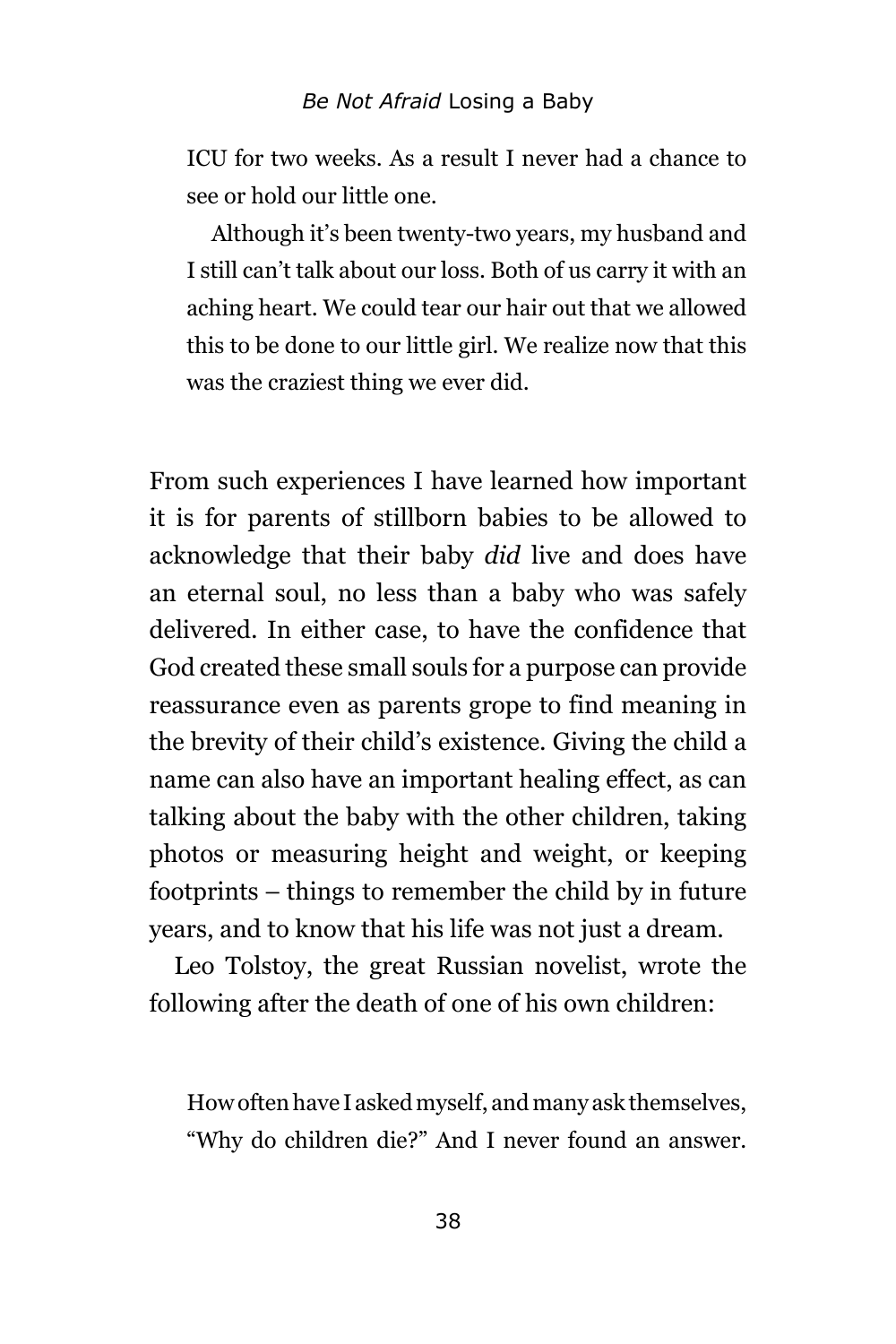But just recently, when I wasn't thinking about children at all any more…I became convinced that the only task in the life of each individual consists in strengthening love in himself, and in doing that, transmitting it to others and strengthening love in them also.

Our child lived so that those of us who were around him would be inspired by the same love; so that in leaving us and going home to God, who is Love itself, we are drawn all the closer to each other. My wife and I were never so close to each other as now, and we never before felt in ourselves such a need for love, nor such an aversion to any discord or any evil.

Still, pain over the loss of a child won't automatically bring parents together. In fact, it may severely test their relationship. Dorli remembers:

The hardest time was after the funeral. I would go up, often alone, to Stephen's grave and cry and cry.

People are quick to rush in with platitudes. One is the belief that suffering and grief will bring a couple closer together. This should never be assumed. It can be the case, but a child's death can also bring great stress to a marriage. It did to ours.

I couldn't figure out how Eddie could go back to work, stoically (I thought), never shedding a tear. I, the volatile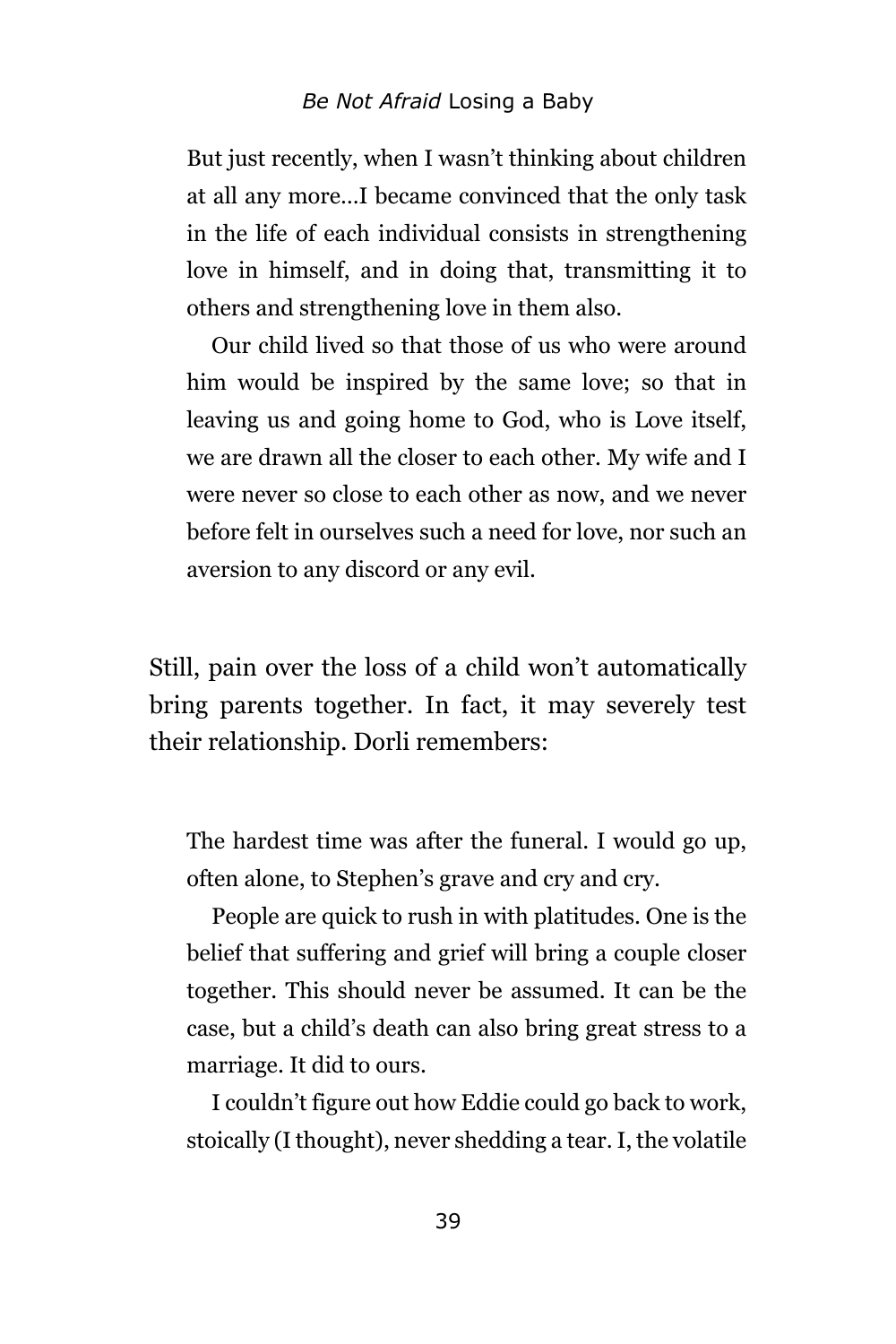one, wept buckets for months. It was our church and community rallying around us in prayer and practical support –as well as the time factor – that eventually helped me to accept the fact that Eddie was grieving in his own way.

I don't know that our marriage would have survived without this gentle counsel, at times unspoken. It is a work in progress. I still often surprise Eddie with an unexpected rash of weeping.

The death of a child cannot be "fixed." I have come to accept this grief as part of me. I hoped for closure with each of our children that followed Stephen, but though the pain is duller, it will stay until we are reunited.

Each time a baby or small child dies, we are reminded that the earth is not yet fully our home and that our life here is short – like a flower, like grass, like a butterfly. No matter how young the child, no matter how many hours or days or months we were given to love and know that child, the pain seems unendurable; the wounds never quite seem to heal. What else can we do but trust, with the grieving parents, that in Jesus healing will be given, even though slowly, almost imperceptibly.

In a newborn we see innocence and perfection, and we look for the day when the whole universe will be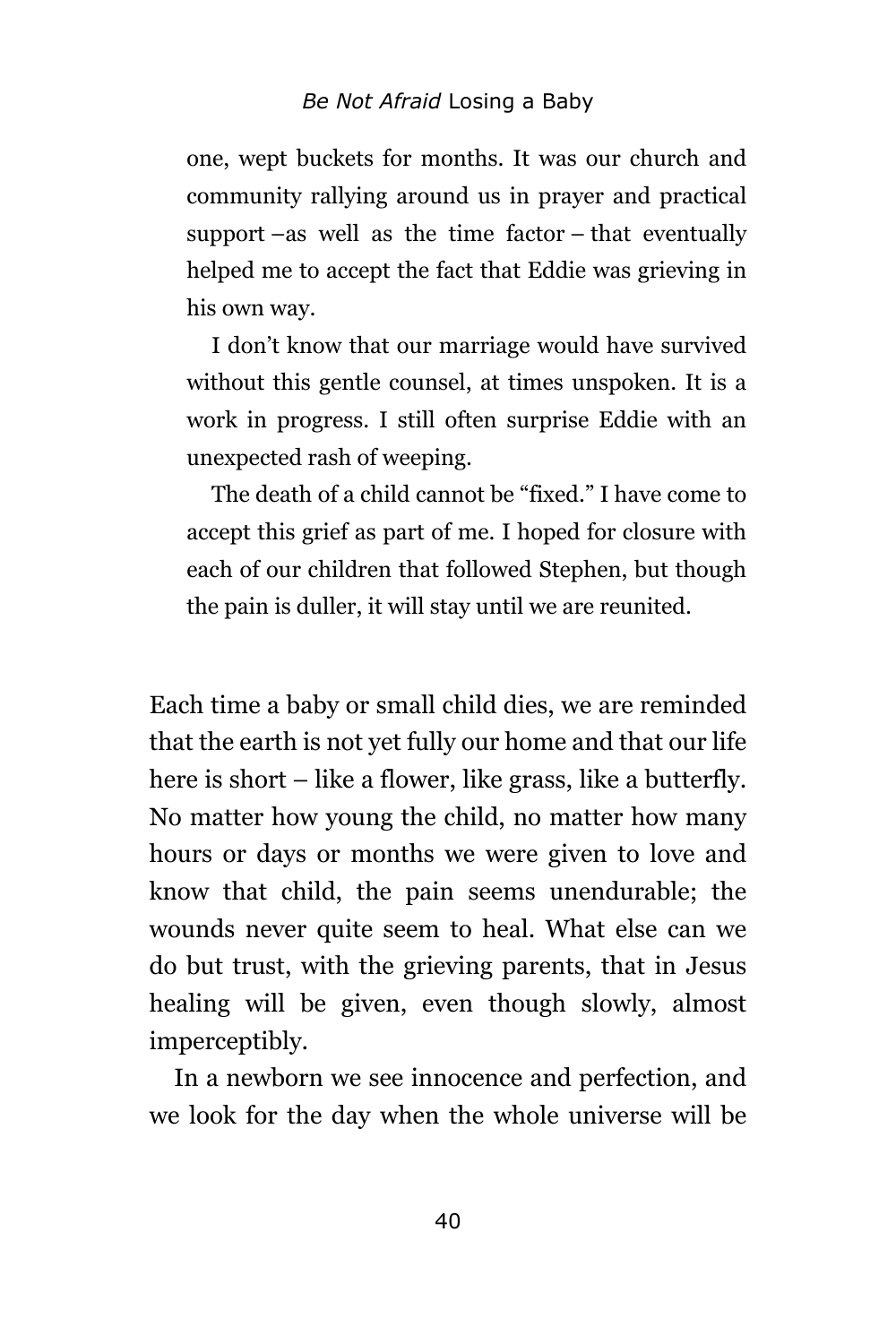redeemed and all creation made perfect again, the day when there will be no more death. We believe – the Bible assures us of  $it$  – that this will happen when Christ comes again. Writer George Macdonald, who lost children of his own, once wrote:

If the very hairs of our head are all numbered, and He said so who knew, our children do not drop haphazard into this world, neither are they kept in it by any care or any power of medicine; all goes by heavenliest will and loveliest ordinance. Some of us will have to be ashamed of our outcry for our dead.

Beloved, even for your dear faces we can wait awhile, seeing it is His Father, your Father, our Father, to whom you have gone. Our day will come, and your joy and ours, and all shall be well.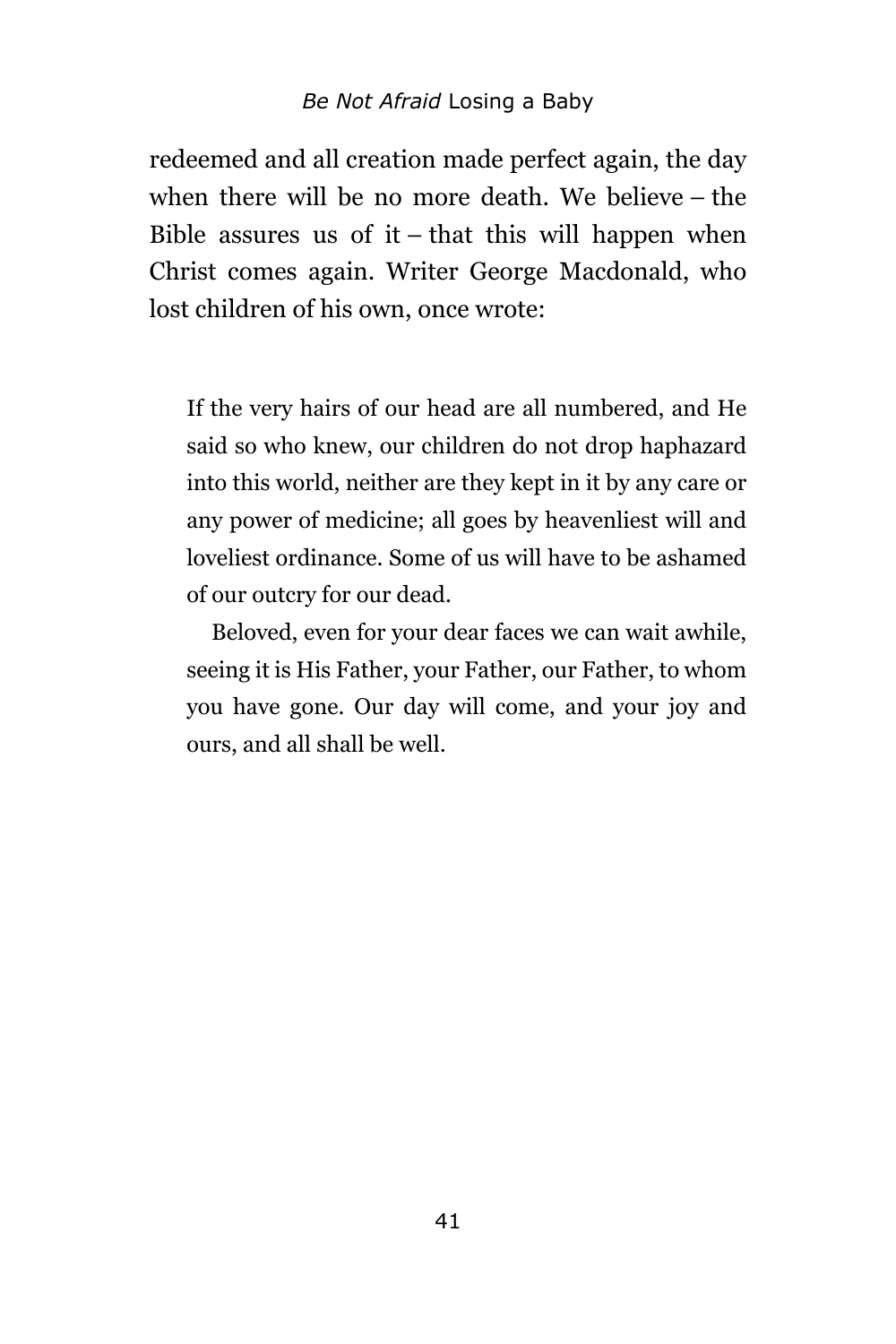# Chapter 5 Reverence

After Ruby gave birth to her second child, Ann, she spent the night, as she put it, in "unshadowed joy." There was every reason to celebrate: it had been a normal pregnancy, the baby was healthy and beautiful, and David, her first child, now had a sibling to grow up with. Two days later, Ann died. As her father, Doug, remembers it:

When Ann was a day old, the doctor told us that he was very concerned about her, and that already at delivery he had noticed something wrong. Why he said nothing right away we'll never know. In any case, we had to take Ann to a hospital halfway across the state (we were living in rural North Carolina at the time), and since the birth had not taken place at that hospital, Ruby was not allowed to stay with her. We had no choice but to return home. Waiting for news was agonizing. The hours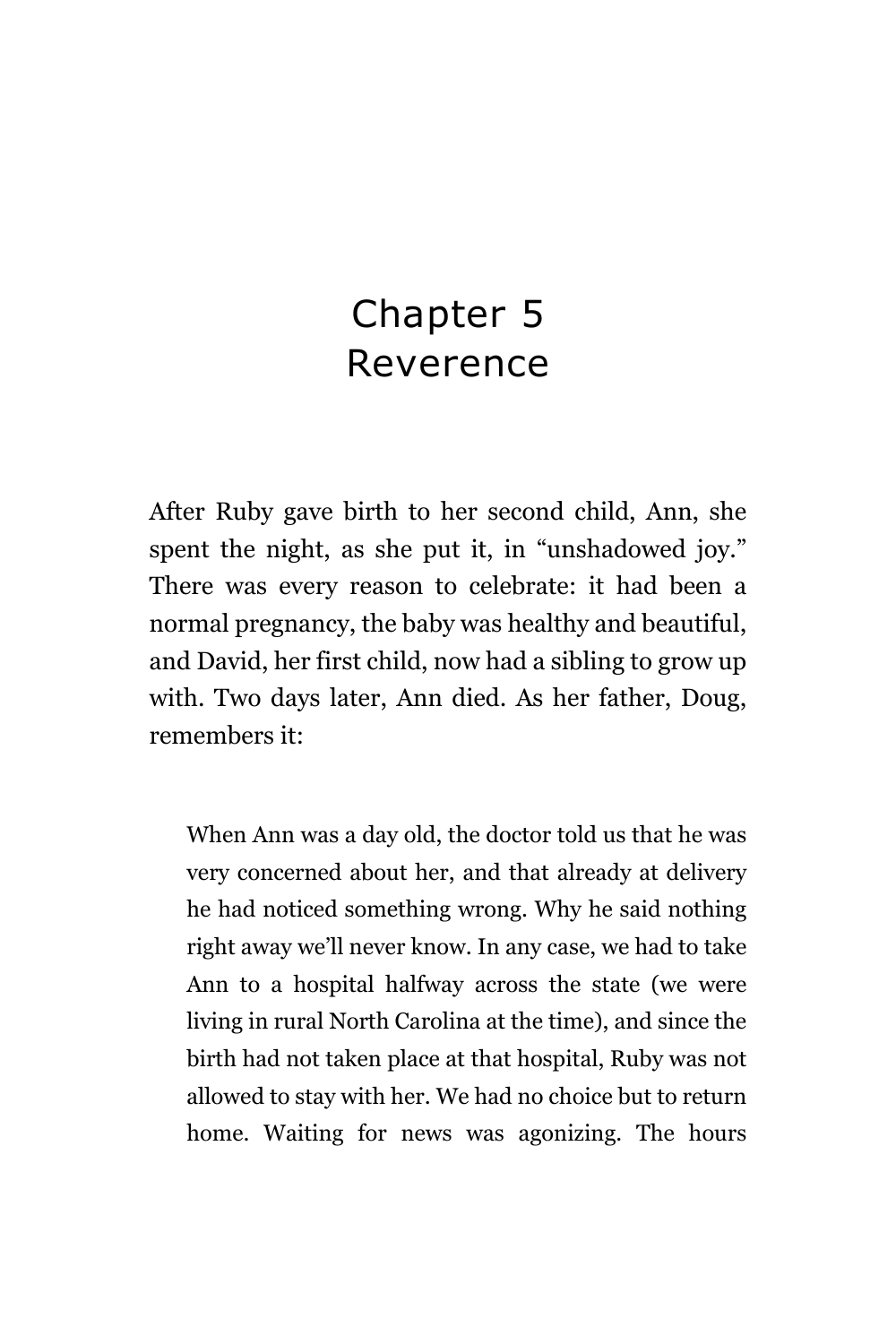seemed endless, but we could do nothing. We had no direct contact with the hospital.

On the second day, our precious little daughter breathed her last. Ruby was inconsolable and wept and wept. It only made things worse when the doctors told us the problem – we were Rh incompatible – and implied that there was little hope, medically speaking, for us to have any more children.

Leaving Ruby, I drove out alone to bring Ann back home to be buried. On arrival at the hospital, however, I was informed that her body had been turned over to a local undertaker, as required by state law.

I drove to the funeral home, and was at first received with great courtesy and solicitude. When the undertaker realized I was not there to buy a casket or arrange a funeral, however, he became icy and left the room. I waited at the front desk with the baby's bassinet. When the undertaker returned, he was holding our little girl upside down, by the feet, with one hand. I reached for the quilt Ruby had made for the baby, but before I could do more, the man dropped her into the bassinet. He was cold, disgusted.

On the long, lonely drive home, I had to fight very hard to find forgiveness in my heart. I prepared a grave on our homestead, and together we laid our little girl to rest with very sore hearts.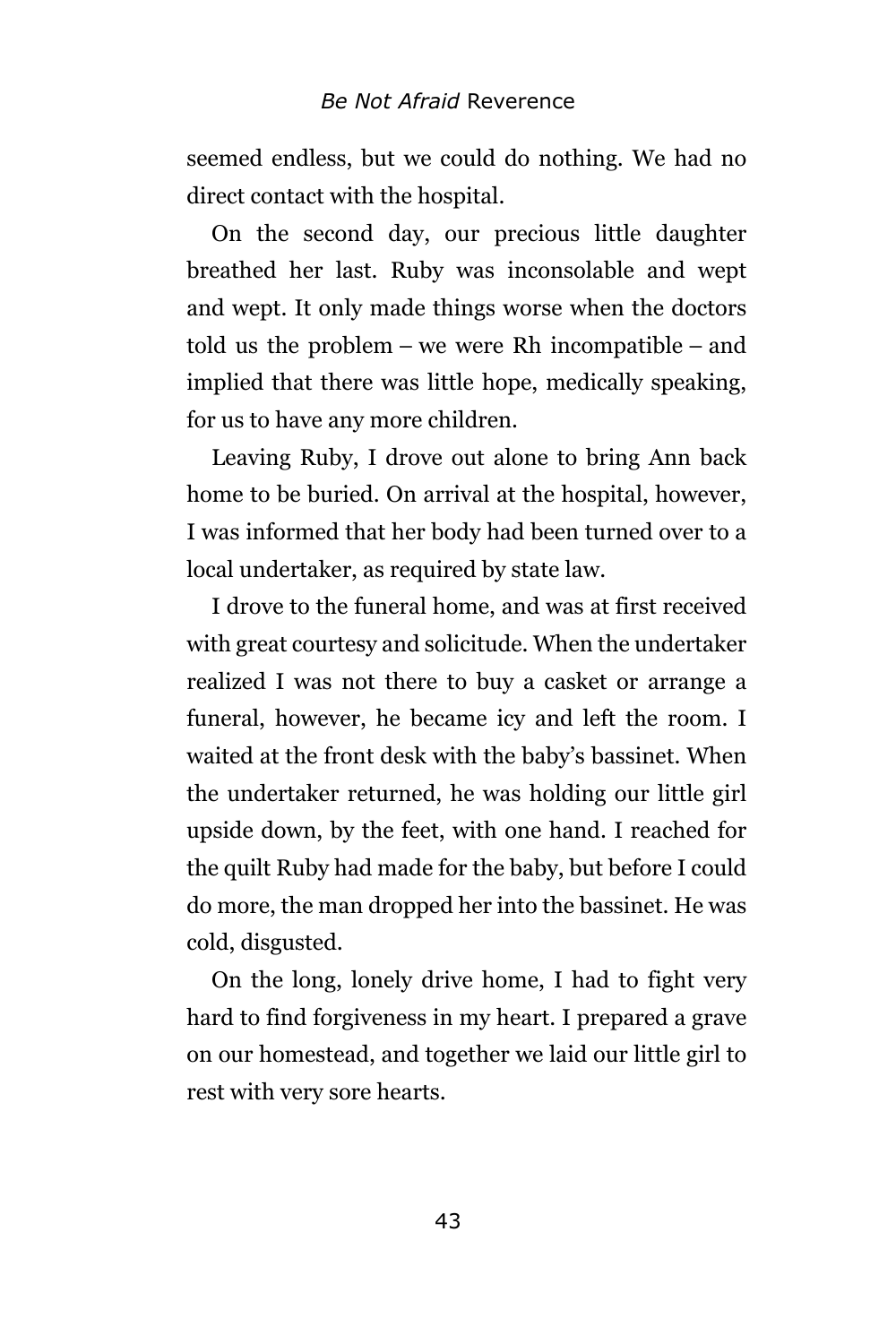## *Be Not Afraid* Reverence

Extreme as Doug and Ruby's story may seem, it illustrates an attitude that is rampant in today's world. Call it jadedness, indifference, or callousness – it all stems from the same lack of respect for life (and the loss of life), and it shows itself in numerous ways. It is there in hospital settings where "professionalism" demands that patients be referred to by room numbers rather than names. It is there at funeral homes, which often promote lavish spending by implying that to save money is to scrimp and thus dishonor the dead. (Who wants to be known as the family who bought their mother a budget casket?) It is also there where children quarrel – even if behind the scenes – over wills and inheritances, and deny a dying parent the possibility of a truly peaceful end.

Irreverence is also there when, because of our superficiality, we are unable to share someone else's pain or grief, and thus try to gloss it over with forced cheerfulness. Linda, the mother of the young man I mentioned in a previous chapter, says such attempts tend to only worsen an already difficult situation:

Not long after it had become clear that medically speaking, there was nothing more to be done for Matt, a well-meaning neighbor cheerfully told my husband that she *knew* our son was going to pull through: "Matt's *not*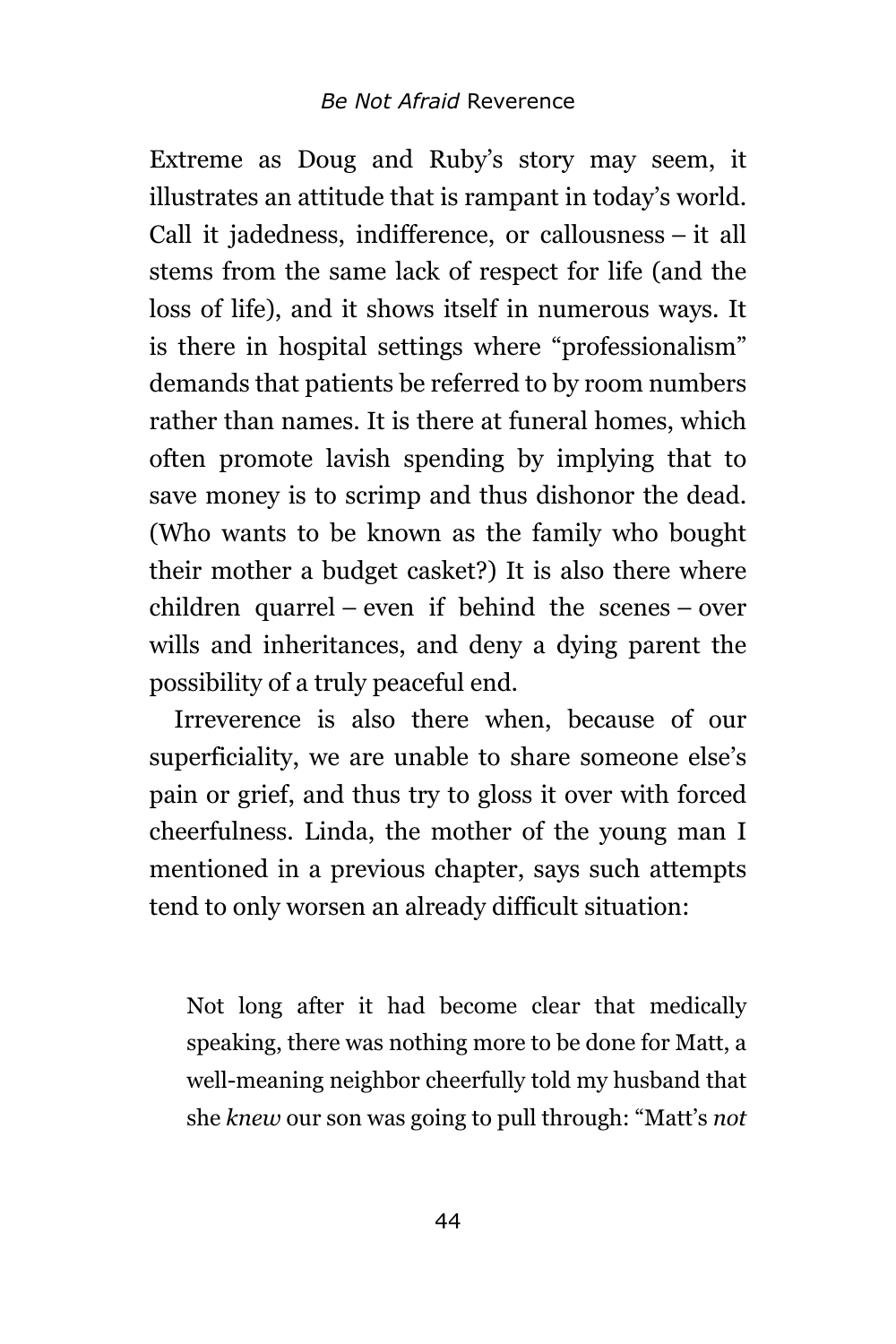## *Be Not Afraid* Reverence

going to die. I just know he's not going to die." Obviously we wanted to believe the same thing. But to hold out a false hope to Matt when it was clear he was rapidly going downhill? That wouldn't have been fair. A few days later a friend stopped by and told Matt he was "still praying for a miracle." Matt replied, "Thanks, but I think it's past that stage. The main thing now is that I find peace."

During Matt's last weeks, Linda also found herself struggling with what she felt was a general lack of respect for the finality of death – and not only in her son's friends, but even in him:

Three days before he died, someone brought a handful of rental movies for him to watch, and when I voiced my worry that he might fritter away his last hours on earth entertaining himself, I found myself embroiled in a family fight.

People had brought him videos throughout his illness, and though I knew they meant well, I was always a little uncomfortable with it. It wasn't a question of the movies – though some of the stuff he watched wasn't all that great. I just felt he was using them too often, as an easy out, a means of escape from reality. I didn't think it was healthy.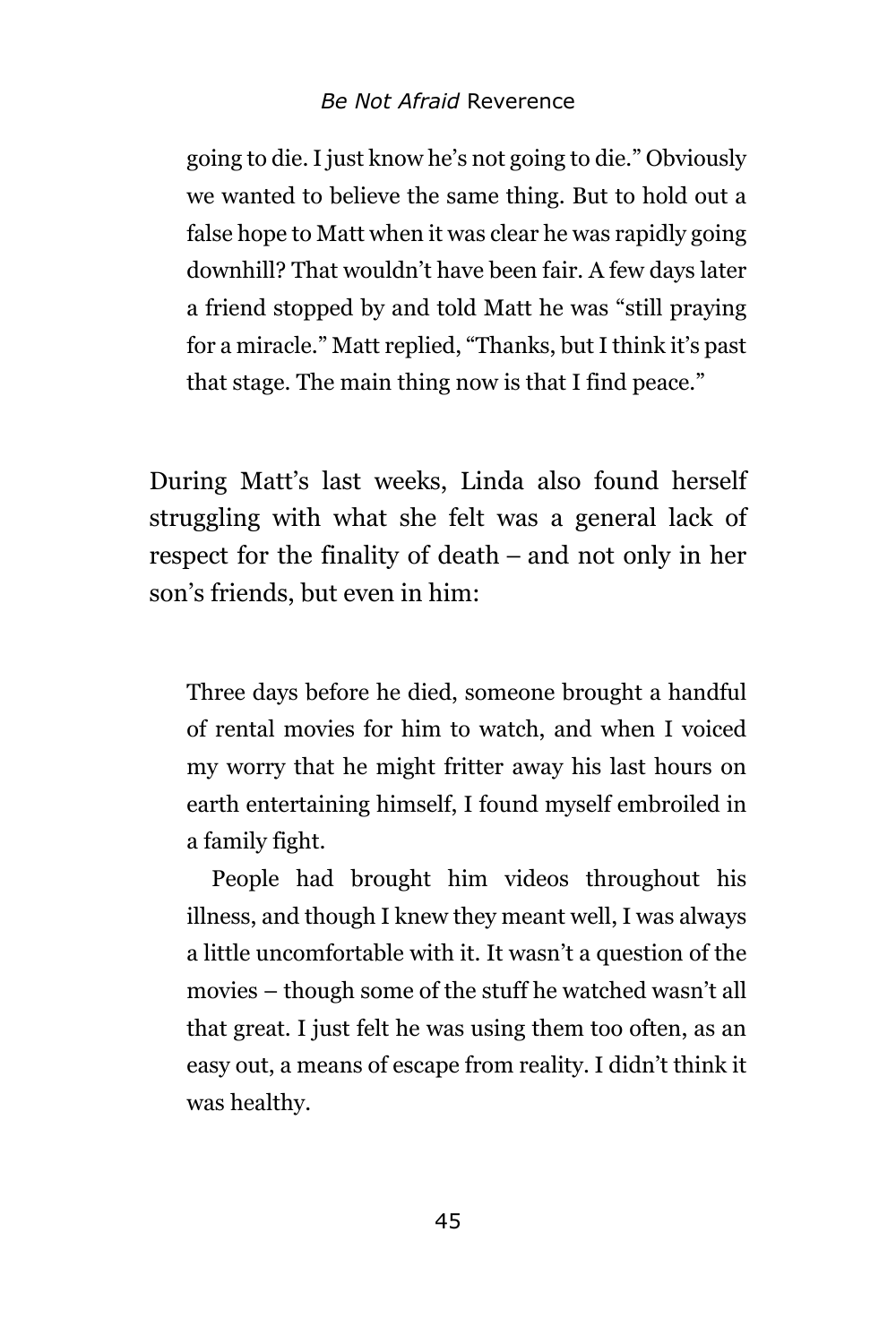To be honest, I felt the same about a lot of other things people brought him: beer, hard liquor, dozens of CDs, posters, headphones, a radio, a new stereo system with six speakers, a Rio player for downloading music from the Internet, and on and on.

I remember talking about it with my husband and wondering: Is this really the best way of showing kindness to someone with cancer – dumping a lot of junk on him? Sure, we knew it would comfort him in a material way. But ultimately, these gifts were just *things* – things to divert him from real life-and-death issues he needed to face. Matt felt the same way about most of it, and at one point he cleared a lot of that stuff out of his room.

Anyway, I was concerned that Matt would want to spend what turned out to be one of the last afternoons of his life watching movies, and I said so. But he did not agree with me at all. He said, "I just want to be able to laugh and forget about things for a few hours! How can you be my moral compass now?" He was so mad.

I was in tears, because I was thinking, "Here's this poor kid who just wants to escape for a few hours. Doesn't he have a right to do that – to have a little fun?" Besides, I had just read this book on death and dying where the author talks about how important it is to create peace around a dying person. The book said, "no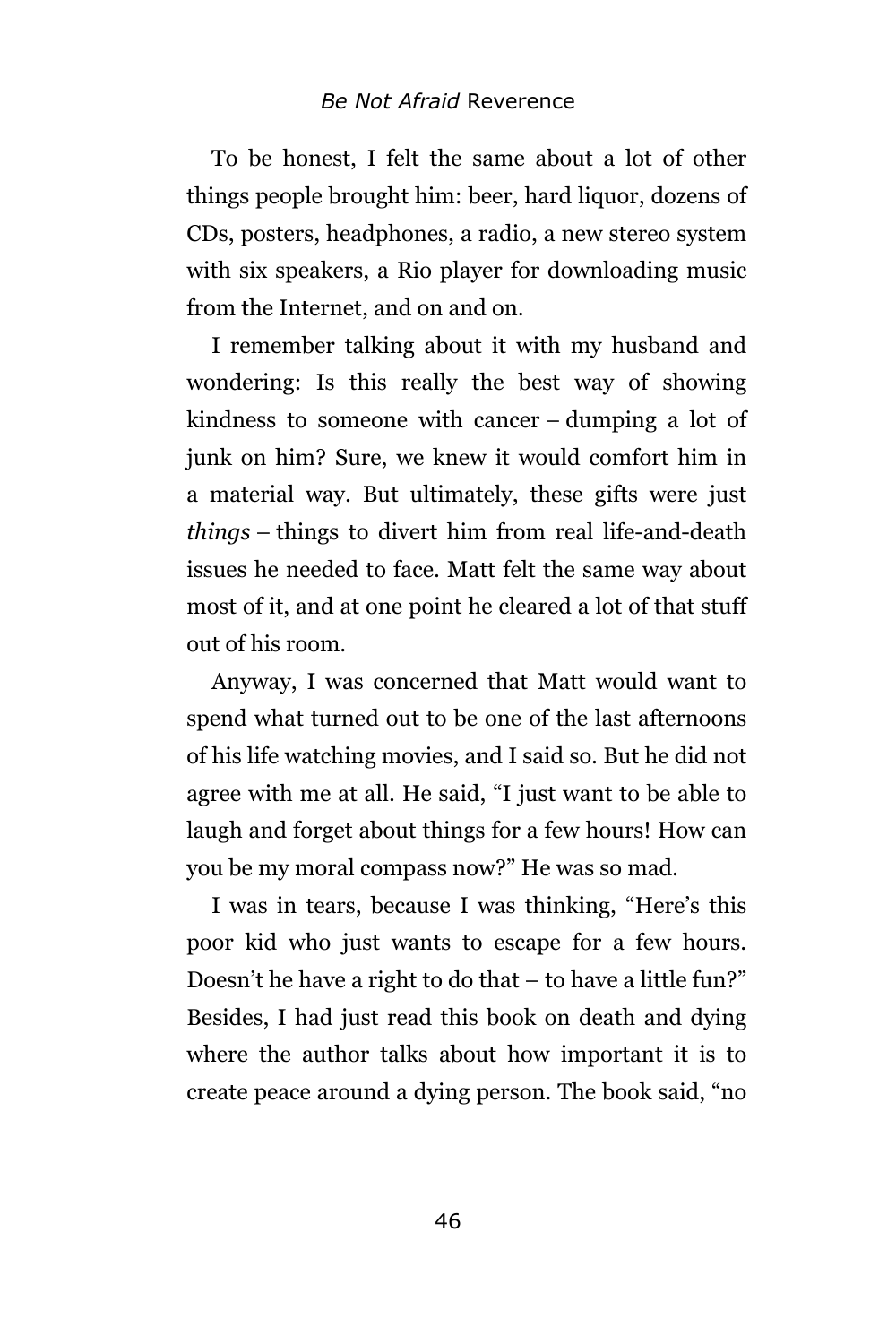family quarrels," and here we were arguing. It just tore me apart.

I love to watch movies myself. But I also felt, and still feel, that it's too easy to escape (or let your children escape) so you don't have to deal with things that are hard. I'm not just talking about cancer. Whenever you are in a struggle – any struggle – you need to set your sights on the things that will strengthen you, not distract you, if you're going to make it through.

On the other hand, I thought, "Matt's upset because I am being too moralistic. I have to listen to him. Maybe he's saying something I really need to take to heart… After all, he's dying! But he's still my son, and I know that escaping is not good for him. Can I risk not saying something that might be vitally important for him?" It was one of the hardest moments I have ever faced.

Later, Matt calmed down and said he knew where I was coming from. He said that deep down he also felt that watching movies was a waste of time when he had so little left, and that he actually wanted to spend it with other people. He even thanked me for *not* giving in.

This is not to say that reverence demands a long face. Far from it. After Carole, a colleague, was stricken with breast cancer, it was her wacky humor as much as anything else that kept her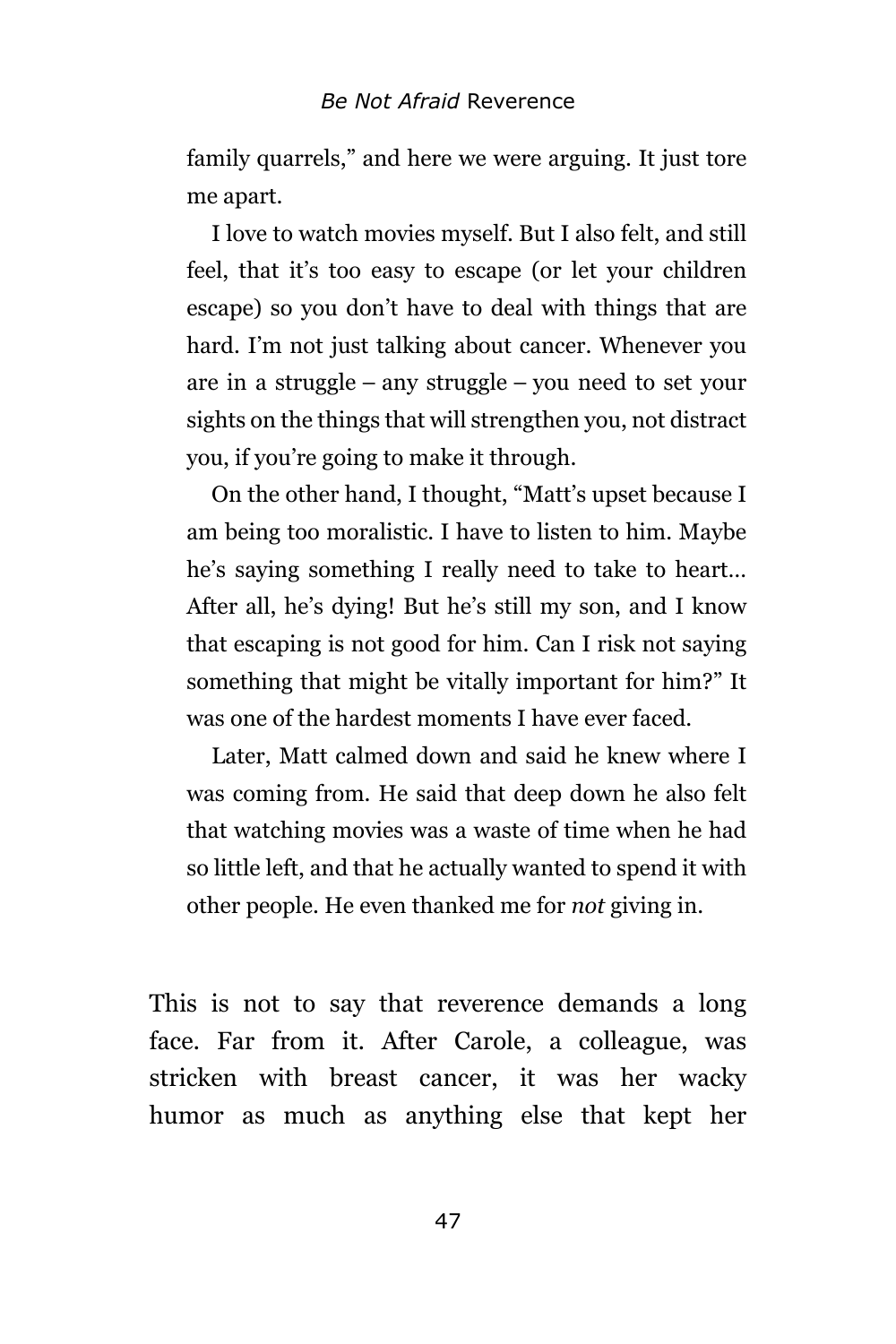### *Be Not Afraid* Reverence

afloat. At one point she even asked everyone she knew to send her their favorite jokes, and as they arrived in the mail, she collected them in a binder "for when I'm depressed and need a good laugh." In Carole's case, it would have been irreverent not to share in her goofiness. Shortly before she died, she told me:

I'll be honest: when the time comes (as they say) I hope no one starts singing those hymns about floating around in heaven. I'd think I was already descending into my grave. You know, the words of those songs may be deep, but for some reason, hearing them sung reminds me of all the most depressing things in life. I know it shouldn't be that way, but it is…I need energy, strength for the fight.

It scares the heck out of me to think of everybody standing around and looking all morbid or something. I don't know; I guess every death is different. I hope there's a good basketball game on the court outside my window when I go, and some hefty music coming up from downstairs…

What, then, is reverence? To explain it as the dictionary does – "honor" or "deference" – is a good start, but these words are still abstract. As far as I'm concerned, reverence needs to be experienced to be understood.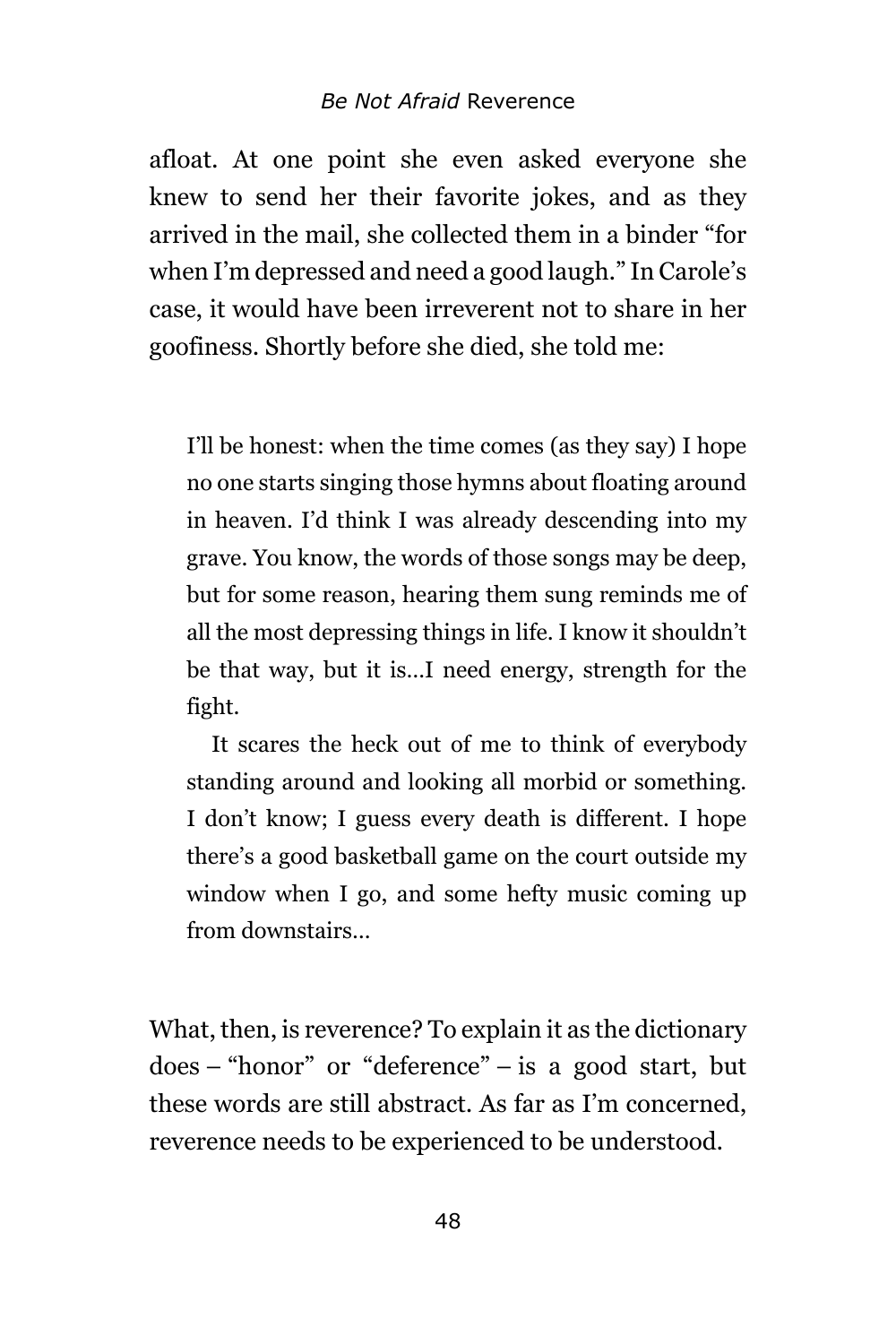## *Be Not Afraid* Reverence

I opened this chapter with Ann, a baby who died as a result of her parents' Rh incompatibility. Years later, after new research gave Doug and Ruby new hope, they attempted to have another child. But again things went wrong, and the baby was stillborn. This time, however, their pain was leavened by (in Doug's words) "the redeeming effect of reverence." Given his and Ruby's high hopes, their loss was no less painful. But now, instead of loneliness and a coolly distant undertaker, there was the love of friends, the sympathy of an entire congregation, and the understanding of a pastor who reassured them that "no life, and no hope in the direction of life, is in vain." This support buoyed them so steadily, Doug says, that when they arrived at the cemetery to bury Frances – by moonlight, and carrying lanterns – he did not dread the task before him, but felt like he was "walking into a haven of light."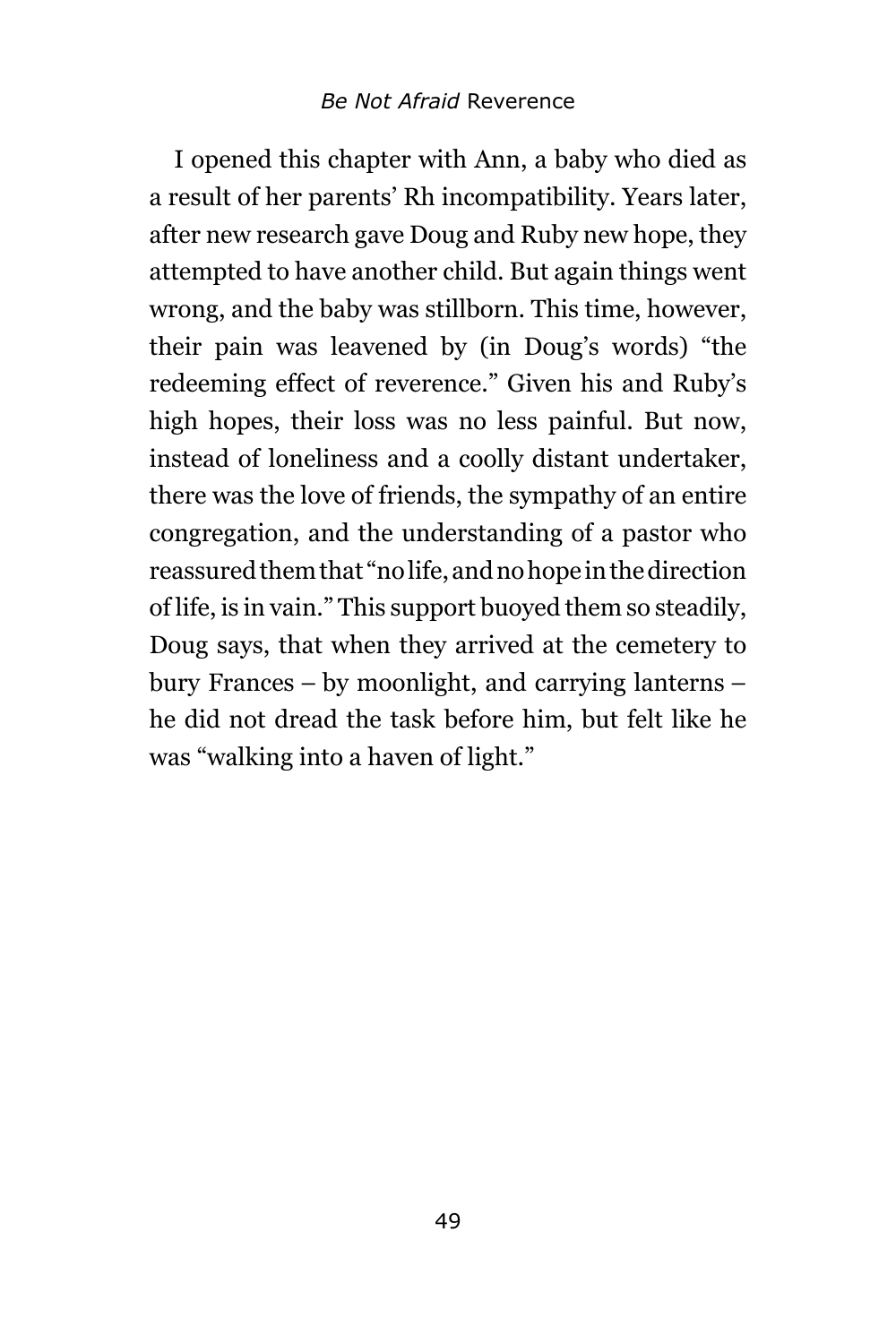## Chapter 6 The Childlike Spirit

As adults, we often seek answers to life's riddles by trying to analyze events and causes. Sometimes this works; more often it doesn't. In matters of illness and death especially, it seems that there is always an element of mystery – something that leaves us in need of more than our own explanations. This is not true of children, however, who tend to possess a greater tolerance for mystery. Even if they tend to fret over what we adults might see as "little things," they are generally far more accepting of life as it unfolds, and are not so bogged down by doubts, questions, and worries over the future. They are also more matter-of-fact about the things that adults fuss over, exaggerate, or over-interpret.

Cassie Bernall, a Colorado teen whose death made headlines after the infamous Columbine High School massacre of April 1999, is a case in point. Confronted by two armed classmates in her high school library with the question, "Do you believe in God?" she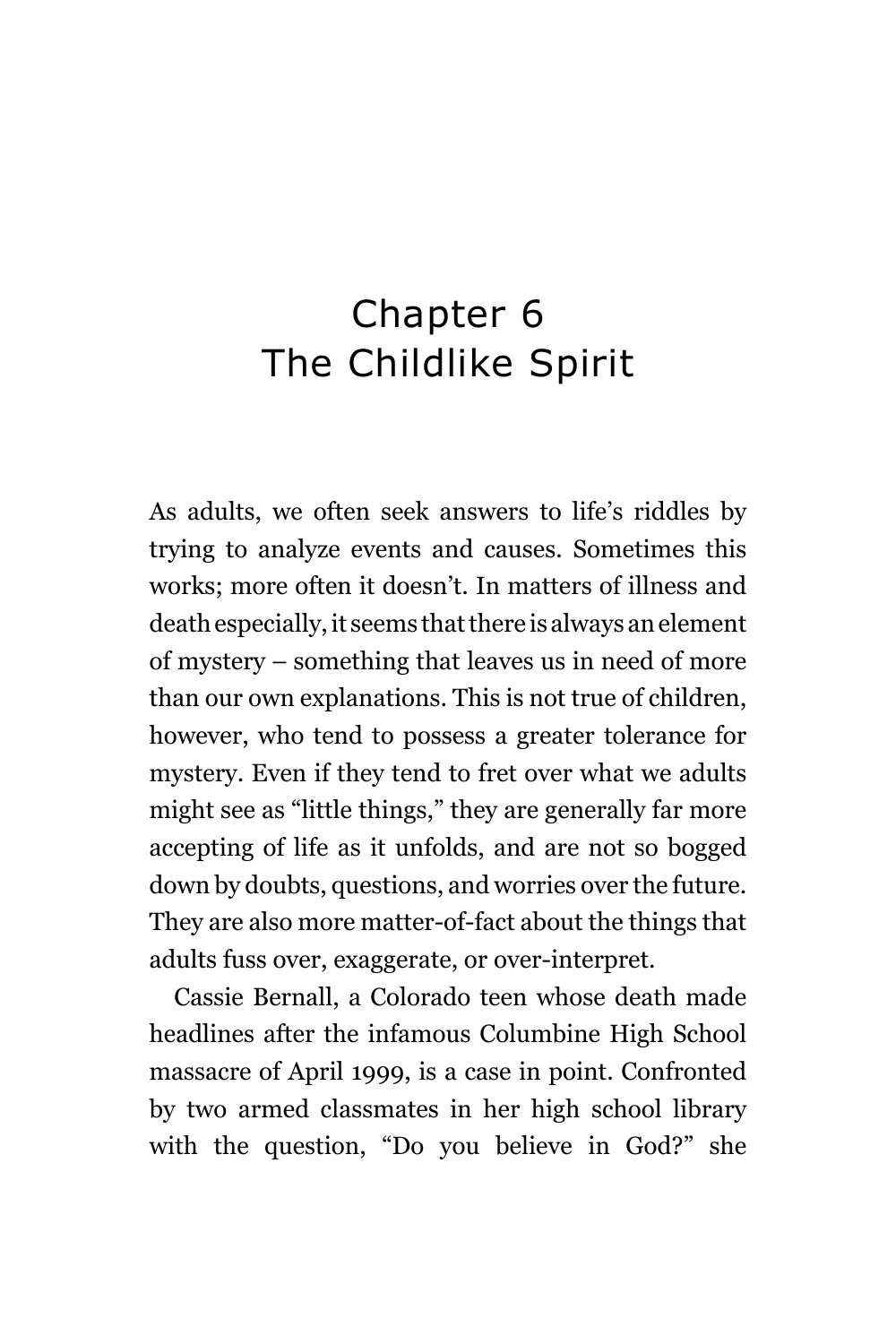## *Be Not Afraid* The Childlike Spirit

bravely answered, "Yes," and was immediately shot. Within days, the international press was proclaiming her a latter-day martyr, and symbol of courage and conviction. Meanwhile those closest to her, while they never belittled her bravery, maintained that she was really an average teen, with ordinary problems and imperfections and weaknesses. As a classmate told Cassie's mother afterward:

People can call Cassie a martyr, but they're off track if they think she was this righteous, holy person, and that all she did was read her Bible. Because she wasn't like that. She was just as real as anybody else. With all the publicity she's getting – the stories, the T-shirts, the web sites, the buttons, the pins – I think she'd be flipping out. She's probably up there in heaven rolling her eyes at it all and going oh-my-gosh, because she'd want to tell everyone who admires her so much that she wasn't really so different from anybody else.

There's another reason Cassie might roll her eyes – her childlike faith, which would have surely left her baffled in the face of all the fuss over the meaning of her "martyrdom." As her mother, Misty, recalls: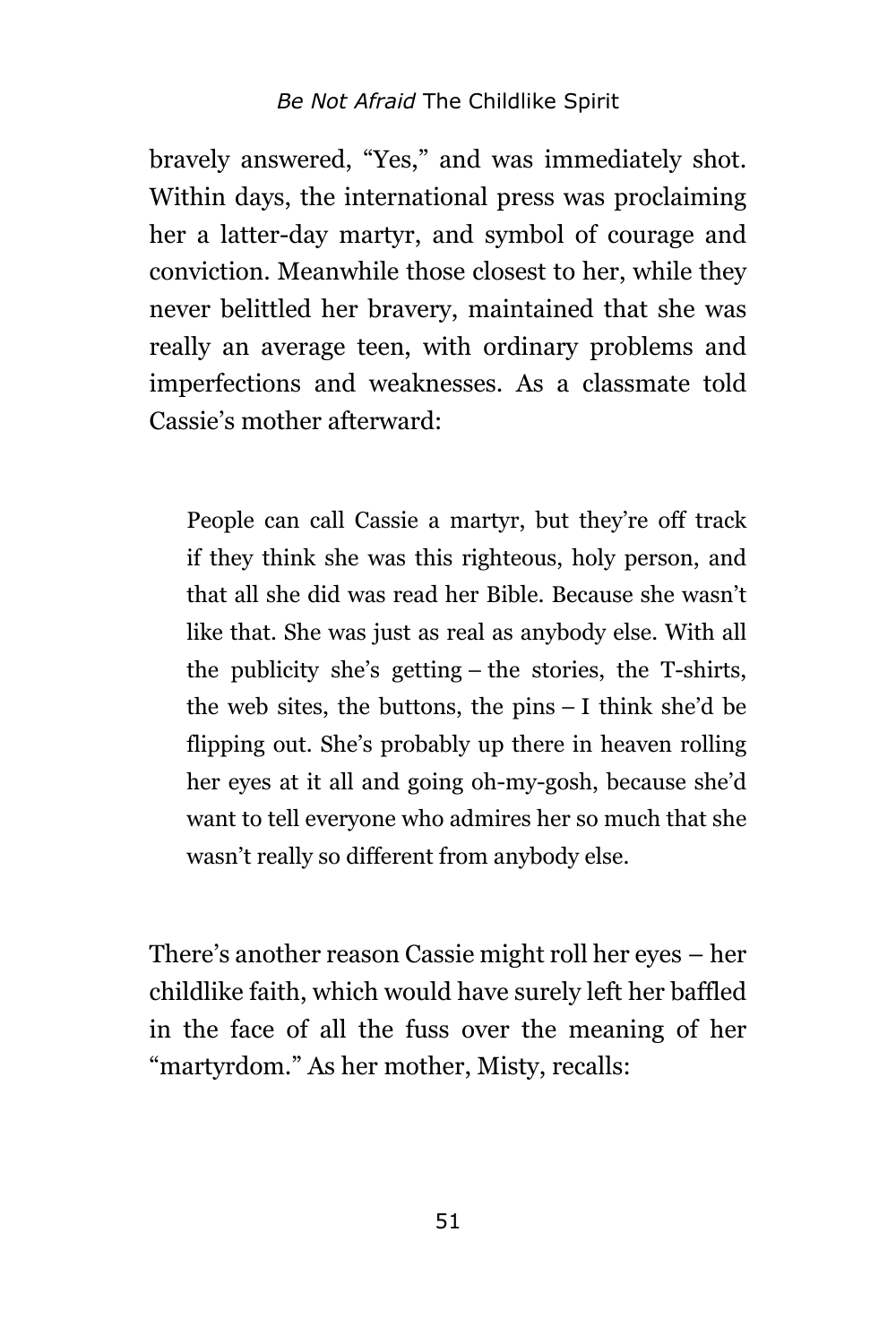## *Be Not Afraid* The Childlike Spirit

One day, a week or so before Cassie's death, we were sitting at the kitchen table, talking, and got onto the subject of death. I don't remember how. She said, "Mom, I'm not afraid to die, because I'd be in heaven." I told her I couldn't imagine her dying – that I couldn't bear the thought of living without her. She replied, "But Mom, you'd know I was in a better place. Wouldn't you be happy for me?"

In retrospect, Cassie's frank statements about the afterlife seem uncanny. At the same time, they have reassured Misty as she continues to grapple with the loss of her only daughter: "But Mom, you'd know I was in a better place."

Mary, another mother who lost a child, found similar comfort in the thought that her son Pete was in God's hands. Pete, a five-year-old, died in a totally different setting – New York City, in the summer of 1960 – but his departure was no less sudden.

A happy, tow-headed little boy with blue eyes, Pete loved to play in the sandbox in front of his house with his cars and trucks. When his kindergarten class set off for the Bronx Zoo one August morning, Pete was high with excitement. He wore his new sneakers and best shirt. Little did anyone dream that it would be the last day of his life.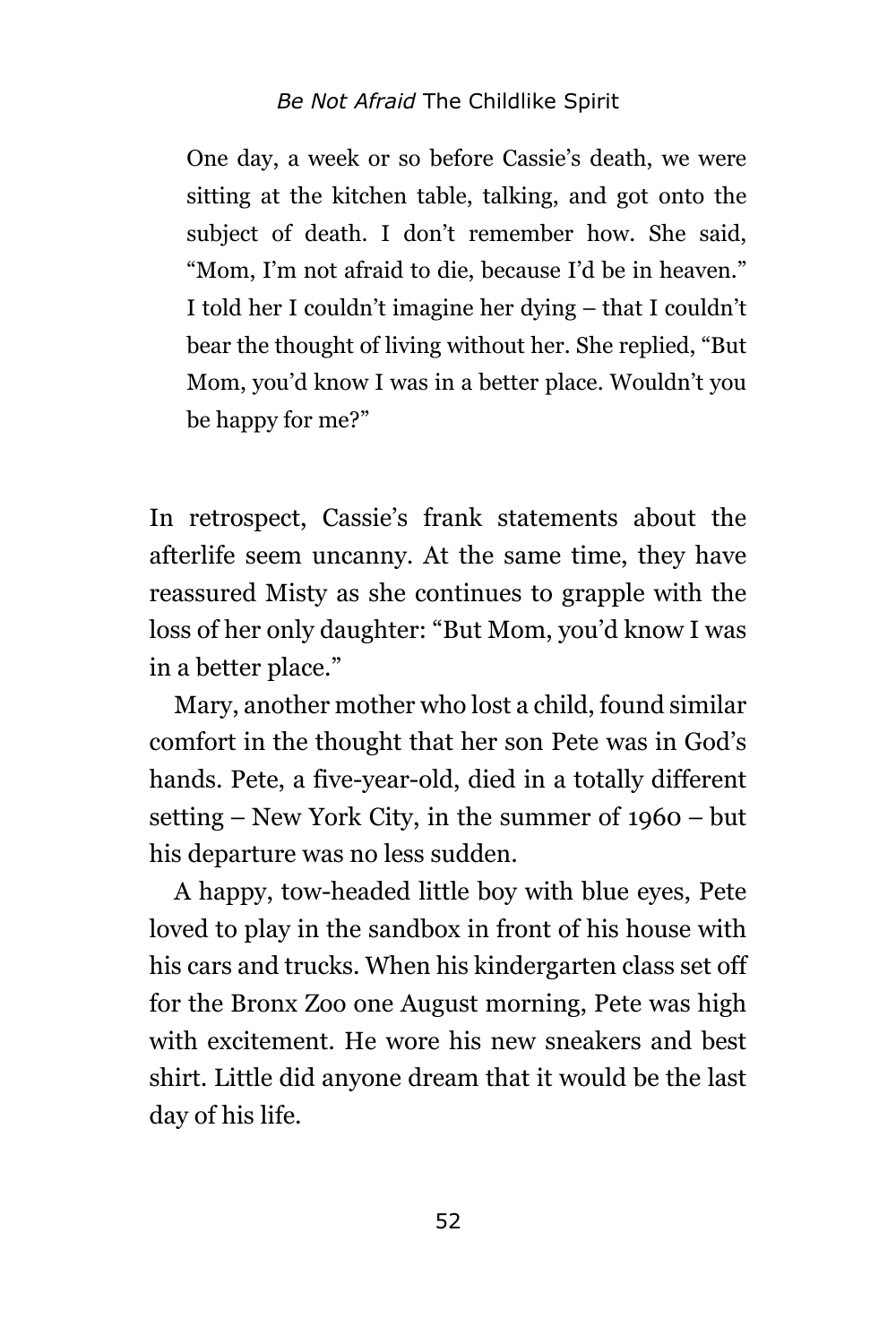About three in the afternoon, his mother took a call from Mt. Sinai Hospital: Pete had been admitted for what was presumed to be heat stroke. Mary was frantic: her husband, Wendell, was on business in Europe, thousands of miles away, and she herself was two hours from the hospital. Driven by a neighbor, she left immediately for the city. On arriving at the front desk of the hospital, she was informed that her son had been put on the critical list. Why? How? What on earth had happened? She called my father, her pastor. Stunned, he spread the word throughout our congregation, and everyone who could gathered to rally for the little boy by praying for him.

Pete remained comatose, however, and his condition worsened. Nonplussed, the doctors did everything they could think of; an off-duty specialist even came in to see if there was anything she could do. But it was all in vain. At about ten in the evening, the end came. No one could believe it. Just that morning Pete had left home so full of life. Now he was gone, and his father, though on the way home, hadn't even arrived yet.

Only the next day did the picture unfold: while the children were watching a mother monkey with its baby, the teachers had noticed that Pete – with them only moments before – was missing. Beside themselves with worry, they had alerted zoo officials immediately and searched every imaginable place. Finally he was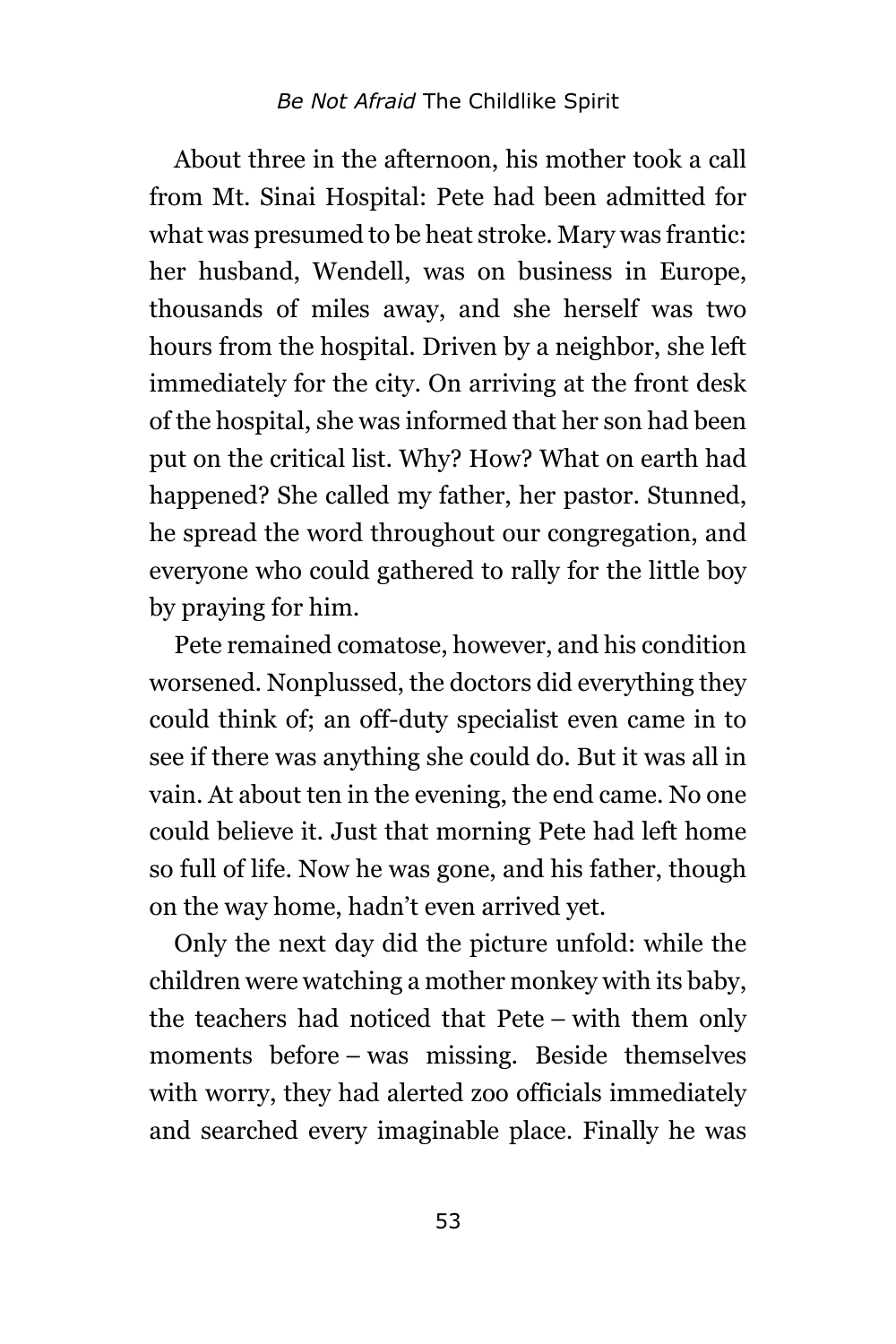found, curled up, unconscious, on the back seat of the school van in the parking lot. How had he found his way among the cages, the crowds, the maze of city parking lots, to the van? And who else, if not his guardian angel, could have led him there?

On the day after Pete's death, our neighborhood stood silent in a state of disbelief. Not only Mary and Wendell, but every parent and teacher in the community, was cut to the heart by the sudden turn of events. Not so the children, however. They were much more matter-of-fact. The day before, they had been watching the animals at the zoo; now they were discussing all the things Pete would see in his new home, heaven, and painted a large picture of an angel carrying him there amid stars, galaxies, clouds, and rainbows. They also remembered the songs Pete had liked, and sang them over and over.

Four decades later, Mary says that though time has numbed her pain, how and why Pete died is still a mystery to her. But that has not prevented her from accepting what happened. Like Pete's classmates, she has found peace by trusting in God: "I've learned to accept God's will, even if I can't comprehend it. A lifetime is too short to take in all that God wants to say when he calls a child to himself. Yet I believe he's always saying something through it."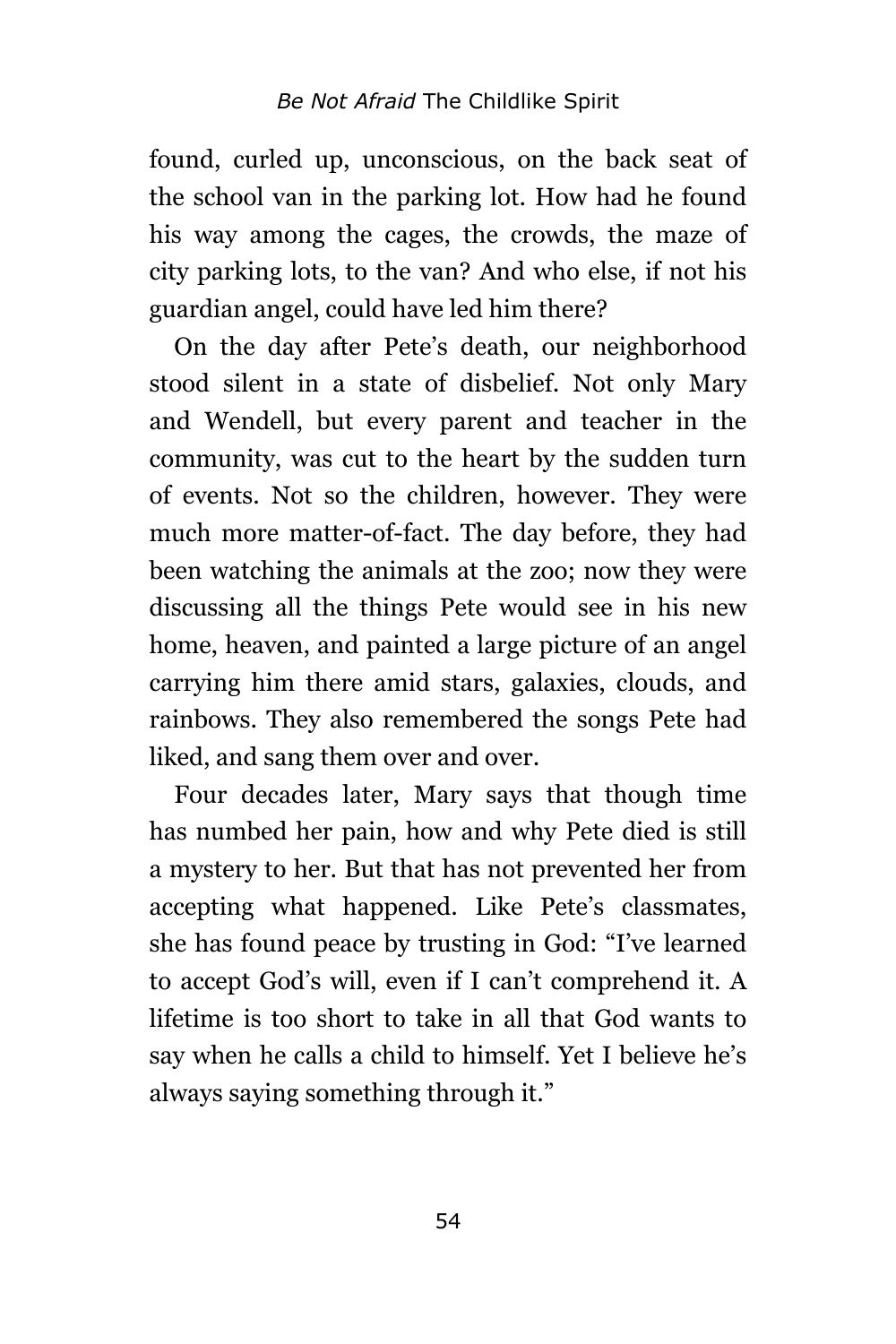Several years ago another family I know lost a child – this time to cancer. Unlike Pete's death, Mark John's was not sudden; yet it, too, shows how the childlike spirit can overcome the morbid gloom we so often associate with dying, and turn it into a redemptive experience. To quote from his parents' diary:

The doctors at Yale-New Haven proposed that Mark John, who was then three, be transferred to a hospital in New York City for rigorous chemotherapy along with some other new treatment still at the experimental stage. When we asked them how much it would help Mark John, they could only say that at best it might prolong his life two to eight months, and at the price of his becoming deathly sick. When pressed, they reluctantly admitted that he would suffer terribly; in fact, he could die from the treatment itself…

We decided that we would rather have our child at home, close to us, than in a hospital, even if he would live a little longer. It was an agonizing decision, but we knew that God alone has all our lives in his hand, and especially the life of our little boy.

Daily Mark John became weaker and weaker. After a few weeks our pastor suggested that we bring him to a service where we could lay him into the arms of the church and intercede for him. We knew Jesus could heal him, but we also knew that he might want to have him back…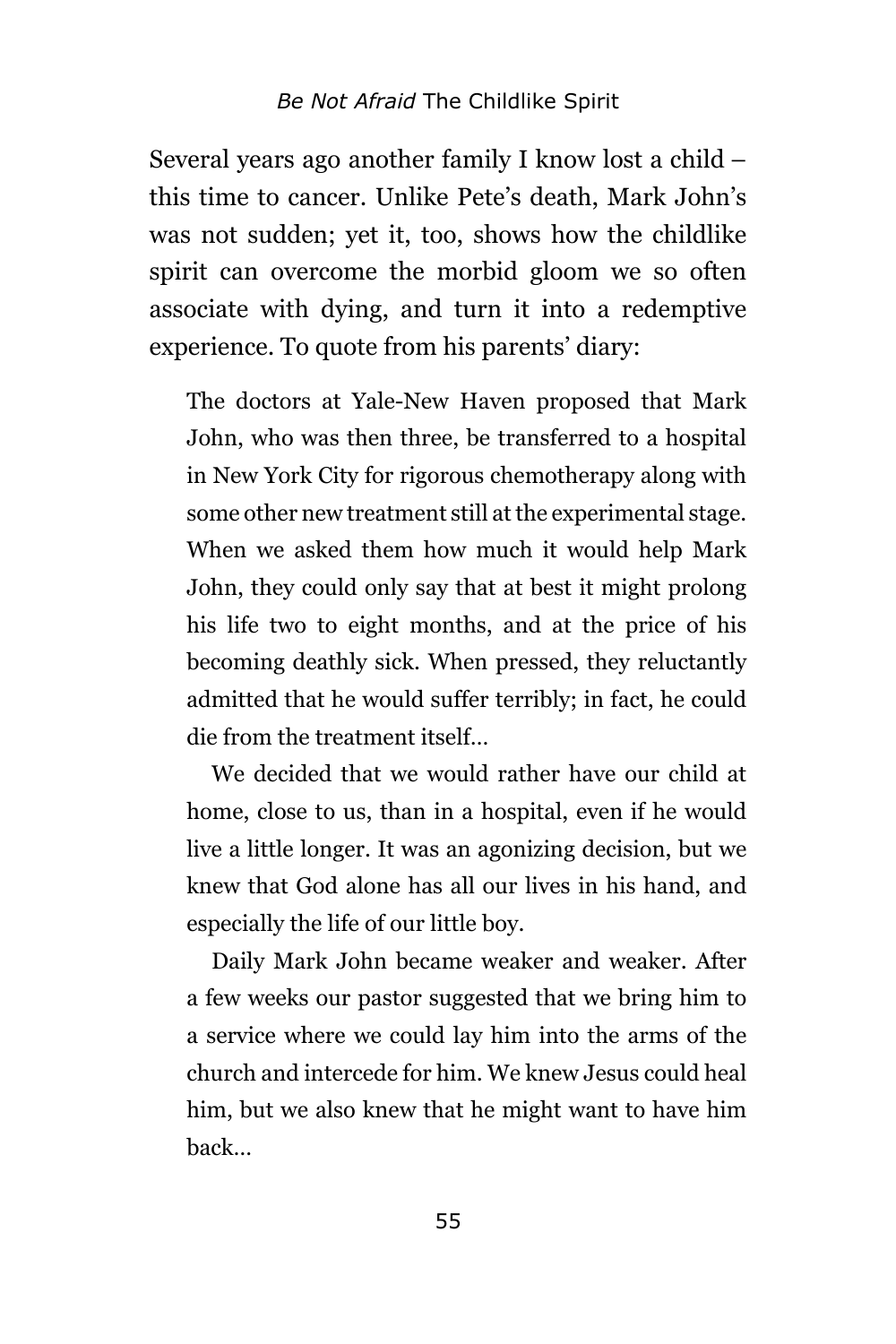The service was very simple. Our pastor spoke about how Jesus loves all the children of the world, and then we prayed that God's will would be done, and that we would be ready to accept it.

Easter had special meaning for us, thinking of Jesus' suffering and deepest pain, his godforsakenness and need for help, and then the resurrection and its unbelievable promise to every believer. Mark John was surely a believer. He believed like Jesus told us to – like a child.

On Easter morning we took him on a long walk in his wagon, and his mother talked to him about heaven and the angels and Jesus. She told him he would soon go to heaven, and that he should wait for us, and someday we would all be together again. He listened and nodded and sometimes said, "Yes." Later, when the rest of the family joined them, he pulled his big sister down to him and whispered joyfully, "Natalie, soon I'll get wings!"

Then Mark John lost his sight in one eye. He cried when he realized it. We were in such a tension: Would he be blind before Jesus came to take him? We longed so much that he might be spared that ordeal.

Once when he was lying on our bed between us, he asked us about the picture hanging on the wall opposite our bed – a painting of the Good Shepherd leaning over a cliff to rescue a lamb, with a bird of prey hovering over it. We knew a bird of prey was hovering over our little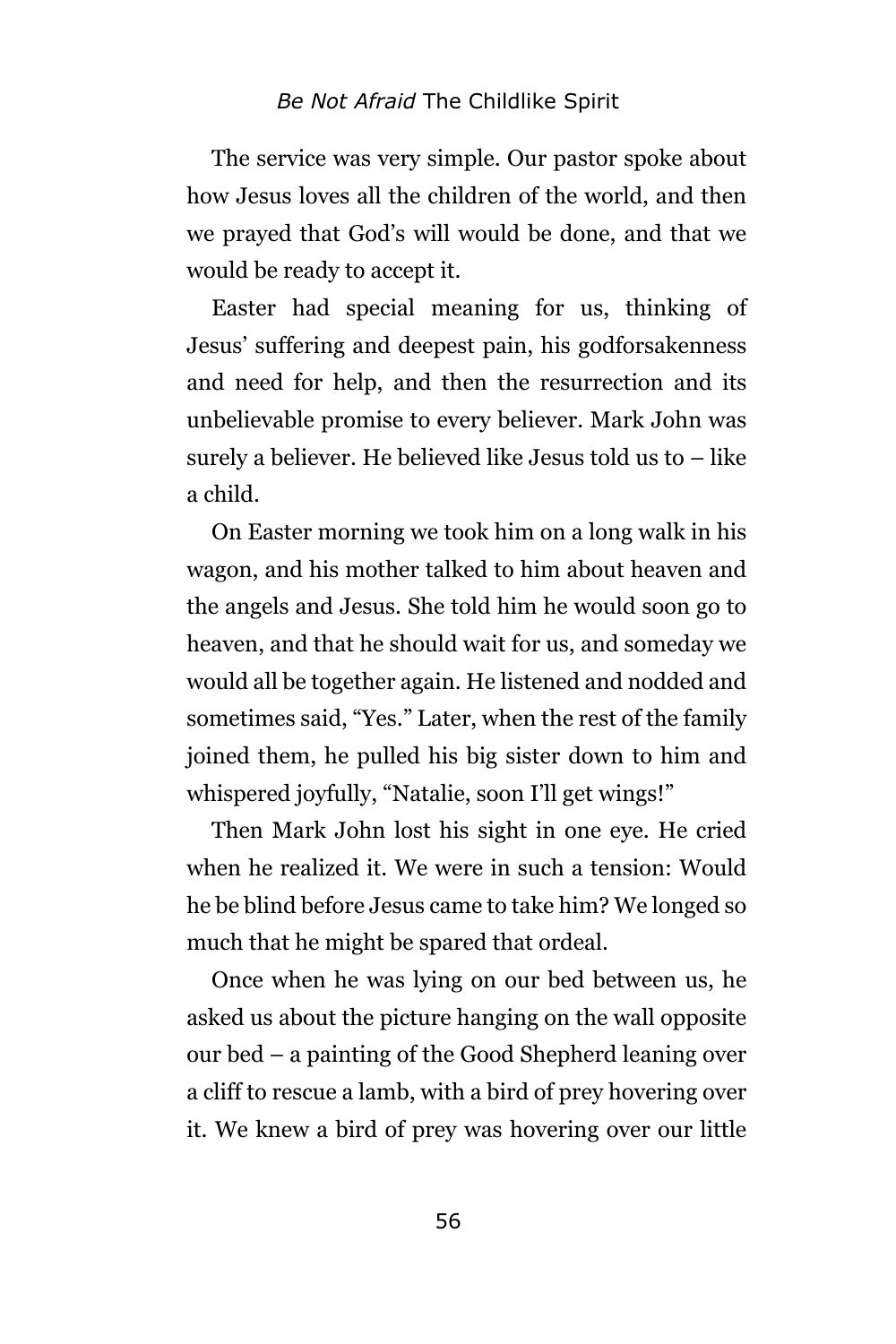child too, but he was so unaware, so trusting. He grew thoughtful as he looked at the picture and asked us to tell him about it. We told him that Jesus was the Good Shepherd, and that we all are his lambs – also he. It was remarkable how he listened intently and seemed to understand…

By now he was eating hardly anything at all. He got thinner and thinner, and we feared he would starve. We wondered how long our other children could endure to see him suffer so much, as this illness slowly but terribly distorted and changed his dear face and body. Yet somehow, love showed us the way. All the children wanted to be with him. They accepted his suffering completely…

One day when we bent over him as he lay in his little wagon, he reached out his thin arms and cried pitifully, "I can't see, I can't see!" We said, "When you are in heaven – when your guardian angel comes and carries you to the arms of Jesus – you will be able to see again." But he could not be comforted. He asked, "When? When?" and we said, "Soon." He argued and said "No," so I had to insist, "I promise." Then he grew calm.

A day or two later, when we said goodnight to Mark John, he reached up and said, "I want to kiss you, Mommy," and gave her a healthy kiss. He kissed his mother first and then me. We were both so moved and happy because he hadn't asked for a kiss like that for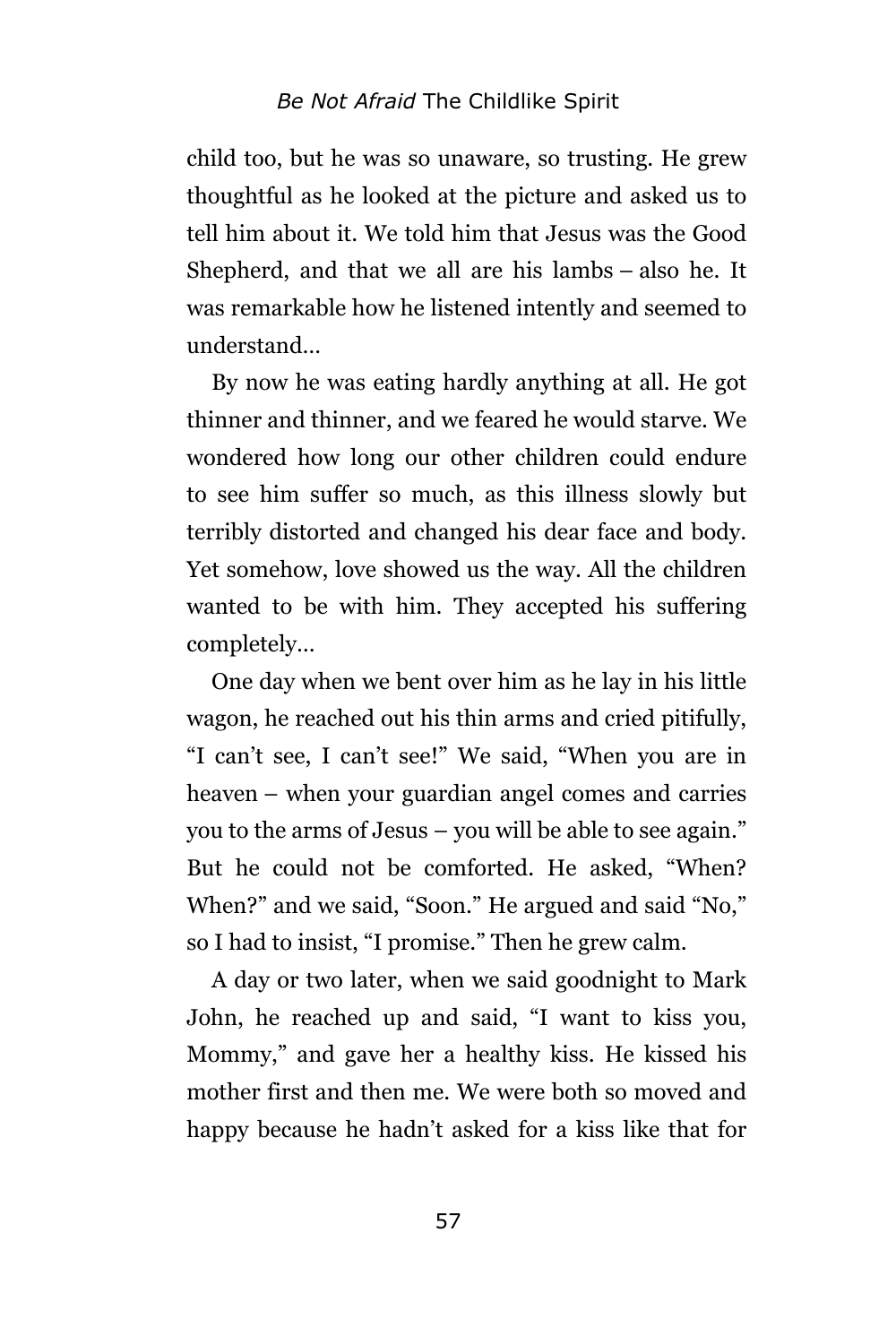#### *Be Not Afraid* The Childlike Spirit

several days: his little head turned towards his Mommy with his precious eyes that couldn't see any longer…

Often during the last days we talked with Mark John and told him that he was a brave boy, that we were very, very happy that he had come to us, and that he always was a good boy. On two occasions he answered us very emphatically, shaking his little head and saying, "No, no." It distressed us. We didn't know what he meant, but in retrospect we feel that maybe he just wanted to remind us that he was also sometimes naughty, and that he was sorry for it.

On the last day he vomited blood; our doctor turned to us and said, "Soon." Then we sang a song that we had sung many times during the last days: "We shall walk through the valley of the shadow of death." When we came to the refrain, "Jesus himself shall be our leader," Mark John said distinctly, "Yes, yes, yes."

Mark John was given incredible strength in his last hours. Several times he said, "Up, up!" We asked him if he wanted to go up to heaven, and he said, "Yes." At one point we said, "Good-bye, Mark John," and he said, "Not yet." That was about an hour before he was taken.

A little later, as we were bending over him, he suddenly said, "Laugh!"

"What, Mark John?"

"Laugh!"

"But why should we laugh, darling?"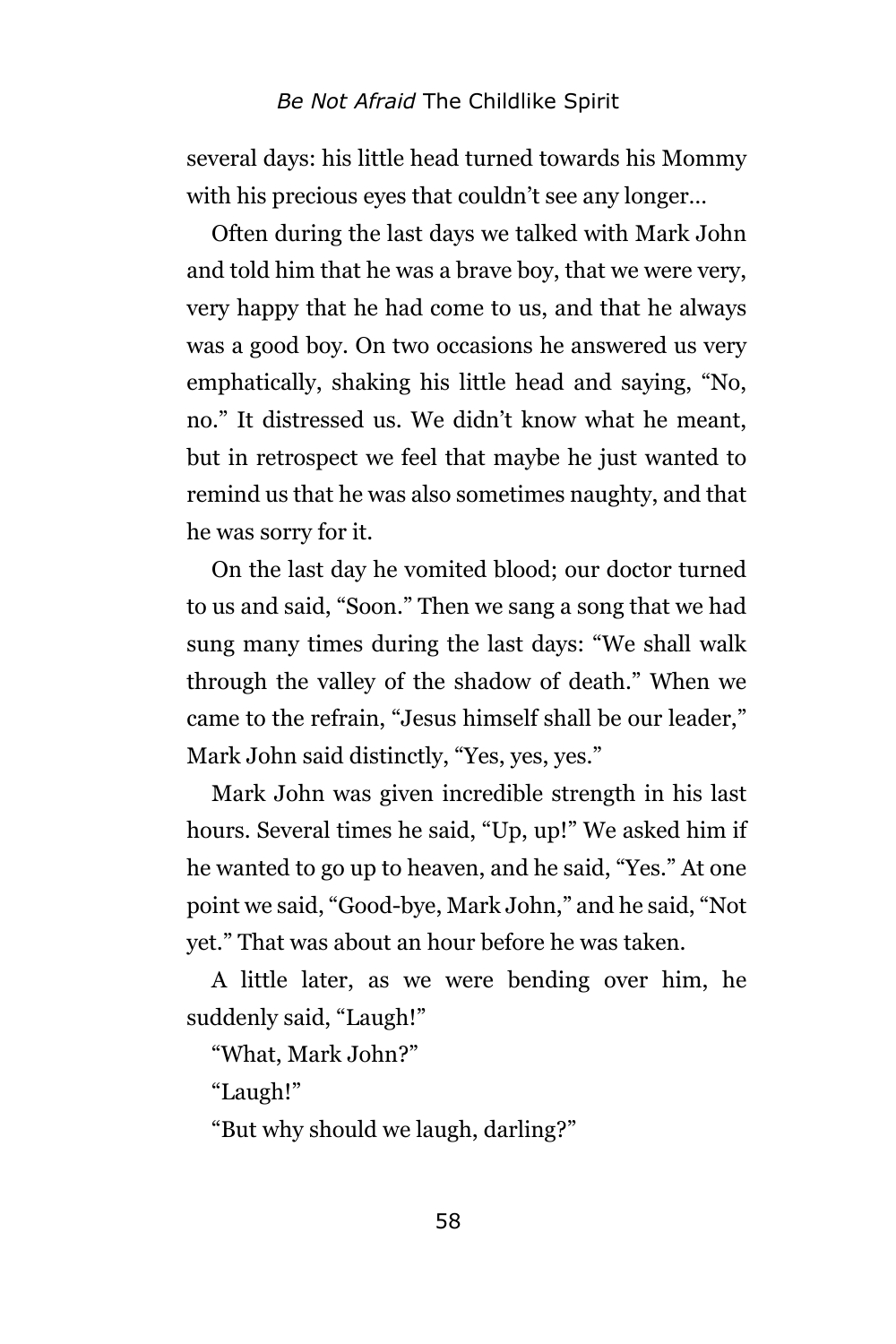#### *Be Not Afraid* The Childlike Spirit

"Because," was the short but emphatic answer. And then, while we were still trying to grasp it, he repeated, "*Please,* laugh!"

Then we said, "Good-bye, Mark John," and he said, "Bye-bye." We told him we would see him again soon, because for him in eternity it will be very soon. Then he lifted both his arms and stretched them up and pointed with both fingers toward heaven, and his eyes looked and saw – his blind eyes that couldn't see any longer on this earth, but already saw beyond our world – and called out, "Not two! One!" He repeated this two or three times. "Not two! One!" He saw two angels coming to fetch him, and we had always told him only about one.

Then he turned toward his mother and said distinctly and tenderly, "Mommy, Mommy." Then he said "Papa, Papa." It was as if he wanted to unite us very closely. And then, in that dear and characteristic way of his, nodding his head, he said, "Mark John, Mark John." It was as if he had heard Jesus calling his name, and was repeating it. We had never heard him say his own name like that before. We bent over him, and then two more times he lifted up his arms and pointed to heaven with those thin arms that had been too weak even to lift a cup to his mouth for days.

Then, fighting for breath, he called out, "Mommy, Mommy, Mommy, Mommy." Ellen talked to him softly and reassuringly…He was still breathing heavily but we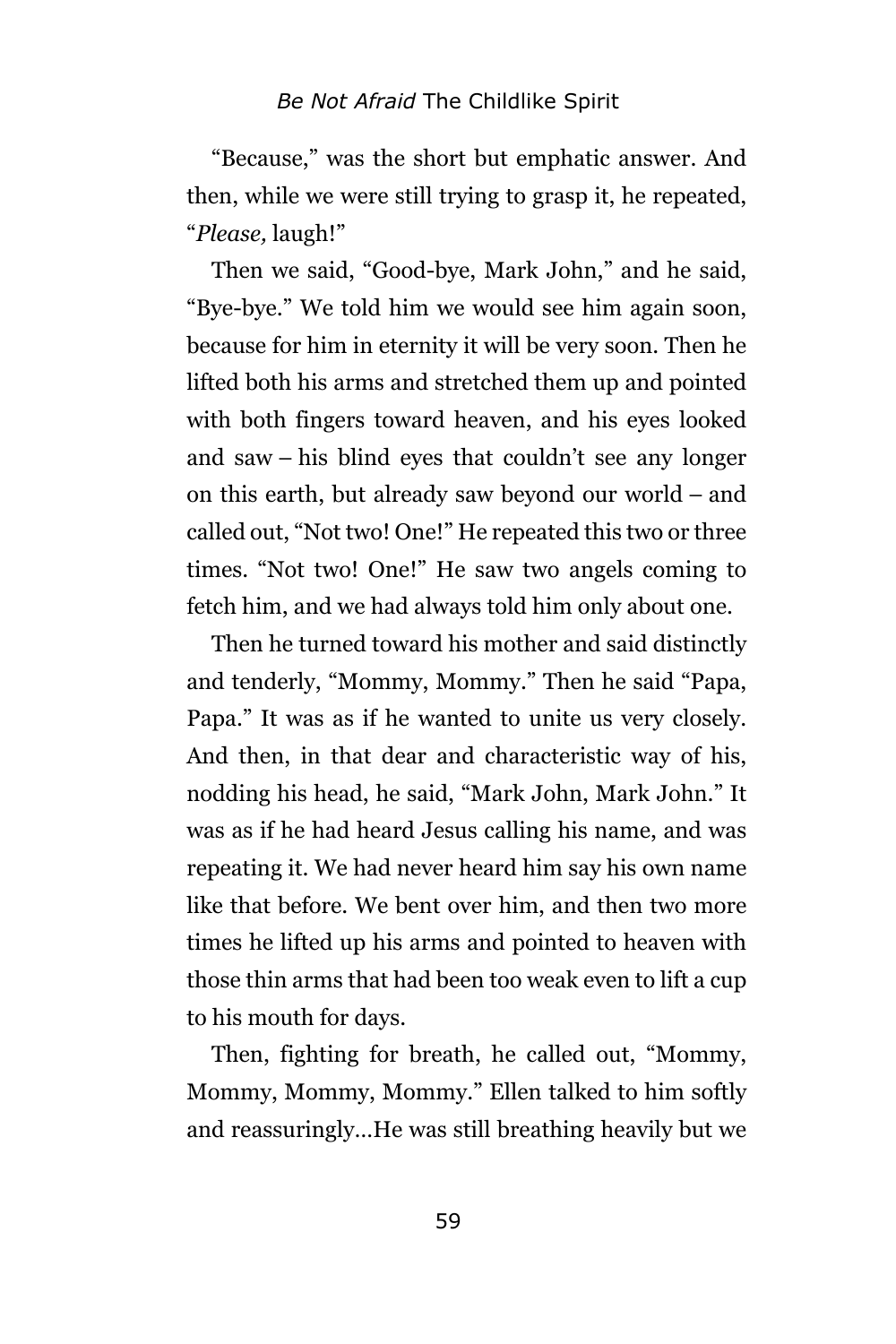#### *Be Not Afraid* The Childlike Spirit

could not feel his little heart any more. And then came the last precious breath and the agonizing sigh. Death had taken his body, but his soul was victorious and free. We called to our darling little boy, "Mark John, Mark John!" But he was gone. Our doctor said, "It is all over now. His soul is free and with God. He has no more pain." We asked, "Are you really sure?" He replied, "I am sure beyond doubt." It was between three and four in the morning…

As we look back on that night, we can see now that Mark John was slowly moving into another world. He went trustingly, even happily. It was as if we were standing before the gates to eternity, and we could take him that far, but then we would have to leave him. He would go in, and we would have to wait.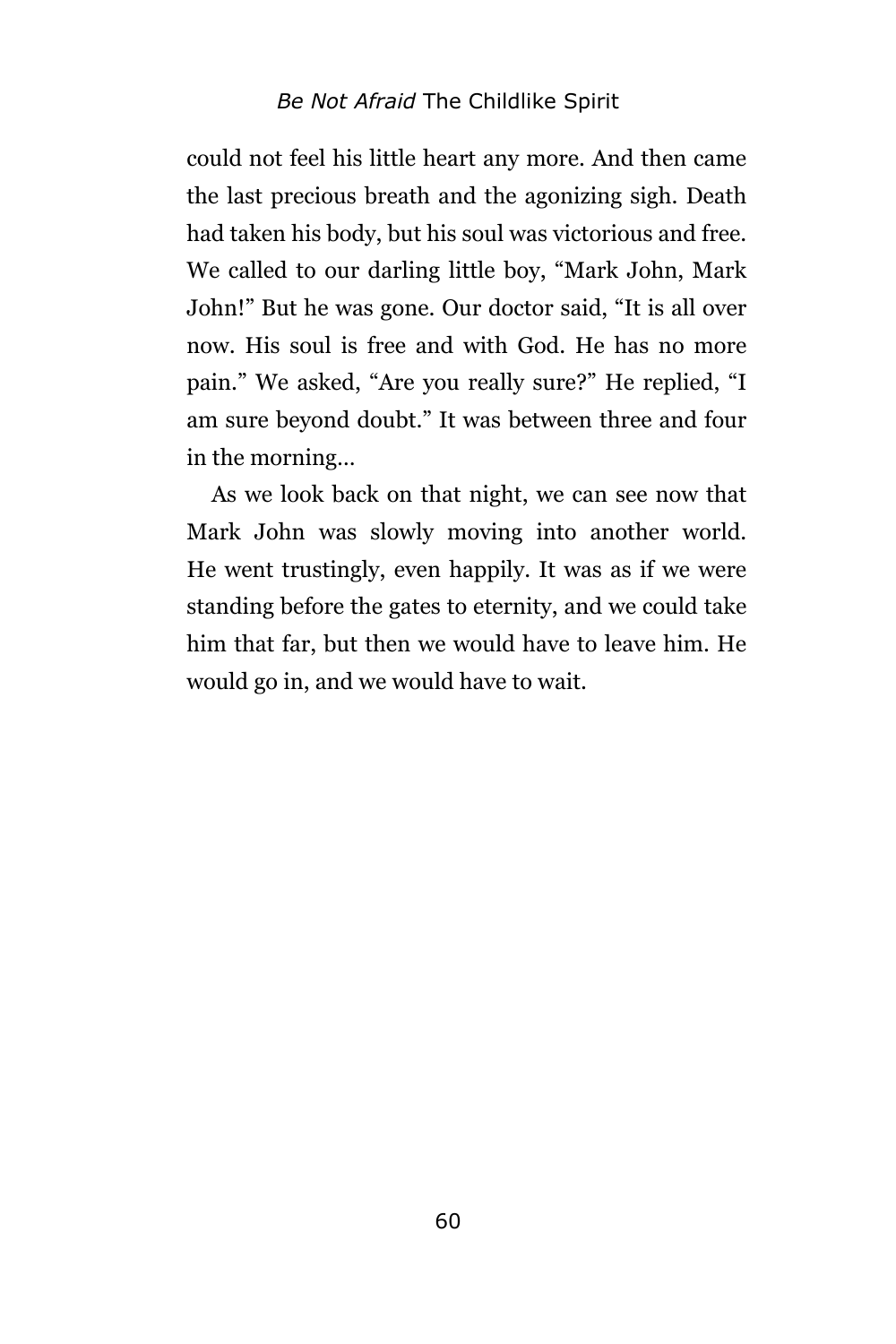# Chapter 7 Anticipation

Though death is the last thing most of us have on our minds on a normal day, there are times when circumstances force it to the forefront of our thoughts. A bad accident we pass on the highway; a terrorist attack, natural catastrophe, or violent crime reported in the news; the diagnosis of someone we know or love with a serious illness such as cancer – all these things remind us how death strikes at random. Suddenly dying is no longer a distant prospect – something for other people to worry about – but something we have no choice but to confront. Whether we do so fearfully or with confidence makes all the difference.

I have met people who say they'd rather die a quick death than undergo the drawn-out suffering of a slow one. Still, in three decades of counseling I've never met a dying person who wasn't grateful for the chance to prepare for death.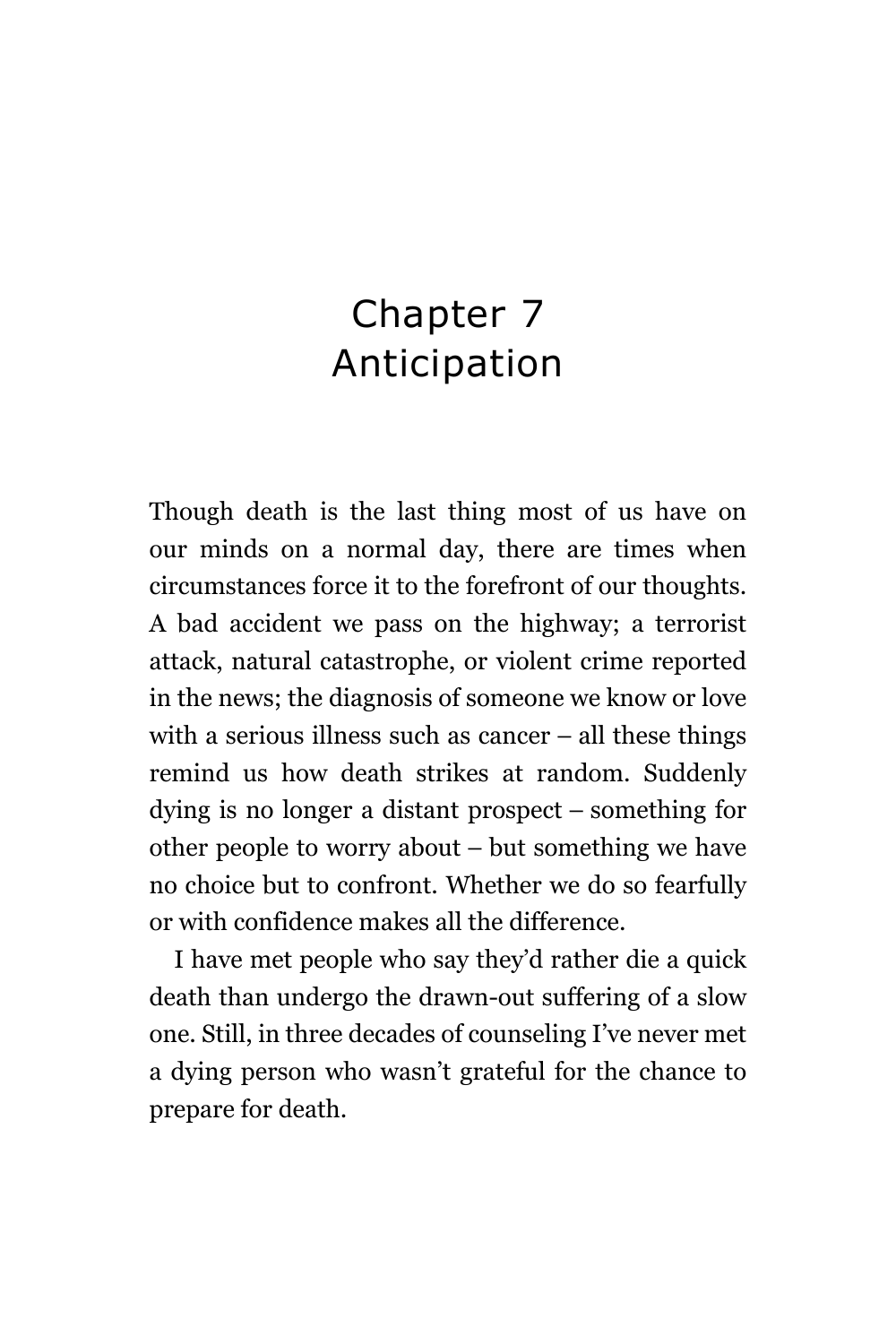### *Be Not Afraid* Anticipation

When Winifred, an elderly editor I know, was scheduled for heart surgery, she looked forward to the possibility of a new, healthy lease on life. She had suffered for years from a debilitating condition, and her doctors recommended heart valve replacement. On the other hand, she did not ignore the seriousness of the procedure, and privately prepared for the worst.

She started with her desk. Though it normally was strewn with messy piles of books and folders on every available surface, the afternoon before her surgery it was uncharacteristically bare: everything was stacked neatly, as if waiting to be sorted by someone else. Later the same day she asked a co-worker, Kathy, for a chance to talk privately. Kathy says it was "nothing big" – a few misgivings that still burdened her conscience after many years, including an incident when, as a teacher, she had been overly harsh and impatient with the children in her care.

Winifred came out of surgery in a semi-conscious state, and died several days later – without being able to say goodbye to her husband and their five daughters. Winifred was seventy-nine, and had a host of medical complications. Had she not had surgery, and died of her heart problems, no one would have been surprised. As it turned out, however, her daughters were beside themselves with grief and self-reproach. Everyone had known there were risks. But this was the last thing they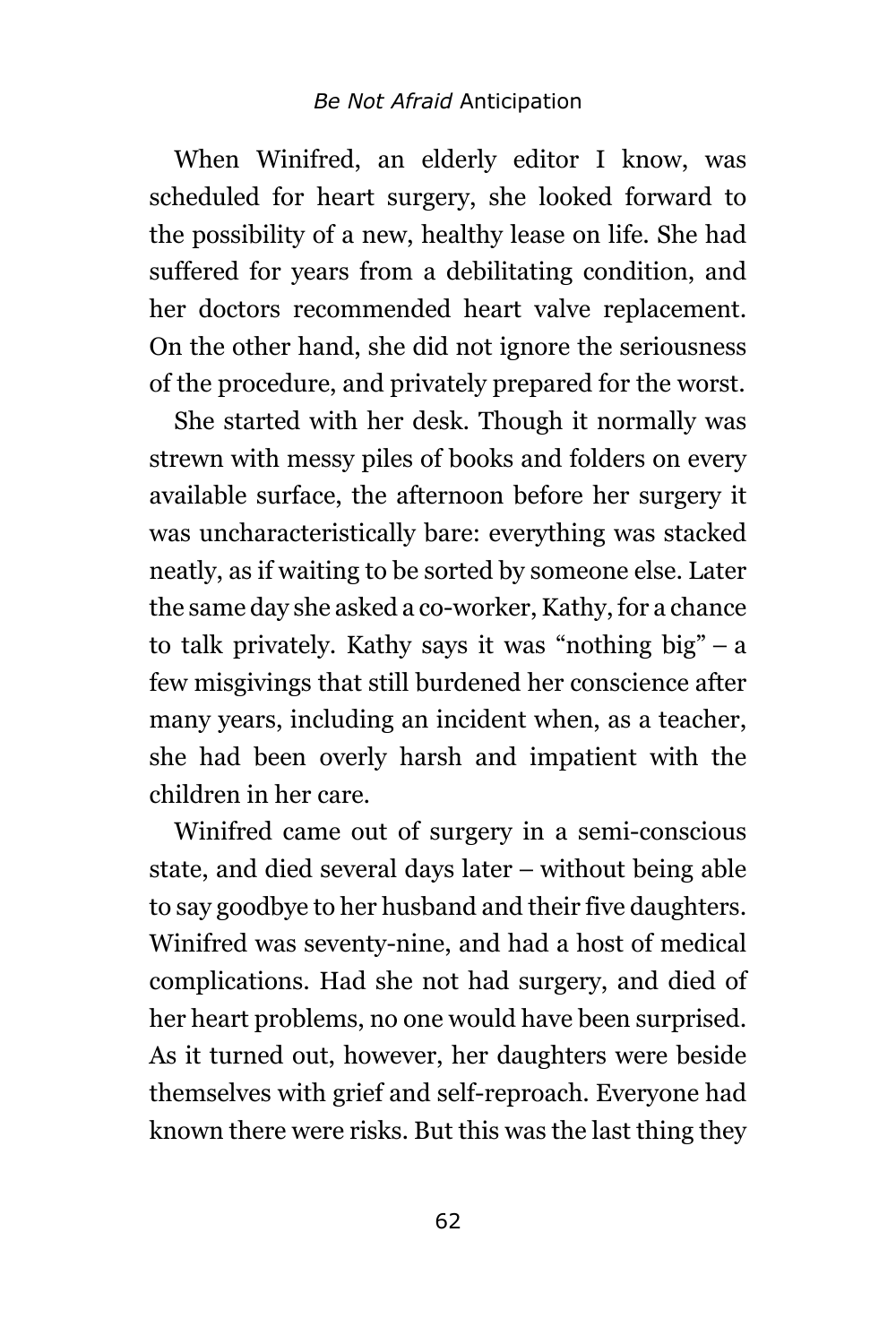had expected. Hadn't the doctors been confident that everything would go well, and said that their mother would come out of surgery as a new woman? Besides, their father had successfully undergone the same operation not long before.

But even if the family did not anticipate Winifred's death, it was clear from Kathy's conversation with her that she herself had. And through the difficult months of mourning that followed, it was that knowledge, more than anything else, that was a lifeline of comfort and peace.

After 35-year-old Rilla was diagnosed with cancer, she underwent surgery and went into remission. Two years later, however, the disease crept back, and it soon became clear that further medical help would be futile. Believing that there was nothing accidental about the recurrence of the disease, she decided that this time she would not fight it, but accept it as God's will. Rilla, a tall, red-haired woman with a radiant smile, was a person you could not forget. Soft-spoken but not reserved, she loved the beautiful things in life: flowers, music, poetry – and children. At the same time, having come of age in the turbulent years of the late 1960s, she was painfully aware of life's ugly corners, and was always looking for ways to reach out to prison inmates,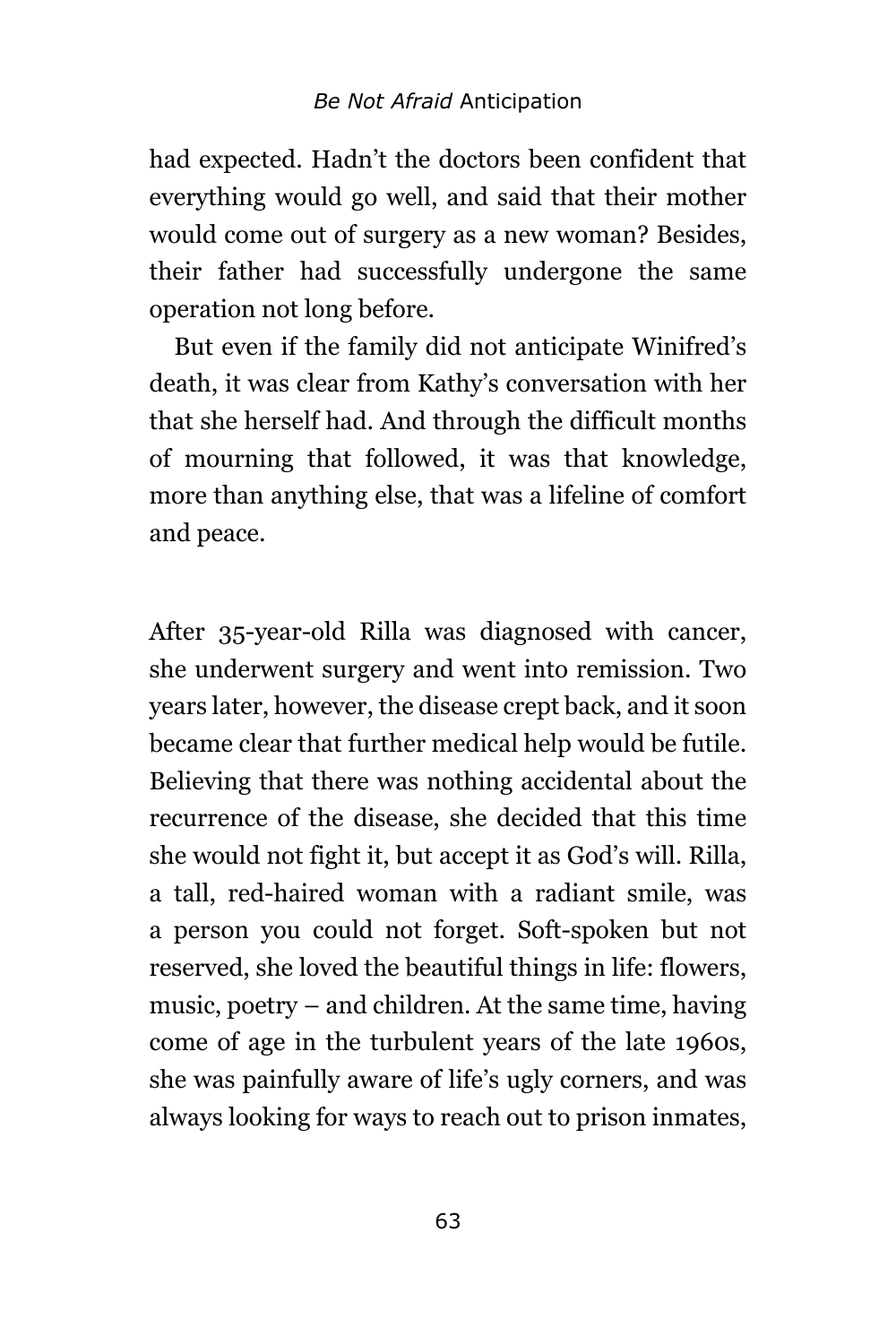elderly shut-ins, and the mentally and physically disabled. She continued to do this even after her illness began taking its toll.

Toward the end of her life, after she became too exhausted to go out, Rilla wept for the need of the world, especially for the suffering of children, saying, "Our hearts are so small, but we can still wish that they are somehow stretched wider, to pray for all who suffer."

Rilla's cancer was diagnosed during my father's last days on earth, and she was the first dying person I counseled without my father's advice. Previously I had always depended on his support.

Like many sensitive souls, Rilla could be a torn, rather complicated person. She was easily distressed about her perceived shortcomings, and she struggled for years to find a personal faith. Through sharing in the experience of my father's last days, however, and realizing that her own death was not far off, life suddenly became simple for her.

One day Rilla asked me to baptize her, which I did one week after my father's death. The strength her new-found faith gave her was remarkable. She said, "I am experiencing grace in my life; the richness and fullness of God!"

As her illness progressed, she felt the urgency of using each day to prepare for her final separation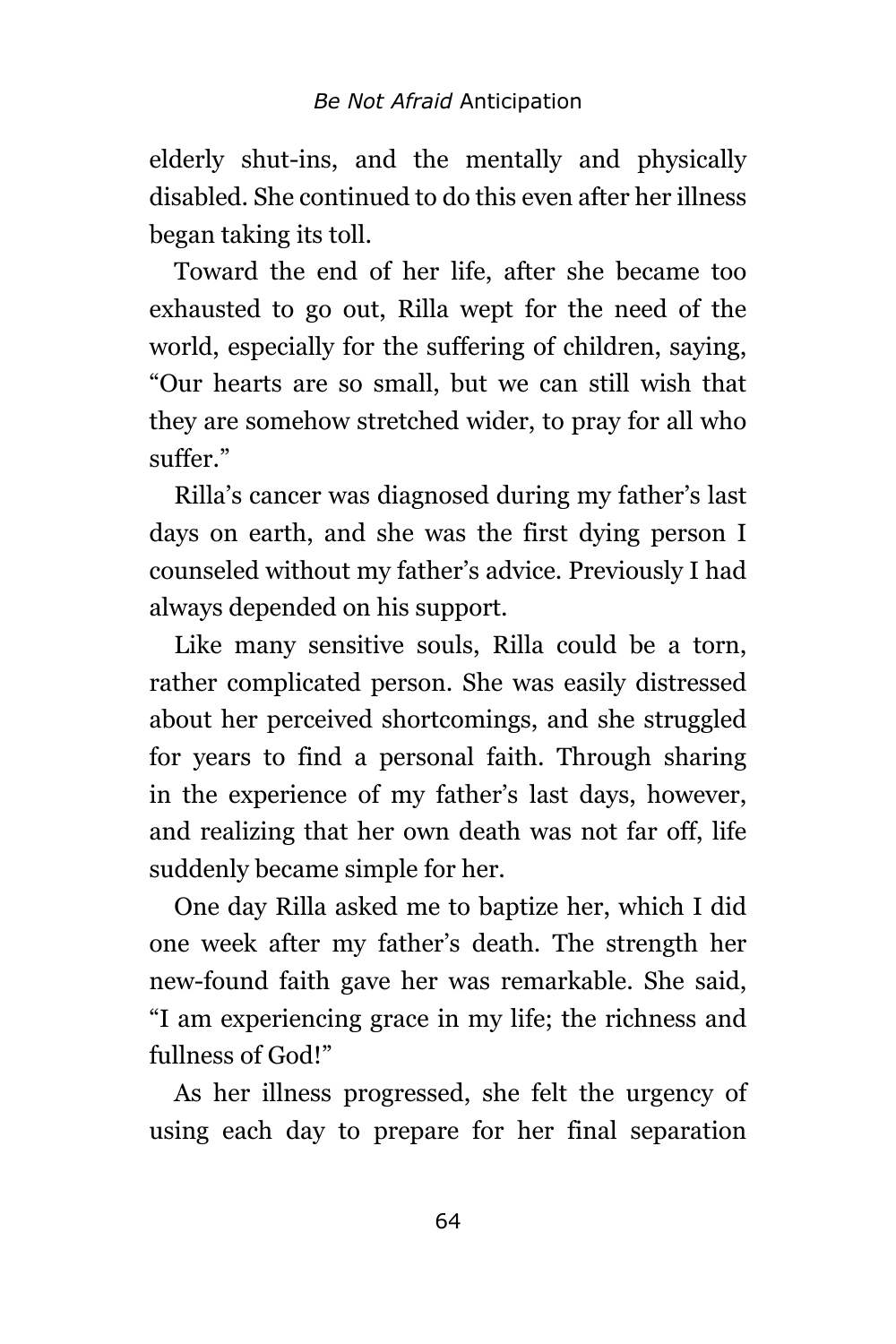## *Be Not Afraid* Anticipation

from those around her. There was much she wanted to accomplish. One project involved sorting through her poetry collection, which contained several pieces she had written, and deciding who should get each piece. Her brother Justin, who helped her, says she did this in such a carefree, light-hearted manner that it perplexed him. She noticed, and the next morning, saying that she did not want to add to his pain, she apologized for talking to him about her death. But in retrospect, as with Winifred, Rilla's willingness to look the future in the face was a help to those who mourned her. The courage that had emanated from her in life became something for them to hold on to after she was gone.

Lynn was diagnosed with leukemia in 1979, just after her sixth child was born. At first, chemotherapy and radiation put her cancer into remission; then it returned. A second round of treatments, too, slowed the disease and fed hopes for a recovery. But it wasn't to be. Soon her leukemia was flaring a third time.

Specialists urged Lynn to consider experimental treatment, but once she found out that it would mean traveling to a faraway hospital, she decided to forgo the treatment. Besides, as her husband James later put it, they both felt that God held their family in his hand, and they wanted to entrust the future to him alone.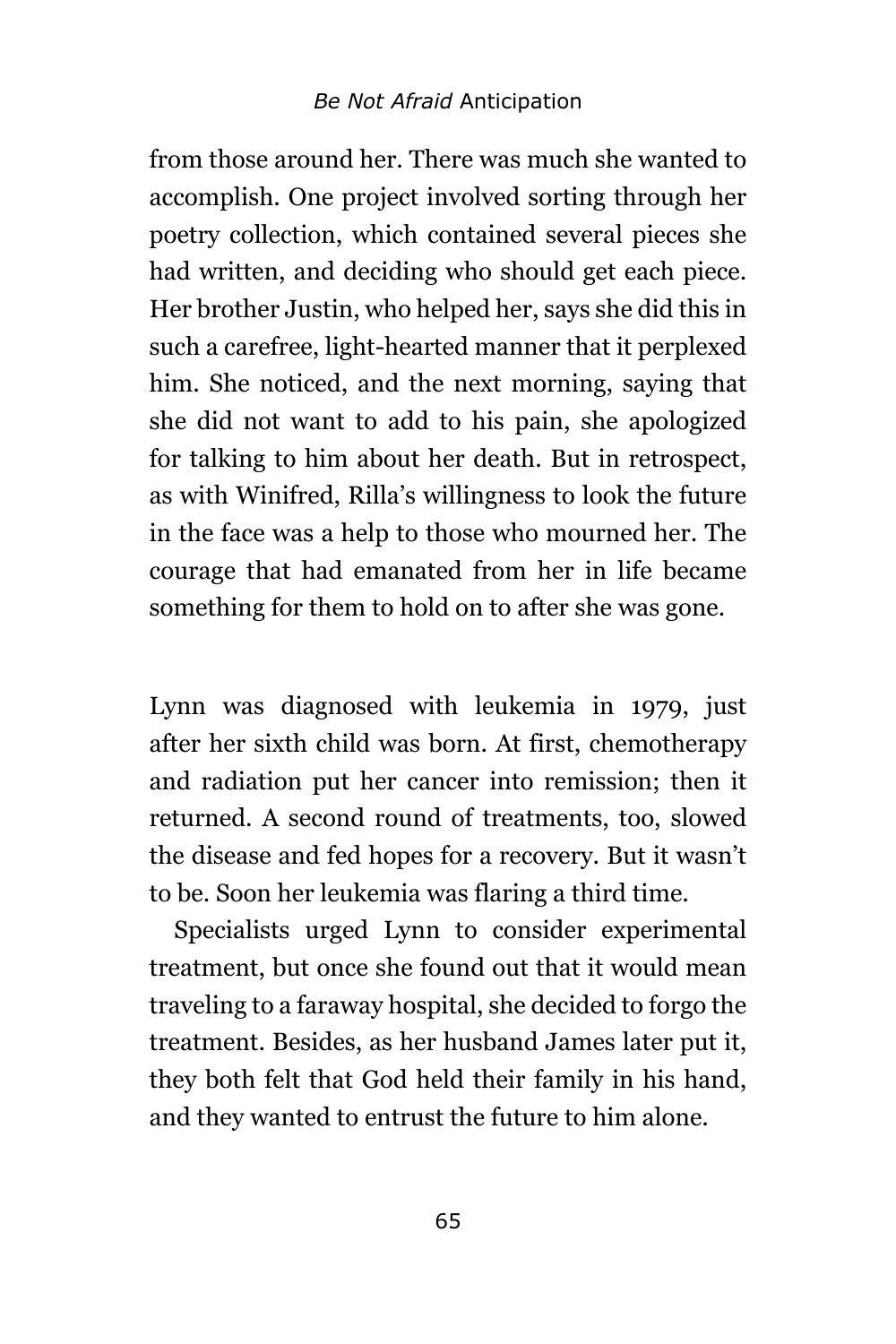This didn't mean sitting and waiting for death, however. Sensing how little time she had left, Lynn methodically set about to prepare her children for life without their mother. She saw to getting bigger beds for them and extending their quilts to fit; she made them each a photo album and special baby outfits to keep for their own future families. In consideration of whoever might care for them after she was gone, she put their clothing and belongings in order. Beyond that, she lavished time and attention on friends and neighbors, and prepared herself inwardly to leave this life and enter the next. As Lynn's pastor commented, she was like one of the five wise virgins mentioned in the Bible. She had filled her lamp with oil, and was prepared to meet the Bridegroom.

As her strength waned, Lynn was less and less able to spend time in the family living room; whenever she did, however, she was there fully, listening to the children tell of the day's activities, settling a quarrel, or reading a story. Even when nausea confined her to bed, she did not relinquish her role as mother, but took as much time as possible with each child. At the end she could only reach out with her eyes. Lynn died at home, in her own bed, surrounded by her family.

Not everyone is given time to prepare for death. All the same I know of several people who – though they had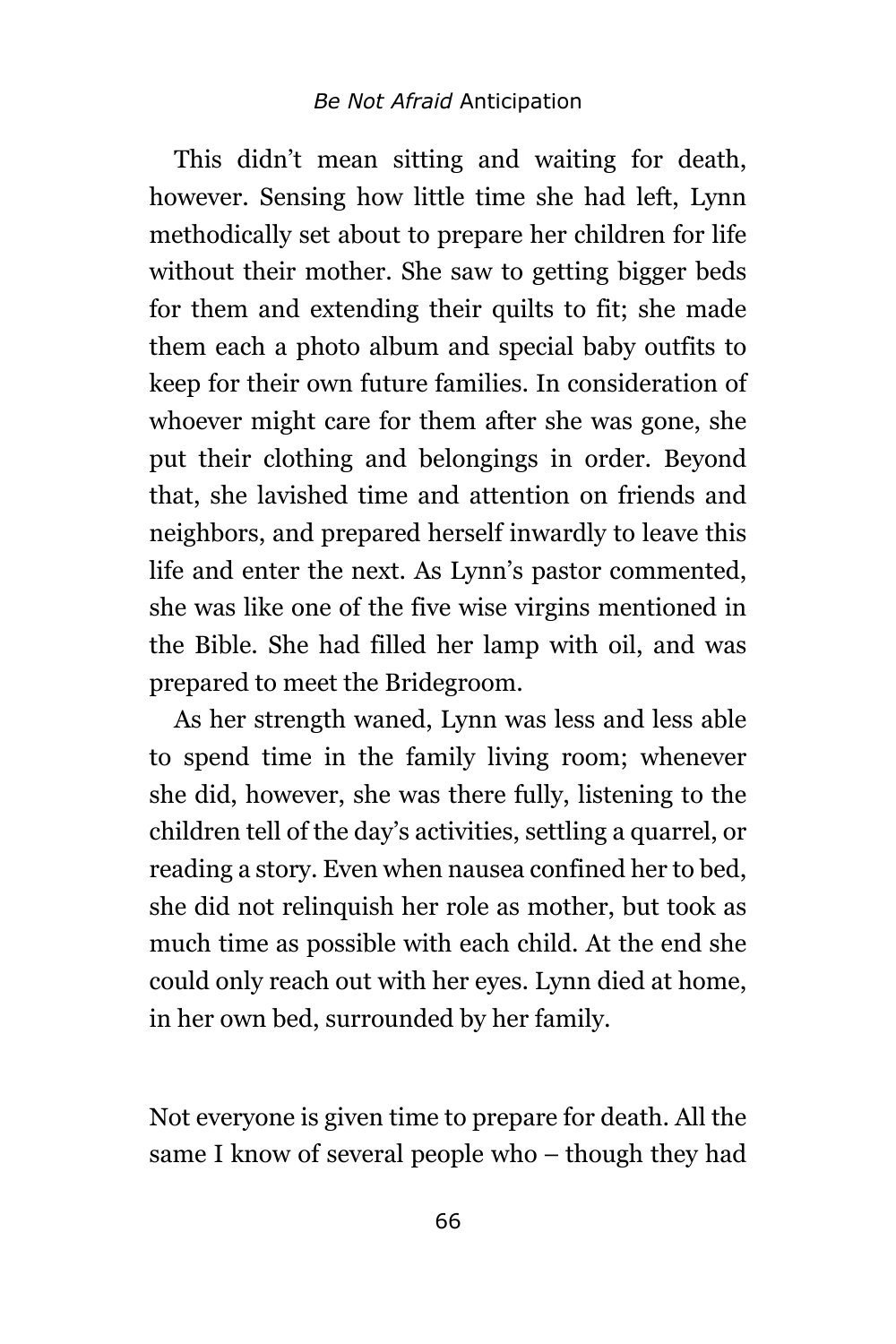no obvious foreknowledge – must have had some sense that their time on earth was limited. This was true of Rachel, a nine-year-old who lived in the Paraguayan village where I grew up.

While making toffee over an open fire, the common means of cooking, Rachel's mother was called away "only for a moment." Just then Rachel bent over to stir the candy, and her dress caught fire. She screamed and ran for help, her other clothes bursting into flame. Her father heard her cries and came running, rolled her on the ground, and quickly extinguished the flames. But the damage was done: one-fourth of her body was severely burned.

Brought directly to a nearby mission hospital, Rachel was given the best possible care, but over the next days her condition worsened and she suffered terribly. Her doctors used a short-wave radio to consult with a specialist in Asuncion, the nearest city, but his advice was futile: fluid loss depleted her strength, and by evening of the fourth day she was unresponsive.

By now it was clear that nothing more could be done to save Rachel. Her family gathered around her bed, singing the songs they knew she loved. At one point her mother spoke to her, and she unexpectedly sat up and sang a few lines with them. During the next hours she remained conscious, even holding a few brief conversations with her mother, and singing to herself.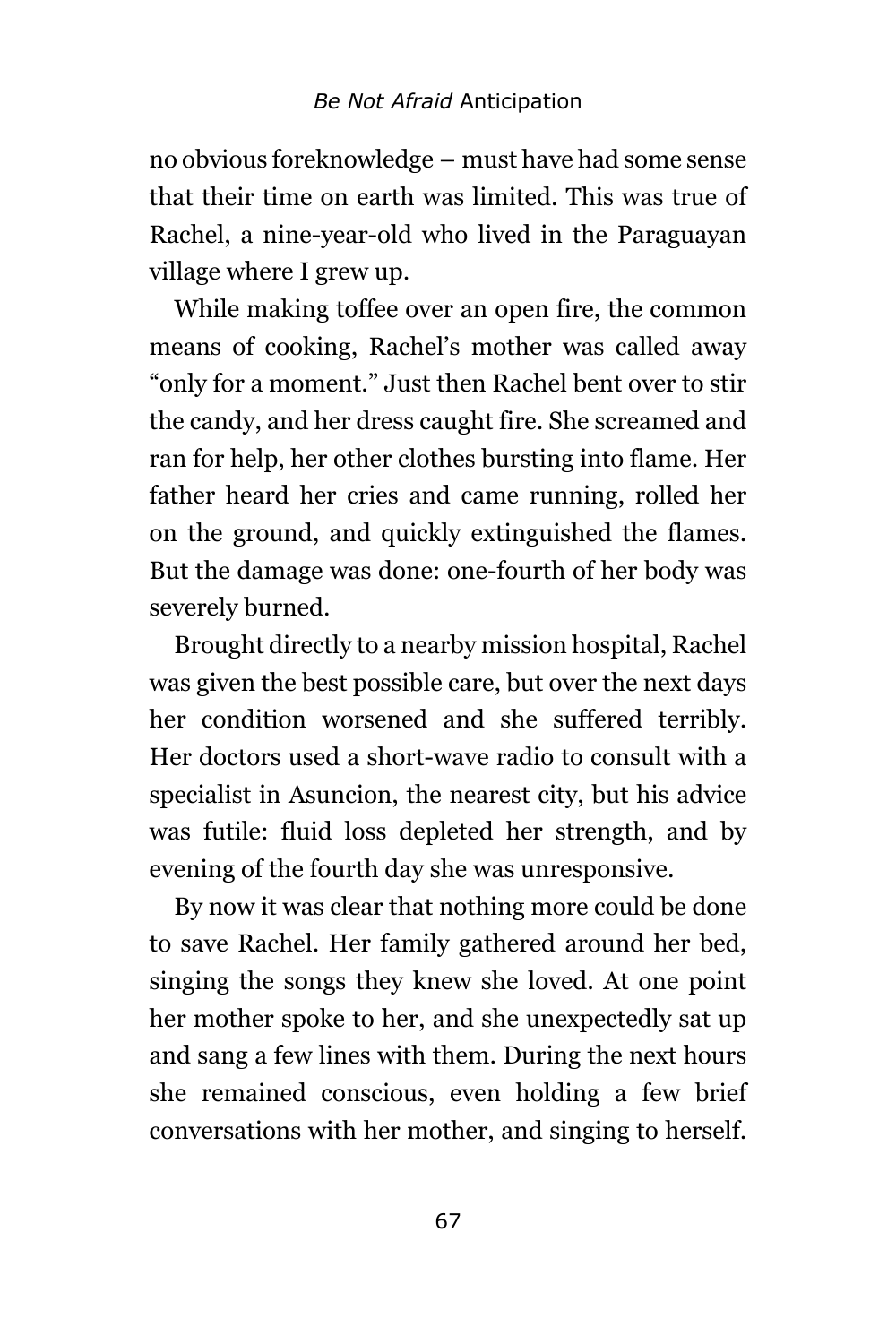Early the next morning she had a relapse, however, and passed away.

Several days later her family remembered that some time before the accident, Rachel had given away most of her few belongings. Then, just the week before, while sitting outdoors with her mother and watching the stars, she had brought up the subject of death and asked about God. No one could be sure, of course, but in retrospect it seemed that she was intuitively preparing for her own departure.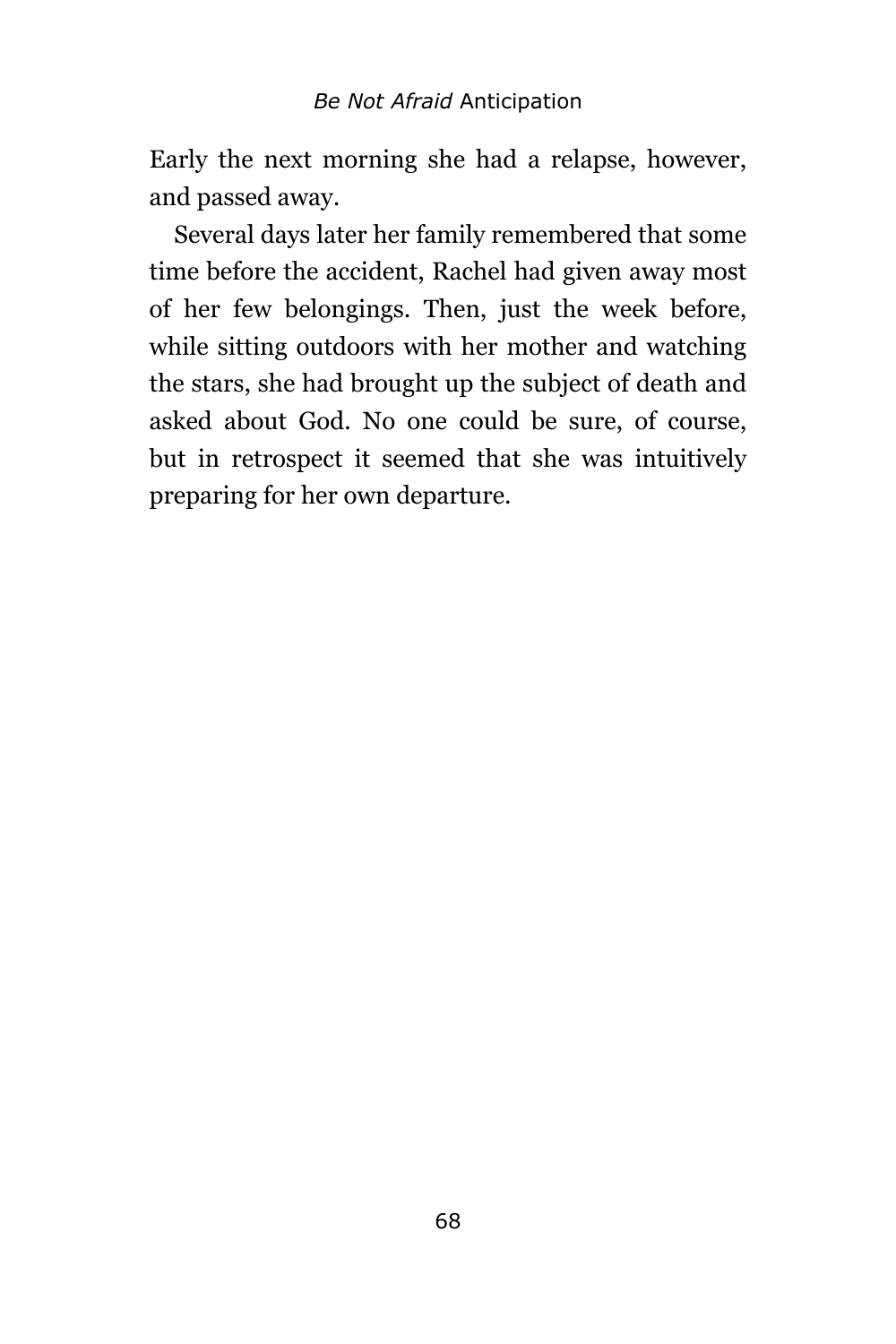# Chapter 8 Readiness

Xaverie, an energetic, cheerful woman, was a devoted wife and mother. Her illness came in the prime of life – she was thirty-three – and it struck suddenly, just after the birth of her second child, Gareth. First her eyes ached, then she had stomach pains, then lumps on her scalp. She began by taking Tylenol; within a week she was on morphine. Several days later she was gone.

When Xaverie found out she had cancer, she was almost awed by it. To her husband, John, she said, "Well, God does not ask us to carry more than we can bear, so he must feel that I can carry this." And to her mother: "You know, my greatest fear in life was that I would get cancer. Yet the minute I heard I had it, I had absolutely no fear." Later her mother, Sibyl, wrote, "When we heard her diagnosis, she said, 'John, Mama, I want no long faces, no tears. I don't want this to be a big holy experience. I want it to be a joyful, childlike one.' I gulped inwardly, and possibly John did too.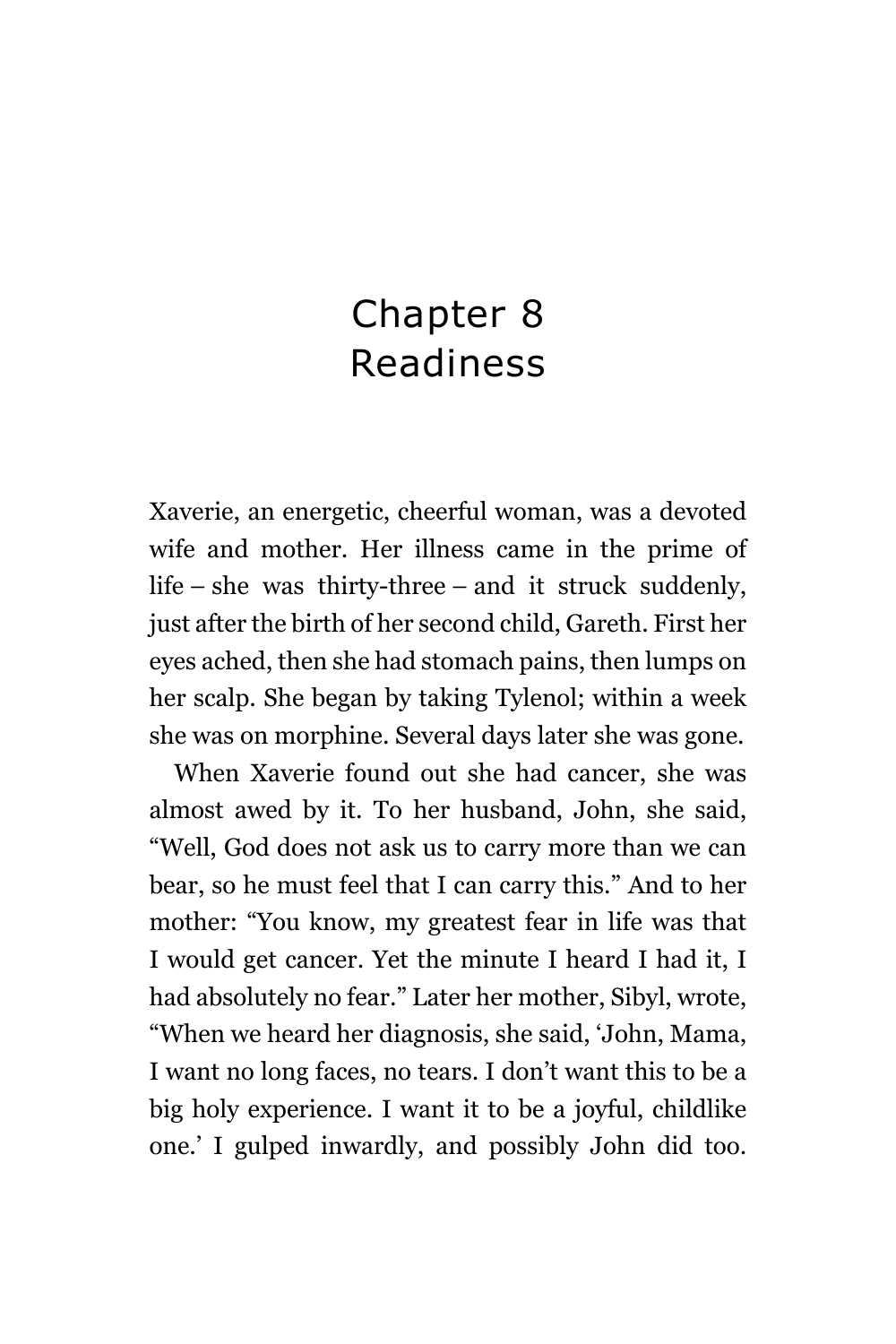How in the world were we going to put on this brave face?"

Xaverie saw her illness as a call to give up her love of life and her family for the greater love of God, and her years of daily surrender to Christ gave her strength to make this new, greater sacrifice. Naturally she loved her children dearly, but she felt she now had another task – to ready herself for dying – and she did not cling to them emotionally. When arrangements were made for a neighbor to take over their care – something most mothers would have found difficult – she accepted the help gratefully, and thanked the woman from her heart.

Incredibly, she never once expressed any anxiety about the future, and from the time she became ill until her death, no one heard her breathe a word of complaint or saw her shed a tear.

One day when my wife and I came to see her, she asked for the laying on of hands, a blessing described in James 5, which reads, "Are any among you sick? They should call for the elders of the church and have them pray over them, anointing them with oil in the name of the Lord."

A few days later, in answer to this request, we held a service for Xaverie. The gathering was quietly hopeful, but it was also heartrending. Everyone present was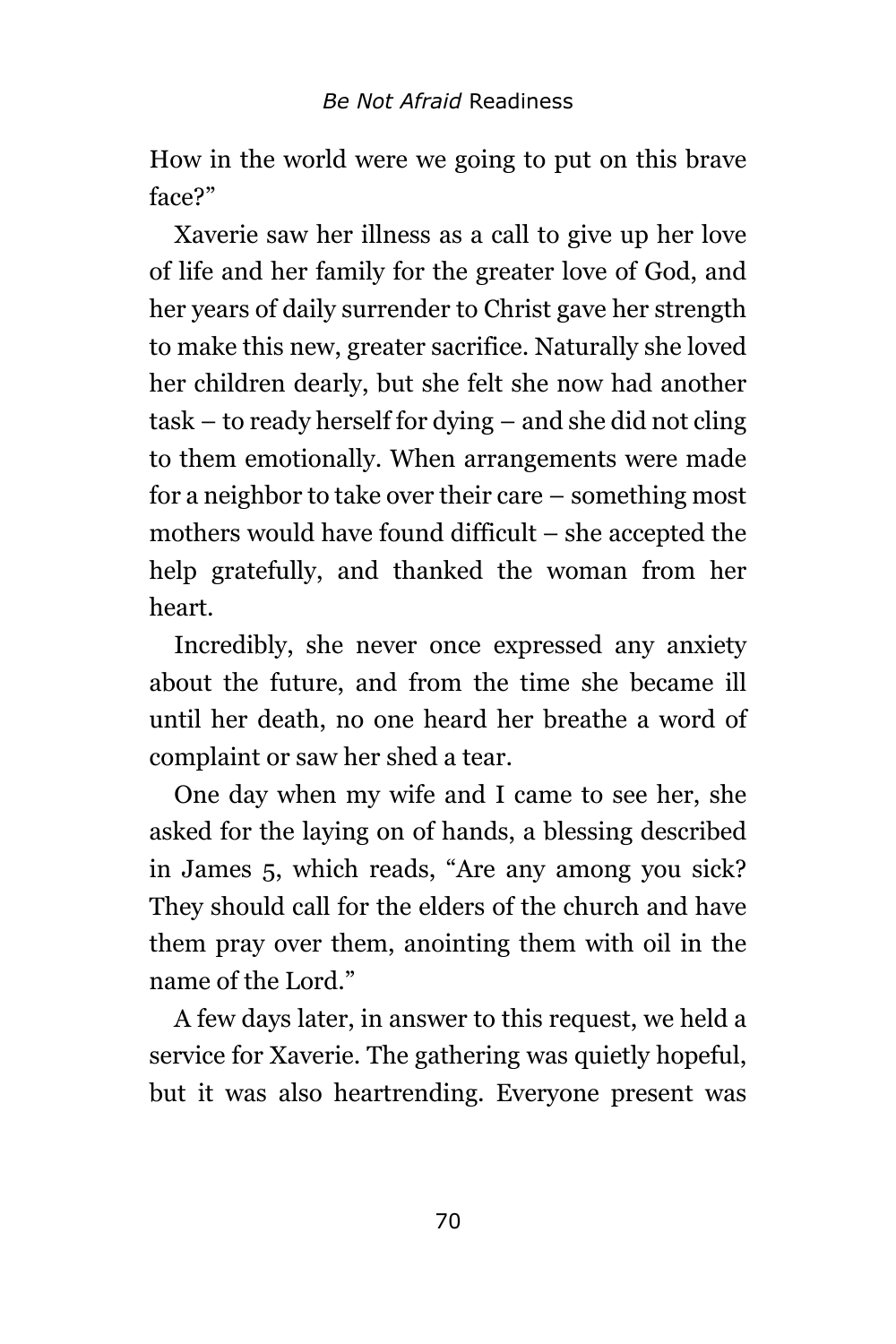shaken, and there were many tears. We all felt the presence of eternity in our midst.

Xaverie arrived on a gurney, with an IV-line and oxygen, and as she entered the room, she waved cheerfully and tried to sit up. In a photo that captured this moment, you can see the anguish on John's face. But hers is shining with expectancy and joy. As I laid my hands on her, she looked at me trustingly and said, "With God, everything is possible!" But while she was certain that she could be healed if that was God's plan, she was also completely ready to die.

The next morning my wife and I visited her again and said, "Xaverie, we trust in God's will for you. Are you ready for eternity?" She assured me that nothing burdened her conscience, and that she was at peace: "I will accept God's will, whatever it is. I am ready." In the evening of the same day she died.

It is nothing less than a grace when a terminally ill person is able to set things right and find peace with God – when there is time to beg forgiveness and to forgive, to overcome estrangement and heal old wounds. But time is not granted to everyone.

Rick, an accomplished carpenter, had always suffered from asthma, and there were times when it was so severe that his doctor feared for his life. Nevertheless,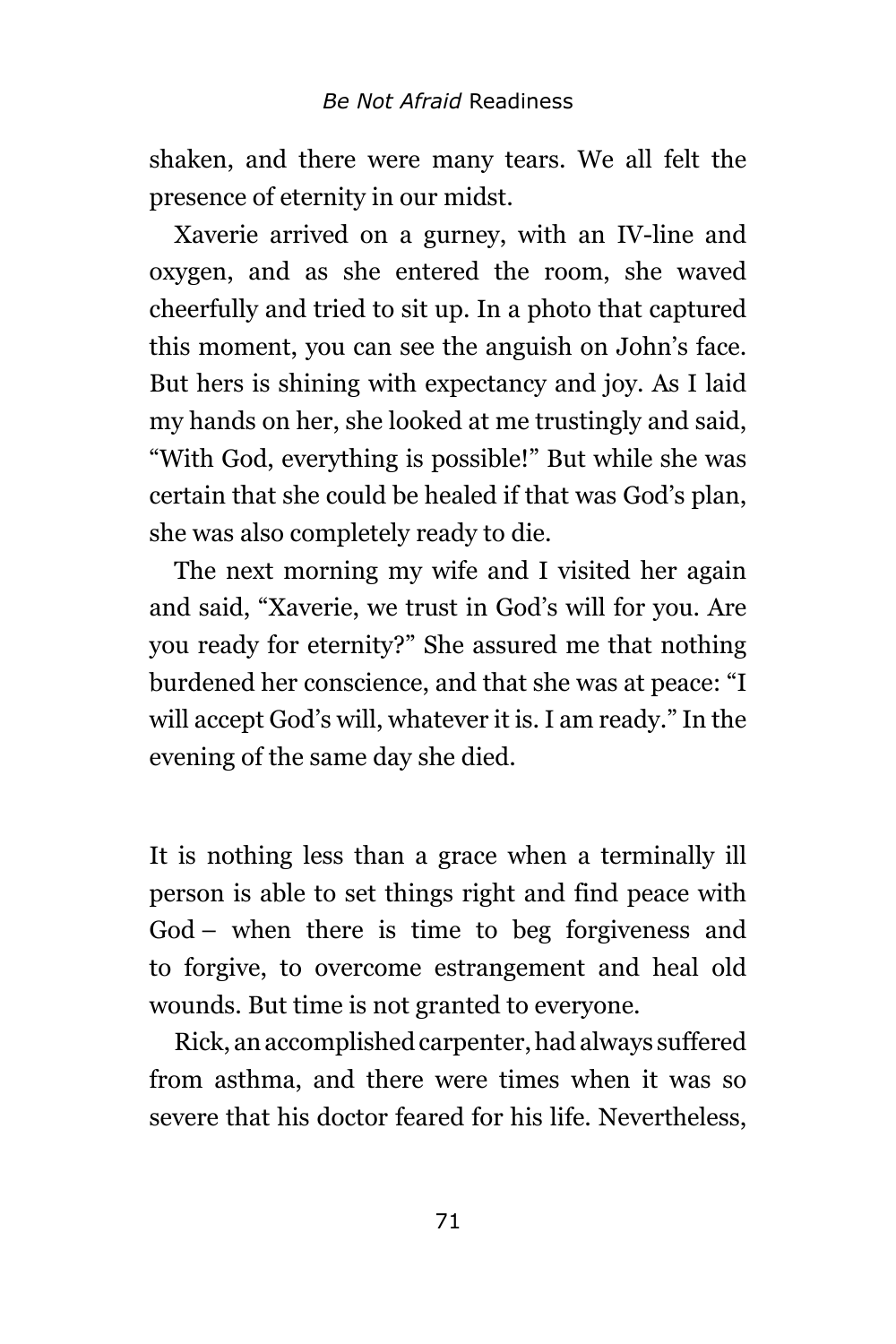he was a cheerful, outgoing person who enjoyed a good joke and loved children.

Then one day he died from a hemorrhage of the brain, leaving his wife, Liz, and eight children between the ages of one and fourteen. There was nothing unusual about the way the day had begun. After getting up early to see his eldest daughter off to high school, he had eaten breakfast with the rest of the family, and left for his job at a nearby factory. Liz was surprised when he showed up at the door sometime later, apologizing for not having helped her get the children up that morning. But there was no indication that anything was wrong.

Toward the end of the morning, however, Jeff, a coworker, found Rick leaning against a stack of lumber complaining of a severe headache. It was not like Rick to take breaks at work, so Jeff knew it must be serious. Helping him to lie down, he sent someone else running for a stretcher. Minutes later, Rick was not responding. He was rushed to the hospital, but was beyond help. He died the same evening, snatched in the prime of life. Everyone was stunned.

Ephesians 4 advises us to make peace every day "before the sun sets." Rick did this, and the same day the sun went down forever on his life. It has always been a source of comfort to his wife that there was peace between them when he died.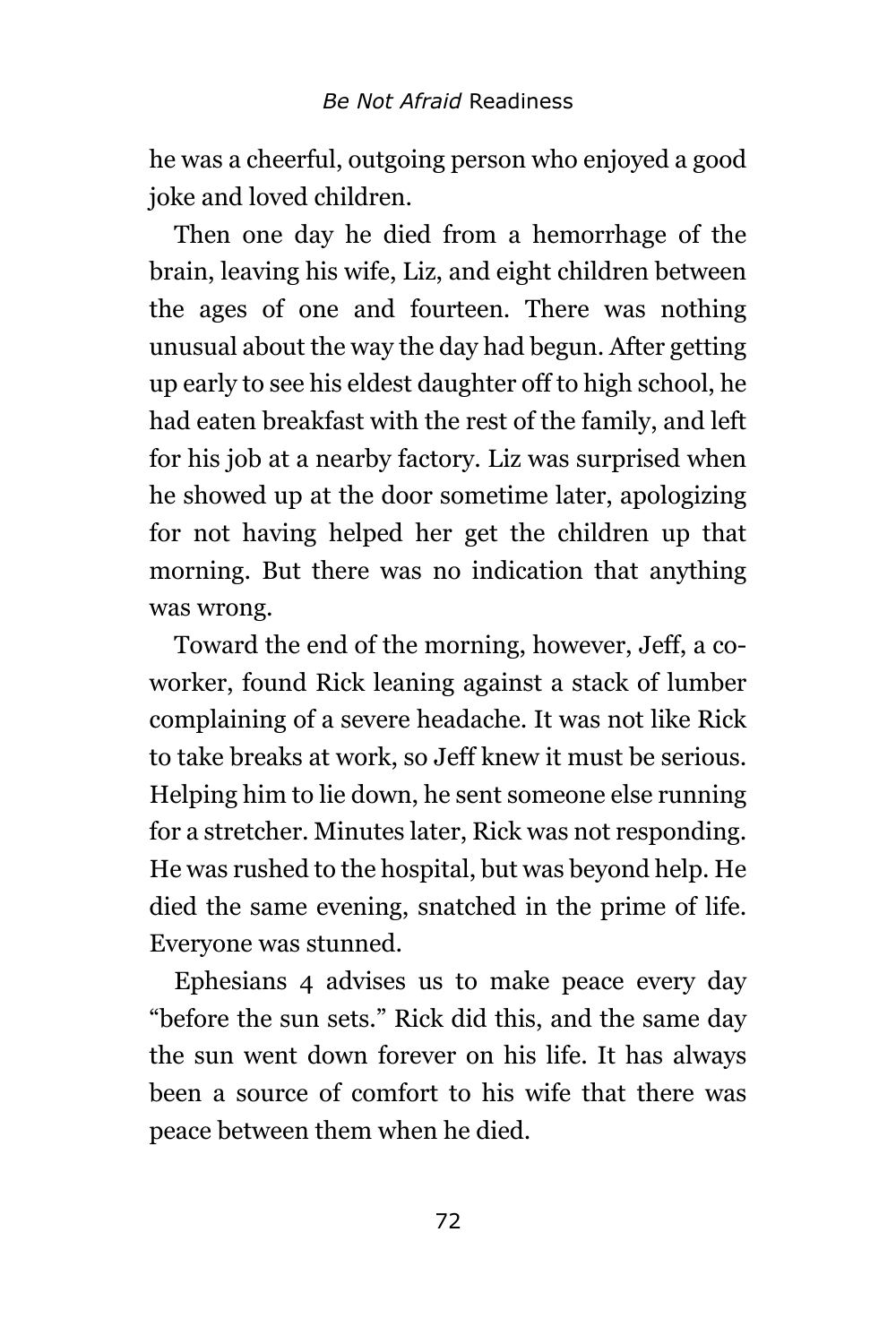Fred, an engineer, died even more suddenly. Supervising work at a construction site one morning, he began to have chest pains. An electrocardiogram taken at a nearby doctor's office showed signs of a heart attack, and an ambulance was called. Fred's wife, Margaret, was called and arrived quickly, but soon left again to pack for a hospital stay. Moments later, Fred, who was still lying on the examination table, complained of dizziness and then lost consciousness. Desperate attempts were made to save him, but they were of no avail. Advanced cardiac support was not yet developed, and defibrillators were not standard office equipment. When Margaret returned, less than an hour later, she was met by the unbelievable news that her husband was no longer alive.

Back at the construction site, news of Fred's death spread quickly. Work stopped, and before long, flowers were laid where he had been busy only hours before. But there was little conversation. Fred had been a man of few words, and now that he was gone, what better way to pay him respect than to stand in silence?

When death strikes as unexpectedly as it did for Rick and Fred, numb shock is usually the first reaction. Understandably, fear is not far behind. As German writer Christoph Blumhardt once noted, most of us are so consumed by the mundane obligations of the day that almost anything can frighten us, simply by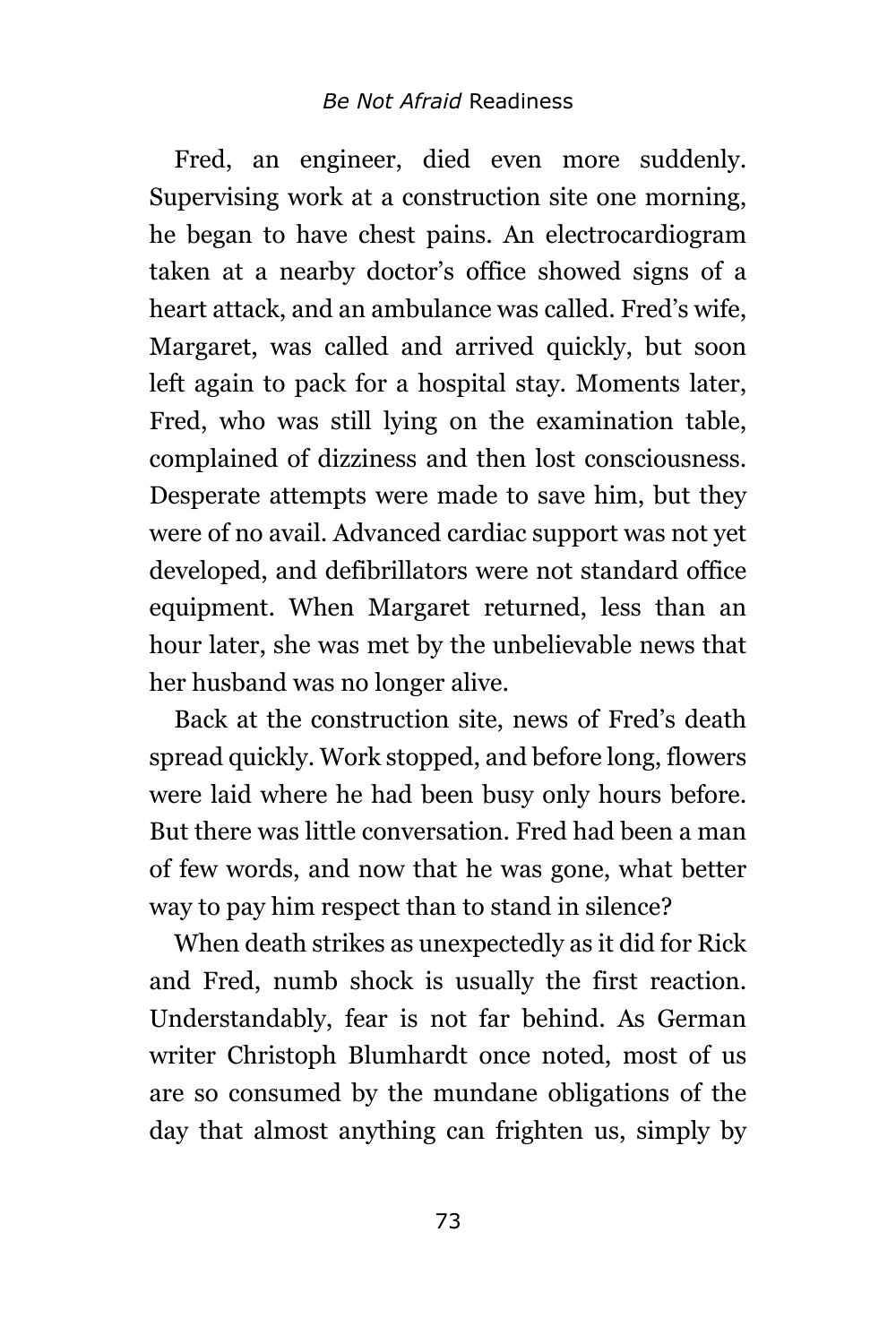catching us off guard. And to go about life this way is nothing less than dangerous, for it is, as he says, "to go about unprotected, unaware, distracted, and removed from reality."

What, then, does it mean to be ready for death at any time? Can we stand before our Maker to give an account of our lives? Life simply is fragile, and any of us could be snuffed out at any time. In the Gospel of Mark, Jesus exhorts us to watch day and night, "for no one knows the hour of his death," and in his Parable of the Ten Virgins, he warns us what will happen if the "Bridegroom" returns and finds us indifferent and unprepared. But should that frighten us into going around with long faces, expecting the worst?

Martin Luther once said that if the world were to end tomorrow, he would still plant his tree today. A deeply religious man, Luther was no superficial proponent of the old saying "Eat, drink, and be merry, for tomorrow we die." But if his feet were firmly on the ground, his eyes and heart were set on heaven, and this gave him a confidence and conviction that no calamity could shake. And insofar as we live in a similar awareness of the eternal – and the security of knowing that we are always in God's hands – the same can hold true for us too. No matter what the future holds, it will find us at peace, because our underlying attitude is one of readiness for anything.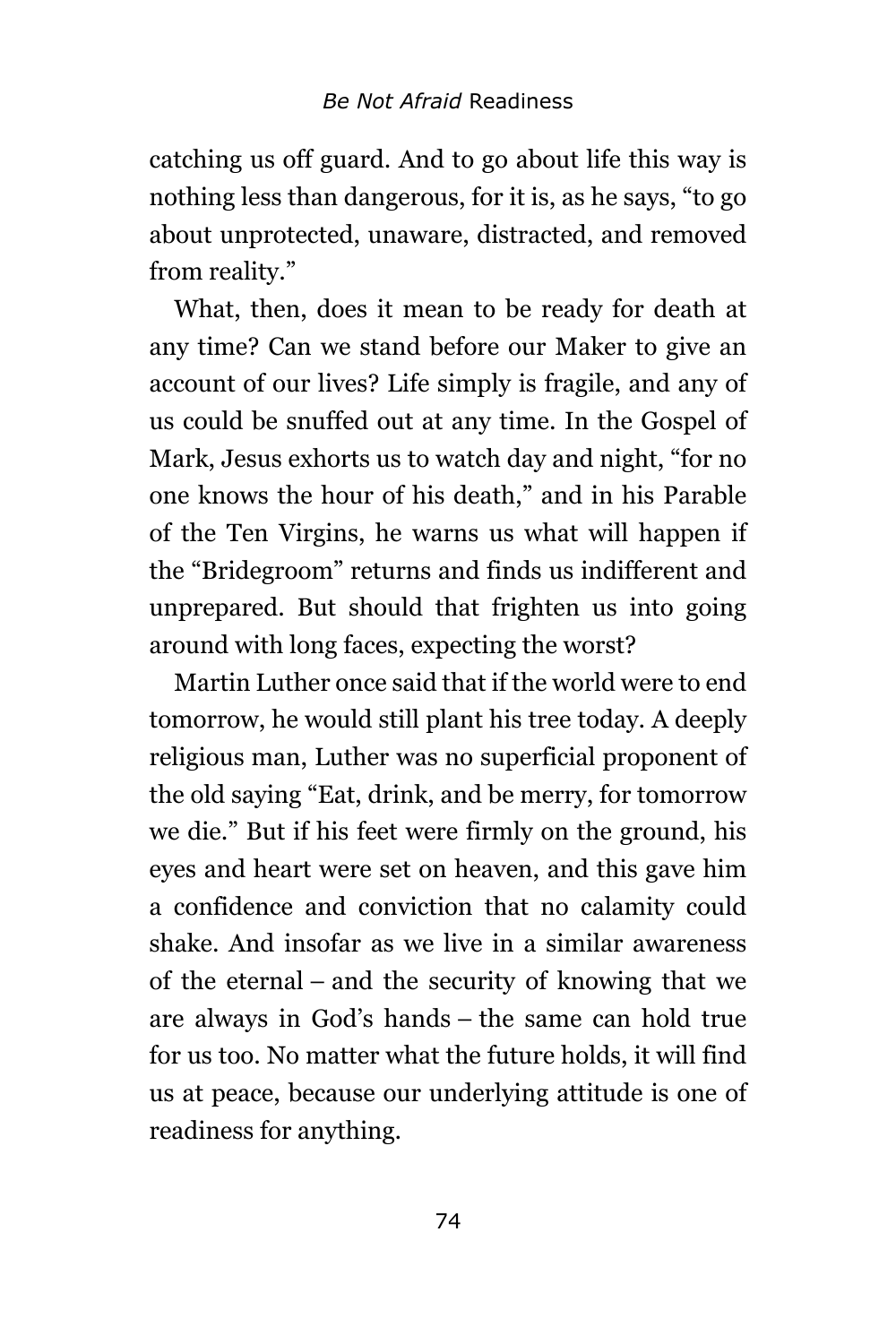When Aaron and Katie and their seven teenage children finally left Ohio for war-ravaged Honduras, their impatience was as great as their exuberance. Volunteers in a 1994 disaster-relief effort sponsored by their Mennonite church, their bus had long been packed with equipment and supplies, and they would have been on the road already, if reports of violence in Central America hadn't thwarted their plans. Now they were finally heading south.

Traveling in a convoy of relief vehicles, they crossed one state after another, and then Mexico, without incident. But one morning several weeks into their trip, as their bus descended a winding mountain road near Tegucigalpa, calamity struck. Daughter Shirley remembers:

I was drowsing when suddenly Dad began to pump the brakes hard and fast, and Mom and Mandy asked him worriedly, "Are the brakes giving out?" I sat up instantly, fully awake. Dad did not answer right away. Then, in an anguished voice, he said they were, and grabbed the CB. My brothers were driving the vehicle behind us, and he told them what was happening. "Pray!" he begged them. "Pray hard!"

We were picking up speed now and heading for a curve. On one side was a huge rock wall, and on the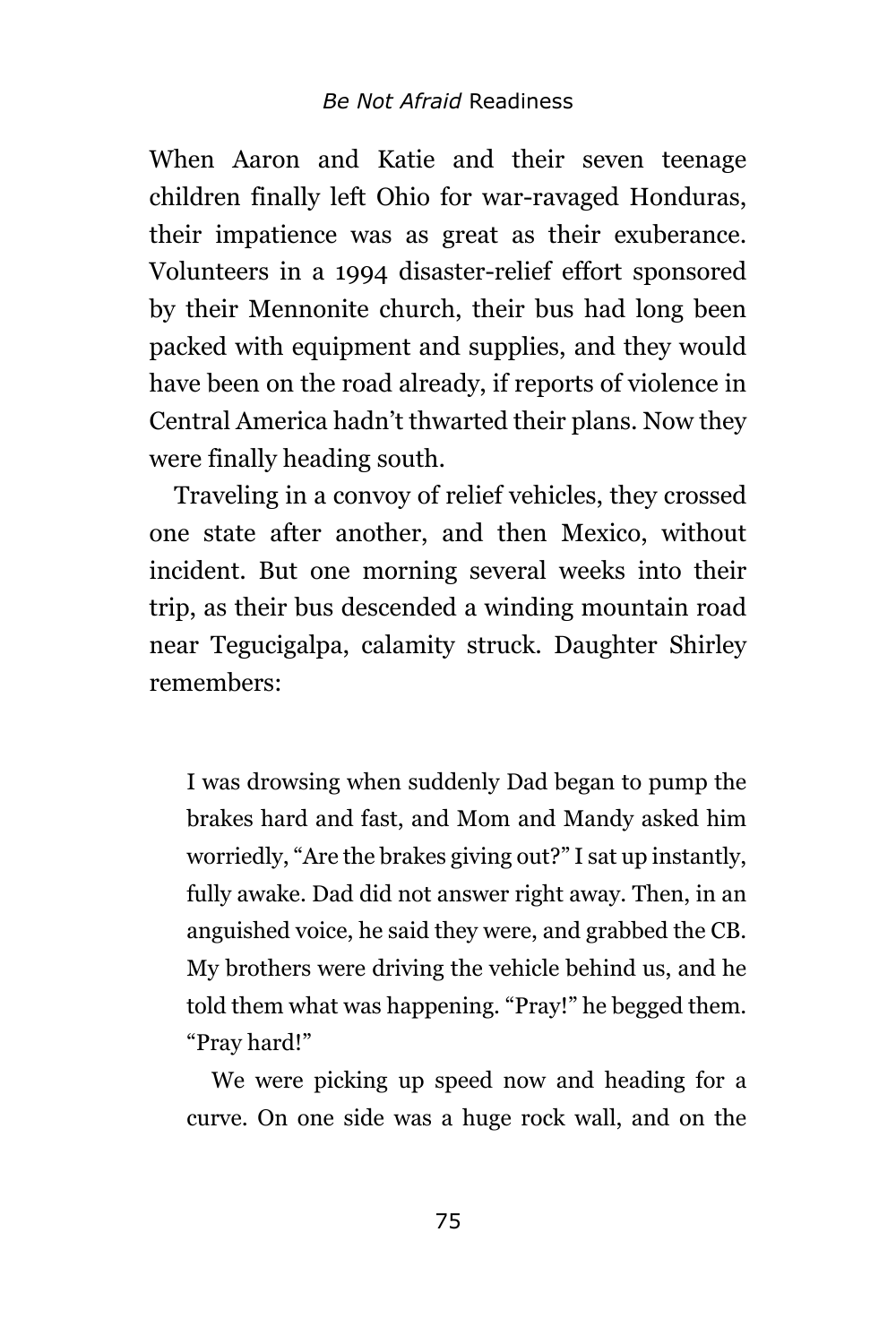other, a cliff. We yelled at Dad to try steering into the wall, though we knew it could be fatal. But Dad couldn't bring himself to stop the bus that way.

We raced faster and faster, and suddenly we were bearing down on a group of men loading stone into a truck parked on our side of the road. Dad realized he would hit it and began to shake uncontrollably, then tried to swerve around it and lost control of the wheel. "We're heading for eternity!" he cried out; at the same time, I felt the wheels lifting off the ground. Boulders rushed up toward us, and glass rained down everywhere. Then I couldn't see anything…

Sliding down the steep hillside from the highway a few minutes later, Shirley's brothers found her and her sisters badly injured, but alive. Miraculously – considering the crumpled frame of the bus – they had even managed to extricate themselves from the wreckage. Seeing her brothers huddled not far away, Shirley dragged herself toward them. They were trying to console their dying mother:

Mom was gasping hard, and her expression was agonized and helpless. I told her, "Mom, we love you." She seemed to focus and looked straight at me for a second, but then went blank again. That's when I saw Dad lying twisted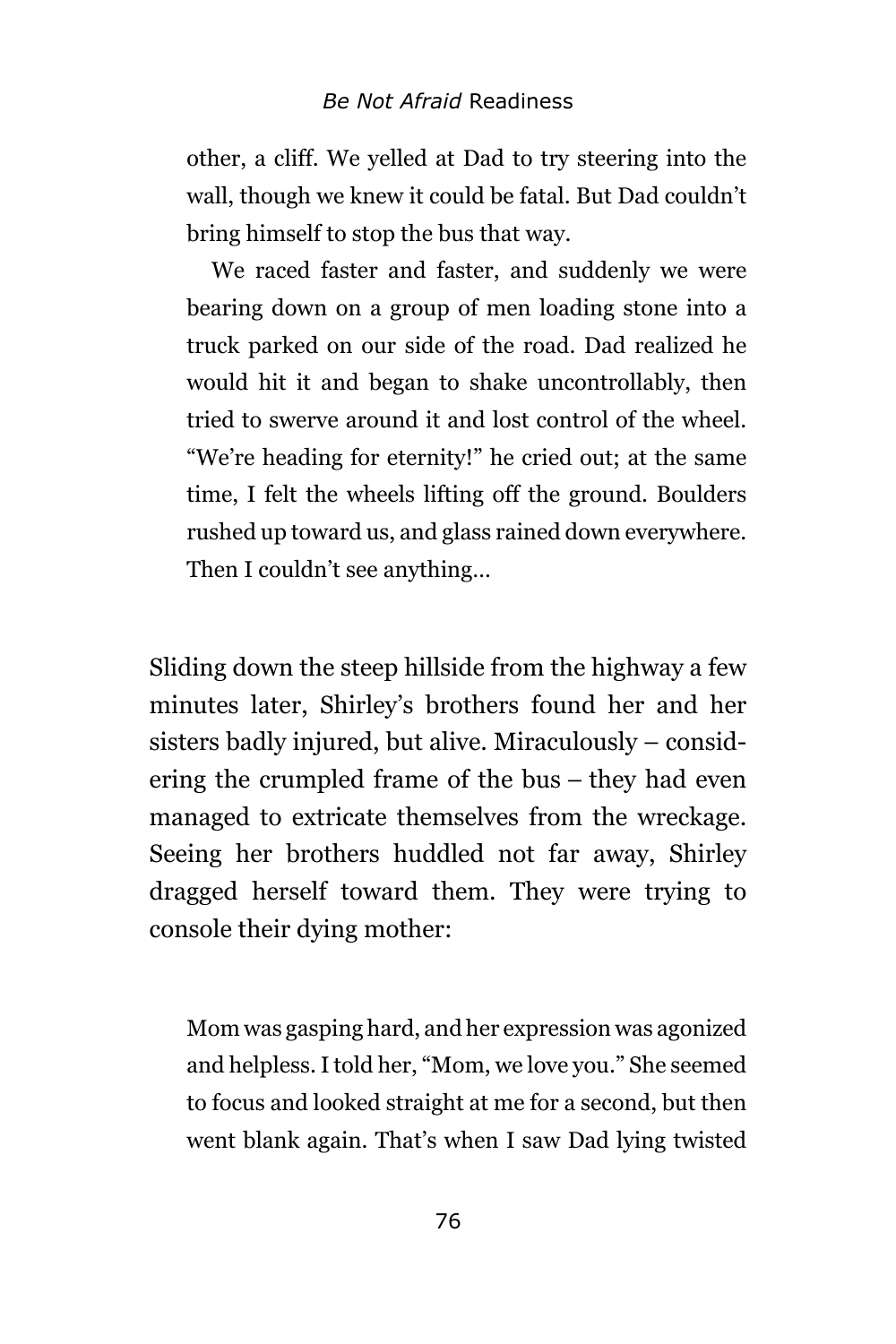## *Be Not Afraid* Readiness

and lifeless only a few feet away. My heart sank: Dad had always been so strong and comforting – always there for us.

Looking back at her mother, Shirley struggled to "allow her to go," as she later put it.

I was deeply torn. Part of me wanted to cry out, "Mom, live! Please live!" But another part of me wished she could be released from her agony immediately. And so I told her it was all right to go, and promised her that we would meet again someday. Then I turned and tried to comfort my sister Mary, who was lying nearby and seemed near death. When I looked back at Mom, I saw that she had just passed away. I knelt beside her for a long time, numbed by grief.

Aside from Aaron and Katie, everyone on the bus survived, but the next days were still a nightmare. Housed in a government hospital in Tegucigalpa, Shirley and her sisters underwent one battery of tests and surgeries after another. Medications provided relief from pain, but nothing could erase the images that still kept them awake at night: they seemed seared onto their brains. Nothing, that is, except the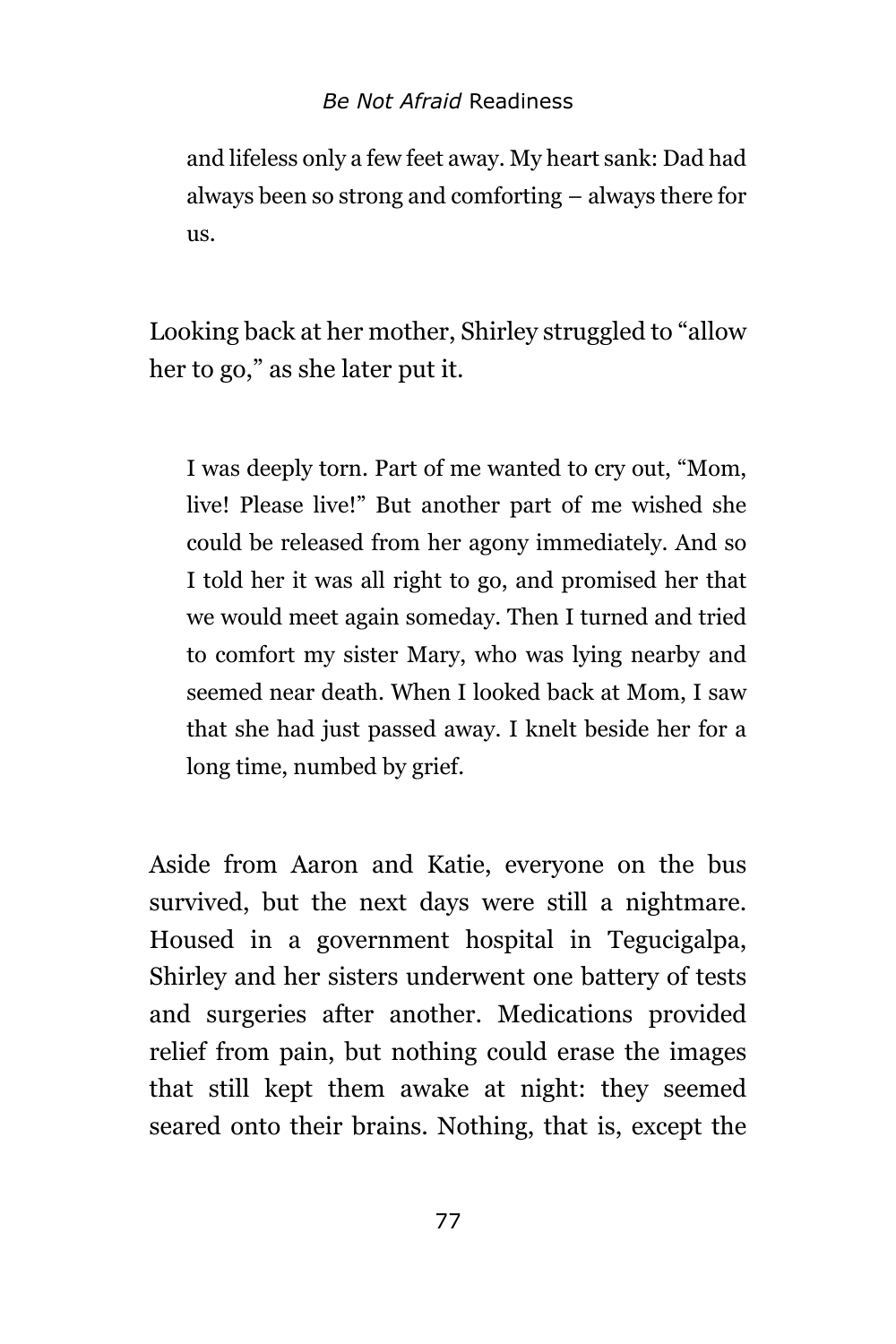# *Be Not Afraid* Readiness

unexpected peace that washed over her as she viewed her parents before their bodies were flown back to the United States for burial. To Shirley, it was clear: they had both been ready to go.

When I looked into Dad's casket, a deep peace flooded my soul. I saw heaven on his face. He had the most contented look I had ever seen. And when I looked at Mom, I saw the same expression. They looked so happy. There was no doubt in my mind that they were both in heaven.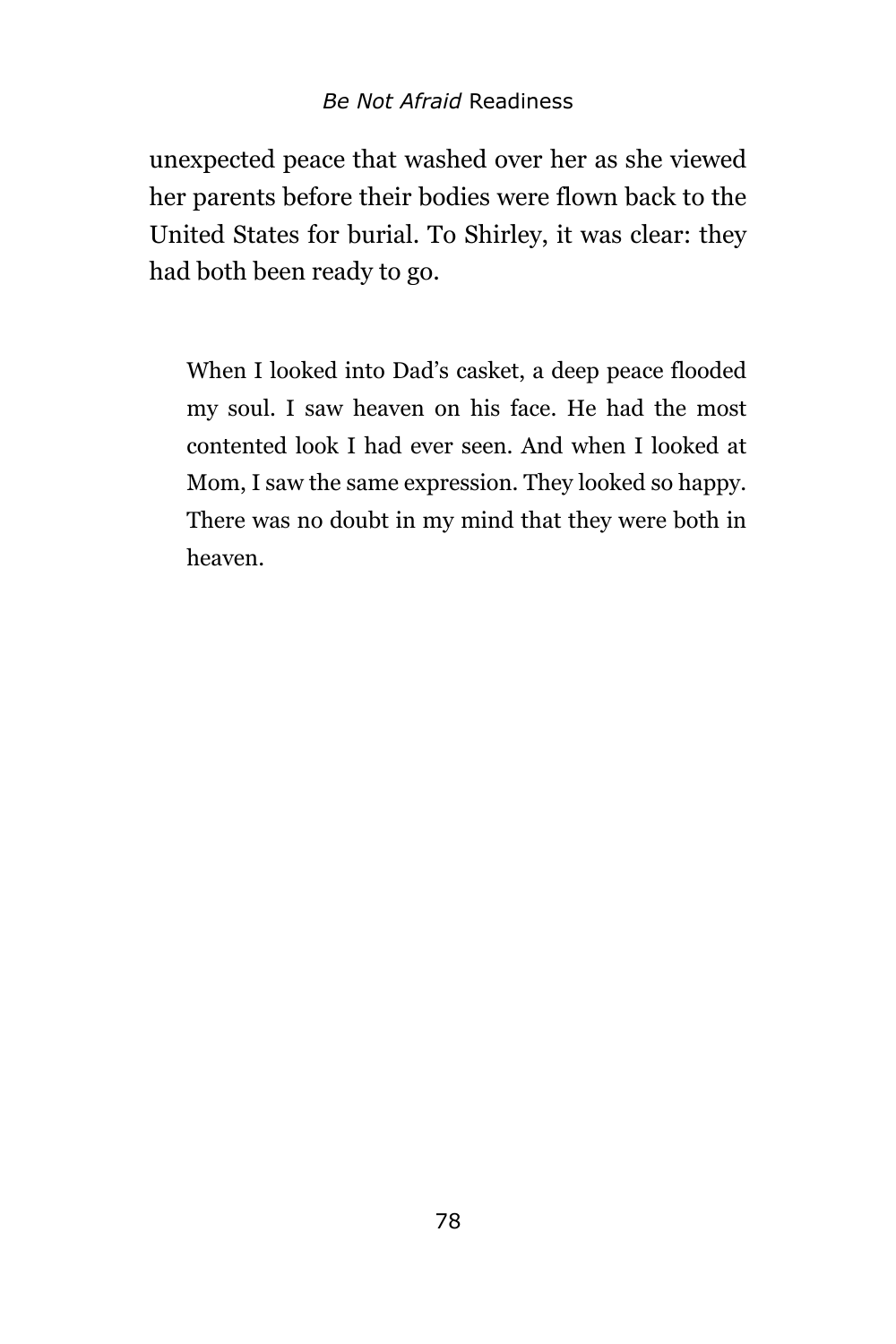# Chapter 9 Accidents

Ten years have passed, and still people look at Hillary's son and ask, "Isn't he the one that choked?"

We were sitting in church, in the middle of a service, when an usher called us out. Our son Jarius, who was in daycare, was choking. We got there in minutes, taking three other people we knew from the congregation – two of them medics, and one a nurse. Immediately they began trying to open his airway. Once in a while they got it partially opened, and he would cry out, weakly. In between he was silent. But even then his whole body fought with the medical team as they alternately pounded on his back and suctioned his throat.

Jarius was nine months old – a happy, healthy baby just beginning to explore the world around him. His favorite means of locomotion was rolling sideways, and he could get anywhere he wanted in this fashion.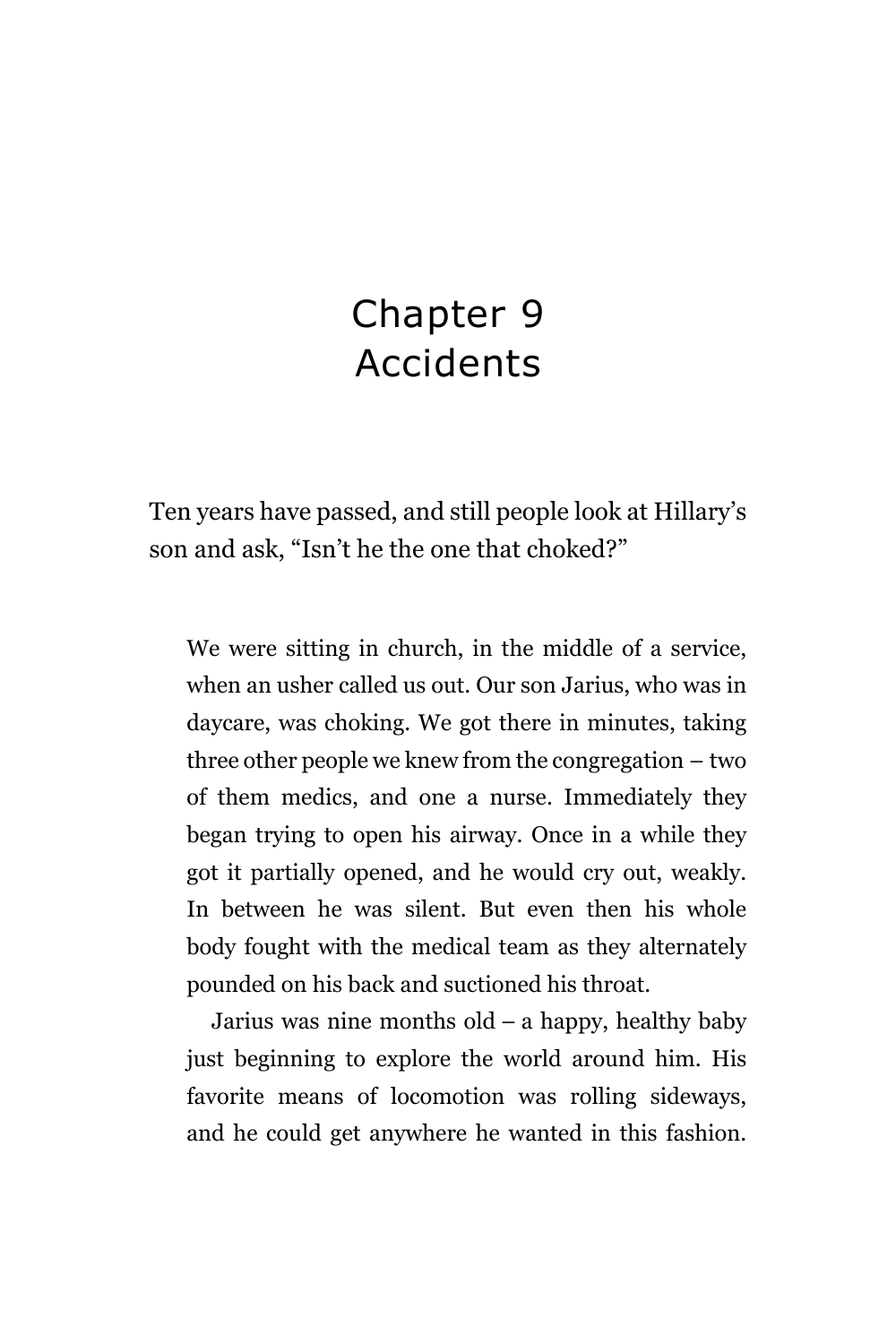He would roll over to grab a toy, and then lie on his back studying it – or examining his fingers and the way they moved. That morning, he was playing on the floor when his daycare teacher noticed he was having trouble breathing. Luckily, she called for help right away…

As the three rescuers continued to struggle, it was clear that they weren't succeeding. Now he was completely obstructed most of the time, and when he did catch a breath, it was obvious that he wasn't getting enough oxygen. An ambulance was called, and when it arrived my husband, Travis, and I jumped in with Jarius.

On the way to the hospital the team continued to pound and suction; they also monitored his vital signs closely. Unfortunately, we still had no idea what was causing the obstruction. Food? An allergic reaction? Would his airway close off completely before we got to the ER?

Sitting in the front of the vehicle, I couldn't see my son, but I could hear his weak, half-strangled cries, the long, frightening silences that came in between when he was unable to make a sound, and the concerned voices of the medics as they tried to decide what to do next. I felt helpless to do anything but cry out to God inside and pray silently for His protection.

We arrived at the hospital, and the struggle to save Jarius continued. Travis and I were taken aside for history and other questions, and the rescue team went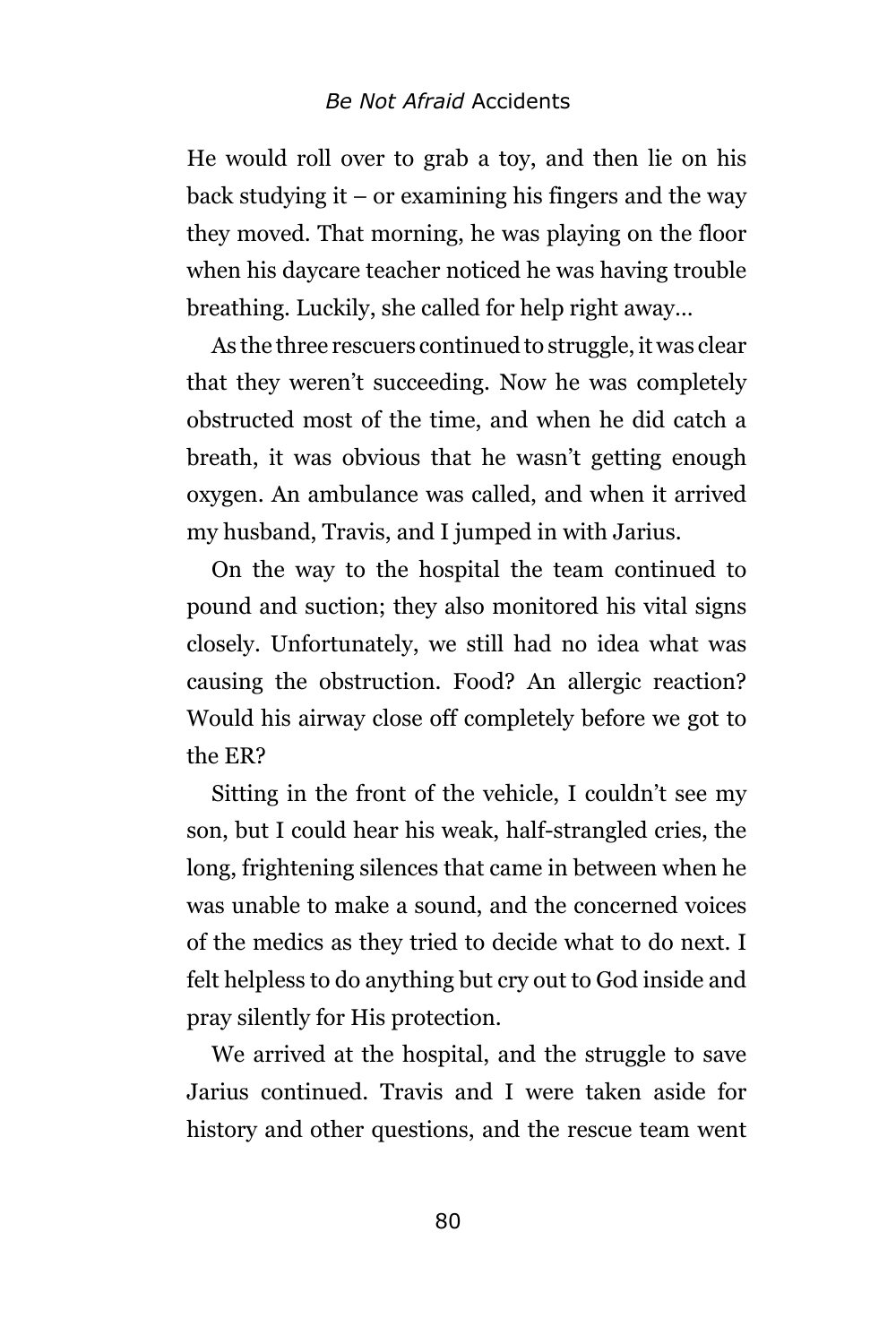### *Be Not Afraid* Accidents

on, pounding and suctioning. They were just preparing to take Jarius to be X-rayed when someone shouted, "It's out! It popped out!" We ran over. There was our son, crying loudly and indignantly – and in the nurse's hand, a small piece of hardware from an adjustable bookshelf, a metal clip my son had discovered and investigated in the best way he knew how: by putting it in his mouth.

We called our church to share the good news, and were told that the service was just over. But that was not all: it had ended with a prayer for our son. And ever since that day, I knew what a power there is in prayer; for I strongly felt – and still feel – that it was the force that released him from his struggle with death.

Not everyone is so lucky. After Evelyn moved in with her uncle and aunt on their Canadian farm, it wasn't long before she was not only taking care of their own children, but half the neighborhood as well. A gentle, fun-loving teen who never seemed nervous, she had a way with children that made them flock to her, and whenever she wasn't working or helping around the house, she could be found playing with her cousins and their friends.

Often they'd be down at the river that ran along one side of the farm. Evelyn and her tag-alongs were forbidden to get wet: the current was strong and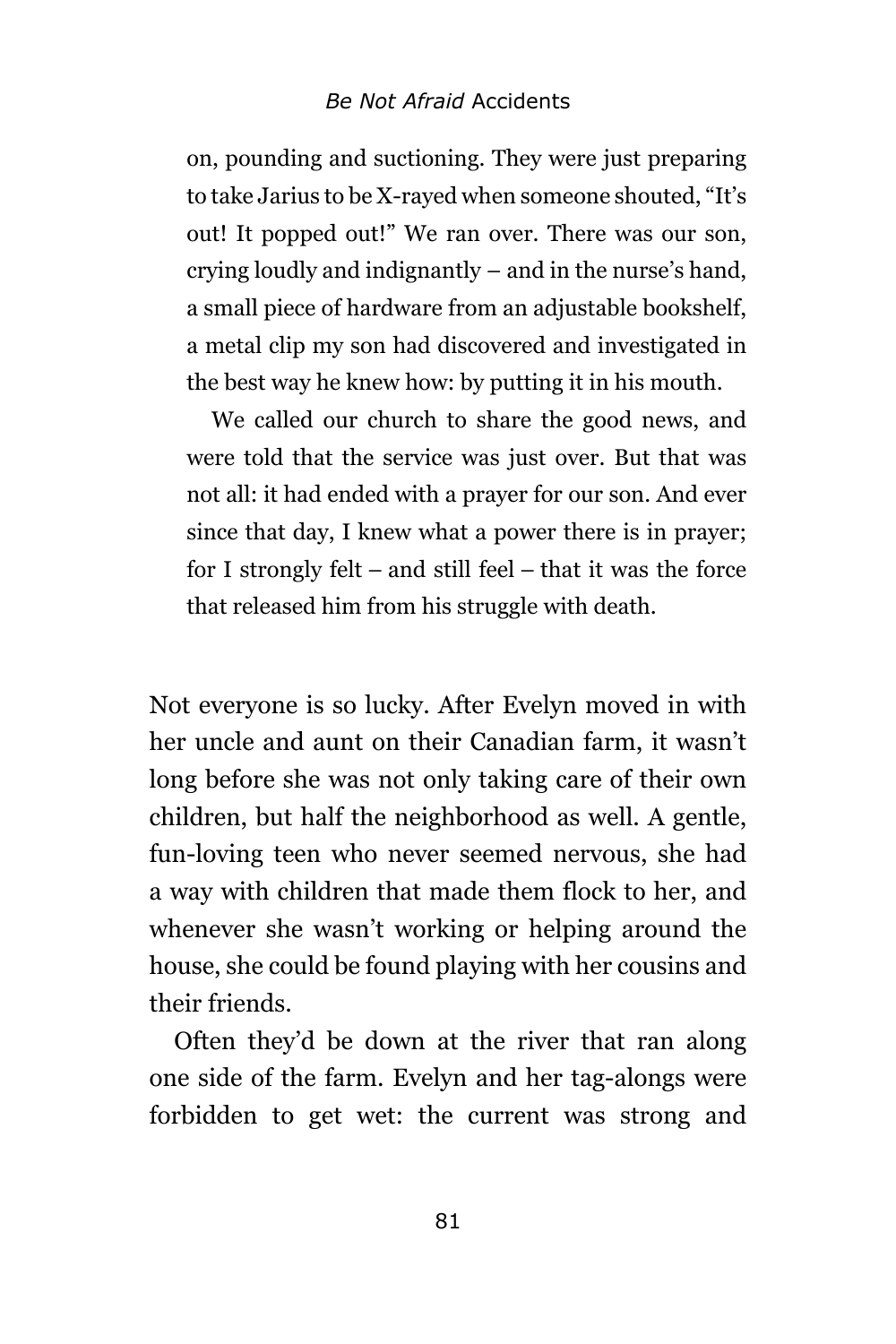there were shifting sinkholes. But summer 1982 was a roaster, and even if you couldn't swim, playing in the cool sand provided at least some relief from the heat. So did wading.

Not one to break her word, Evelyn wouldn't join in at first. But one day she got tired of being splashed and teased, and within minutes she was leading a game of tag in the shallows. Before long, one of her playmates spotted a sandbar a little way out and suggested that they play tag there. Evelyn, the tallest in the group, helped the shorter ones, and they all made it over safely.

When it was time to return home for lunch, Evelyn started back the same way – or so she thought – with a smaller girl holding tightly to each hand. Halfway across the stream, all three stepped into a deep sinkhole. The rest of the children, still on the sandbar, shrieked in terror as they watched the girls struggle to stay afloat. Luckily an older boy nearby heard their cries and came running, dove in, and swam to the rescue. But as all three lunged toward him, he was overwhelmed, and gasped, "Someone has to let go – I won't make it!" Evelyn released her grip, and he began to make for safety with the two younger children.

Once at the shore, he rushed back into the water for Evelyn. But it was too late. She had vanished. By then,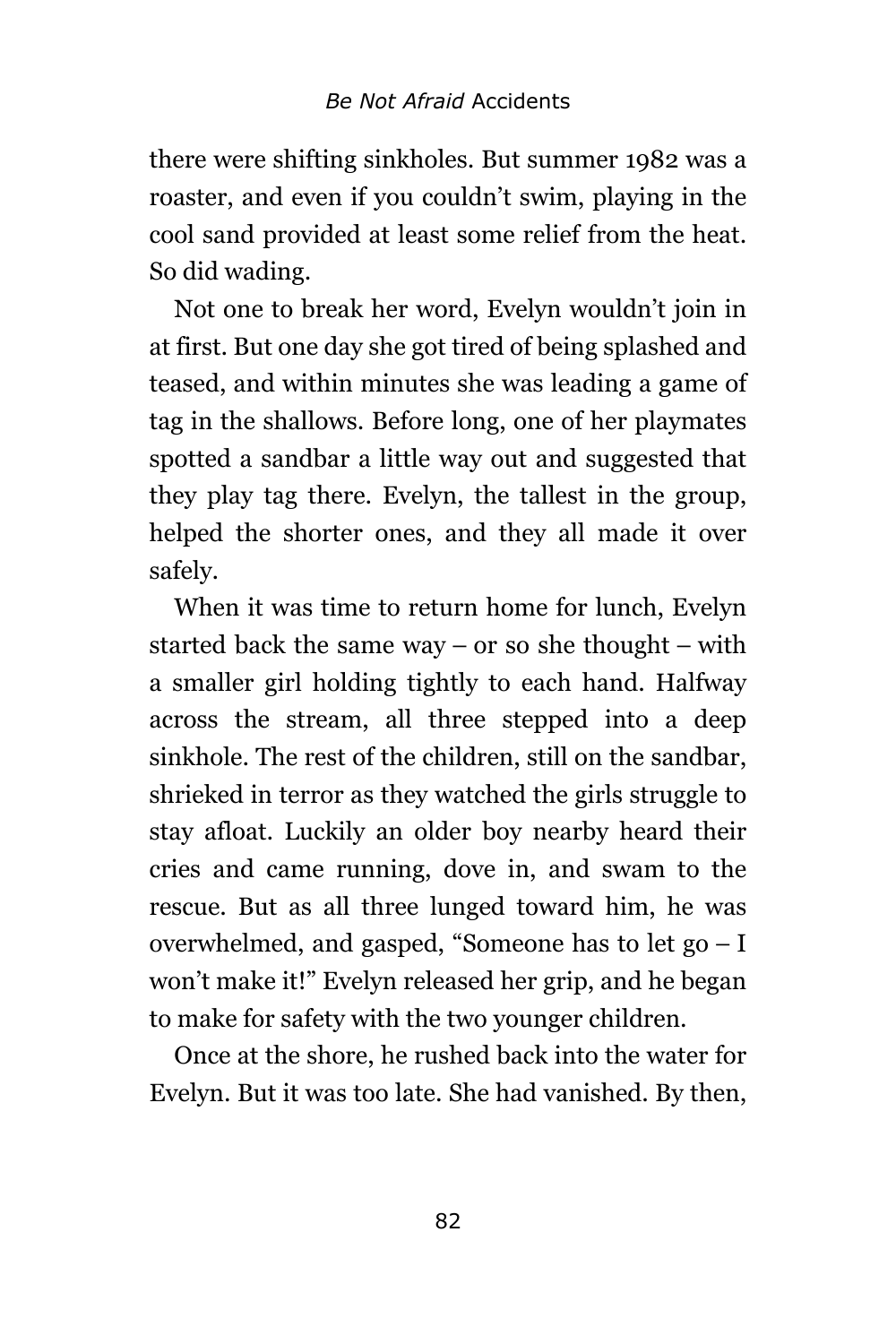more help had arrived on the scene, including Evelyn's parents, who stood in stunned silence and disbelief.

Evelyn's body was later found several hundred yards downstream, caught by a tree. Amazingly, her expression reflected no terror at all. Despite the panic she must have felt as she made her last gasping efforts to stay alive, her face radiated peace.

Accidents do happen. Some are preventable, or seem to be, at least in hindsight. Others are not. In the case of an "unnecessary" death, we may find it as good as impossible to forgive the person whom we hold responsible. It is the same when we blame ourselves, or are made to feel we bear a guilt. But even when we cannot see the way forward, we can always hang on to the heart's deepest longing for peace. And we can pray that it will crowd out other emotions – especially the temptation to grow bitter, or to wallow in selfreproach. In short, we must trust that even if nothing can remove the pain of a tragedy, it can just as soon drive us into the arms of God, as into the pit of despair. That can happen, as long as we are open to such a possibility – as the following anecdote about Karen, an acquaintance, shows.

A missionary in Haiti, Karen lost her three-monthold, Hannah, to a freak accident in their home: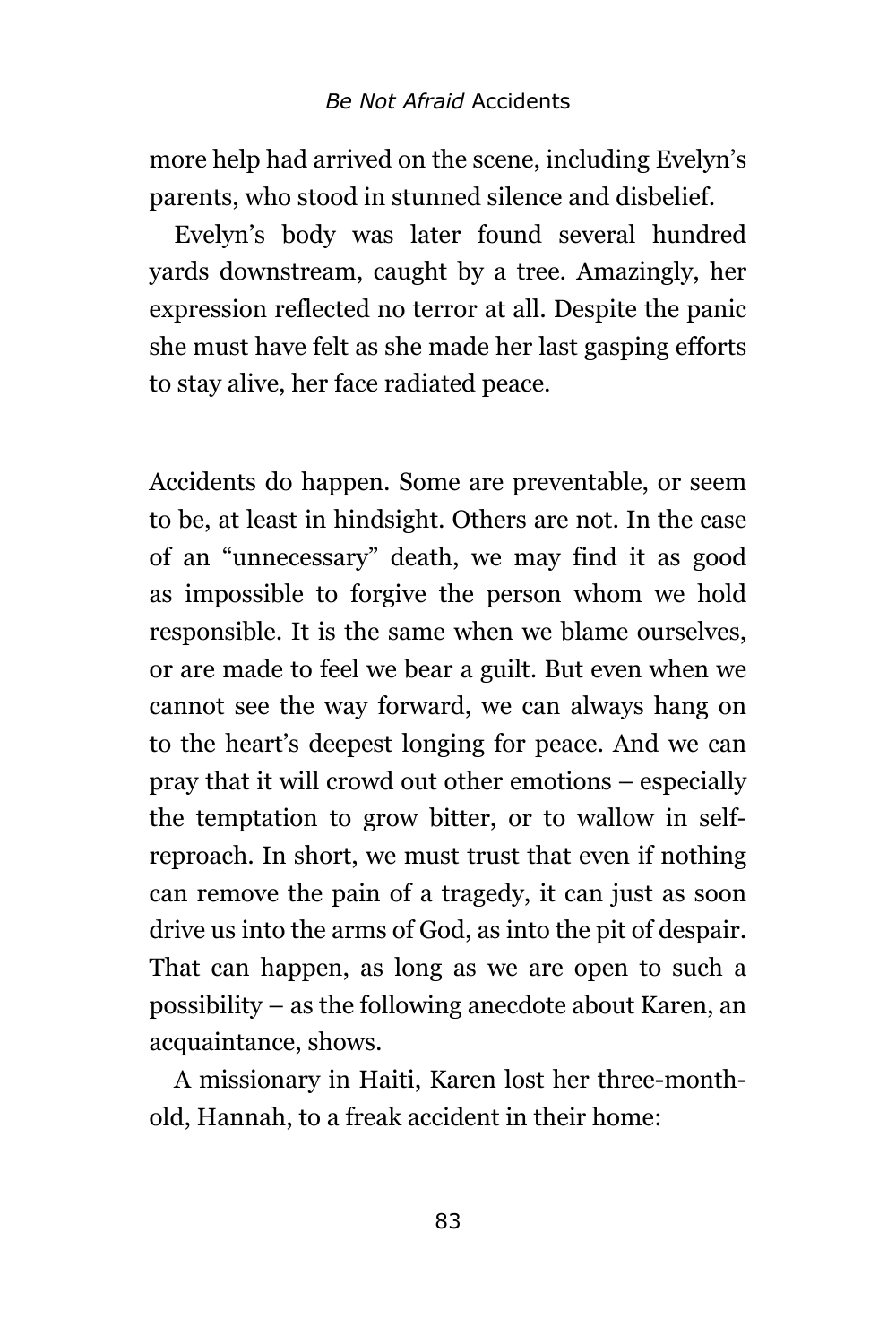### *Be Not Afraid* Accidents

One afternoon, while waiting for my husband to come home from work, I heated water on the stove to give my daughter a bath. While I got the tub ready and collected a diaper, towels, and pins, she fell asleep on our bed, so I decided to let her rest for a while. I set the tub down on the floor, tucked a folded towel under her side to keep her from rolling off the bed, and went into the kitchen.

That simple decision changed my life irreversibly. While I was away, Hannah woke up, wiggled to the edge of the bed, and rolled into the tub. I found her just a few minutes later, but it was too late: my baby had drowned. There will never be words to tell you how I felt at that moment. From the depth of my soul I cried to God…

Knowing from other similar incidents how parents who have lost a child in such an accident are often unable to cope with feelings of guilt – and may obsess over the event for the rest of their lives – I asked Karen whether she has ever been able to come to terms with what happened. Naturally, she has done her share of blaming herself, but her overriding state of mind is one of remarkable freedom and peace:

It is nine years ago that Hannah drowned, and I still find myself wondering, "How old would she be now?" "If this had never happened, what would life be like?" And there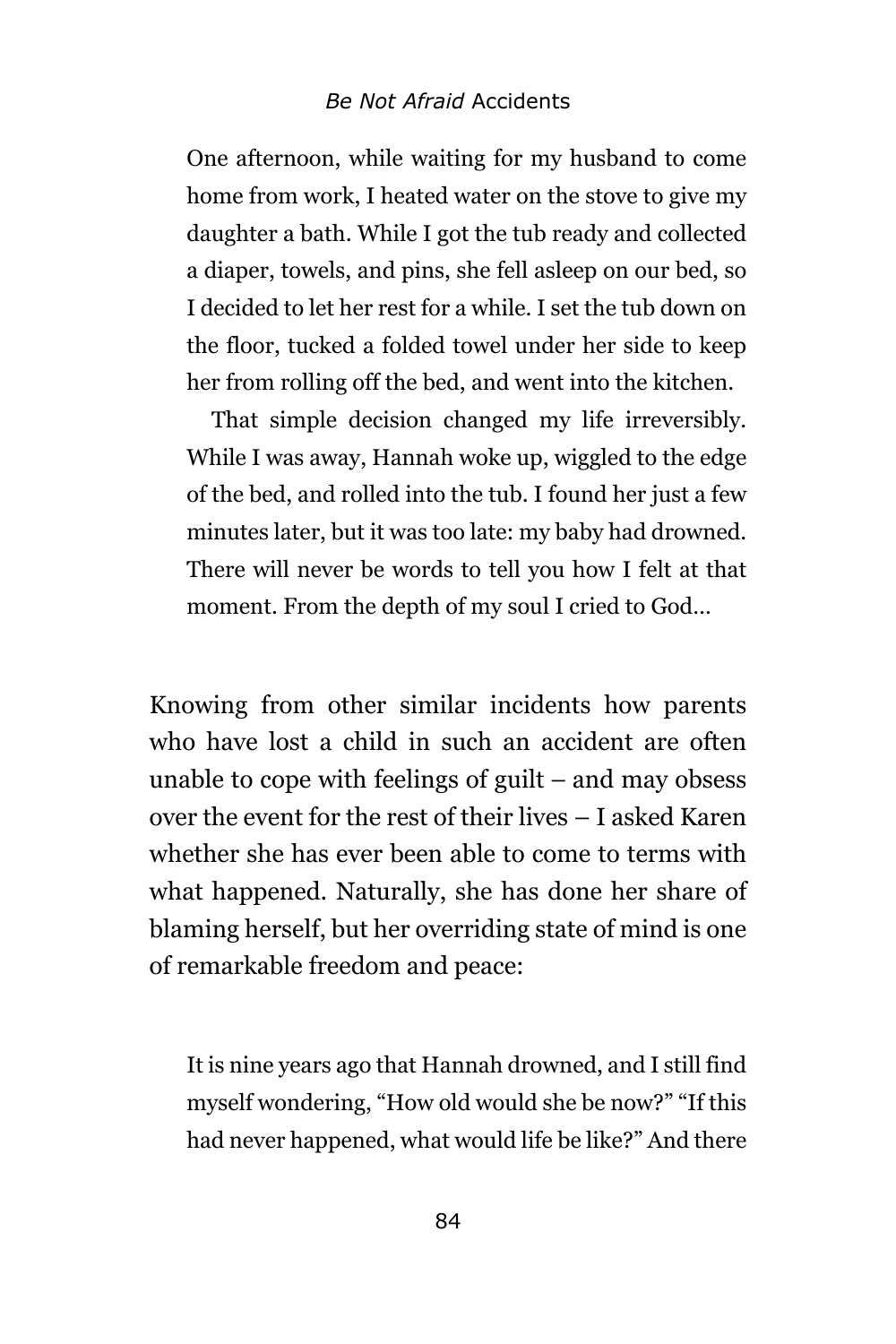are still times when I cry in deep sadness. But I would be a basket case if I allowed myself to fill my mind with such thoughts. I have found peace in focusing on my faith that the Creator of all is my shepherd, and that I must follow like a sheep, even if I don't understand the "big picture."

I cannot explain the comfort I felt and feel now in God. It is a mystery. But maybe this quote from Amy Carmichael – something someone gave me after Hannah's death – touches on the reasons I feel as I do: "We see hardly one inch of the narrow lane of time. To our God, eternity lies open as a meadow. It must seem strange to the heavenly people, who have reached the beautiful End, that you and I should ever question what Love allows to be…"

While one would wish that everyone who seeks healing could find it, as Karen did, it remains a rare gift. And even when it is given, it will not come right away, but only with time. After all, the most pressing question in the wake of an accident (whether fatal or not) is not how to get over it, but to find out how and why it happened. And until we have come to terms with that, "moving on" seems a moot point.

 Because accidents always seem senseless, most of us will readily jump to embrace the first plausible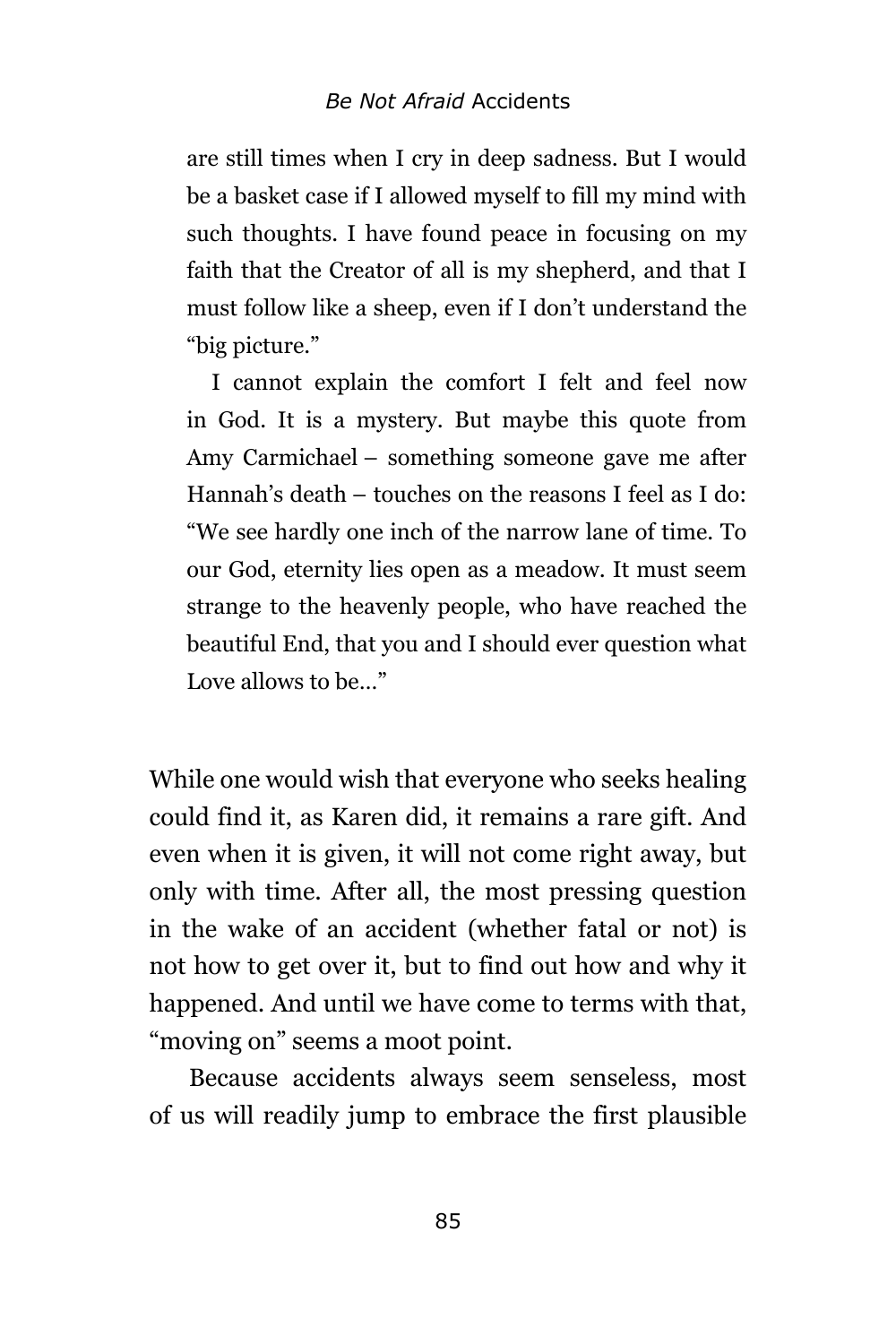#### *Be Not Afraid* Accidents

explanation that comes our way. And it will come. There's always somebody with a solution, a perfect preventative measure, or an "obvious" lesson on the tip of their tongue. But discovering the deeper meaning of an accident – if it even exists – is much harder. Perhaps that's why Dan, a forty-year-old who survived a deadly fall, feels that in the aftermath of an accident, it is less important to find answers for it than to contemplate the questions it raises:

I was going to Cornell at the time, and one night a bunch of us were walking home from a rock concert on campus. We'd taken a familiar shortcut, but we were stoned and only vaguely aware of just how close it ran along the edge of a deep gorge.

Friends tell me that I was there one second and gone the next. They were certain I was dead. Some of them made their way down to the roaring falls below and searched among the rocks for my body. One went to call the police, and another remained on the path where I'd disappeared. I myself remember nothing at all, except that when I woke up I was lying on my back looking up at a sky full of stars. I yelled for help twice, and the second time I was answered by a voice about twenty feet above me. It was one of my friends, and he raced off to get help. Soon he was back with a student who was a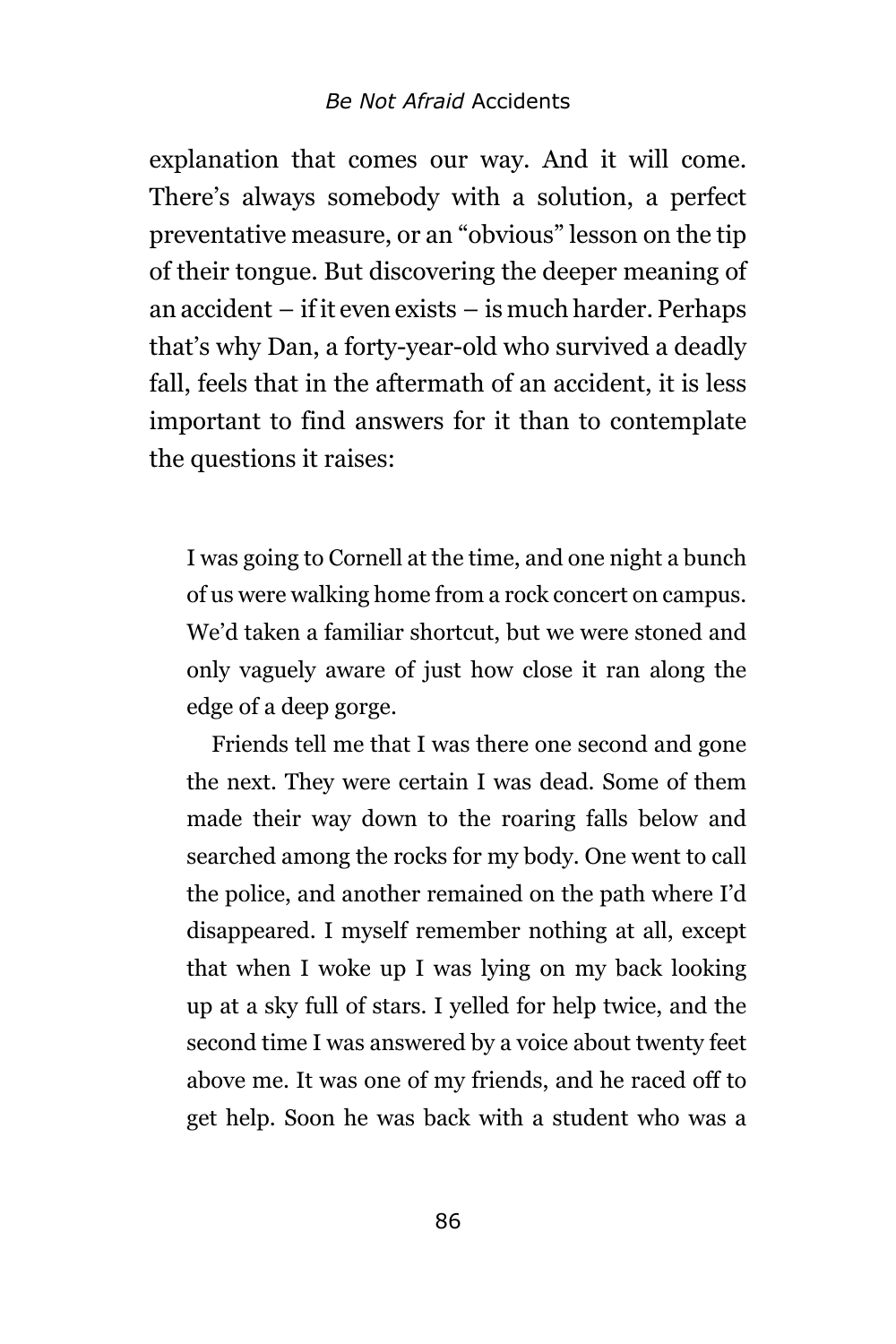mountain climber. Together they lowered a rope and hauled me back up to the path.

My friends were ecstatic. Someone lit a joint, and we took stock of what had happened. I'd stumbled off the cliff and fallen onto a ledge about three feet wide – the only one of its kind along a mile-long stretch of the gorge. Had I fallen anywhere else, I never would have survived. As it was, I had landed flat on my back, on moss, and I didn't have a single scratch or bruise.

Back at the dorms, we partied up a storm. Yet as we laughed I caught a classmate staring at me as if I were some ghost returned from the dead. I guess I felt like one. I had cheated death, but only by inches.

Still, my fall had little, if any, effect on me. Someone else might have been shattered by it, or awakened to the preciousness of life. But I didn't let myself be fazed in the least. Instead, I partied with fresh abandon.

Looking back, I see now that by mocking the incident in this way, I avoided its impact and missed a rare opportunity to examine my life – its meaning, its direction, its purpose. Yet the fact is that my worldview at the time was such that I was incapable of absorbing any deeper message from it. It was only many years later – after a conversion, actually – that I was able to really think about what had happened and to appreciate its gravity. The protection I experienced that night awes me.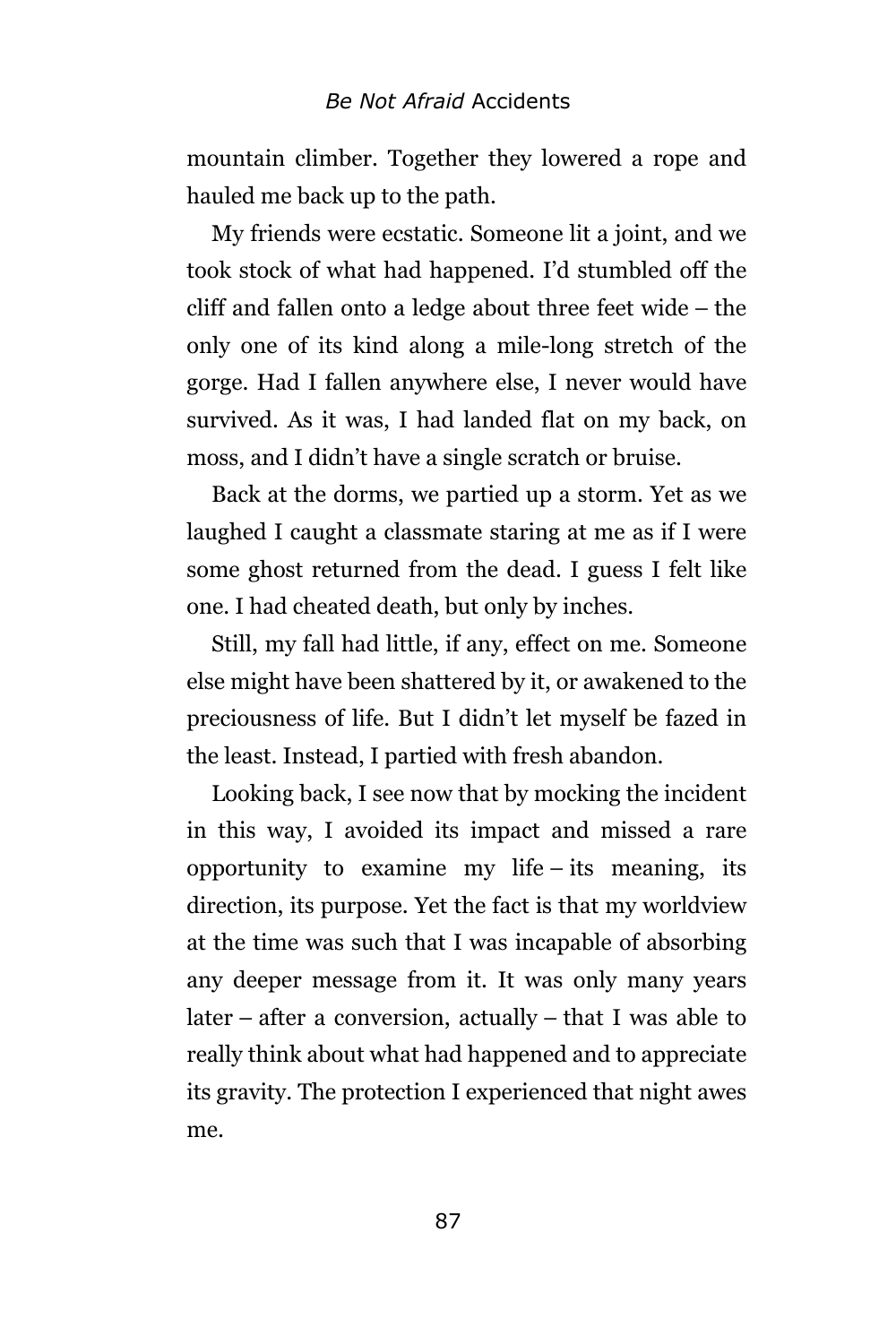#### *Be Not Afraid* Accidents

I've had other close calls too, including a nearfatal car accident, and not long ago my mother said something that made me think about them in a new way. She asked, "Where would you be without the pain that brought Jesus into your life?" I've pondered that one often. There is a mystery about the way a death (or a brush with death) can lead us to life; about the way God reaches out and leads us from life's hells toward heaven. We may never grasp it, and probably aren't meant to, but it still happens…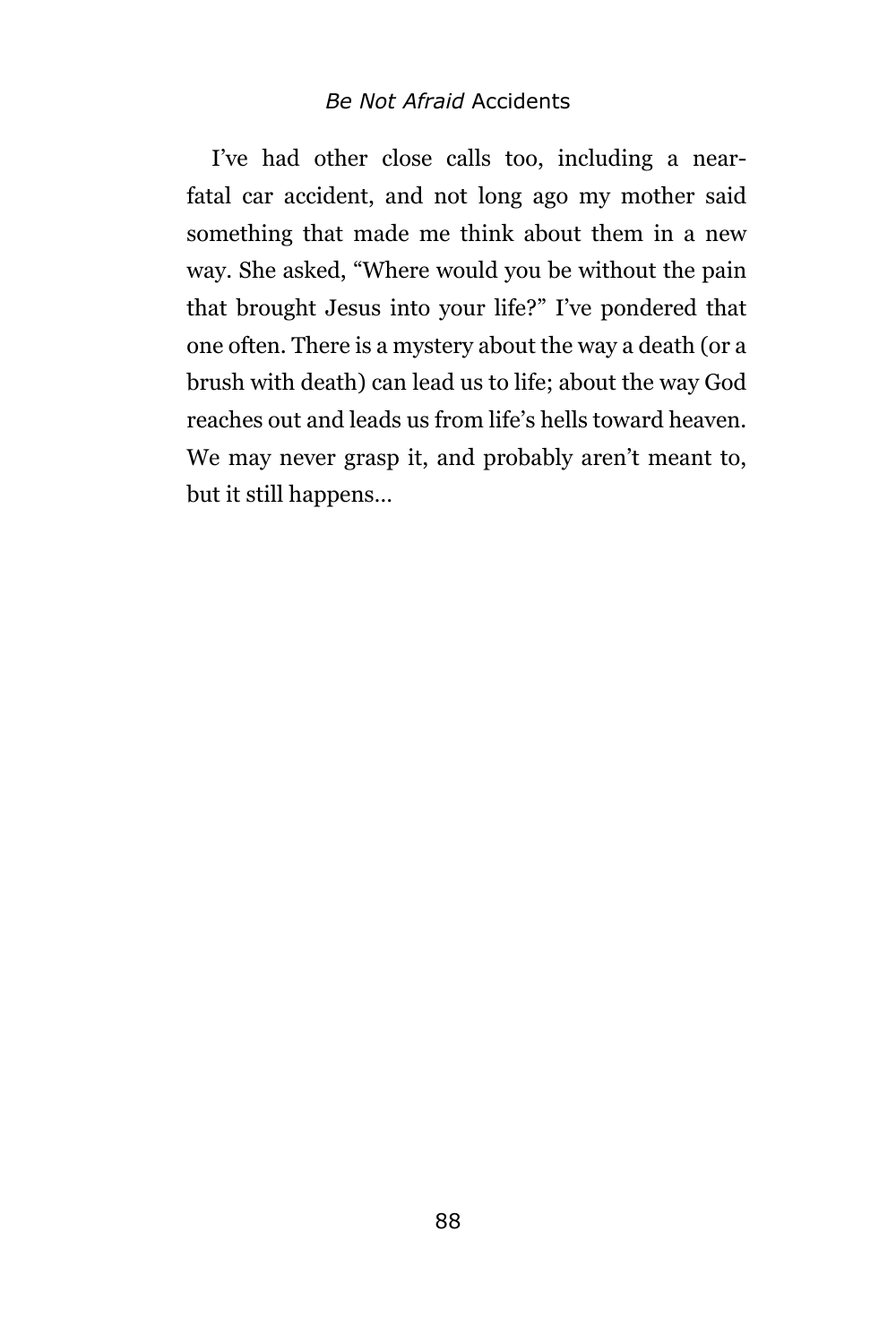# Chapter 10 Beyond Medicine

I have been doing some thinking about my future. I just saw my doctor on Tuesday morning, and my tumor is not responding to the stronger medication I'm on. I had a big operation and then a round of treatments that was aimed at curing me. It did not work. Now the illness has recurred. Further treatment could prolong life, but it cannot cure the disease.

The more I think about it, the more I feel like opting for no further treatment. It is a most unpleasant experience, and everything in me balks at the idea of going through it again. Also, I can't quite face losing my hair a second time. It is a small point, I know, but a needy one.

In other words, I would like to just live one day at a time. I know if I hold on to Jesus, he will walk through this valley of shadows with me. After all, he's been there himself! I truly believe the words of Job, "I know that my Redeemer liveth…and though worms destroy this body, yet in my flesh shall I see God."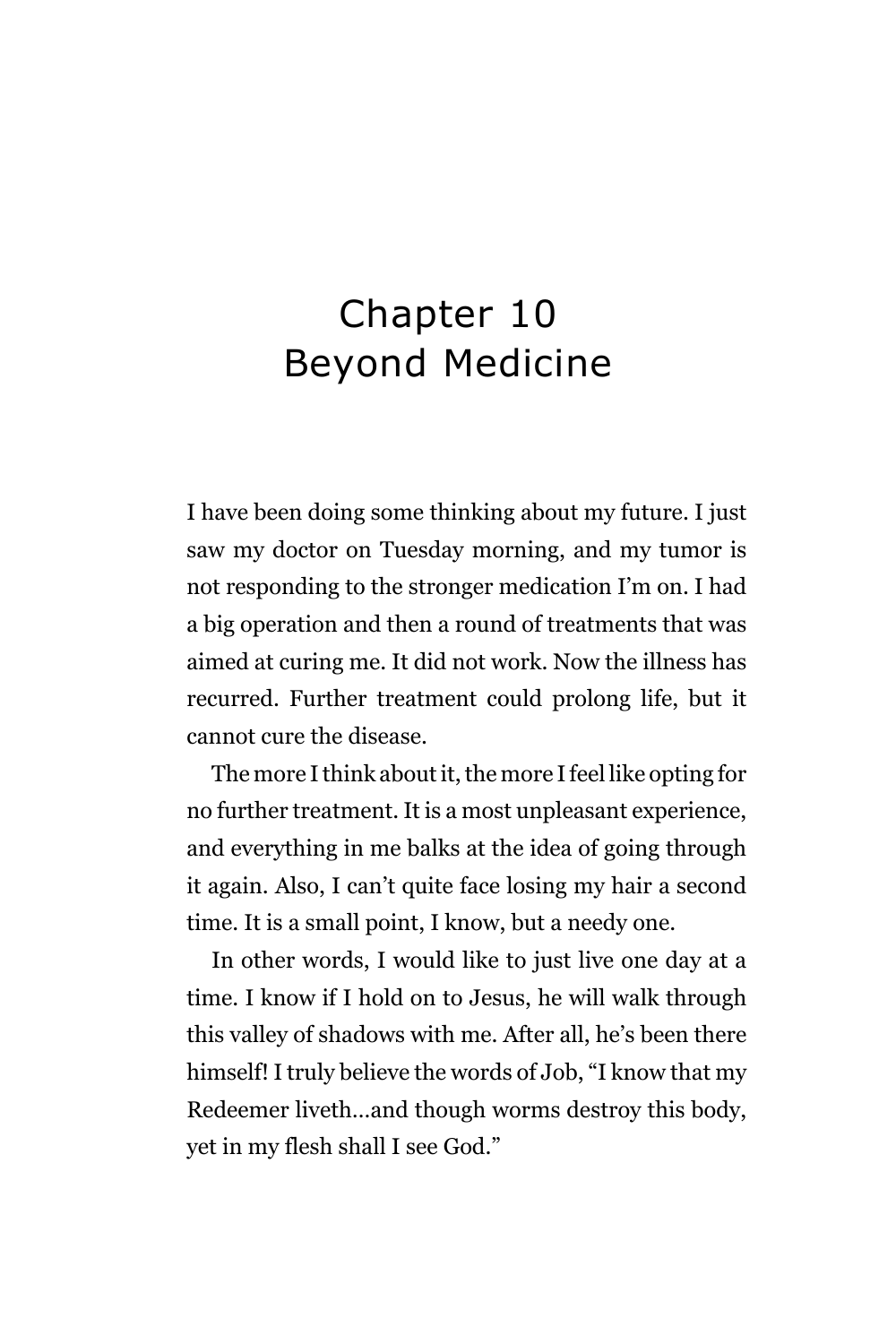#### *Be Not Afraid* Beyond Medicine

I know there will be very difficult times, but I want to turn more to my Heavenly Physician and trust in him through whatever lies ahead. He knows best how to heal. He has given me a very full life, and I'm content to give it over to him now.

#### *Bronwen*

When Bronwen, forty-nine, wrote this letter to my wife, lumps were reappearing all over her body, and she knew that nothing more could be done. After years of battling cancer, she was (in her words) "finished" with chemotherapy, and tired of waiting for the next test, the next scan. It wasn't that she was tired of living. She was just ready to move beyond medicine.

To anyone who knew how long Bronwen had fought up till then, her attitude was easy to understand. She wasn't giving up – just acknowledging that her struggle had now shifted to a different plane. And she did this so matter-of-factly that no one was tempted to secondguess her. As she wrote in another letter a few days later, "I have a sense of peace about what lies ahead. You do what you can for as long as you can, but in the end, all that is left is prayer."

Sadly, we live in a culture where a decision like Bronwen's is widely frowned on. Polls show that (at least in the United States), the vast majority of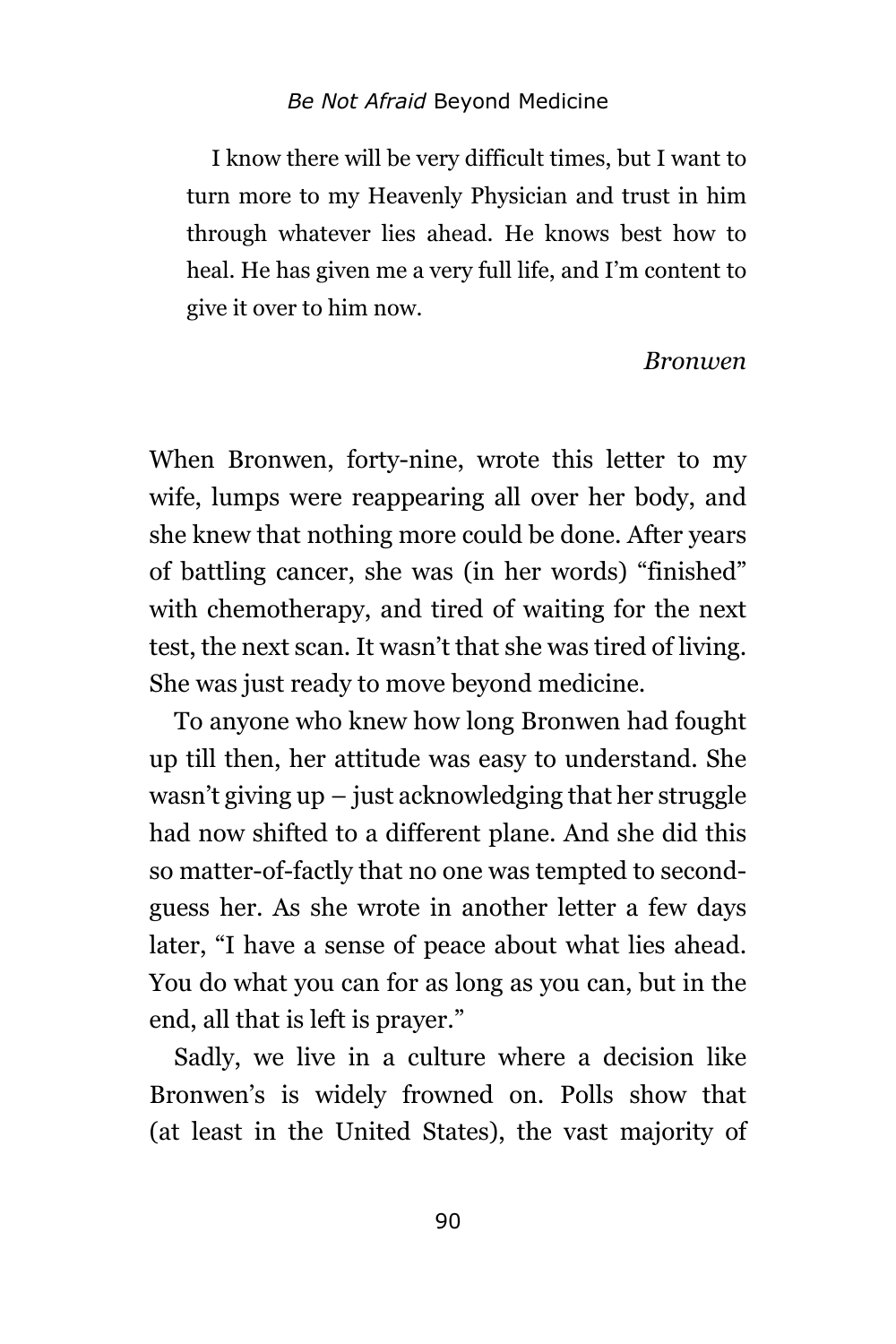terminally ill people would prefer to die at home, as she did – in her own bed, surrounded by the love of family and friends. But the truth is that most spend their final days in hospitals, attached to tubes and monitors, and cared for by virtual strangers. And the result is that instead of being able to use their last days looking over their lives – sharing memories, farewelling friends, celebrating the past (or making peace with it) – they spend them in a clinical setting, fending off the inevitable.

The reasons for this are numerous. On the one hand, the remarkable advances made by medical science in the last few decades alone have raised expectations on every front, and among oncologists and other specialists in particular, the desire to demonstrate invincibility is often extremely strong. As an Ivy League medical professor wrote in a recent article in *TIME*, the "fighter-pilot mentality of success in the face of mortal danger" that is drilled into young doctors leaves far too many of them forgetful of their humanity. "They worship at the shrine of scientific objectivity, and they wrap themselves in a mantle of depersonalization…all in the name of victory over death." No wonder so many find it hard to let go when a dying person insists on relinquishing further treatment – they have been educated never to concede defeat.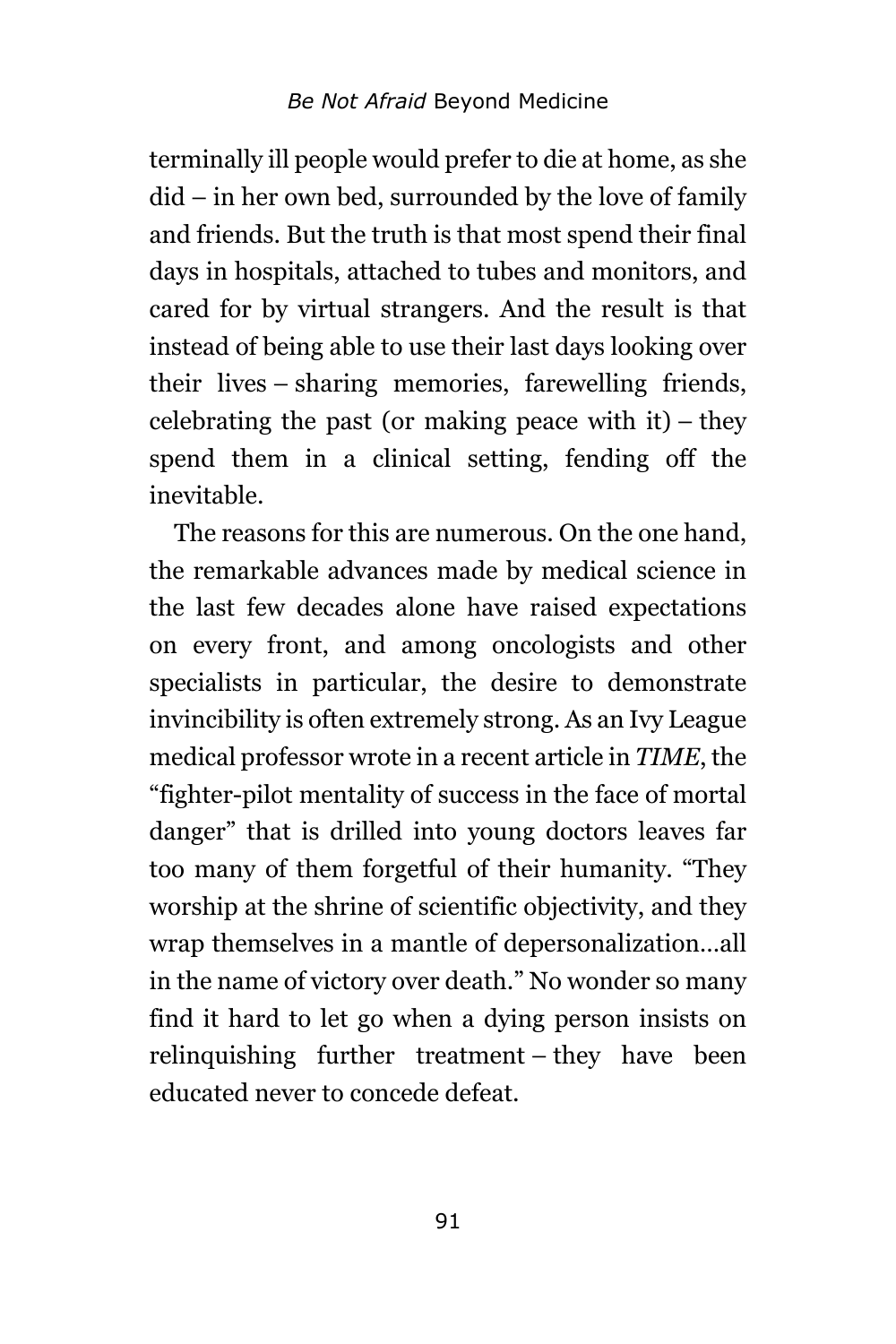But that's only one half of the story. The other is those of us whose unrealistic expectations – for just one more surgery, one more experimental protocol – keep the dying from saying what's really on their mind: "Get me out of this hospital. I want to die at home."

Fear sometimes plays a role, too, on both sides. A hospital, wary of malpractice suits, may prefer to lose a "client" in the midst of a last-ditch effort than let him go home, only to find themselves fighting off grieving relatives who claim the doctor should have done more. And a family – even if they feel they have done everything they could – may still stall at bringing a loved one home to die, because they fear being seen as unwilling to go the extra mile.

As anyone who has ever been involved in end-of-life care will attest, no one set of guidelines could possibly work for everyone. Each human being – even one with exactly the same diagnosis as another – approaches death in his or her own way, and each terminal illness raises its own questions. But it is vital that those questions be honestly and openly addressed.

Sometimes I wonder, for instance, how long the body should be kept alive when it is clear that the soul longs to be released. When the prolonging of life means weeks or months of hospitalization with minimal contact and negligible improvement, we need to be ready to ask ourselves: Are we keeping someone alive for *his* sake,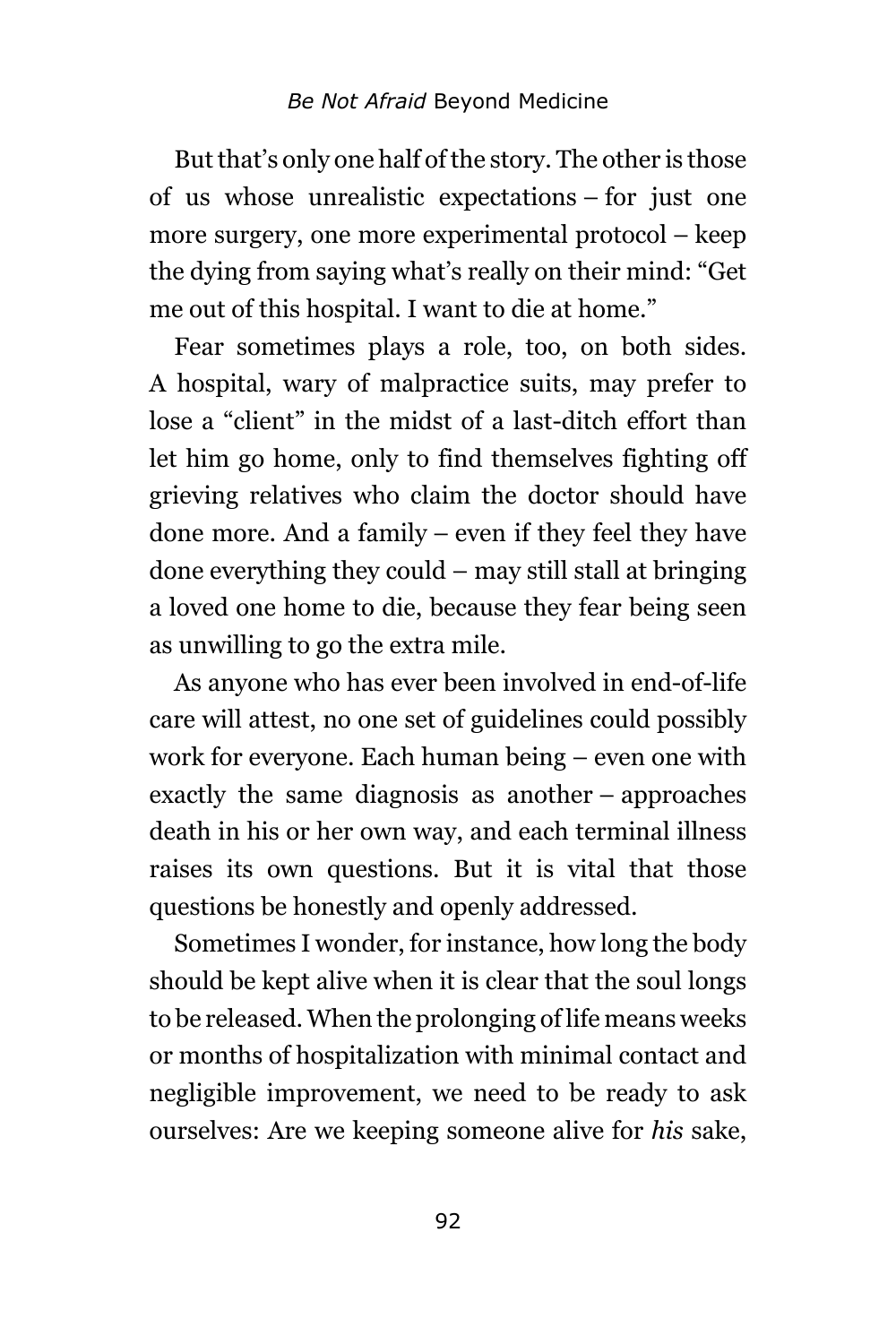or for the sake of others who don't want to let him go? Are we trying to uphold an ethical standard, or letting ourselves be pressured into something by someone whose main interest is research?

Moving beyond medicine does not mean belittling its role, or shunning the very real assistance it provides in battling infection or relieving pain. But it does mean taking our focus off injections, pills, and white counts, and training it on the social and spiritual dimensions of dying – things that are ultimately far more important.

When it became clear that Pat, an elderly colleague with a long history of heart disease, didn't have much time left, he and his family decided against hospitalization. Doing this meant going against the advice of several specialists – hospitals always seem to have "just one more thing you could try" up their sleeve. And they'll rarely, if ever, encourage you to take matters into your own hands. But Pat's family did, and didn't regret it, even when he died a few weeks later: "We could all be right there, including the youngest grandchildren. It would have been a waste of precious time for him to spend those last days away from home, in some hospital."

Tina, a woman who died at home, made little use of the medical help she had access to, especially toward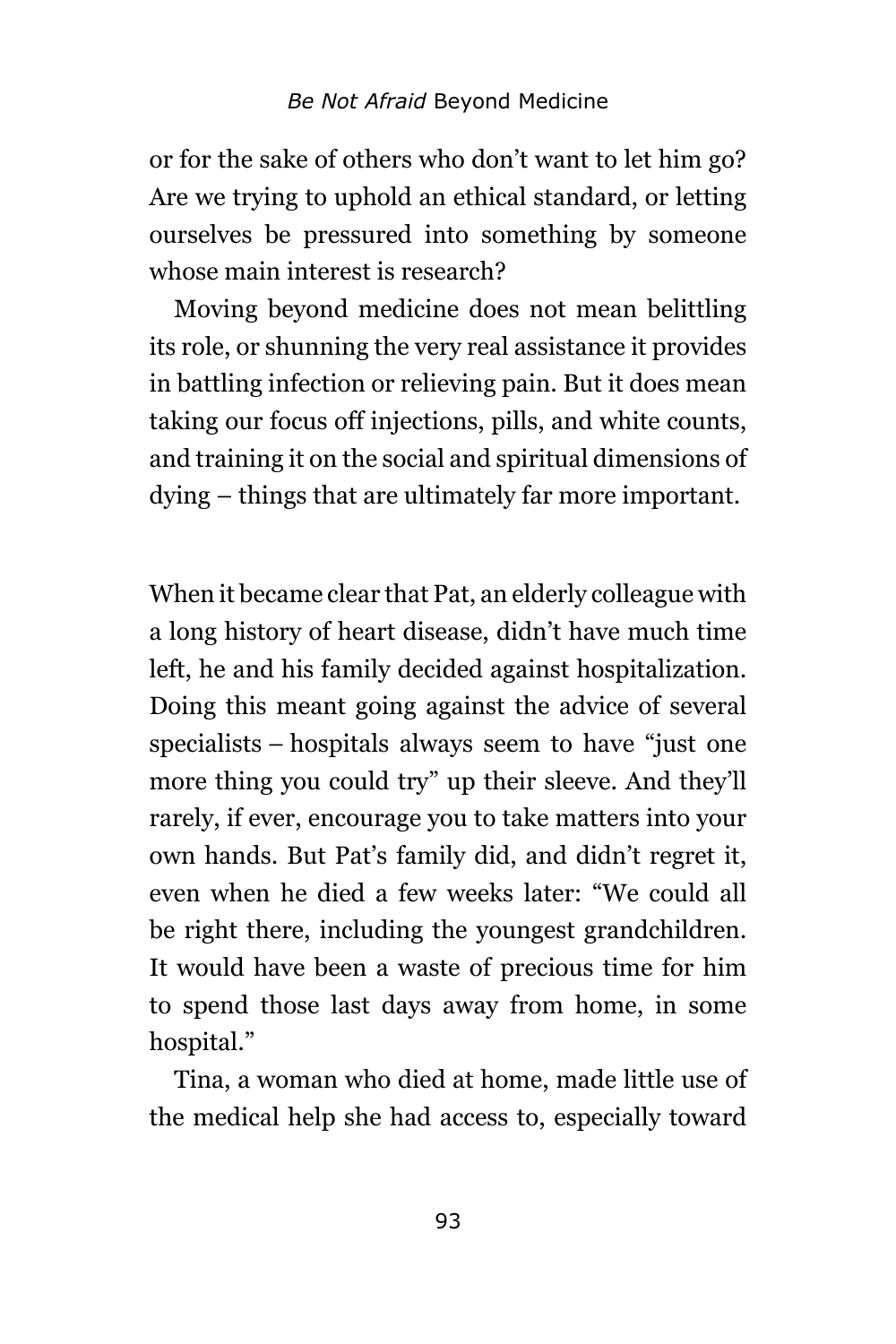### *Be Not Afraid* Beyond Medicine

the end. It wasn't a matter of principles: in the last stages of breast cancer, she was heavily dependent on painkillers and accepted palliative care. But she insisted that dying was a family matter, and did what she could to prevent it from being medicalized. As a nurse recalls:

Once it was clear to Tina that she was really going to die, she made a concerted effort to stay clear of everything but the basics. She wasn't rude about it, but she was adamant: "If I'm going to die anyway, there's no point in coming to the doctor's office, or having blood drawn, or being weighed, or anything like that. The important thing is that I'm comfortable enough to live."

Refusing to stay in bed, even when nauseated and weak, she dragged herself to work (a desk job near her house) as often as she could. "I'm not dying of cancer," she said. "I'm *living* with it."

Near the end Tina dismissed her home-care nurses, saying her family could care for her as well as anyone else. And they did – right to her last breath. I don't believe there was one nurse or doctor present when she went.

Moving beyond medicine does not always mean moving toward death. In fact, I have even seen the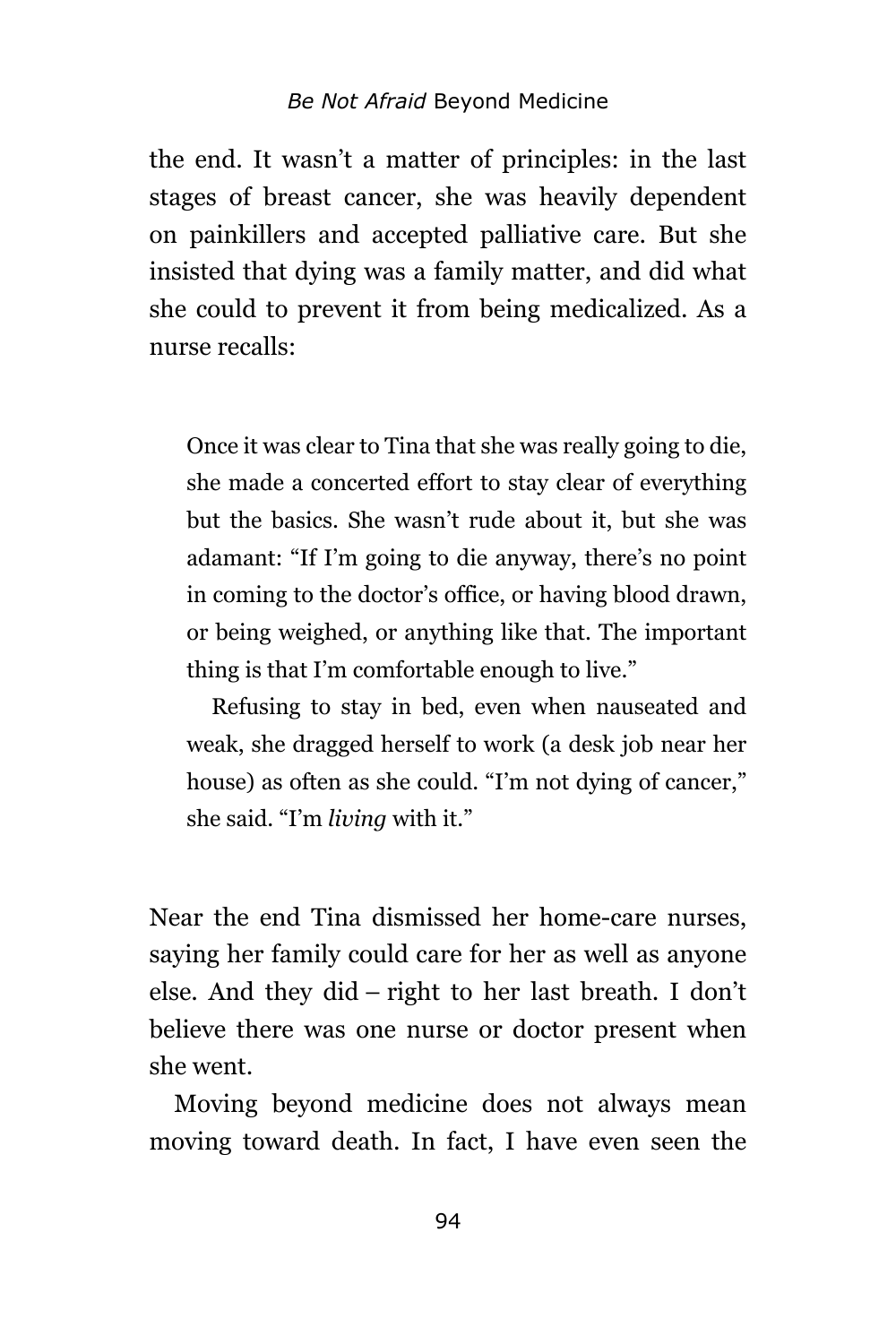opposite to be true, as with Hardy, an uncle whose last years remind me of an old truth: only when man gives up and lays aside his arms can God step in and take up the fight.

My father's eldest brother, Hardy suffered from heart disease and diabetes for many years. In September 1984 he underwent cardiac bypass surgery; in November of the same year his heart failed. Hospitalized, he asked to be released and cared for at home. In early December his blood pressure was dangerously low. At times he was restless or distressed; at other times very peaceful. During moments like these, one felt the closeness of eternity in his room. Once he said, quite simply, "You know, I am dying."

Hardy needed intravenous medications to maintain his blood pressure, and oxygen to relieve his breathing difficulties and chest pain. One day, however, he surprised everyone by trying to pull out the IV. He was ready to die, he said, though just as ready to live. He was ready for whatever God had in mind for him. We called his doctor and discussed the situation at length, then hesitantly agreed to have the IV discontinued. We believed that without the medication, Hardy would not live much longer, and he knew this. It would be a step of faith, but we were ready for anything. Most important, Hardy was.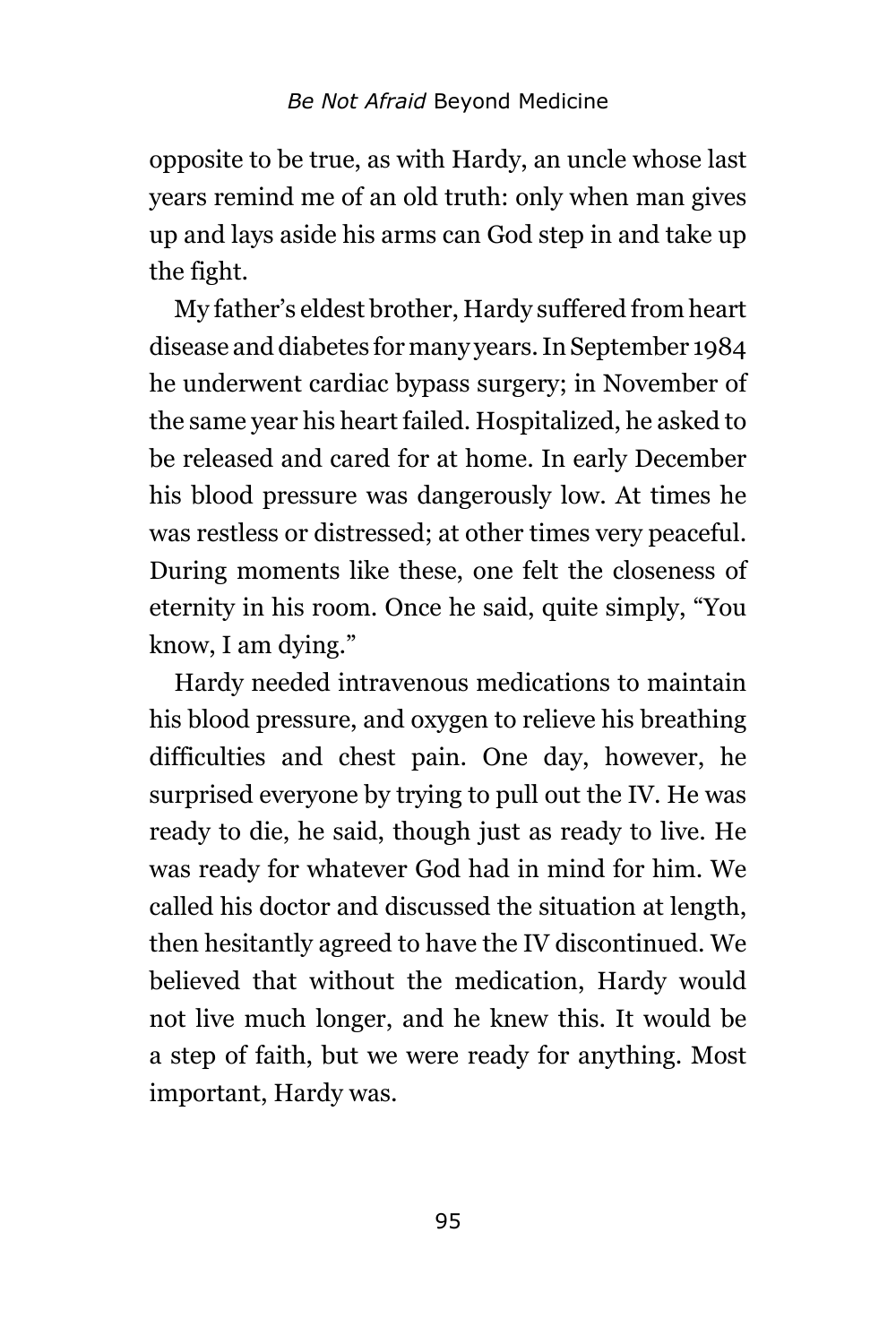#### *Be Not Afraid* Beyond Medicine

As his nurse removed the IV, Hardy motioned him to bend over, and gave him a kiss. Miraculously, Hardy survived the next days, gaining new strength daily. Over the next weeks and months he improved even further, resuming his formerly active schedule and even making several long journeys, including one to Europe. Three years later, his heart failed and he died.

It was just as his mother, my grandmother Emmy Arnold, had once written: "Sometimes before death there is a flaring up of life, so much so that one's hopes for recovery revive. It is like a bright autumn before a long, cold winter. And afterward comes spring: resurrection."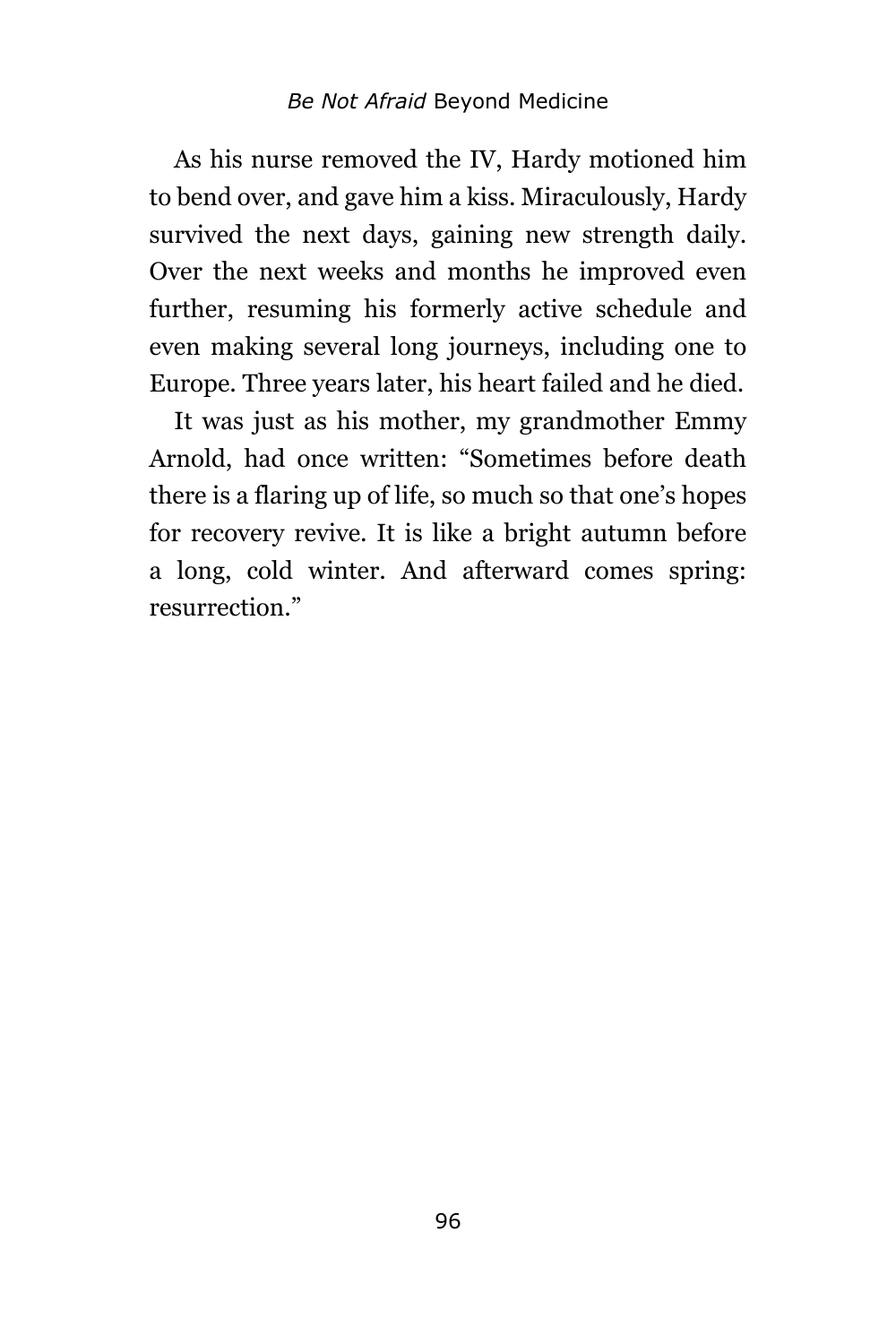# Chapter 11 In God's Hands

To all appearances a healthy baby, Ray became jaundiced within weeks of his birth, and was soon diagnosed with a rare condition: he had no bile ducts connecting his liver and intestines. Though the problem can sometimes be corrected today, it was virtually untreatable at the time (1967), and all that the doctors at Yale could tell Ray's devastated parents was that he would probably not live for more than a year. So they took him home.

Until he was six months old, Ray developed normally, though he was always a little yellow. Then he began to go downhill. First he stopped gaining, and then he began to lose weight. His belly became distended, his face pinched. As his father later said, he looked like a starving child – skin and bones, and big, wide eyes. But his siblings never noticed that, or even took in the fact that he was deathly ill; they just loved him and took care of him, and trusted that he would grow.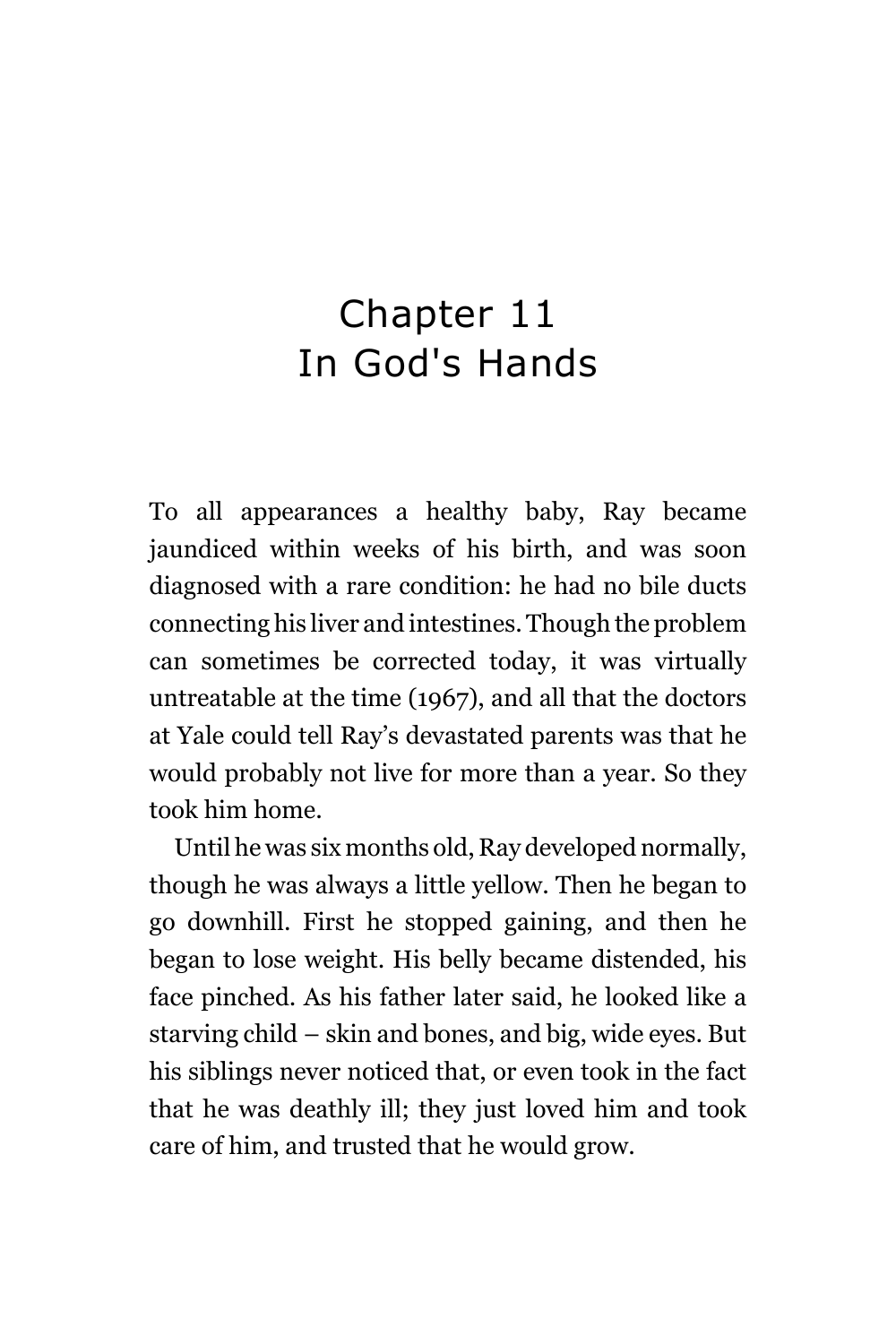Ray died at fourteen months, as the doctor had predicted. At the end his skin was a dark orange, and he weighed only eight pounds.

Even today, in the most scientifically advanced country the world has ever seen – in a world of corneal and cardiac transplants, life-prolonging respirators, and powerful drugs, there is no guarantee that medicine can stave off death. That, perhaps, is the one fact of human existence that has remained unchanged since the beginning of time: our lives are in God's hands.

All of us sense this, even if subconsciously – an agnostic or atheist will cry out "Oh my God!" just as often as a believer when gripped by sudden fear, or doubled over in terrible pain. On good days, however, God quickly takes backstage. We're okay; we've got plans; we've got life in control. Until, like Ray's parents, we find out otherwise.

What does it mean to live with an awareness of our dependence on God? For Adela, a young woman I knew who was struck down with Hodgkin's disease, it meant accepting his intervention in her life even when it meant relinquishing her dreams, and refusing to let cancer stop her from looking forward to the future. Adela was diagnosed in the prime of her life, at twenty-five, and was in love at the time. Illness might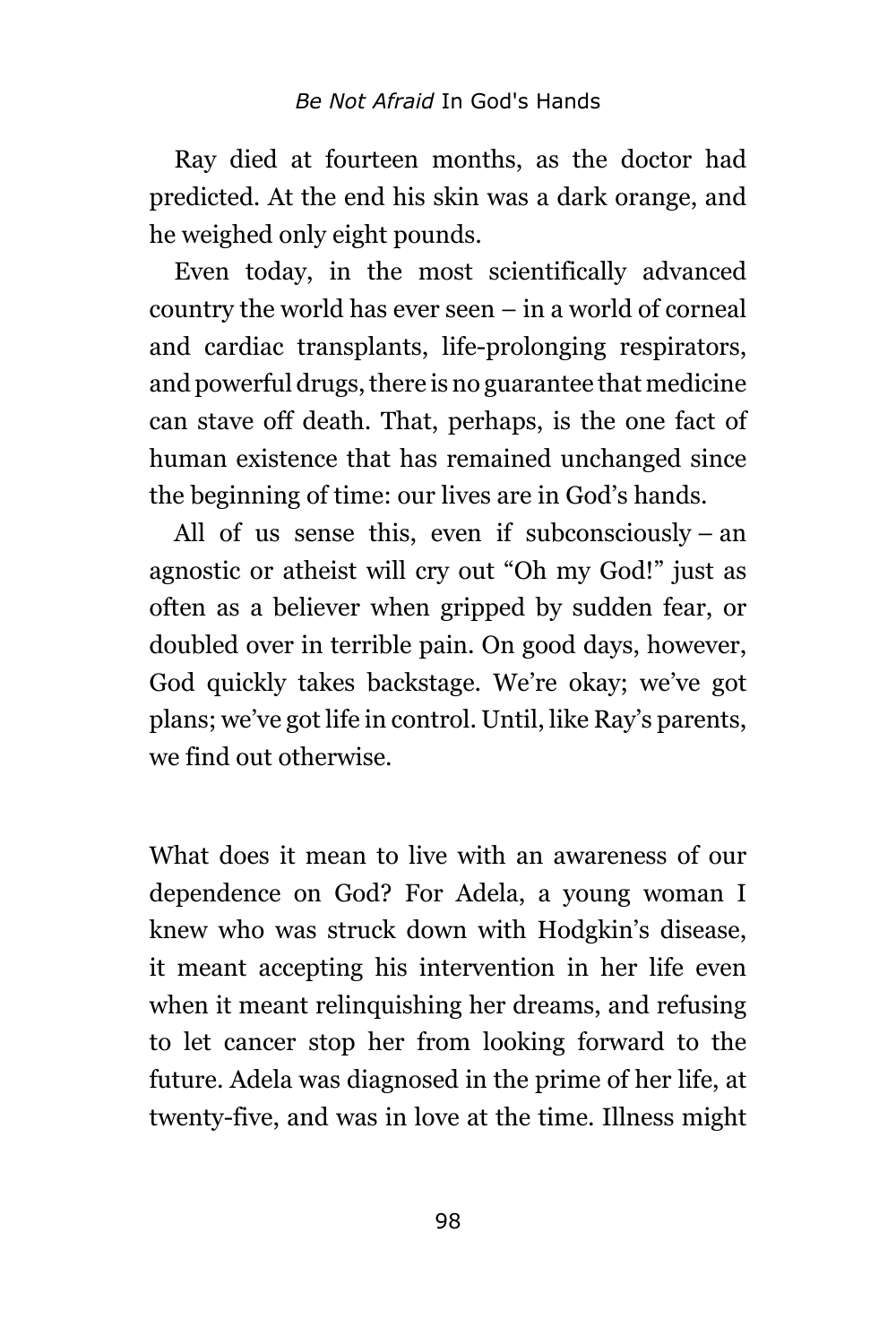have altered the picture for another couple, but not for her and Sergei. In fact, far from throwing a wrench in their relationship, it only confirmed what they already felt: that regardless of her health, her life was in God's hands, and that there was no reason to break off their plans to be engaged and married.

I married Sergei and Adela in August 1985, and I will never forget the conviction with which they answered one question I asked them: "Will you bear with your spouse in joy and in sorrow, in health and in sickness, until death parts you?" Never had that question seemed so important and real.

Humanly, the new marriage didn't seem to make sense: it began against the backdrop of a grueling series of chemotherapy treatments, the first of which left Adela in critical condition. For the next three years, she had to undergo almost continual chemotherapy with multiple complications and frequent hospitalizations. Through it all, Sergei remained loyally at her side.

Later her specialists recommended a more intensive protocol, part of which involved a bone marrow transplant. She underwent this, too, but the benefits were short-lived. Finally she decided to decline all further treatment.

An outgoing person from childhood on, Adela never lost her sense of humor. When chemo made her hair fall out, she painted herself, dressed up as a clown and went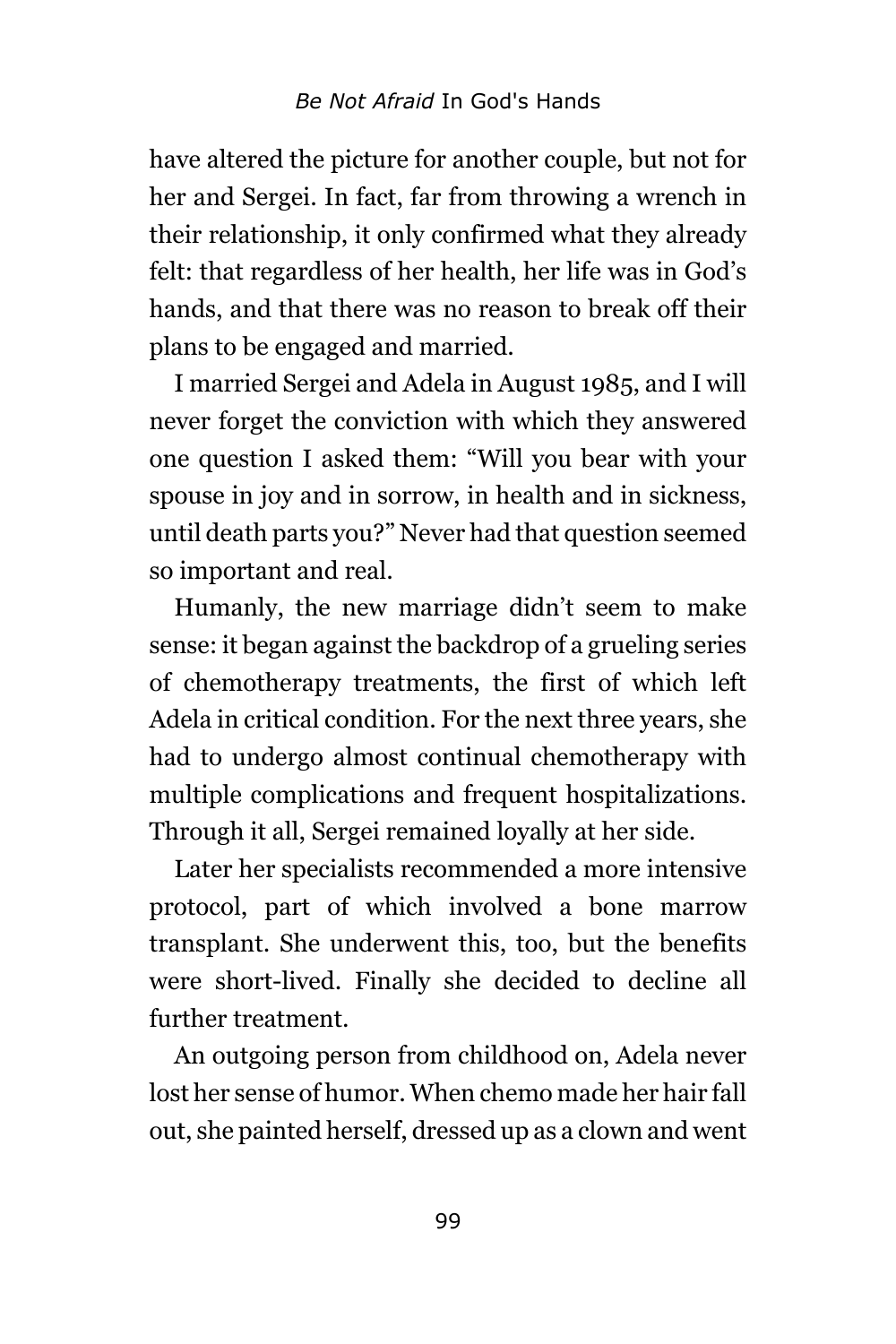from ward to ward, trying to cheer up fellow hospital patients. When the impossibility of having children hit home, she resisted self-pity, and suggested to Sergei that they try to adopt a child. As often happens, their attempts were soon snarled by red tape, but that didn't stop them. Sergei even brought home a crib, and Adela prepared a layette. But nothing ever came of it.

In January 1989, after three years of marriage, Adela passed away. Shortly before, she wrote to her husband:

Please, when I die remember that I was no hero, that I couldn't always accept God's will, that I was a sinner, that I failed in service and love to others, that I knew despair, depression, fear and doubt, and other temptations of the devil. Remember, too, that I loved laughter better than tears, that you can die with cancer but you can also live with it and joke about it. Please don't keep things because I made them or wrote them. They are only earthly things and nothing special. Remember rather that God's will has no "why?" – that his way is best, always; that he loves us even when we don't love him, and that in the church you never stand alone; that hope is greater than despair and faith is greater than fear, and that God's power and kingdom one day will be victorious over everything…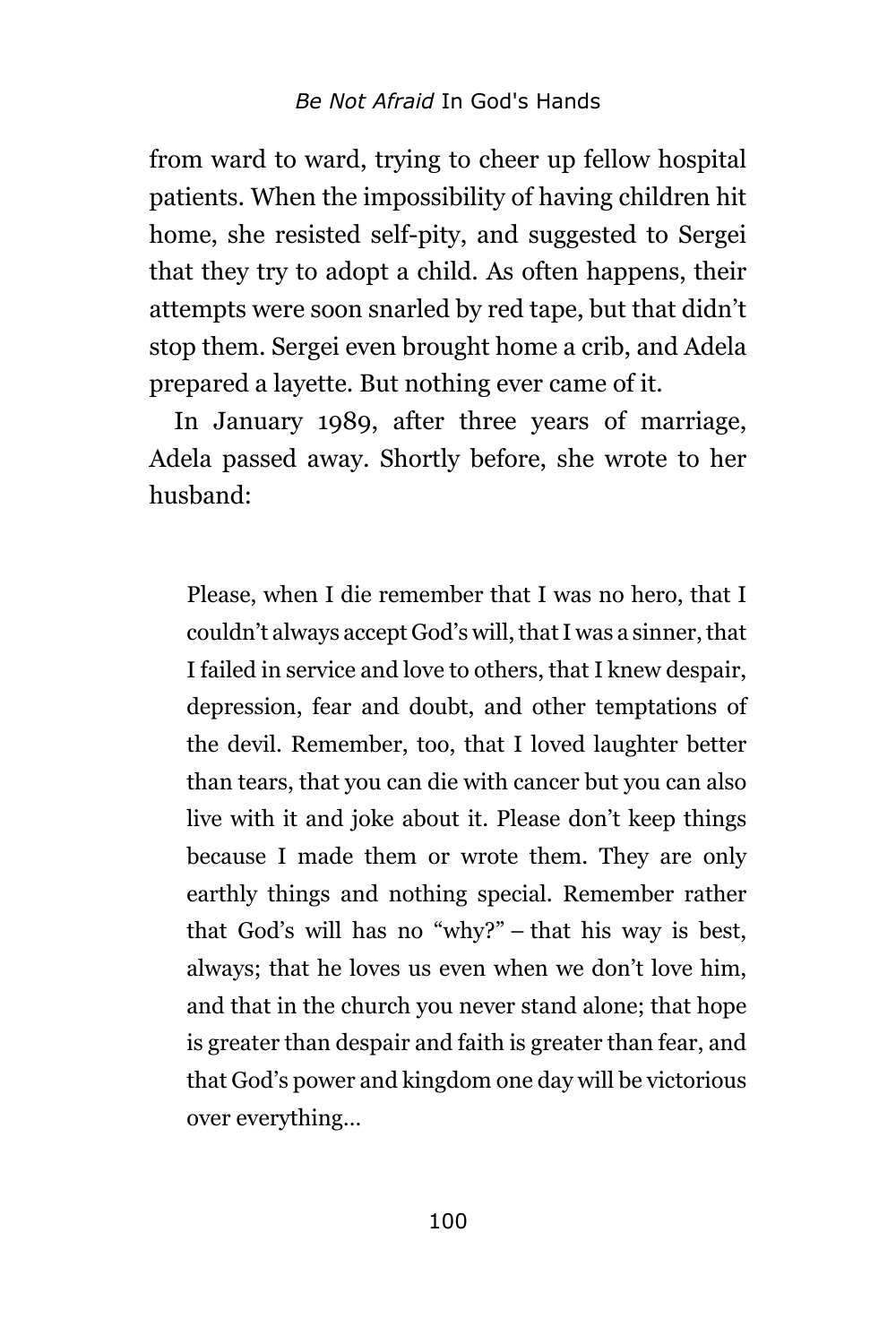She also wrote a poem that Sergei has allowed me to print:

Beloved Sergei you may find this as hard to read as I found it hard to write but I had to write it even though it may be many years before you will need it I may outlive you although I can't see how I could live without you only God knows our hour but if my time comes God willing please be near and tell me that it is the end and ask me if I'm ready to meet my maker and hold my hand pray for forgiveness of my sins and pray for peace for my soul and I'll pray for comfort for yours and fight for you and love you through all eternity.

As a cliché, "live dangerously" evokes rash judgments and risks taken on a whim. But as Sergei and Adela's short marriage shows, that is not all there is to it.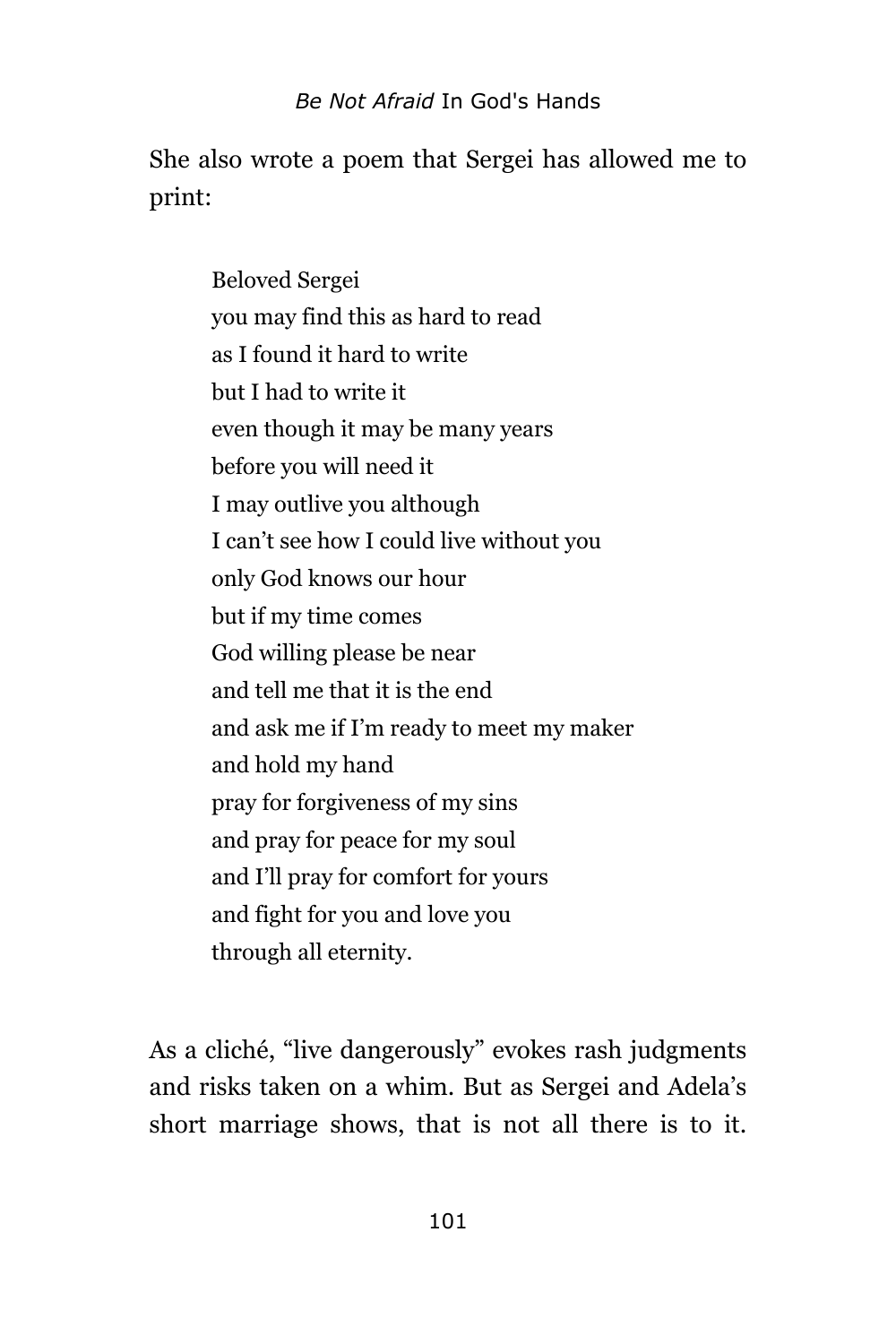There is something deadening about going through life cautiously – testing the water, toeing the line. But there is nothing as exhilarating as living it to the full. It requires rising to challenges that come your way, rather than evading them; sticking out your neck, instead of hiding in the crowd. It means daring to take false steps – and leaps of faith. And the reward, as we have seen, is calmness in the face of death.

To believe that one is in God's hands, and to draw comfort from that belief, is a gift – and not only for the dying, but for those who mourn them after they are gone. But what about those whom death overtakes without such reassurance? And what about those they leave behind, whose grief is compounded by the worry that the one who died was not ready to go? Especially in cases of divorce or separation, parentchild estrangement, and soured friendships, it is not unusual to encounter fear on the part of those who live on. Where did my ex-husband (or mother, father, son, or daughter) go? Is he with God?

Often, this fear is not limited to worries about where the dead have gone. Believers may wonder how they will fare in the last judgment; nonbelievers may fear the unknown. As a counselor and pastor, I know that far more people grapple with these questions than one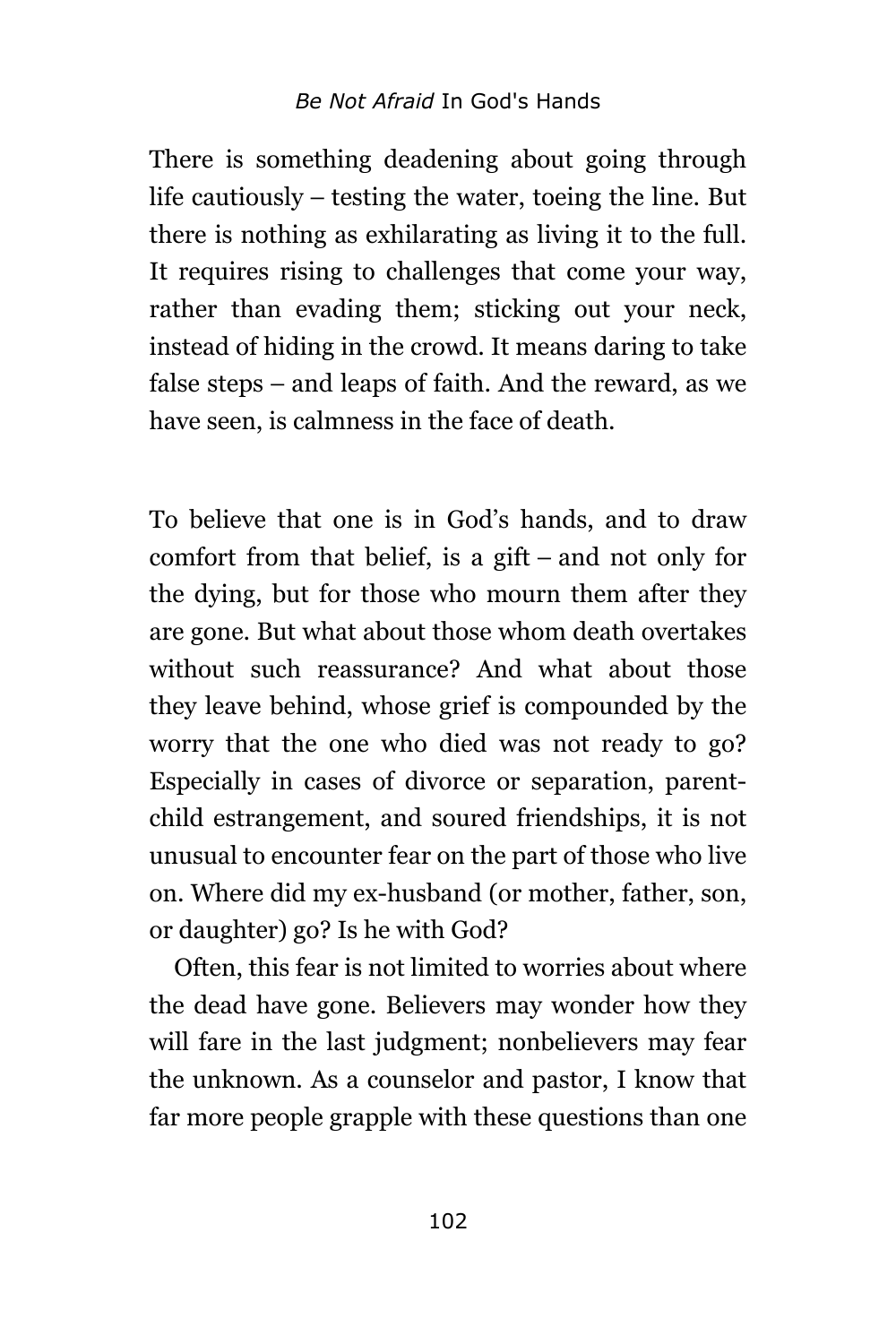might think. Naturally, none of us can speak for the dead, and even if we could, it wouldn't change a thing. God works, as the saying goes, in mysterious ways, and none are as incomprehensible as the secrets of death. Still, there is great peace to be found in learning to put those we love in God's hands – which means trusting that he will not forsake them.

When Lisa was found in a lake near her home early one morning in June 1978, many of her neighbors were uncomprehending. Impossible though it seemed, the particulars of her death made it clear: she had taken her life.

At fifty-five, Lisa had been tested more than anyone I know: of her nine children, one had been stillborn and another had died in infancy. A third was afflicted with a rare bone disease. Lisa herself had numerous medical and psychiatric problems, including eczema, schizophrenia, and Parkinson's disease. She had difficulty walking, and at times her hands trembled so violently that she could not feed or dress herself. On top of all this, her husband had left her.

An active member in a close-knit congregation, Lisa was not without friends. Besides that, she had a good doctor, a nurse who made daily house calls, and neighbors who looked out for her. Her adult children,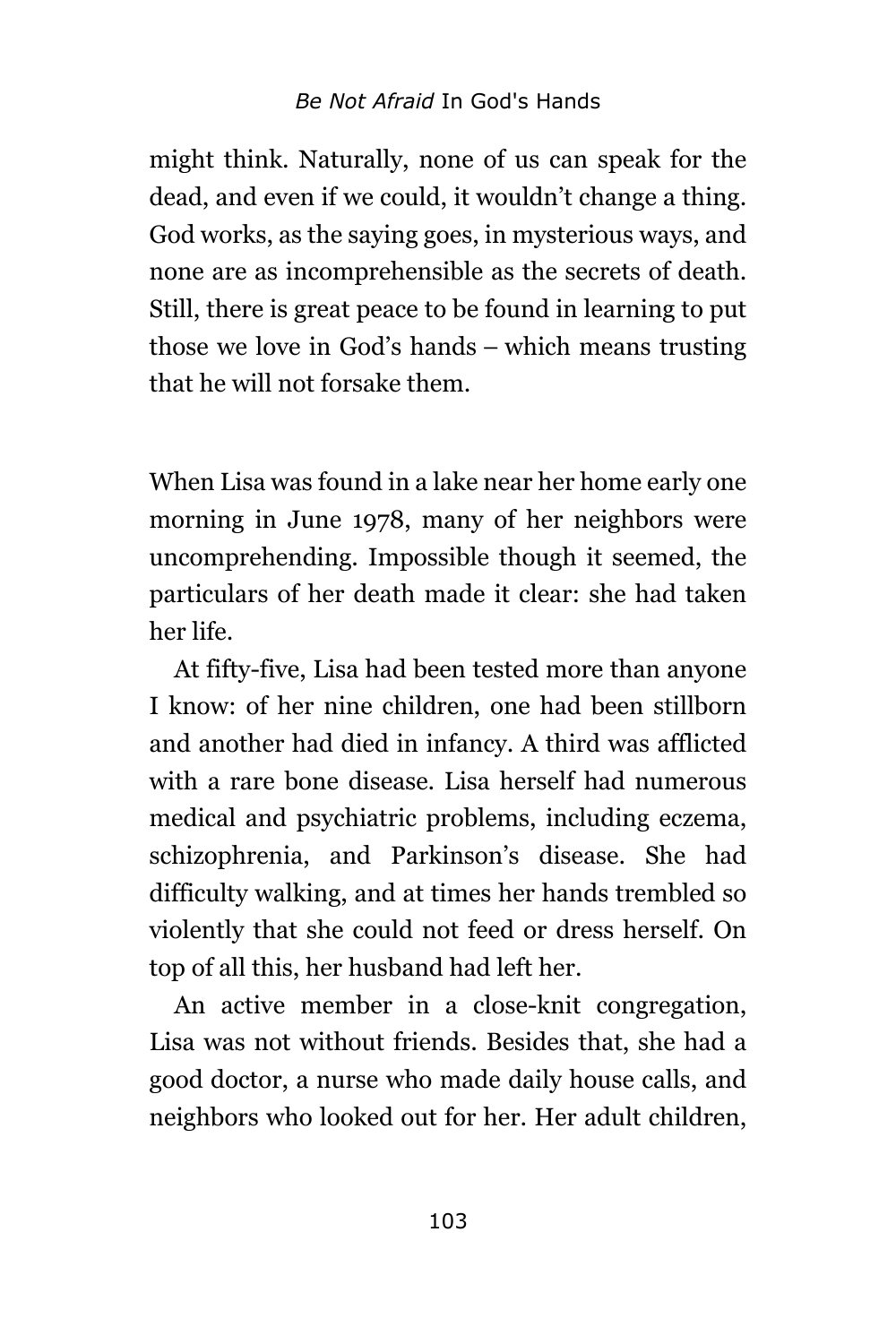too, did all they could to support her. But it hadn't been enough, and now she was gone, leaving everyone who knew her reeling in self-doubt, guilt, and grief.

Years earlier, Lisa and I had lived in the same locality, and she had worked as a nurse in the hospital where my wife (also a nurse) had trained. Now we lived hundreds of miles away. We had kept in touch with Lisa over the years, and knew she was prone to depression. But we never would have expected this…

Lisa's funeral, like that of any suicide, was a painful one. Still, my father, a longtime friend of her family, encouraged them not to despair as they struggled to make sense of what had happened. Paraphrasing the author Romano Guardini, he reminded them that no matter how deep our wounds, God, who always sees and understands, is endlessly merciful:

To lose one's mother is to suffer a wound to the heart. But God's love is greater. And in light of this death, especially, it is important that we trust in God, for when we do, he will answer every need. He promises us in the Book of Isaiah that "as a mother comforteth her child, so I shall comfort you."

We may not be able to understand everything a person does, for we can see only his outward appearance, but God, who sees the depths of every heart, can. A person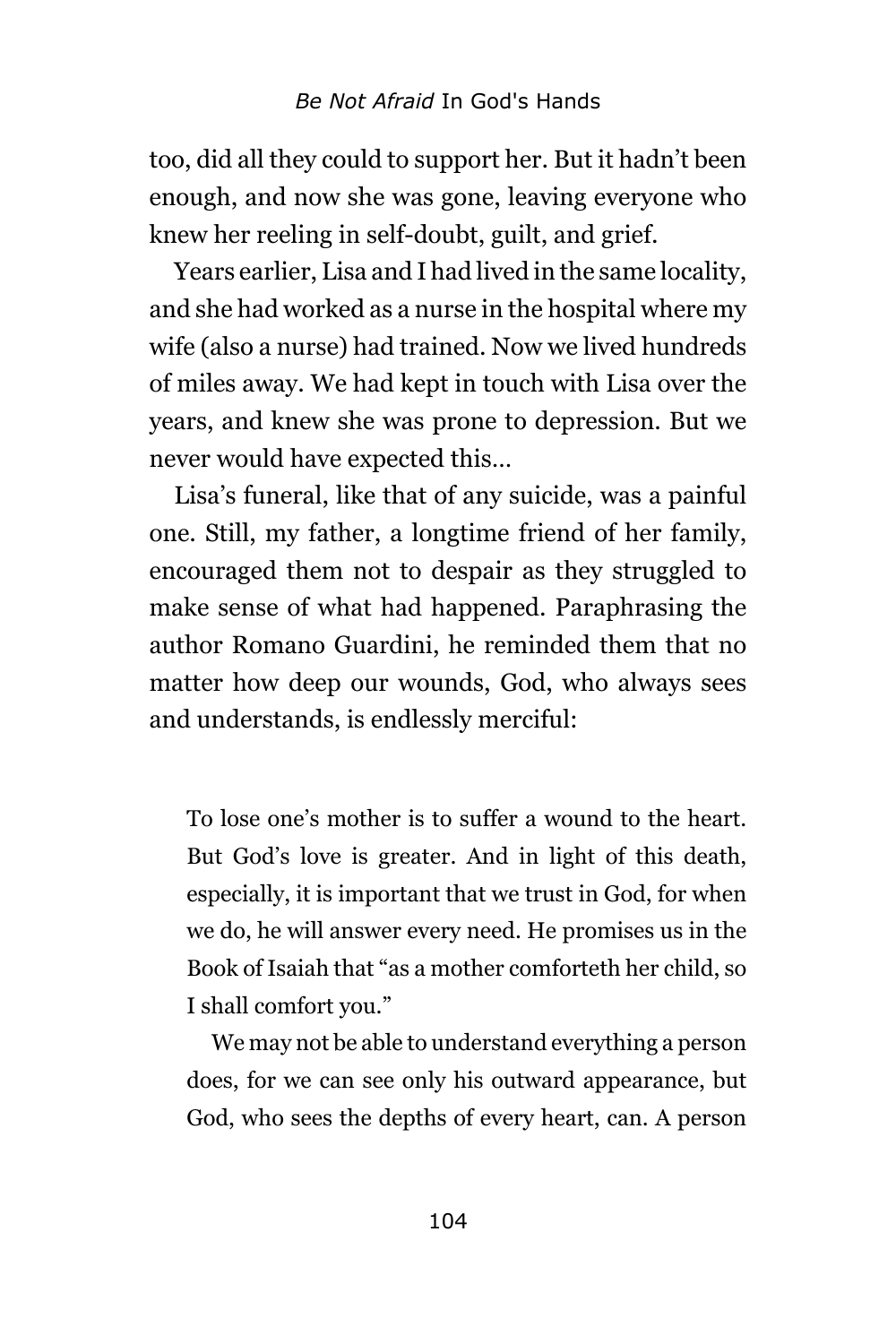may sometimes do something stupid despite his better judgment: try as he might, he cannot do what he wants to do, or find the right words to say what is on his mind. It is even possible to do something intentionally, but not be able to explain one's intent. All one feels is a restless urge, and the more one tries to fathom it, the more repressed one feels, and the deeper the silence becomes. Such a state of mind can give rise to great torment and suffering. But God still sees and hears…

God's seeing is an act of love. It embraces his creatures, and affirms and encourages them. He hates nothing that he has created. God sees with eyes of love, and there is nothing brighter than his eyes, nor is there anything more comforting…To be seen by God does not mean exposure to a merciless gaze. It means being enfolded in the deepest, most caring, most compassionate heart.

I have always hung on to these words – and not only in relation to Lisa. Five years earlier, an estranged uncle died in a mid-air collision over France. Pastors in the same church, Joel and my father worked together for decades. Over time, however, their relationship became increasingly strained and then fell apart when it came to light that Joel, who was married to my father's sister, was sleeping with another woman. Angry at having been exposed, Joel left his family and the church. For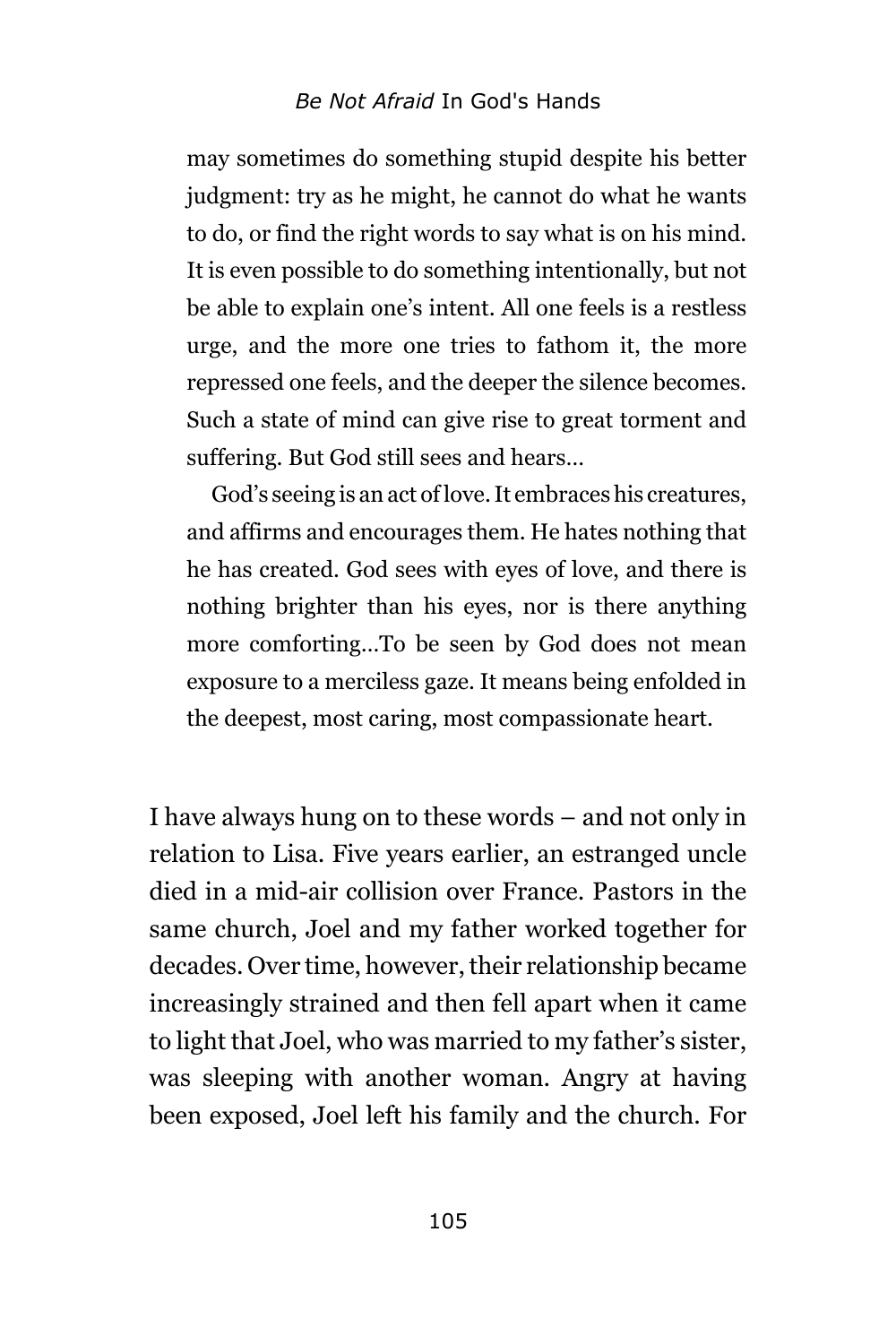a long time afterward, my father wrote to him, begging him to see the damage he had done, and pleading for reconciliation. But Joel only grew more bitter.

In early 1973, my father received what turned out to be Joel's last letter – a hateful message dripping with sarcasm. Not long afterward came the news of his death. Naturally Joel's wife and children were deeply shaken. Where was he now? And how could his soul ever find rest in death, given the way he had lived?

My father was just as distraught, but he cautioned the family not to rush to judgment. Reminding them of the story of the remorseful thief at Golgotha, he encouraged them to remember Jesus' promise, "Today you shall be with me in Paradise." Surely those words hold true for everyone who repents, my father said. And how did they know that Joel had not sought – and found – forgiveness, if only in the last seconds of his life?

The fear that plagued Joel's family is understandable, especially in light of traditional Christian views of hell. Yet it is neither healthy nor constructive. God judges, it is true, but even in the Old Testament he says, "Have I any desire for the death of a wicked man? Would I not rather that he should mend his ways and live?" And in the New Testament we read, "It is not God's will for any soul to be lost, but for all to come to repentance."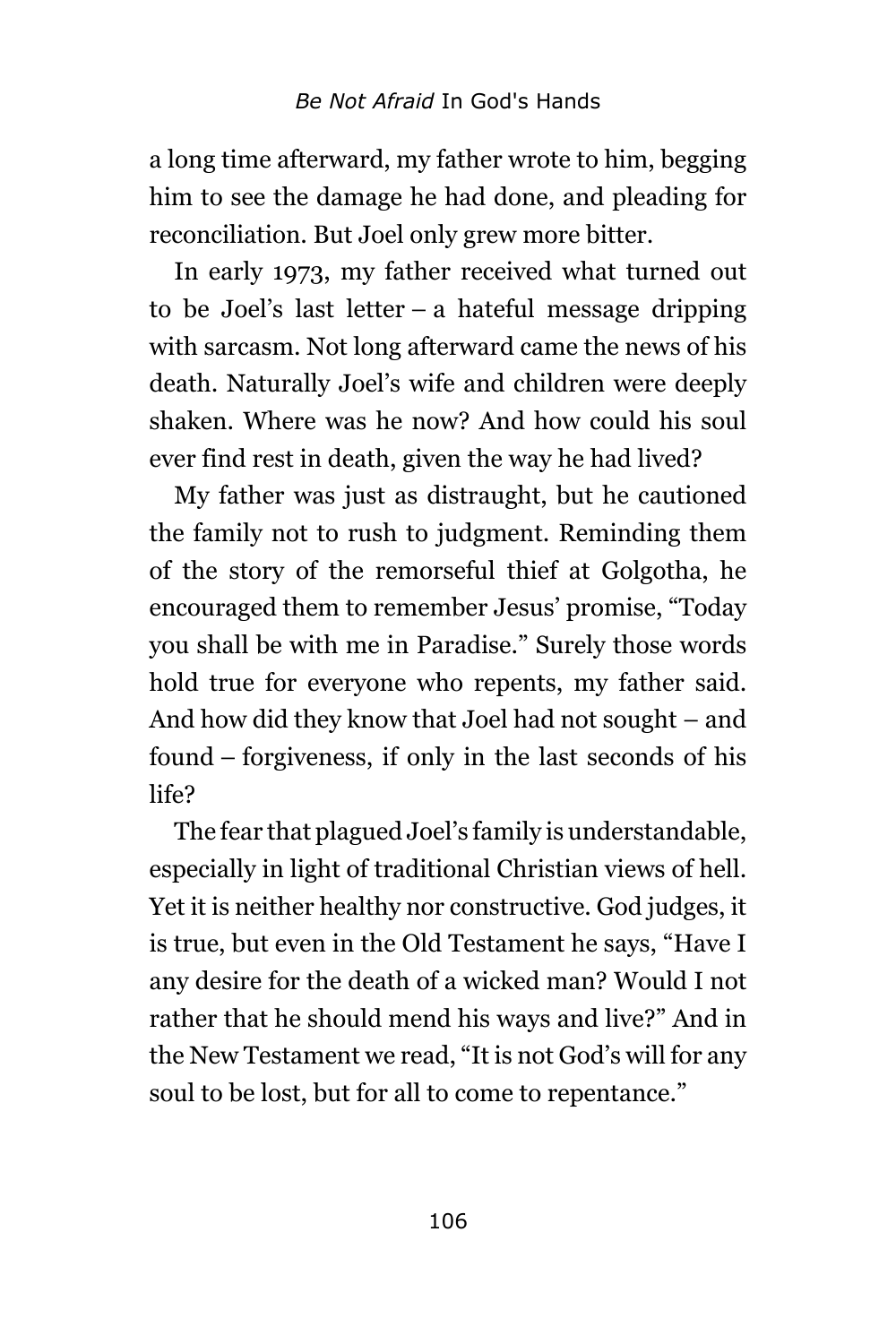No matter what our grounds for worry, I firmly believe that there are always greater grounds for hope – and for trusting (as the First Letter of John puts it) in the love that casts out fear. For, as we read in Romans 8, "Neither death nor life, nor angels nor hell, neither the present nor the future, nor any powers, neither height nor depth, nor anything else in all creation will be able to separate us from the love of God."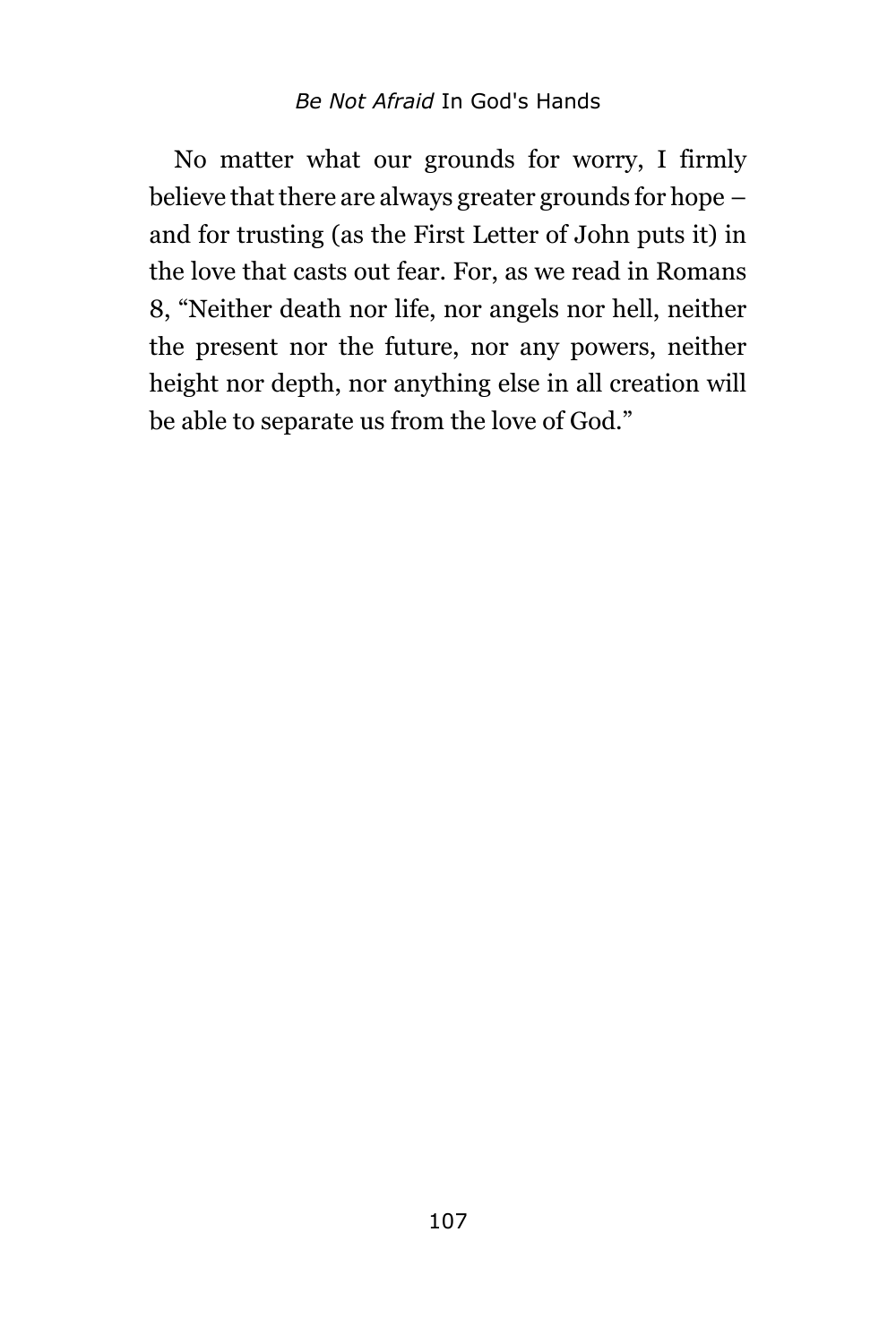# Chapter 12 Suffering

Whenever I think of suffering, Miriam comes to mind. Born with multiple physical handicaps, including the inability to swallow, she had to be fed by dropper for the first few weeks of her life and by feeding tube until she was one year old. But it was "brittle bone disease" that affected her most severely. As a toddler she would sometimes break a bone just by trying to pull her leg out from between the bars of her crib. Later, a bump into a door frame or a simple fall caused by tripping could mean a series of fractures in her arms or legs or both, often followed by hospitalization and surgery, and always accompanied by much pain, not to mention six weeks or more in a cast. By age eight, she had broken her legs sixteen times.

At ten, Miriam was suffering heart failure. As if that weren't enough, the curvature of her spine, which significantly reduced her lung capacity, left her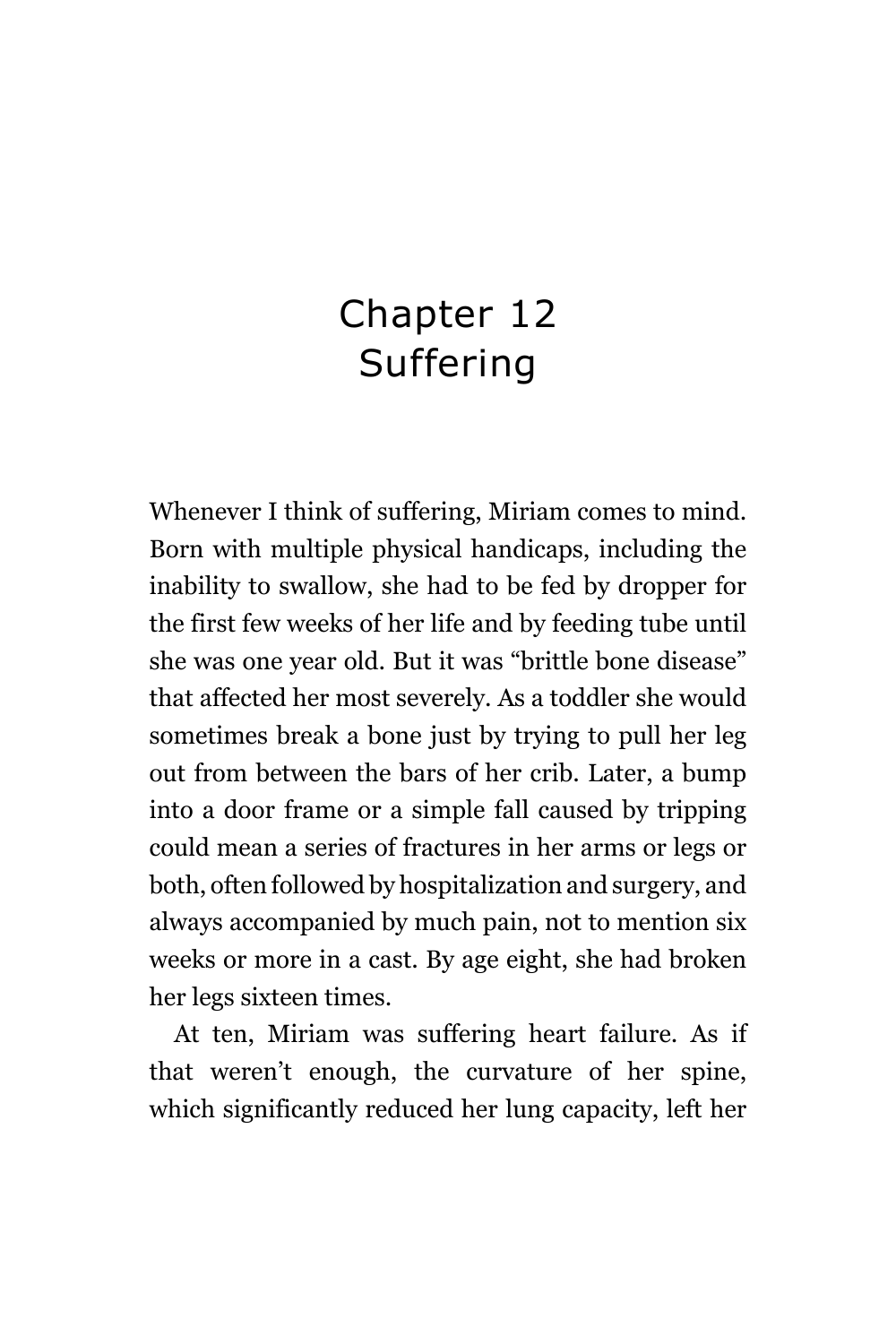continually short of breath. By the time she entered adolescence, she was wheelchair-bound.

Then came the biggest blow of all, when she was just fourteen: her mother's suicide. Miriam herself died at twenty-eight, by which time she had undergone at least fifteen operations, been hospitalized more than forty times, and suffered hundreds of fractures.

Throughout her short life, Miriam's personality remained largely free of the burdens placed on her by her medical condition. In fact, she reminded one of a sparrow – small, spunky, cheerful. This was true at the end of her life, too: though she struggled for every breath, she was indomitable. When nothing more could be done for her medically, she said, through her oxygen mask, "Well, I think I'm ready. I only have a few more thank-you notes to write."

Can a lifetime of suffering like Miriam's, or a debilitating illness of any length, ever represent God's will? If we claim it cannot, we are faced with a certain tension. After all, the New Testament tells us of people like a man whose blindness was caused "so that God might be glorified," and that it was God's will that Jesus should suffer and die. On the other hand, because the Bible is so full of passages that speak of God's power to heal and save and give life, it seems incomprehensible that sickness and death should still exist at all.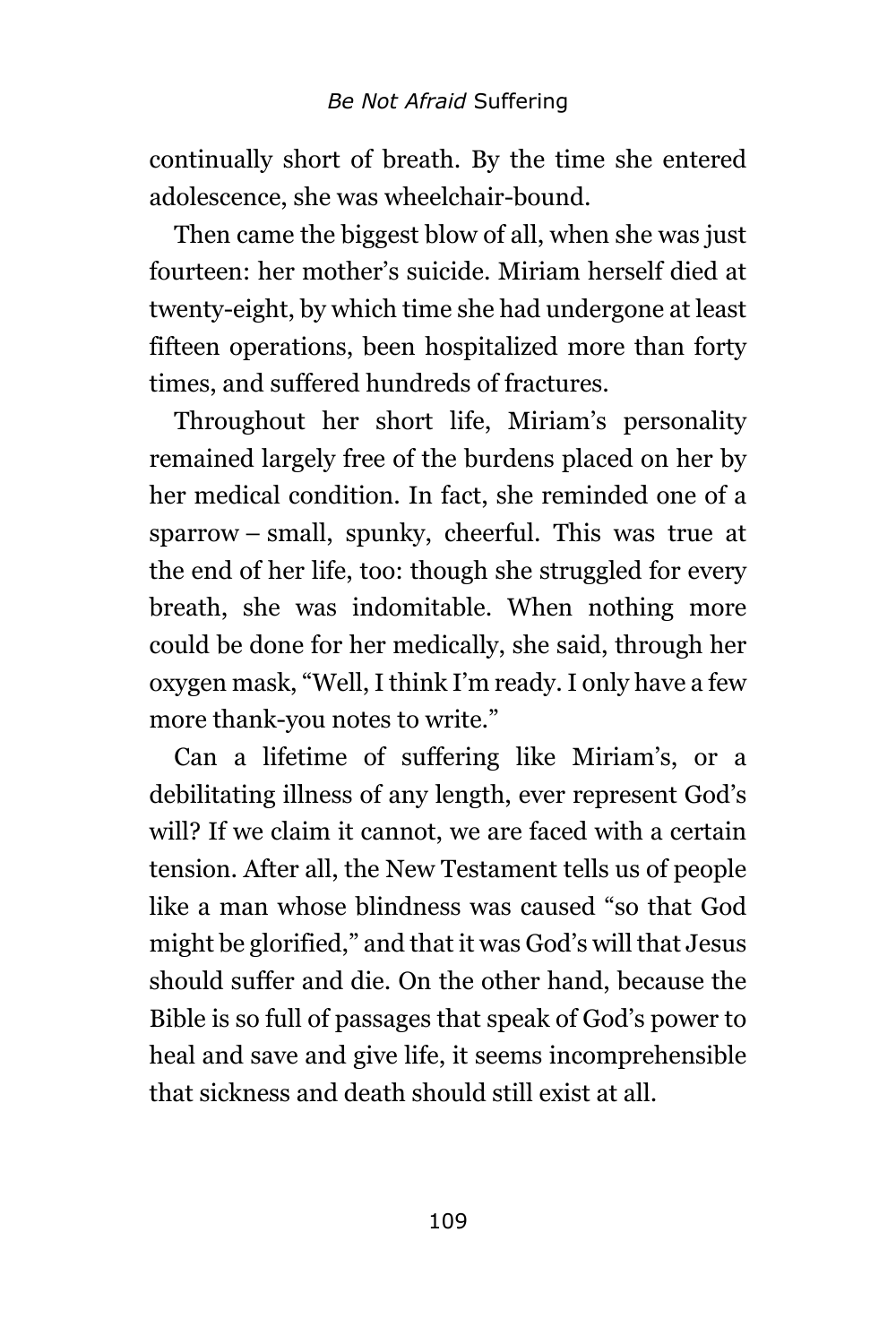### *Be Not Afraid* Suffering

Writer Elisabeth Elliott points out that though we accept these things, at least on a certain level, as part of life, we find them harder to accept when they "strike down a child, an 'innocent' adult, or someone else whose victimhood offends our notions of fairness. And so we rationalize and theologize and try to come up with answers." In my view, this is often a waste of time. Certainly it can be fruitful to explore the meaning of suffering, to grapple with the "big" questions, and to let them deepen us. At the same time, Elliott goes on, there is a price to be paid "every time we satisfy our need to rationalize such things as suffering. Once we think we have unlocked a mystery, we tend to close the books to further study. Unsolved, the problem captivated us with the challenge of discovery; shelved, it loses relevance and meaning."

Referring to the destruction of New York's Twin Towers on September 11, 2001, author Barbara Kingsolver says:

There are so many answers, and none: It is desperately painful to see people die without having done anything to deserve it, and yet this is how lives end nearly always. We get old or we don't, we get cancer, we starve, we are battered, we get on a plane thinking we're going home but never make it. There are blessings and wonders and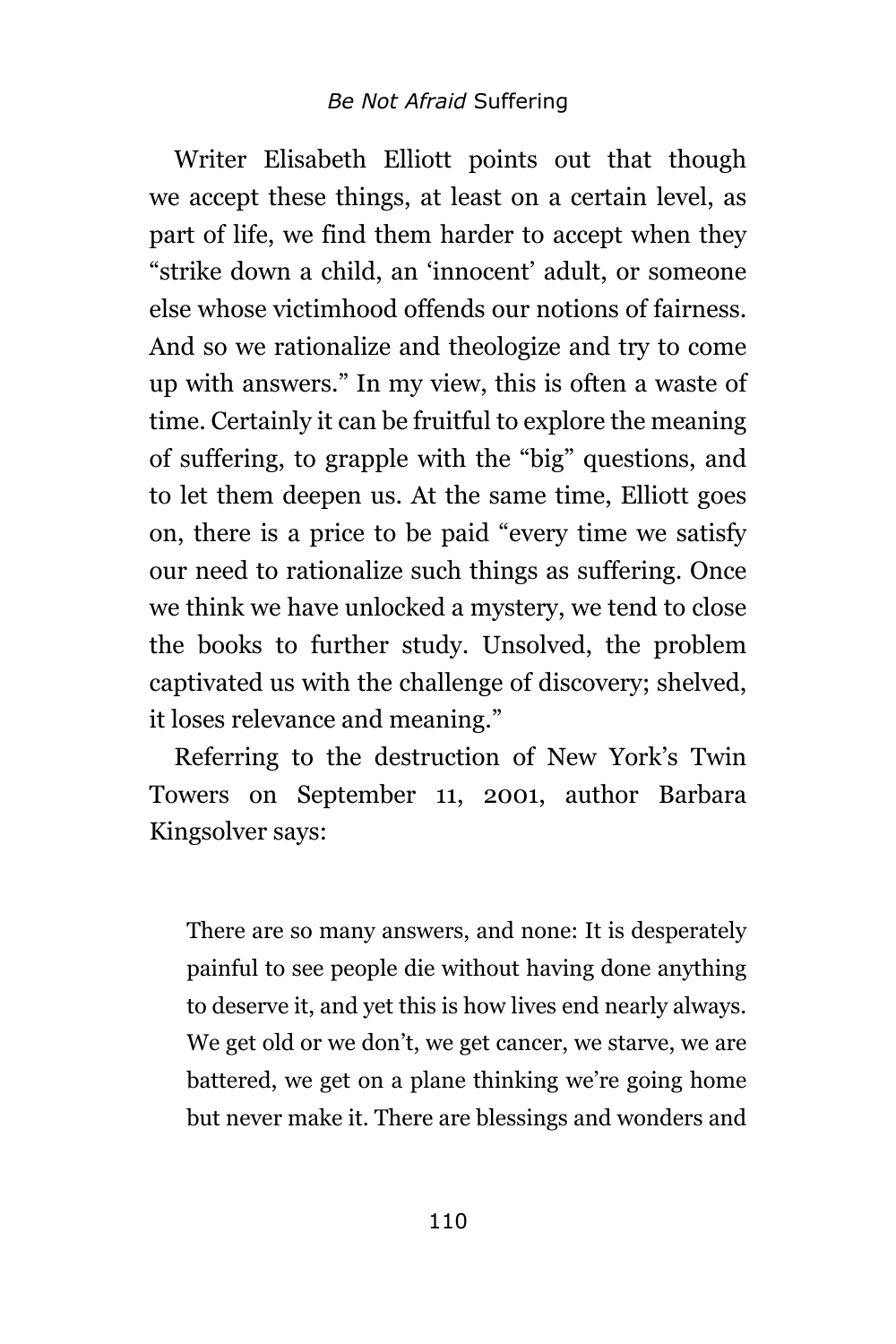## *Be Not Afraid* Suffering

horrific bad luck and no guarantees. We like to pretend life is different from that, more like a game we can actually win with the right strategy, but it isn't.

Speaking of blessings, perhaps one of the greatest is the ability to find meaning in what appears to be meaningless suffering. I say "meaningless" because as long as pain serves an obvious purpose – the pangs of childbirth, the soreness of exercise, or the surgeon's scalpel –we are content to accept it. But when we cannot see a rhyme or reason to it, most of us will react like a cat on an operating table, which (as C. S. Lewis points out) cannot possibly know the difference between a vet and a vivisector, and will therefore scratch and bite the first just as vigorously as the second.

It is all the more remarkable, then, to discover someone like Alexander Solzhenitsyn, who not only submitted humbly to hardships he could not understand, but also let them change him. A famous survivor of Siberia's worst labor camps, Solzhenitsyn struggled for years to make sense of his imprisonment. If the state of his confinement was really a matter of fate, and indicated that he was evil, he reasoned, it should be easy enough to accept it. But then what about those who received even crueler punishments than imprisonment, those who were shot or burned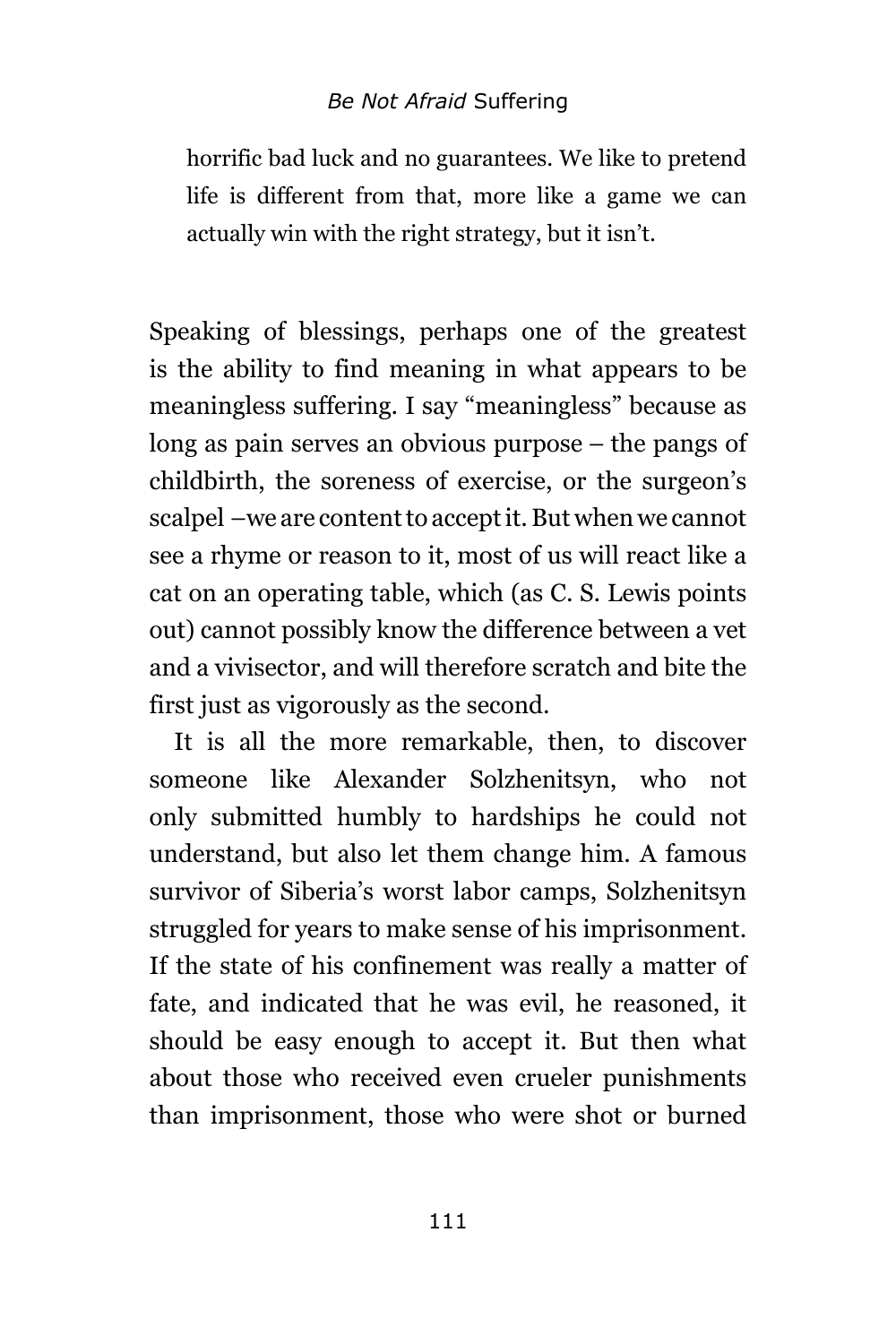at the stake? Were they some sort of super-evildoers? And yet, he noted, it is always the innocent who seem to be punished most zealously. What does that say about those who torture them? Why do they prosper, instead of the good?

In agonizing over these questions at length, however, Solzhenitsyn stopped tangling himself up (as he put it) in the riddle of suffering, and began to make peace with the fact that whether or not he understood it, it would still exist. And with this acceptance came a new insight:

From then on I felt that the solution to suffering is this: that the meaning of earthly existence lies not, as we have grown used to thinking, in prospering, but in the development of the soul. From that point of view our torturers have been punished most horribly of all: they are turning into swine; they are departing downward from humanity. From that point of view punishment is inflicted on those whose development…holds out hope.

Looking back, I saw that for my whole conscious life I had not understood either myself or my strivings. What had seemed for so long to be beneficial now turned out in actuality to be fatal, and I had been striving to go in the opposite direction to that which was truly necessary for me. But just as the waves of the sea knock the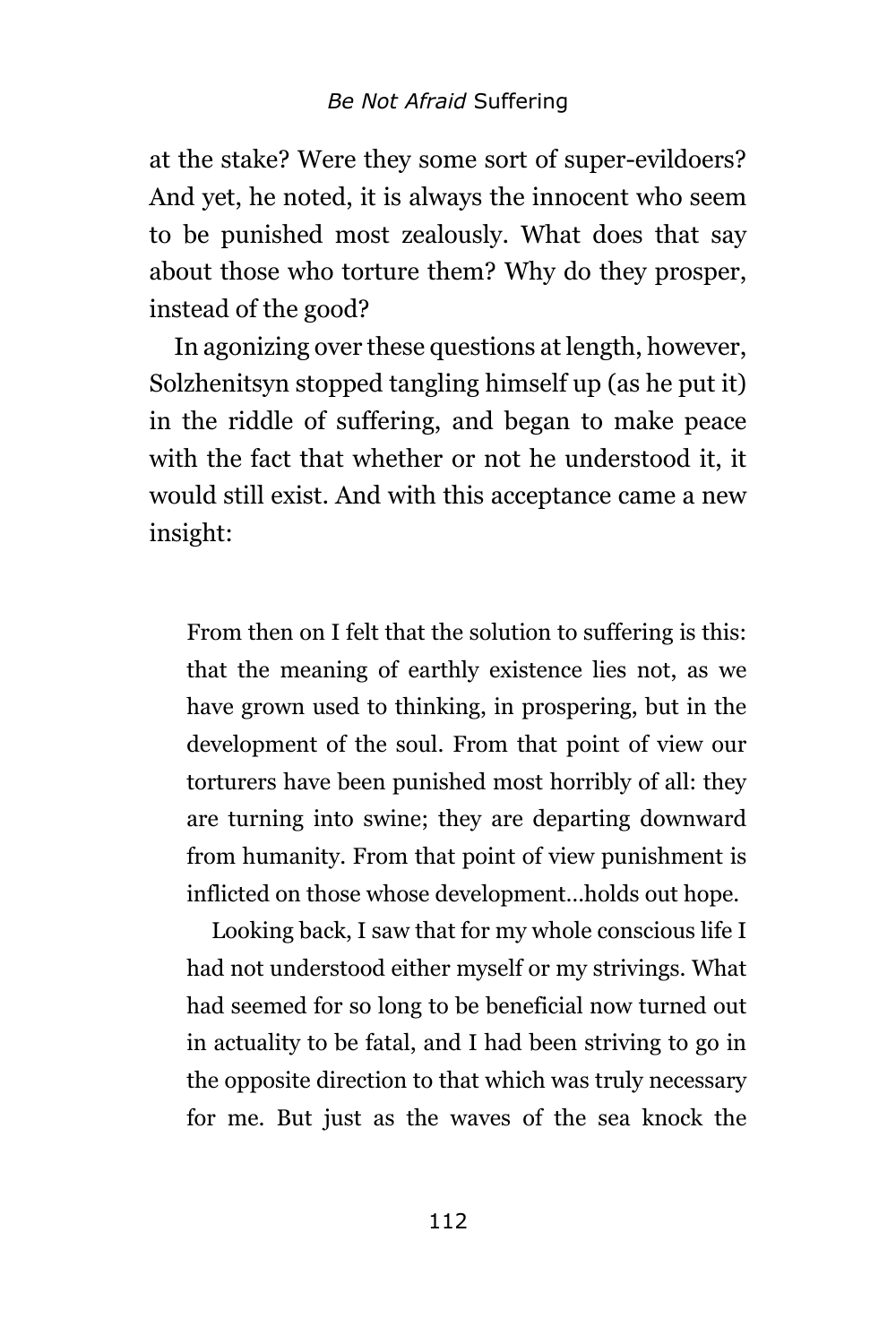## *Be Not Afraid* Suffering

inexperienced swimmer off his feet and keep tossing him back onto the shore, so also was I painfully tossed back on dry land by the blows of misfortune. And it was only because of this that I was able to travel the path which I had always really wanted to travel.

It was granted to me to carry away from my prison years on my bent back, which nearly broke beneath its load, this essential experience: how a human being becomes evil and how good. In the intoxication of youthful successes I had felt myself to be infallible, and I was therefore cruel. In the surfeit of power I was a murderer and an oppressor. In my most evil moments I was convinced that I was doing good, and I was well supplied with systematic arguments. It was only when I lay there on rotting prison straw that I sensed within myself the first stirrings of good.

What does suffering mean for someone who is not granted such a recognition – or who could not accept it, even if he were? Chuck, a fellow pastor, says that for his family and circle of friends, the method of choice was gritting one's teeth and pretending it didn't matter:

I grew up in a typical middle-class home, where the subject of death – like illness, grief, heartache, or other sources of anxiety – was assiduously avoided. It's not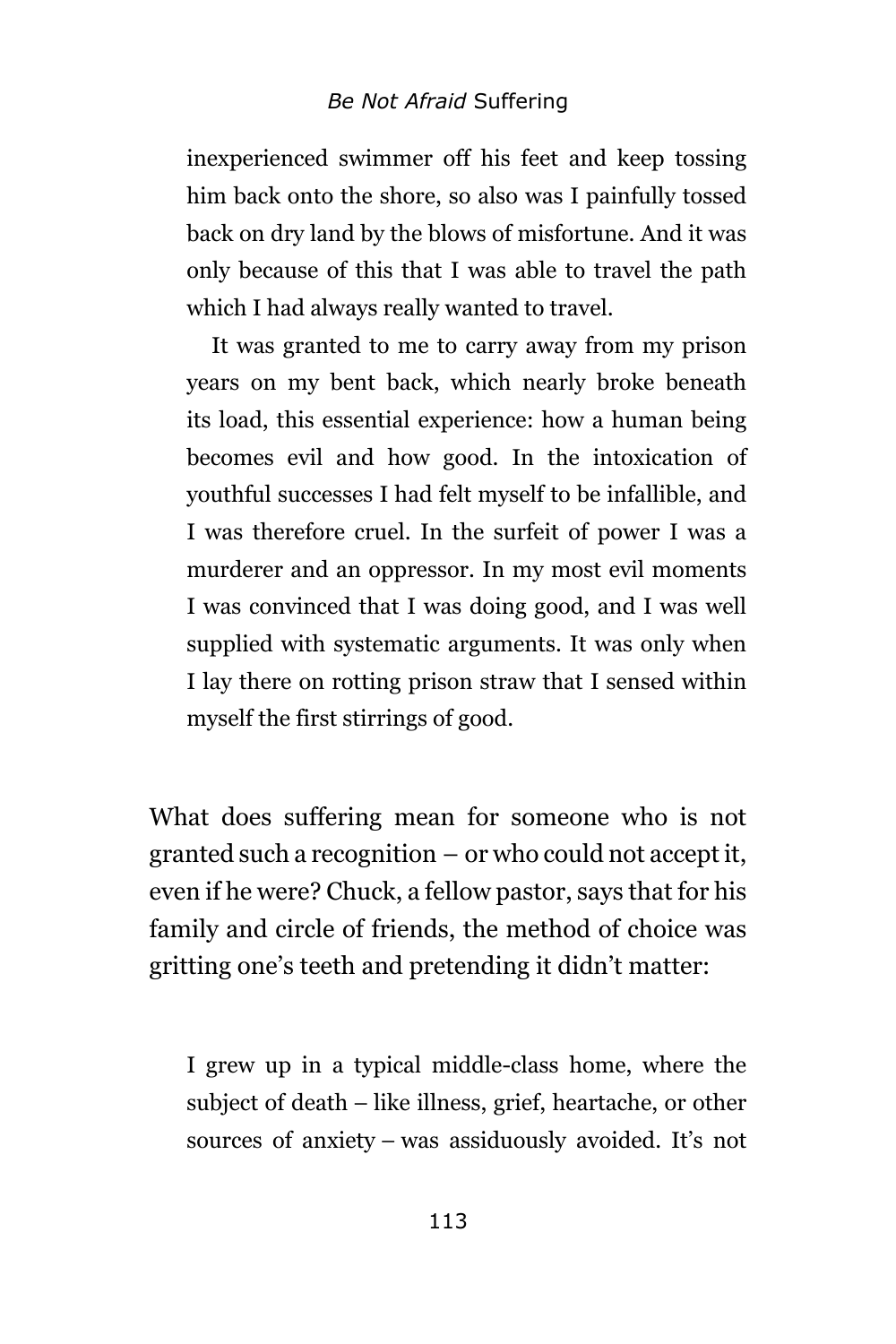that a conscious taboo existed. But "negative" life experiences were rarely, if ever, discussed outside the family. We simply didn't "go there," conversation-wise.

As a working adult, I found the same silence, the same walls carefully constructed around each personal life. When the wife of an engineer at my firm – a kindly man I regarded as a mentor – came down with cancer, he brushed off every expression of sympathy. It seemed as though he was obeying some unspoken code whereby vulnerability is seen as instability, and pain as weakness. Obviously he couldn't afford to be associated with either. He had to remain strong.

I know Ed loved his wife dearly, but to this day I am amazed at the lengths he went to detach himself from her suffering, at least on the job. One day he told me rather matter-of-factly that his wife's tumor had burst; a few days later he walked into the office and announced that his wife had died that morning. I was incredulous that he had come to work – though it's possible there was no one at home for him to talk to. On the other hand, the way he dealt with losing his spouse was hardly out of sync with the way everything else was dealt with in our workaday world. There was never any lack of camaraderie, but it was only a façade. When the chips were down, you kept a lid on things – no matter how much you were hurting.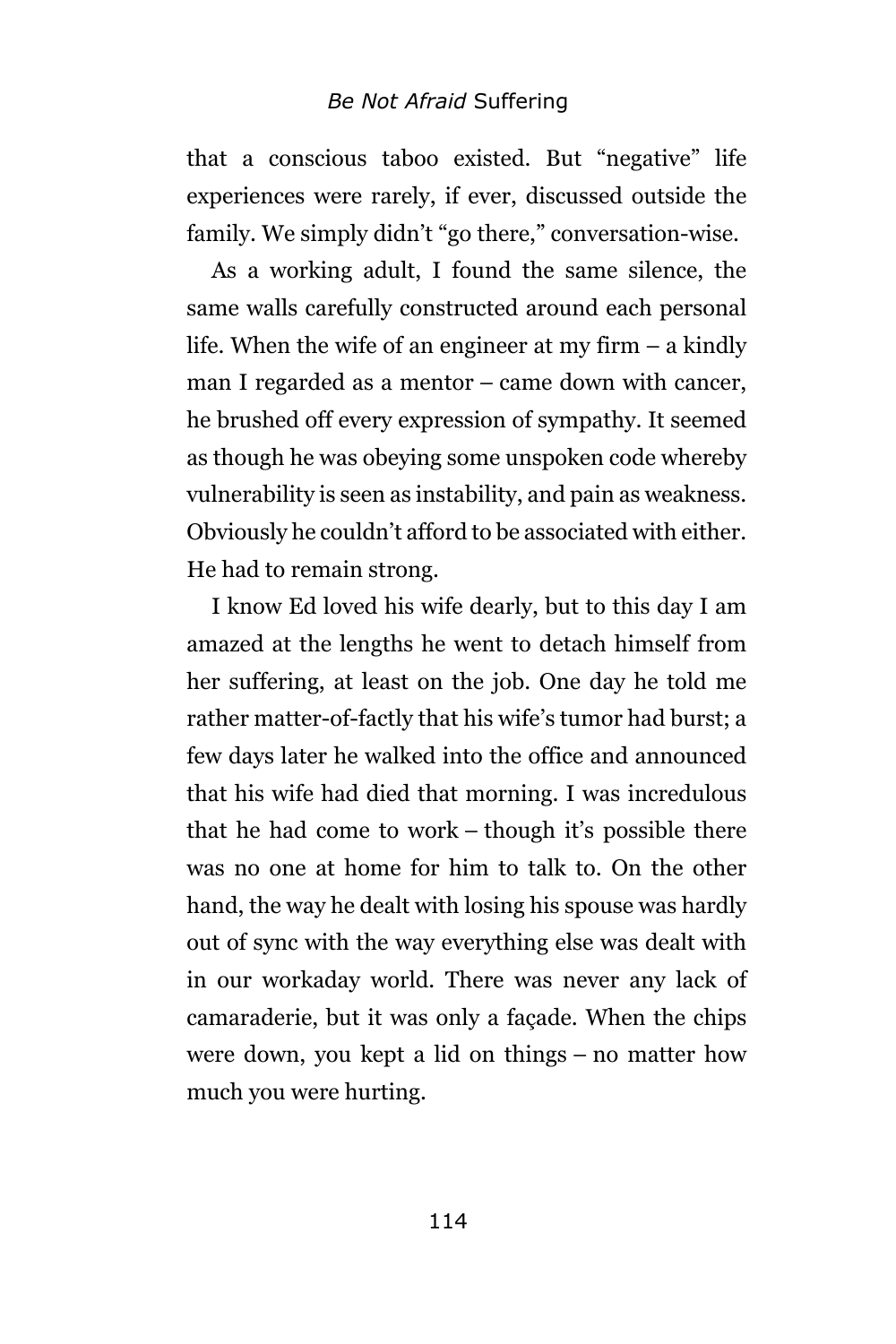For many people, the belief that pain can be overcome by biting your lip and riding out the storm is coupled with the fear that it is the only thing they can do, short of letting down their guard and exposing their true feelings. They refuse to do this, because they feel the mask of invincibility provides at least some protection. But far from shielding them against pain, this mask only hurts them: in hiding their pain from others, it forces them to carry it silently and alone.

Others try to deal with suffering by wishing it away, or pretending it isn't there. But as Fran, who lost a son to cancer, points out, this is strenuous (if not impossible) in the long run:

Suffering cannot be put off forever, and when it comes, there is no way around the pain. Maybe that knowledge only comes with age and experience. But if I ever have to go through it again in my life, I hope I have grasped it. Life is *hard,* and there are some things that hurt – no matter how much you try to smooth them over or make them nicer. You might as well hit suffering head on when it comes your way, because it won't just disappear.

For Fran's husband, who dragged himself through the first months of their son's illness trying to keep a game face, meeting suffering head on entails utmost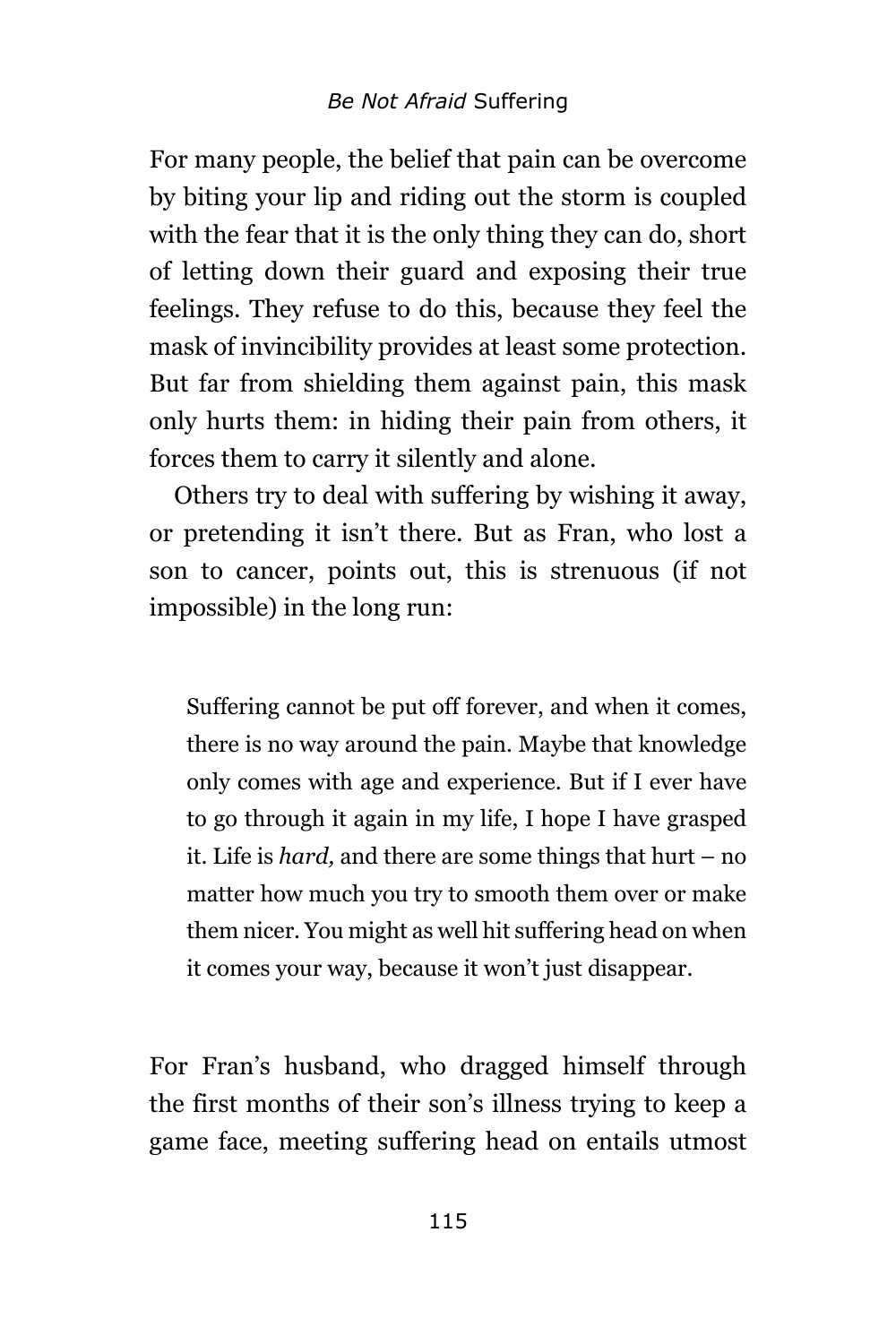#### *Be Not Afraid* Suffering

honesty –and the willingness to open up about one's deepest fears:

I kept my concerns about our son's situation bottled up because I was concerned that my wife wasn't handling things. The fact that I didn't allow her to fully share her worries with me created a lot of tension. She needed someone to confide in, someone who could identify with her fears. She needed me.

Then came a breakthrough, when I finally stopped keeping a wall up between us. I allowed myself to become vulnerable. I realized that drawing into a shell could rip our marriage apart. We both knew of marriages where the pain and struggle that should draw husband and wife closer together actually did the opposite. Couples were driven apart by holding their feelings inside, distancing themselves from one another, and speculating about what the other one thought or felt.

A big part of the challenge was simply dealing with our emotions: the same thing that could make us laugh one day would make us totally fall apart the next. But to admit that you're just a plain, ordinary, weak person, and that you aren't coping, and that it's okay – that is a tremendous relief. If you can do that, you no longer feel the need to deny or suppress your emotions, or to worry if they are abnormal or wrong. If you need to cry, cry.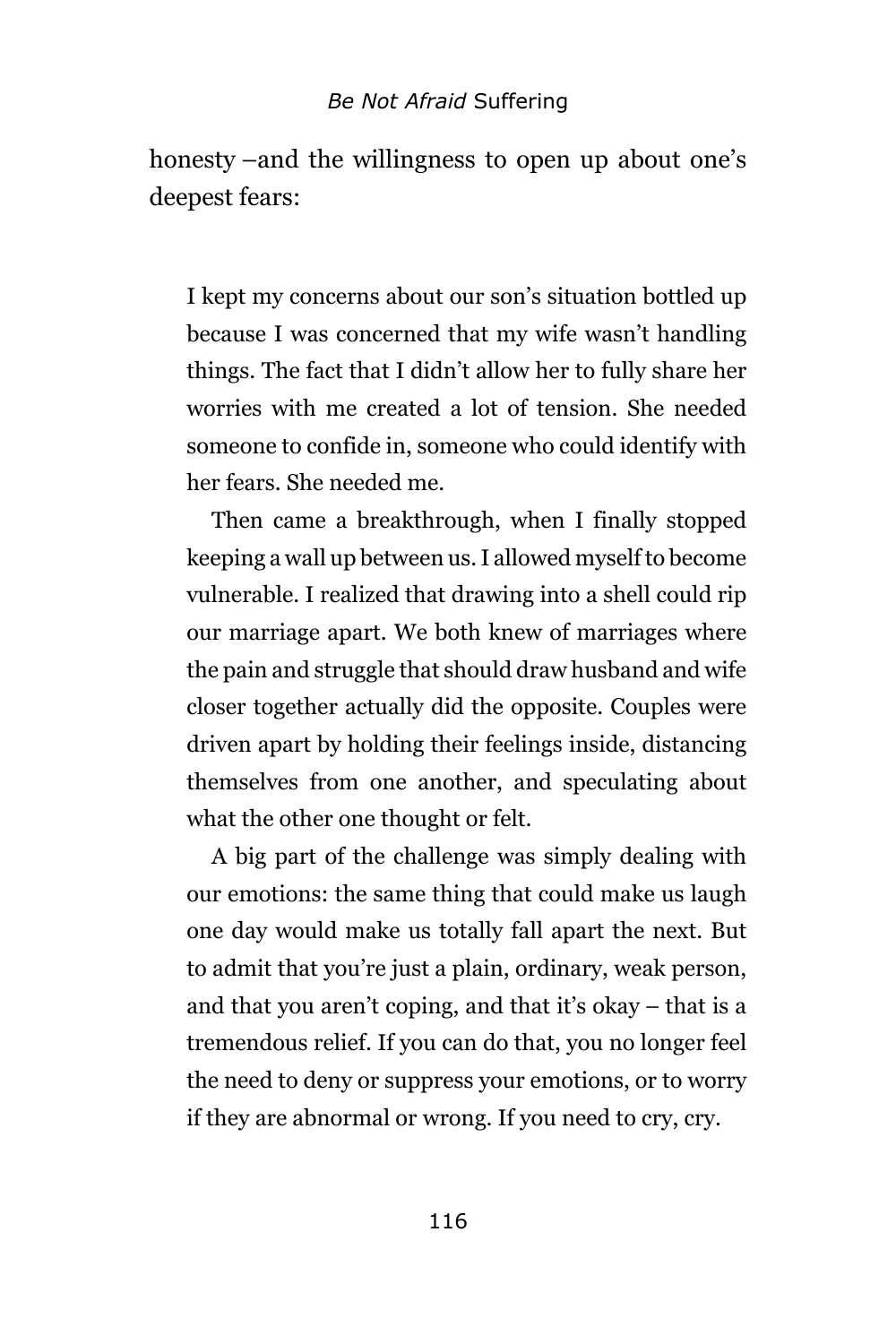#### *Be Not Afraid* Suffering

Once we were able to do this, and to see our stress mirrored in each other, we could share it openly together. We held each other and wept for as long as we needed to. And then we could say, "Well, that's enough for now, let's go on."

In our therapized culture it takes no great leap of faith to believe that "sharing one's pain" like this is the best way to deal with it. But given the number of people I know who have not only coped with enormous suffering in their lives, but come through it stronger than before, I have come to feel that maybe we ought to stop approaching pain as something purely negative. If we allow it, pain can be an occasion for redemption – a crucible of sorts that may refine and renew us. In his novel *Crime and Punishment,* Dostoevsky, no stranger to hardship himself, goes even further, and makes this audacious claim: "You don't believe my words now, but you'll come to it yourself…Suffering is a great thing." Because only someone who has suffered has the right to speak this way, such a statement is best applied to ourselves, not recited to others. In any case, it is rare that someone is given the strength to bear their burdens nobly. Most end up weighed down, if not embittered. All the same, there is a ring of truth to Dostoevsky's words, as the next story shows.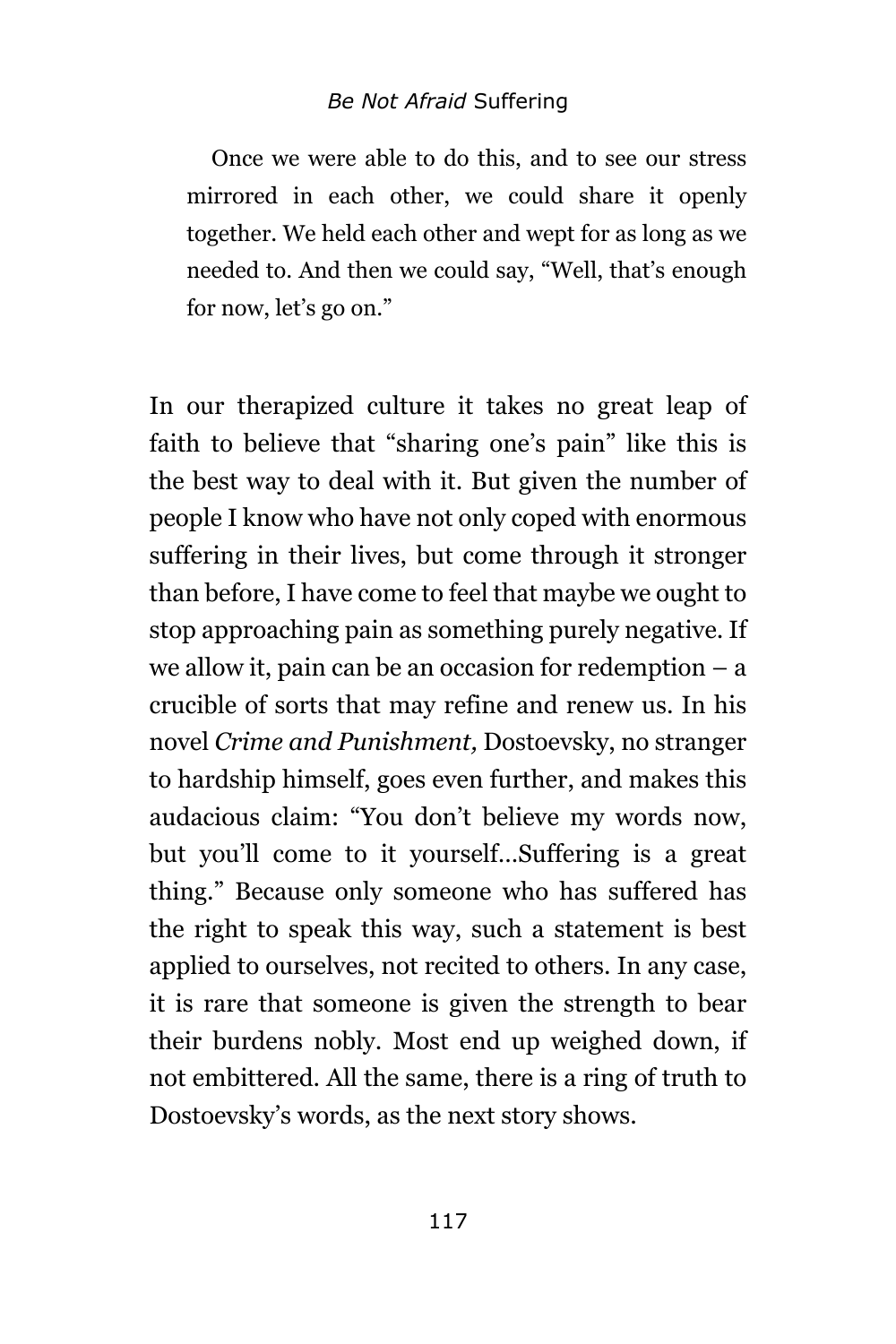Deb grew up in a comfortable home, attended private schools, toured Europe, and vacationed on Martha's Vineyard. After high school, she attended Smith, an exclusive college for women near Boston. But if her childhood was synonymous with privilege, her adult life was not.

At forty-three, Deb, who was by now married with six children, began to experience numbness in her hands and feet. No medical explanation could be found. Not one to complain, she quietly bore the bothersome problem as it slowly worsened. Soon she began to grow weak and unsteady as well. "Mom can't even help me zipper my jacket," her son Tommy told a classmate. Nor was she able to lift a milk carton off the table without great effort, by clasping it with both hands. Still, she bravely insisted on fulfilling her motherly tasks.

Early in 1969 a lump was found in the back of Deb's neck, and she was hospitalized. An emergency operation removed the tumor, but the surgery left her totally paralyzed below the neck. Almost completely helpless, she could communicate only with her eyes.

But where others saw a ruined body as the main outcome of her ordeal, Deb concentrated on the fact that her life had been spared. Adamant that she would learn to become fully functional again, she saw a physical therapist several times a week, and at home she strained daily to re-teach her muscles to do what she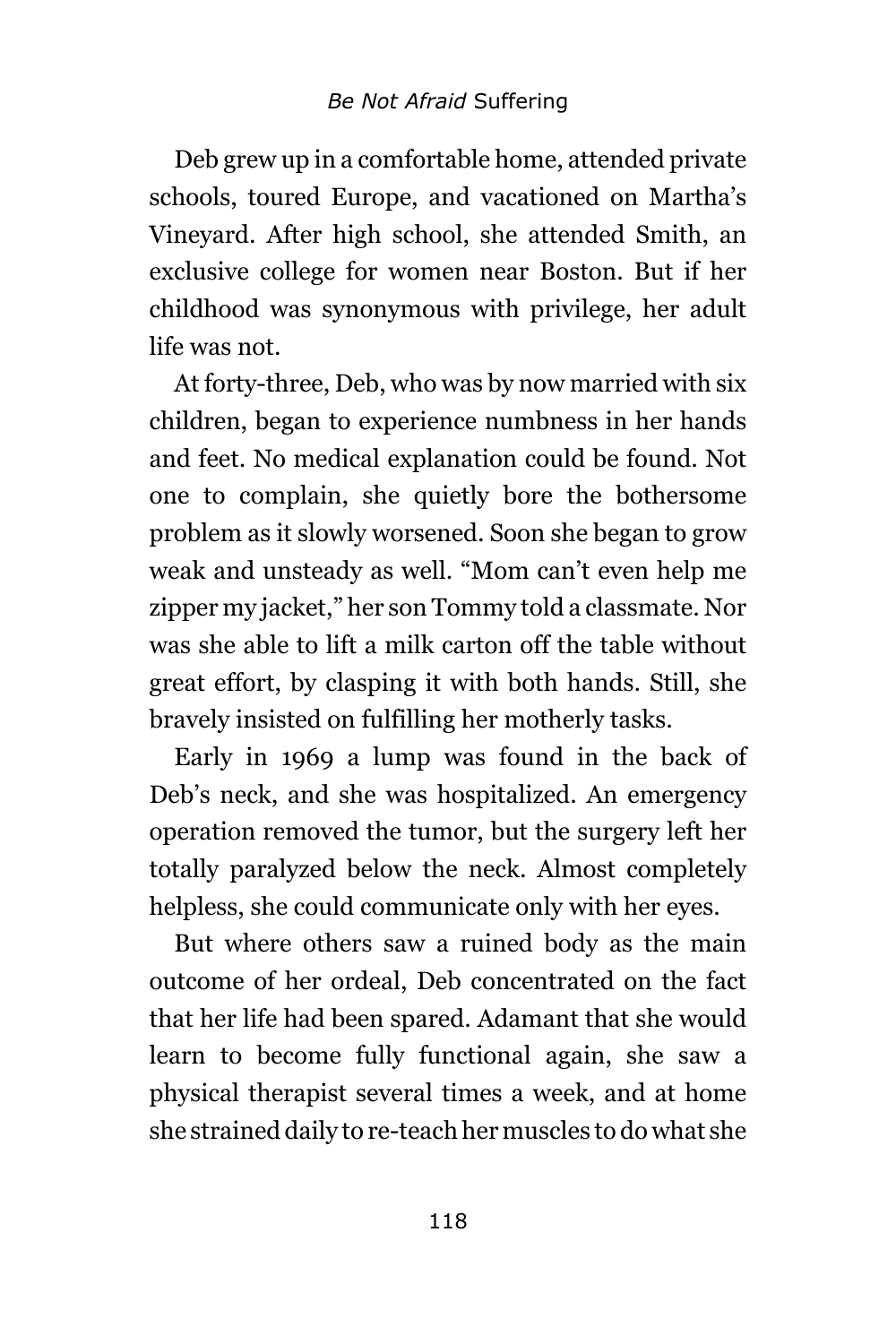wanted them to do. Part of it was her personality – she had always been a fighter – but there was also another incentive for regaining strength and mobility: she was expecting a child.

Six months after her operation, Deb gave birth to a boy. Miraculously, Mark was strong and healthy, despite all his mother had been through in the previous months. Deb, for her part, was too weak to care for him, or even to hold him for any length of time. But she did what little she could: by propping her arms up with pillows, she fed him by tipping his bottle toward him sideways.

When Mark was six weeks old, Deb entered a rehab program to re-learn the daily activities and skills she had taken for granted all her life, but could no longer perform: walking, writing, tying her shoes, buttoning her blouse, combing her hair, cracking an egg. Despite the tremendous efforts she made, her recovery was only partial: walking proved difficult, her hands shook so that her writing scrawled all over the page, and she remained extremely frail.

For the next several years Deb courageously fought her way back toward normalcy, one painful step after the next. Then, almost imperceptibly, she began to lose ground. Surgery was advised, and she underwent two operations, but neither helped in the long run. For the last five years of her life she was confined to a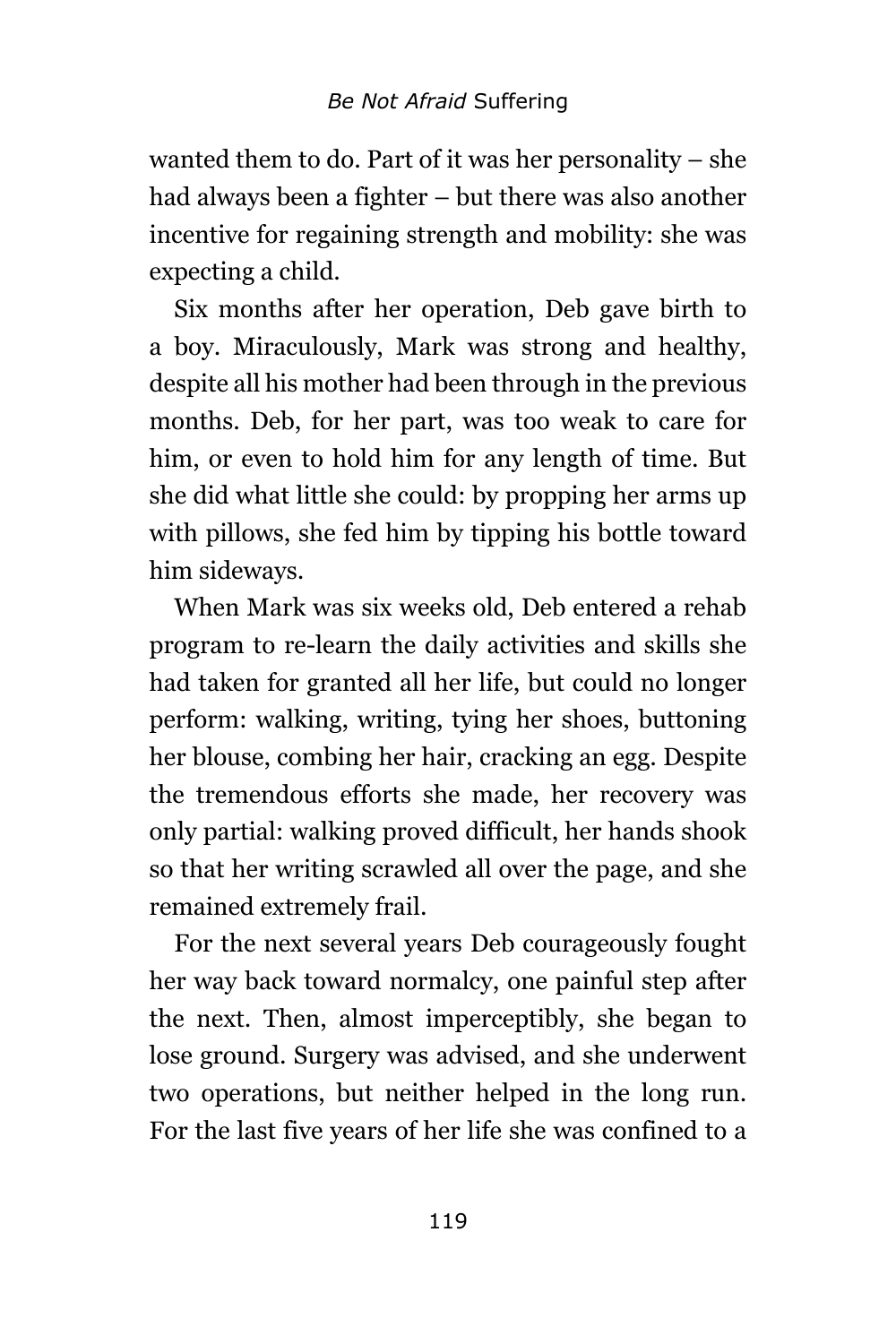reclining wheelchair, her body so weak that she could not support the weight of her own head and arms.

Even then, however, she refused to give up. Debilitated as she was physically, she remained mentally and spiritually alert. Refusing to play the part of a helpless invalid, she insisted instead on contributing something in return for the nursing care she received, and put in several hours a day – until a week before her death in 1982 – proofreading manuscripts for a local publishing house.

Coming from a large family and a close-knit community, Deb enjoyed a security and comfort that many do not have – especially nowadays, when loneliness, neglect, and poverty make untold numbers of the disabled and elderly feel that they are a burden, and the once unthinkable idea of a "right to die" has become an attractive, if morbid, dream for thousands of them.

But quite apart from everything that was done for Deb, there was her own attitude: her resilience in the face of infirmity, her awareness of others who didn't have the care she received, and last but not least, her humble acceptance of her dependence on others – which did not come without struggle.

Deb's view of her suffering is summed up in her reply to a well-meaning visitor who told her, near the end of her life, "If you ask Jesus, he can make you well again."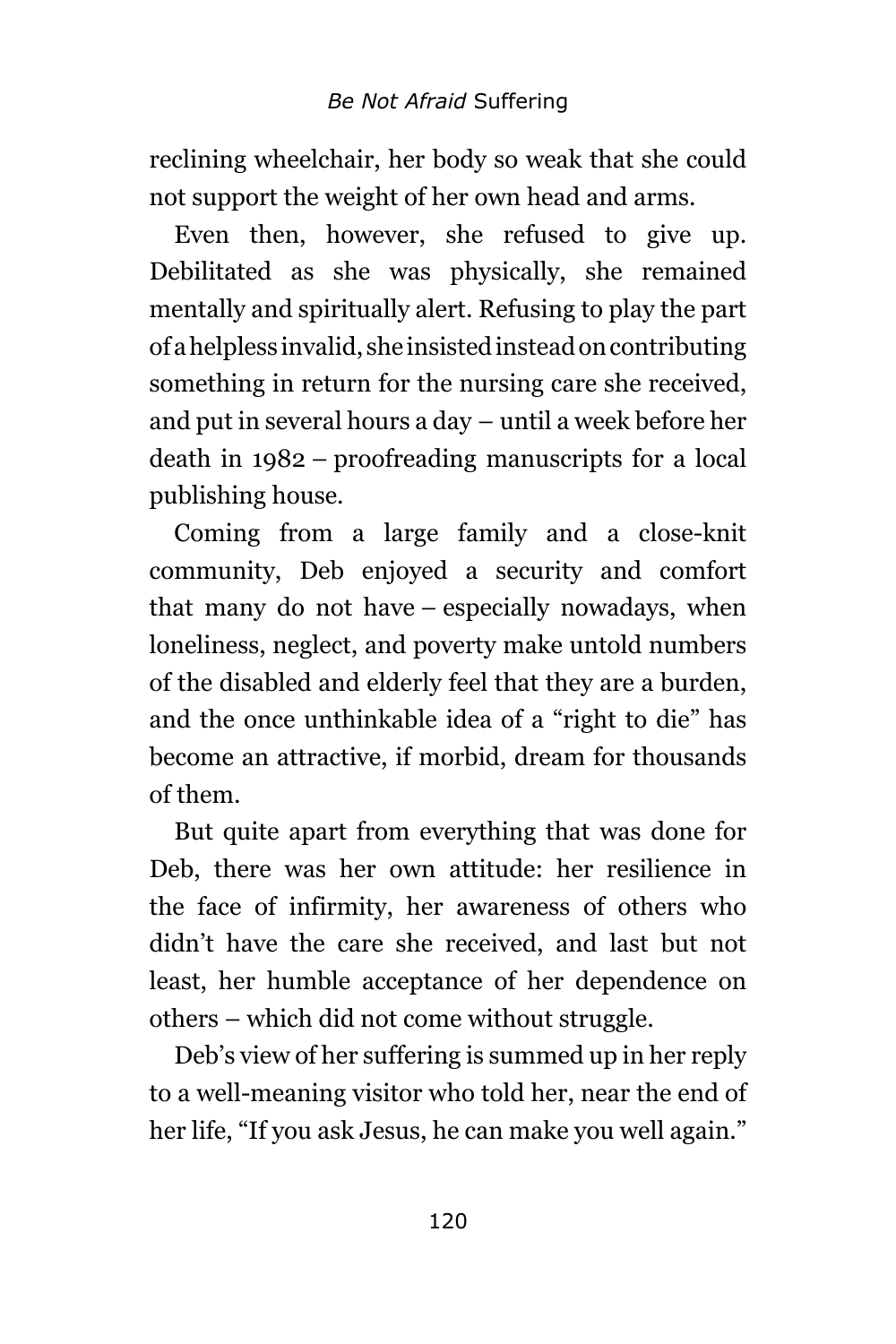"I know," Deb said. "But he has given me something much more wonderful – my family, and the love of brothers and sisters." At her memorial service, her neurosurgeon said that of all his thousands of patients, he felt most privileged to care for Deb. He always felt as if he was ministering to Christ, because Christ lived in her so visibly.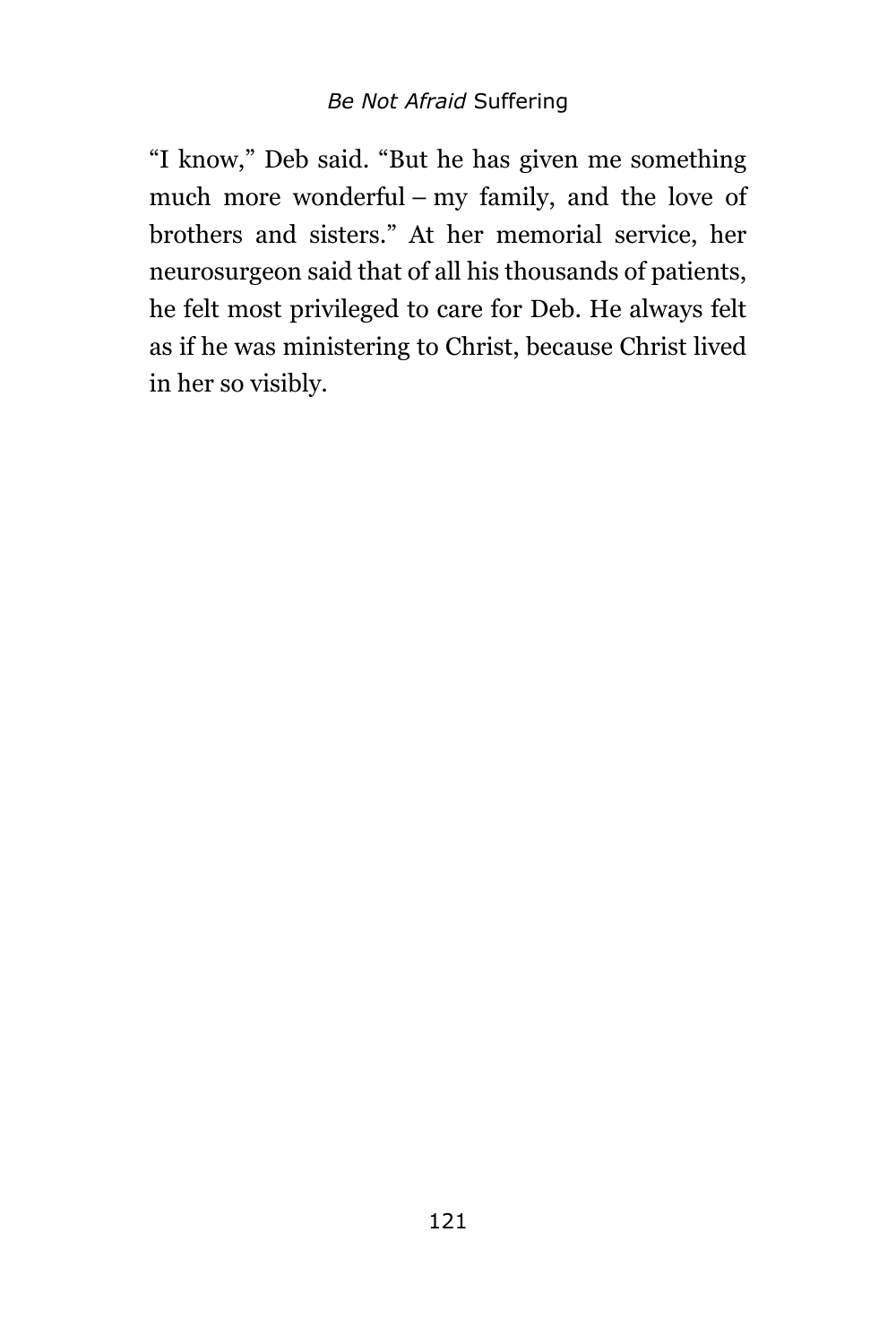# Chapter 13 Faith

Ed was one of a kind  $-$  a single man with a southern drawl, a big heart, and an apartment full of canaries. Formerly an executive for a large Georgia trucking company, he began attending my church when he was already in his fifties. Unpretentious and spontaneous, he had the faith of a child. He was quirky and fun-loving, too, often signing notes and letters with "Edwin Glover Buxton, L.B." – the L.B. meaning "lowly brother."

Ed always said exactly what he thought, when he thought it, and spending time with him meant receiving a running commentary on life – sometimes humorous, sometimes serious, sometimes appropriate, sometimes not. He never married and rarely mentioned his family, yet he loved people, and his apartment was always full of teenagers shooting the breeze and listening to country-western songs like "Achy-Breaky Heart," his favorite.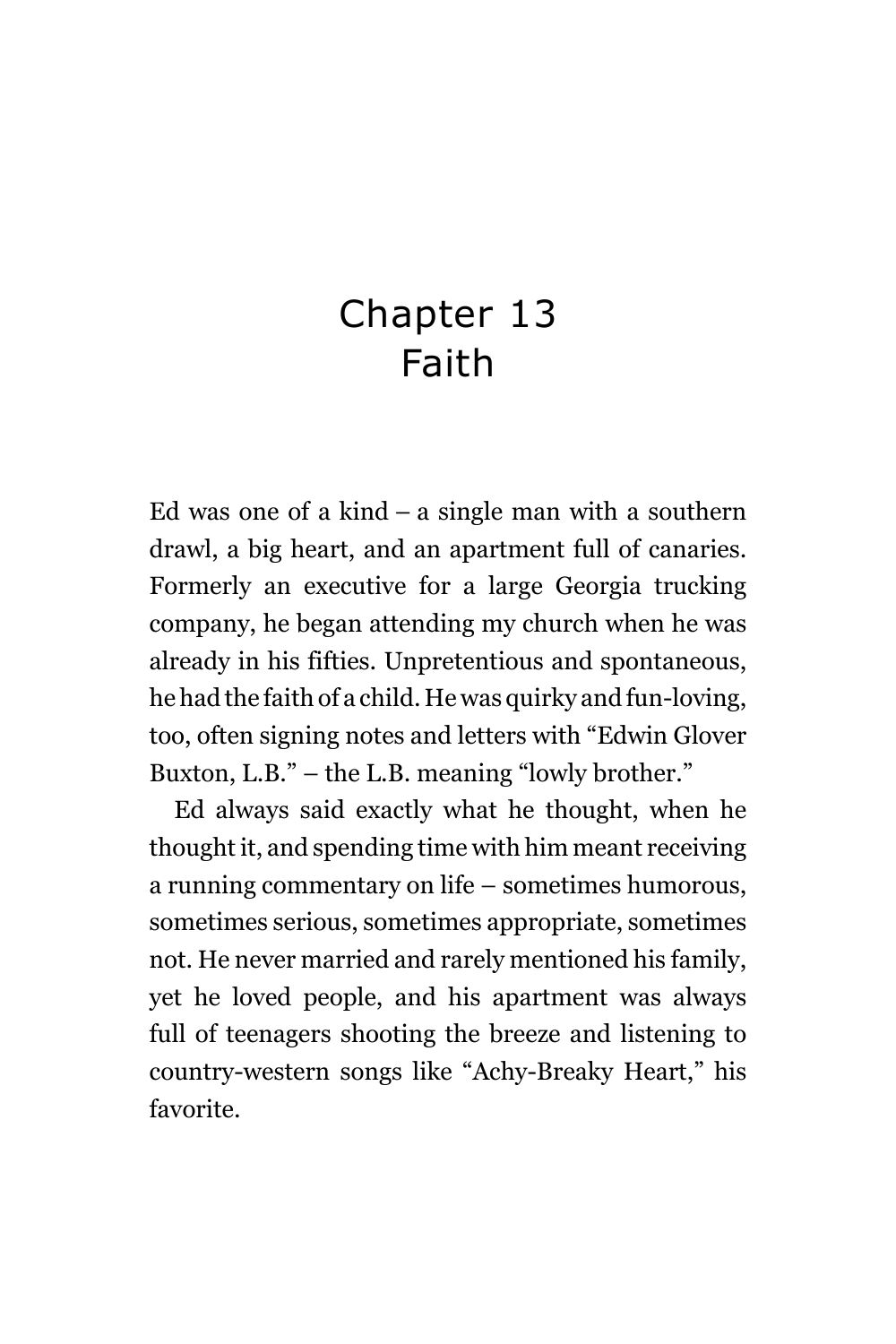## *Be Not Afraid* Faith

Ed suffered from degenerative heart disease for years, and as he grew older, he grew increasingly aware that he could "go" (as he put it) at any time. Once he told a nurse who had come to visit him that he was looking forward to meeting God: "I mean, it will be awesome and fearsome, but God and I know each other. He knows about my sinful past. And, you know, he also knows I'm sorry for it." But he was far from pious. Greg, one of the teens who used to hang around Ed's apartment, says he even wanted his funeral to be fun, and told him that when they carried his casket to the cemetery, they should bump into a few trees on the way, for good measure.

One day Ed asked me to come to his apartment. When I arrived he told me there were several things weighing on him, and that he wanted to unburden his conscience. He had nothing heavy to reveal, but after I listened to him and assured him of God's forgiveness, he embraced me and said that this was one of the most wonderful moments of his life. "Now I can meet eternity with joy."

Ed passed away peacefully a few days later. This note was in his pocket: "Around 7:30 p.m. I was sitting here, about to have supper, and I felt a tremendous sorrow for having offended God and sinned against him, a feeling greater than I have ever had before. It could be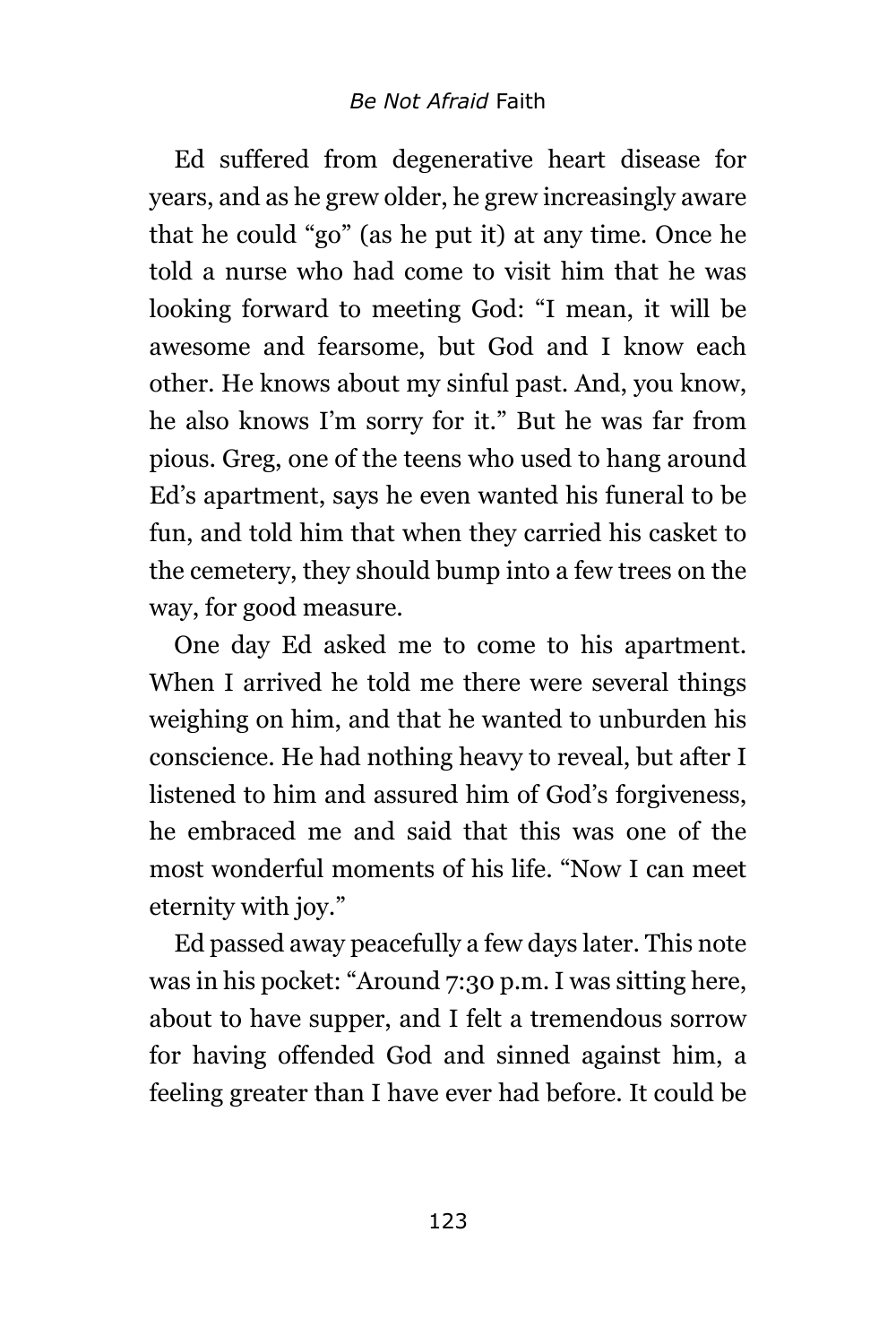that I am approaching eternity, so I wanted people to know about this. – Ed."

I held Ed's memorial service, and during it several people rose to speak about his impact on their lives. The voices came from all corners, from teens to elderly people. But the testimony was the same: because of Ed's sincerity and his lack of religious words, his faith had touched them like that of few others and was instrumental in helping them find a basis for their own faith.

Merrill could not have been more different from Ed in terms of his background and personality. But he was like Ed in the solace he found in his faith.

A fellow pastor who worked with me for two decades, Merrill brought an extensive knowledge of the Old and New Testaments to his calling; in addition, he conducted two choirs, counseled couples and high school students, taught Sunday school, and served the church in many other ways.

One day in 1986, Merrill (then fifty-seven) began to have severe nausea and vomiting. Within a few days he was diagnosed with pancreatic cancer. Visits to several specialists confirmed his worst fears – that neither surgery, radiation, nor chemotherapy would be of help. Remarkably, this didn't depress him in the least, but only emboldened him. He even reassured his wife and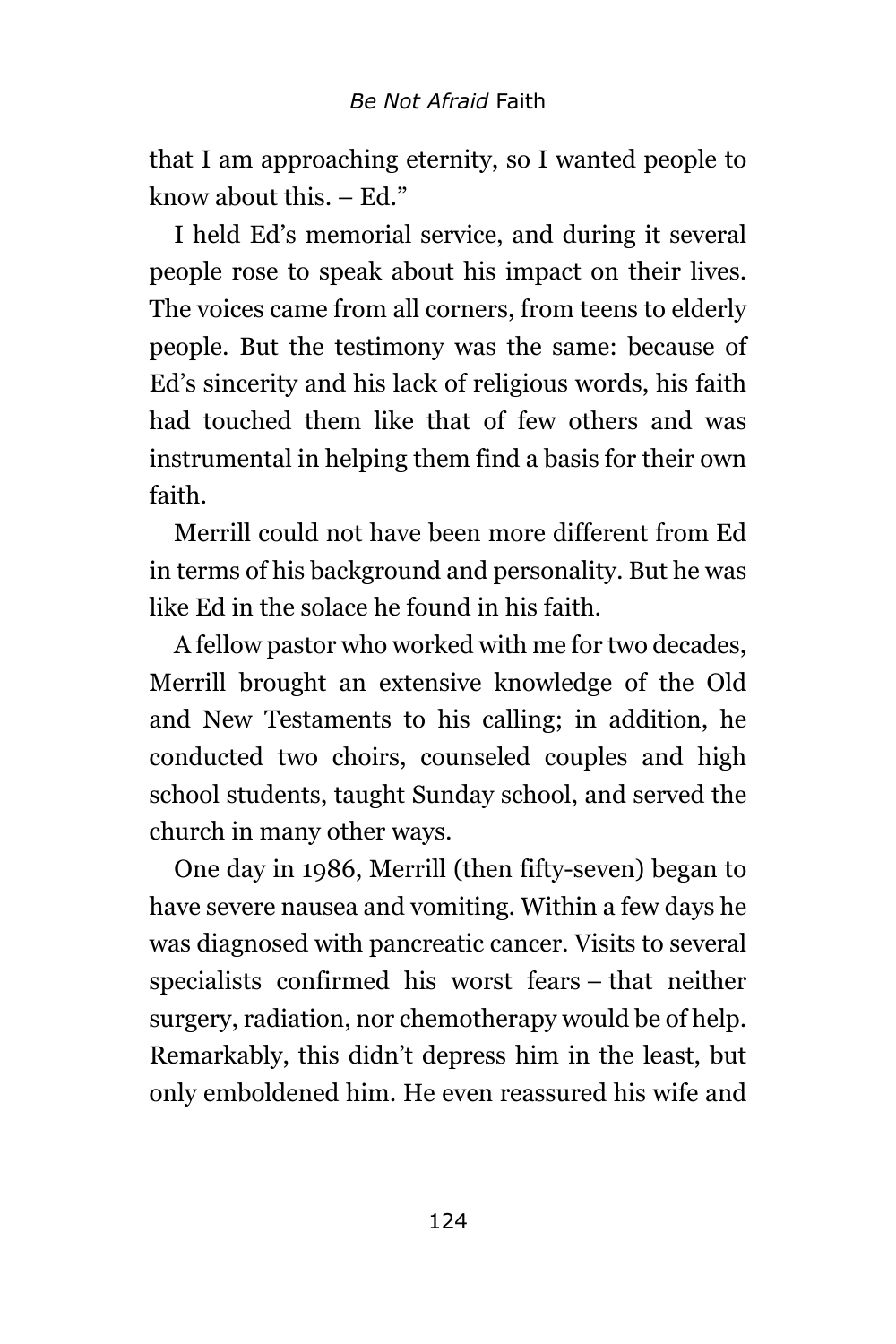children that his illness and certain death were going to bring them closer – not separate or defeat them.

Merrill stood helpless before his disease, medically speaking. But he had faith, and it was unshakable. He wrote at the time:

My future is uncertain. The joy is knowing that it is completely in God's hands. All I have to do is thank him. If I have not much longer to live, then that is God's will and it should mean something. My task is to find out what it means; I have no complaints, only thanks! If it is God's pleasure to give me a chance to start over again, that's wonderful. If it is not his pleasure and he has other tasks for me, I accept that. Faith doesn't depend on me having my way; faith depends on God having his way. This must be my highest joy and delight. Otherwise how can I pray, "Thy will be done"?

About a year before Merrill died, friends sent him information on a homeopathic therapy course available in Mexico. Merrill thanked his friends, and told them that he had "no doubts as to the efficacy of the method…But I have nonetheless decided not to pursue the therapy." He then went on to explain that for him, the joy of being dependent on God outweighed the possible benefits of prolonged life: "My decision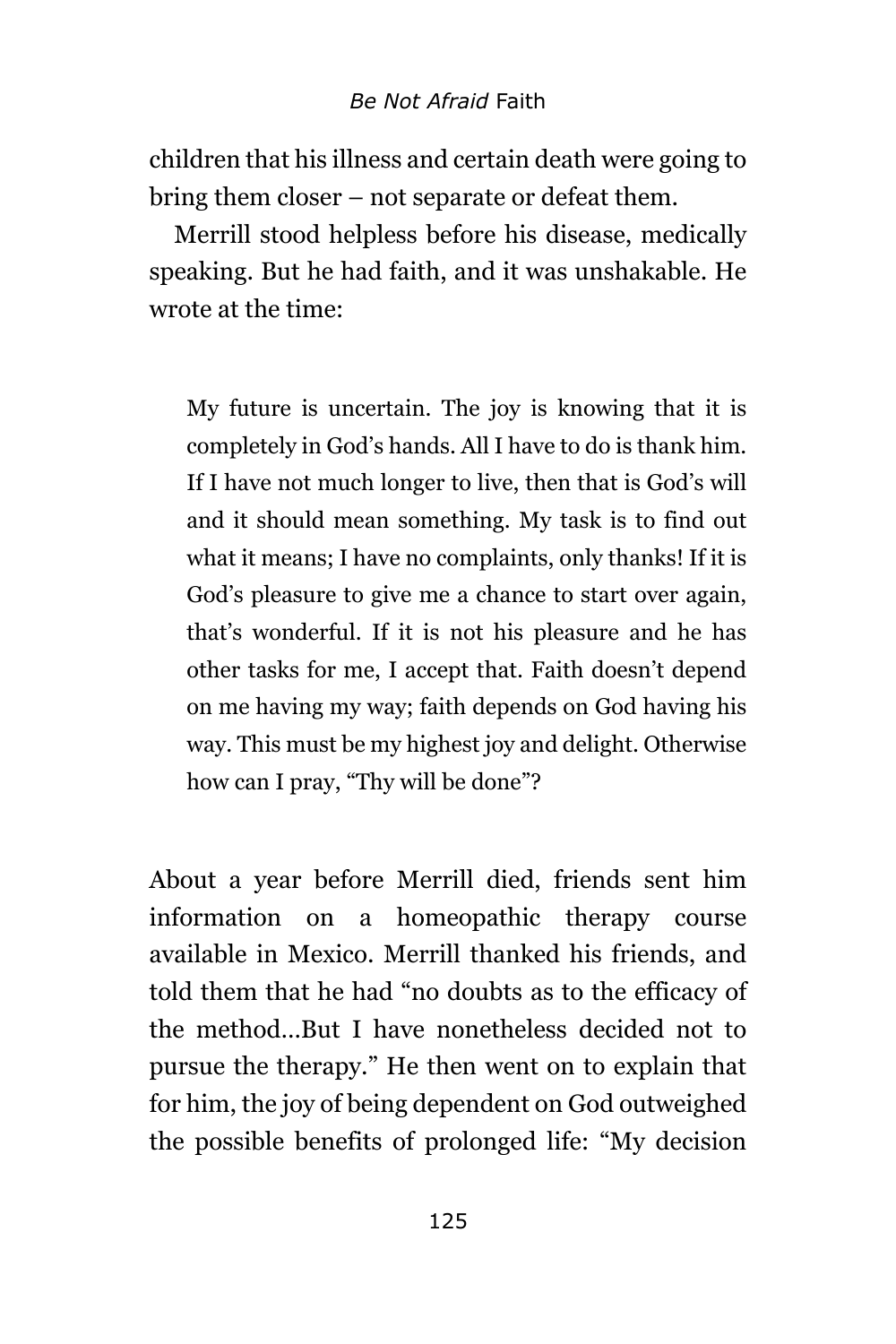may seem mad to you, but I am unalterably firm in it. I joyfully place myself at the mercy of God, and praise him for carrying out his will on my body…"

Admirable as it is, such conviction is not granted to everyone. In fact, there are plenty of people for whom the idea of faith as a weapon against illness is incomprehensible, if not foolhardy. As Merrill would have been the first to point out, such a view doesn't alter God's power or rob him of it. But it does present a challenge. What should one do when a dying person has no belief in redemption or in life after death, and sees no reason to prepare to meet God? What about someone who, like the agnostic eighty-year-old father of a friend, says he can't think of anything more tedious than everlasting life, and mutters about the uselessness of the "F-word," as he calls faith?

As I see it, there is little point in discussing such issues. "Religious" questions tend to divide people just as often as they bring them together, and in any case I feel it is far more important to surround a terminally ill person with compassion than to bring him around to your point of view. Beyond that, there is nothing to stop us from interceding for someone else – whether someone who has lost faith, or someone who never had it. Author Bruce Epperly writes: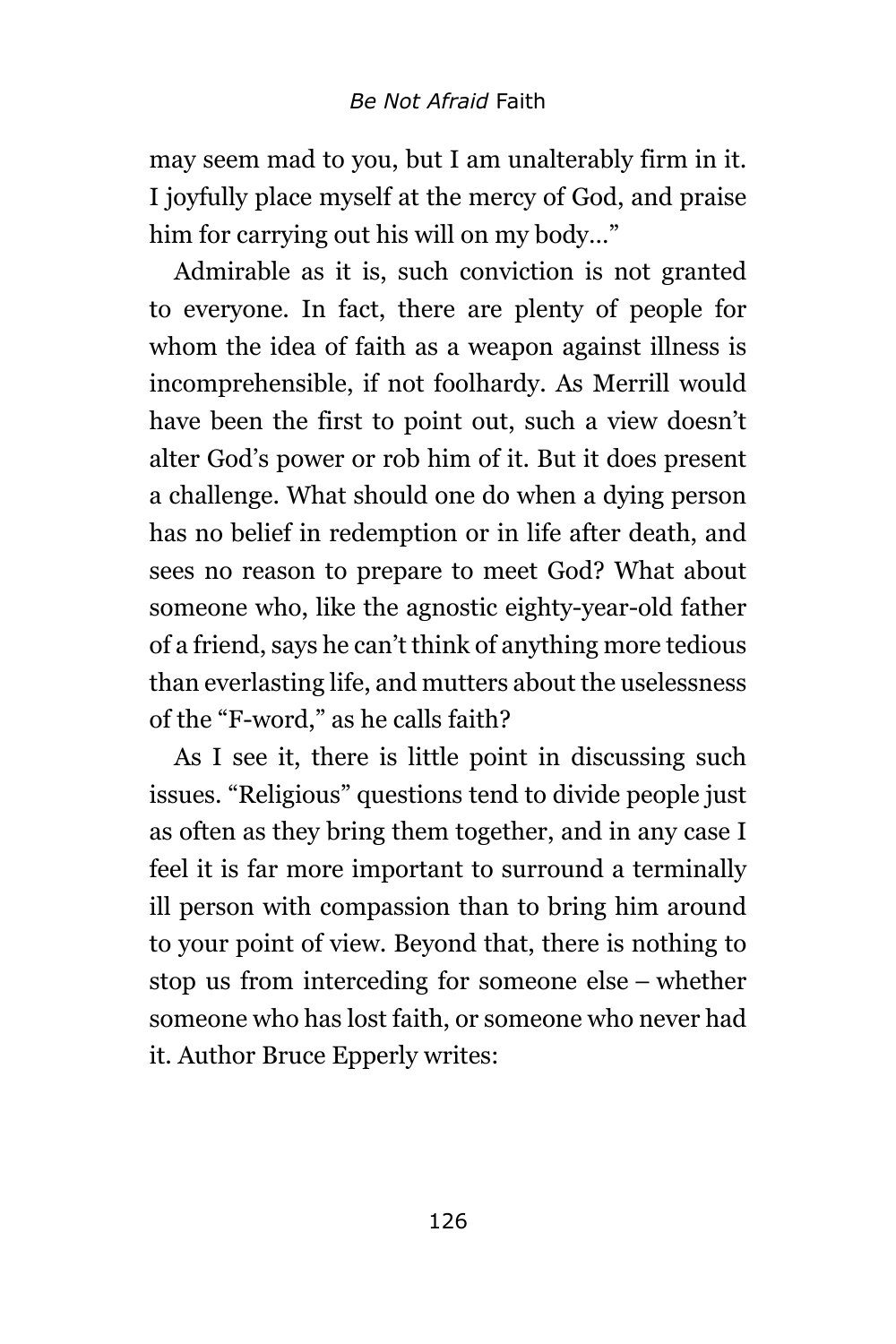## *Be Not Afraid* Faith

When our usual sense of independence and omnipotence crumbles, we must allow others to carry our burdens and shoulder our responsibilities. Sometimes we must even depend upon the generosity and commitment of others for our faith in God…In the gospel story of the paralyzed man, we hear nothing about his faith. We do not even hear the exact nature of his ailment, other than the fact that he had to depend on the efforts of others in order to see Jesus. But we do hear of the great faith of his friends as the catalyst of his healing.

My father used to say that if a loved one lacks hope and faith, have hope and faith for him. *Everyone* goes through periods of spiritual dryness at one time or another, even the most "religious" people. They may feel strong in their beliefs today, but that doesn't mean that they won't be tempted and tested tomorrow.

Mother Teresa of Calcutta, whom the Vatican is currently considering for sainthood, made headlines not long ago when it was revealed that she not only had to struggle to hold onto her faith, but sometimes felt completely bereft. In a recently released letter, she wrote, "I am told God lives in me – and yet the reality of darkness and coldness and emptiness is so great that nothing touches my soul." In another letter she confessed, "I can't tell you how dark it is in my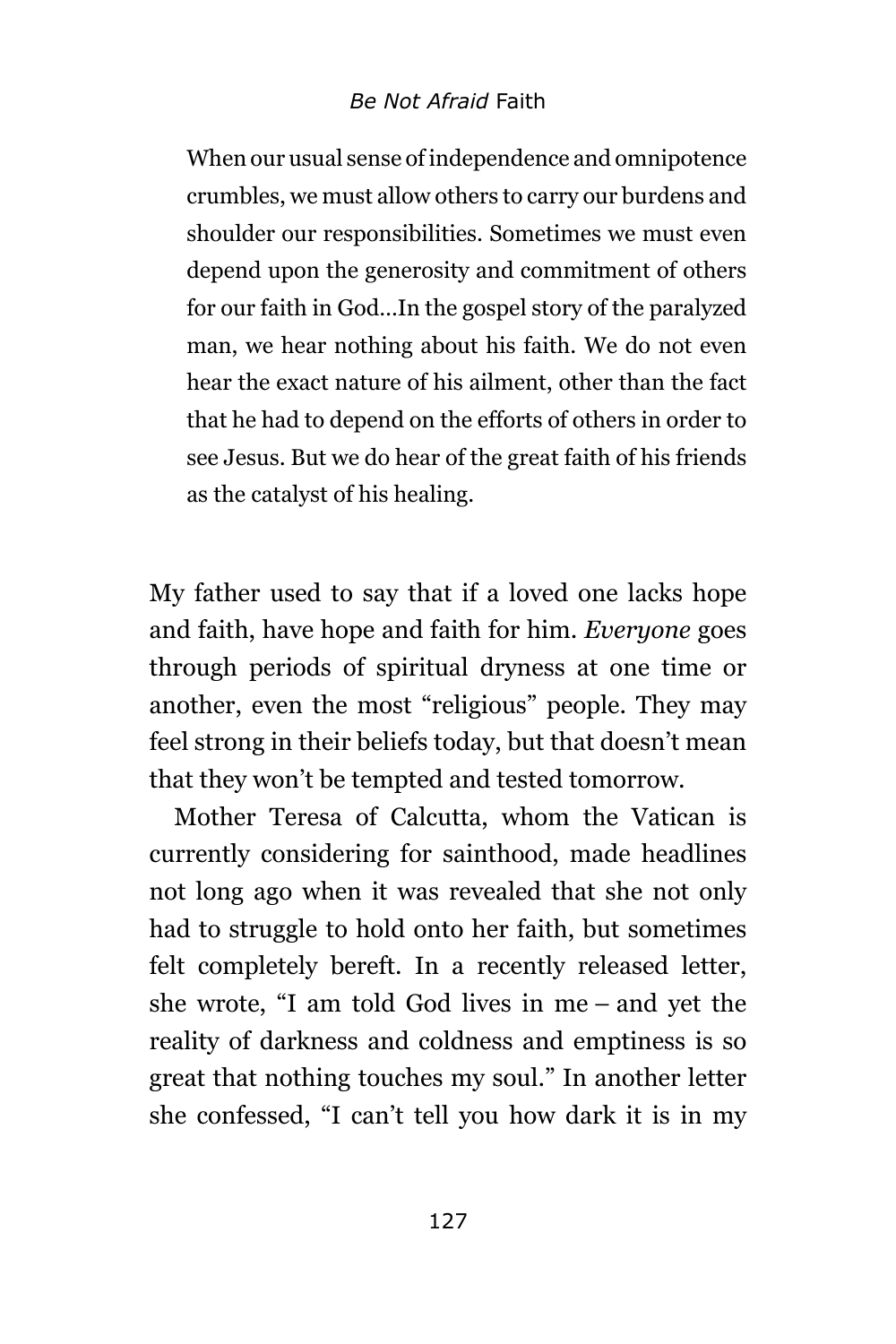soul – how painful, how terrible. I feel like refusing God…I try to raise my thoughts to heaven, but there is such convicting emptiness that those very thoughts return like sharp knives. Love – the word – it brings nothing."

Clearly, faith is not a trust fund that can be drawn on year after year. It is more like an elusive grail that must be sought and re-won again and again. This is especially so during times of illness or death, when uncertainty about the future, separation, loss, and grief bring on unavoidable temptations – and involuntary change.

This should not dishearten or depress us. In my experience, the battle for faith is the battle that gives life meaning, and the more intensely it is fought, the greater its rewards. Without faith, existence becomes a vacuum that is quickly filled by superficiality, conformity, boredom, and even despair. With it comes strength for each new day.

To someone whose view of religion has been colored by conventional church life, this idea – that faith can be a vital life-force, and not just an obligation or a comforting tradition – may seem unlikely. But it is hard to argue with those who have experienced it as such. Malcolm Muggeridge, England's famed agnostic TV commentator, sought faith for most of his life. At one point, while working as a reporter in Africa, he grew so despondent over his failure to find it that one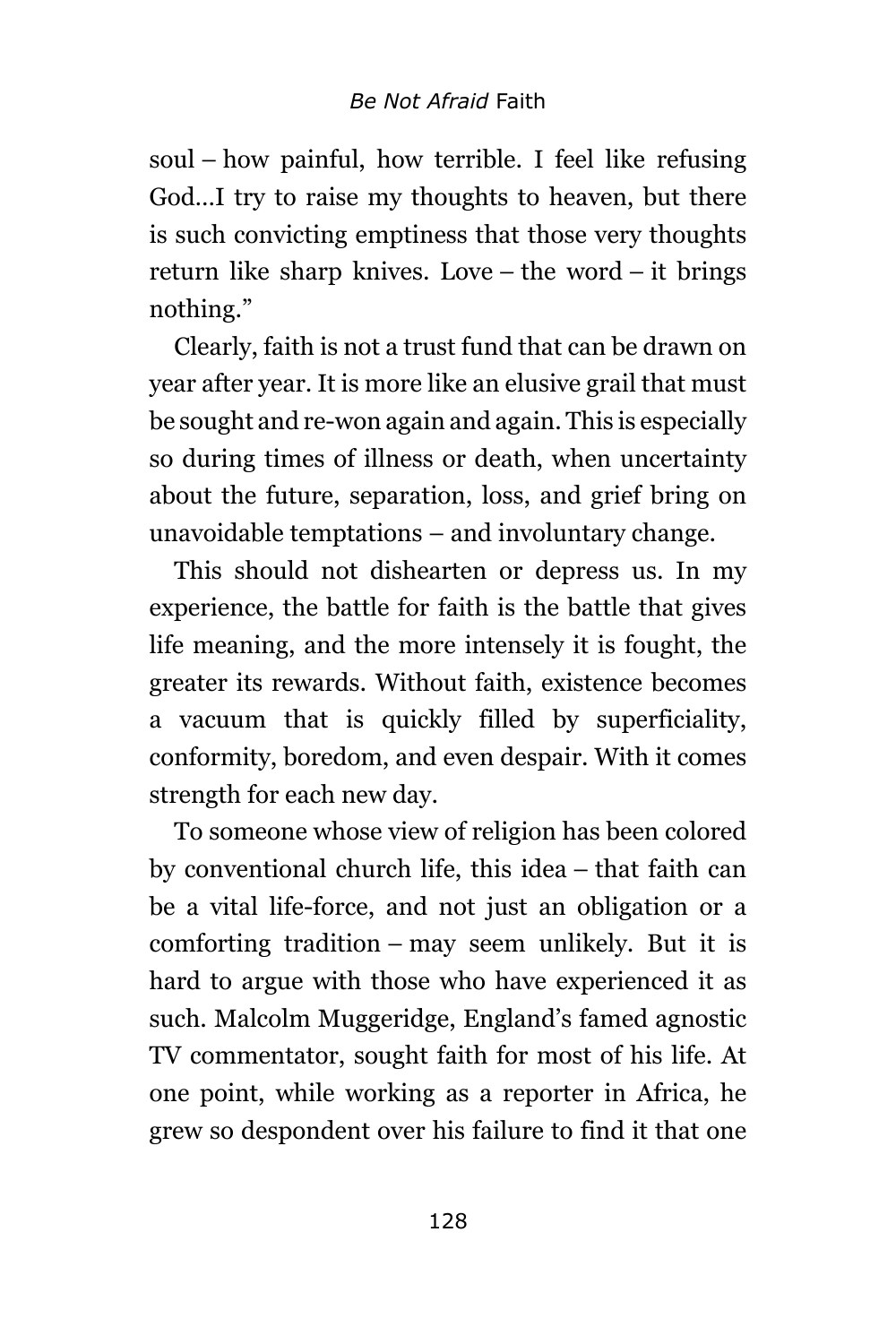## *Be Not Afraid* Faith

night he swam out into the sea, intending to drown himself. But at the last moment something held him back. Somehow, from somewhere deep inside, a new sense of purpose and a new desire to live welled up. Muggeridge later explained:

It is precisely when every earthly hope has been explored and found wanting, when every recourse this world offers, moral as well as material, has been drawn on and expended with no effect…when in the gathering darkness every glimmer of light has finally flickered out – it is then that Christ's hand reaches out, sure and firm.

Kathleen, a retired teacher, found similar strength from her faith as she approached death. Wracked by severe chest pains and shortness of breath, she went downhill gradually, over many weeks. Family members wrung their hands, but she remained calm and reminded them that Christ would not place more on her than she could bear. "He has promised us that," she said emphatically.

For us, as for Kathleen, faith can give more than the hope of a better world on the other side of death. It need not be limited to pie in the sky. By transforming our view of the present world, it can lead us from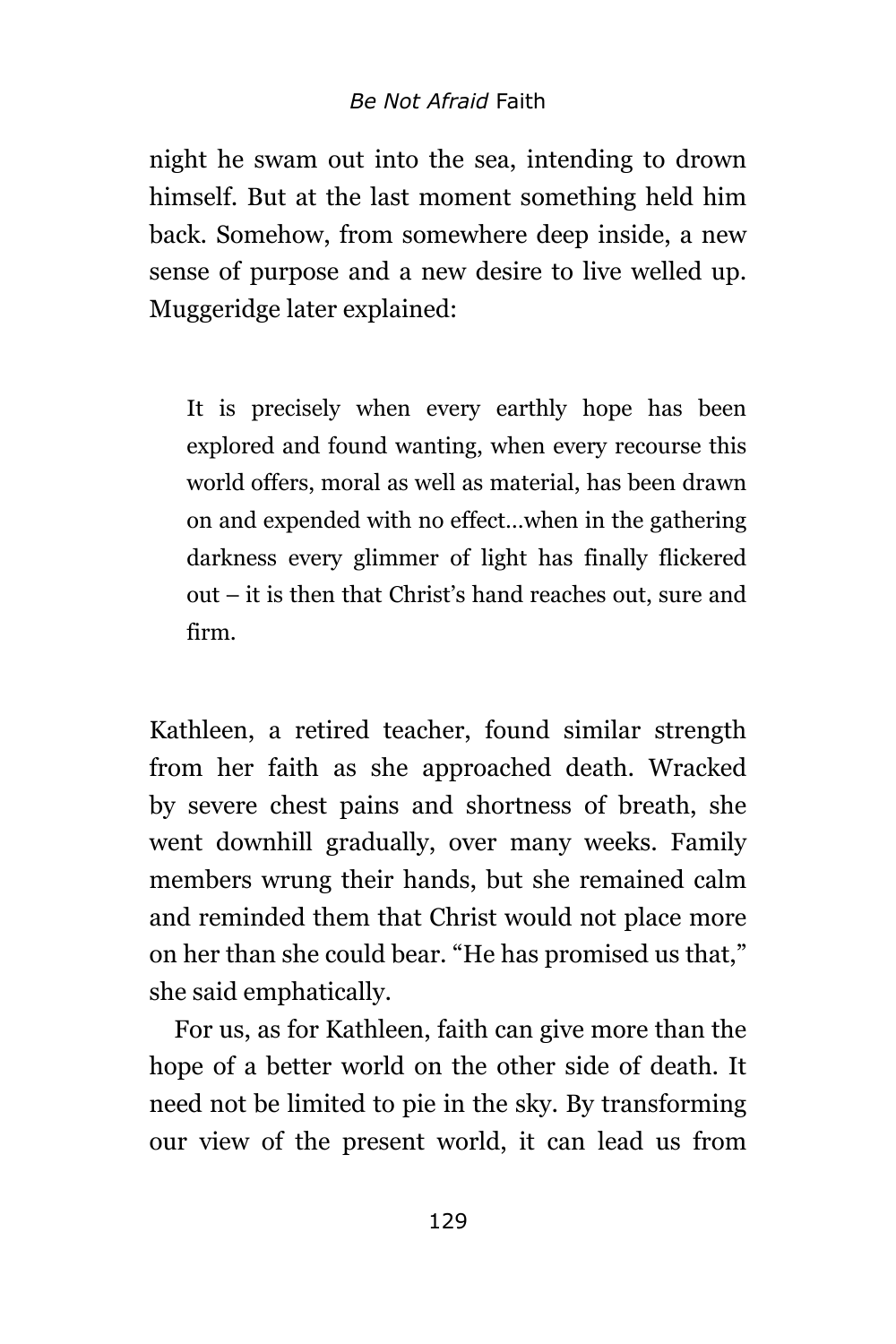desperation to courage, and from resignation to resolve. But this can happen only if we allow it to. To paraphrase Mennonite author Clarence Bauman, faith is useless if it is only a matter of halfheartedly singing old hymns and "perpetuating the hope of apocalyptic bliss beyond this sinful vale of tears." But if faith impels us to invest more heavily in the fullness of life, he says, it will open the door to new possibilities of joy and triumph here, in this world – the present world that God created and loves, and for whom Jesus lived and died.

I experienced this triumph at the death of my uncle Herman. My father's youngest brother, this tall, gaunt man once dreamed of becoming a doctor, until World War II interrupted his studies, and sent him first to Switzerland, then England, then South America, and finally the United States, working as a farmer, a teacher, and a minister. Through it all he smoked compulsively, and by the time he was fifty he had developed emphysema.

In August 1972, at the age of fifty-seven, Herman was diagnosed with advanced lung cancer. During the next four months, he needed oxygen almost continually. At times his suffering was so intense that he longed to die in his sleep. As he told me one morning after a particularly hard night, "It's hard to be suspended between life and death like this." He spoke often of eternity, and wondered what it would be like.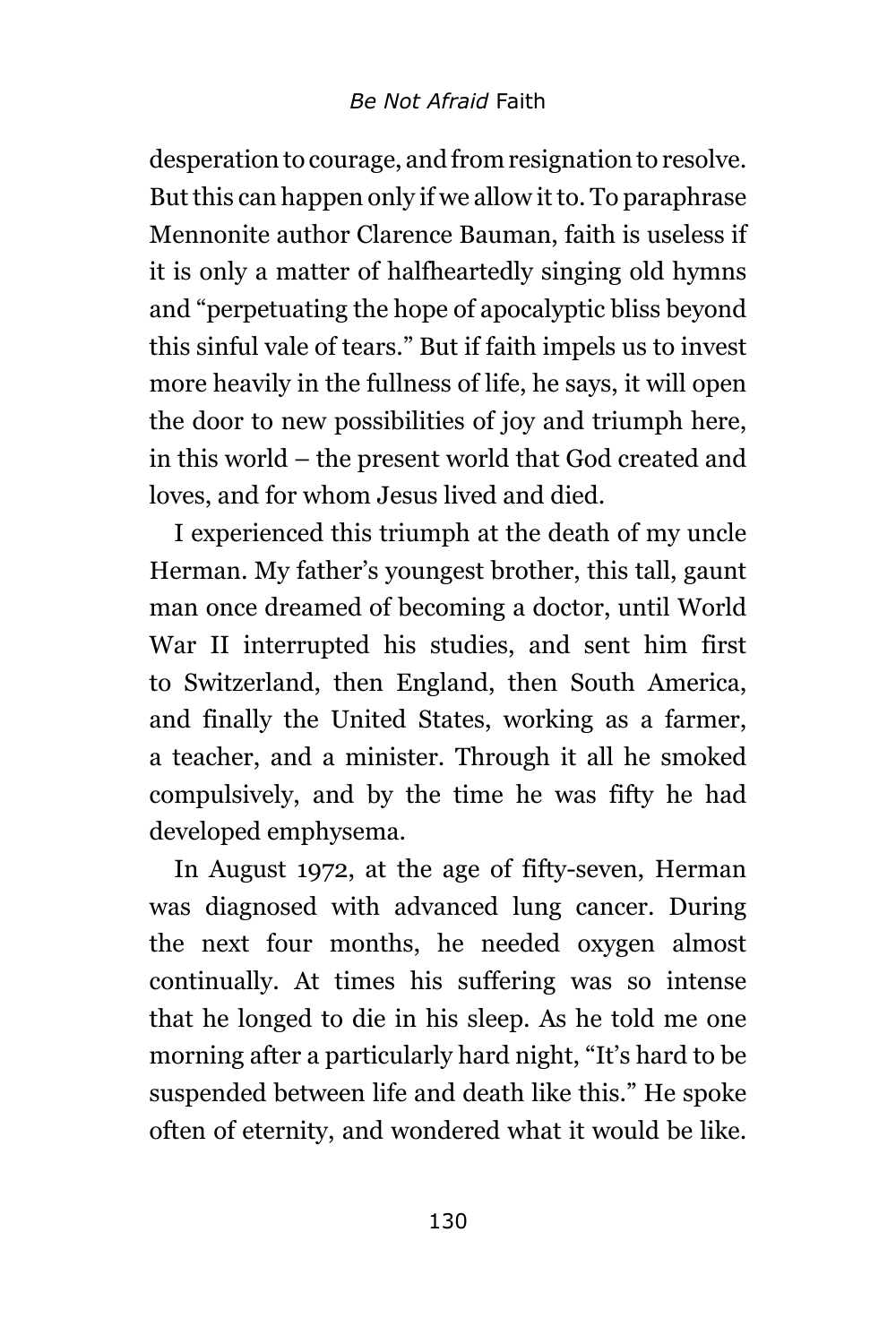Surprisingly, he was nonetheless lively and spirited most of the time.

Looking back, it seems that in being forced by his cancer to take stock of his life, Herman was able to see the pitfalls of complacency with unusual clarity – and to recapture the enthusiasm he was known for in his younger years. And he did not keep the insights this gave him to himself, but challenged everyone he knew to rediscover their own "first love" for God.

A week or so before Christmas, on a Sunday morning, Herman's nurses woke him and gave him a bath. Afterward his wife, Gertrude, joined him in the sitting room. Suddenly, he removed his oxygen mask, and a radiant look of joy and peace transfixed his face. Sensing that the end was near, Gertrude called the rest of the family, including my father and me. Minutes later Herman stretched out both arms, clasped his wife's hands, and looked at her – a last, long, loving look. Then he was gone.

Remembering that morning, my father later said, "There was something victorious in my brother's face, and I believe it was the joy of accepting God's will and knowing that it was God's hour for him." I myself have never seen anyone face death so confidently.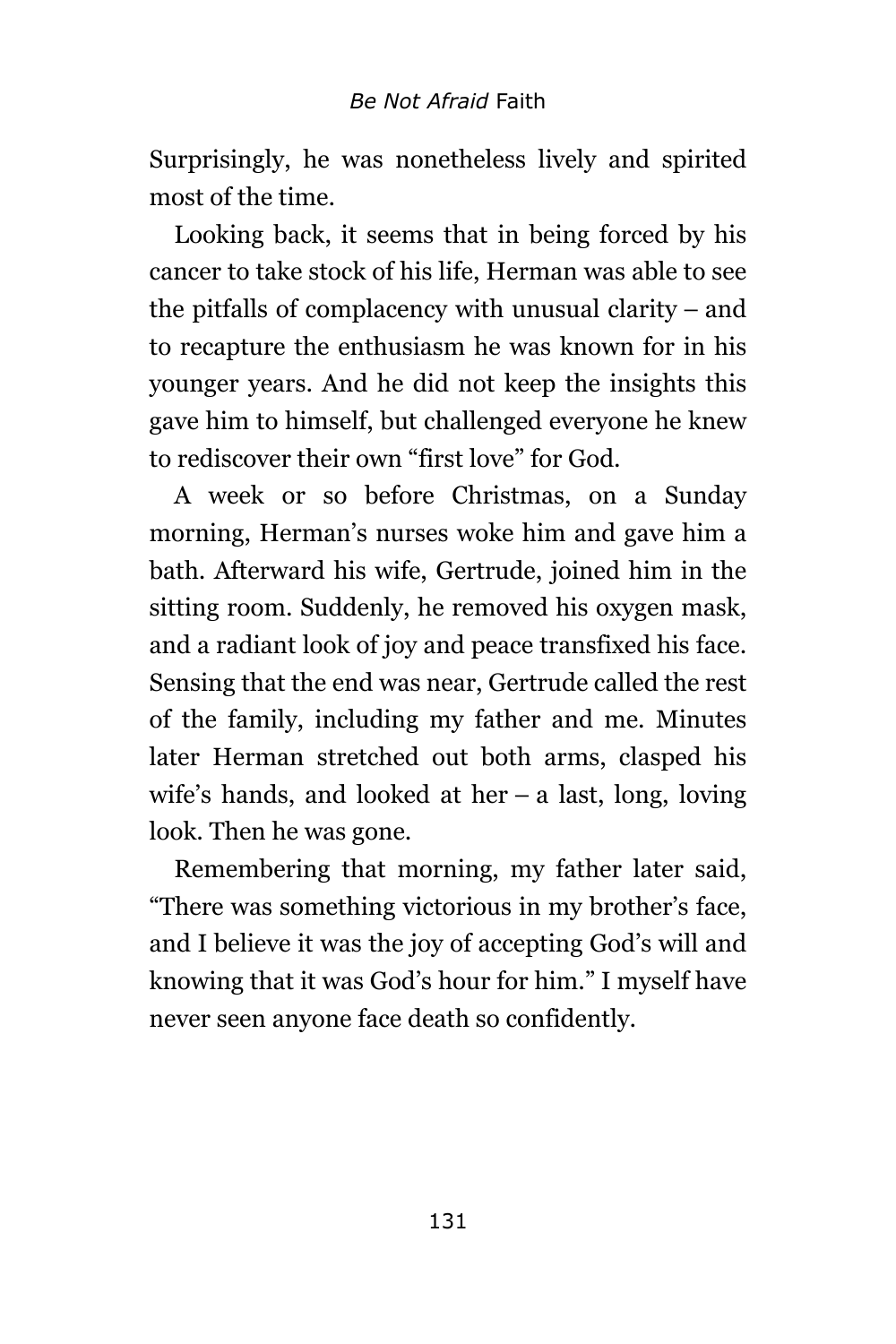## Chapter 14 Courage

As a child I was captivated by the story of the early Christian martyr Polycarp, who was burned at the stake some eighteen centuries ago. Part of it was the drama – the bloody Roman arena of gladiators and saints, lions and cheering crowds. But what struck me even more was Polycarp's willingness to die for his convictions. Not that he went meekly to his death – according to witnesses, he was defiant, and even berated the mob that surrounded him at his execution. But he showed no trace of fear:

Eighty-six years have I served my king and savior, and he has never done me any harm. How could I blaspheme him? You threaten me with a fire that burns for an hour and goes out after a short time, for you do not know the fire of the coming judgment and of eternal punishment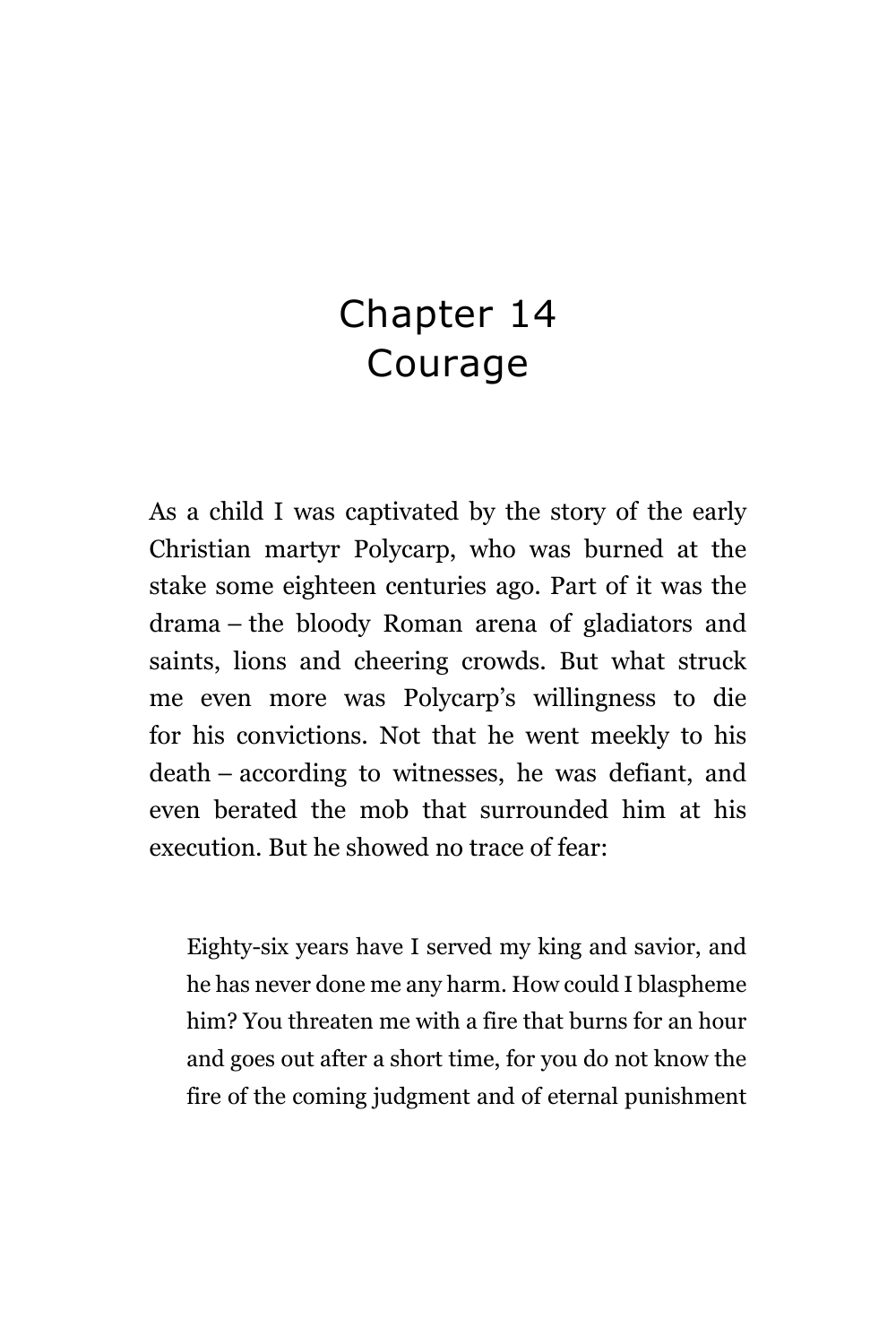for the godless. Why do you wait? Bring on whatever you will.

After he said this, the mob piled brushwood around him and (though he was already bound with ropes) threatened to nail him to the stake to make sure he wouldn't escape. Polycarp remained calm, saying: "Let me be. He who gives me the strength to endure the fire will also give me the strength to remain at the stake unflinching, without the help of your nails."

Like Polycarp, countless men and women – and not only Christians, but Jews, Muslims, and people of other faiths as well – have paid for their convictions with their lives. And I believe we have much to learn from them. Will we meet death with similar courage and conviction – with the confidence that comes from being at peace with God and ourselves? Or will we shrink from it in fear, circling around our regrets and mistakes, and wishing we had the chance to live life over again?

Because martyrdom is basically an historic phenomenon, such questions may not seem urgent today. But courage is not an old-fashioned virtue. It is a vital weapon. And we will not come through the arena of death – an arena each of us will have to enter one day – without it. That is why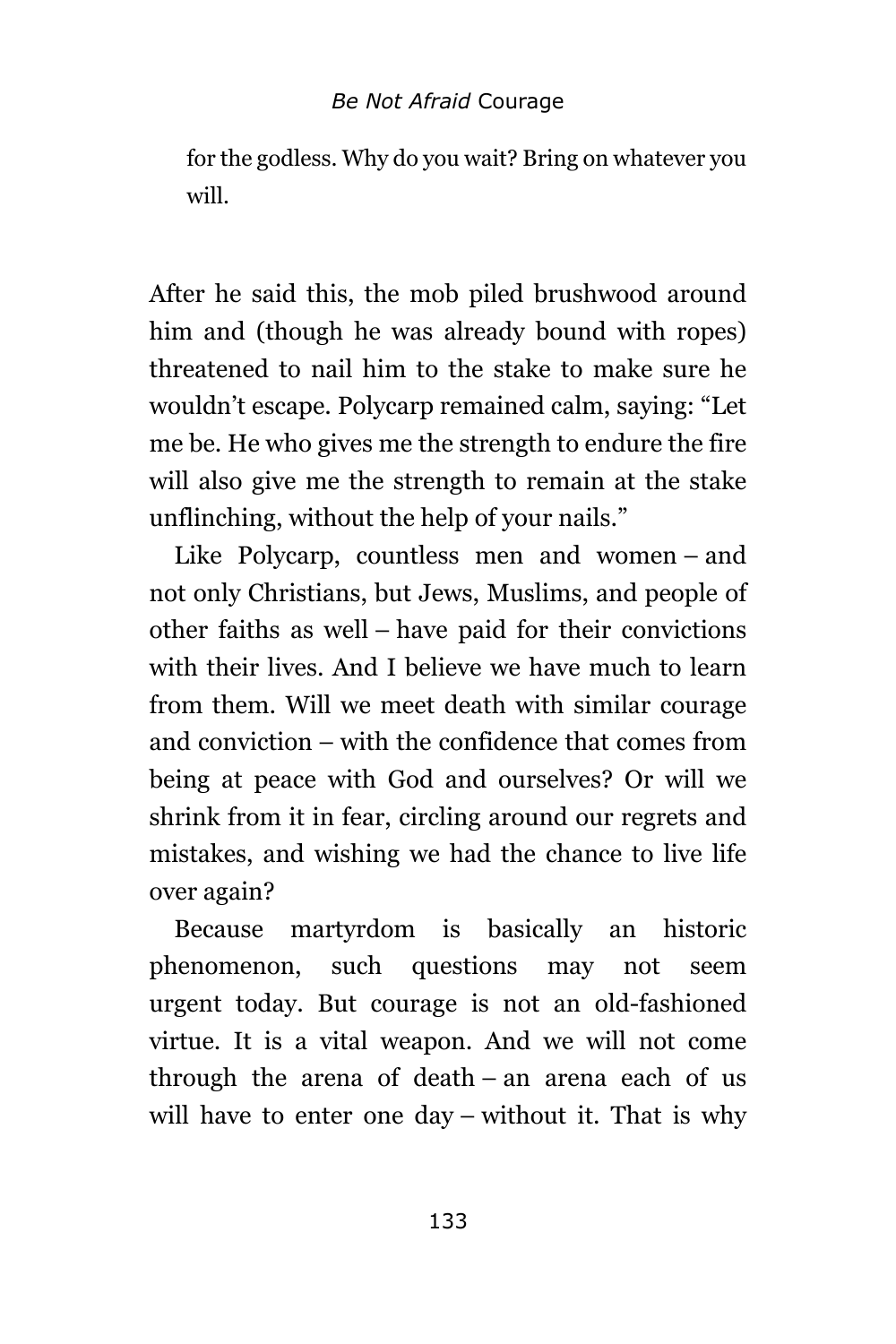I feel that of all the qualities shared by the people who appear in this book, courage is the most notable. Courage in suffering; courage in the midst of emptiness and loss; courage to face the future, even when it means certain death. Without it, none of them could have overcome their fears and found peace.

Certainly courage is just as important in the prime of life as at its end. In fact, if we hope to muster it when we need it most – at the hour of death, for instance – we must nurture it from day to day. And if we cannot find it in ourselves, we need only look around us. In my home state of New York, for instance, stories of the selflessness and heroism shown by police officers, firefighters, and other rescue workers are still surfacing, months after the tragedy of September 11, 2001. And there are always "ordinary" people like Ramona, below. Though unconnected to any public event, and previously invisible except to a small circle of family and friends, I found her story inspiring.

Five months pregnant, Ramona was eagerly looking forward to the future. Or at least she had been – until a routine checkup at the doctor's office dashed her hopes and changed her life forever: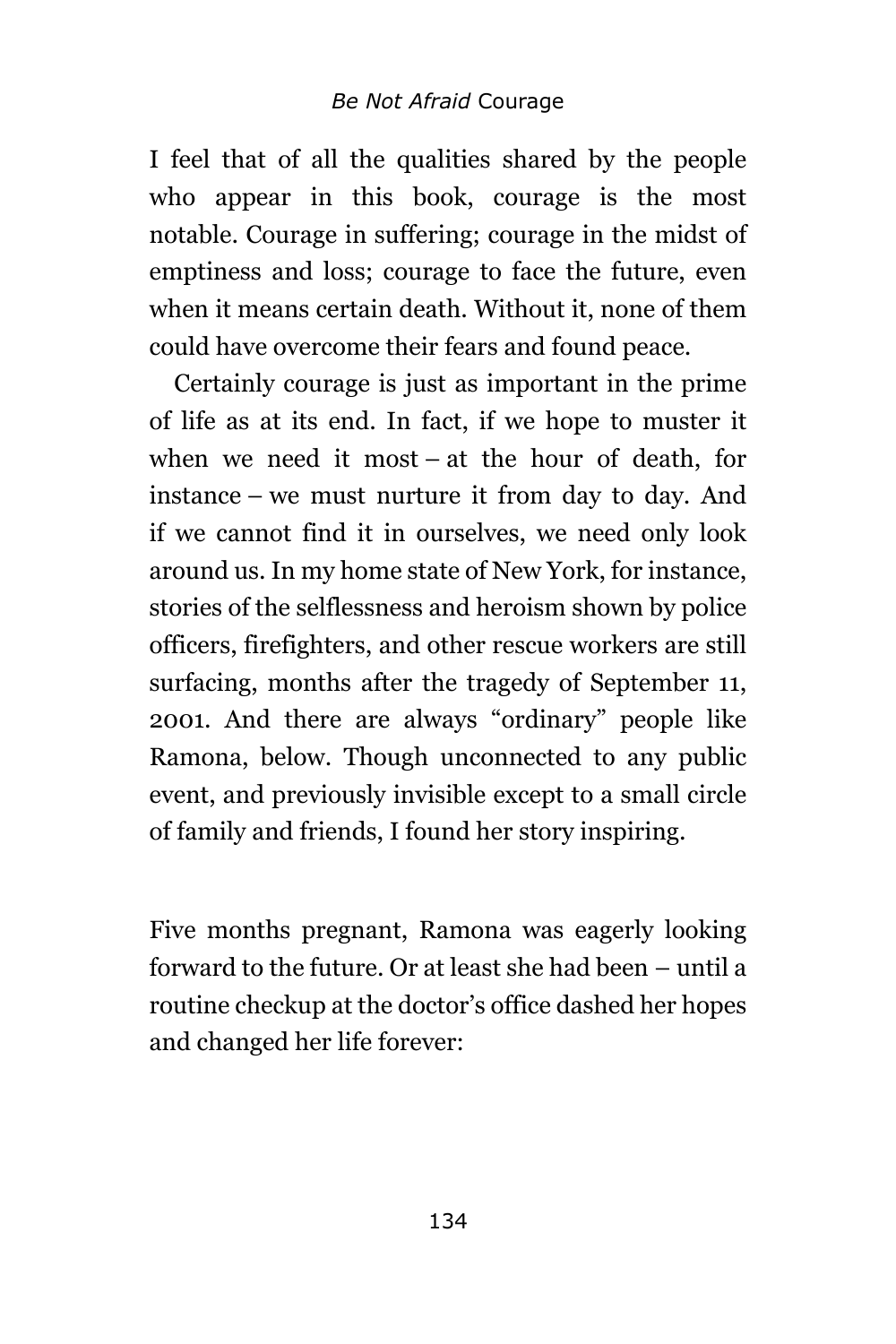It was a Friday, and my husband, Barry, was working, so I had gone to my checkup alone. The doctor finished my sonogram, and asked me to take a chair. Nothing could have prepared me for what he had to say next: my baby had a condition called anencephaly, which basically meant that he had no skull. The top half of his head would be severely indented, and though he should have no problem staying alive in my womb, he would not survive birth for more than about forty-eight hours.

I was in shock. I had had two miscarriages, but they were so early on in pregnancy that there wasn't much more to see than a sac. This was different. I could see this baby on the sonogram as a real, already-developed person.

I wept all the way home. I thought of the Old Testament story of how God had commanded Abraham to sacrifice his son Isaac. Not that I would be killing my child. But I *would* have to let go of him and give him up to God.

It was the hardest thing I had ever had to deal with, and I couldn't stop asking why. God knew I had loved and welcomed each child he had given me. Why was he doing this to me?

As time went on, however, Ramona spent less time trying to find an answer to that question. Even if she'd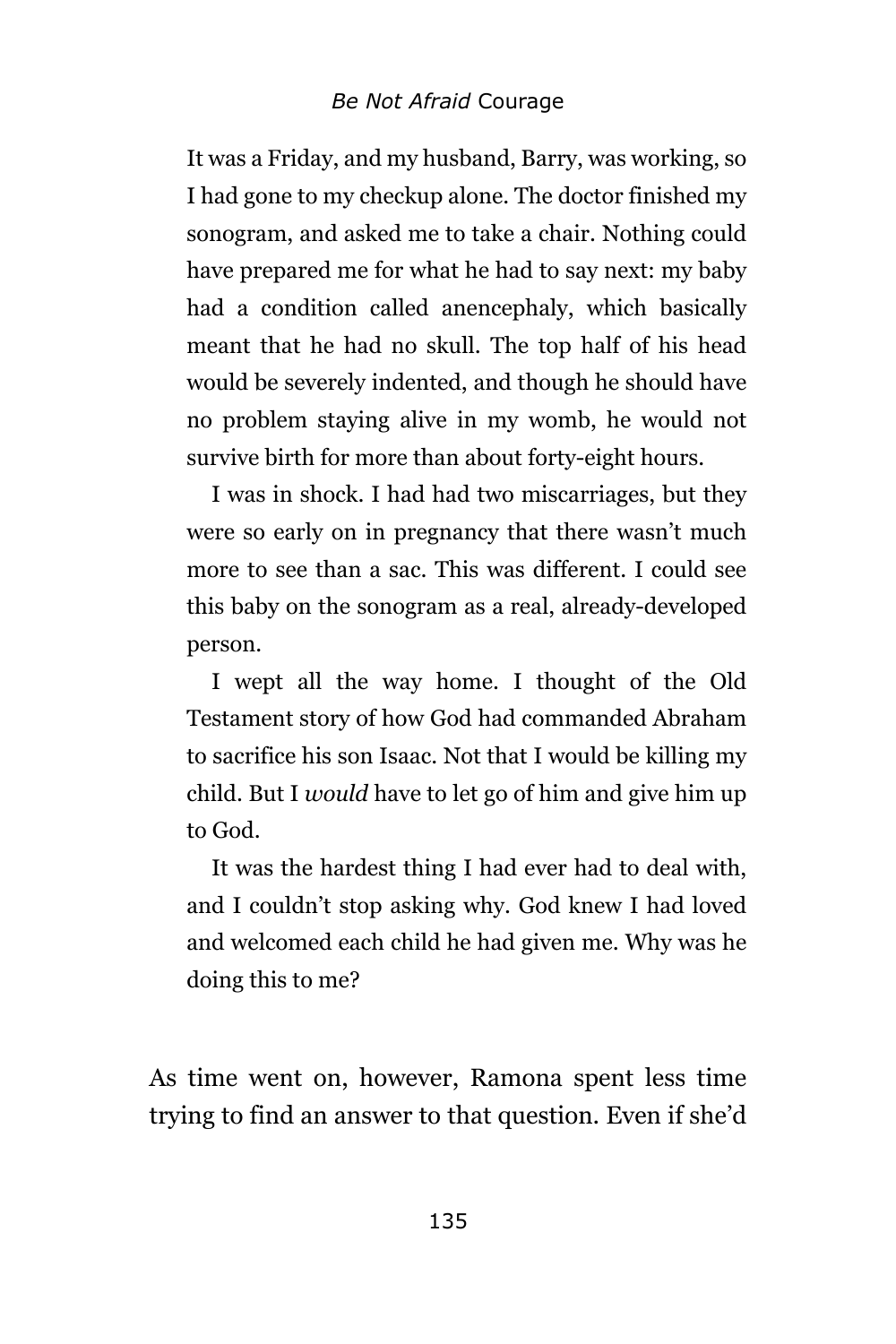never understand why she had been subjected to such a burden, she was determined to accept it, and to carry her baby to term. It was, very simply, a matter of "reverence for God's gift of life," she says.

Once she made her decision, Ramona had to defend it. First her doctor reminded her that since the fetus was less than twenty-four weeks old, state laws made abortion a legal option – and gently recommended exercising it. Friends and acquaintances, too – even members of her church, which is Catholic – asked her why she didn't "do something" about it. But she would not be swayed: "I never once thought of abortion as an option. As I explained to my doctor, and to folks who seemed baffled, my baby was still alive, despite his condition, and as long as God willed that he should go on living, I would go on caring for him."

Ramona's attitude may seem matter-of-fact. In reality, however, it took courage to hold to her decision, and endless prayer. When she flagged, it was the baby who helped her up again: "I could feel him moving inside me, and each time I'd feel a kick, I felt he was reminding me to pray." Asked what she was praying for, Ramona says it wasn't only for her own peace of mind. She also hoped her decision might encourage others to question the widespread belief that abortion is the best solution to prenatal deformities – or at very least to respect her belief as a valid one.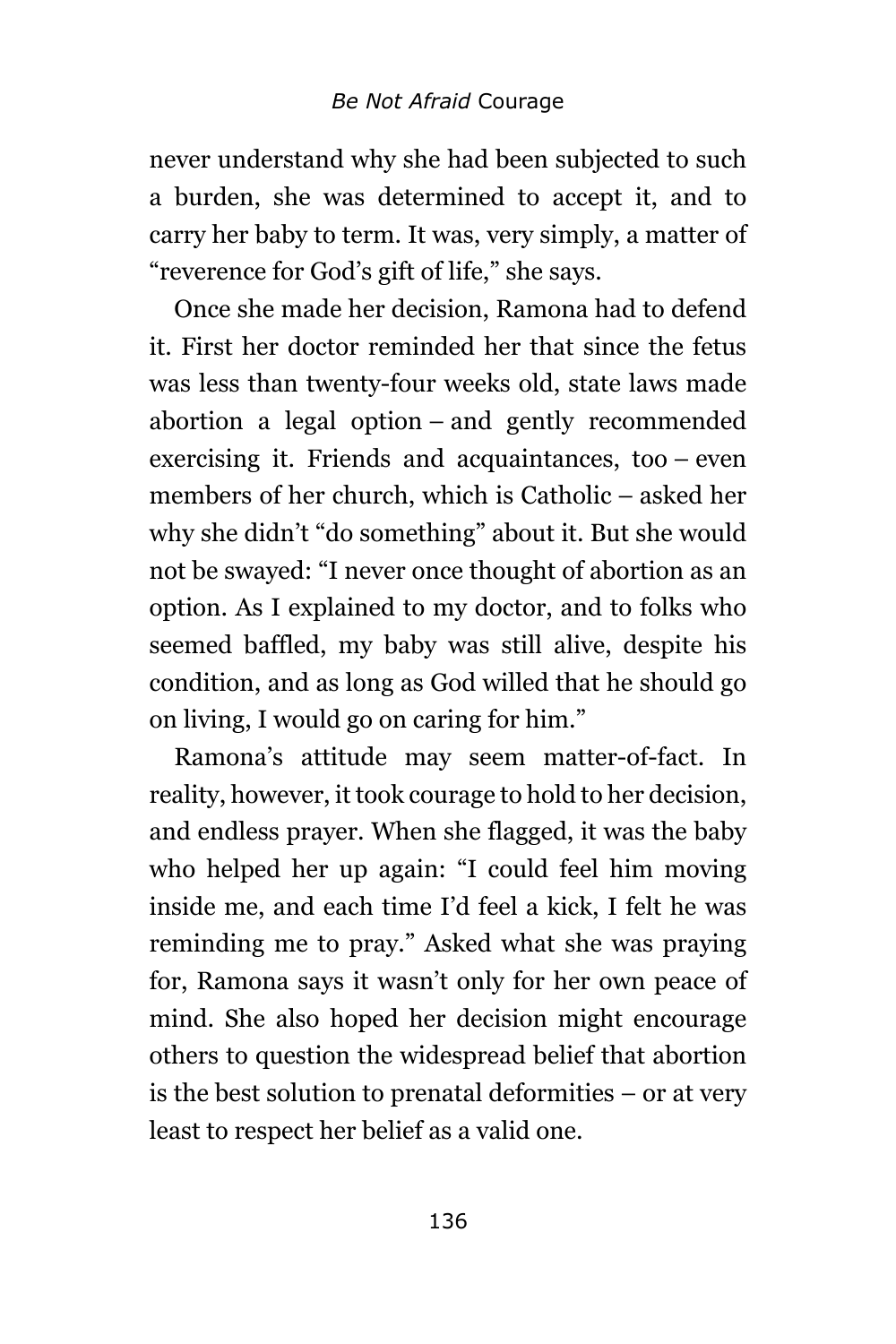This hope was fulfilled, at least on one count: in December, as she was leaving her doctor's office after another appointment, he said to her, "You know, Ramona, I really admire your respect for life."

On February 4, 2001, Ramona gave birth to Isaiah, as she and Barry named the baby:

It was a sudden, sharp, painful labor. Maybe I was subconsciously resistant to it, just knowing that Isaiah was safe as long as he was inside me. I started crying. But I'd had a friend bring me a picture of Jesus on the Cross, and I placed it where I could see it. I looked at it throughout the next several hours and prayed that Jesus would be with me.

When I finally gave birth, a mixture of emotions flooded over me. I felt both great joy and deep sorrow. Isaiah looked very different from a normal baby. Like the doctor had warned me, the whole top of his head was missing, and his eyes were badly swollen from the unprotected passage through the birth canal. Yet he was living, breathing, and kicking. He was even robustlooking.

Not all of Isaiah's siblings could handle seeing him that first day. My younger children were fine – they didn't even seem to notice anything different about their brother – whereas my fifteen-year-old daughter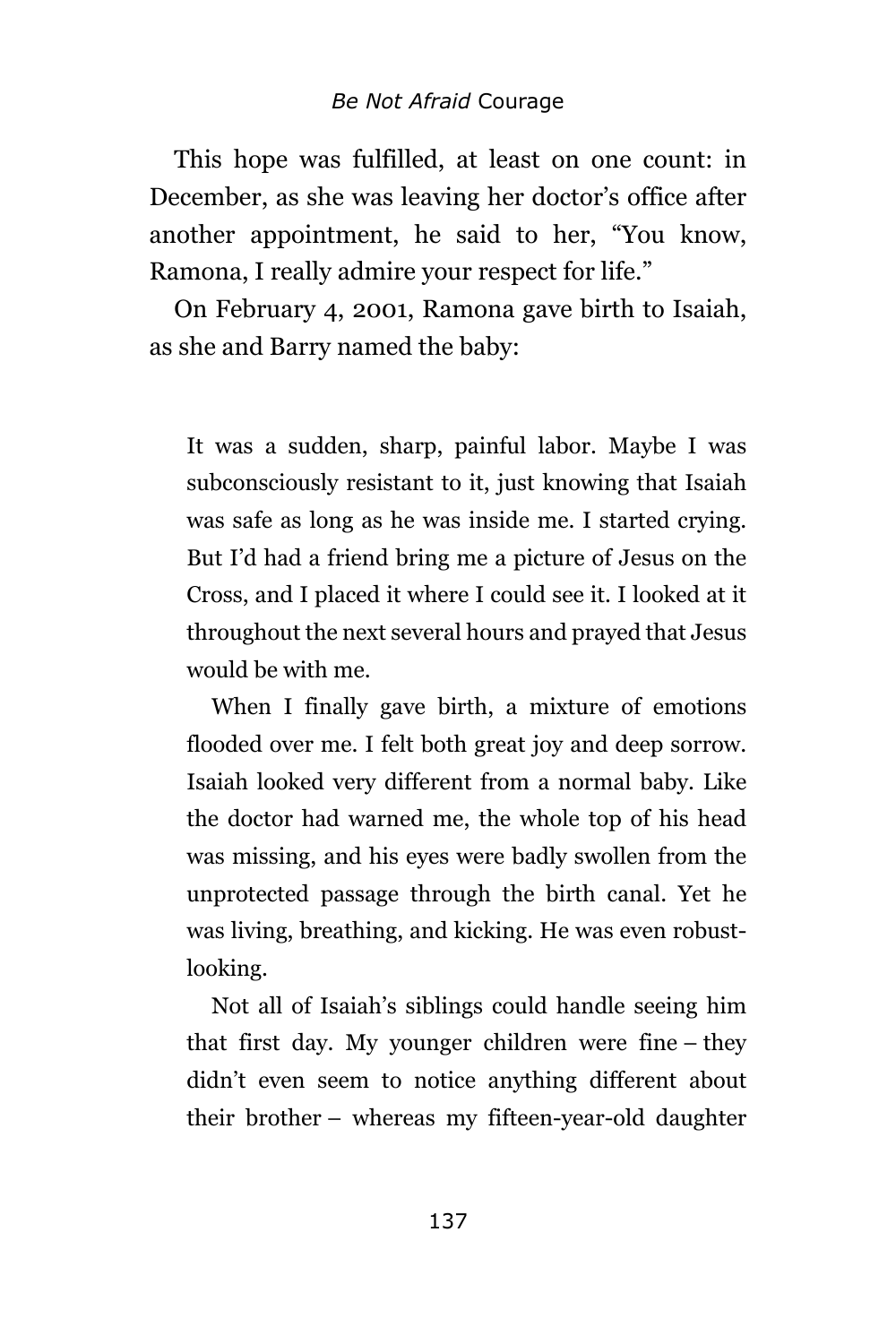carefully avoided my hospital room, and went off to the cafeteria with a cousin. But despite her uncommunicative exterior, I knew she was going through a lot underneath. So I was not surprised when it all hung out later. After Isaiah had died, she held him and wept, "Mom, I never held him alive."

Given Isaiah's condition, there was little the hospital could offer that Ramona and Barry couldn't. And so they took him out of the intensive care unit and home to the family. He died the same evening:

I had prepared a small bassinet for Isaiah, but he never used it – we never stopped holding him once we got out of the car. Around 7:30 p.m., his brother, who had him in his arms, said, "Mom, I think Isaiah needs changing." I took him and laid him on the couch, and he suddenly stiffened and turned purple. I had been told to expect something like this, but when the moment came I out-and-out panicked. I felt completely helpless. Handing Isaiah to his dad, I looked frantically for the local hospice number, but when I finally got through, they couldn't seem to make out who I was or what I was talking about. I tried the hospital next, and asked for Amy or Sue, Isaiah's nurses. They came as soon as they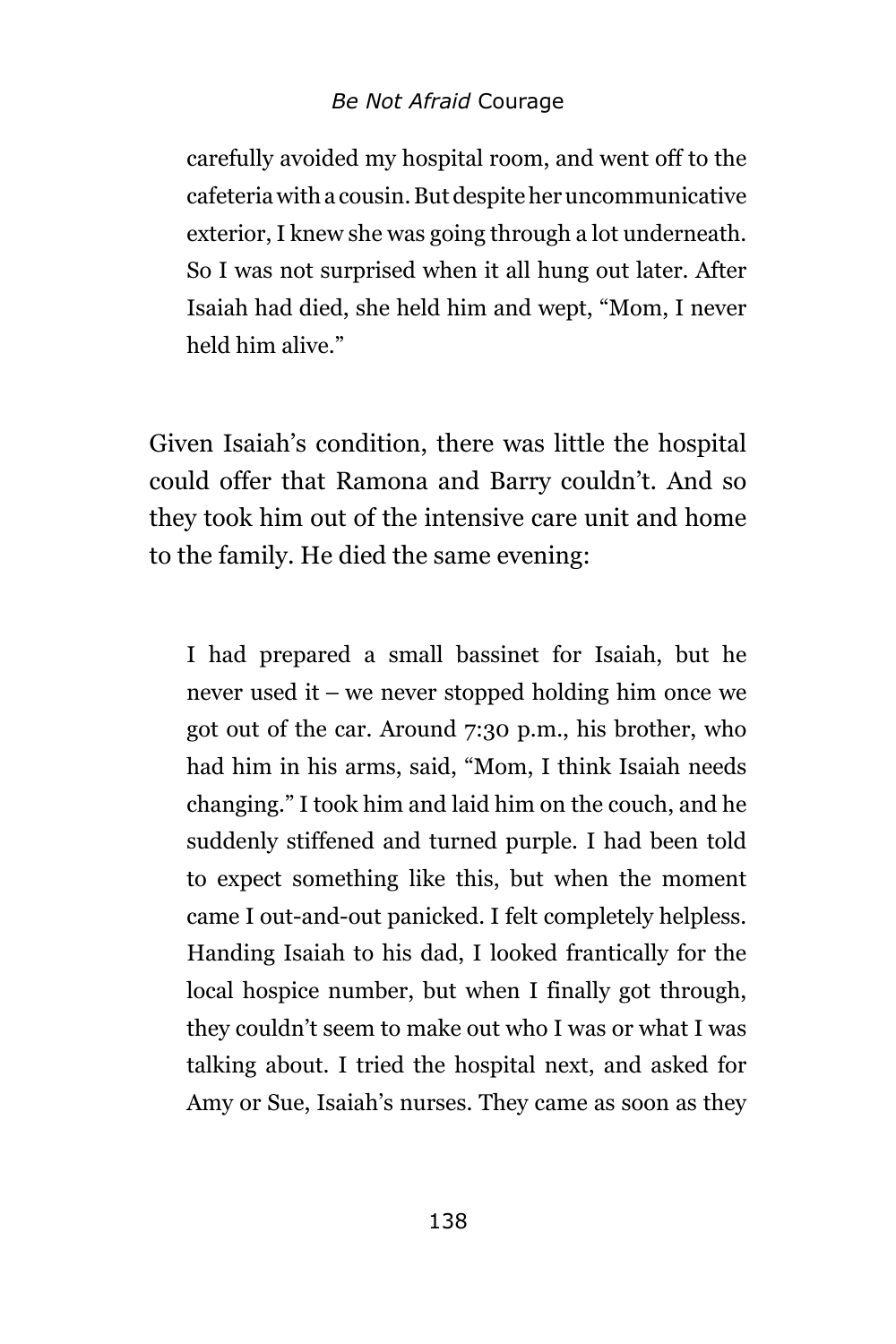could, but it was too late; Isaiah had already died by the time they arrived.

It took him about twenty minutes to go. Right before he died he gave about seven deep breaths – like sighs, with pauses between, and then there was nothing. I bent over him and checked for breathing. There was none. I had never seen someone die before, and this was my own child. I can't forget it, ever.

Asked whether she was angry with God after first hearing Isaiah's diagnosis, Ramona seems surprised:

No – I mean yes, though only at first. A nun I know, Sister Katherine, told me that since Jesus is your friend, and friends get mad at each other, you should tell him everything – be it your anger, doubt – whatever. You can't just act as if whatever he sends your way is fine. But then I thought more about it, and said to myself, How dare you get mad at *God*. After all, he's the creator of the whole universe. And who am I?

Ramona says that far from regretting her decision to have Isaiah, she feels it was a privilege. And several coincidences make her feel that perhaps she was fulfilling a divine obligation as well. First, the day she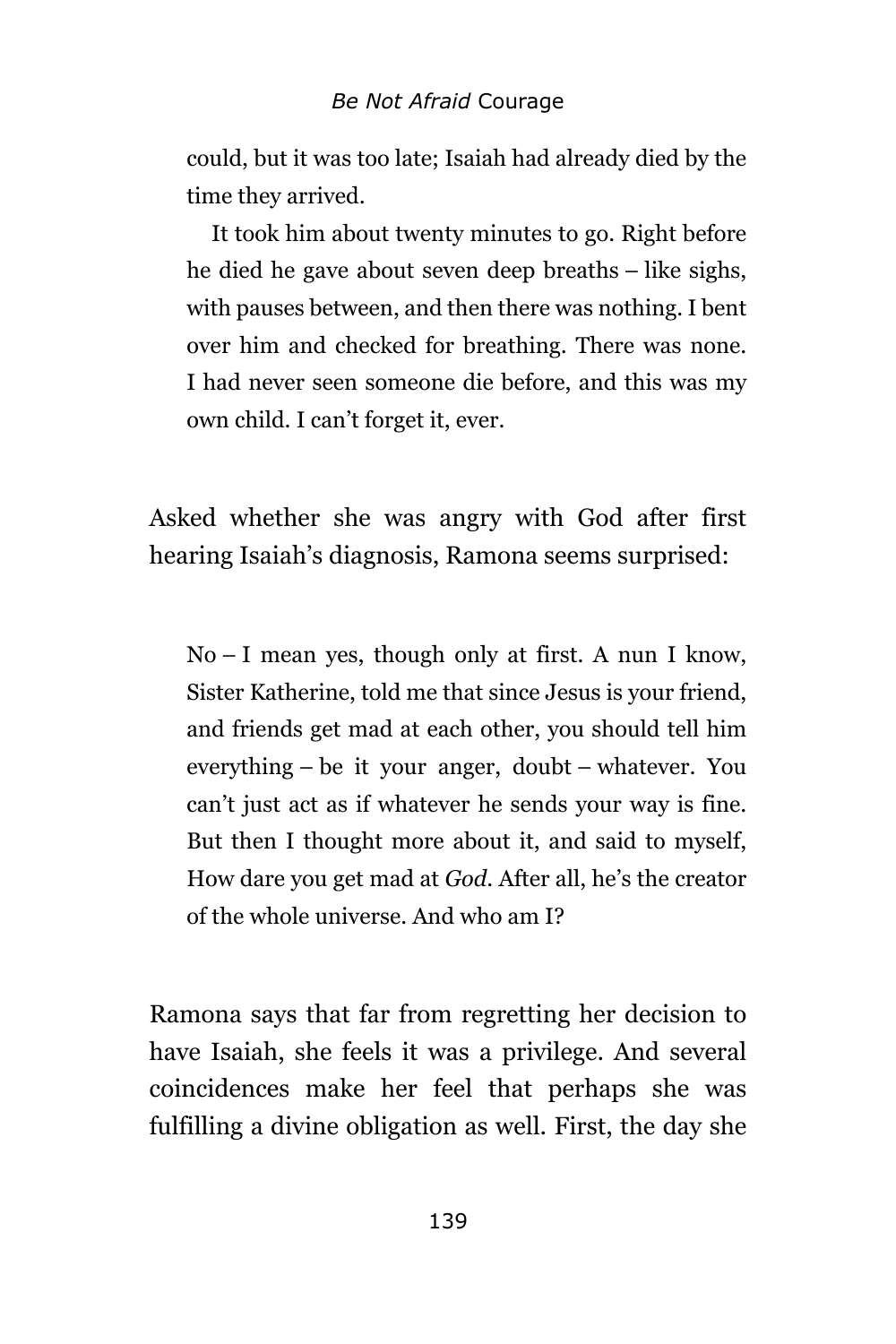found out about Isaiah's condition was a Friday – the day Catholics remember Mary, the "Mother of Sorrow." Ramona felt that this was a sign. Second, her own birthday, which is January 22, is designated "Pro-Life Day" on the church calendar. "Because of this I've often felt that perhaps God wanted to use me as a witness to the value of all life," Ramona says.

Sometimes the courage to act decisively springs from a deep well of personal conviction. To Ramona, for example, abortion was out of the question. To another person, even someone who has nurtured her beliefs over time, the courage to act on them may go missing at a critical moment, and can be re-won only with patience and struggle. This is true in the face of physical danger as much as it is in the face of a moral challenge.

No matter how it arises, every act of courage has the power to give birth to new ones, whether through the chain reaction of inspiration, or more directly. This was true in Ramona's case. Almost ten years earlier, in the same hospital, another mother had found out that she was carrying an anencephalic baby, and on hearing that this woman had decided to have her baby anyway, Ramona found extra confidence and a sense of peace. And the story isn't over yet: in the year since Isaiah's birth and death, Ramona's hospital has called on her to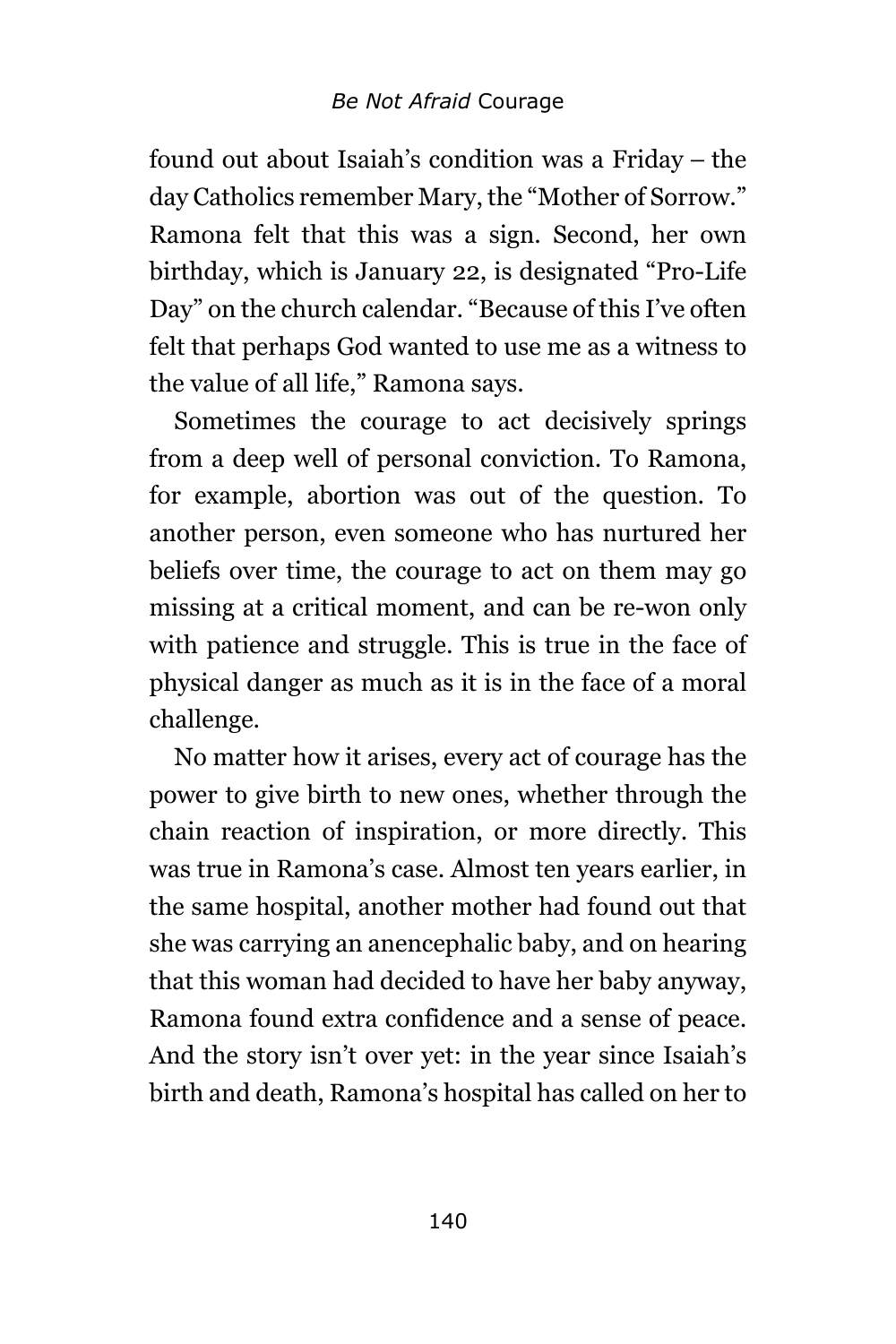help counsel members of a support group for grieving women.

Anne, a cousin of mine, showed similar courage in following her heart, though the circumstances could not have been more different. Troubled by the endless conflict in the Middle East, she wished she could do more than read about it in the papers. So when an organization in the West Bank sent out a plea for help, she signed up and traveled to Bethlehem as a volunteer.

Anne knew she was heading into an extremely dangerous environment. Given the constant back-andforth between the two opposing forces in the city – the Israeli Defense Force and the PLO – anyone or anything that moved was a potential target, especially at night. But what was the point of traveling to Bethlehem, if protecting oneself meant cowering indoors?

Once settled in her new quarters and working at her new job (she cares for blind and disabled women and children at a private group home) Anne began exploring the area around Bethlehem on foot, trying to get to know as many people as she could on both sides of the conflict, and listening to their perspectives.

Anne admits that life in a combat zone can be tense: she has witnessed gun battles and helicopter raids,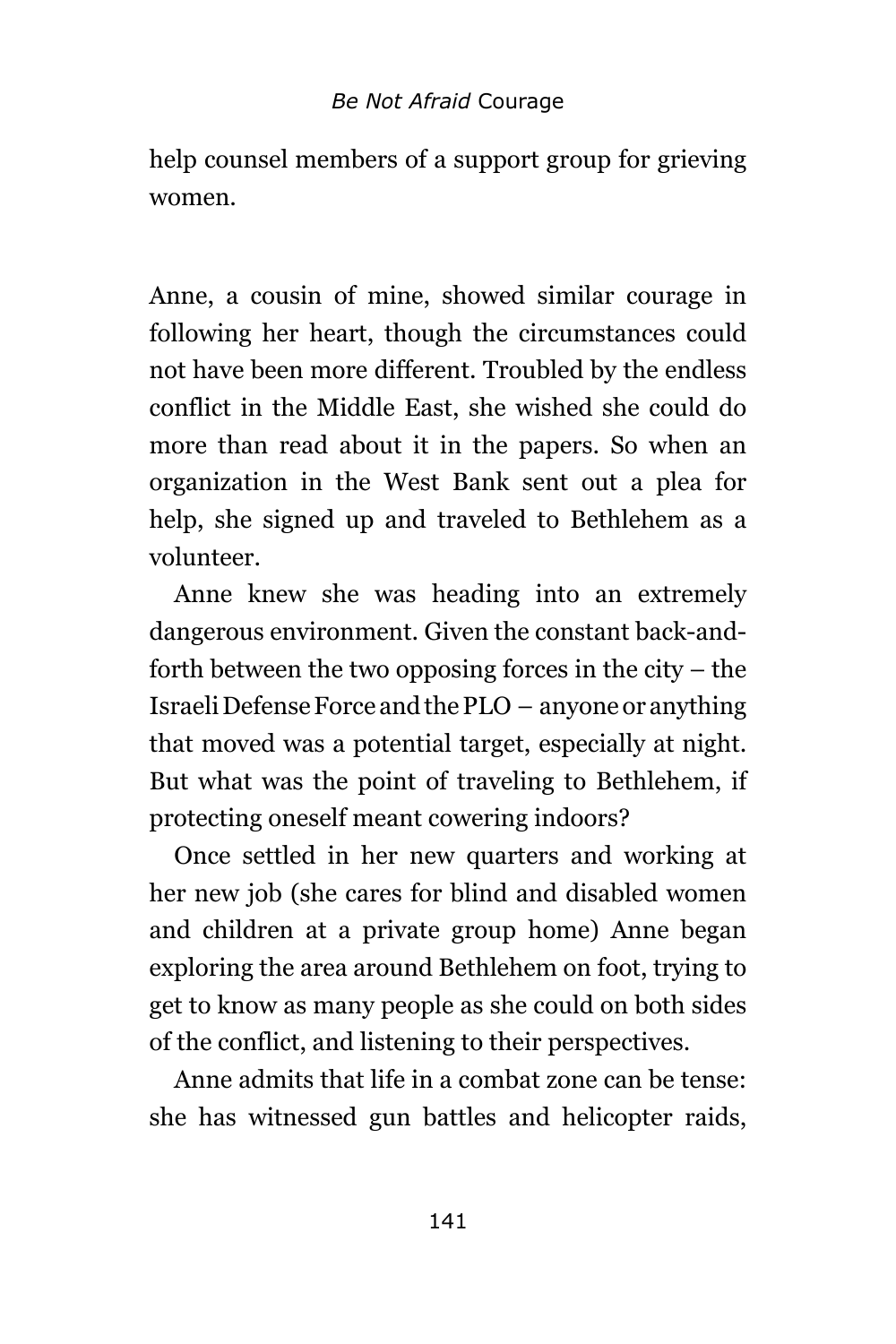and had to comfort traumatized survivors. She has met people who have resigned themselves to a war they believe will never end. But she also found pillars of resilience, strength, and hope – people who go on loving and giving, who offer coffee to a complete stranger, and beckon a foreigner in to share a meal.

At one point Anne weathered a 46-hour barrage of artillery fire between a nearby Jewish settlement and a Palestinian village. Another time, Israeli tanks moved into her neighborhood:

Things are really getting out of hand here. It is absolutely crazy…Who knows who is shooting at whom? There have been countless shots right through our olive grove, twenty feet from my window. At one point last night something came whistling past, and right afterward there was a huge explosion on Hebron Road. My heart skipped a few beats. A little later there were more earpiercing booms. As I watch, one red ball after another rises silently from the Israeli tanks in Beit Jala, each of them followed by a enormous cracking sound. One was fired from just three houses away…

I fell asleep while the battle continued, and slept all night, thanks to your prayers. One of the old ladies I care for is distressed that because of all this, she will not be able to get to the doctor any time soon. She had major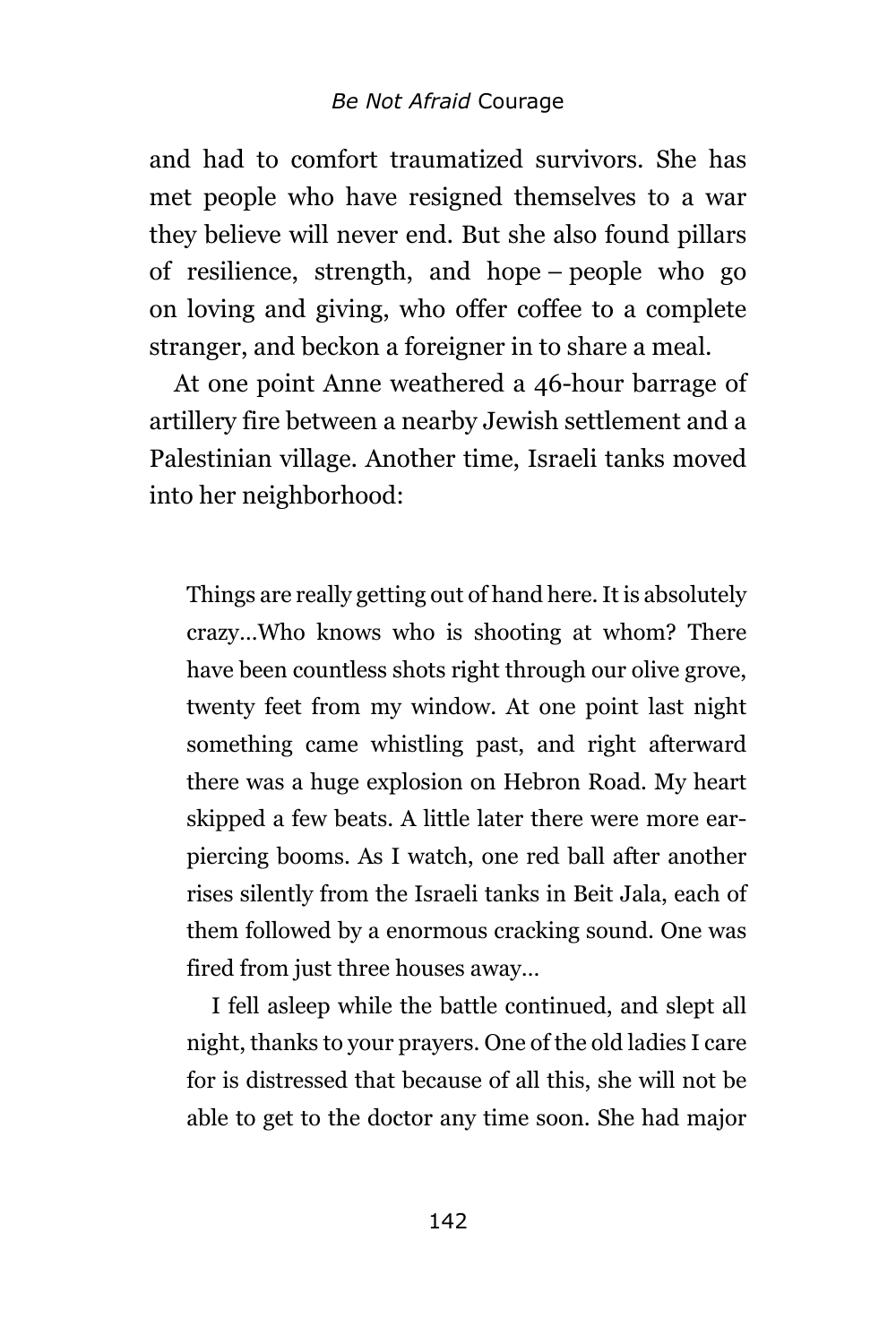surgery three weeks ago, and her antibiotics and pain medication ran out ten days ago.

Worried for her safety, I sent Anne an e-mail to ask how she was doing. Her reply surprised me, "I can't explain it, but I am happy and feel completely at peace. I truly believe that God hears our prayers, and that he will do as he wills. That gives me strength to go on living here. It might be that I will have to suffer, but I know I am in God's hands, and that means everything to me."

After several months in the West Bank, Anne returned home for a short breather. She was a changed person. Once timid and jittery, she was now relaxed; once taken with the little things of life – her houseplants, her cockatiels, and her classical music – she was now consumed by a much broader vision.

I never asked Anne about all this, or even commented on it, but she unwittingly explained it to me. During one particularly tense period, she said, she had sought refuge in Jerusalem, in the Garden of Gethsemane, and while there she had experienced something that altered her whole outlook on life:

I was lonely and exhausted, and I needed a quiet place to think. But once I got there, I forgot about myself – I was thinking of Jesus, and the agony he had suffered right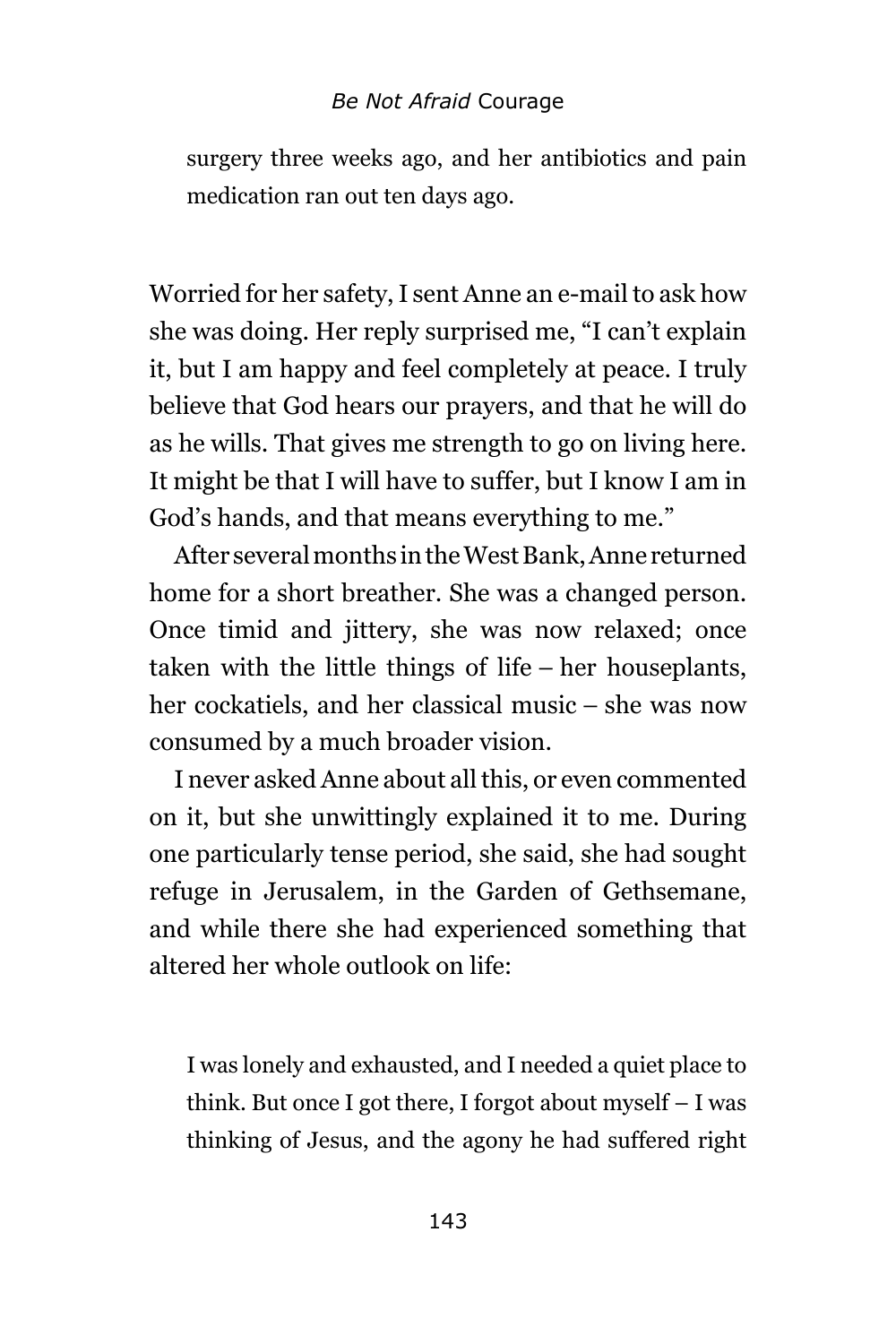where I was sitting. He felt forsaken, but he prayed, "Not my will, but Thy will." Somehow that gave me courage and strength, and I felt I would get through whatever might lie ahead.

Describing in his journal his own anxieties about death, Leo Tolstoy reveals a similar approach to overcoming them:

I like my garden, I like reading a book, I like caressing a child. By dying I lose all this, and therefore I do not wish to die, and I fear death. It may be that my whole life consists of such desires…and if that is so I cannot help being afraid of what will prevent their gratification. But if they have given way and been replaced in me by another desire – the desire to do the will of God, to give myself to him in my present state and in any possible future state –then the more my desires have changed the less I fear death, and the less does death exist for me.

Anne is back in Israel as I write, working in a Bethlehem neighborhood patrolled by snipers and lit up at night by exploding shells. There are few foreigners left in the area. Yet she remains courageous. "I pray every day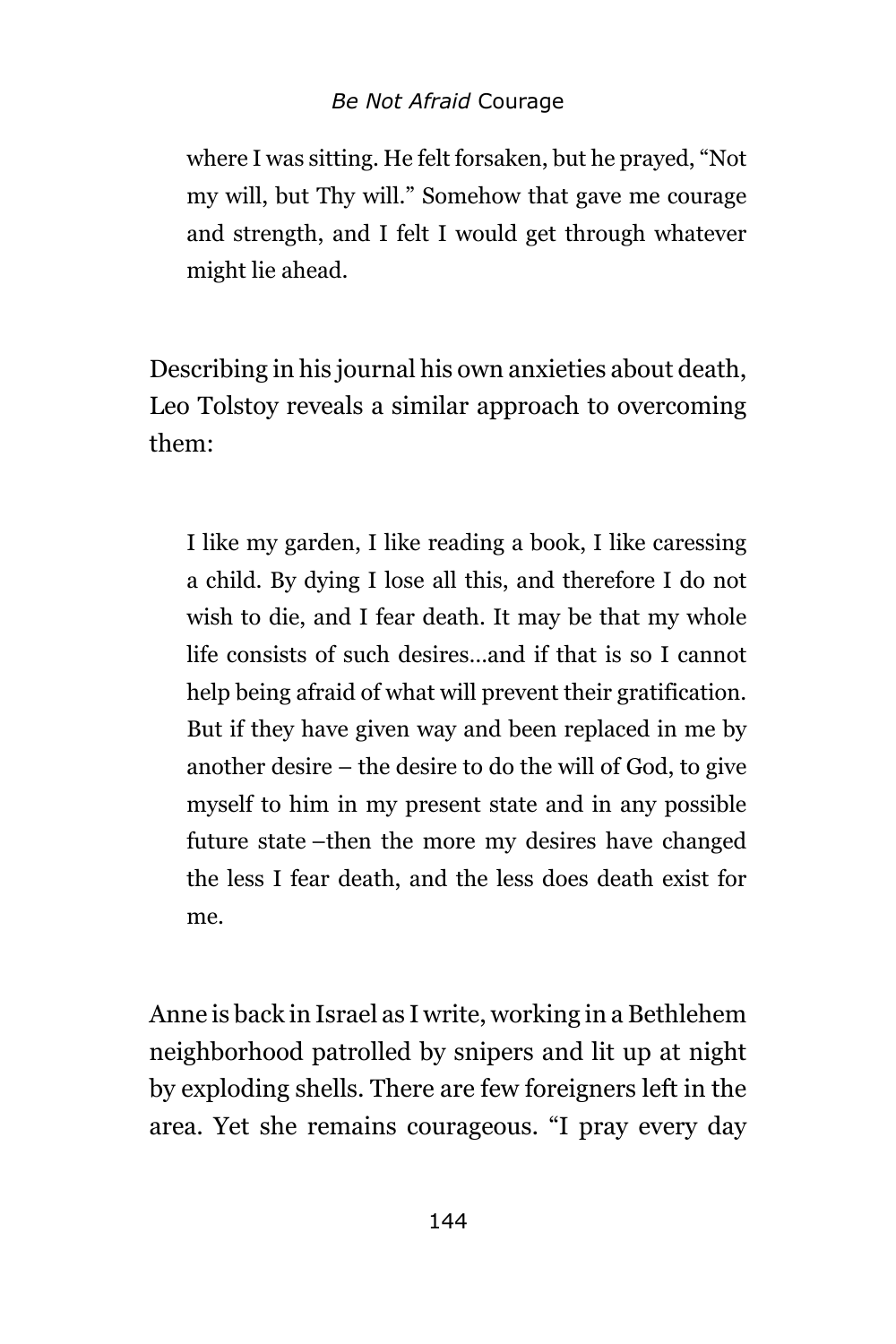for protection," she said shortly before she returned. "And I know that many people are praying for me. Why should I worry? Won't all those prayers be heard?"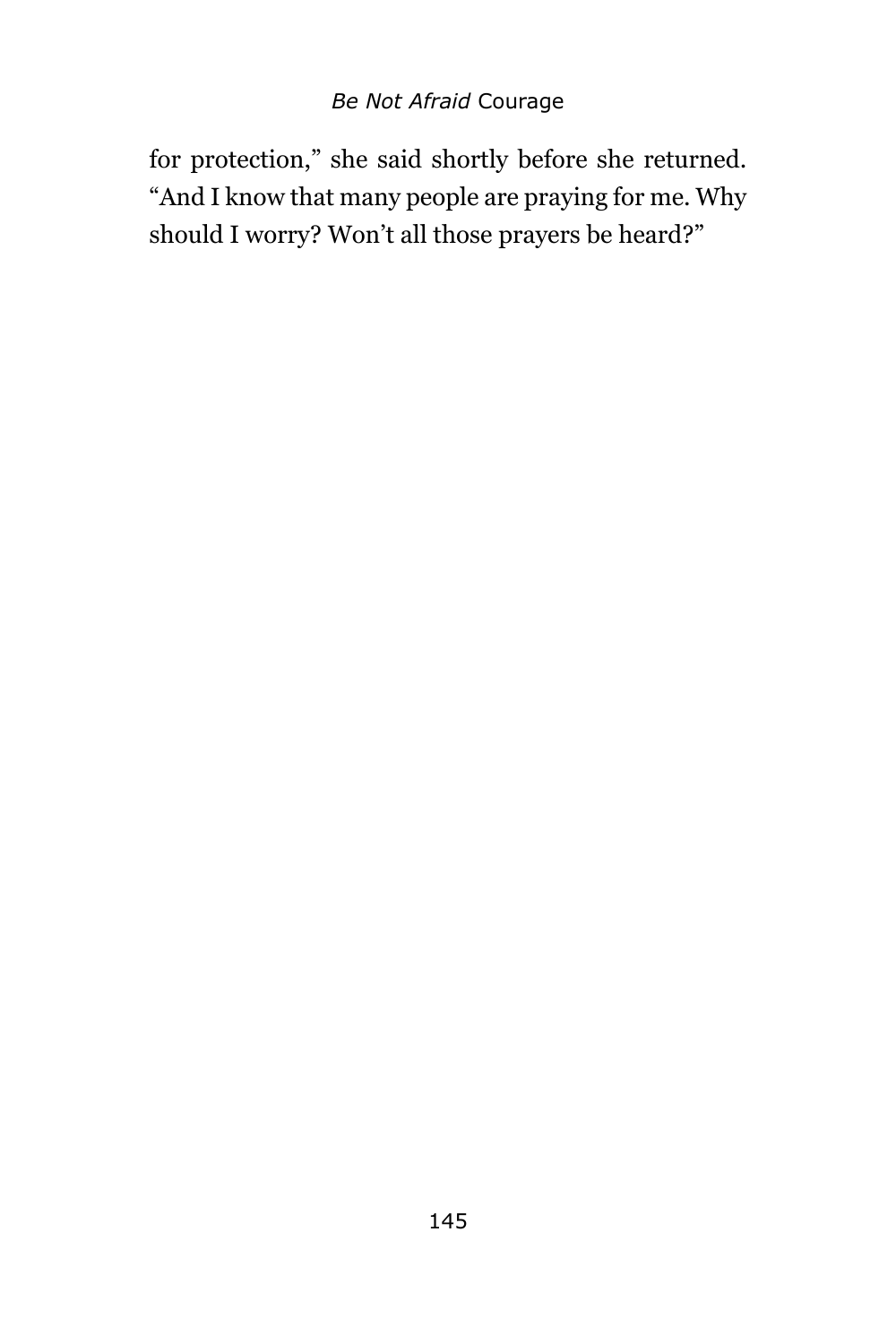# Chapter 15 **Healing**

In 1933 my uncle Hardy, who was studying at Tübingen, met a fellow student, Edith, and fell in love with her. A year and a half later they married and settled at Silum, a tiny commune set high in the Alps. With matching poetic temperaments and a shared love of history and literature, the young couple could not have been better suited for each other, or happier, especially after Edith discovered that she was expecting a child. But their joy was not to last long.

Within days of the baby's birth, Edith developed childbed fever, then universally fatal. Soon the infection spread to her bloodstream. Her temperature rose, her pulse quickened, her veins became inflamed, and her body began to swell. She was dying, and there seemed to be no hope of recovery.

Hardy was not ready to let his young wife go, however, and nor was his father – my grandfather. As Edith's condition worsened, he gathered the members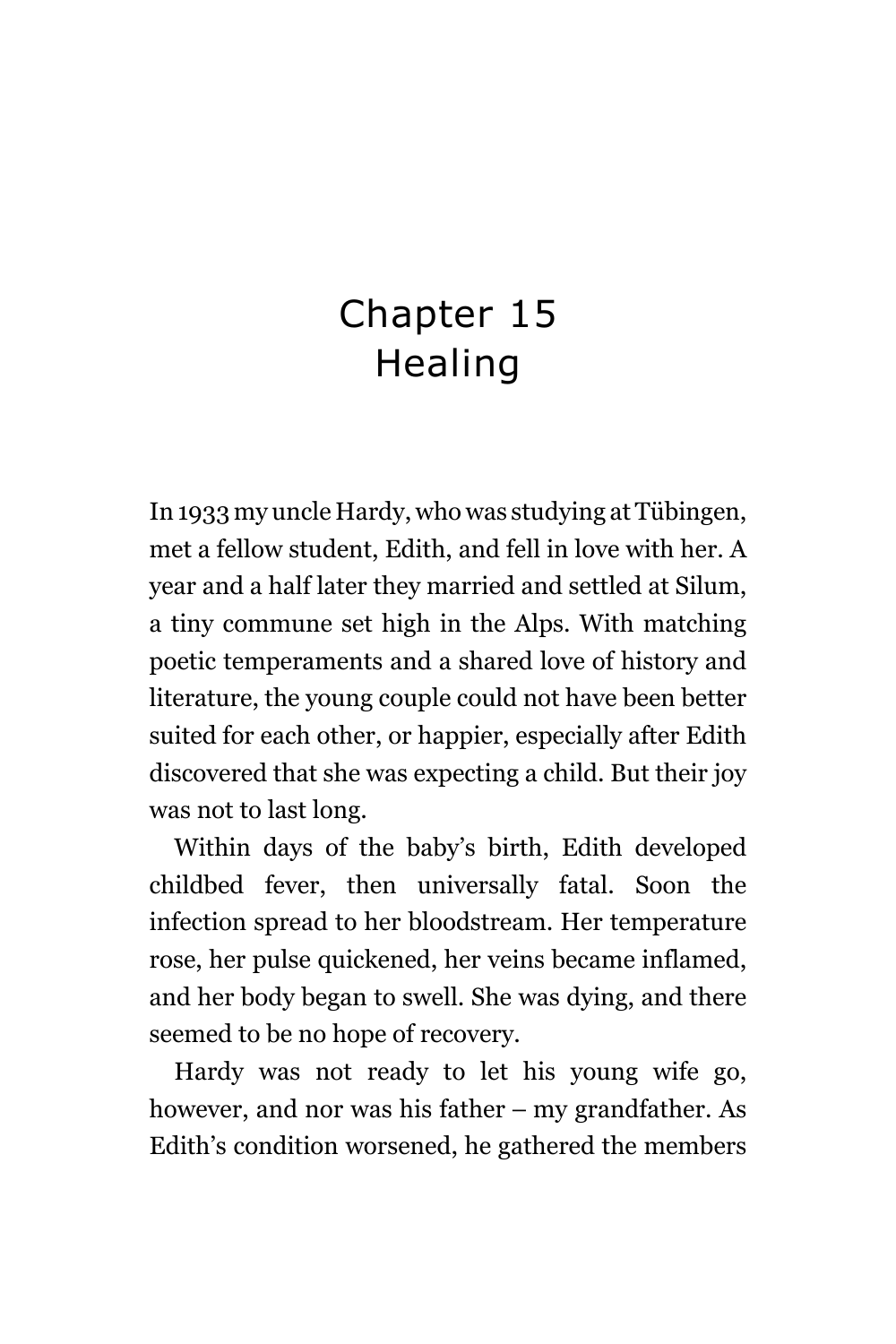of Silum and led them in prayer on her behalf. He also laid his hands on her and asked God to heal her, if that was his will.

Edith slowly recovered, and at one point her doctor even pronounced her out of danger. Shortly after this, however, her fever returned and she lost ground again. One day she would feel better; the next, she would be critically ill.

It was around this time that my grandfather noticed something he hadn't before: that Edith's spirits seemed to fluctuate with her health, and that both went up or down according to the state of the close-knit group around her. When they were depressed or pessimistic or petty, she weakened tangibly; if they rallied around her with joy and resolve, she regained strength. It was as if her body had become a barometer for the atmosphere of the group.

Shaken by this mysterious phenomenon, the people at Silum prayed more persistently than ever. But their focus was not Edith's physical health. Rather, they sought to have their eyes opened in such a way that they could understand the spiritual nature of her struggle, and identify and remove every potential obstacle to victory, including their own personal agendas and opinions – and thus make way for God to heal them all, in body *and* soul. As my grandfather explained at the time, "There can be no victory of the Holy Spirit as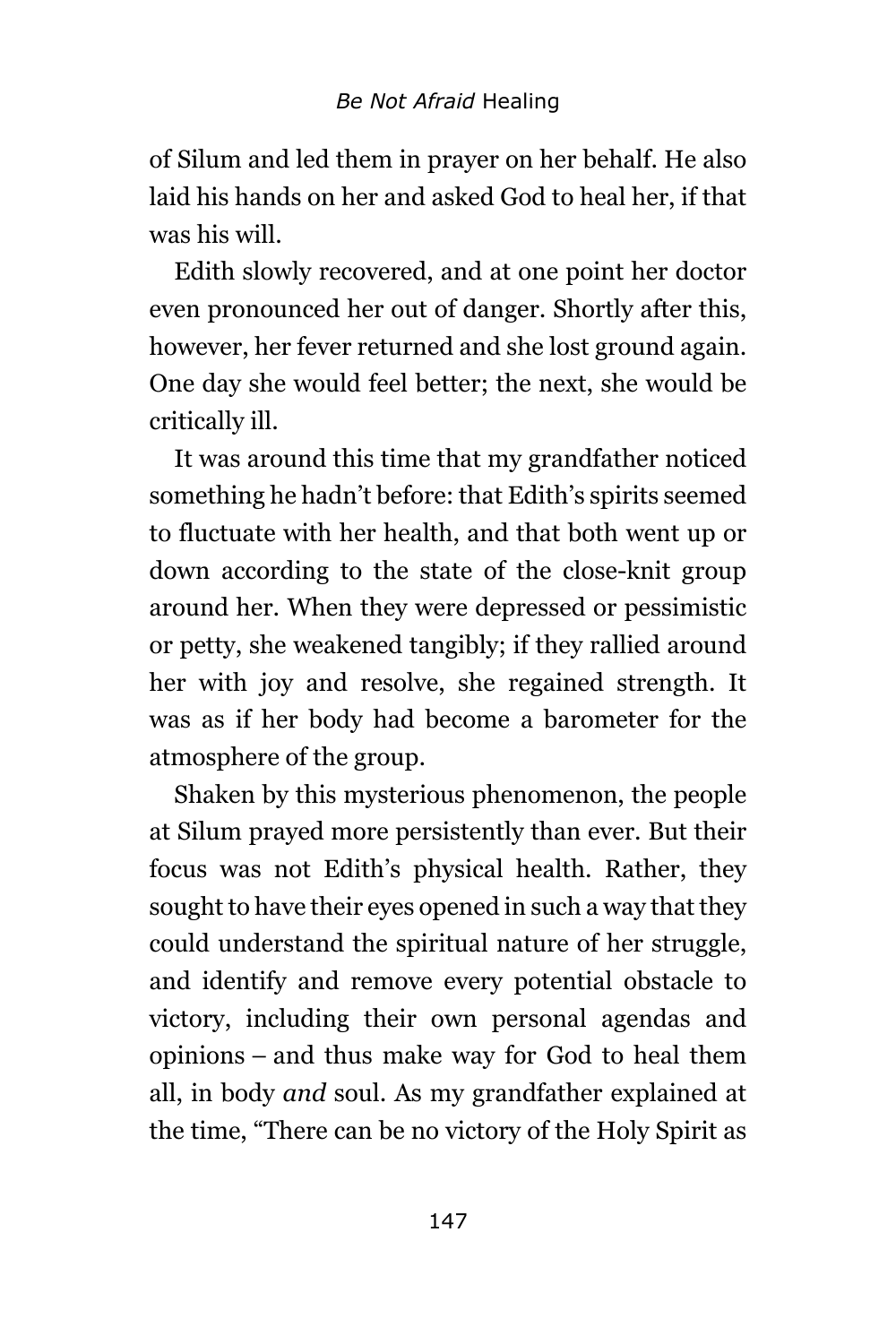long as people set themselves up as healers of sickness. The Spirit has nothing in common with magic. It *can*  heal, but not until self-will and all other human claims to power disappear. Then and only then will the Spirit show itself as the spirit that heals sickness, drives out demons, and overcomes death." It was in this sense that Edith's illness was fought and, after a few weeks, finally overcome.

Remembering it all after many years, my parents, who had lived in Silum at the time, explained that Edith had seen her battle in terms of a larger, spiritual one – the battle between light and darkness, life and death. Because of this, she didn't fight just for her own sake, or for her family's sake. Obviously she wanted to live, but she also felt that if there was a victory to be won, it had to mean more than her own survival. It must be a living testimony to the power that is unleashed when people unite to pray for a common goal.

Six decades later, another relative of mine experienced the same healing power of prayer. It was a February day in 1996, and one of my nieces, who had married three years before, had just called my wife and me to announce the arrival of her first child. Simon was a beautiful, healthy, six-pound baby, perfect in every way – at least at first. But within hours, he developed difficulty breathing. Oxygen was brought, and an ambulance called (the birth had taken place at a rural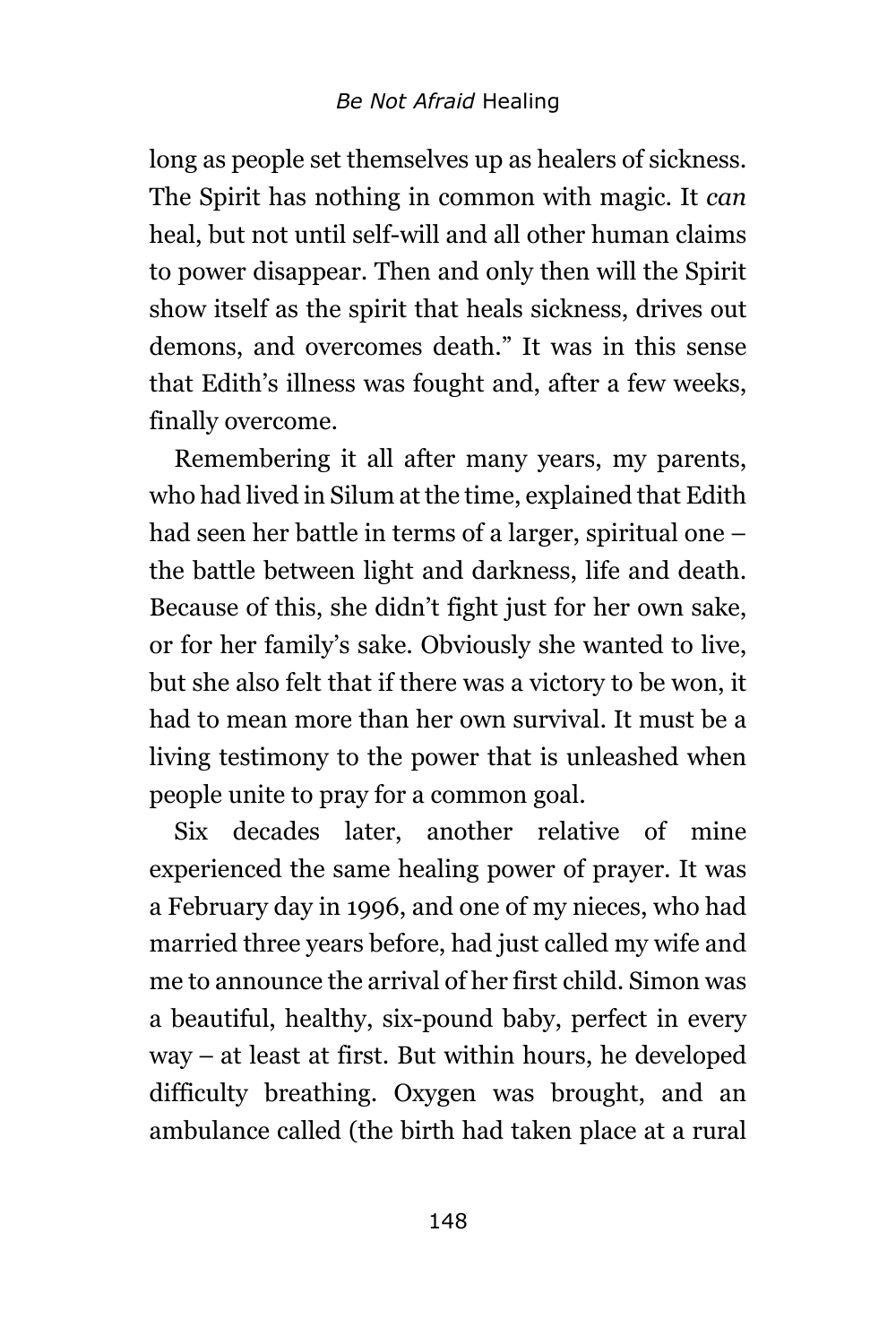clinic). On the way to the hospital, the baby turned blue.

Once there, X-rays soon confirmed what the doctors feared: both of Simon's lungs were badly infected. If he survived, they predicted, he would most likely sustain hearing loss and visual impairment, if not brain damage as well.

Struggling to shut out the doctors' words, and fearing that this was the beginning of the end, Simon's parents were numb with discouragement and grief. But not for long. Why not, they thought, turn to God and ask him to heal Simon? Why accept defeat?After all, God knew things Simon's doctors didn't. And Simon himself wasn't giving up. Beneath the maze of wires, needles, tubes, and lights, beneath the hum of the mechanical ventilator breathing for him, he was still kicking – fighting for life.

Simon's parents prayed, but his condition deteriorated. By evening he was bleeding from his lungs and needed a transfusion. Later the same night his blood pressure dropped. Dopamine, a powerful drug, was started, but still his life hung in the balance. Ten miles away, however, another force was being enlisted: the prayers of dozens of members of our church. It happened spontaneously, but quickly: as one person after another found out about Simon, plans were made to gather and intercede on his behalf.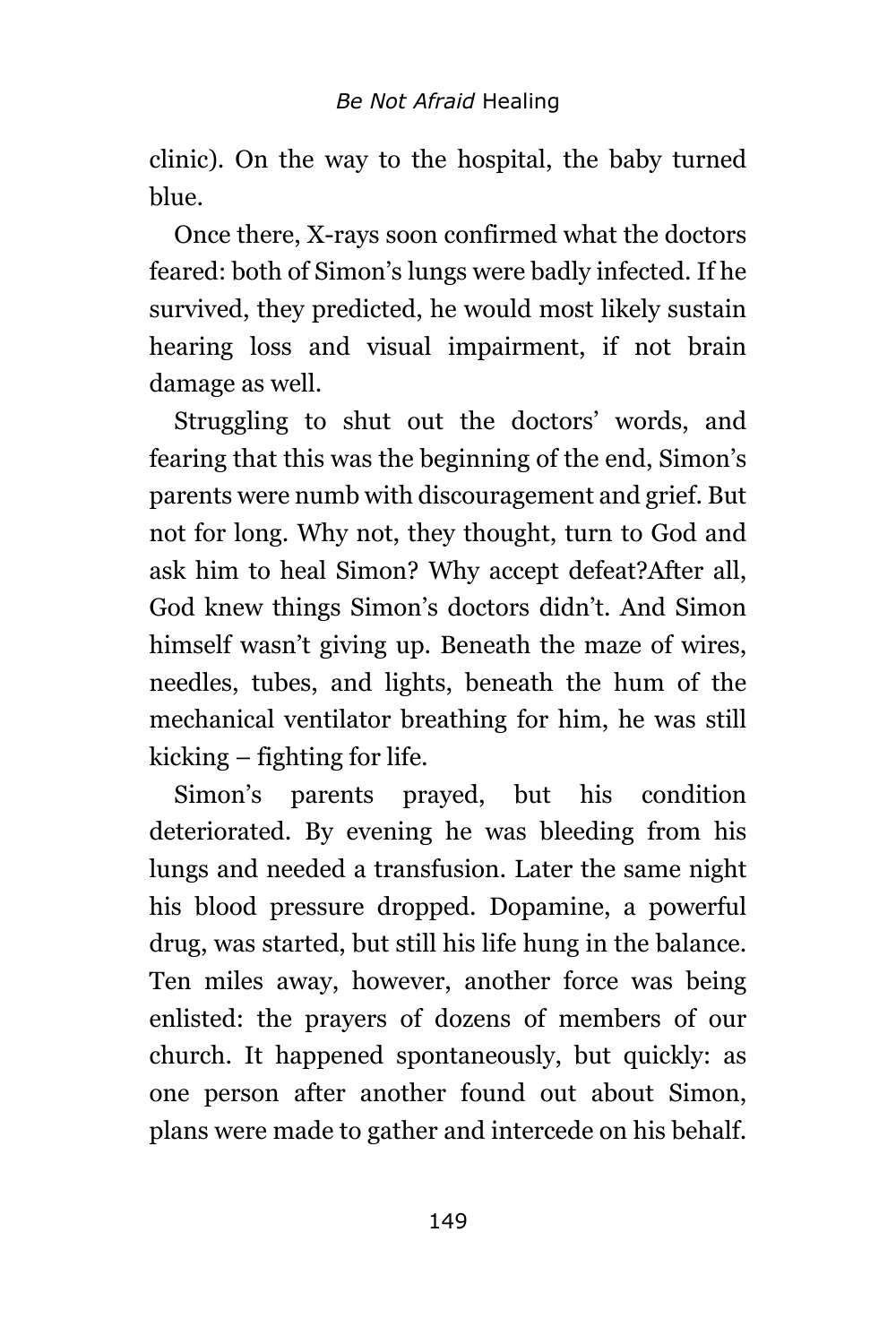Meanwhile, Simon's parents and a handful of friends continued to pray around the baby at the hospital.

At midnight, Simon suddenly turned a corner; by five a.m. the oxygen was turned down. His doctor, who had not left the baby all night, looked up, perplexed, and said, "My God, you people must know how to pray. I can't come up with any other explanation for why he's still here." Another doctor was more blunt. "Your child should have died," she said, shaking her head in disbelief.

Over the next days, despite a specialist's prediction of further obstacles, Simon improved so steadily that he was soon discharged. Today he is a healthy fiveyear-old, with no neurologic damage of any kind.

Simon's story, like Edith's, is a memorable testimony to the power of prayer. But despite their drama, neither story is unique. In fact, instances of recovery prompted by such intercession are so common today that healing and prayer are often spoken of in the same breath. They are also spoken of so casually, and so often sensationalized, that many people regard them with a justifiable mixture of skepticism and embarrassment.

Still, the biblical connection between prayer and healing, as spoken of in passages like the following one from the Gospel of Matthew, cannot be dismissed: "Ask, and it will be given to you; seek and you will find; knock, and the door will be opened to you. For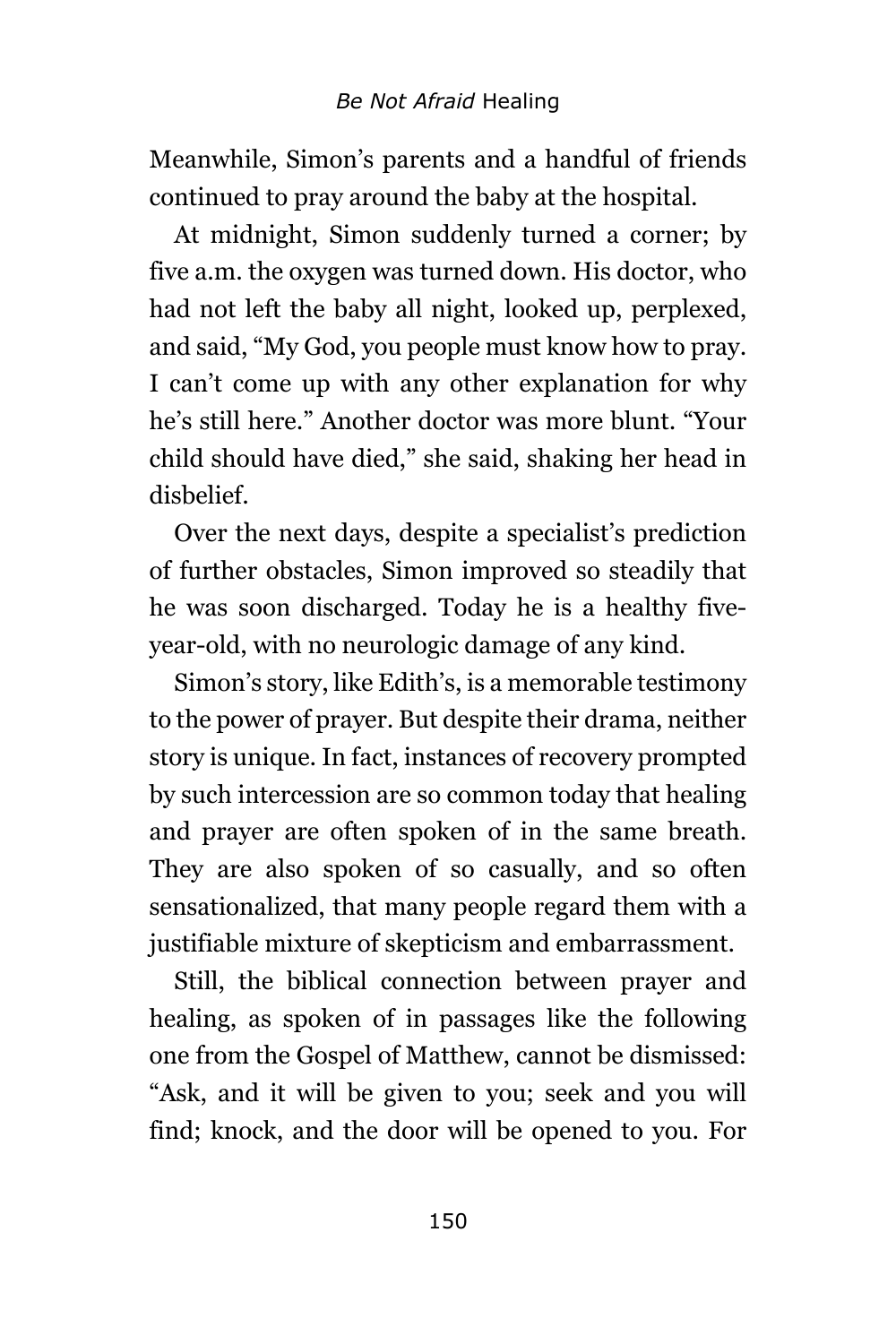everyone who asks receives; he who seeks finds; and to him who knocks, the door will be opened."

To someone who has experienced healing or witnessed it in another person, these words of Jesus are not a mere promise, but an undeniable reality. To someone who has not, on the other hand, they may arouse frustration. What about the spouse or parent or child who is prayed over day after day, but then dies anyway? What about the person who seems to have been healed, only to be snatched away later? (This happened to Edith, by the way: eight years after her brush with death, she died of a ruptured appendix.)

Reflecting on such questions, I have no answers. But I do have a few thoughts, the first being that to set one's hopes on miracles and wonders is to set oneself up for disappointment. Optimism is a powerful medicine, but it can't undo the laws of nature or the will of God. It is true that when we act in faith, miracles do occur. But as the Swedish thinker Dag Hammarskjöld once observed, the consequence is that in clinging to such happenings, we are "tempted to make miracles the ground for our hope…and thus lose the confidence of faith."

Further, no matter the apparent effectiveness (or ineffectiveness) of our prayers, I believe we should still turn to God and believe that he hears us. And in doing so we should not forget that though most of us habitually focus, in our prayers, on telling him our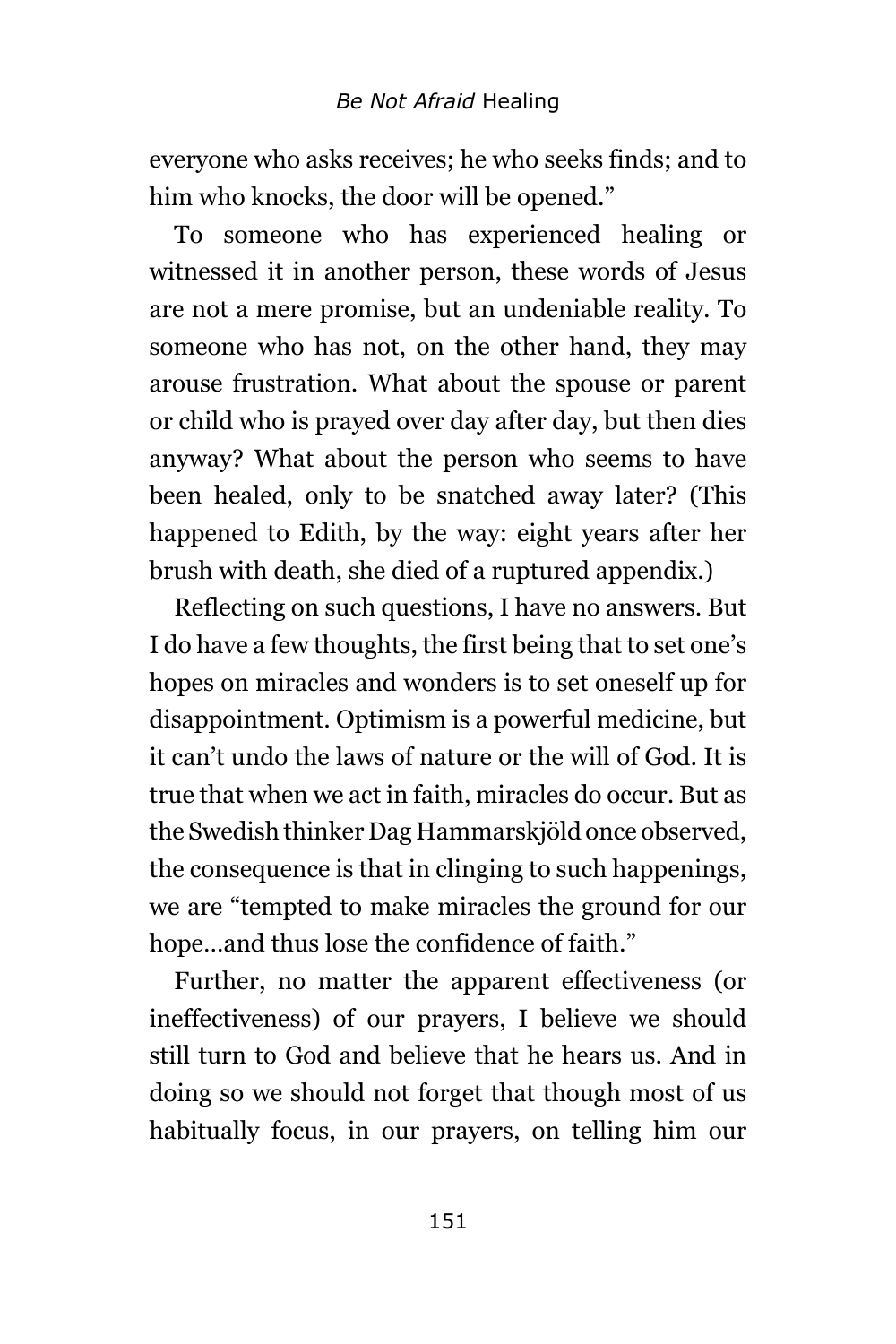problems and desires, we might be more successful in discerning his will by becoming silent and letting *him*  speak.

Finally, we should also realize that God may not respond to our prayers for healing in the way we expect him to, and that the questions we ask may not even be answerable in the way we want them to be. Writing in *A Grief Observed,* C. S. Lewis noted, "When I lay some questions before God I get no answer. But a rather special sort of 'No answer.' It is not the locked door. It is more like a silent, certainly not uncompassionate, gaze. As though He shook His head not in refusal but waiving the question. Like, 'Peace, child, you don't understand.'"

Lewis continues, "Can a mortal ask questions which God finds unanswerable? Quite easily, I should think… How many hours are there in a mile? Is yellow square or round? Probably half the questions we ask – half our great theological and metaphysical problems – are like that."

Given the modern tendency to believe that we can find a cure for every ailment, if we search hard enough, this is an important point to contemplate. In the realm of healing, for example, how can we be sure that the treatment is more important than the ailment? Where does one end and the other begin? Could it be that they are sometimes one and the same? When an arrogant,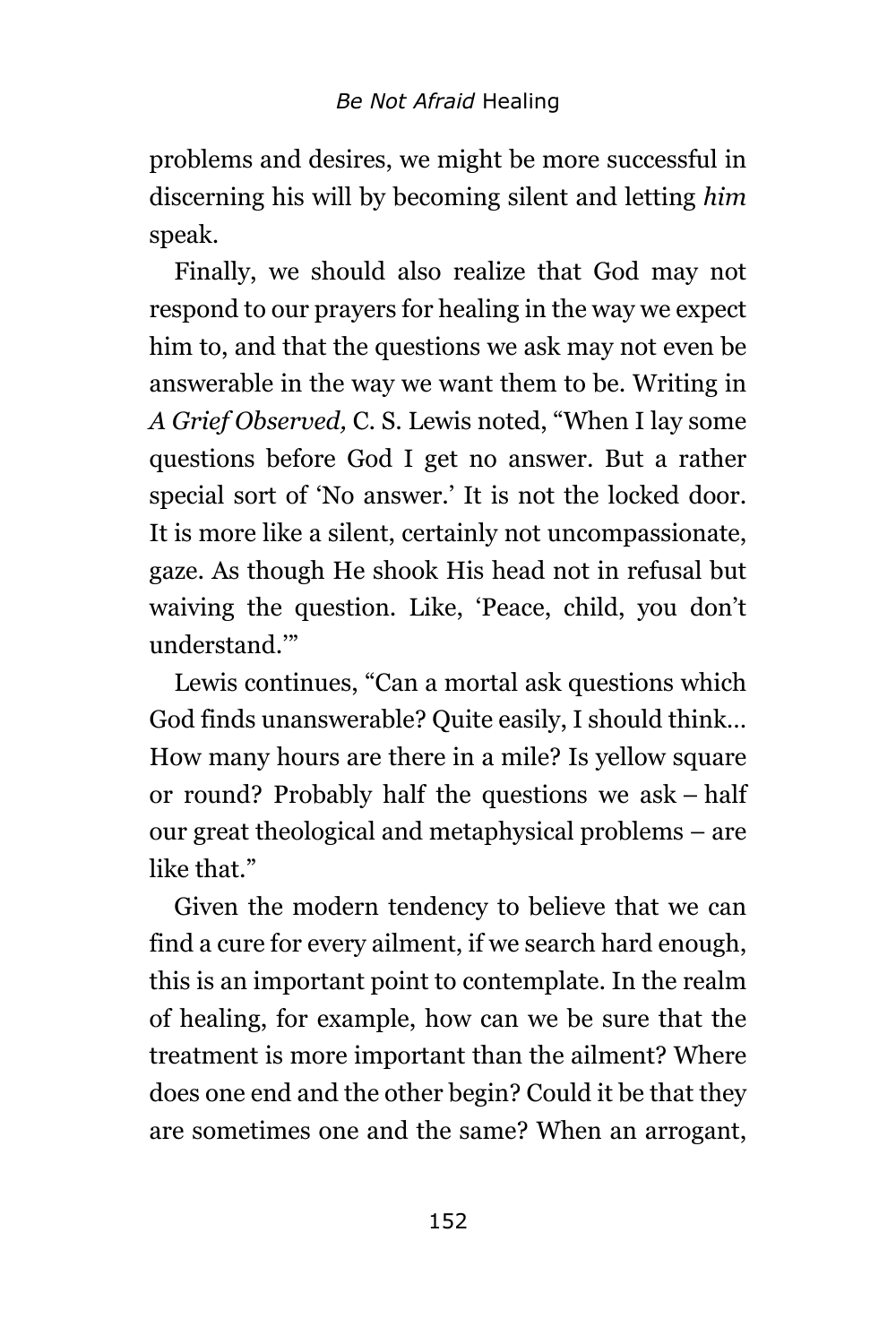self-absorbed person has been brought low by misfortune or tragedy and turned into a humbler, more loving one, has he been harmed or healed? Perhaps we are too limited in our thinking, those of us who think of healing merely in physical terms.

That wholeness and healing can be found in death as well as in life is not hard to accept in the case of an elderly person who has lived life to the full and is ready to go. But the thought is valid, regardless of age. When Zach, a young man, was stricken with an aggressive cancer, his congregation prayed that God might heal him and bring him back to health. Zach received topnotch medical care at a local university hospital, and for several months he defied the odds and bolstered his supporters' confidence. At one point he was even pronounced in remission. Then, about a month later, he suddenly took a downturn. In a matter of weeks he was gone.

Speaking with Zach and his family shortly before he died, I sensed that their church's continuous prayers for healing, while sincere, had not necessarily lessened their ordeal – and had made it even harder at times. How should they react, for instance, when wellmeaning friends insisted that Zach would pull through, when their gut feelings told them that the opposite was true? Should they just play along – "trust in God" and pretend to believe what they couldn't? Not knowing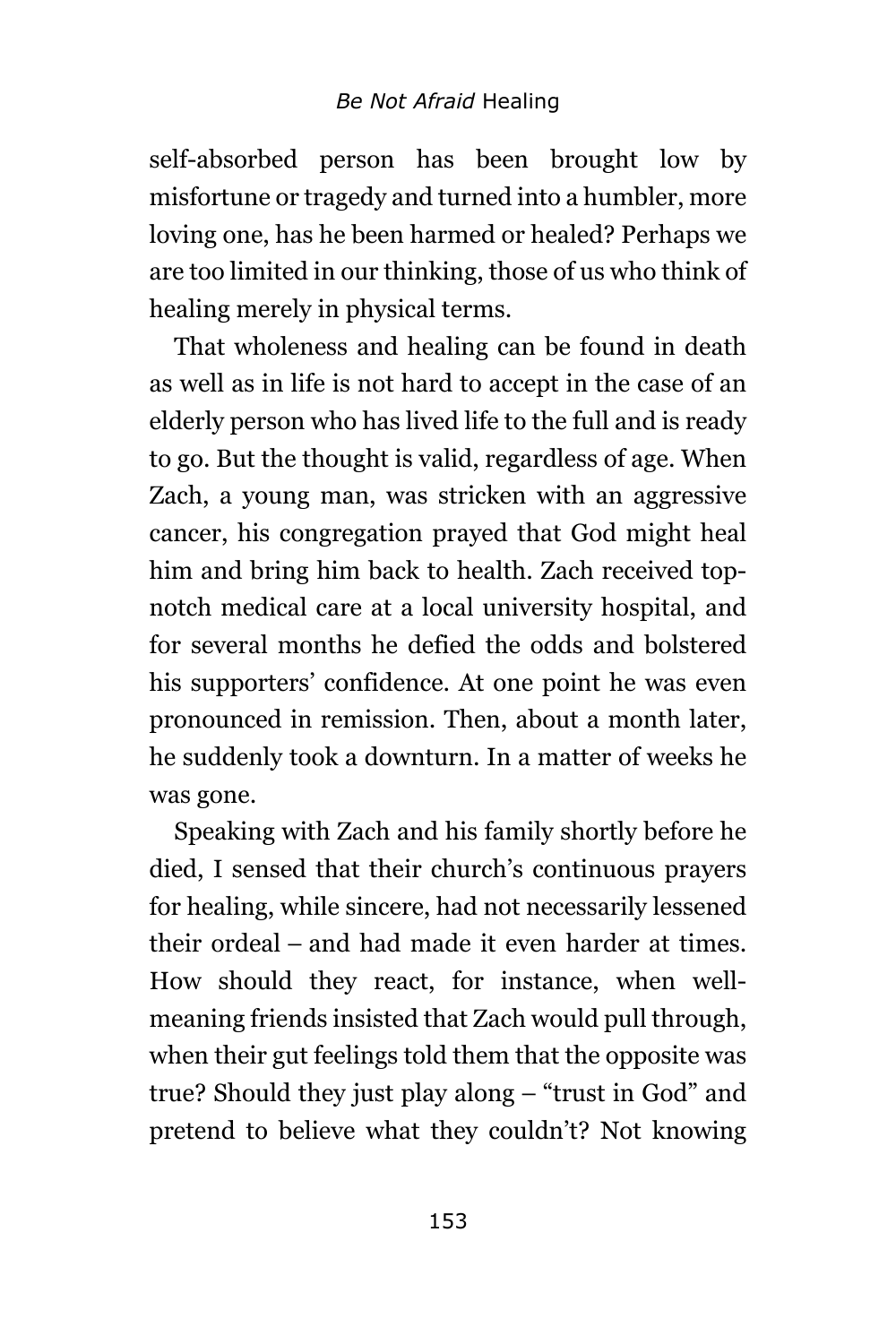what to think, I blurted out something like, "Well, Zach, are you ready for *whatever* happens – not just ready to be physically healed, but also ready to die?" My point was that the whole question of recovering or being cured wasn't getting him anywhere. His cancer was now so advanced that he surely didn't have more than a week or two left. There was no time for distractions…

After an intense struggle, Zach decided that what he really needed to do was face the fact that he was dying, and honestly and unconditionally accept God's will for him, whatever it might be. In the days that followed, he continued to slide downhill, but it no longer mattered to him. He was dying: there was no denying that. But he was also – paradoxical as it sounds – experiencing the healing that had evaded him for so long.

Inwardly, Zach was undergoing an unmistakable change. He became less self-conscious, he reached out more to other people; he mellowed and deepened. Most remarkable for this once confident, argumentative twenty-something, he began to reflect the childlike spirit Jesus says each of us must find if we are to enter the kingdom of God.

Zach's transformation did not come easily, or without a price. Nor did the healing he found make saying goodbye any easier. For his mother in particular, it was still unspeakably hard: "When you lose someone you're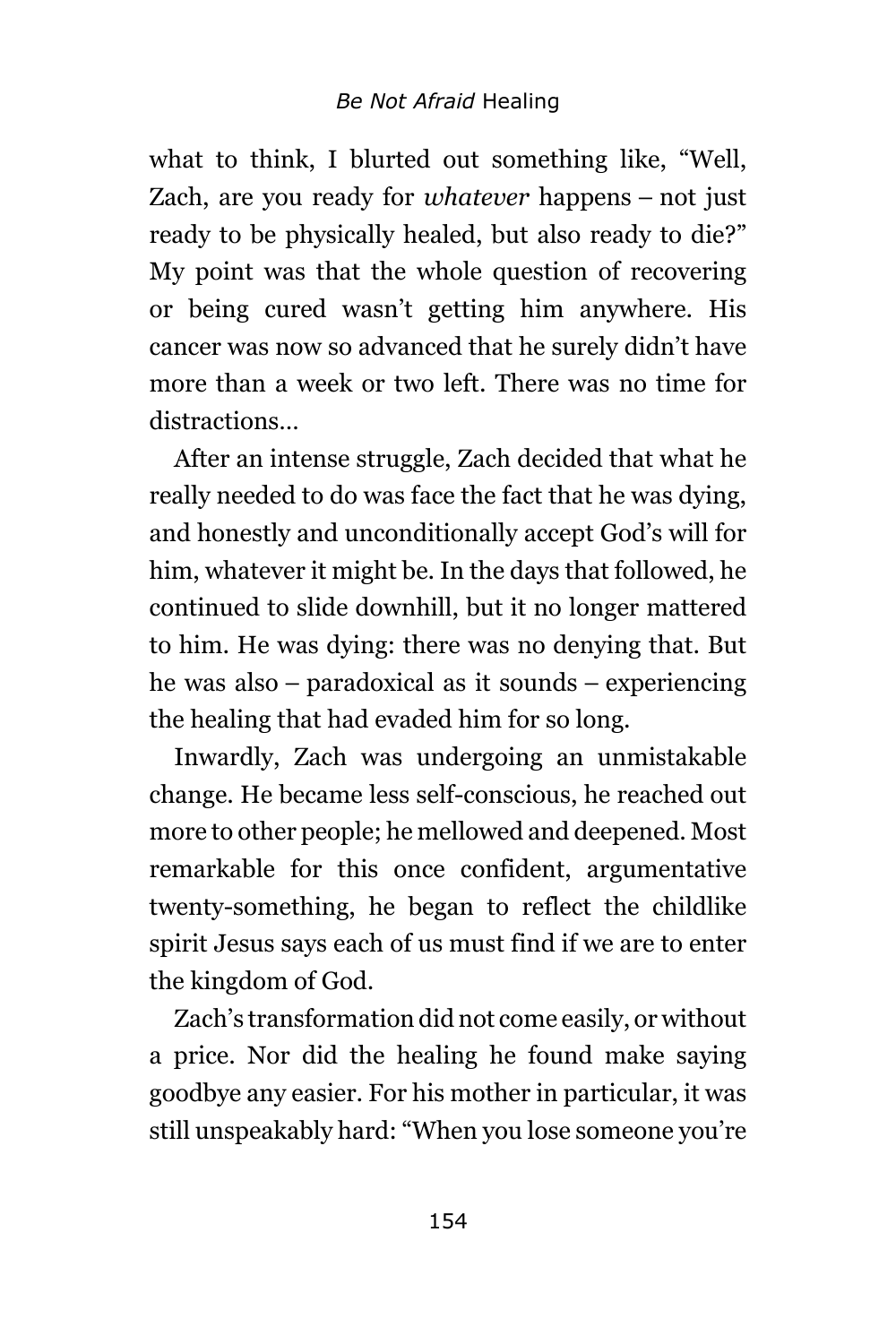close to, especially if you're right there with him when he goes, the hurt and the shock are indescribably deep. I just don't know how we got through it." Even so, she agreed with her husband, who said, "There is no way Zach's death was a defeat. It's true his cancer wasn't successfully treated. But he found peace of heart, and in that sense he was healed."

Despite their grief, there *was* a healing of sorts for Zach's parents too. As his father said afterward, "Life still has its ups and downs. Some days we fall apart; other days we do okay. But being with our son on the final night of his life changed us. We finally saw that death need not be a frightening thing. It may be the last enemy, but it's not the end of the story."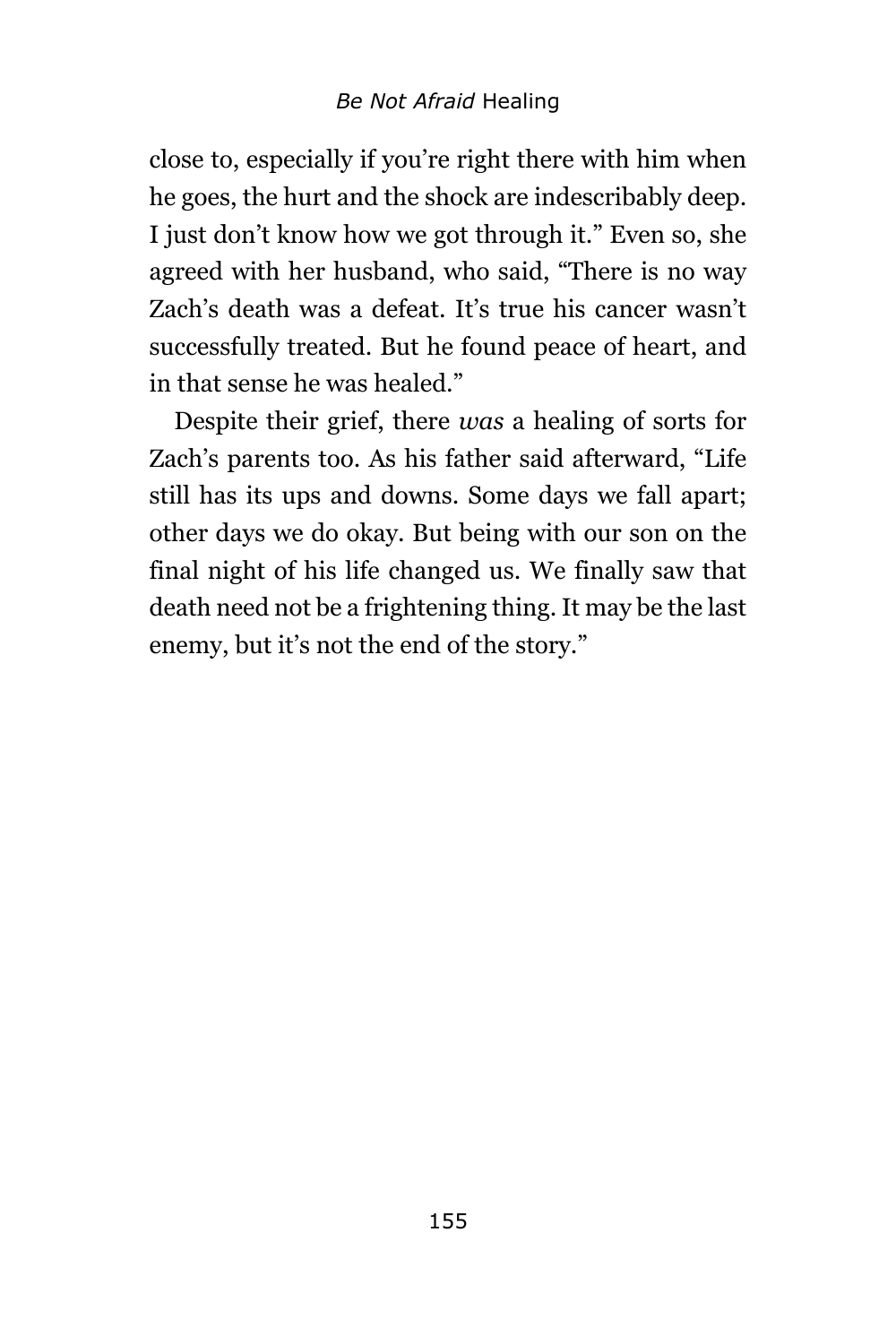## Chapter 16 Caring

Karl, eighty-nine, was a rebel against old age, and it didn't make caring for him easy. He could get upset with you when you didn't let him walk alone (it wasn't safe), or when he couldn't hear what you were saying (he was nearly deaf). Still, everyone loved him dearly. When his nurse pushed him through the neighborhood in his wheelchair, people stopped what they were doing to come over and say hello. Children left their play and ran over, showing him dandelions, shaking his hand, telling him their secrets. *"Ja, Ja,"* he would say happily, in his thick German accent, though he didn't understand a word. Teenagers loved him too, because despite his age, he was "with it." He read the papers and knew what was going on, and he was keenly interested in what they were reading and what they thought about current events.

Karl never took the love that he received for granted. Given his rocky childhood, which opened with the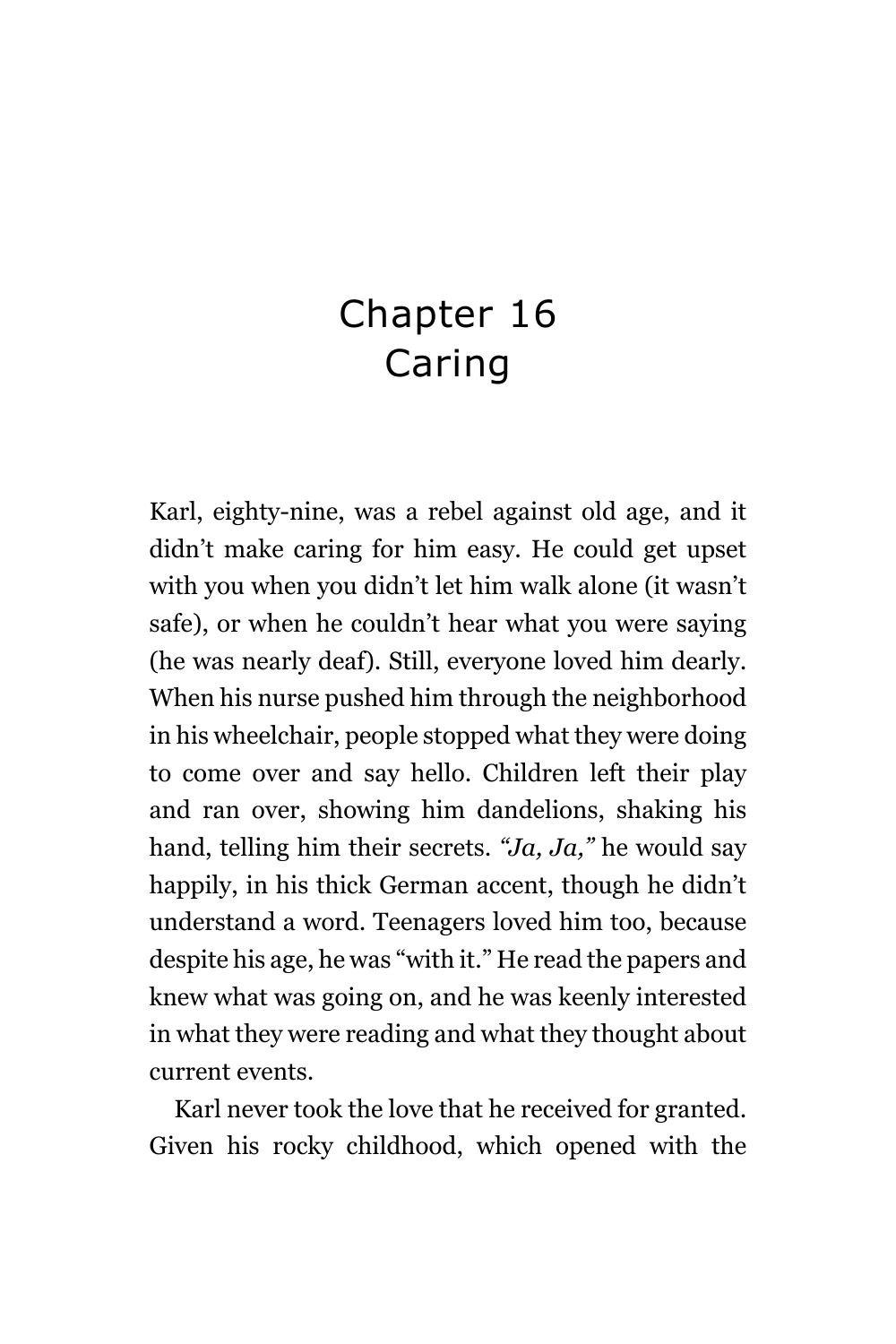death of his mother and ended when he ran away from his violently abusive father, that wasn't surprising. What *was* remarkable was the way his own gruff exterior fell away as he approached the final days of his life. Sometimes, on being tucked into bed, he would even apologize to his caregivers (who included children and grandchildren) for having been abrupt earlier in the day. "I am sorry I was angry. Please forgive me." He died peacefully at ninety, surrounded by his family and by Irma, his wife of almost seventy years.

At first glance Karl's old age seems ordinary enough – a picture-perfect example of how life ought to be in the so-called golden years. But while every elderly person deserves the care that he was fortunate to enjoy, most do not in fact receive it. Sadly, the most common scenario involves confinement and fear, an eternally flickering television set to ward off loneliness and silence, and – despite Social Security – more poverty than any other age group in the population.

Only two or three generations ago, many people lived out their lives in one place. They raised their children, grew old, and died in their homes, surrounded by family and friends and church. In most sectors of society today – marked as it is by mobility and rootlessness – the sense of belonging to a particular community has been lost. Nowadays, for whatever reason, aging parents often lose what few close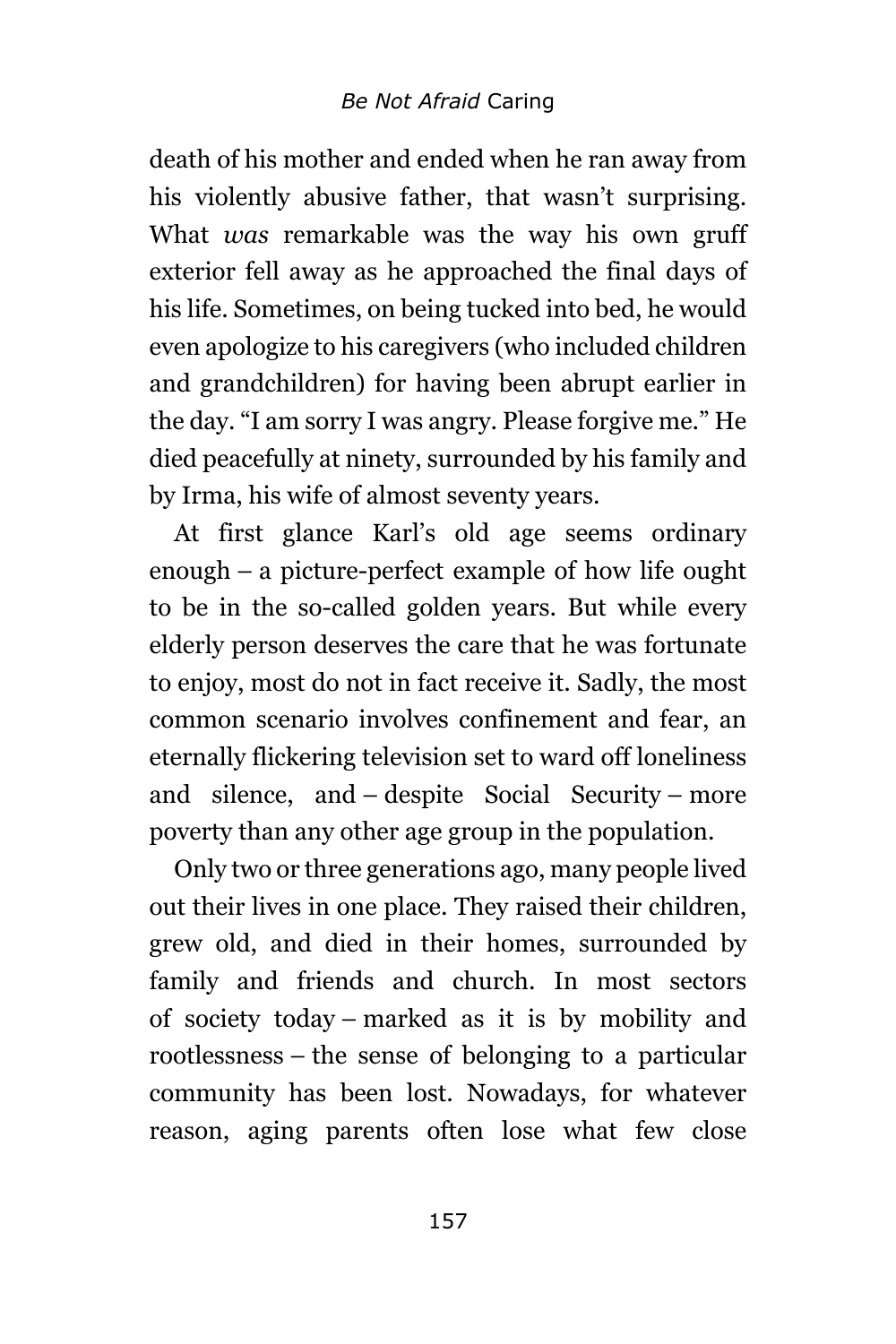connections they have with their children by mid-life and enter old age in loneliness.

A young woman I know says that in the nursing home where she used to work, it was not unusual for a dying client's family to instruct the staff not to call during the night. "Don't call me while I'm sleeping," one man told her when she called to say that his father might die during the night. "Give me a ring in the morning, if you have to."

Such callousness may be extreme, but its causes are pervasive: estrangement, isolation, and long periods of physical separation. After visiting the United States in the mid-1990s, Mother Teresa spoke of her shock at seeing how our country tends to warehouse its elderly. While noting that in one place she visited, they seemed to have no material lack – food, medicine, nurses, comfortable furniture, entertainment, and the like – she also described their bored, blank stares and their gaping mouths, their resignation, and the way some kept glancing toward the door. "Sister told me," she said, "that this is the way it is nearly every day. They are waiting, hoping that a son or daughter will come to visit them. They are hurt because they have been forgotten."

The plight of the institutionalized elderly seems simple enough to pinpoint, but it has many deep-going roots and defies a simple solution. Talk to anyone with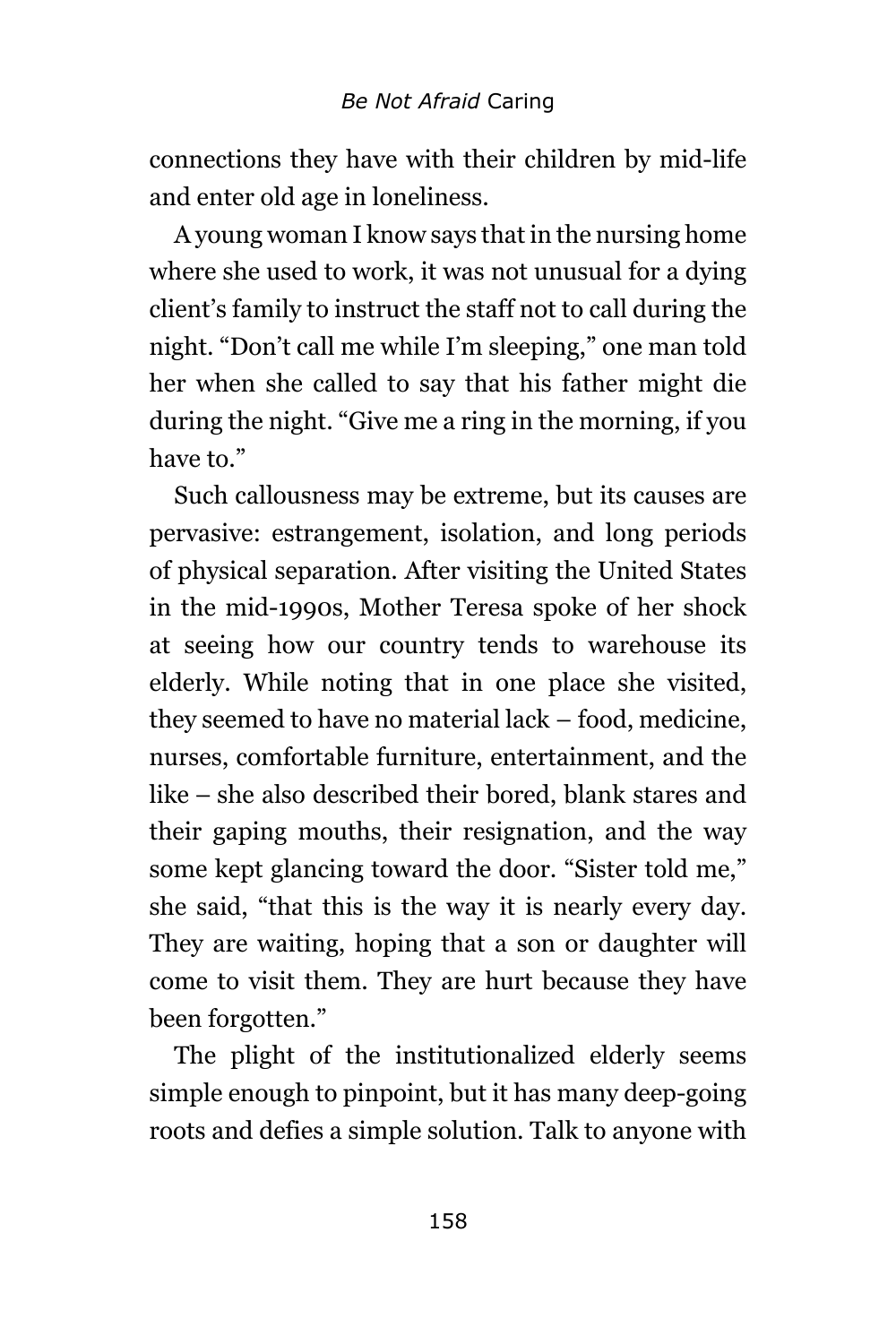### *Be Not Afraid* Caring

an aging parent, especially one who is no longer capable of living independently, and the complexity of the issue will quickly become clear. No one wants their mother or father to die unloved, in an unkempt, impersonal environment, but when you add up the commitments that keep a working adult tied down from dawn to dusk, it's perfectly understandable why so few find it possible to provide long-term home care for their parents. Most lack money, time, space, or energy – if not all four.

Aging at home isn't all roses either, especially for people who live alone. And even when circumstances allow a family to care for a loved one in their own house, there are numerous challenges, as Joan – an acquaintance with a bedridden father – confesses:

For someone who's never experienced it firsthand, it's hard to imagine what actually transpires in a household when a member becomes terminally ill. I don't live at home – I have my own house and family – but I spend time with my father whenever I can, and it has given me some idea of just what caring means.

There was no exact moment when Dad crossed from being merely old and sick with pneumonia to being "terminal" – it happened only gradually. Days of illness stretched into weeks, and then months, and though we were always wondering when he'd turn a corner, he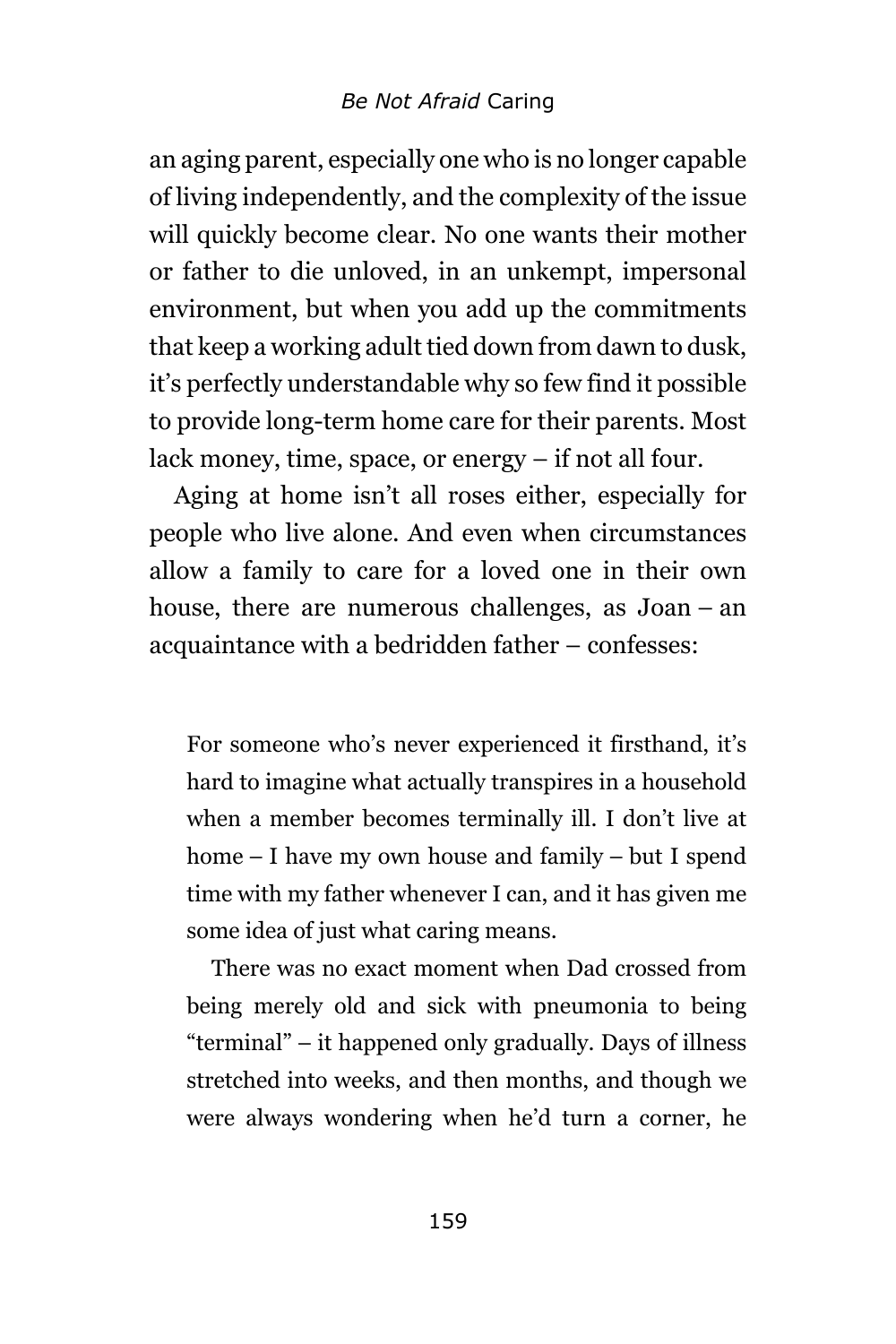didn't. He'd start to pick up, but then his fever would recur and send him on the next round of antibiotics.

Finally we realized that things had gone on far too long, and arranged for home nursing care twenty-four hours a day. He declined rapidly, weakening to the point where his doctor told him it might be the end. Our minds struggled to grasp what was happening. Where were the intimate moments of farewell I'd imagined to be part of a death? Privacy seemed a thing of the past, and I chafed under the need to relate to an ever-present nurse. How could I tell Dad in words how much he'd meant to me? And wouldn't that be admitting the truth of what his doctor had said? I shed my tears in private.

We groped to adjust, as relationships in our family kaleidoscoped dizzily. There was Mom's role reversal: before, Dad had always looked out for her; now he depended on her to look after him. A hospital bed in a separate room replaced the bed they'd shared for fiftyodd years, and everywhere you turned were spittoons, oxygen wires, glasses of water sporting straws, and dishes of barely-touched food.

With doctor's appointments, blood tests, bed changes, and baths, there seemed few hours of the day where Dad could be truly peaceful. And besides these outer distractions, he was constantly short of breath. Comfort eluded him, and he was always fussing with sheets, pillows, and leg positions. Nothing I could do seemed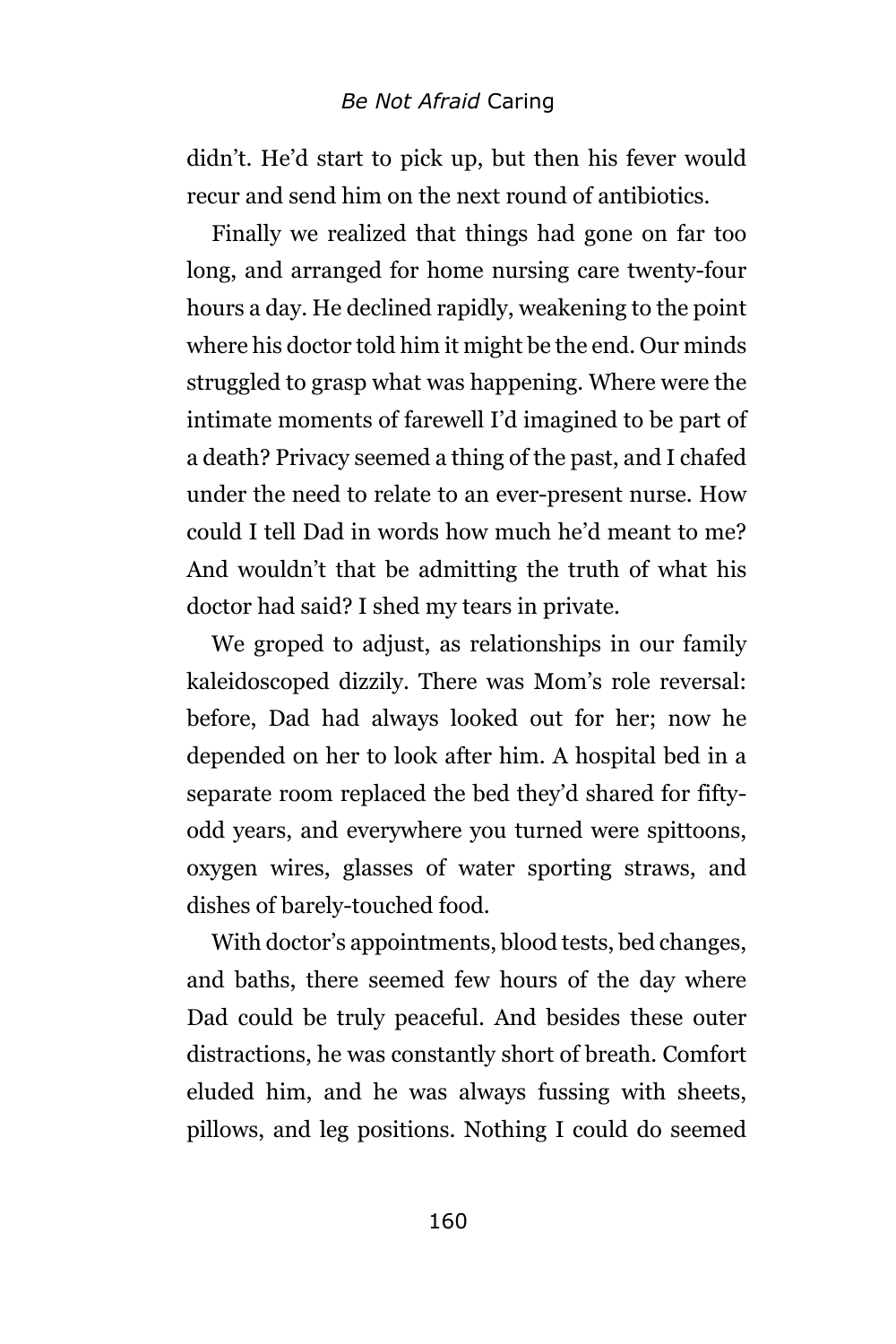### *Be Not Afraid* Caring

to relieve him, and it was a rare respite when Dad could slip into anything deeper than a restless doze.

Dad did not die. He hung on, but recovery has not been quick to follow. Though physically somewhat stronger now, he still requires 24-hour care, and his once keen interest in life has been hard to rekindle. His doctor's repeated assurances that recovery will come with time have begun to sound empty.

Before his illness, Dad was always used to being in control of his life. Now it's just a small world, but he's still very much in charge: if you want to take him for a ride, it's too cold; if his nurse disappears for a few moments, he watches the clock for his return; if it's three in the morning and he thinks it's time for his morning shower, it's impossible to get him back to sleep. One day I tried to put lotion on his dry, scaly skin. "Too greasy," he said, so I put the bottle away. As time goes on, I've had to come to terms with being unable to undo his pain, and to trust that my presence will somehow convey what I cannot accomplish through actions…

Joan feels privileged to help care for her father. But she admits that she does feel hopelessly inadequate at times, and she is certain that without the bonds of love that keep a family together, the unavoidable tensions would soon create cracks, if not deep fissures.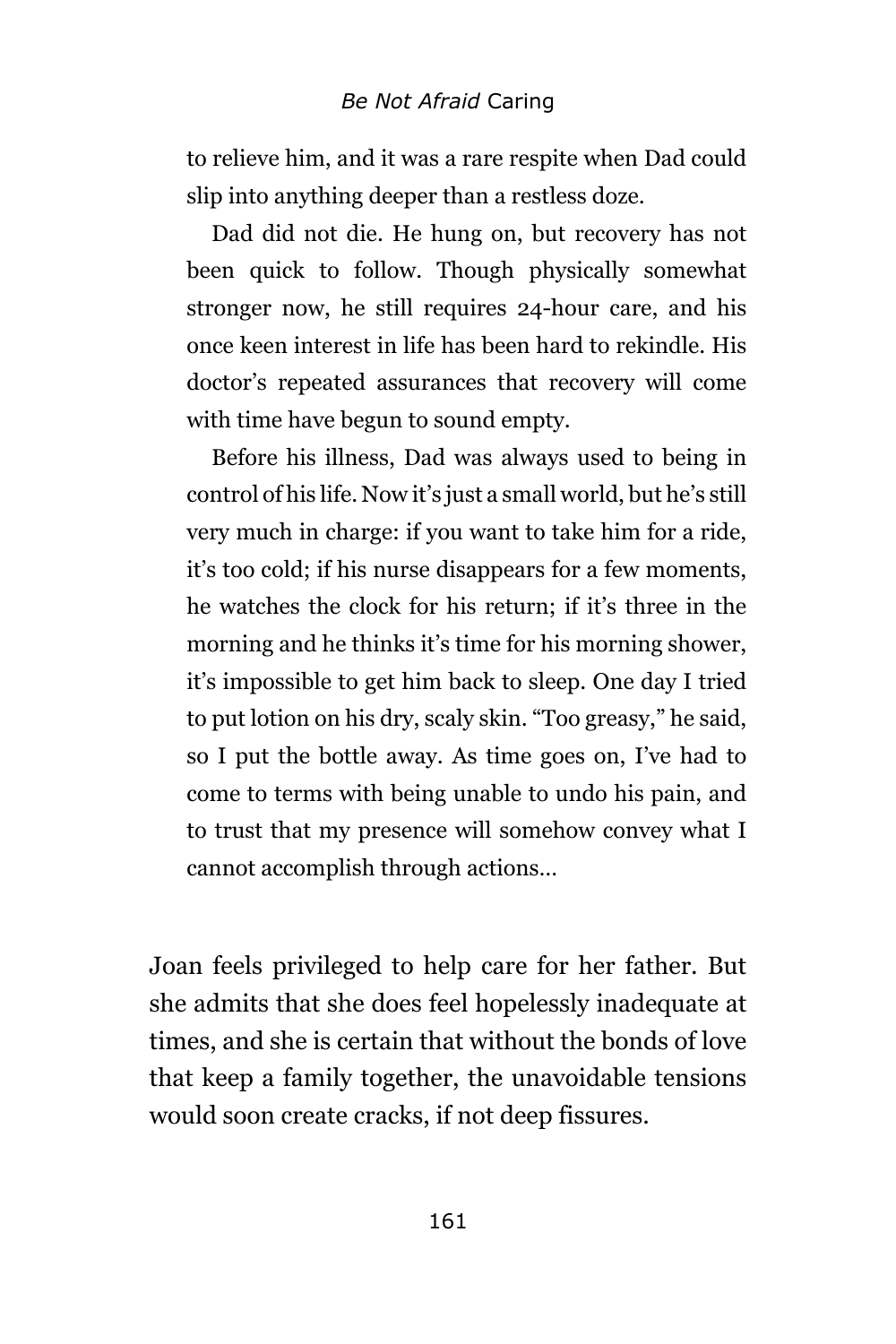Given the challenges that arise in such situations, it is easy to see why families who start out caring for someone at home often end up turning to a nursing home or hospice. That is nothing to be ashamed of: anyone who has cared for someone with a chronic condition knows that eventually it takes a toll. Yet just as the most menial chore can become a privilege, if performed with love, so too, a difficult decision can be made bearable if it is made with compassion and sensitivity.

Tragically, both are often lacking, or present only in words, and the result is that many elderly people feel unwanted and abandoned. Is it any wonder that large numbers feel they are a burden on their families; that many who retire soon tire of living, and that it is no longer taboo, but commonplace, to speak of a terminally ill person's "right" to die? How many people would fight for such a thing, if they were guaranteed a right to decent end-of-life care – a right to be loved?

An article recently sent to me from England quotes a doctor who excused himself from charges of physicianassisted suicide by claiming, "It could have taken another week before she died, and I needed the bed." In this country, too, such incidents are no longer unheard of. This is especially tragic when one considers how much every elderly person has to give, no matter how frail, incapacitated, or disoriented he is. Even a senile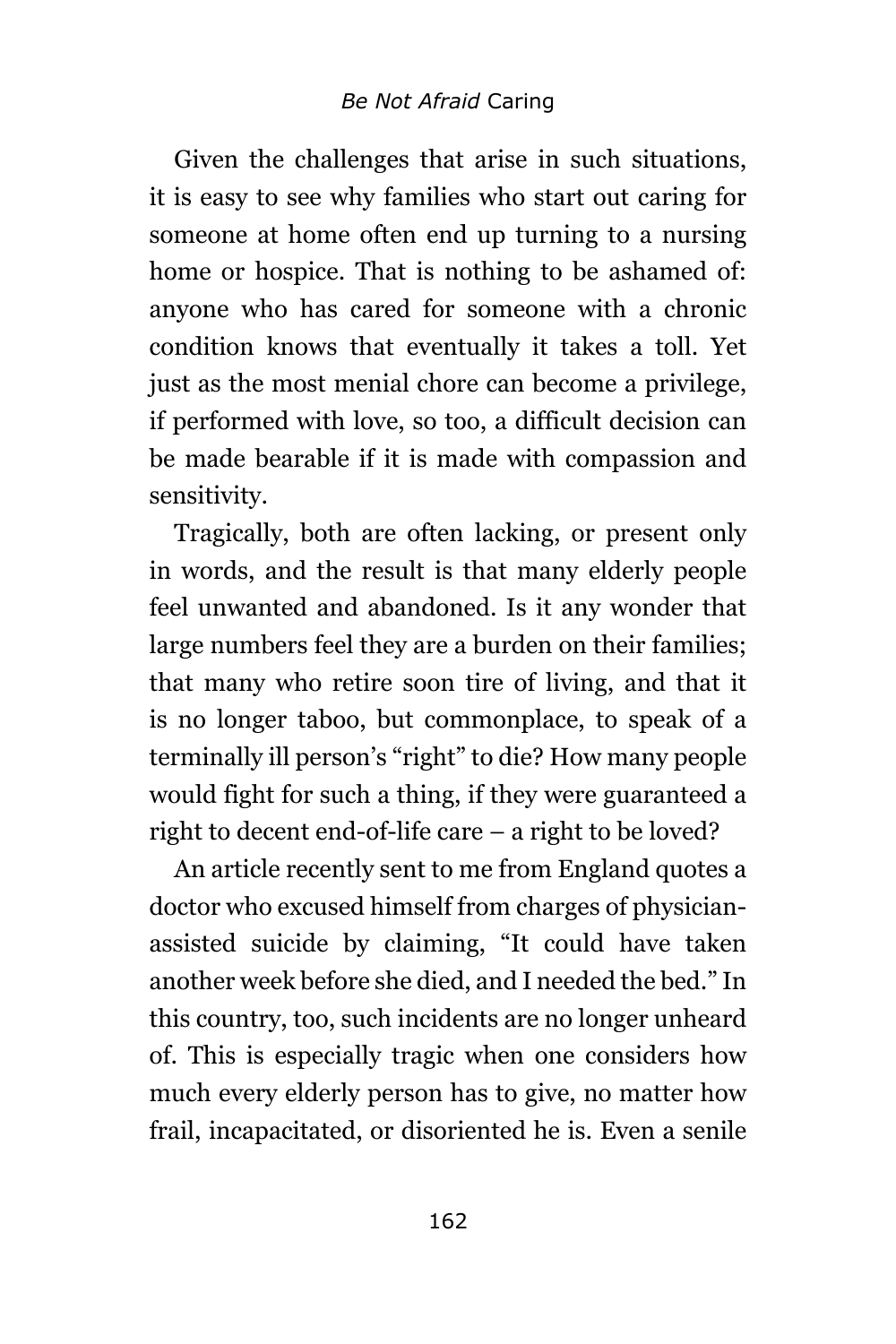## *Be Not Afraid* Caring

person can contribute something by his presence, if those around him have the patience and humility to receive it.

As a schoolboy in the Paraguayan village where I grew up, I used to help Bernard in the stables where he worked. Bernard had a way with horses and seemed strong as an ox – reason enough to make him one of my boyhood heroes. Decades later, as a seventy-fiveyear old, I got to know him again in a very different way. Once a gifted man with a wide variety of interests (aside from his affinity with animals, he was an avid gardener with an impressive knowledge of chemistry and biology), he was now suffering the first ravages of Alzheimer's disease and slowly, irreversibly losing all his skills and faculties.

As Bernard's illness progressed, his frustration grew: he lost his ability to do simple things like make tea; his sense of direction failed him; he had no idea what day it was, or what time. Soon he could not even communicate his most basic needs – though one only had to read his eyes to feel his pain. Toward the end he could no longer recognize his own family – not even Eileen, his wife of fifty years. But Bernard never lost his smile – a broad, slow grin that lit up his face as if something happy had just dawned on him. And he never lost his love for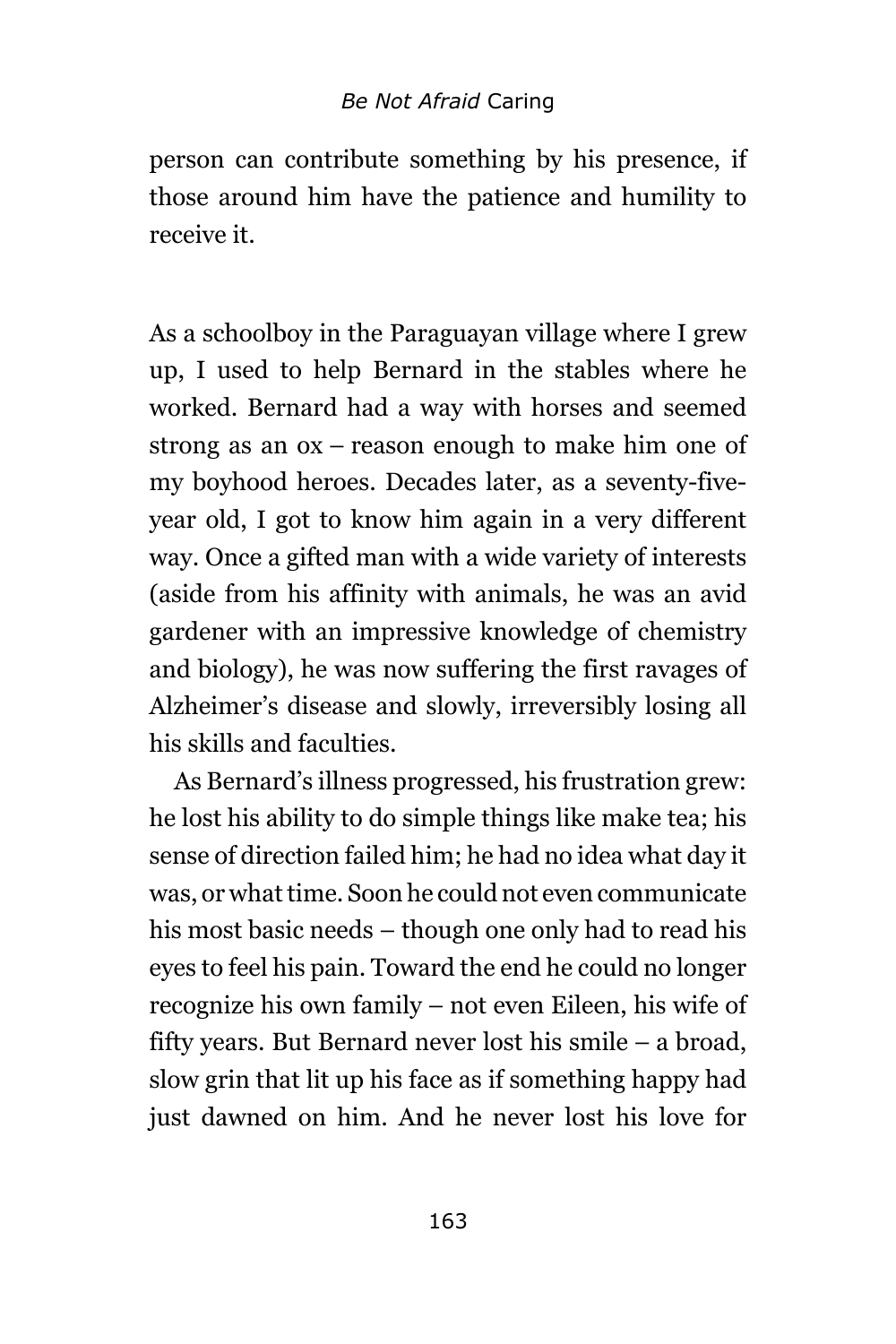children. In fact, he saved his last smile for a baby a neighbor brought by.

Like Bernard, my mother-in-law, Margrit, was completely incapacitated by the time she died: she suffered from Lou Gehrig's disease for the last thirteen years of her life; for eight of those she was basically bedridden.

Blessed with eleven children, and more than sixty grandchildren, Margrit was a tireless worker who had a knack for getting things done. She was a talented woman too, as was obvious to anyone who heard her direct a choir or lead an orchestra (she had studied the violin at a prestigious European conservatory). Still, when I think of her, I think of the German saying, "quiet waters run deep." In contrast to her husband, an animated talker, she was so unassuming that when asked for her opinion on something, she was known to smile and say only, "I'm listening." But it was not because she was timid. In fact, there was a confidence and sureness about her that spoke louder than words.

To me, Margrit's last years highlight the significance of caring for the elderly, and not just in the sense of helping or nursing them, but in learning to be attentive to the gifts they give back. While another musician might have lamented the erosion of her skills, she did not; on the contrary, she meekly accepted her limits. Eventually she became so frail that she could speak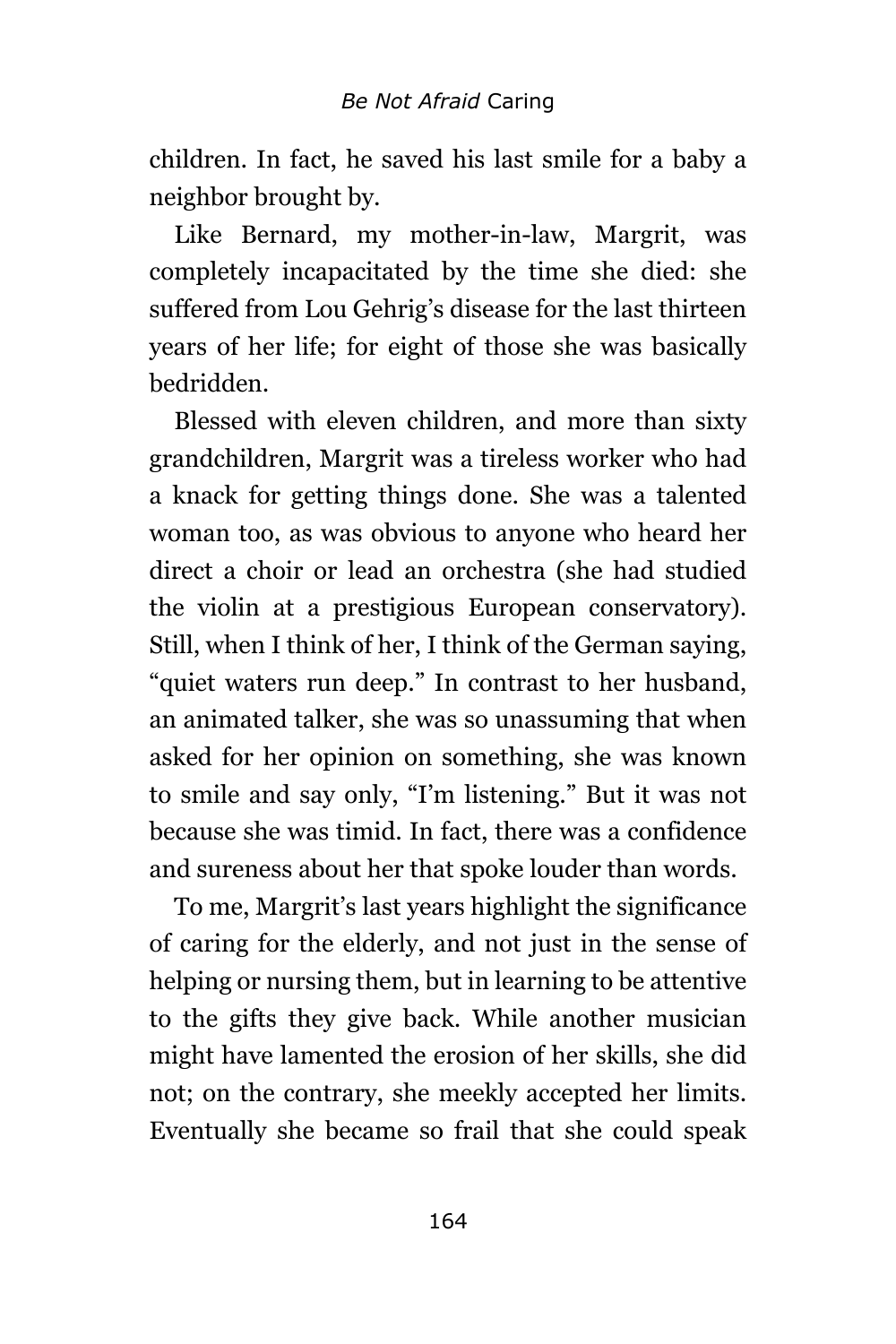only with great effort. She could no longer do anything for herself. But she still took visitors' hands in her own faltering clasp; and she still spoke to them, even if silently, with her loving gaze. And, as she whispered to a nurse one day, "I can still pray." Through all this, she reminded us that in contrast to the proud achievements of youth, there is something about the simplicity of love that time can never destroy.

No matter the age or condition of a dying person, I believe that every one possesses a spark of such love. It may be hidden, or hard to find. But if we truly care, we will not give up looking for it. And once we have uncovered it, we will fan it into flame and nurture it until the end.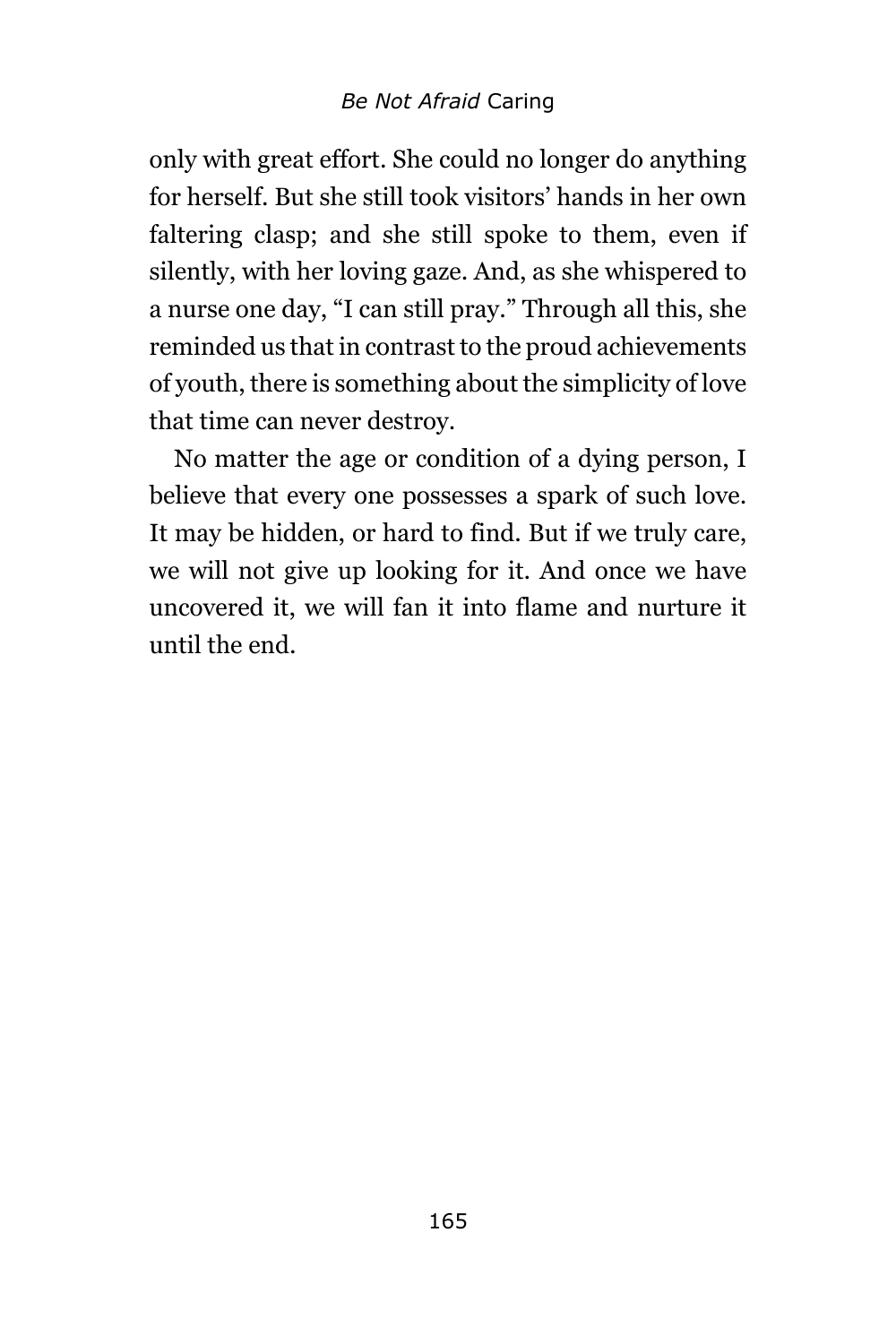# Chapter 17 Dying

Even in his late eighties, my wife's father, Hans, made trips from Connecticut to Europe. A self-taught scholar with a passion for history and religion, he wasn't going to let age get in the way of conferences and tours. If meeting interesting people required flying long distances, so be it. After all, traveling didn't wear him out. It rejuvenated him. A family member predicted, "When he dies, he'll die in harness."

On Christmas Eve, 1992, at the age of ninety, Hans was sitting on a hay bale, a shepherd's cloak over his shoulders and a wooden staff in his hand, having volunteered to join in an outdoor nativity pageant. Feeling cold, he asked to be taken indoors, and soon someone was driving him home, just a stone's throw away. But Hans never made it. Opening the car door for him after the ride, his driver found that he was no longer alive.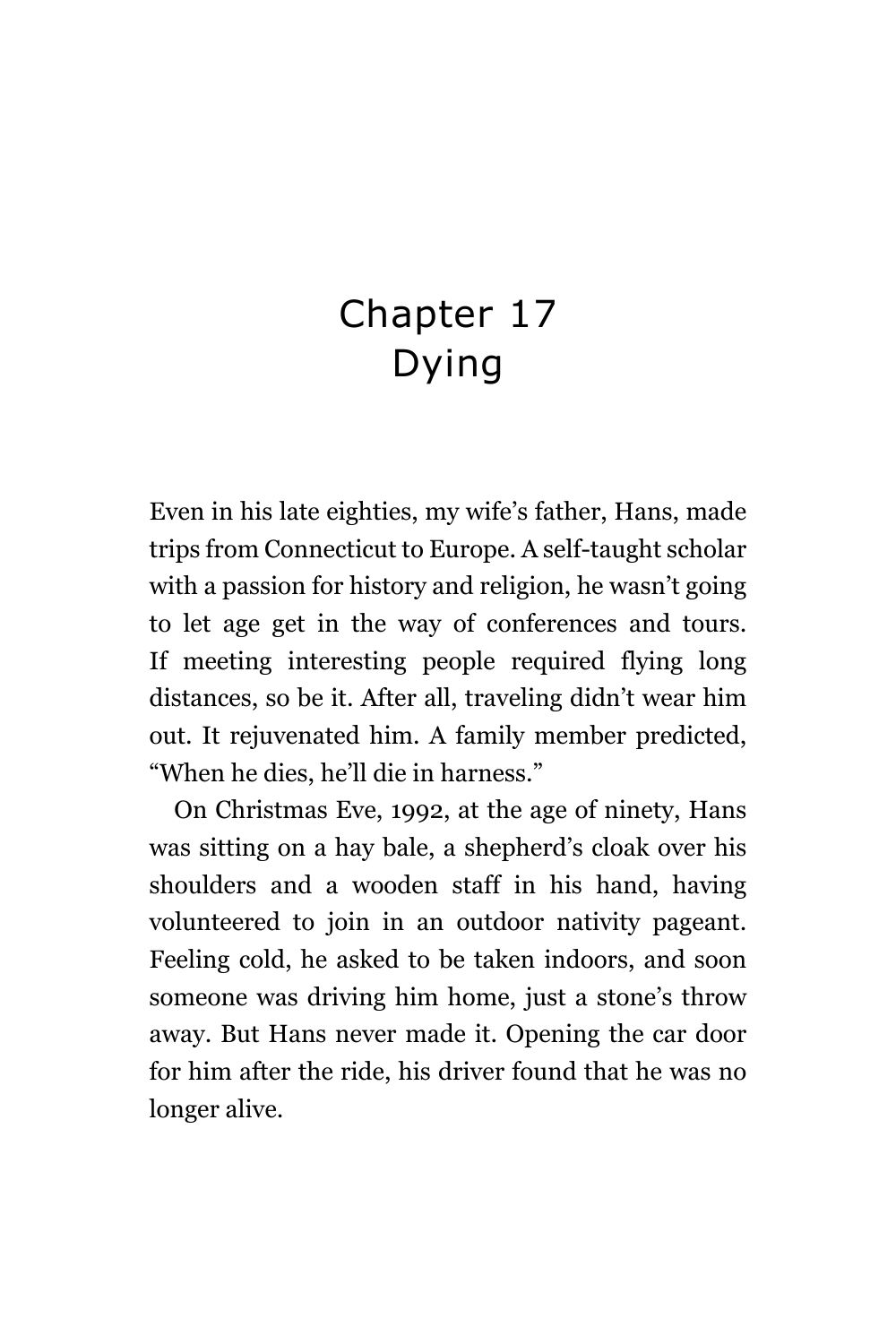To lose a friend or family member unexpectedly is always a shock. Yet if he or she is elderly, and has lived a fulfilled life, it can also be a blessing. Surely most people, if they were allowed to choose, would elect to die as Hans did – happily and quickly. But few go that way. For most, the end comes gradually.

Dying almost always involves a hard struggle. Part of it is fear, which is often rooted in uncertainty of the unknown and unknowable future. Part of it may be the urge to fulfill unmet obligations or to be relieved of past regrets or guilt. But part of it is also our natural resistance to the thought that everything we know is coming to an end. Call it survival instinct, the will to live, or whatever  $-$  it is a powerful primal force. And except in rare cases (those who die in a heavily medicated state, for instance) it can give a person amazing resilience.

Maureen, an old friend in her mid-nineties, fell and broke her hip two years ago; since then her younger sister has died, and so has one of her sons. She herself is bedridden much of the day, and confined to a wheelchair the rest of the time. Still, this "tough old bird" (as she calls herself) who likes to shock visitors by sneaking a rubber mouse into their coffee, has more sparkle than many people half her age. Having met her previous goal of reaching the year 2000, she now jokes that she's planning to stick around until she's 100. And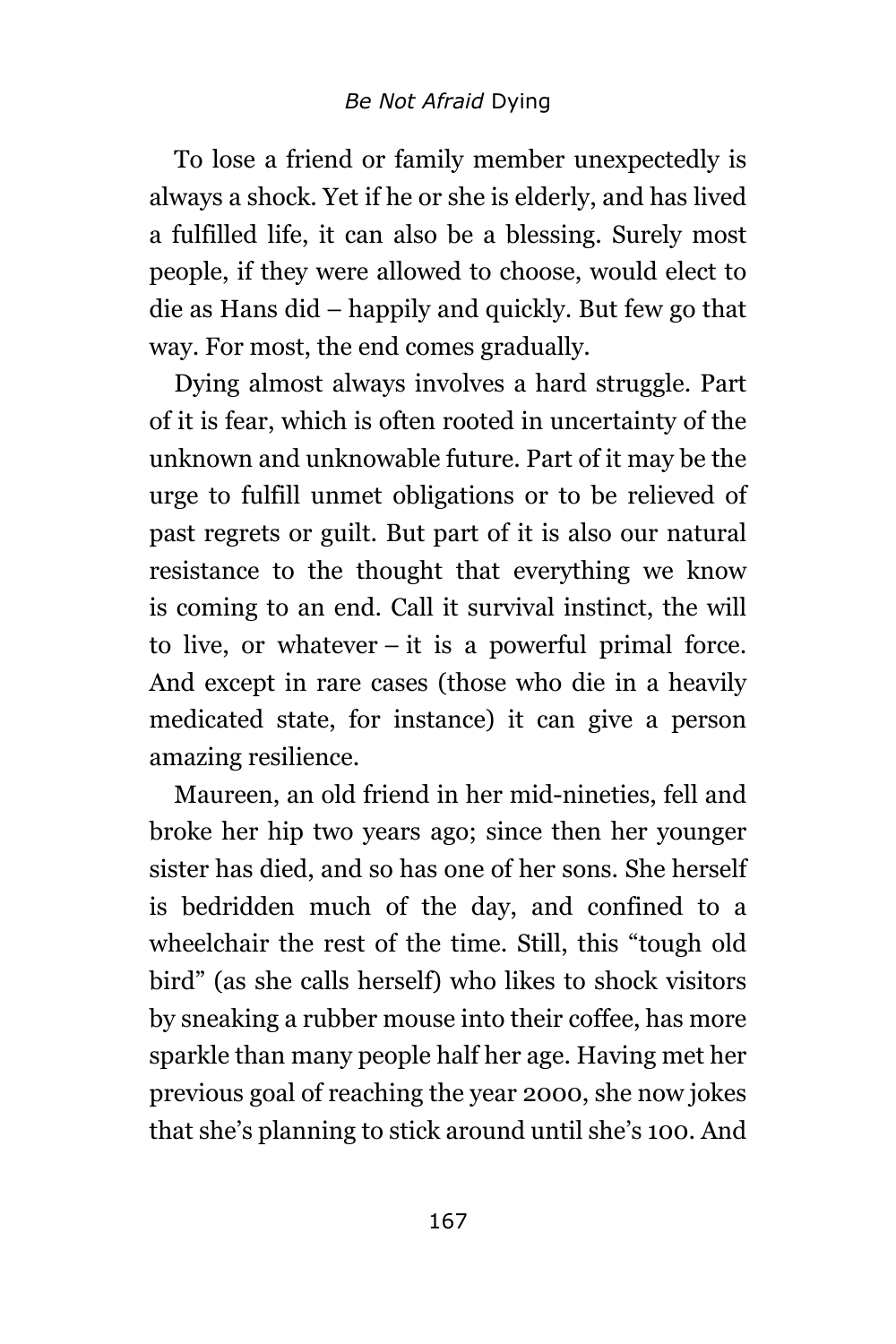in resisting old age with every fiber of her being, she has literally kept herself alive.

Then there is Esther, the stepdaughter of one of my sisters, who was diagnosed with an aggressive cancer when she was ten. Within days this lively girl who loved to skip rope, play tag, and go horse riding with her father found herself confined to a bed. Soon afterward one of her legs had to be amputated. Esther wept, then pulled herself together and asked for a prosthesis. "I'll be walking by Christmas – just wait and see," she promised. Later she went blind. Again she refused to be cowed, and spoke of continuing to take piano lessons anyway. Cheerful and plucky, she didn't die of cancer so much as fight it until the end.

With the will to live, a person can overcome unbelievable odds. But death cannot be forestalled forever, and eventually physical life must draw to a close. Strangely, our culture resists this truth. In Florida, thousands of the elderly congregate in retirement communities where they dance, date, exercise, and sunbathe – and pay exorbitant amounts for facelifts to keep up the appearance of perpetual youth. No one would begrudge the aged a chance to have fun or "live life to the full." But at the same time there is something disturbing about acting like you're twenty when you're really seventy – as if such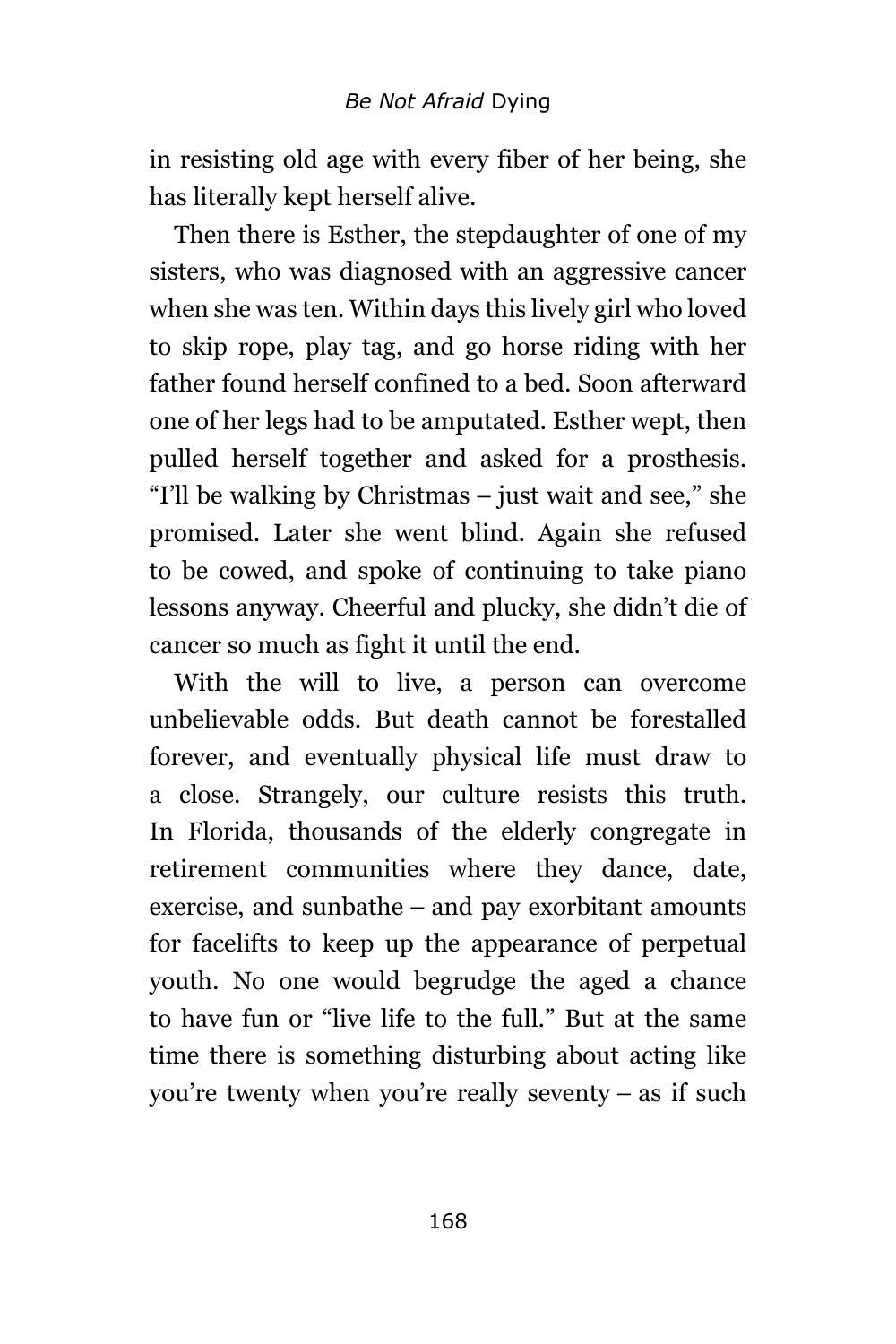a pretense could stave off wrinkles and heart disease, incontinence and memory loss.

In past centuries plague and famine decimated whole towns and cities, and sooner or later every family was touched by a woman's death in childbirth, or the loss of a baby. As writer Philip Yancey points out, "No one could live as if death did not exist." Nowadays, thanks to modern medicine, improved nutrition, public sanitation, and greater life expectancy, death no longer seems such an unavoidable reality. And when we can't avoid it, we try to hide it. To quote Yancey again, "Health clubs are a booming industry, as are nutrition and health food stores. We treat physical health like a religion. Meanwhile we wall off death's blunt reminders – mortuaries, intensive care units, cemeteries."

In maintaining such taboos, we have largely removed death from our day-to-day experience. But there is a flip side: we have also lost the ability to accept the end of life when it does finally come. I do not mean that we should belittle a dying person's fears by coaxing him to accept death as a friend, as some experts do. There is good reason to view death as an enemy, which is the way the Bible describes it. Like the writer of the Psalms, who begs for God's hand to steady him as he goes through the "valley of the shadow of death," most people do not look forward to dying, but are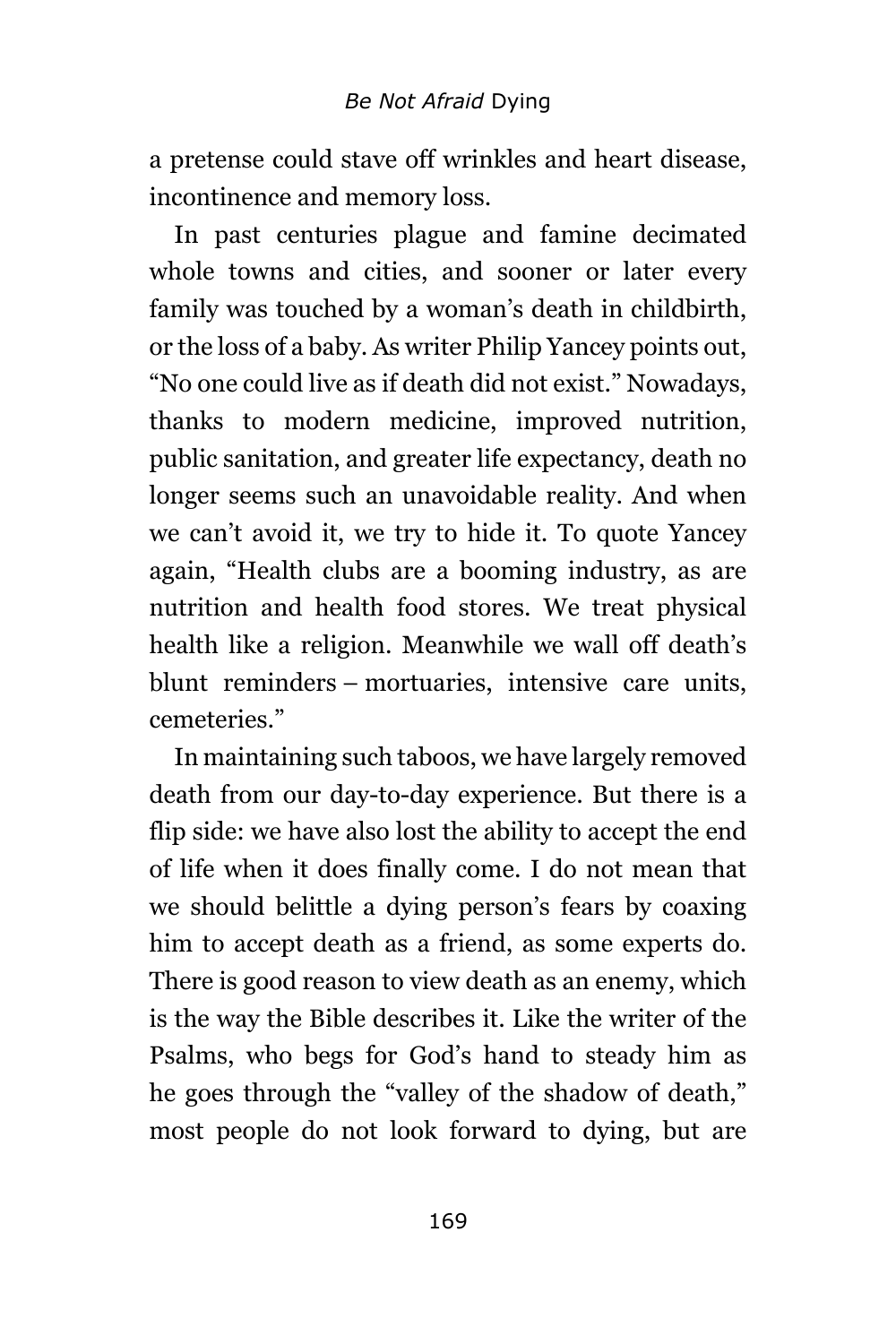apprehensive about it. Even my uncle Herman, though he died confidently, struggled to get to that point and admitted his fear that it would be like entering a long, dark tunnel.

Much has been written on how to comfort the terminally ill, but it should be remembered that each individual has unique needs and desires. One person will be talkative and nervous, the next quiet and sullen, the next completely distraught. One will be depressed, another will try to bargain with God, still another will be calm. These are all normal responses, and none of them is right or wrong. After all, dying is a complex process and involves the entire tangled spectrum of human emotions – dread, anxiety and exhaustion; hope and relief. And these feelings affect not only the dying, but those around him too.

It is important to consider a dying person's surroundings. A hospital may be best for recovering from surgery, but it is hardly the ideal place to die. For one thing, it cannot possibly match the familiarity and comfort of a home; for another, visiting hours do not allow for the spontaneous coming and going of close friends and family members.

Sometimes the choice between home and hospital is excruciatingly difficult. One person will find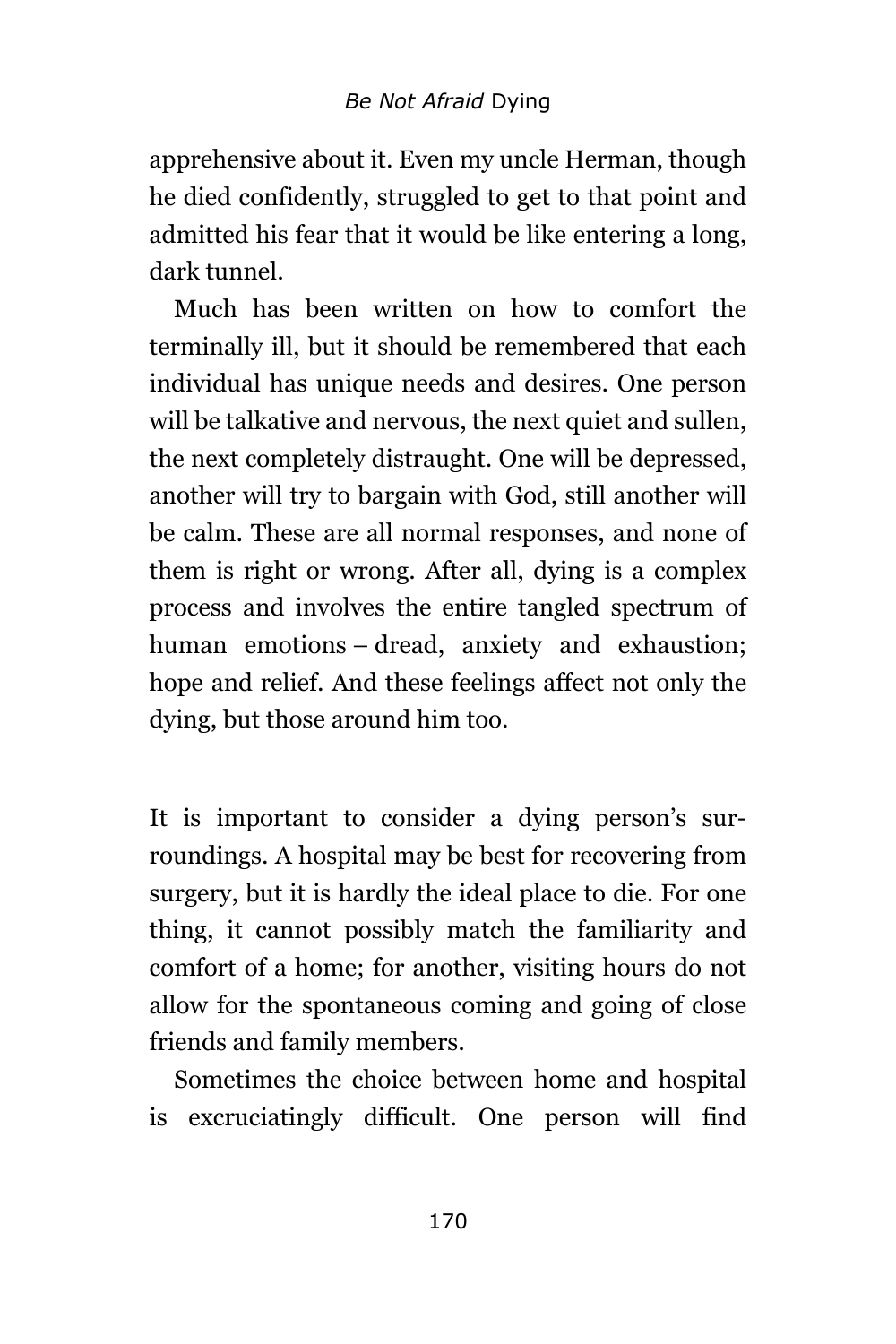the environment of a hi-tech intensive care unit reassuring; for another, the maze of wires and IV lines and the constant bleeping of electronic monitors is so disruptive that it prevents sleep. Either way, it is vital to try to discern a dying person's wishes and to communicate them to the attending physician, even if they go against our own gut feelings, and even at the risk of being misunderstood. Medical technology has made great advances in recent years, but beyond a certain point it may prolong dying, instead of extending life. The line between the two is often very fine.

Naturally, a private setting is no guarantee of a peaceful death. When adult children who have not lived together for years gather at the home of a dying parent, they just as often clash as harmonize. And when wills and inheritances are involved, even carefully hidden tensions may explode into the open. All the more it is important that when we enter the room of someone who is near death, we are aware of his need for peace, and respect it. It cannot be said strongly enough: a deathbed is no place to bring up old grievances. Nor is it the place to belatedly press for reconciliation.

It is different if the dying person feels the need to resolve something, or if we can set something right by offering a simple apology. According to hospice nurse Maggie Callanan, co-author of the book *Final Gifts,* the emotional needs of the dying are often more painful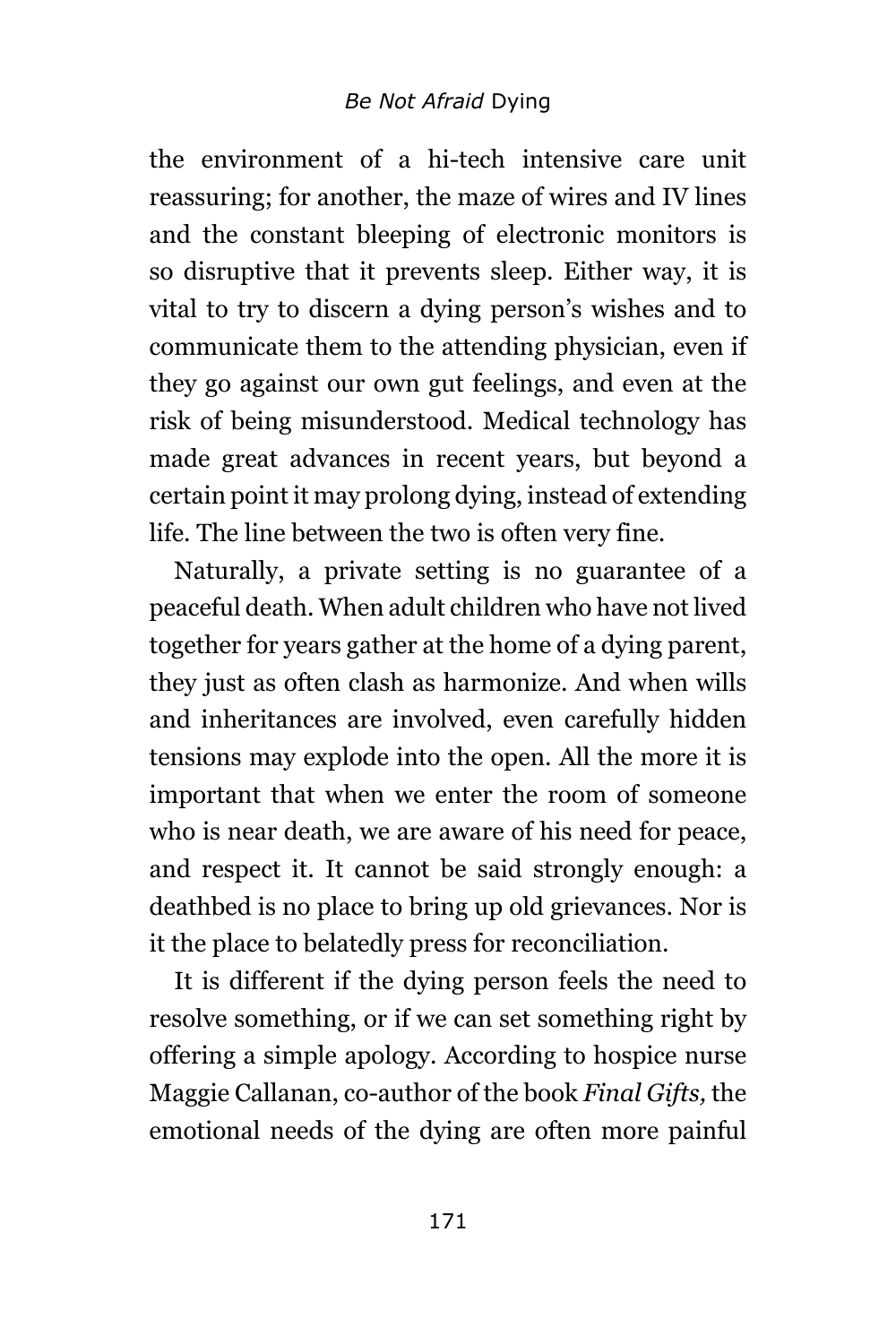than their physical ailments, and the failure to address them can leave them so unsettled that they feel unable to die. Remembering a dying Vietnam vet she once helped, she writes:

One day I received an urgent call from the nurse on duty.

"Please get here fast," she said. "Everything seemed to be going okay, but now Gus is very confused and anxious, and we're losing it."

"No, I bet we're finally getting it," I thought to myself. I had wondered how long Gus would be able to keep up the tough-guy façade. I felt there must be times he felt frightened – even if he wouldn't talk about it, or allow his fear to show.

The scene was chaotic. Gus was crying out in anguish; his speech was so disjointed it was hard to make any sense of it. But in his confused language were the words "villages," "babies," "napalm," "burning" – and the tragic words "I did it, I did it!"

Eventually, Gus's caregivers figured out that he wanted to see a chaplain – a request they were happy to meet. Shortly afterward, Gus died, relieved at having been able to unburden himself to a local priest.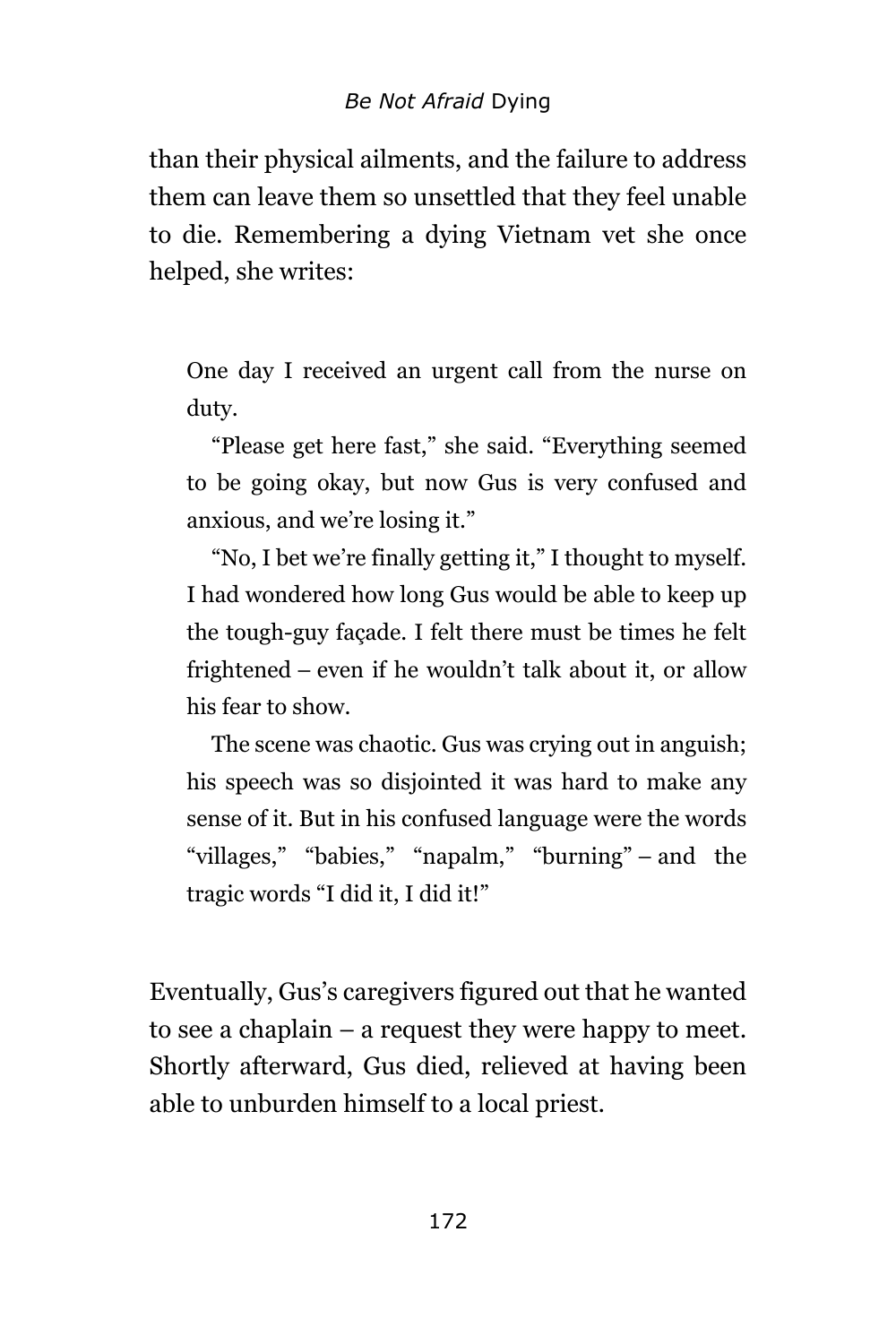## *Be Not Afraid* Dying

Sometimes the distress of the dying is rooted in the worry that no one knows what they are going through – or that they are about to go. This fear may be present even in people who are surrounded by a large circle of friends or family members. To quote *Final Gifts* once more:

Many dying people are lonely, not only because people don't visit, but also because of what happens when people *do* visit. Visitors may spend their time with the person wrapped up in idle talk about the weather, sports, or politics. Perhaps because, consciously or unconsciously, it's intended to do so, their chatter keeps the dying person from being able to speak intimately. A dying person's world shrinks, narrowing to a few important relationships and the progress of his illness. When dying people aren't allowed to talk about what's happening to them, they become lonely, even amid loving, concerned people. They may feel isolated and abandoned, and in turn become resentful and angry.

Small talk and humor have a place alongside prayers, of course; there is nothing more oppressive than unnatural holiness. But far more significant than words are simple deeds of love: a cloth offered to cool a burning forehead, a hand reached out to steady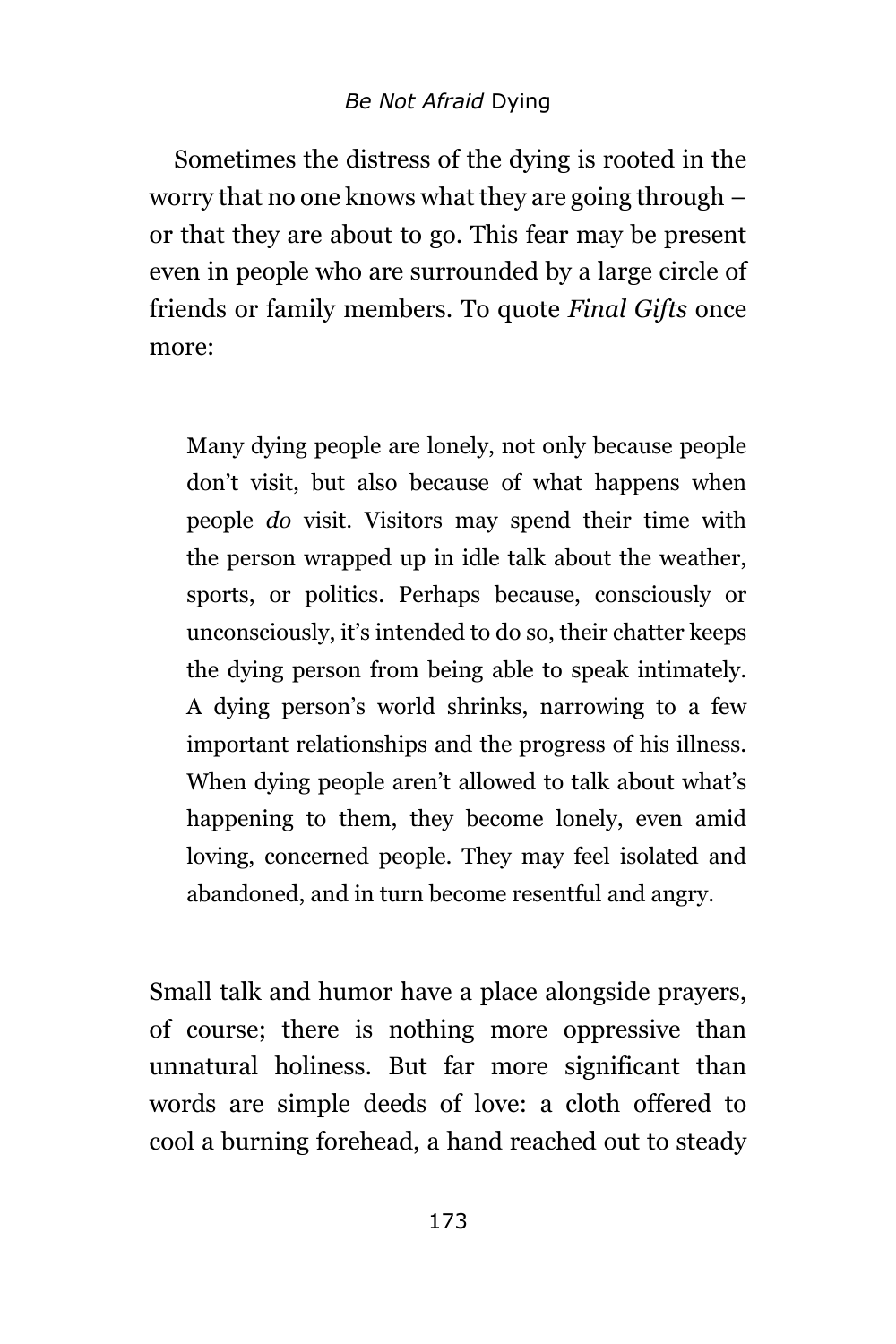a shaking shoulder, ointment to moisten dry lips. Though modest, such acts of kindness are all most people want or need at the end. Helen Prejean, a nun who has accompanied prison inmates to their deaths, notes that even when there is nothing else you can do for a dying person, you can make sure that the last face he sees comforts him with eyes of love.

Unfortunately, the dying often take their last breaths alone. Sometimes a person appears to be slipping away, but hangs on for weeks or months. In other cases, a person may seem to be on the mend, only to surprise everyone by dying suddenly. Interestingly, hospice workers have found that when a person is worried that his death might distress loved ones, he may try to spare them by waiting until he is alone, and only then breathing his last.

On the day that Rob, an old friend, died a few years ago, he called his wife and children to his room, told them each how much he loved them, and wished them well for the future. Hours later he was gone. Brad, another friend, was unable to say goodbye. When he fell ill, his children (all adults) traveled long distances to see him one more time. One of them always remained at his bedside, ready to call the others at a moment's notice. When the end came, however, it came so quickly that most of his children were not in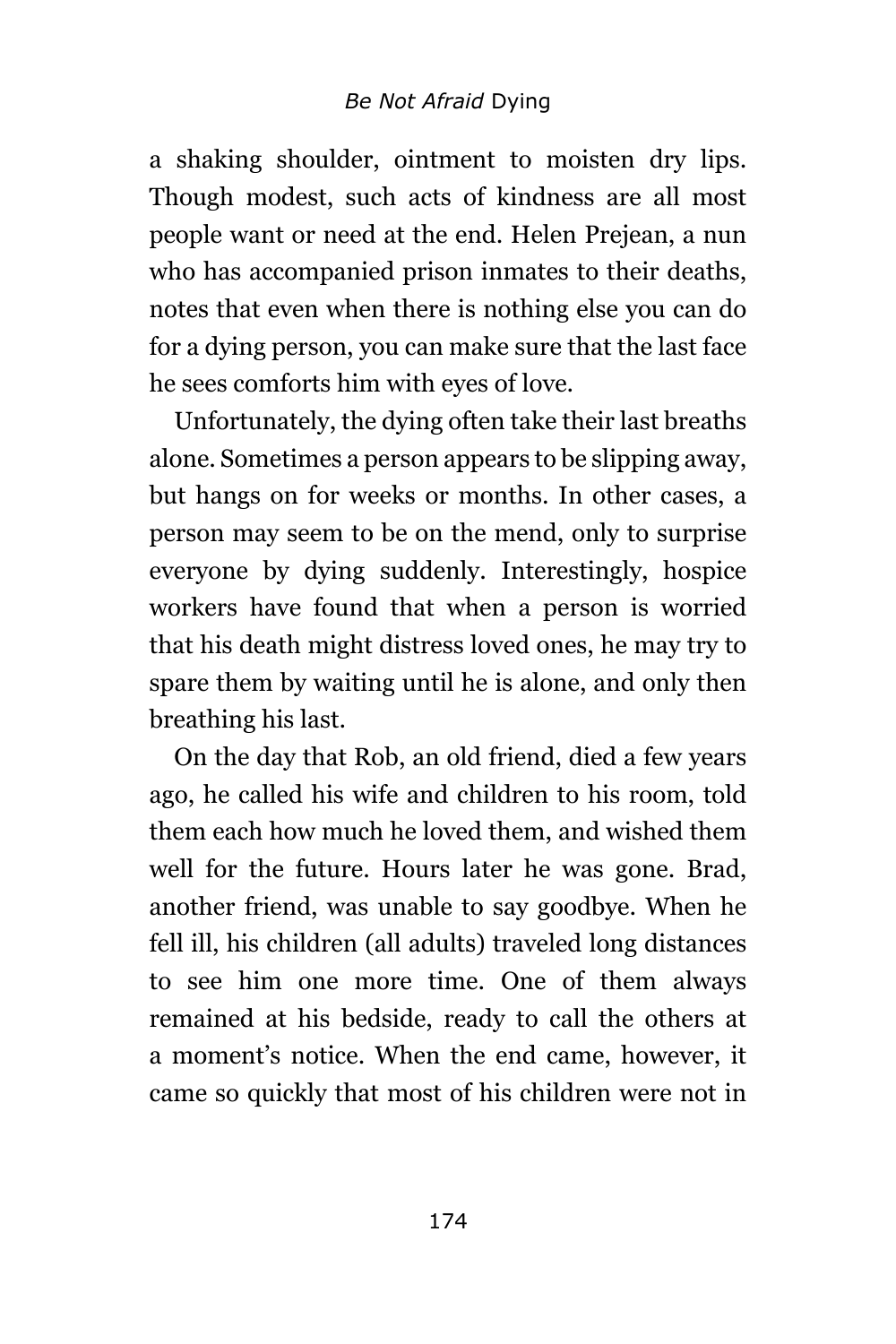the house. All were deeply disappointed, and some even felt guilty.

In trying to help this family through their grief, I reassured them that whether or not we are there, no one is truly alone at the hour of death. On the contrary, I believe that the dying are always in God's hands.

Recalling the last night he spent with a patient who died of cancer, a doctor I know wrote in his journal:

Although intermittently confused, Mark made several lucid comments between labored breaths. At one point he said something about "going" somewhere, and I replied, "Yes, you can go, Jesus will take you!"

"But it's so hard!" he responded.

I said, "Don't cling to us. Cling to God!"

"I'm trying," he said, "but I don't know what to do next. It's so unfamiliar!"

"Yes, but you are going before us," his mother said. "And then you can tell us how to get there."

Later Mark asked his father to read something from the Bible, which he did. Just as he was finishing Romans 8, Mark said, "Maybe Jesus will come!" Several of us responded, "He *will* come!"

Later he said quite loudly, "Can't wait much longer!"

Over the next half hour, Mark's breathing became more labored, though every few minutes he would say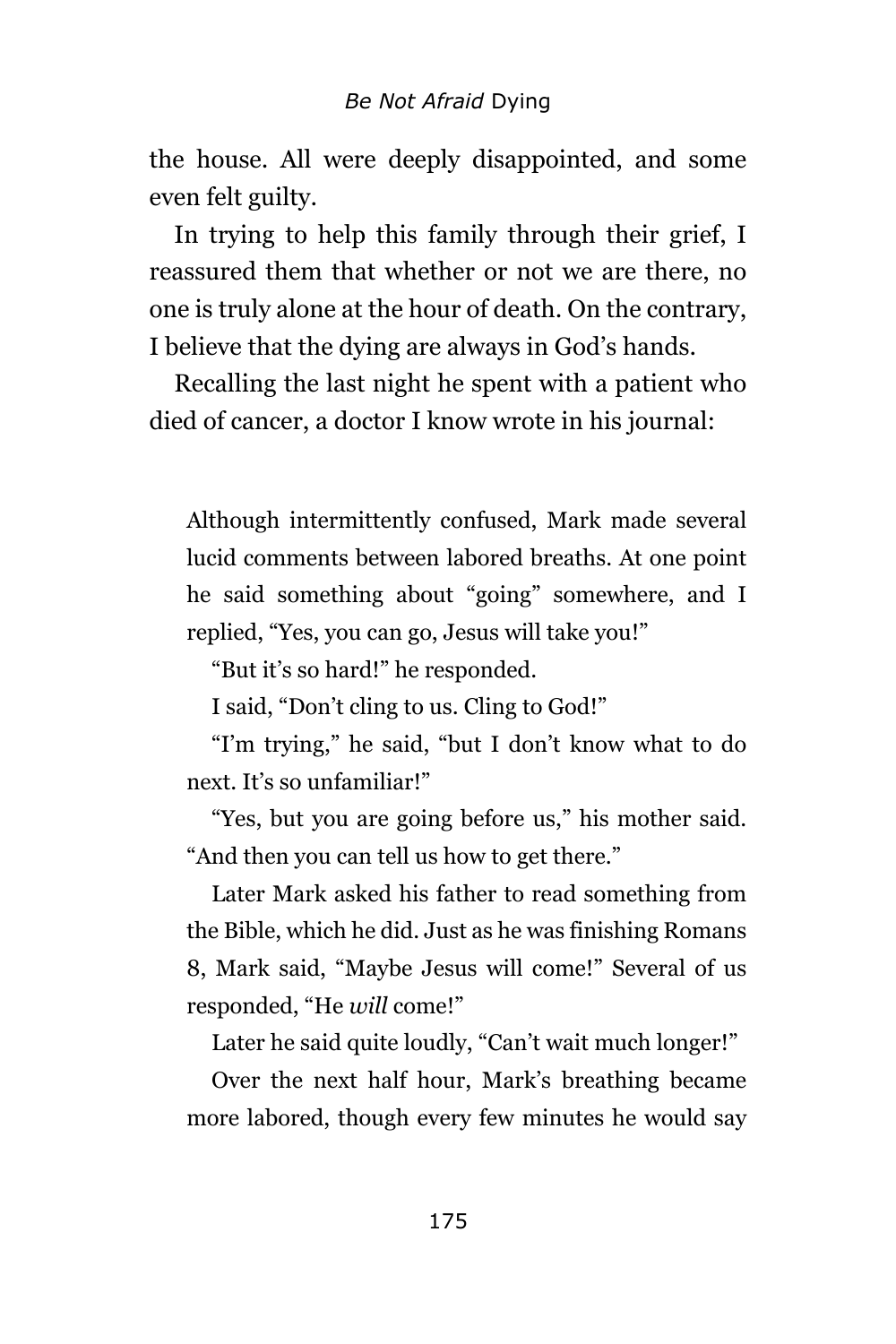## *Be Not Afraid* Dying

something. Sometimes it was just one word; sometimes a whole sentence, but hurriedly spoken between gasps, and hard to understand. His eyes were open, but he didn't seem to see us any more: "This is a great struggle…You don't know how tired I am! Pathetic… Don't focus on…but on the spiritual." And later: "Gotta go…Jesus…Amazing! Very real…"

After a pause, he added "I feel real bad, but I can't do anything about it now." We assured him that whatever he regretted, he was forgiven; that God would take him; and that it would be very soon. Mark then asked for water, and said, "Gonna go very shortly…One of my best days…"

About an hour and a half later, he took his last breath.

As Mark's story shows, dying is a mystery before which we can do little but stand in awe. If someone is fighting for life, we can uphold him and fight with him; if he seems ready to die, we can assure him that we understand, and release him. Beyond that, however, we must get out of the way. I say this because ultimately, nothing is more crucial at the bed of a dying person than an atmosphere of peace. And as long as we focus on ourselves and our attempts to ease his pain, we risk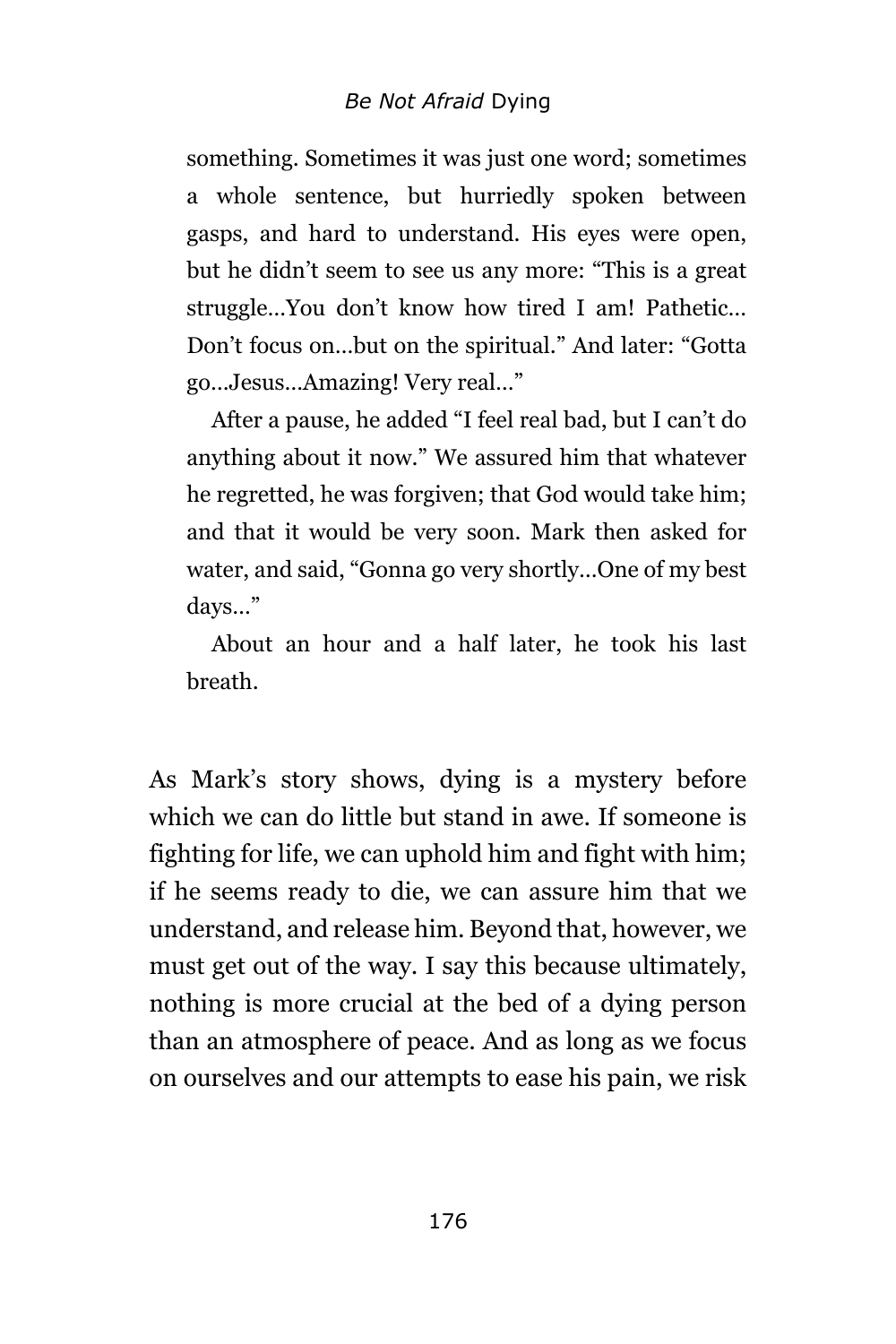disrupting and distracting him, and preventing him from finding this peace.

When life draws to a close, *everything* – no matter how important it once seemed to be – falls away. And when it is gone, nothing matters but the state of the soul. We cannot look into a person's heart; nor is it our place to worry about how he stands before God. But in opening our eyes and ears to what he is going through, we can share his suffering by letting it become ours, and we can pray that he finds mercy and grace. Finally, we must let the dying go, trusting, as Henri Nouwen puts it, "that death does not have the last word. We can look at them…and give them hope; we can hold their bodies in our arms. And we can trust that mightier arms than ours will receive them and give them the peace and joy they desire."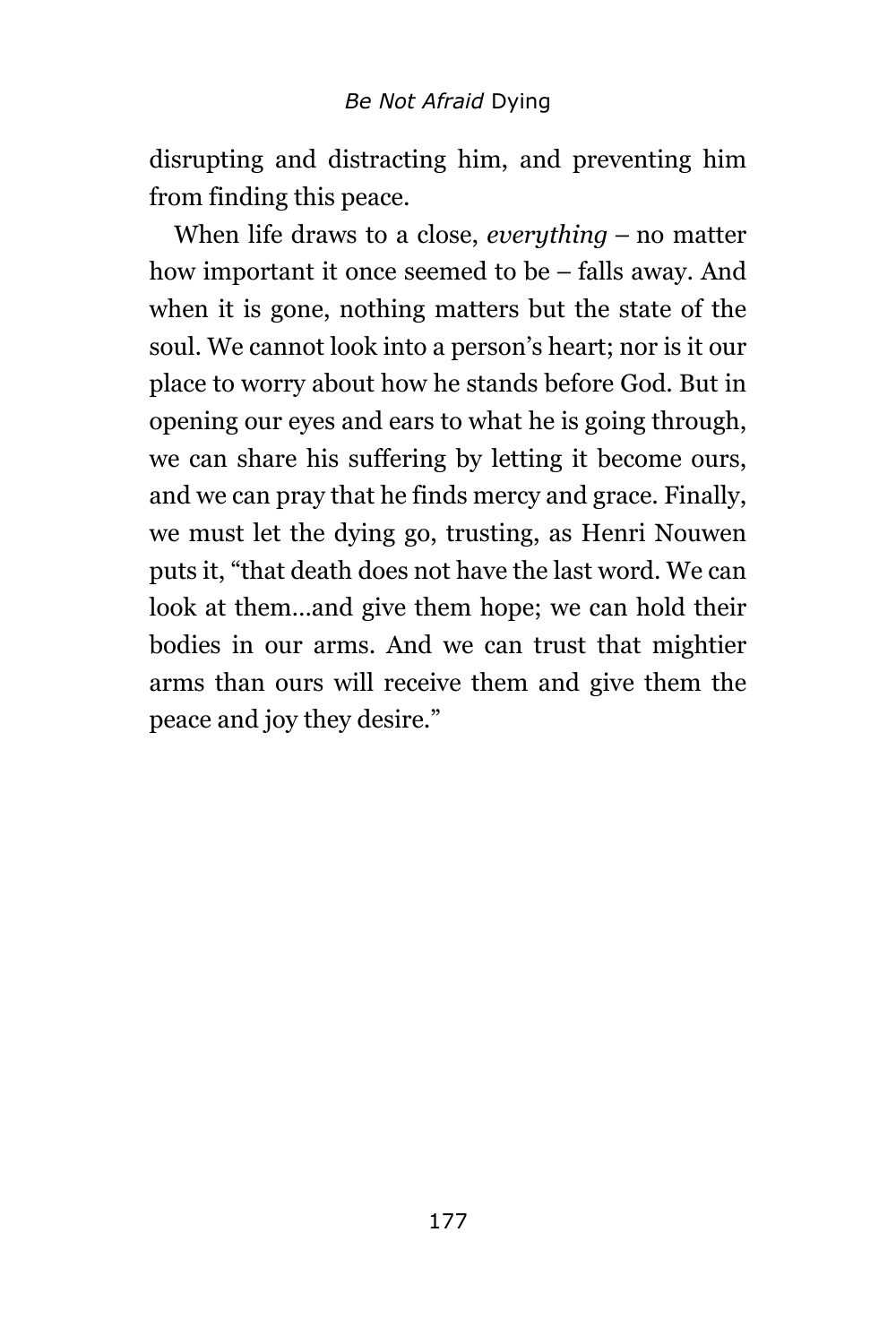# Chapter 18 Grief

No matter the circumstances when someone dies, we tend to haul out the same old clichés. Part of it is probably our fear of hurting someone by saying "the wrong thing." Part of it is that we are so overwhelmed by emotions that we don't know what we really think. But a good part of it is also our general discomfort with grief.

For most of us, the raw reality of losing someone (or seeing someone else suffer such a loss) is too much for us to address honestly and fully. It demands vulnerability – the admission of weakness, dependence, and the fear that we've come to the end of our rope – and because of this we try to brush it off, or skirt it by means of pat phrases. And when that doesn't work we treat it like a speed bump: slowing down because we have to, but then hurrying on as quickly as possible.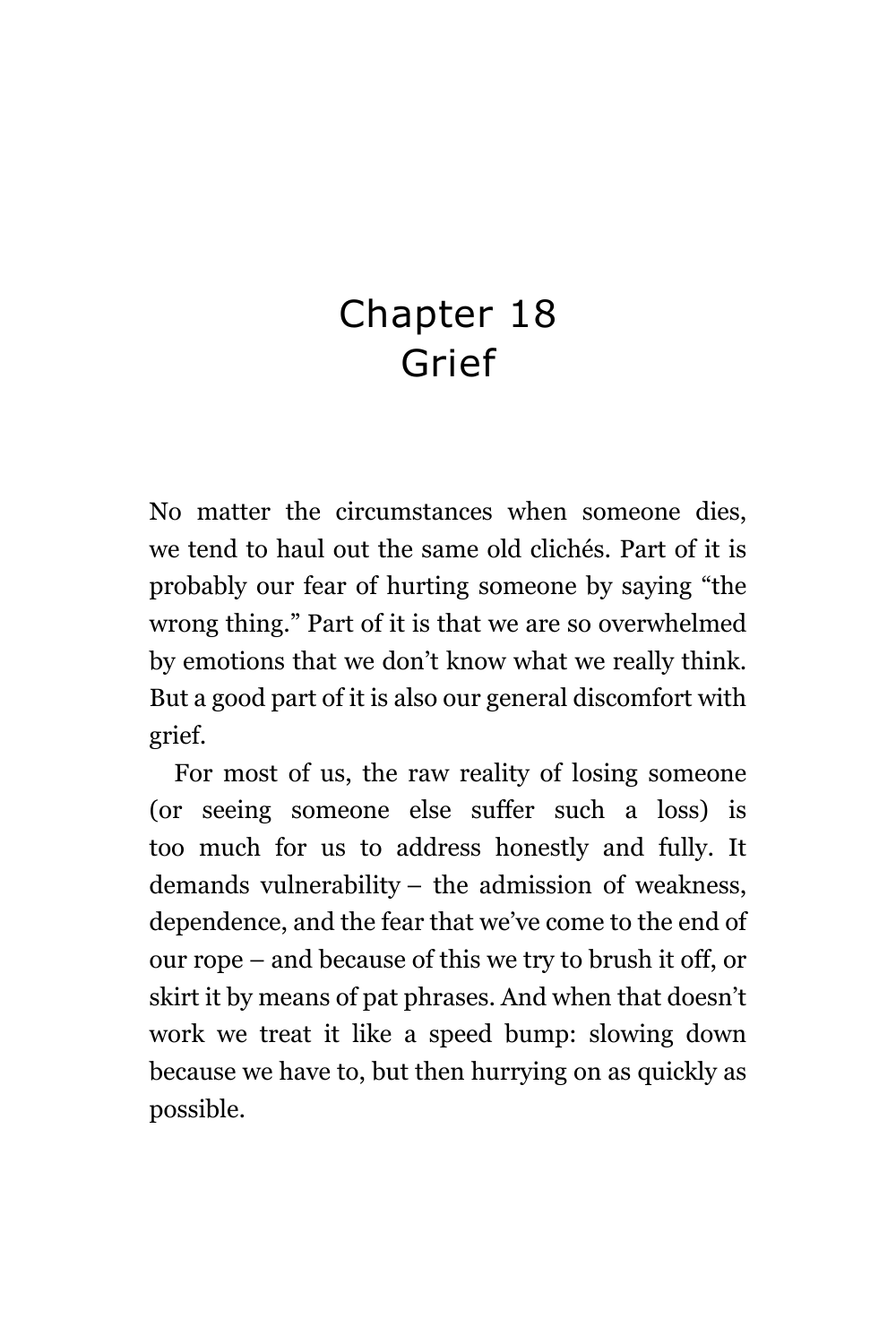Sometimes we do this for ourselves, in the hope that if we can pick ourselves up again and "move on," we can limit our pain. Sometimes, worried what others will think about us if we don't pull ourselves together soon, we mask our pain by bottling it up silently.

Common as it is to try to deal with grief in this way, it does not work. Hide it, talk around it, postpone it, pretend it isn't there – in the long run, grief will never go away until it is met head on and allowed to run its course. Given the unique circumstances that shape every loss, the time this takes will vary with every person. Tragically, time isn't always granted, as Gina, a young woman I know, found out.

When Tom, Gina's sixteen-year-old brother, died of an overdose several years ago, she was devastated. "In a way, I'm still not through dealing with it," she says. Friends and acquaintances were sympathetic at first, but after a while they grew tired of her inability to "move on" and made her feel guilty that she was still struggling:

I tried to explain, but they never really understood me. It seemed like they expected my life to be "normal" again. I often went through times of sadness, bitterness, and other painful emotions, but people were uncomfortable with this. I was so alone.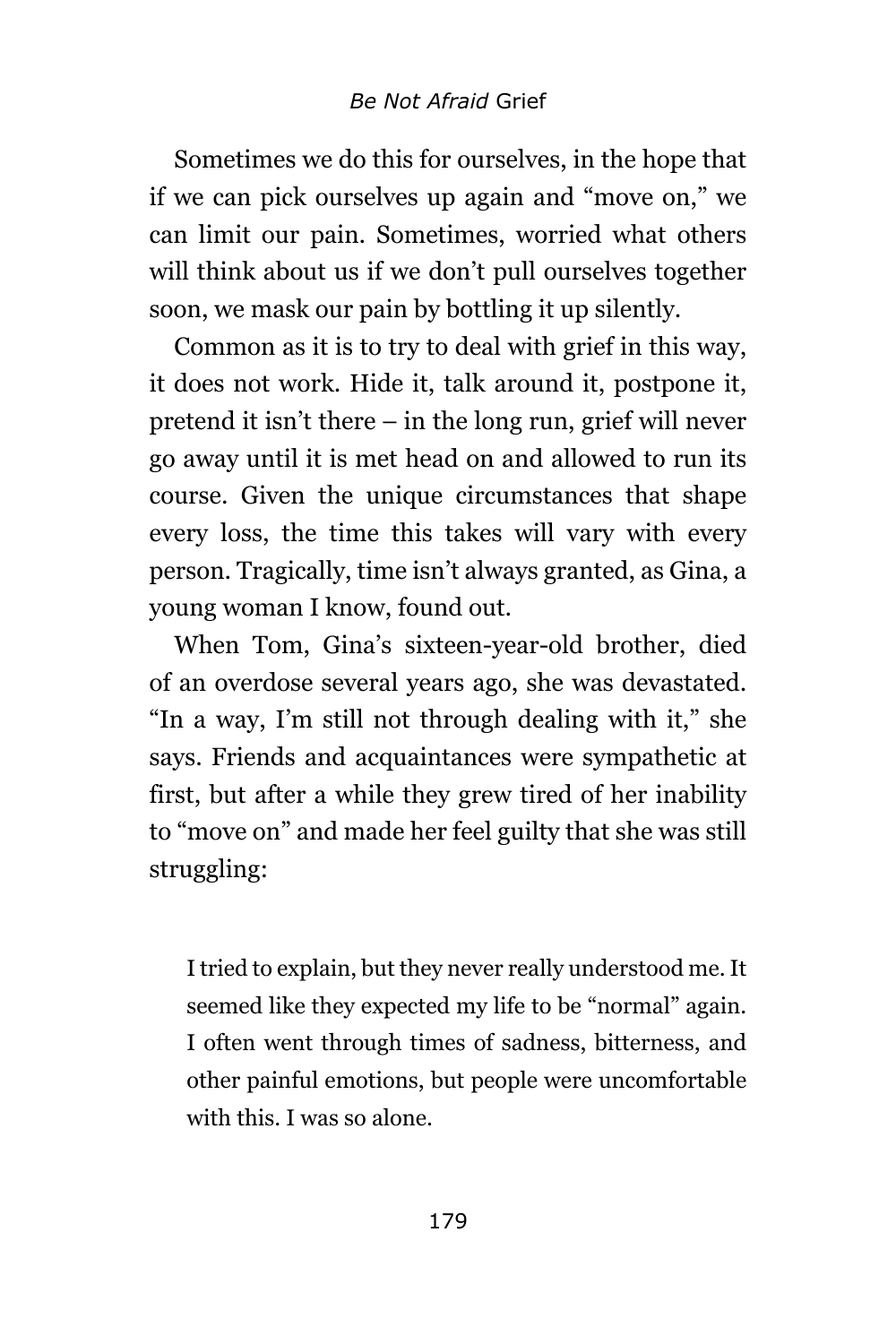Six months after Tom's death, a good friend of his died. I felt so much pain. But when I told one of my friends how I was feeling, he said he was worried for me. He thought I should have been over "all of that" by now – which pressured me to feel the same.

I feel like I mourned my brother and his friend in isolation and confusion. I tried to gain meaning from their deaths, but it was very hard. Everyone just kept talking about how they shouldn't have died.

In a recent book of interviews on death and dying, author Studs Terkel recounts a conversation he had with Myra, a woman who experienced the same lack of empathy after her mother's death. She felt she had a right to grieve, but that other people's expectations kept taking it away from her. Saying she felt "disenfranchised," Myra explained:

It means you're not supposed to feel grief, and not supposed to show it. I was in my late fifties when my mother died. She was eighty-one. People came up with the usual platitudes. "After all, she lived a good life." "You shouldn't feel so full of grief." But that's bullshit. That's why we can't handle death very well. We want a sort of drive-by grieving. Nobody wants you to carry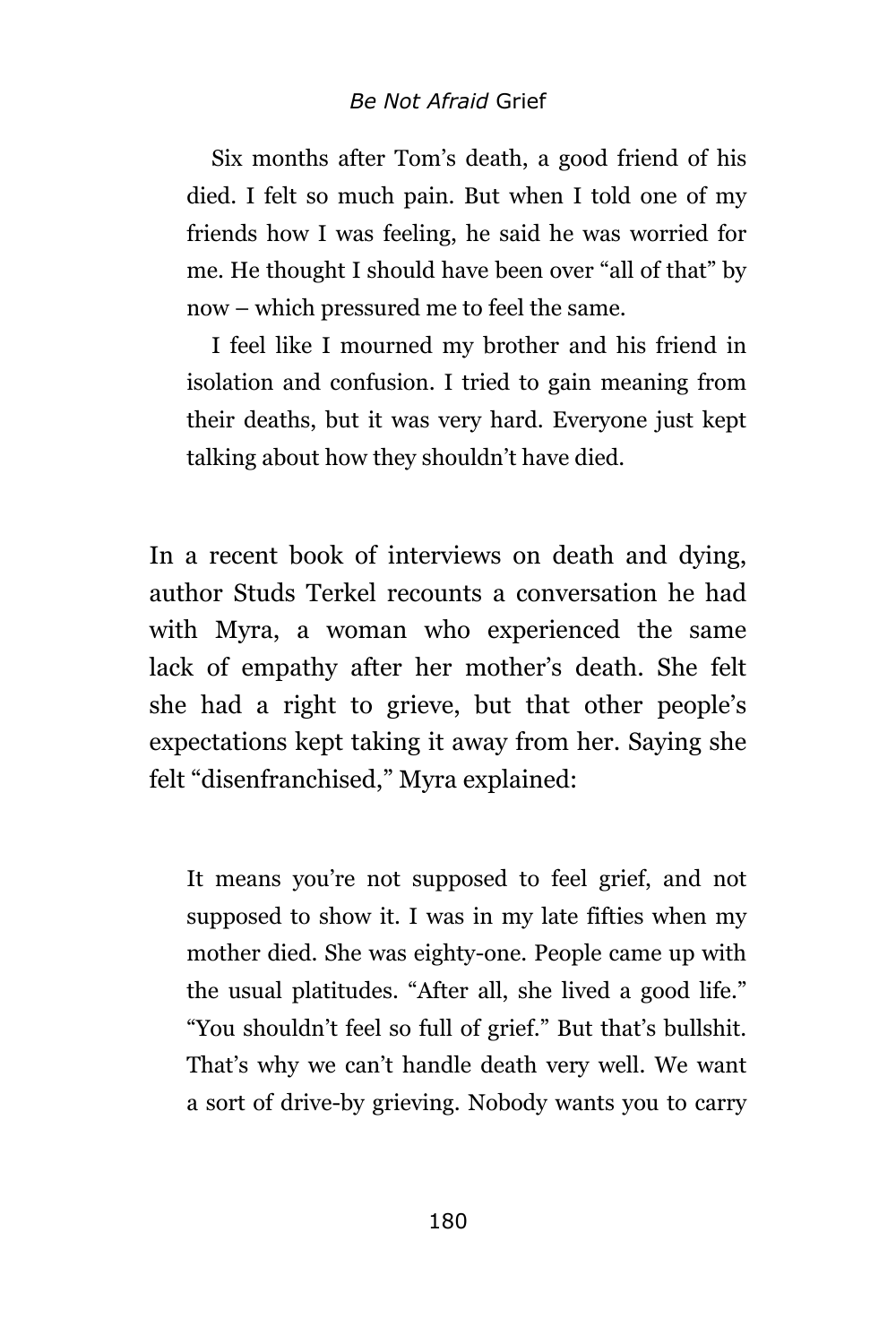on about it. They want you to deposit it like you do in a bank.

No wonder so many people feel they need to get over their grief quickly – and nobly to boot. Most will find this impossible to do; and in my experience, even those who succeed in hardening themselves so as to emerge intact will find out sooner or later that they cannot truly heal without allowing themselves time to grieve. After all, grief is the innate urge to go on loving someone who is no longer there, and to be loved back. And insofar as we hold ourselves back (or allow someone else to hold us back) from bringing this urge to expression, we will remain frustrated, and we will never heal. In other words, grief is the soul's natural response to loss, and should not be repressed. Writer Anne Morrow Lindbergh, whose son was kidnapped and killed when he was a baby, advises:

One must grieve, and one must go through periods of numbness that are harder to bear than grief. One must refuse the easy escapes offered by habit and human tradition. The first and most common offerings of family and friends are always distractions ("Take her out" – "Get her away" – "Change the scene" – "Bring in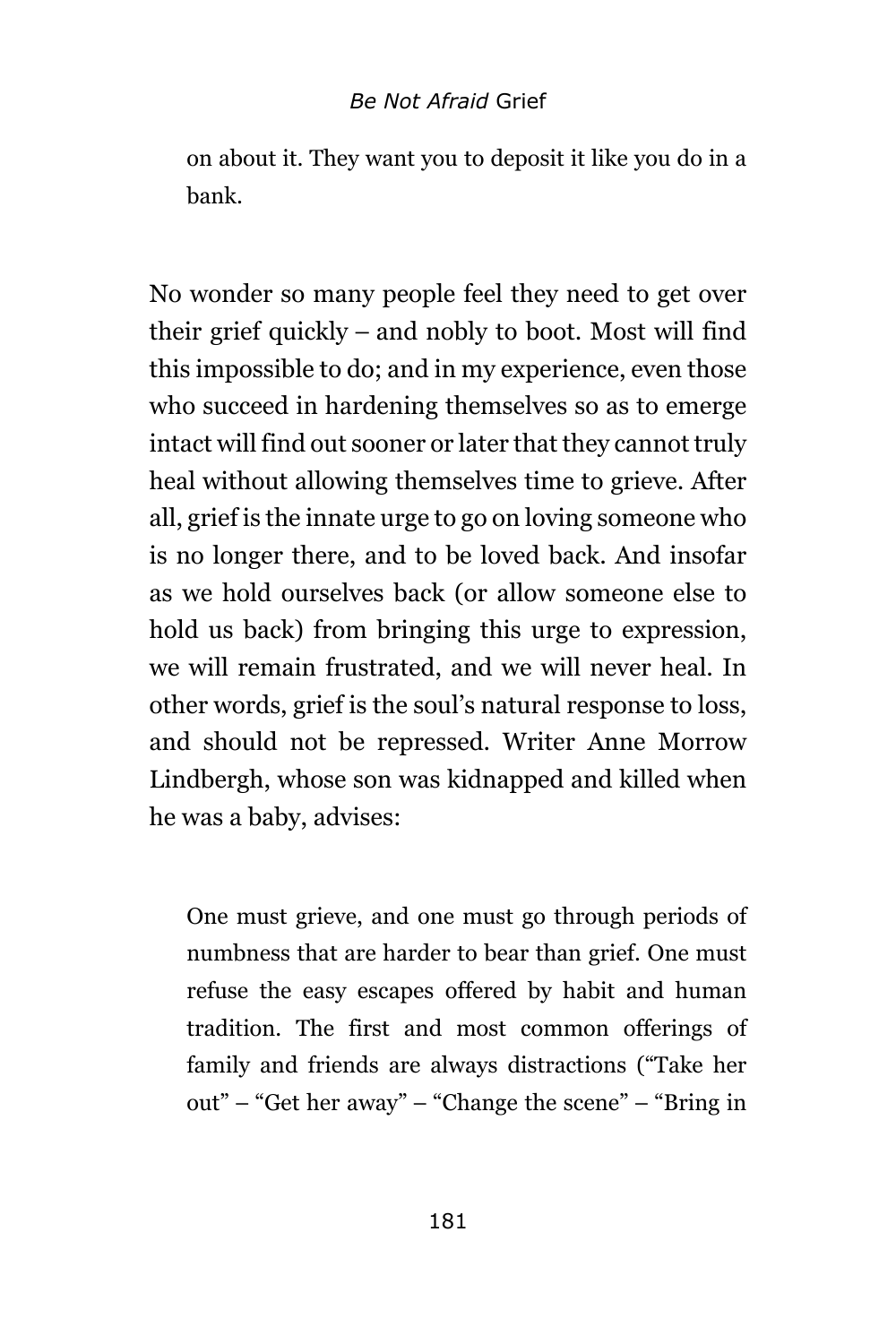people to cheer her up" – "Don't let her sit and mourn") when it is mourning one needs.

Courage is a first step, but simply to bear the blow bravely is not enough. Stoicism is courageous, but it is only a halfway house on the long road. It is a shield, permissible for a short time only. In the end one has to discard shields and remain open and vulnerable. Otherwise, scar tissue will seal off the wound and no growth will follow.

It may sound cruel to advise a grieving person, as Lindbergh does, to remain open to further pain. After all, most of us instinctively protect ourselves, once wounded, by retreating from the fray. And it isn't easy to resist that temptation. Yet I have seen that when a person willingly submits to grief, it may act as a crucible that transforms. There is a catch, of course: the need for humility. Accepted only grudgingly, grief ends in resentment, bitterness, loneliness, and rebellion. Borne with humility, however, it empties the soul of its own agendas for healing, cleanses it of self-sufficiency, and allows room for something new.

For the parents of Matt, the young man whose story I told at the beginning of this book, grief became an occasion for self-examination and prayer and brought them close to each other and to God. As Matt's father,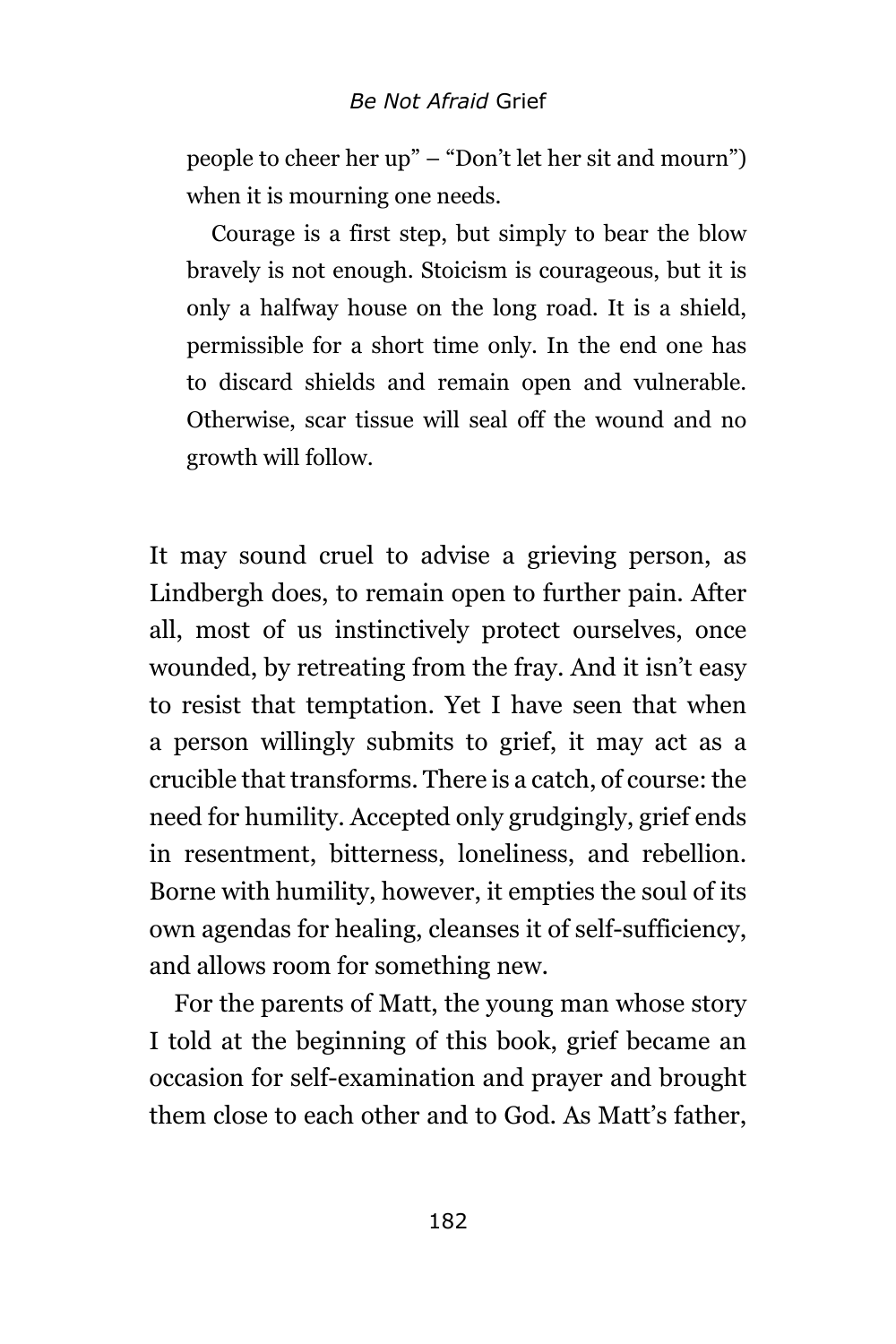Randy, said shortly after his son's death, "It's a great temptation to throw myself back into my work, my daily rhythm, or whatever. But I can't do that if I'm going to gain anything from going through all this. God spoke through Matt's illness and death, and I don't want to 'get over it.' I want to be challenged and changed for the rest of my life."

Traditionally, the first step of grieving is preparing the body for viewing, and then for burial or cremation, and for Matt's brother, Nick, this was an important step in coming to terms with his loss:

Grieving is hard, but it can bring you together with other people. My dad and I helped dress Matt after he died, and Matt's doctor made us feel that we could help, although he said we didn't have to if we'd rather not. It was good to be incorporated into things instead of stepping back and watching everything happen. I think you end up feeling numb when you're just an observer.

It was scary to put on Matt's clothes and to feel his limp body, but at the same time I wouldn't have missed it. It was the last service – the last act of love – I could do for him.

If you just walk away from a death, there's not much more you can say than, "Wow, what just happened?" But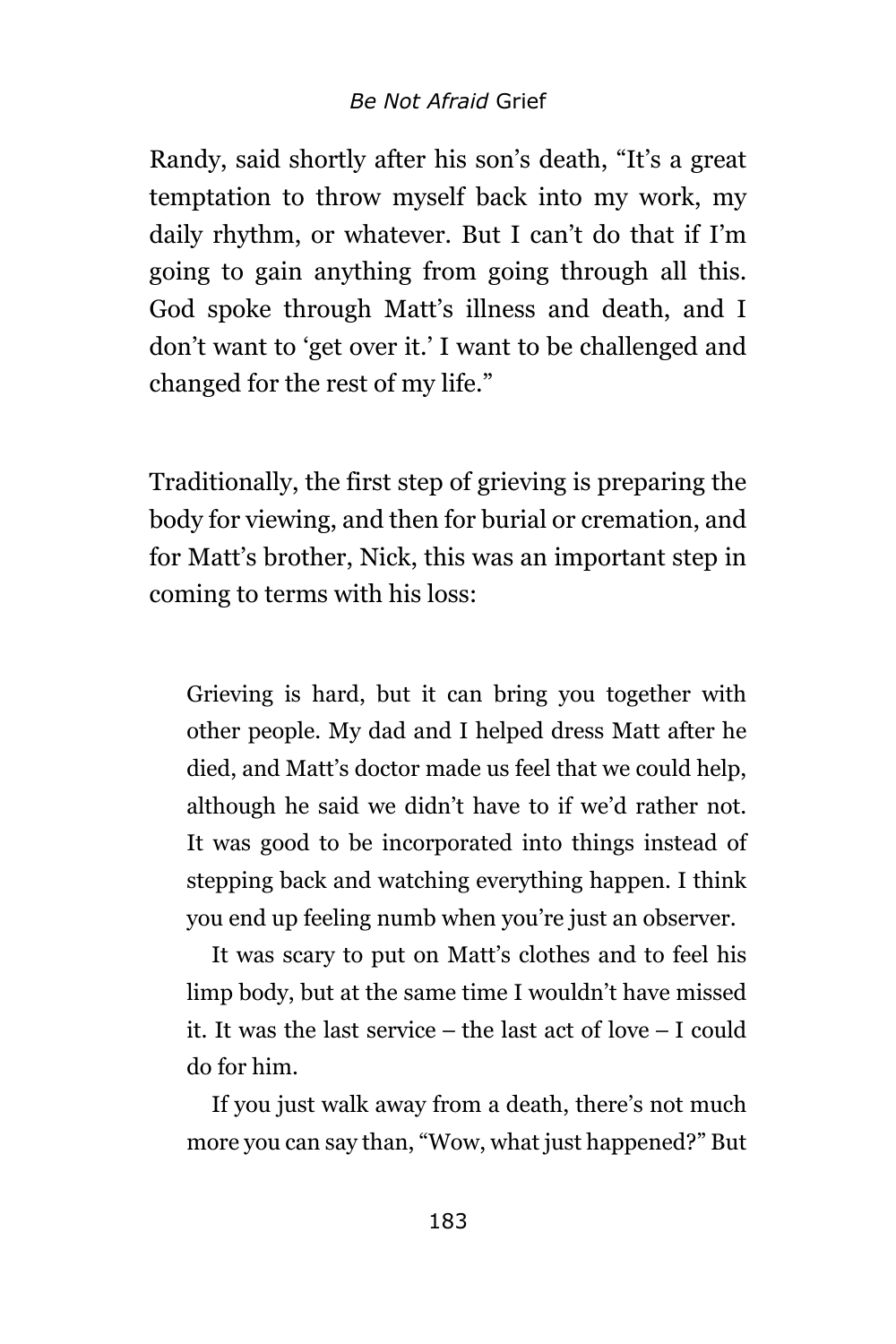if you can say, "I did something, and I *know* what I just did," it has meaning.

Nick notes that grief can be a source of community, and I can attest that this is true. Take memorial services and funerals, for instance – they are not only painful, but healing, for the bereaved. There is a simple reason for this: by inviting friends and relatives to participate in viewing the body of someone we love and then laying it to rest in a cemetery or other place of burial, we are allowing them to share our pain.

Unfortunately, such age-old customs are disappearing, and not only because of pragmatic considerations, but because there is a dwindling appreciation for their symbolic power. Speaking of changing practices in his rural Midwestern hometown, author W. Paul Jones writes:

More and more obituary notices indicate cremation, *without any service.* Even here in the Ozark Hills, many of the dead no longer have a special place…The mortician told me that the disposal of the ashes is usually left to him, to be scattered whenever and wherever he finds convenient. He uses them to fertilize his roses.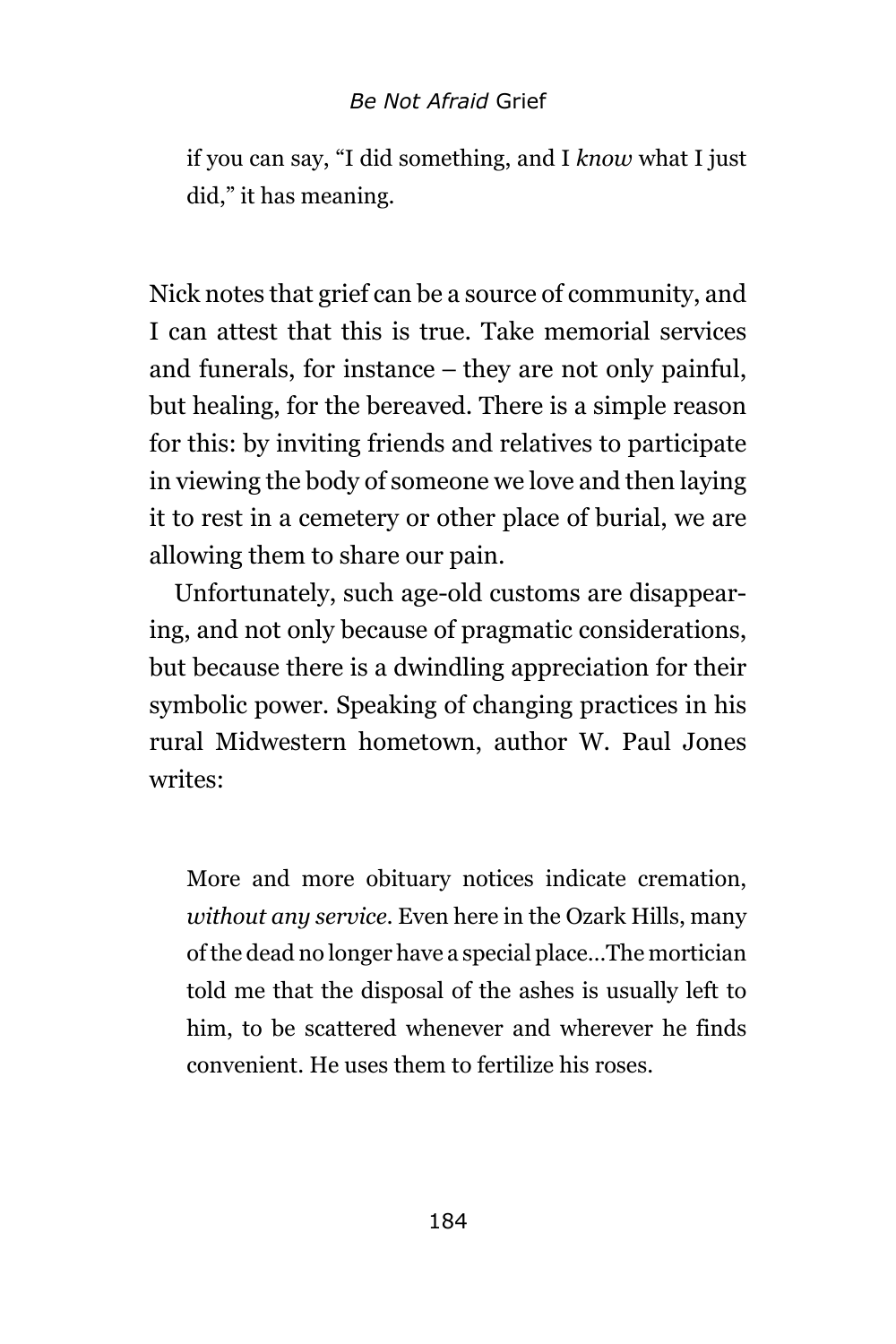I have read of similar trends elsewhere, too: in several European cities, growing numbers are choosing to be buried (or otherwise disposed of) anonymously – and without any ceremonial farewell whatsoever.

Admittedly, funerals can place a great strain on families whose finances are already stretched. But one wonders how often money is really the limiting factor. What about those who leave plenty, but request no service and no marked grave? Do they regard themselves as burdens, or feel that they were only tolerated and not truly loved? What is it that they lack the natural desire to be remembered at least somehow, by somebody, after they are gone – or that they even wish to be forgotten?

Every family must find its own way to take leave of the dead, and I am not suggesting that one way is better than the other. How could it be, when cultural and religious backgrounds vary so widely that what one person finds deeply meaningful, another finds irreverent or distasteful? All the same, I believe that every human being has an innate need to know that he belongs to someone, and that he is cherished, and because of this I feel certain that no matter the circumstances of death, each one deserves the dignity of a loving farewell.

When New York's Twin Towers collapsed on September 11, 2001, thousands of grieving families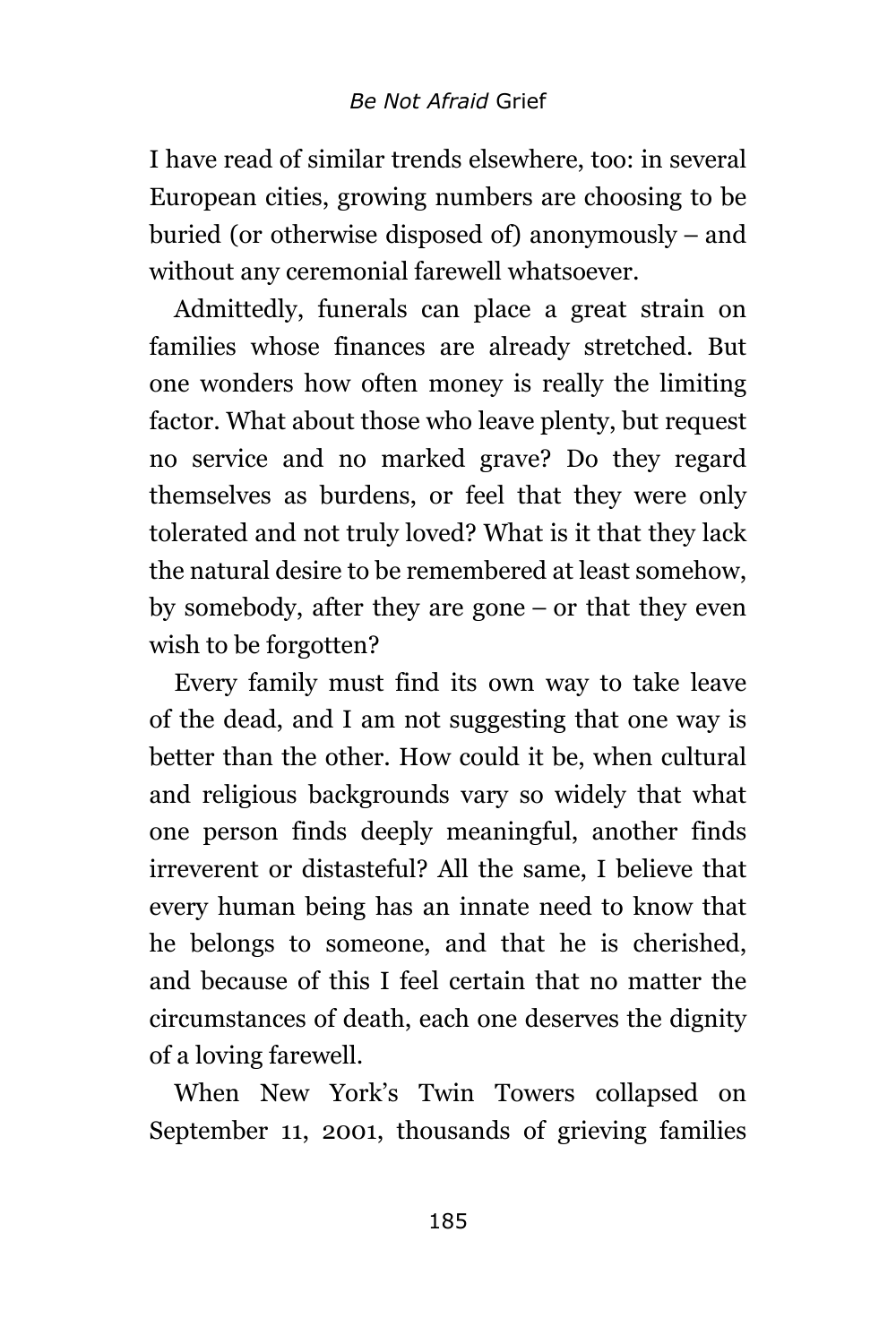were left with nothing but the knowledge that their loved ones were surely dead – for most there was no body to grieve over, nor even any concrete evidence of death. There were only holes: unopened mail, a vacant place at the table, an empty bed. It was all the more touching, then, that during a memorial service held in Lower Manhattan several weeks later, each family who attended was given a vial of earth from the site. More than a symbolic gesture, this gave the bereaved something to hold in their hands, and to bury or save.

Everyone responds differently to the challenges of loss. Sometimes expectations clash even in the same family. Not long after my mother died, for instance, my sisters and I were sitting at home with my father, having coffee. We were talking about our families, and having a good time. Papa, however, was hurt by our laughter and wanted to know how we could let life return to normal so quickly. Couldn't we see that he was still grieving for Mama? And why weren't we taking her death just as seriously?

Surely the return to "normalcy" is a vital step toward healing. But what I learned that day was the importance of respecting the pain of those who heal more slowly than those around them. Randy, above, spoke of the temptation to get back to work as soon as possible, an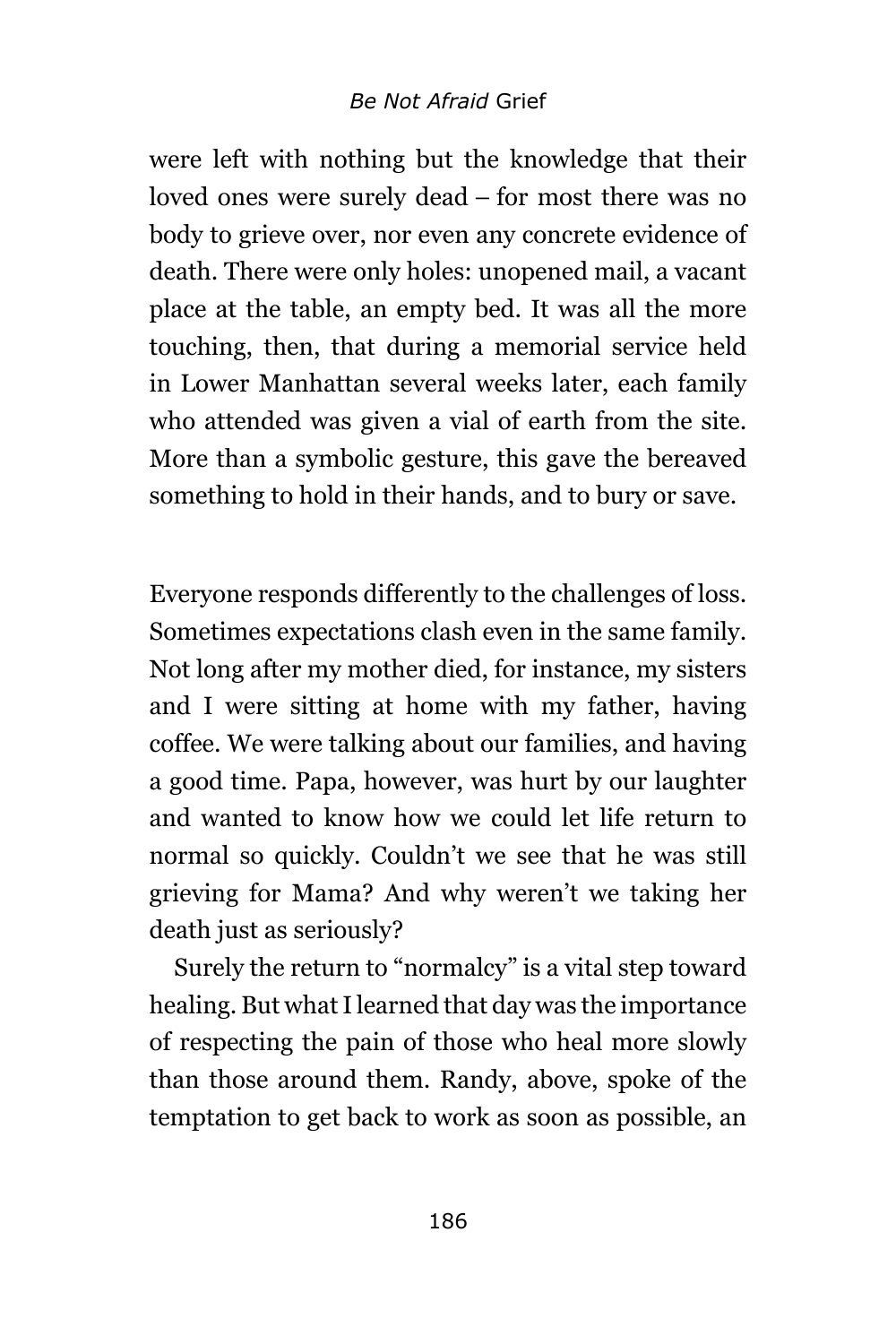urge that seems understandable enough. Many people say their grief would drive them insane, if they didn't have a job. They need something, anything, to force them out of the house each day and keep them going.

But there are just as many who do not share this point of view at all. Unable to cope with the obligations of previous schedules and commitments, they cannot conceive of returning to "business as usual" while still deep in grief: to do that would be to admit that their mourning is over, when in fact it has just begun. And when they do finally pick up the pieces and look for a new focus in their lives, they may find that emerging from grief is no easier than grieving itself. In her memoir *Go Toward the Light,* Chris Oyler, whose eleven-year-old died after contracting AIDS through a blood transfusion, writes:

I'd like to say that I found solace enough in my husband and other boys. But that wasn't really true…What I realized soon after Ben's death was that I had to get to know my own children and my husband all over again. We had learned to function in crisis, learned to love each other through tears. But now we had to learn how to function all over again in normal times, when alarm clocks went off in the morning and there was homework to do at night.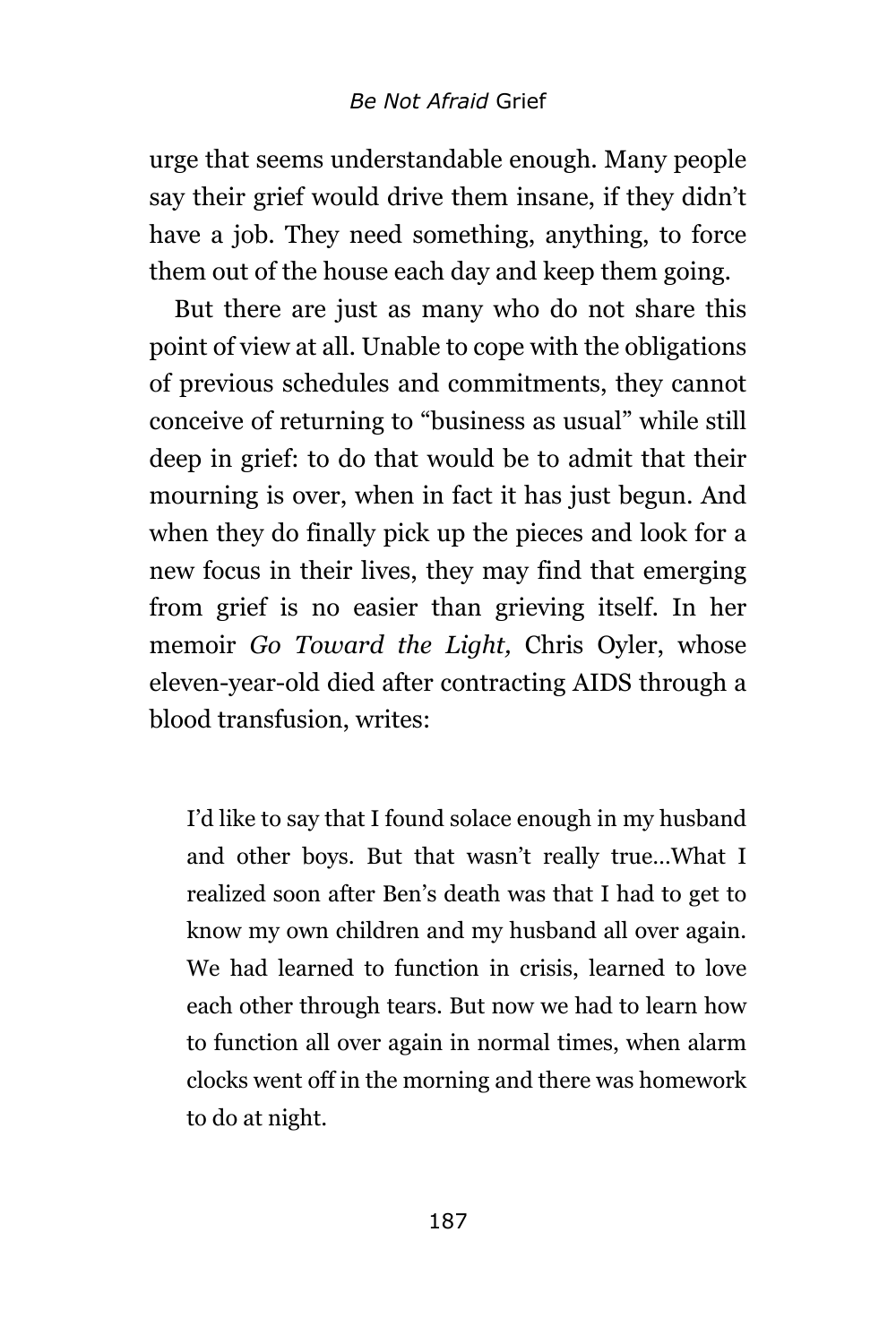Grieving families often find comfort in making connections with other bereaved people. Part of it may be the knowledge that those they are reaching out to know what they are going through, and will be sensitive to it; but part of it is also the satisfaction that comes from giving back after one has been on the receiving end of condolences and other forms of sympathy.

Several months after the death of Merrill, whose story I told in an earlier chapter, his wife, Kathy, traveled to another state to support a woman who had just lost her husband. Kathy told me later that instead of reviving her pain, this experience helped her to put it in perspective.

Sidney and Marjorie, another couple, lost their first son when he was only five weeks old; the day after he was buried, they took a severely abused foster child into their home. Others wondered how they would cope, but Marjorie says the boy gave them an outlet for the love they would have gone on lavishing on their baby, had he lived.

After Delf, a former teacher of mine, accidentally ran over his two-year-old son, killing him, he and his wife went through their neighborhood from house to house, sharing their pain and grief. Some time later they brought their child's clothes and toys to a poor couple in their neighborhood who had a child the same age.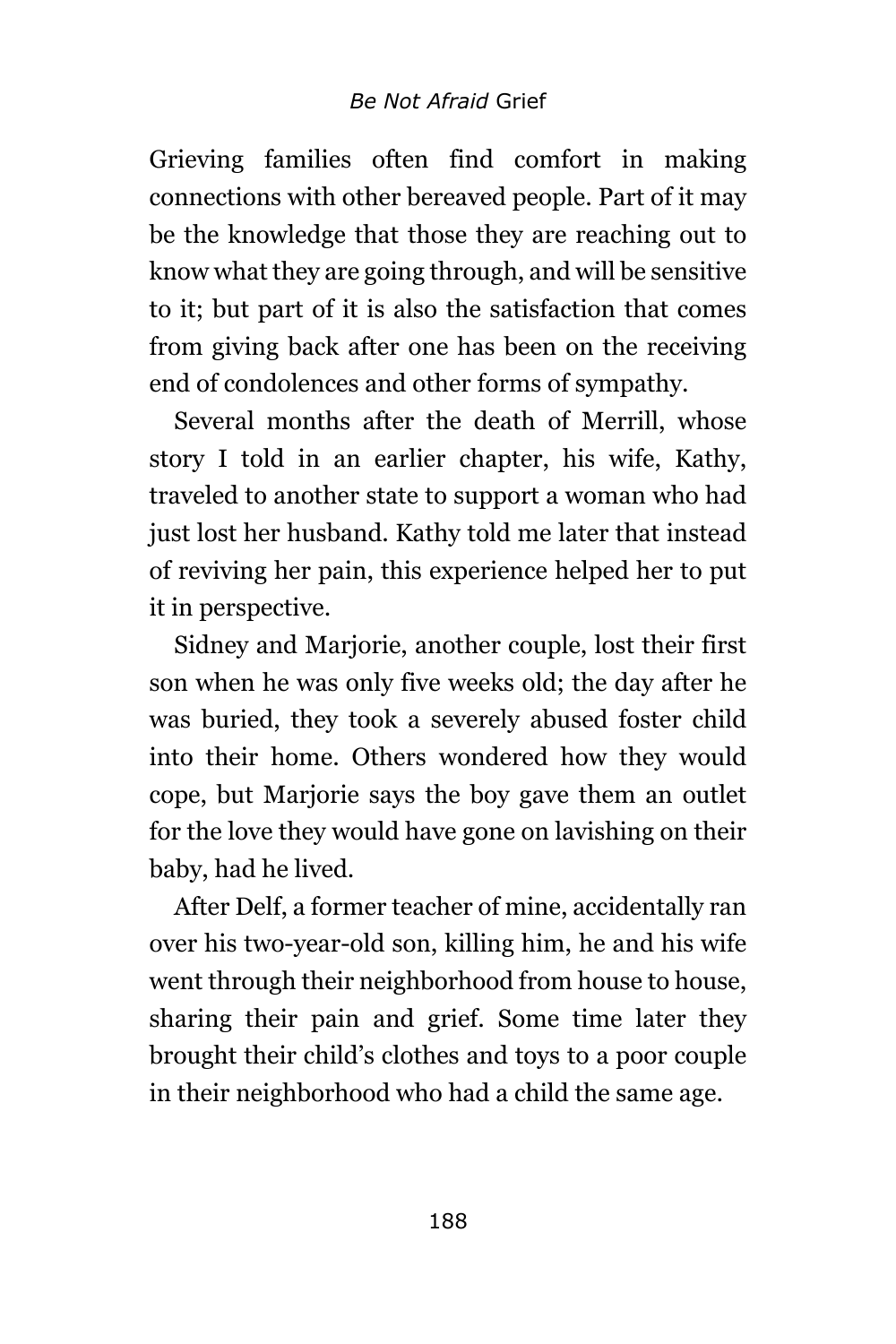Not everyone is able to turn grief into an occasion for healing. After losing their son, a couple I know drove several hours to meet another couple (I'll call them the Smiths) who had just lost a daughter in similar circumstances, and took them out for lunch. Sadly, the Smiths were so paralyzed by their pain that they were unable – unwilling, even – to see beyond it. Afraid that the other couple's loss would be too much to carry on top of their own, they did not even acknowledge their hosts' kindness, but gave them a cold shoulder.

Someone who has not suffered the death of a loved one might be tempted to write off a couple like the Smiths as self-centered. But that would be heartless. Deeply wounded people often spurn expressions of sympathy that they would otherwise accept, and sometimes they may even take themselves by surprise. It is not our place to judge.

In the same vein, it is presumptuous to offer quick explanations. Writing of September 11, 2001, Ellyn Spragins notes that because of the public nature of the catastrophes in New York and Washington, millions across the country, including people who live far away, grieved for the dead in the following weeks. "We've all prayed," she writes in the *New York Times;* "we've wept, learned the names of some of those who died, given blood, and sent money to charities…The suffering of strangers has become a part of our own lives." And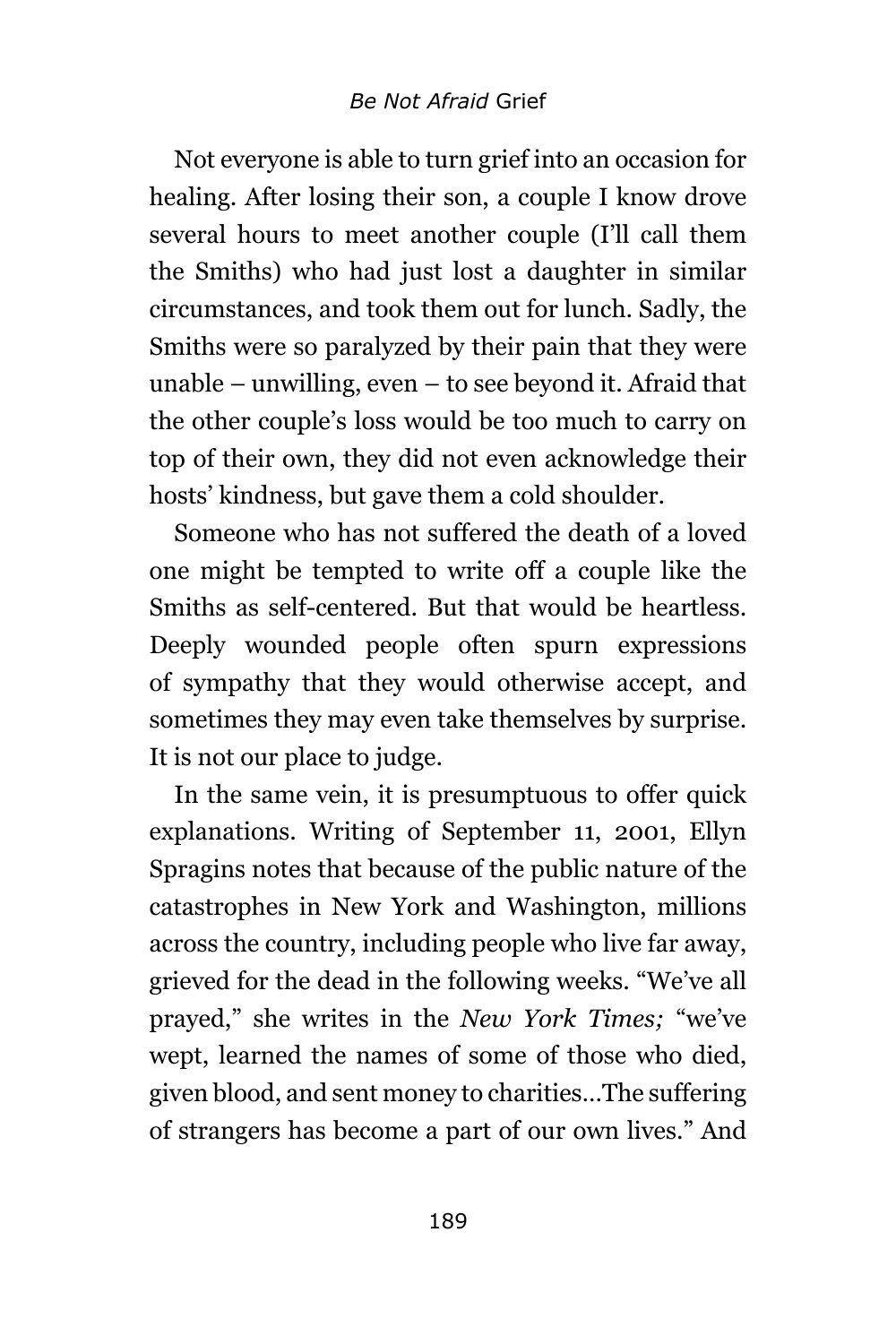yet, she notes, we're still at a loss: "How does pain depart? How do people heal? It feels disrespectful, insulting even, to frame an answer."

It is also risky. For one thing, the most compassionate advice may be misinterpreted as belittling; for another, it may cramp the person it was intended to console. How is a mother supposed to respond when, after having lost a baby, someone helpfully assures her that God "must have needed another angel"? The first thing most grieving people need is an arm around their shoulders, and permission to cry.

An acquaintance recently told me that after her mother died, she went to my parents, sobbing, and poured out her need. They listened, and listened more. Finally my father said quietly, "I understand." That was all. But it meant more to her than all the words of wisdom other people had given her.

When Linda's son, Matt, lay dying of cancer, she came across a book in which Henri Nouwen writes that "a caring silence can enter deeper into our memory than many caring words" – and found that it struck a chord. Just the previous summer, she and her husband had spent several days with Brad and Misty Bernall, whose daughter Cassie was killed in the infamous Columbine High School massacre of April 1999.

Speaking of the time she spent visiting Misty, Linda remembers the frustration of trying to comfort her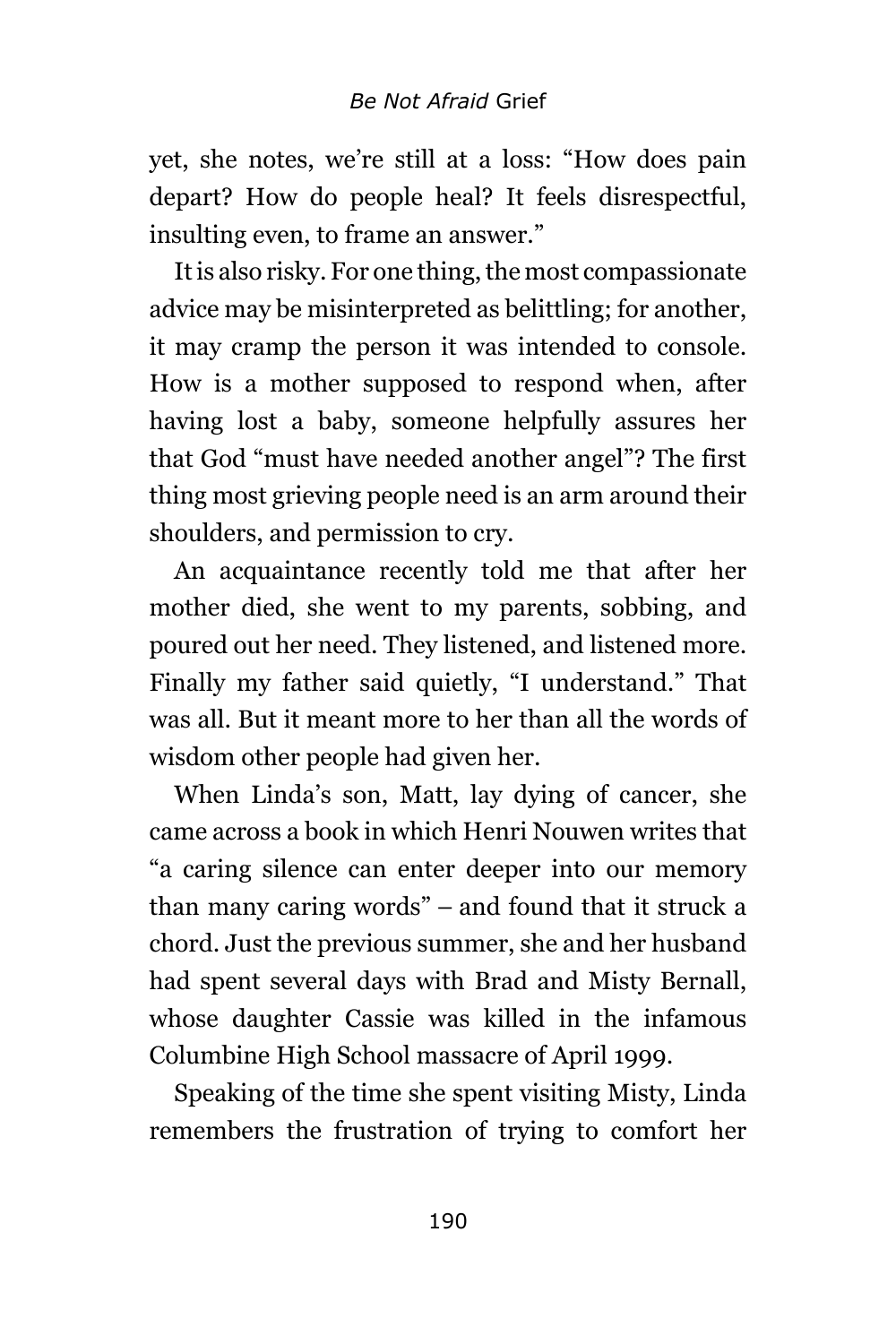while wondering what she was going through. "There was a lot of silence between us," she recalls. "At times I could see the need for it; at other times I worried that she was upset with me." Now Linda understands Misty's inability to chatter: "Because there just aren't any words that will make you feel better, silence is often what you want and need most. It heals." She goes on:

A year later, during Matt's last months, I knew Misty was thinking of me, and I knew she was hurting – for herself again, and for me. There were no words between us, but I felt close to her in our silence. A few times I picked up the phone to call her, but then couldn't. There wasn't anything to say. If I could have seen her, there would have been tears, but I don't think there would have been any words.

Three weeks after Matt died, Brad and Misty sent us a beautiful flower arrangement, with a card saying "We're praying for you." I thought of how hard it must have been for her to call the florist, and on the spur of the moment, I decided to call and thank her. I thought I'd be okay on the phone this time.

I called and got her voice mail, so I said, "Hi, Misty, this is Linda. Thanks for the flowers. I love you." Then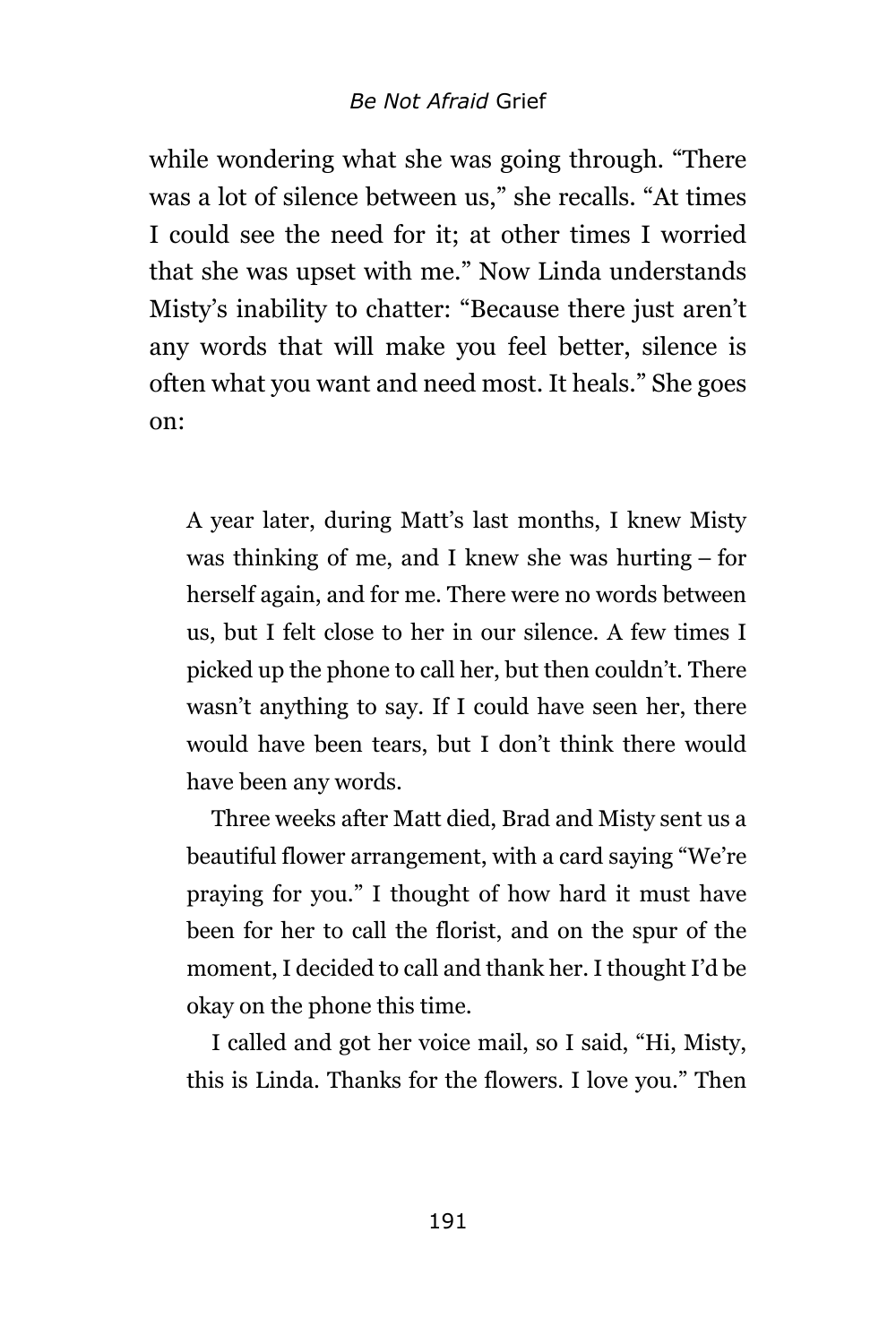I broke down. Her pain – my pain – what was there to say? I choked and quickly hung up.

The day before Matt died, Linda spent a long time in her living room, sitting quietly on the couch with a friend. A few days later, the same friend came back with another woman, and the three of them held hands as the tears trickled down their cheeks. "There is nothing more special than being with someone in total silence and knowing that you feel each other's hurt," says Linda. "It is an expression of deep love."

Generalizations are rarely helpful, but there is one thing about grief that can be safely said for everyone: it can never be passed over quickly. Grieving takes time and space – time to grasp the irreversible change of losing someone you love, and space to sort out your conflicting emotions.

Some people experience a surprising strength in the first days after a death; but even these soon feel the full impact of their loss. How can someone not need time to adjust? A 45-year-old I know whose father took his life decades ago was not able to talk about it openly until this year. And a friend of my wife's who lost her only daughter to multiple sclerosis still weeps over her at times, though it's been twenty years. Often, the ability to recover quickly turns out to be something else, like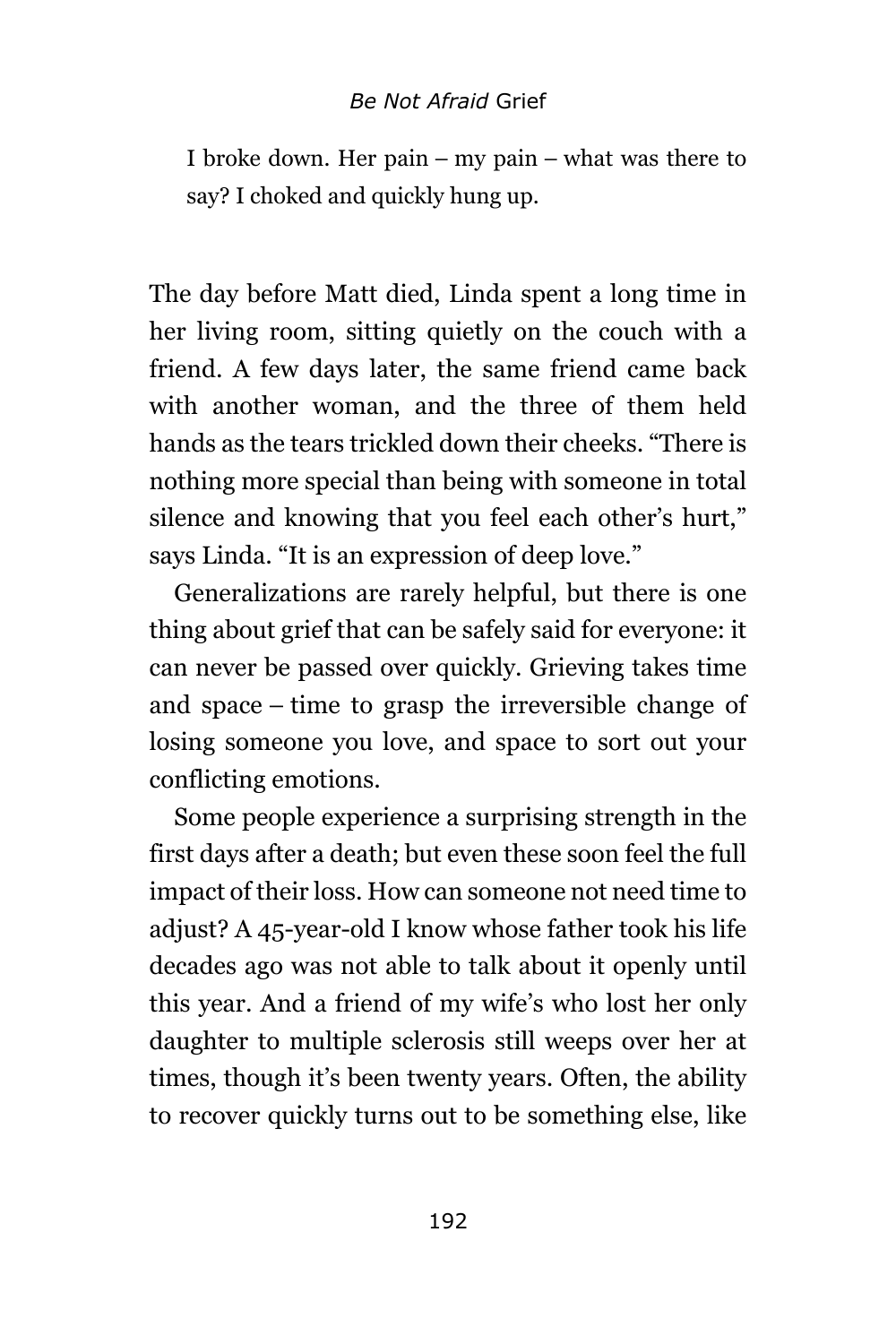the ability to mask pain. And though it is "common sense" that time heals, it may not be true for everyone. For some, the pain of grief intensifies with time.

As for the popular notion of "closure," Bud, who lost his 23-year-old daughter Julie in the 1995 bombing of Oklahoma City's federal building, has this to say: "I can't handle that word – I get tired of hearing it. The first time someone asked me about closure was the day after Julie's burial. The day after! I was *still* in hell then. In a way, I still am. How can there ever be closure? A part of my heart is gone."

Alexis, a woman whose brother committed suicide, feels the same thirty years after the fact: "The pain is still there, and I wonder how I could have prevented it. Was it something I said or did?" Sometimes no outward gesture, no word of comfort or encouragement, no happy memory can erase the guilt a person feels.

In short, there is no "answer" to the riddle of grief. But there is such a thing as community, and the knowledge of those who have experienced its blessings that even if one person, alone, cannot hold up under the crushing weight of loss, the heaviest burden *can* be lifted, or at least lightened when it is shared.

And for those who are open to it, there is the comfort of knowing that while God may not shield us from hardship and pain, he has promised that he is close to all those who grieve. As Psalm 34 puts it, "The Lord is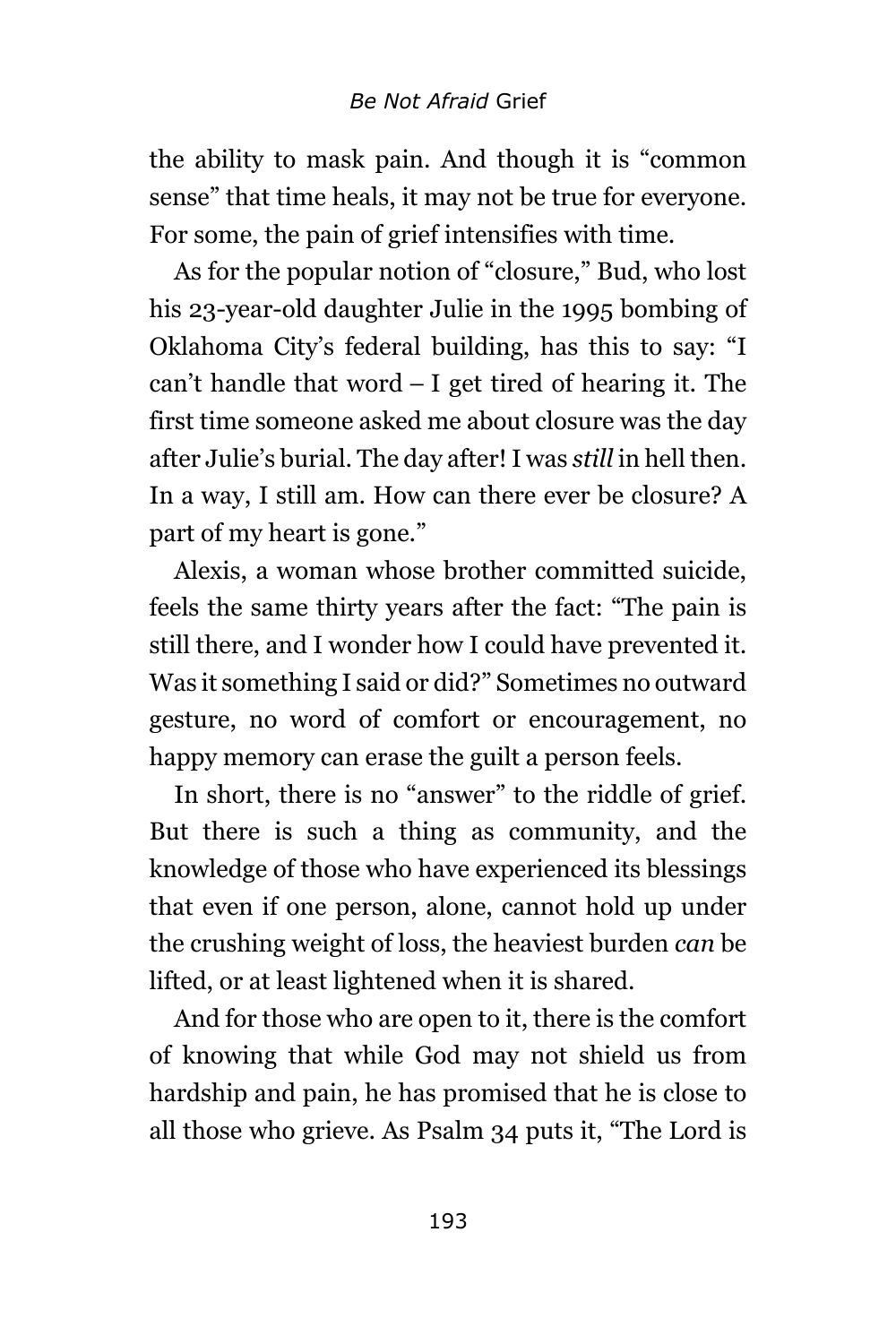close to the brokenhearted; he saves those crushed in spirit, and those who despair."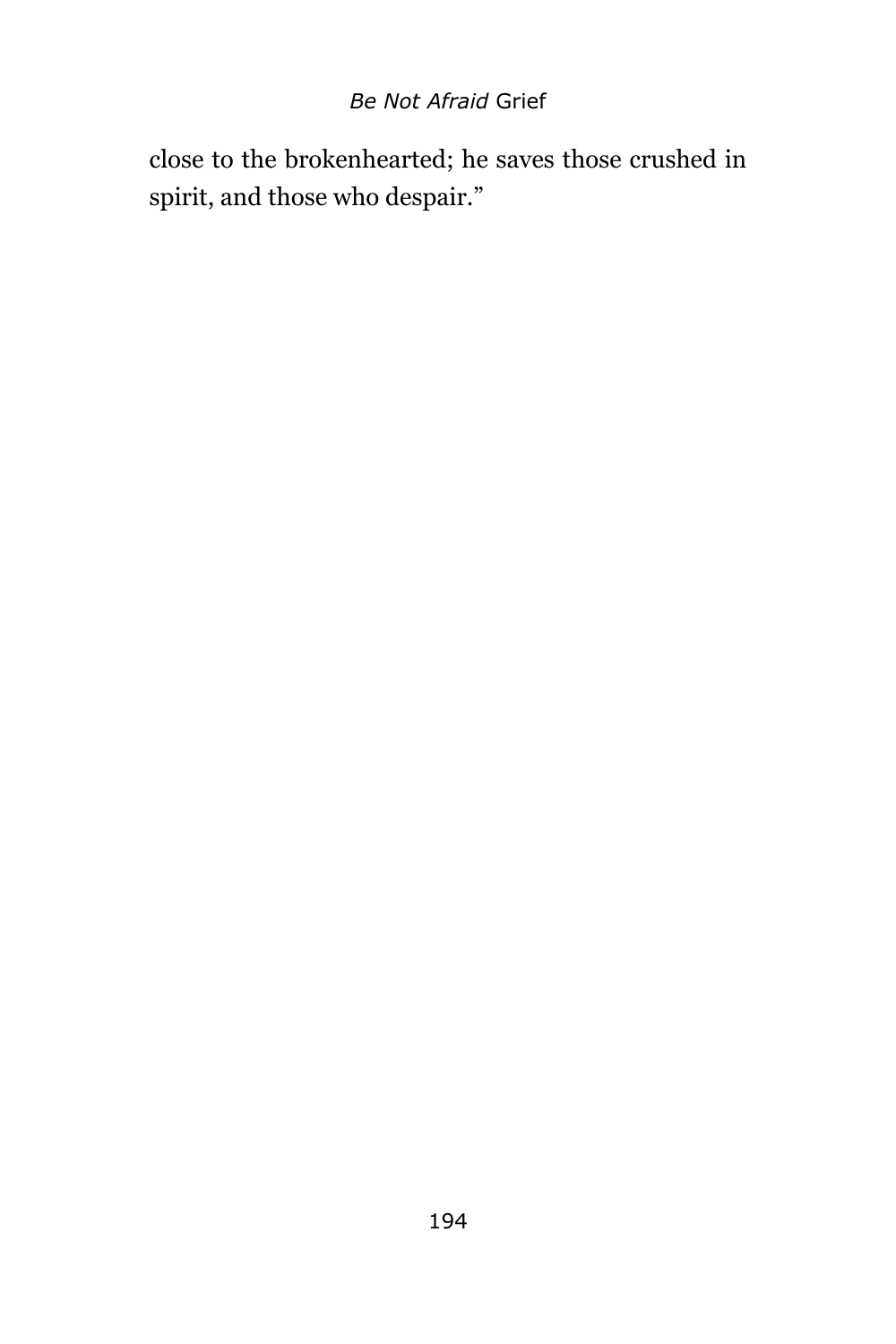## Chapter 19 Resurrection

When Johannes Brahms' great *Requiem* was first performed in 1867, audiences were astonished. Instead of having set to music the usual prayers for the dead, the composer had borrowed verses from scripture that speak of comfort and hope.

Now you have sorrow; yet I will see you again, and your heart shall rejoice, and your joy no man shall take from you.

As a mother comforteth her child, so I shall comfort you.

I have labored and toiled, yet found rest. So you, too, shall rest.

Artistically speaking, such lyrics showed Brahms' gift for breathing new life into an old form. But there was another, more significant dimension to it. Two years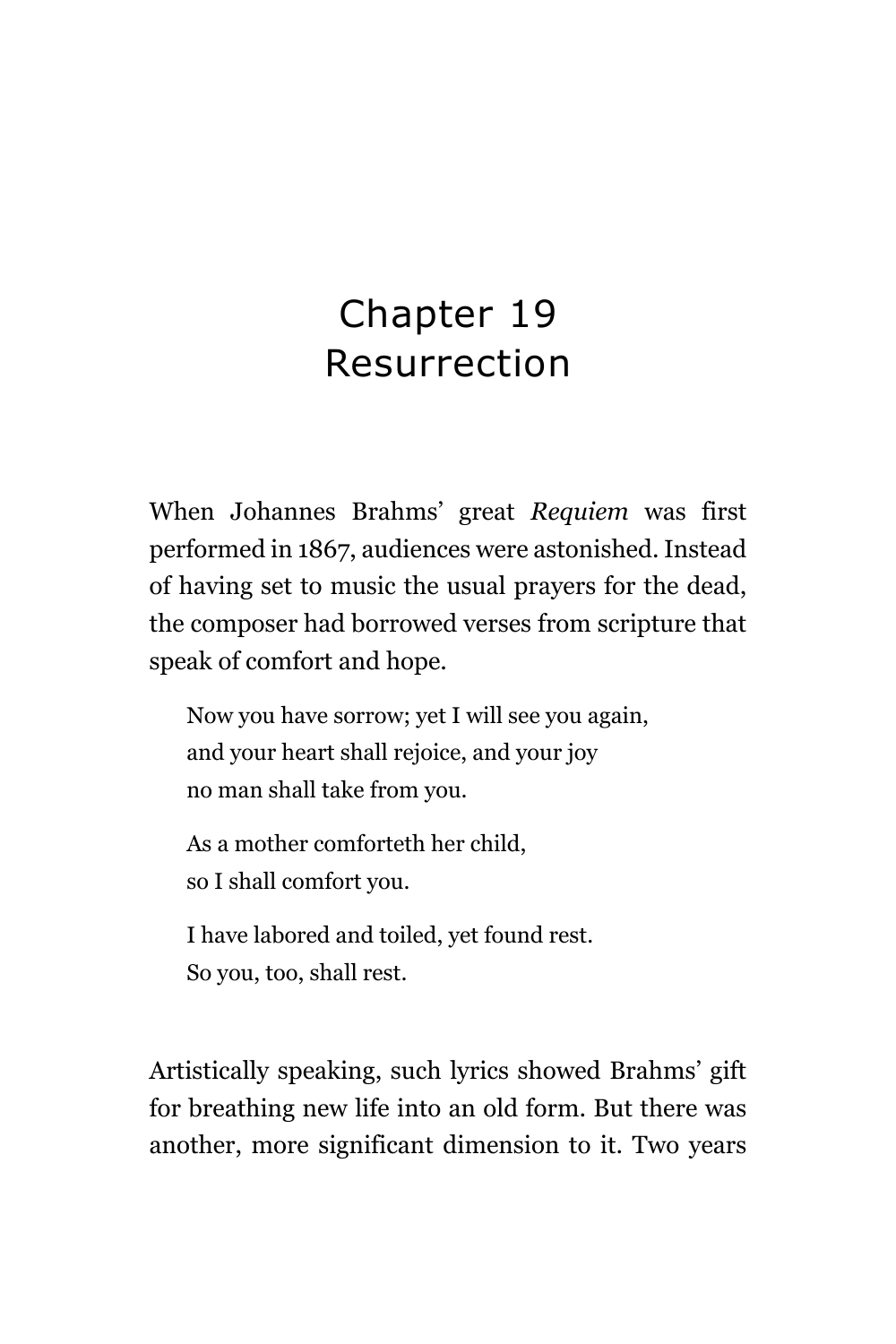before, his mother had died, and in choosing words that addressed his grief, he found a creative outlet for it, and a measure of healing.

Having lost both my parents two decades ago, and still feeling the loss keenly at times, I doubt Brahms was able to "get over" his mother's death with a work of art. More probably, he went on mourning for years. Still, his *Requiem* reflects a truth that cannot be denied, even if there is no such thing as full closure. Though grief is a harsh, long-lasting reality, there is a greater reality to which sadness must ultimately yield, and that is hope.

Across all cultures, men and women have found consolation and courage in the belief that death is not the end, but that it is followed by another, better life to come. How this next life will come about and what form it will take are questions that have occupied the human race down the centuries – and the answers people have come up with for them would easily fill another book.

Generally speaking, the world's major religions all agree that though our bodies decompose and return to the earth, our souls are released to another plane, either returning to their source, or moving on to find another frame. As writer Clarence Bauman puts it, "Being nonphysical, our psyche is not subject to decay, but is conserved within a larger infinite spiritual accountability. Just as our decayed body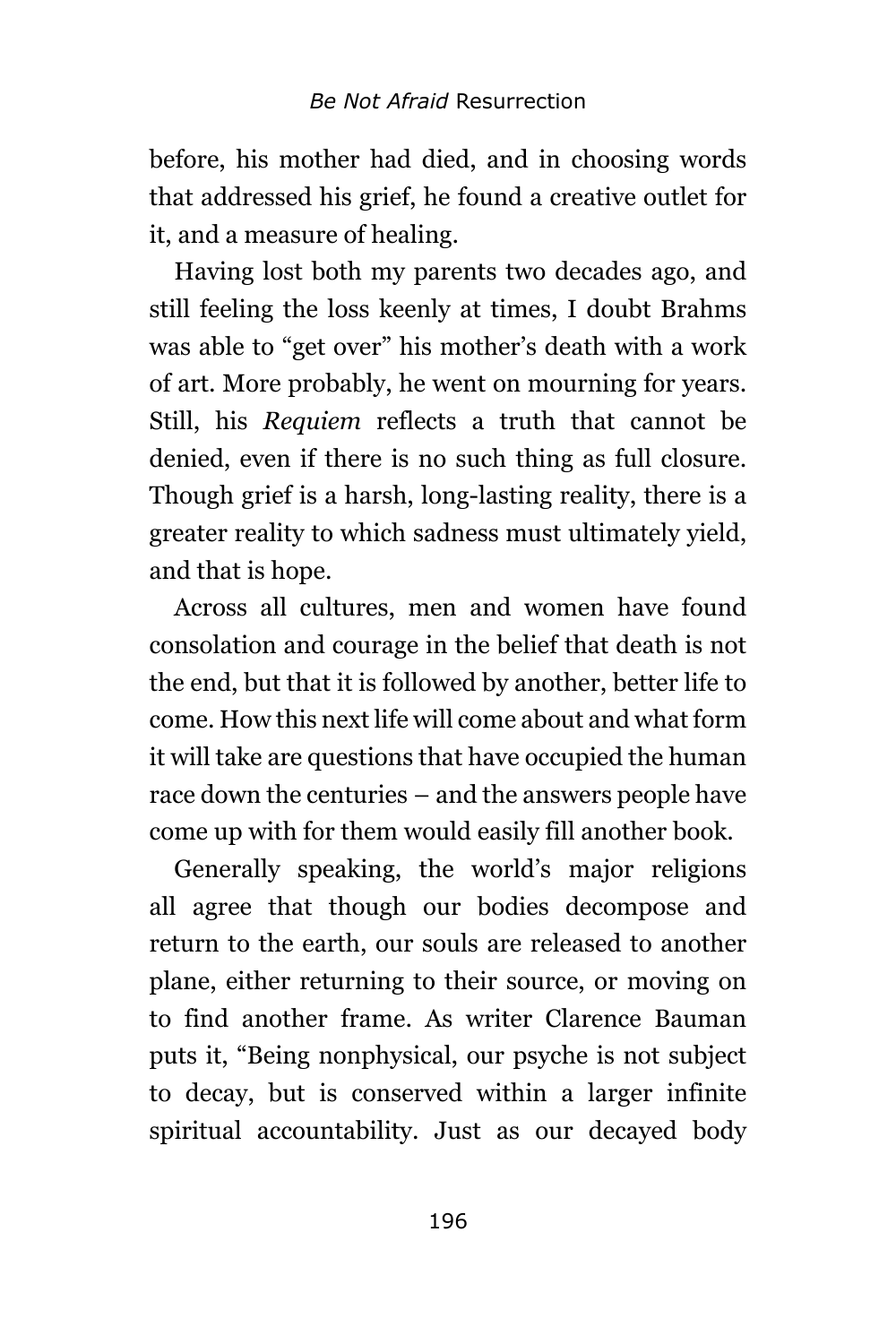is reabsorbed by this planet… so our mental and spiritual components are transposed into the realm that ultimately determines the origin and destiny of all knowing and being."

Explaining the same process in different terms, my grandfather, writer Eberhard Arnold, says that our flesh, blood, and bones are not, in the truest and deepest sense, our real selves. Being mortal, they die. Meanwhile the real seat of our being, the soul, passes from mortality into immortality, and from time into timelessness. It returns from the body it was breathed into back to its author, God. That is why, my grandfather says, the human soul longs perpetually for God, and why, instead of merely dying, we are "called into eternity" and reunited with him.

For those of us who call ourselves Christians, it is impossible to contemplate such a future without recalling the resurrection of Jesus, the "Son of Man," and the price he paid for  $it - a$  harrowing public execution on a Roman cross. After all, his death was not just an isolated historical event, but (as he himself indicated by saying, "Follow me") the unavoidable gateway through which each of us must pass if we want to share everlasting life with him. "Whoever tries to save his life will lose it, but whoever loses it for my sake will find it."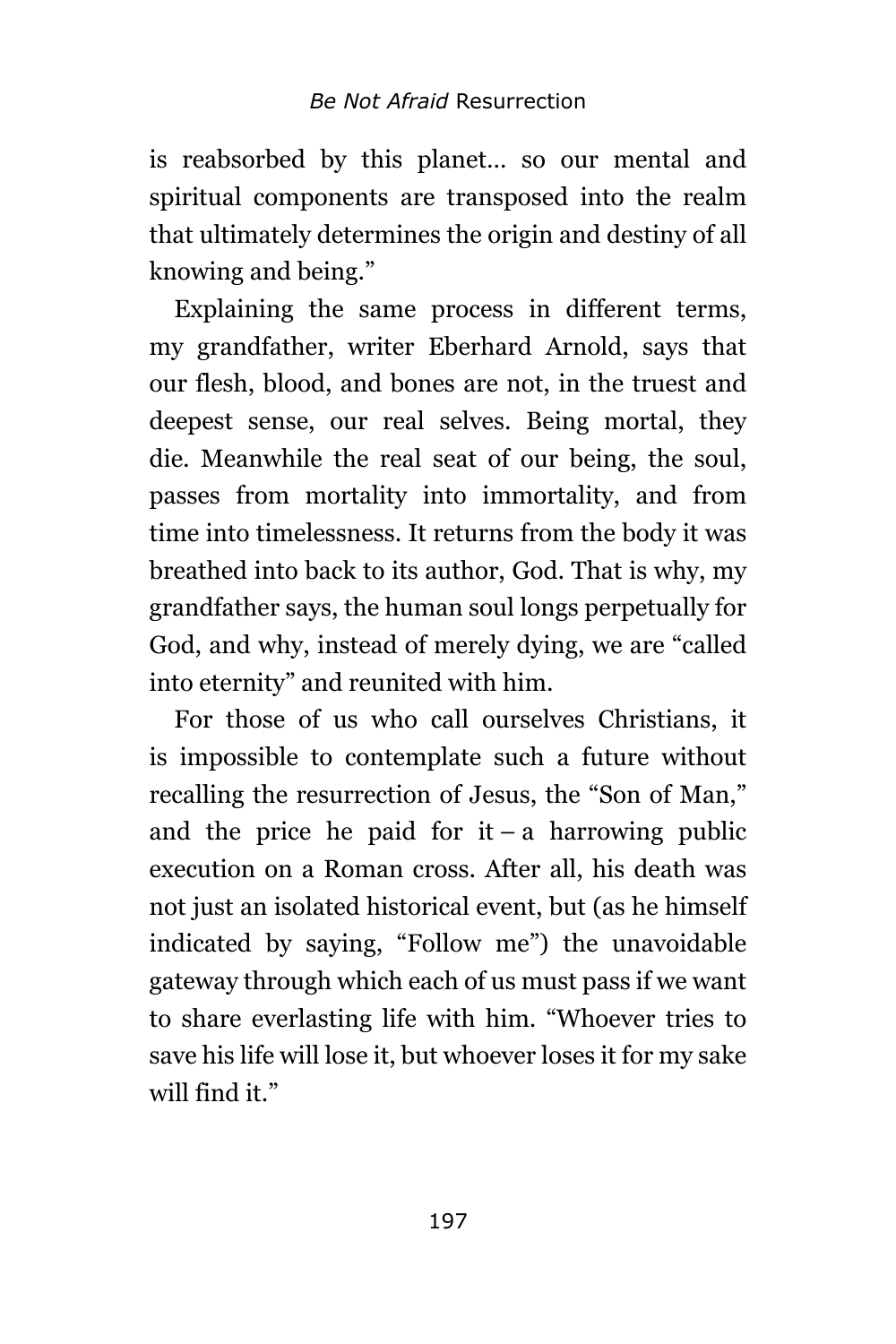To the extent that our paths must trace Christ's, the fear of death is not only understandable, but natural. He himself cried out in anguish, "My father, why have you forsaken me?" and begged him, "Let this cup pass me by." When I first heard the story of the crucifixion from my father, I could not stomach its cruelty, and everything in me rebelled. Why couldn't there be Easter without the horrors of Good Friday?

Over the years, however, I found an answer that I could accept: just as there can be no spring without the cold of winter that comes before it – just as the glory of a sunrise would be nothing if it did not break through the darkness of night – so the pain of suffering must precede the triumph of new life. In finding this faith, I gradually overcame my fear of dying.

Those who do not believe in a life beyond the grave sometimes dismiss the idea out of hand, and given our inability to describe the future, except in terms of vague hopes, this is understandable. But to a dying person who does have faith in resurrection, it is not just an abstraction. It is a source of courage and strength so real that it can even alter him physically. Sometimes it is a matter of something as simple as a smile; sometimes there is an unexpected burst of energy or the sudden return of mobility and speech.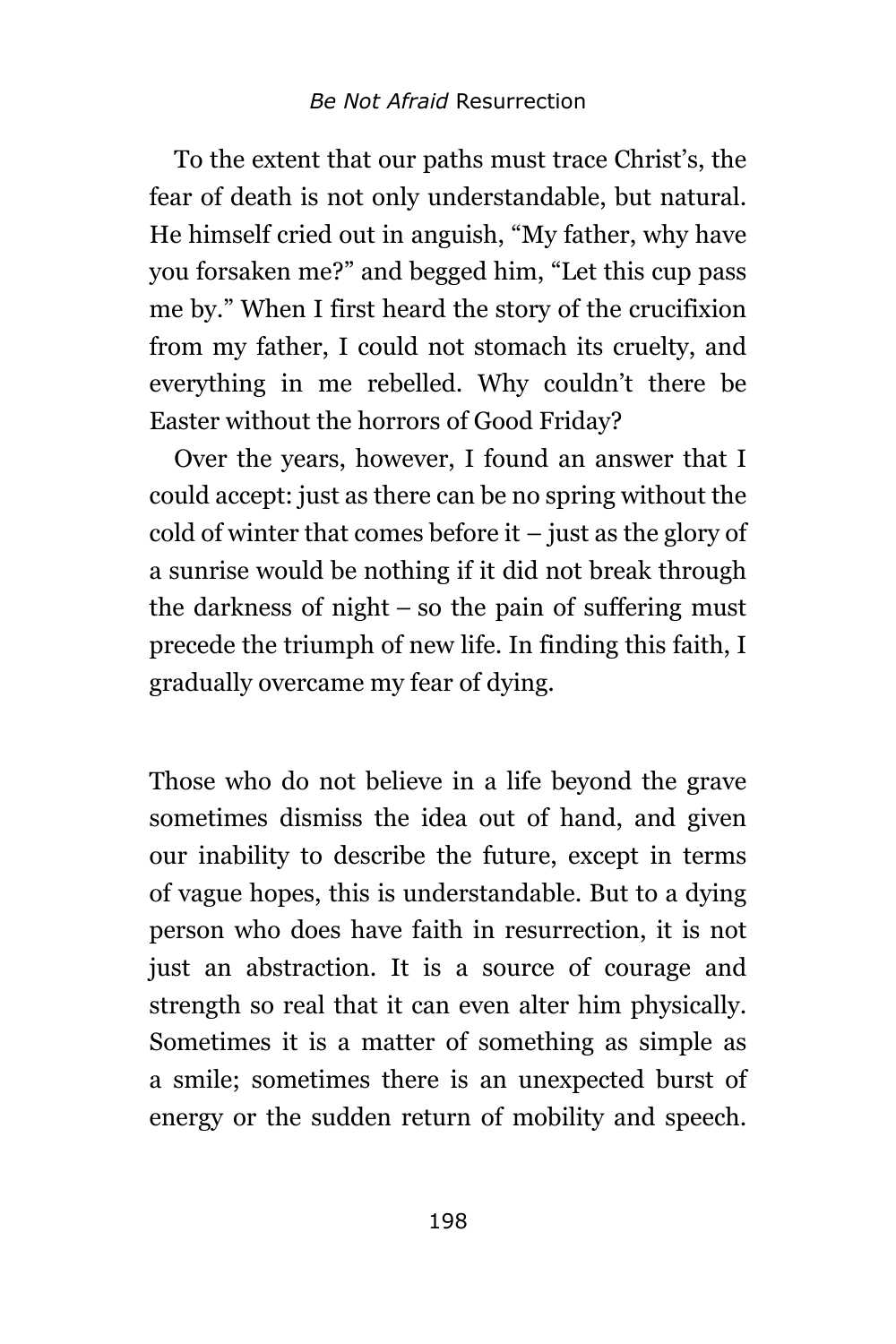It is as if the dying one is standing on the threshold of eternity. Moments like these hint at the immortality of the soul – and the beauty that is still there in the most exhausted, decrepit body.

Poet William Blake, who was captivated by the themes of heaven, hell, time, and eternity throughout his life, said that to him dying would be no more than "moving from one room to another." According to his wife, this confidence remained with him in his final hours. He spent them lying in bed, weak but joyous, and singing one song after another.

The philosopher Søren Kierkegaard, who died at forty-three, met death with similar joy – and with the certainty that it was not just an end, but a beginning. His nephew wrote:

Never have I seen the spirit break through the earthly husk and impart to it such a glory…He took my hand in both of his – how small they were and thin and palely transparent – and said, "Thank you for coming, and now farewell." But these simple words were accompanied by a look the match of which I have never seen. It shone out from a sublime and blessed splendor that seemed to me to make the whole room light. Everything was concentrated in those eyes as the source of light and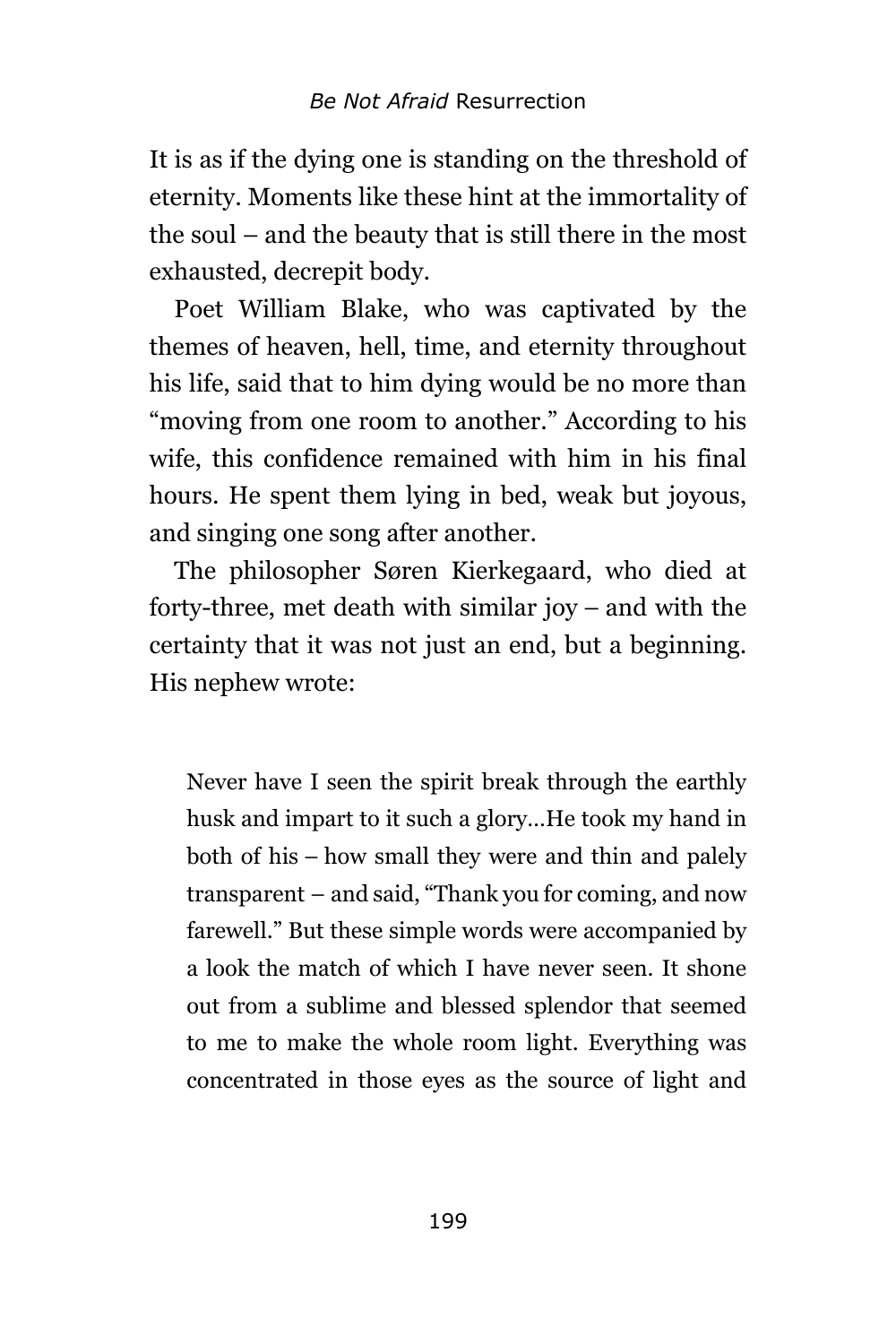#### *Be Not Afraid* Resurrection

heartfelt love, the blissful dissolution of sadness, a penetrating clearness of mind, and a jesting smile.

Jabez, a 92-year-old my parents got to know in England during the Second World War, faced dying with a similar joy. There was another angle to it, however. According to my father, this white-bearded patriarch was unconcerned about himself; his sights were set on something much greater. Sitting in his chair and looking out over the ripening fields, he often spoke of God's great harvest to come, and the eternal glory that would then break in on earth. Here was a man who lived in daily expectation of the coming Kingdom.

It is rare to be given such breadth of vision, and to be so detached from the worries that tend to plague the dying. But even if our vision is limited, we need not spend our last days in anxiety and fear. Remembering the last ten days of her mother's life, which she spent at her bedside, writer Dorothy Day reminds us that as long as we hold on to the proverbial mustard seed of faith, we will be led through doubt and despair.

To sit by a dying person and see their intentness on what is happening…It is a struggle, a fearful, grim, physical struggle, to breathe, to swallow, to live.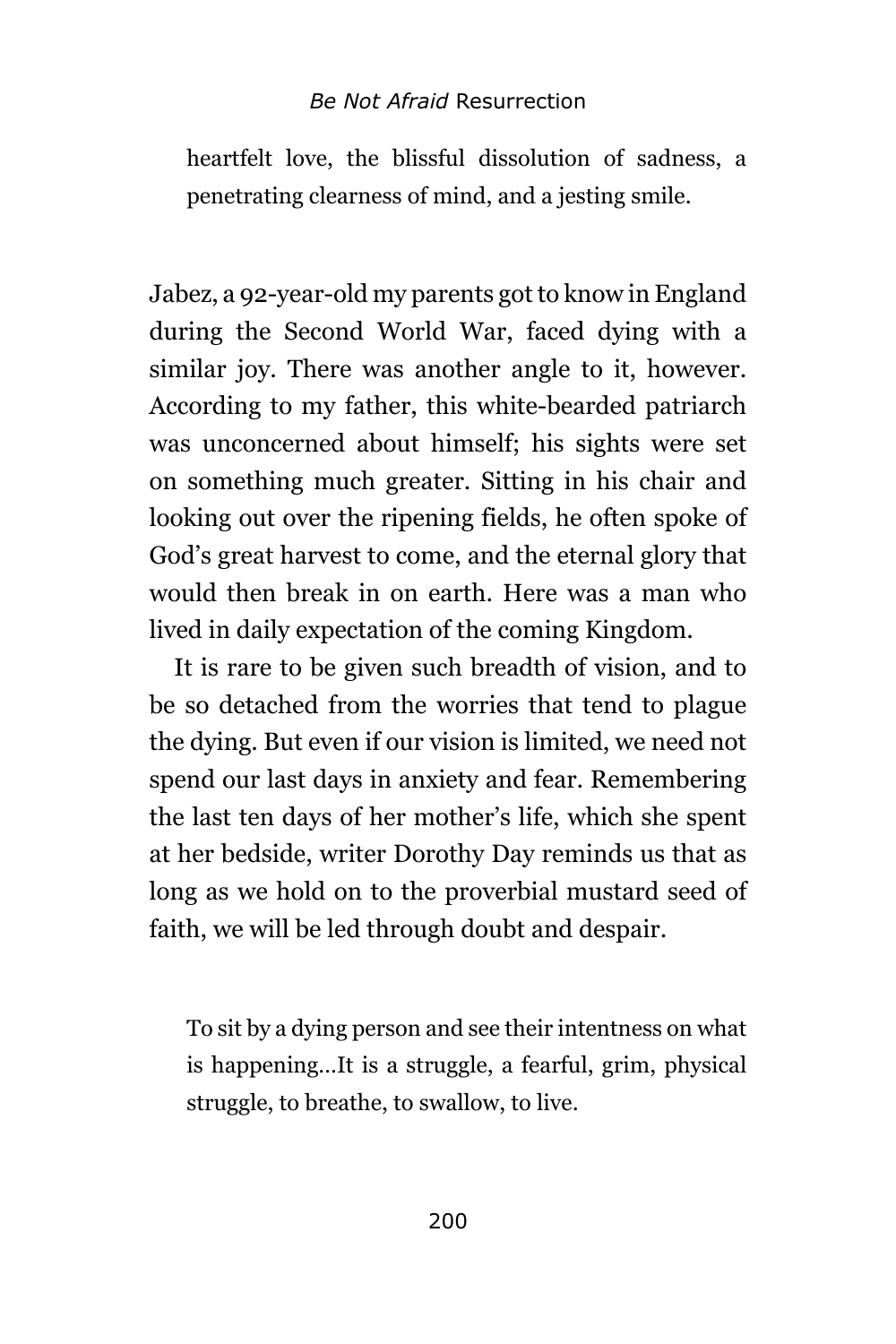#### *Be Not Afraid* Resurrection

It was hard to talk about dying, but every now and then we did. I told her we could no more imagine the life beyond the grave than a blind man could imagine colors. But we also talked about faith, and how, because our knowledge was like a bridge which comes to an end, so that it does not reach the other shore, we must pray, "I believe, O God. Help thou my unbelief." A wonderful prayer, that.

And we must remember that for the faithful, dying does not mean that life is taken away, but that it is *changed.* For when our dwelling here is taken away, an everlasting home still awaits us in heaven.

In a way, it requires no great leap of faith to believe in the transformation Day speaks of. It may be miraculous, but it can still be seen all around us daily, in nature – in the emergence of a butterfly from what was once a caterpillar, or a sprout from what was once a rotting seed. As for the mysteries of the hereafter, they are not entirely closed to us either. Having witnessed the final moments of many dying people, I have sensed the nearness of another place – call it eternity, heaven, the kingdom of God, or whatever – and according to hospice workers and others quoted in the book Final Gifts, this is a common experience among those who provide end-of-life care.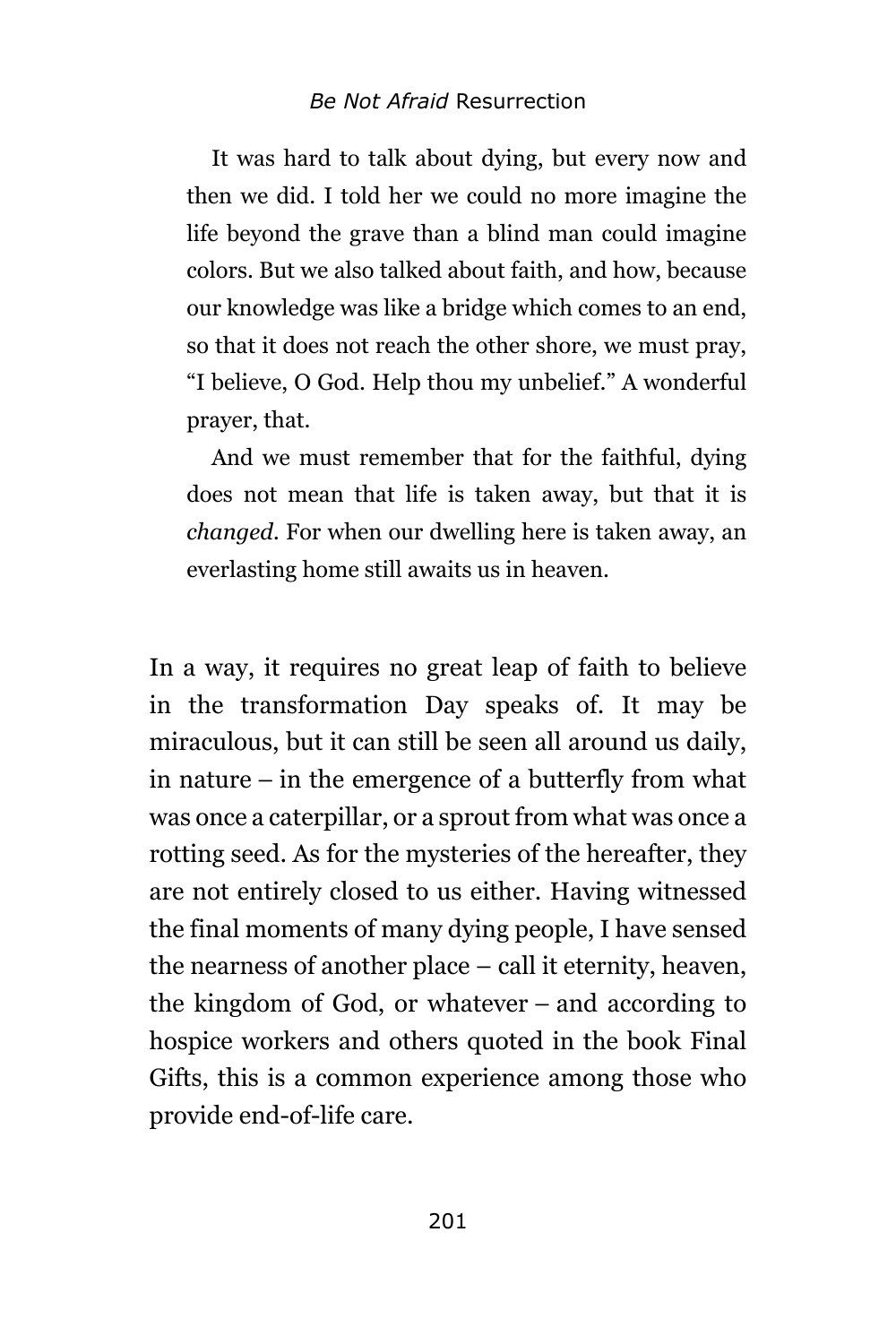## *Be Not Afraid* Resurrection

Dying people may see a bright light or another place. Some review their lives and come to a more complete understanding of life's meaning…They are frequently given glimpses into another world and those waiting in it. Although they provide few details, they speak with awe and wonder of the peace and beauty they see in this other place. They tell of talking with people we cannot see…people they have known or loved. They may even tell us when their deaths will occur.

Nick, whom I quoted in the previous chapter, says that as his brother Matt drew his last breaths, he was given such a glimpse, after becoming aware of another presence or dimension in the room:

Right after Matt went, his wife said that she could hear music or something like it. She said it was like singing, but more of a loud rushing sound. It's funny, but I swear that when she said that, I listened and I could hear something too. It's brought me to a different level of thinking about everything. I think we're so much more interconnected with the other world, as you might call it, than we sometimes assume. We have our little plans and go on with our little lives, but there's always that connection.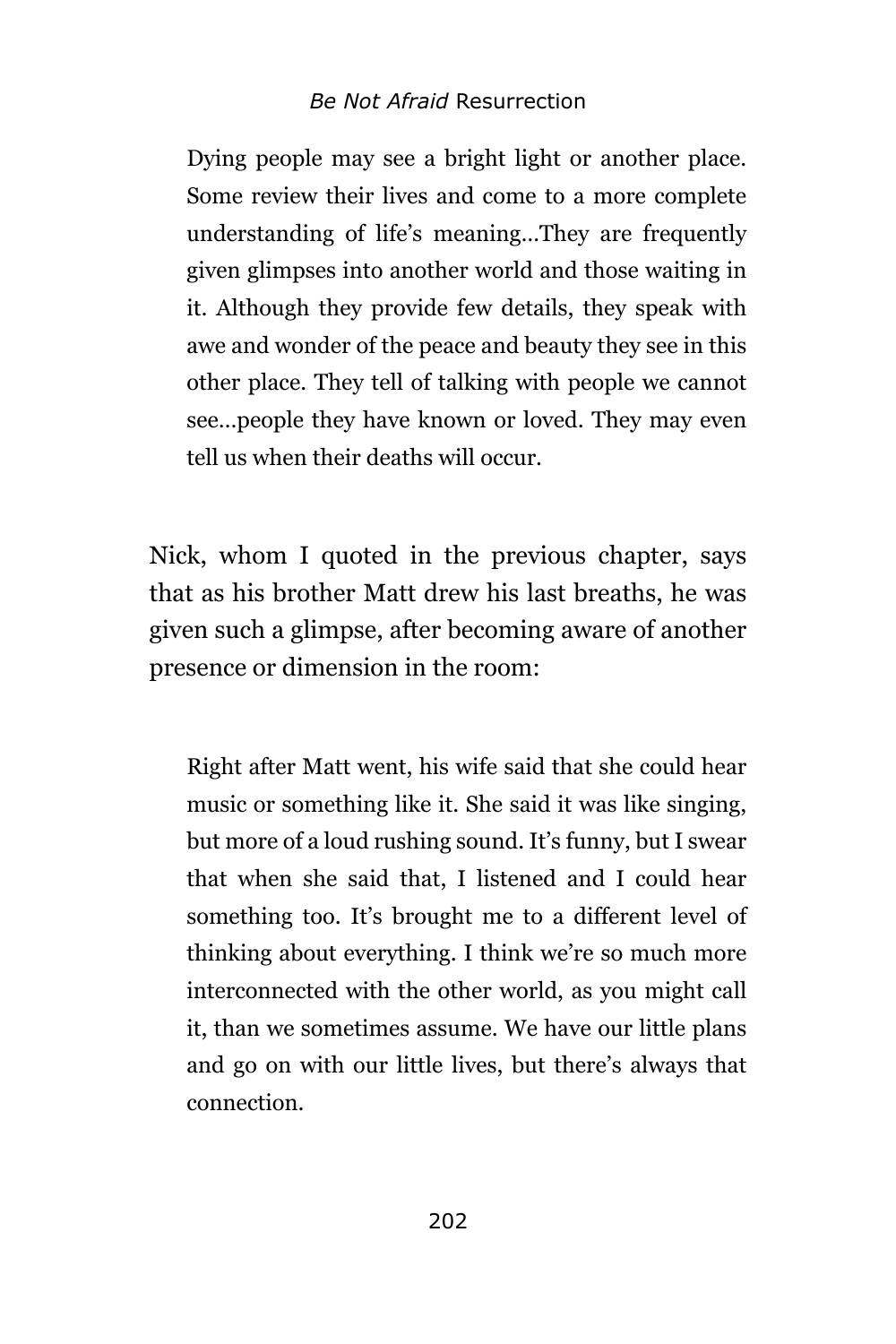Bound as we are by the limits of time and space, we can only guess at what such things might mean; as the Apostle Paul says, we can only see "through a glass darkly." All the same, an inkling of eternity can  $-\text{ as }$ Nick found – change our worldview in a significant way, and remind us that heaven is not just "pie in the sky." It is a reality here and now, even if a mysterious one.

I opened this book with the story of my sister Marianne, who died when I was six. But that was not actually the first death in our family. Eight years earlier, my parents had lost another daughter, Emmy – their first child –when she was three months old. The following notes from my mother's diary reveal the depths of her anguish. Yet they also reflect a deep trust in the promise of resurrection, and because of that I would like to close the book with them. Standing as a reminder that love is greater than fear, and life more powerful than death, they have always given me hope:

The last few days of our baby's life were hard for us to bear, yet still great and powerful, and filled with promise because of the nearness of Christ. Each time we interceded for our little one and gathered ourselves inwardly, the powers of death withdrew, and she revived.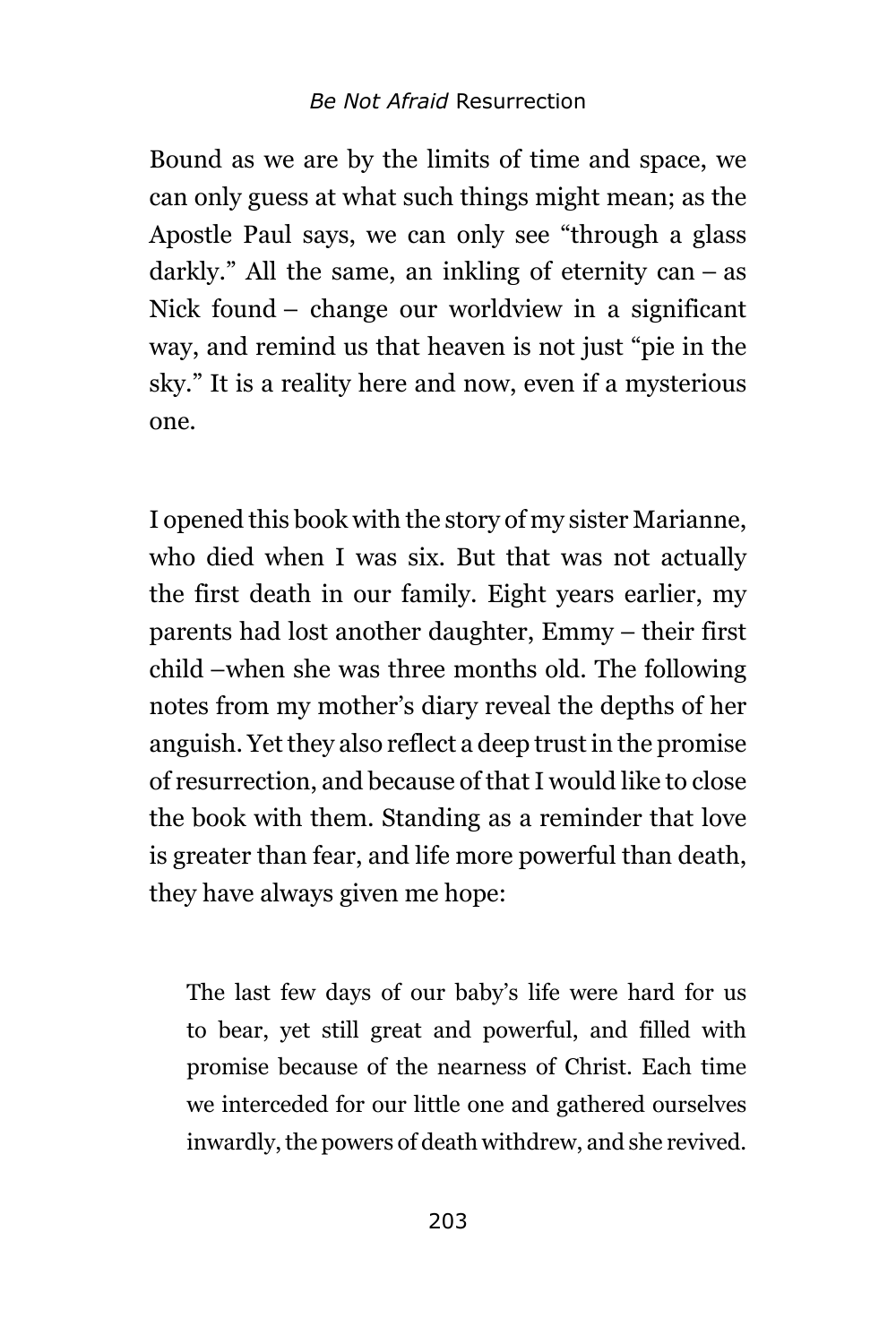#### *Be Not Afraid* Resurrection

Whereas before she lay apathetic and unresponsive, with half-open eyes, shallow breath, and a very weak pulse, now she would suddenly open her eyes, look at us, and cry, moving her hands and turning her head when she was touched…

There was an atmosphere of love in her room that went out from her and filled the whole house, and united us in love to each other. We took turns watching her. It was a hard fight, and she struggled so valiantly, it seemed incredible that she was only a tiny baby…

Just before the end she opened her eyes wide, wider than ever before. Then, with a clear, otherworldly gaze, she looked at both of us for a long time. There was no sorrow and no suffering left in those eyes, but a message from the other world – a message of joy. Her eyes were not dull and clouded but bright and shining. She could not tell us anything in words, of course, but her eyes bore witness to heavenly splendor and to the unspeakable joy there is with Christ. With this gaze, our dear baby took leave of us. I shall never forget her radiant eyes.

204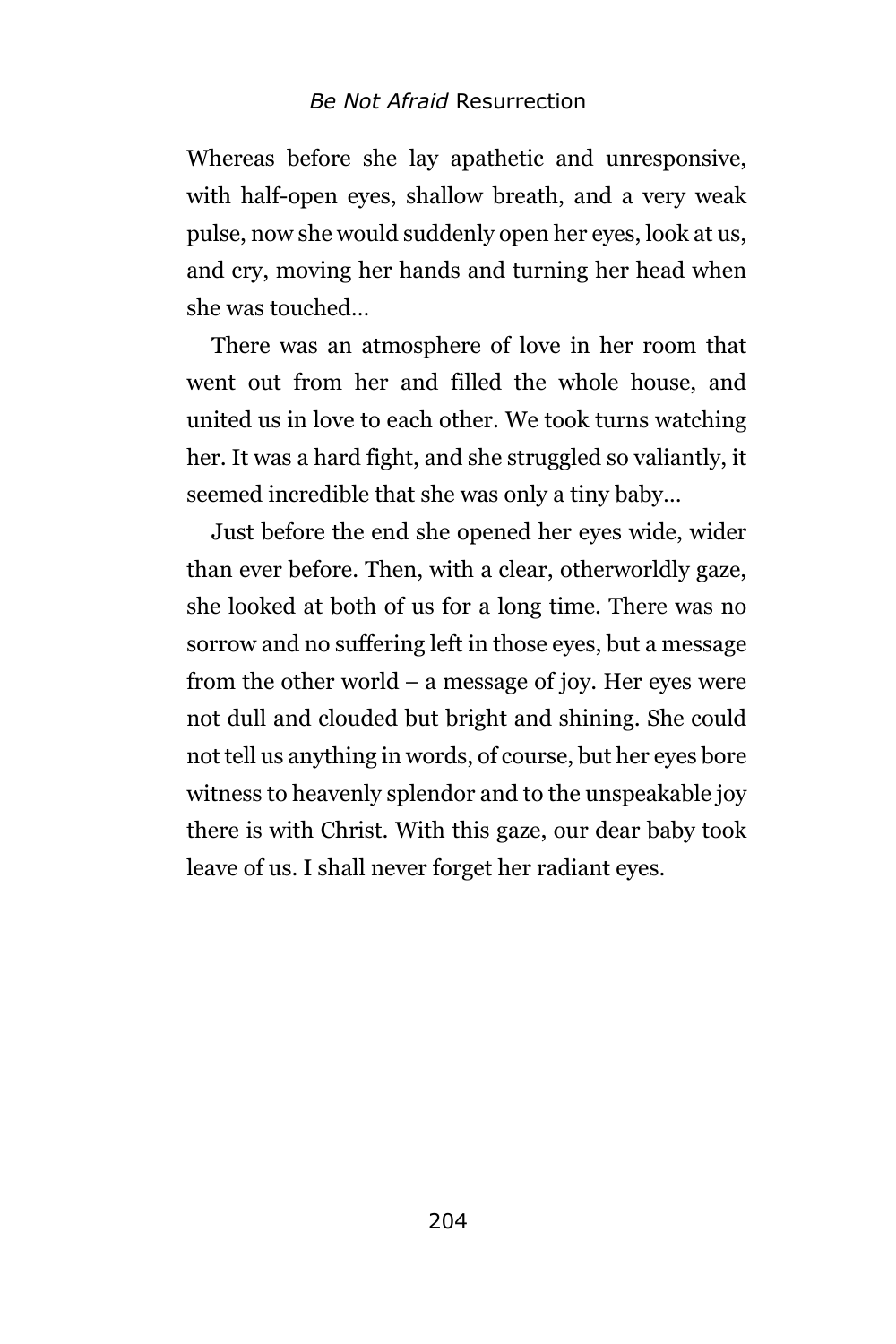### Epilogue

It is clear that when a person dies, eternity knocks at his door. Yet doesn't it knock for each of us, all the time? If we are elderly or ill, this isn't hard to imagine. It is much harder for those of us who are in good health, or in the prime of life. Then we are far more likely to see death as a negative thing, and to push it away as an unwanted reminder that not every dream of a long, happy life comes true. But even if we push it away, we can never know, when we get up in the morning, whether we have decades in front of us, or only days.

Just weeks ago my 32-year-old niece Carmen, a second-grade teacher and mother of four, was busy balancing the demands of parenthood and work; in the meantime she's been diagnosed with multiple sclerosis, and can neither stand at a blackboard nor give her baby a bath. Just weeks ago she was playing her viola at my youngest daughter's wedding; now she is so weak she can barely raise her head. Given the nature of her illness, Carmen could be on her feet again soon. But she could also find herself wheelchair-bound for the rest of her life.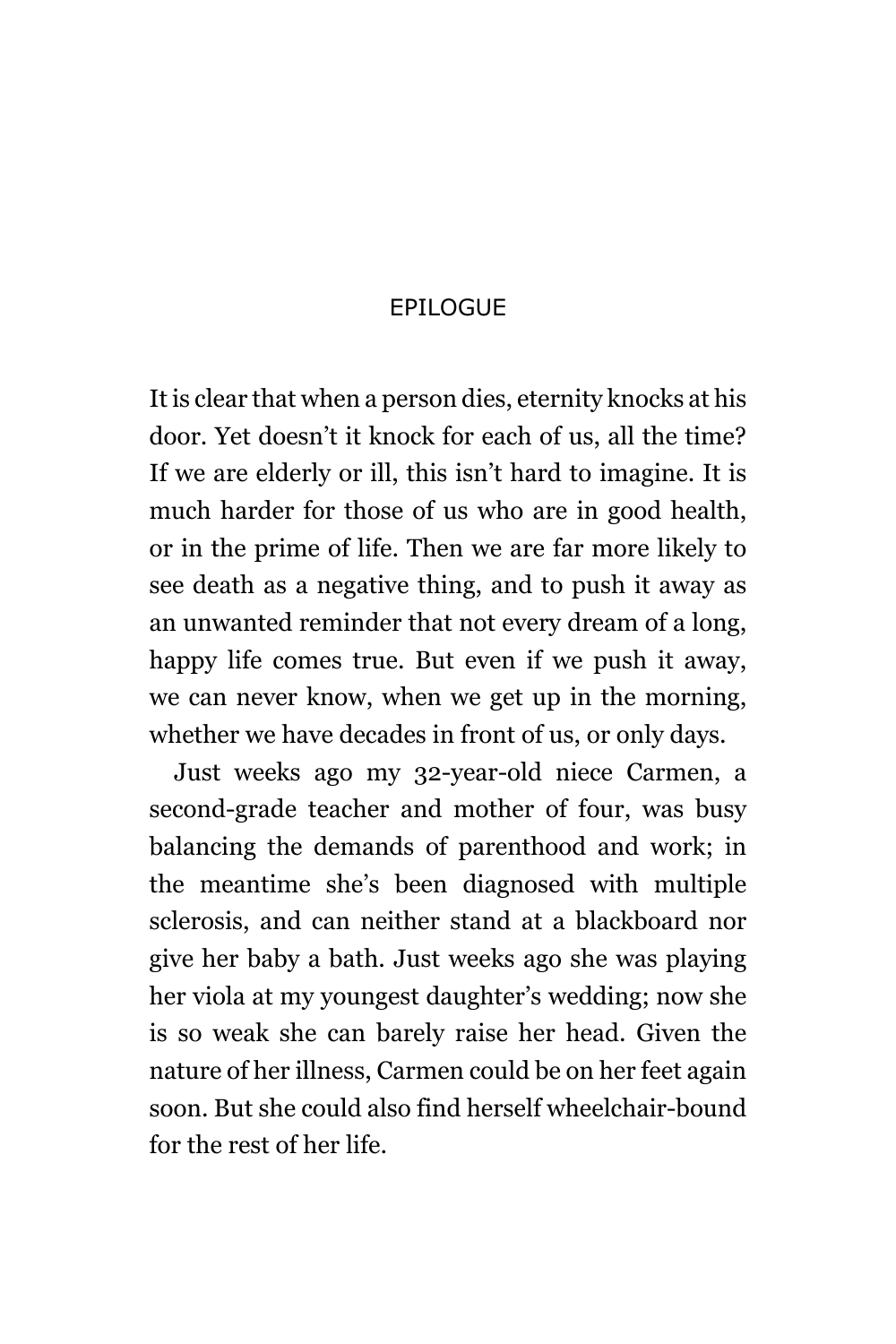Then there's my cousin Ben, sixty-eight, who was recently stricken by cancer. It spread so aggressively that by the time he was diagnosed, both surgery and chemo were ruled out as ineffective options for treatment. Though stable at the moment and buying time with painkillers and hormone blockers, he could go downhill at any time – something he's painfully aware of, especially on bad days. At the same time he is generally so upbeat that one would never guess what he is dealing with privately: nausea, fevers, restless nights, and moments when the thought of being separated from his wife of forty years becomes too much to bear without tears.

Because of Ben's medical condition, he is daily forced to confront the thought of death – and, when it attacks him, the demon of fear. But even if someone like him is far more conscious of his mortality than you or I, aren't all of us equally fragile in God's eyes? Given the uncertainty of any life from one week to the next, shouldn't every illness, every death speak to us and challenge our complacency? As Joseph Conrad reminds us in *Lord Jim,* our days are numbered whether we like it or not, and there is "never time to say our last word – the last word of our love, or our desire, faith, remorse…"

To watch someone die is always a shaking experience. But death need not have the final word.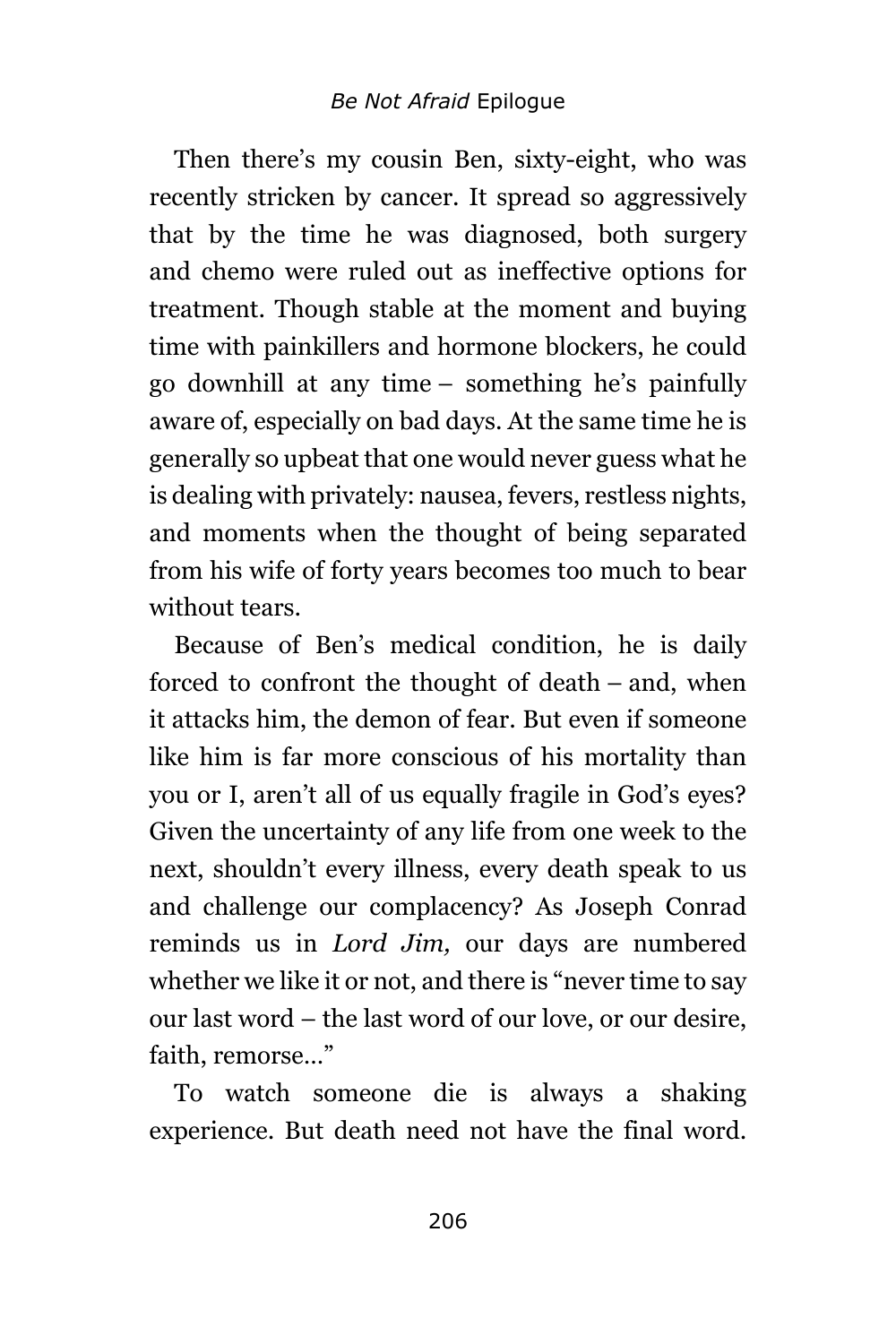## *Be Not Afraid* Epilogue

And if it seems like it does, perhaps that is because we spend too much time focusing on our fear of it. Like animals frozen in the headlights of an oncoming vehicle, we are so mesmerized by death that we forget the promise of eternal life that follows it. Bonhoeffer rightly admonishes:

We pay more attention to dying than to death. We're more concerned to get over the act of dying than to overcome death. Socrates mastered the art of dying; Christ overcame death as the last enemy. There is a real difference between the two things; the one is within the scope of human possibilities, the other means resurrection. It's not by virtue of *ars moriendi* – the art of dying – that a new and purifying wind can blow through our present world. Only the resurrection of Christ can bring that about. Here is the answer to Archimedes' challenge: "Give me somewhere to stand, and I will move the earth." If only a few people really believed that and acted on it in their daily lives, a great deal would be changed…That is what living in the light of resurrection means.

Bonhoeffer, a modern martyr who refused to bend his conscience to fit the demands of Hitler's Third Reich, went to the gallows fearlessly, and to me, these words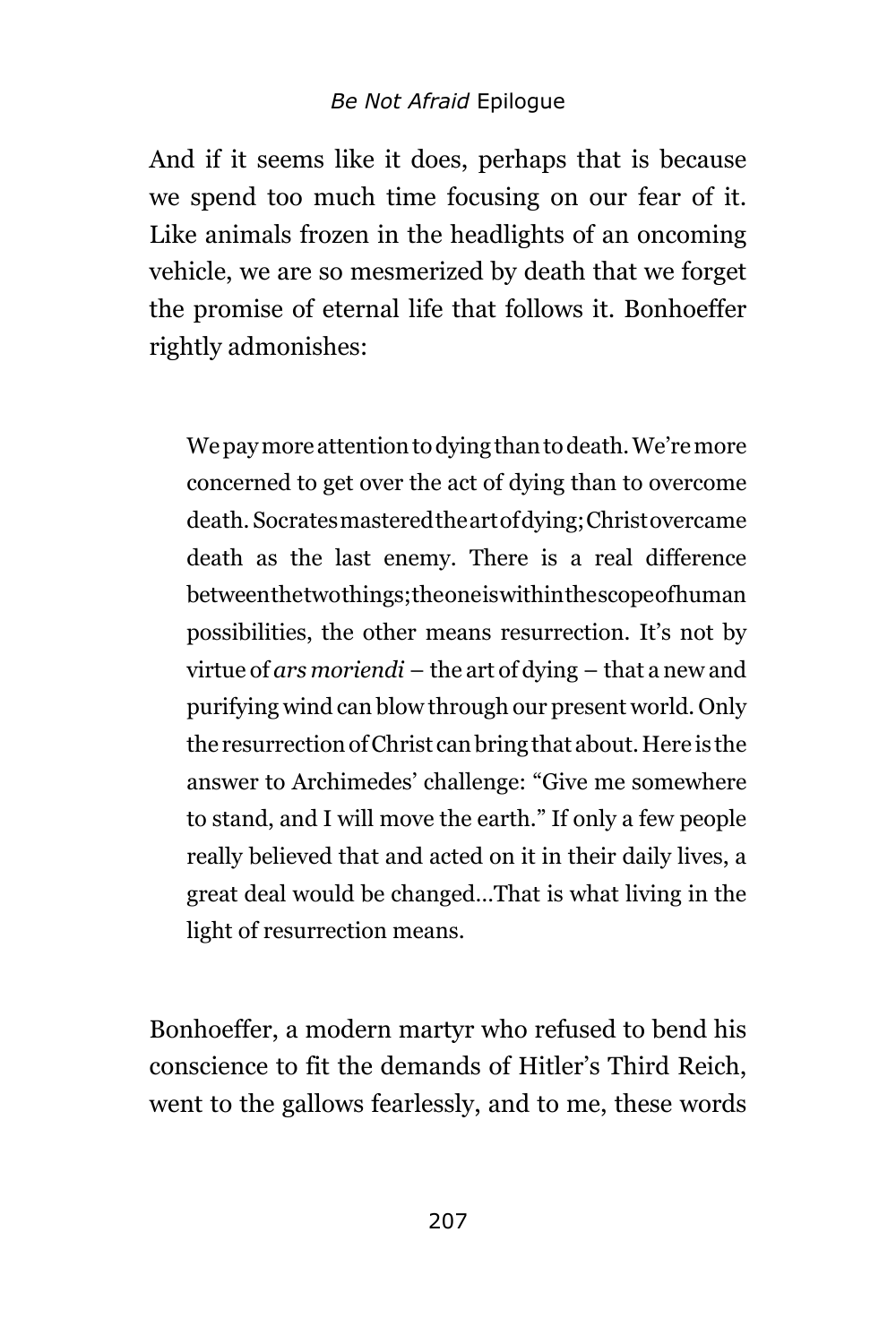contain a key to his boldness. They also contain a vital kernel of wisdom: the thought that the best way – the only way – to truly overcome the fear of death is to live life in such a way that its meaning cannot be taken away by death.

This sounds grandiose, but it is really very simple. It means fighting the impulse to live for ourselves, instead of for others. It means choosing generosity over greed. It also means living humbly, rather than seeking influence and power. Finally, it means being ready to die again and again – to ourselves, and to every self-serving opinion or agenda.

In Dickens's *Christmas Carol,* the bitter old accountant Scrooge provides a memorable illustration. Tight-fisted and grasping, he goes through life dragging a chain that he himself has forged, link by link, with each miserly deed. Having closed himself to human kindness, he lives in a universe so calculating and cold that no one escapes his suspicion. Before long he begins to despise himself and look for a way out of his misery. But he cannot find one. He is trapped – trapped in the prison of self. Worse, he is haunted at night by dreams of death and dreads its approach.

Then he changes. Loosened by those same dreams, the scales fall from his eyes, and he sees a way out: "It is time to make amends." No longer consumed with his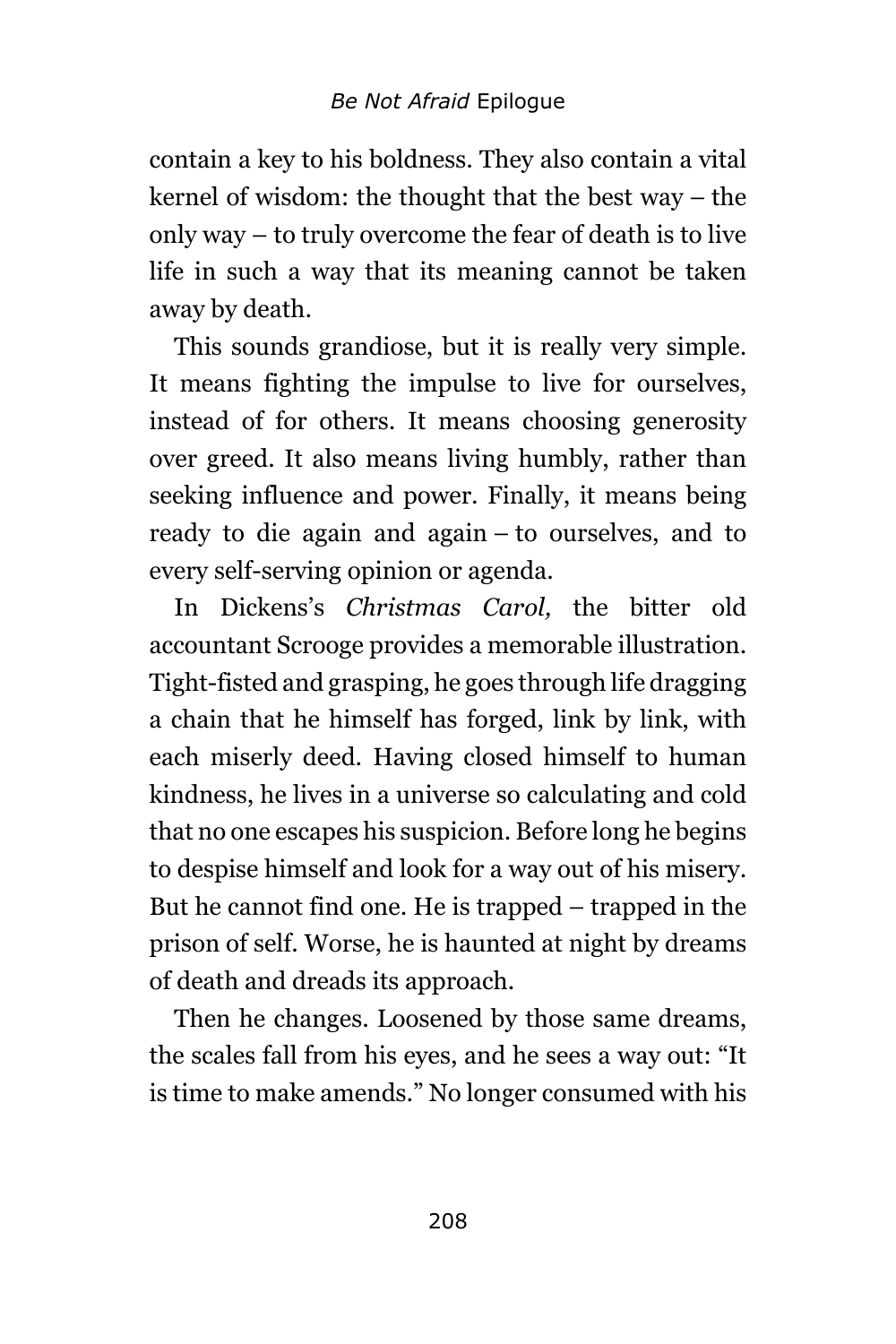own needs, he is free to love. And as he runs from one old acquaintance to another, he rediscovers the world around him with the unselfconscious happiness of a child.

Such happiness can be ours, too, if we live for love. By "love" I am not speaking simply of the emotion, nor of some grand, abstract ideal, but of the life-changing power Jesus speaks of when he says:

I was hungry and you gave me food, I was thirsty and you gave me drink, I was a stranger and you welcomed me, I was naked and you clothed me, I was sick and you visited me, I was in prison and you came to me. (Mt. 25: 35–36)

Love is a tangible reality. Sometimes it is born of passion or devotion; sometimes it is a hard-won fruit, requiring work and sacrifice. Its source is unimportant. But unless we live for love, we will not be able to meet death confidently when it comes. I say this because I am certain that when our last breath is drawn and our soul meets God, we will not be asked how much we have accomplished. We will be asked whether we have loved enough. To quote John of the Cross, "In the evening of life you shall be judged on love."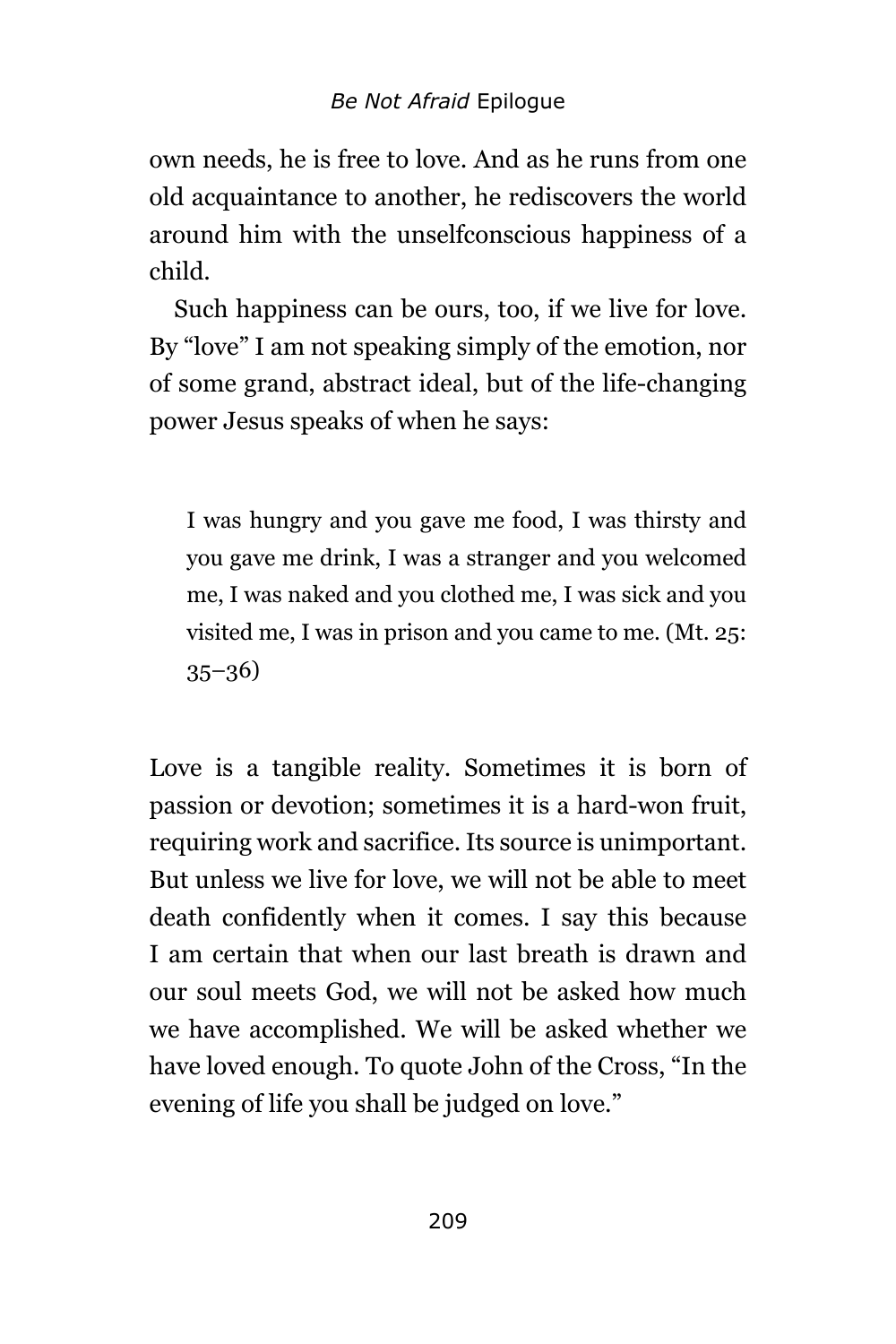As my great-aunt Else lay dying of tuberculosis, a friend asked her if she had one last wish. She replied, "Only to love more." If we live our lives in love, we will know peace at the hour of death. And we will not be afraid.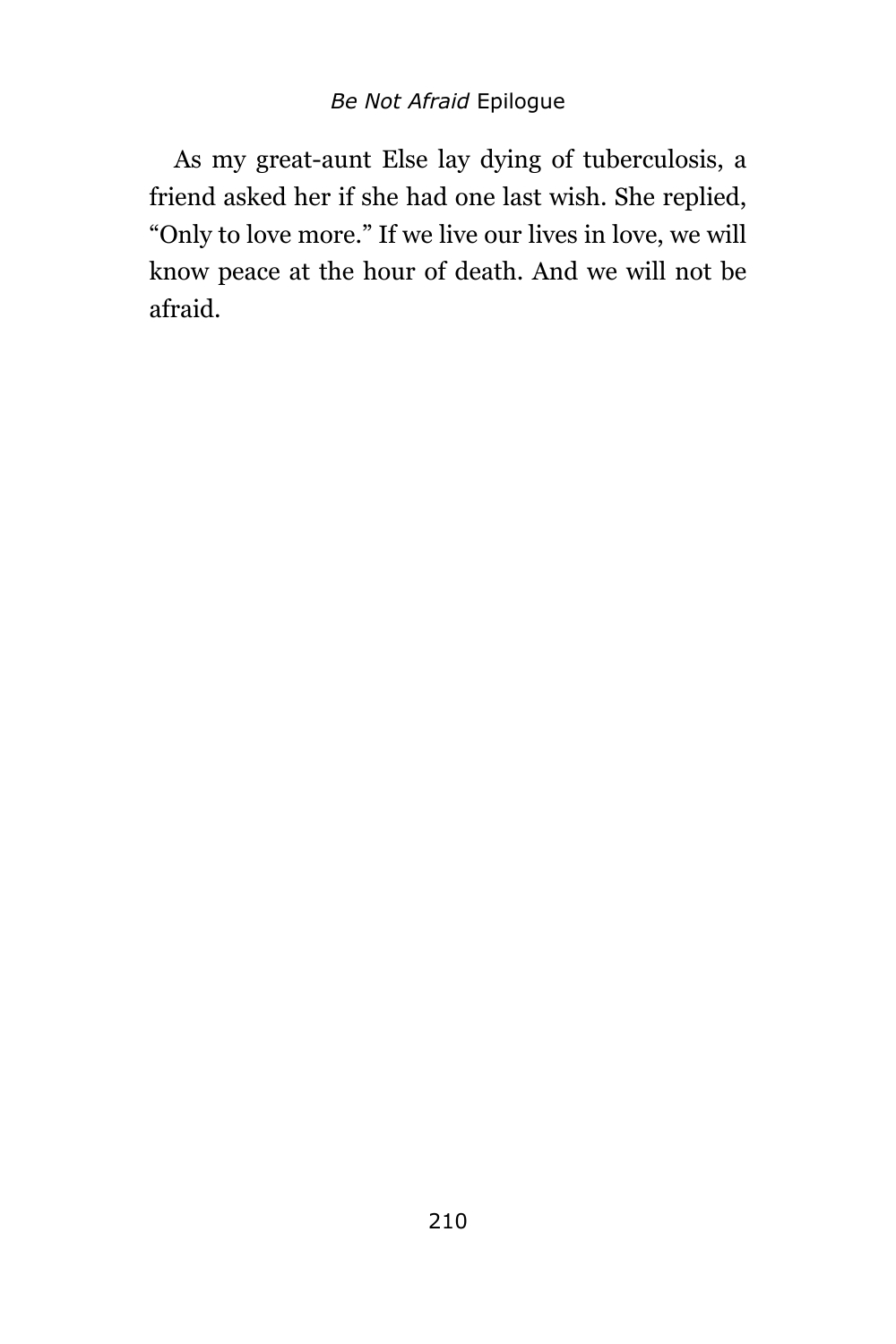### The Author

People have come to expect sound advice from Johann Christoph Arnold, an award-winning author whose recent books on sexuality, marriage, raising children, facing death, forgiving, and finding peace have sold over 300,000 copies in English and have been translated into 19 foreign languages.

In thirty years as a pastor and counselor, Arnold has advised thousands of families and individuals, including the terminally ill, prison inmates, and teenagers. A native of Britain and father of eight grown children, he lives with his wife Verena in upstate New York, where he serves as senior minister for the Bruderhof - an international communal movement dedicated to a life of simplicity, service, and nonviolence. Arnold has been a guest on hundreds of talk shows, and a speaker at numerous colleges and high schools.

An outspoken social critic, Arnold advocates a consistent reverence for life and has worked together with other renowned peacemakers for reconciliation and justice in many of the world's conflict zones. Recent journeys have taken him to Northern Ireland,